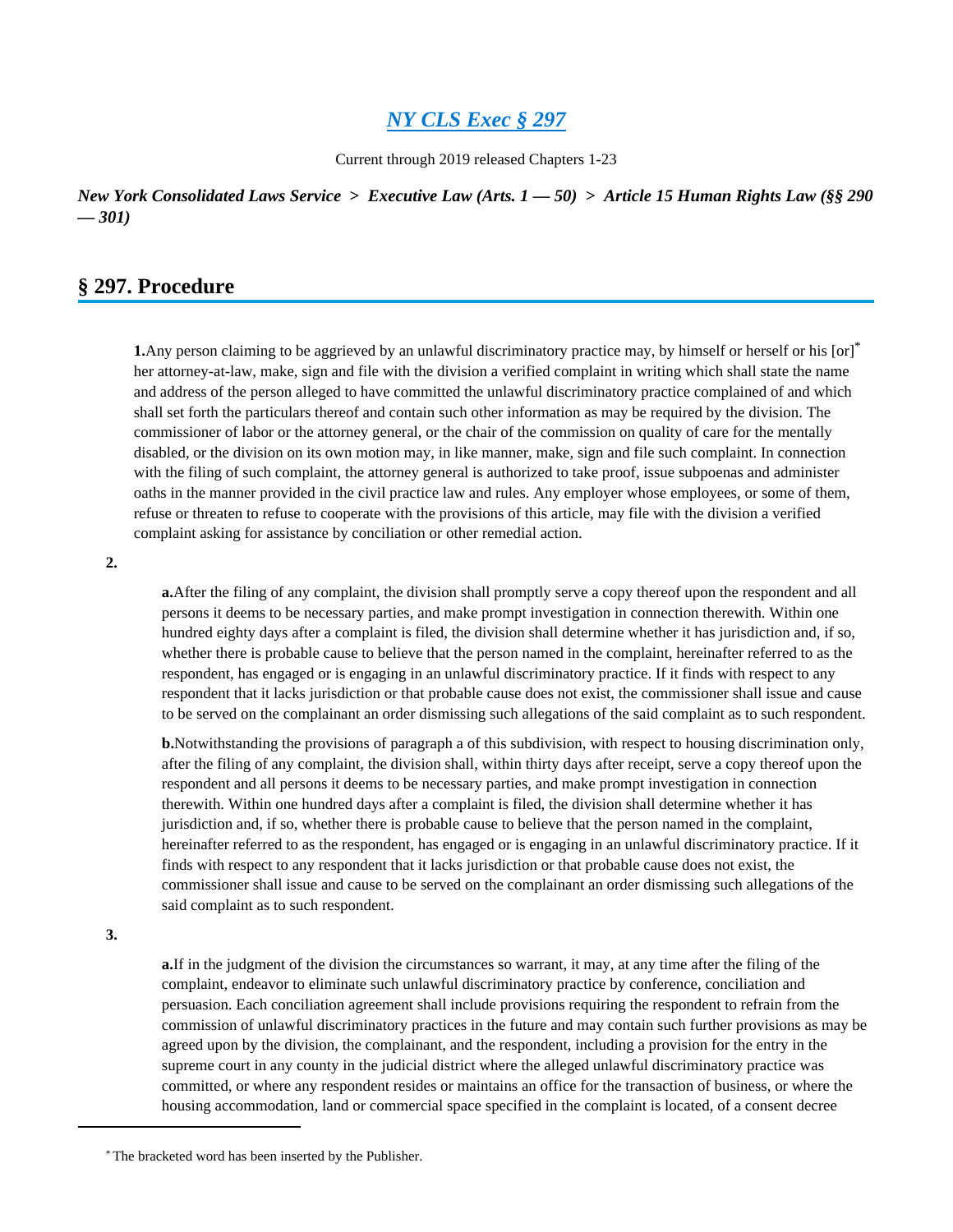embodying the terms of the conciliation agreement. The division shall not disclose what has transpired in the course of such endeavors.

**b.**If a conciliation agreement is entered into, the division shall issue an order embodying such agreement and serve a copy of such order upon all parties to the proceeding, and if a party to any such proceeding is a regulated creditor, the division shall forward a copy of the order embodying such agreement to the superintendent.

**c.**If the division finds that noticing the complaint for hearing would be undesirable, the division may, in its unreviewable discretion, at any time prior to a hearing before a hearing examiner, dismiss the complaint on the grounds of administrative convenience. However, in cases of housing discrimination only, an administrative convenience dismissal will not be rendered without the consent of the complainant. The division may, subject to judicial review, dismiss the complaint on the grounds of untimeliness if the complaint is untimely or on the grounds that the election of remedies is annulled.

**d.**[Relettered]

**4.**

**a.**Within two hundred seventy days after a complaint is filed, or within one hundred twenty days after the court has reversed and remanded an order of the division dismissing a complaint for lack of jurisdiction or for want of probable cause, unless the division has dismissed the complaint or issued an order stating the terms of a conciliation agreement not objected to by the complainant, the division shall cause to be issued and served a written notice, together with a copy of such complaint, as the same may have been amended, requiring the respondent or respondents to answer the charges of such complaint and appear at a public hearing before a hearing examiner at a time not less than five nor more than fifteen days after such service and at a place to be fixed by the division and specified in such notice. The place of any such hearing shall be the office of the division or such other place as may be designated by the division. The case in support of the complaint shall be presented by one of the attorneys or agents of the division and, at the option of the complainant, by his or her attorney. With the consent of the division, the case in support of the complainant may be presented solely by his or her attorney. No person who shall have previously made the investigation, engaged in a conciliation proceeding or caused the notice to be issued shall act as a hearing examiner in such case. Attempts at conciliation shall not be received in evidence. At least two business days prior to the hearing the respondent shall, and any necessary party may, file a written answer to the complaint, sworn to subject to the penalties of perjury, with the division and serve a copy upon all other parties to the proceeding. A respondent who has filed an answer, or whose default in answering has been set aside for good cause shown may appear at such hearing in person or otherwise, with or without counsel, cross examine witnesses and the complainant and submit testimony. The complainant and all parties shall be allowed to present testimony in person or by counsel and cross examine witnesses. The hearing examiner may in his or her discretion permit any person who has a substantial personal interest to intervene as a party, and may require that necessary parties not already parties be joined. The division or the complainant shall have the power reasonably and fairly to amend any complaint, and the respondent and any other party shall have like power to amend his or her answer. The hearing examiner shall not be bound by the strict rules of evidence prevailing in courts of law or equity. The testimony taken at the hearing shall be under oath and a record made.

**b.**If the respondent fails to answer the complaint, the hearing examiner designated to conduct the hearing may enter the default and the hearing shall proceed on the evidence in support of the complaint. Such default may be set aside only for good cause shown upon equitable terms and conditions.

**c.**Within one hundred eighty days after the commencement of such hearing, a determination shall be made and an order served as hereinafter provided. If, upon all the evidence at the hearing, the commissioner shall find that a respondent has engaged in any unlawful discriminatory practice as defined in this article, the commissioner shall state findings of fact and shall issue and cause to be served on such respondent an order, based on such findings and setting them forth, and including such of the following provisions as in the judgment of the division will effectuate the purposes of this article: (i) requiring such respondent to cease and desist from such unlawful discriminatory practice; (ii) requiring such respondent to take such affirmative action, including (but not limited to) hiring, reinstatement or upgrading of employees, with or without back pay, restoration to membership in any respondent labor organization, admission to or participation in a guidance program, apprenticeship training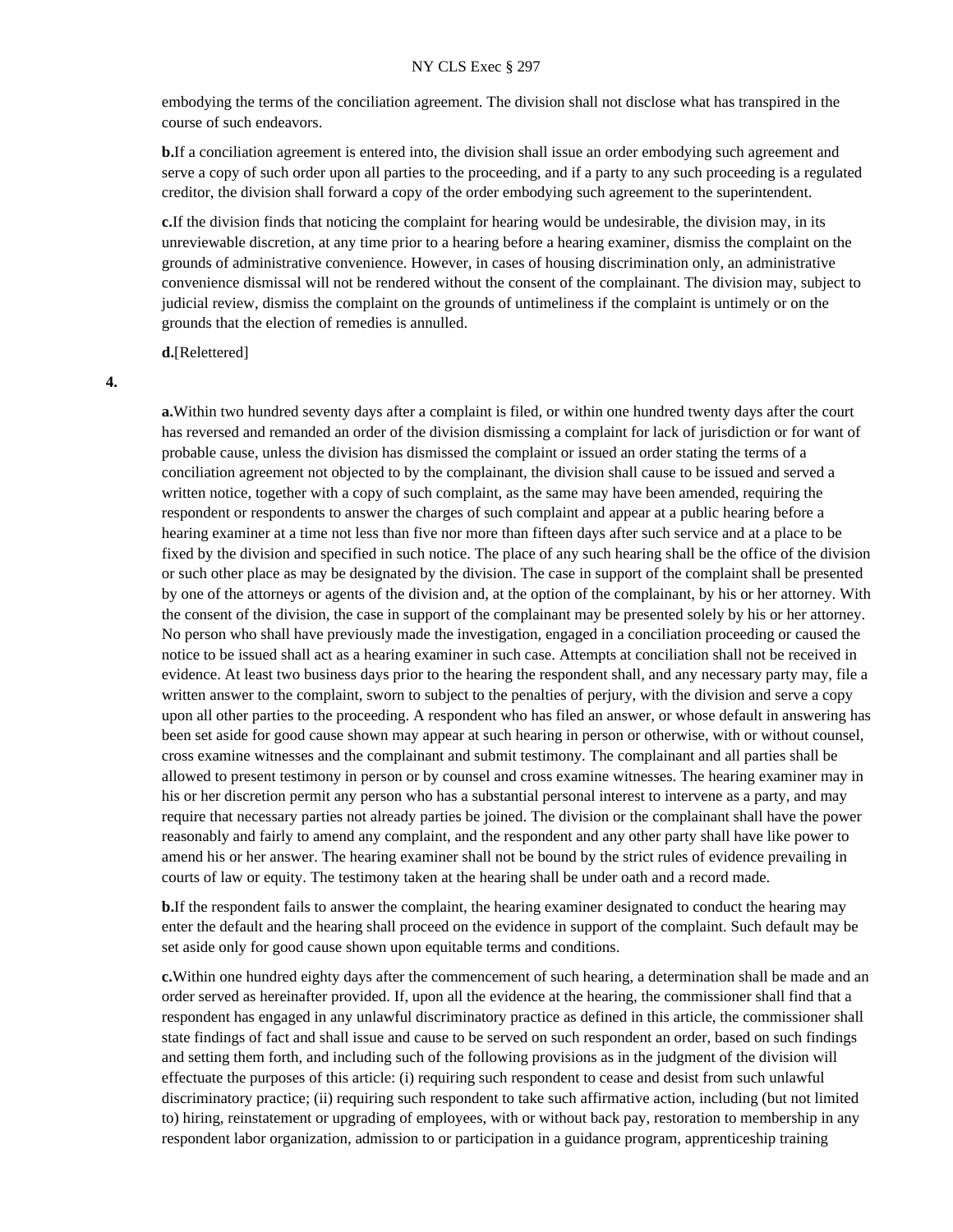program, on-the-job training program or other occupational training or retraining program, the extension of full, equal and unsegregated accommodations, advantages, facilities and privileges to all persons, granting the credit which was the subject of any complaint, evaluating applicants for membership in a place of accommodation without discrimination based on race, creed, color, national origin, sex, disability or marital status, and without retaliation or discrimination based on opposition to practices forbidden by this article or filing a complaint, testifying or assisting in any proceeding under this article; (iii) awarding of compensatory damages to the person aggrieved by such practice; (iv) awarding of punitive damages, in cases of housing discrimination only, in an amount not to exceed ten thousand dollars, to the person aggrieved by such practice; (v) requiring payment to the state of profits obtained by a respondent through the commission of unlawful discriminatory acts described in subdivision three-b of section two hundred ninety-six of this article; and (vi) assessing civil fines and penalties, in an amount not to exceed fifty thousand dollars, to be paid to the state by a respondent found to have committed an unlawful discriminatory act, or not to exceed one hundred thousand dollars to be paid to the state by a respondent found to have committed an unlawful discriminatory act which is found to be willful, wanton or malicious; (vii) requiring a report of the manner of compliance. If, upon all the evidence, the commissioner shall find that a respondent has not engaged in any such unlawful discriminatory practice, he or she shall state findings of fact and shall issue and cause to be served on the complainant an order based on such findings and setting them forth dismissing the said complaint as to such respondent. A copy of each order issued by the commissioner shall be delivered in all cases to the attorney general, the secretary of state, if he or she has issued a license to the respondent, and such other public officers as the division deems proper, and if any such order issued by the commissioner concerns a regulated creditor, the commissioner shall forward a copy of any such order to the superintendent. A copy of any complaint filed against any respondent who has previously entered into a conciliation agreement pursuant to paragraph a of subdivision three of this section or as to whom an order of the division has previously been entered pursuant to this paragraph shall be delivered to the attorney general, to the secretary of state if he or she has issued a license to the respondent and to such other public officers as the division deems proper, and if any such respondent is a regulated creditor, the commissioner shall forward a copy of any such complaint to the superintendent.

**d.**The division shall establish rules of practice to govern, expedite and effectuate the foregoing procedure and its own actions thereunder.

**e.**Any civil penalty imposed pursuant to this subdivision shall be separately stated, and shall be in addition to and not reduce or offset any other damages or payment imposed upon a respondent pursuant to this article. In cases of employment discrimination where the employer has fewer than fifty employees, such civil fine or penalty may be paid in reasonable installments, in accordance with regulations promulgated by the division. Such regulations shall require the payment of reasonable interest resulting from the delay, and in no case permit installments to be made over a period longer than three years.

**5.**Any complaint filed pursuant to this section must be so filed within one year after the alleged unlawful discriminatory practice.

**6.**At any time after the filing of a complaint with the division alleging an unlawful discriminatory practice under this article, if the division determines that the respondent is doing or procuring to be done any act tending to render ineffectual any order the commissioner may enter in such proceeding, the commissioner may apply to the supreme court in any county where the alleged unlawful discriminatory practice was committed, or where any respondent resides or maintains an office for the transaction of business, or if the complaint alleges an unlawful discriminatory practice under subdivision two-a or paragraph (a), (b) or (c) of subdivision five of section two hundred ninety-six of this article, where the housing accommodation, land or commercial space specified in the complaint is located, or, if no supreme court justice is available in such county, in any other county within the judicial district, for an order requiring the respondents or any of them to show cause why they should not be enjoined from doing or procuring to be done such act. The order to show cause may contain a temporary restraining order and shall be served in the manner provided therein. On the return date of the order to show cause, and after affording all parties an opportunity to be heard, if the court deems it necessary to prevent the respondents from rendering ineffectual an order relating to the subject matter of the complaint, it may grant appropriate injunctive relief upon such terms and conditions as it deems proper.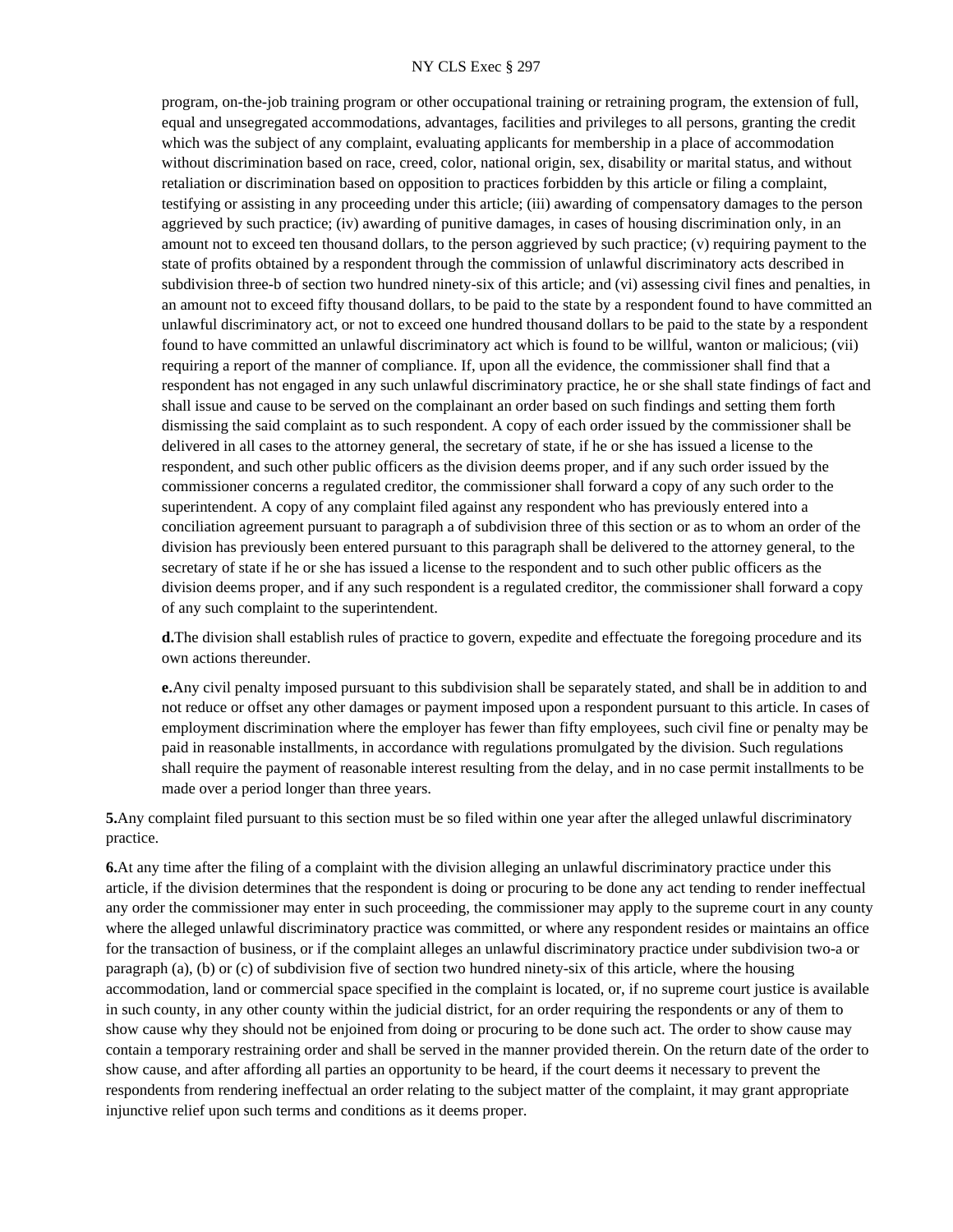**7.**Not later than one year from the date of a conciliation agreement or an order issued under this section, and at any other times in its discretion, the division shall investigate whether the respondent is complying with the terms of such agreement or order. Upon a finding of non-compliance, the division shall take appropriate action to assure compliance.

**8.**No officer, agent or employee of the division shall make public with respect to a particular person without his consent information from reports obtained by the division except as necessary to the conduct of a proceeding under this section.

**9.**Any person claiming to be aggrieved by an unlawful discriminatory practice shall have a cause of action in any court of appropriate jurisdiction for damages, including, in cases of housing discrimination only, punitive damages, and such other remedies as may be appropriate, including any civil fines and penalties provided in subdivision four of this section, unless such person had filed a complaint hereunder or with any local commission on human rights, or with the superintendent pursuant to the provisions of section two hundred ninety-six-a of this chapter, provided that, where the division has dismissed such complaint on the grounds of administrative convenience, on the grounds of untimeliness, or on the grounds that the election of remedies is annulled, such person shall maintain all rights to bring suit as if no complaint had been filed with the division. At any time prior to a hearing before a hearing examiner, a person who has a complaint pending at the division may request that the division dismiss the complaint and annul his or her election of remedies so that the human rights law claim may be pursued in court, and the division may, upon such request, dismiss the complaint on the grounds that such person's election of an administrative remedy is annulled. Notwithstanding subdivision (a) of *[section two](https://advance.lexis.com/api/document?collection=statutes-legislation&id=urn:contentItem:5CT3-08C1-6RDJ-845B-00000-00&context=)  [hundred four of the civil practice law and rules](https://advance.lexis.com/api/document?collection=statutes-legislation&id=urn:contentItem:5CT3-08C1-6RDJ-845B-00000-00&context=)*, if a complaint is so annulled by the division, upon the request of the party bringing such complaint before the division, such party's rights to bring such cause of action before a court of appropriate jurisdiction shall be limited by the statute of limitations in effect in such court at the time the complaint was initially filed with the division. Any party to a housing discrimination complaint shall have the right within twenty days following a determination of probable cause pursuant to subdivision two of this section to elect to have an action commenced in a civil court, and an attorney representing the division of human rights will be appointed to present the complaint in court, or, with the consent of the division, the case may be presented by complainant's attorney. A complaint filed by the equal employment opportunity commission to comply with the requirements of *42 USC 2000e-5(c)* and *[42 USC 12117\(a\)](https://advance.lexis.com/api/document?collection=statutes-legislation&id=urn:contentItem:4YF7-GRX1-NRF4-42BW-00000-00&context=)* and *[29](https://advance.lexis.com/api/document?collection=statutes-legislation&id=urn:contentItem:4YF7-GHC1-NRF4-40BB-00000-00&context=)  [USC 633\(b\)](https://advance.lexis.com/api/document?collection=statutes-legislation&id=urn:contentItem:4YF7-GHC1-NRF4-40BB-00000-00&context=)* shall not constitute the filing of a complaint within the meaning of this subdivision. No person who has initiated any action in a court of competent jurisdiction or who has an action pending before any administrative agency under any other law of the state based upon an act which would be an unlawful discriminatory practice under this article, may file a complaint with respect to the same grievance under this section or under section two hundred ninety-six-a of this article.

**10.**With respect to all cases of housing discrimination and housing related credit discrimination in an action or proceeding at law under this section or section two hundred ninety-eight of this article, the commissioner or the court may in its discretion award reasonable attorney's fees to any prevailing or substantially prevailing party; and with respect to a claim of employment or credit discrimination where sex is a basis of such discrimination, in an action or proceeding at law under this section or section two hundred ninety-eight of this article, the commissioner or the court may in its discretion award reasonable attorney's fees attributable to such claim to any prevailing party; provided, however, that a prevailing respondent or defendant in order to recover such reasonable attorney's fees must make a motion requesting such fees and show that the action or proceeding brought was frivolous; and further provided that in a proceeding brought in the division of human rights, the commissioner may only award attorney's fees as part of a final order after a public hearing held pursuant to subdivision four of this section. In no case shall attorney's fees be awarded to the division, nor shall the division be liable to a prevailing or substantially prevailing party for attorney's fees, except in a case in which the division is a party to the action or the proceeding in the division's capacity as an employer. In cases of employment discrimination, a respondent shall only be liable for attorney's fees under this subdivision if the respondent has been found liable for having committed an unlawful discriminatory practice. In order to find the action or proceeding to be frivolous, the court or the commissioner must find in writing one or more of the following:

**(a)**the action or proceeding was commenced, used or continued in bad faith, solely to delay or prolong the resolution of the litigation or to harass or maliciously injure another; or

**(b)**the action or proceeding was commenced or continued in bad faith without any reasonable basis and could not be supported by a good faith argument for an extension, modification or reversal of existing law. If the action or proceeding was promptly discontinued when the party or attorney learned or should have learned that the action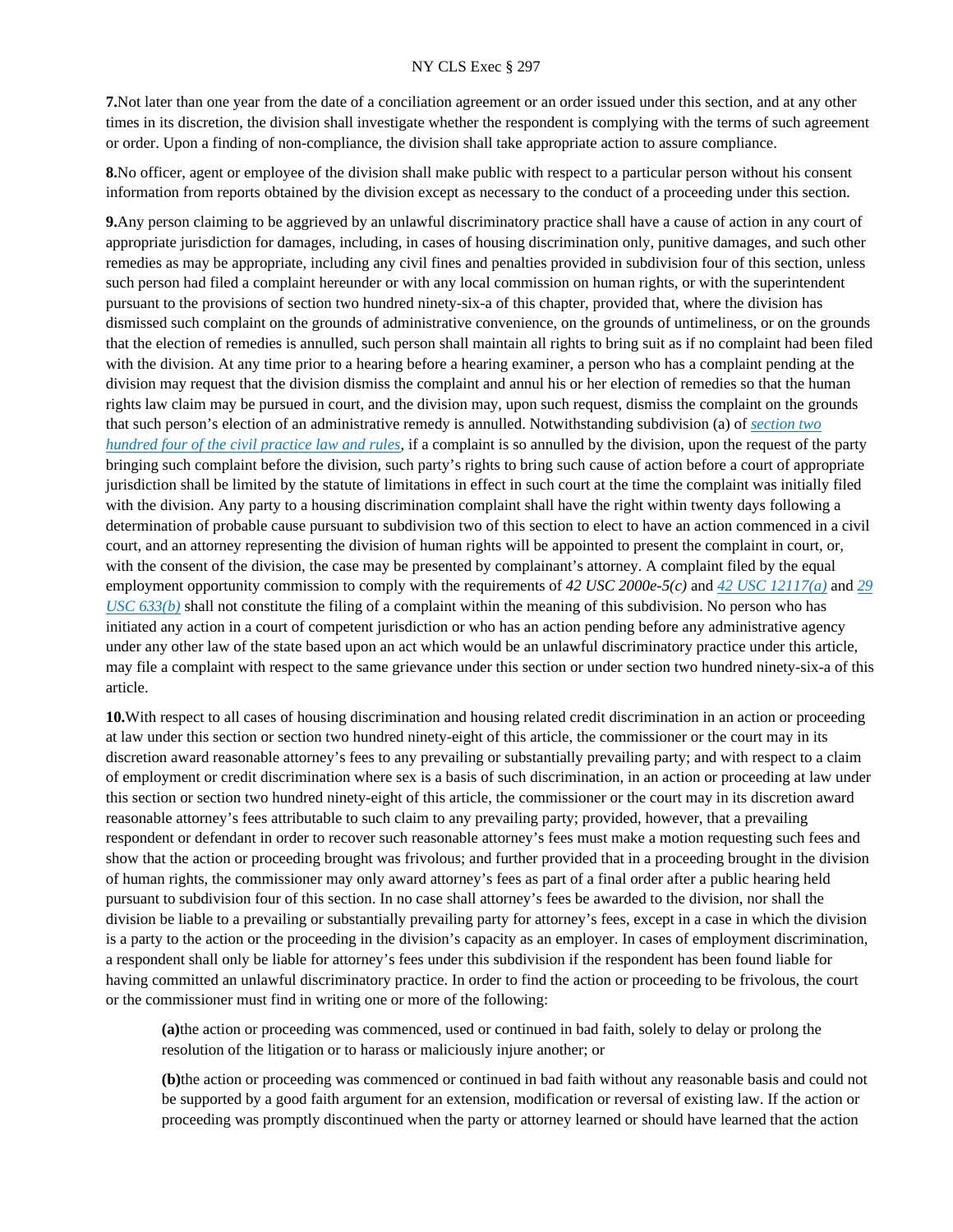or proceeding lacked such a reasonable basis, the court may find that the party or the attorney did not act in bad faith.

# **History**

Add, L 1951, ch 800, § 1, with substance transferred from § 132; amd, L 1952, ch 285, § 7; L 1960, ch 978, § 1; L 1961, ch 414, § 5; L 1962, ch 164, § 2; L 1962, ch 310, § 134; L 1962, ch 369, § 3; L 1962, ch 529, § 1; L 1965, ch 4, § 2; L 1965, ch 851, § 4, eff Sept 1, 1965; L 1968, ch 10, § 2; L 1968, ch 958, § 6, eff July 1, 1968; L 1969, ch 218, § 1, eff April 25, 1969; L 1969, ch 359, § 9,10; L 1969, ch 1070, § 2; L 1970, ch 316, § 1; L 1974, ch 27, § 2; L 1974, ch 173, § 7, eff July 15, 1974,8,9; L 1977, ch 729, § 1, eff Aug 5, 1977,2, eff Aug 5, 1977; L 1982, ch 863, § 1, eff Sept 1, 1982; L 1984, ch 83, § 1; L 1984, ch 266, § 1, eff Aug 24, 1984; L 1989, ch 568, § 1, expired and repealed June 30, 1997 (see 1989 note below),1, eff Jan 13, 1990, expired and repealed June 30, 1997 (see 1989 note below); *[L 1991, ch 342, § 1](https://advance.lexis.com/api/document?collection=statutes-legislation&id=urn:contentItem:3SYG-9D10-003Y-V0X0-00000-00&context=)* (see 1991 note below); *[L 1991, ch 368, § 1](https://advance.lexis.com/api/document?collection=statutes-legislation&id=urn:contentItem:3SYG-9D20-003Y-V0XX-00000-00&context=)*, eff July 15, 1991,6; *[L 1992, ch 182, § 1](https://advance.lexis.com/api/document?collection=statutes-legislation&id=urn:contentItem:3SYG-97M0-003Y-V4TV-00000-00&context=)*, eff June 16, 1992 (see 1992 note below); *[L 1994, ch 210, § 1](https://advance.lexis.com/api/document?collection=statutes-legislation&id=urn:contentItem:3SYG-8WX0-003Y-V309-00000-00&context=)*, eff June 28, 1994; *[L 1994,](https://advance.lexis.com/api/document?collection=statutes-legislation&id=urn:contentItem:3SYG-8X30-003Y-V325-00000-00&context=)  [ch 262, § 2](https://advance.lexis.com/api/document?collection=statutes-legislation&id=urn:contentItem:3SYG-8X30-003Y-V325-00000-00&context=)*, eff Nov 3, 1994; *[L 1997, ch 374, § 1](https://advance.lexis.com/api/document?collection=statutes-legislation&id=urn:contentItem:3SYG-8FR0-003Y-V0F9-00000-00&context=)*, eff Aug 5, 1997,2, eff Aug 5, 1997; *[L 1999, ch 405, § 11](https://advance.lexis.com/api/document?collection=statutes-legislation&id=urn:contentItem:3XP5-CNR0-003Y-V0KH-00000-00&context=)* (Part D), eff Aug 6, 1999,12 (Part D), eff Aug 6, 1999,13 (Part D), eff Aug 6, 1999,14 (Part D), eff Aug 6, 1999,15 (Part D), eff Aug 6, 1999,16 (Part D), eff Aug 6, 1999,17 (Part D), eff Aug 6, 1999; *[L 2000, ch 166, § 30](https://advance.lexis.com/api/document?collection=statutes-legislation&id=urn:contentItem:40SD-KT60-003Y-V11C-00000-00&context=)*, eff July 18, 2000,32, eff July 18, 2000,33, eff July 18, 2000,34, eff July 18, 2000; *[L 2009, ch 57, § 1](https://advance.lexis.com/api/document?collection=statutes-legislation&id=urn:contentItem:5CWT-BV51-DY1N-W4XV-00000-00&context=)* (Part AA), eff July 6, 2009,2 (Part AA), eff July 6, 2009; *L 2015, ch 364, § 1*, eff Jan 19, 2016.

Annotations

# **Notes**

# **Editor's Notes:**

See 1962 note under § 63-a.

See 1968 note under § 290.

**Laws 1969, ch 1070, § 2-a,** eff June 25, 1969, provides as follows:

§ 2-a. None of the amendments made by this act shall apply to the city of New York. (Amended by L 1970, ch 493, § 2, eff Sept 1, 1970, by adding § 2-a to Laws 1969, ch 1070.).

**Laws 1989, ch 568, § 2,** eff Jan 13, 1990, expires and repealed June 30, 1997, provides as follows:

§ 2. The commissioner of human rights shall establish a human rights arbitration advisory committee to assist and advise him or her in the promulgation of rules and regulations, and the implementation and functioning of the voluntary arbitration procedure. The committee shall consist of seven members, three of whom shall be appointed by the governor with at least one of these appointment being a member of the New York State bar association; two of whom shall be appointed by the speaker of the assembly; and two of whom shall be appointed by the majority leader of the senate. Committee members shall be chosen to represent a balance of complainant and respondent interests. The governor shall designate a chairperson of the committee. The chairperson and the commissioner of human rights each shall have the authority to convene the committee from time to time, as they deem appropriate. The committee shall report to the governor, the speaker of the assembly, and the majority leader of the senate on or before March 31, 1997, regarding the operation of the arbitration program; and the committee shall be entitled to receive from the commissioner of human rights such information as is necessary to monitor the arbitration program. The commission of human rights shall report to the governor, the speaker of the assembly and the majority leader of the senate semi-annually regarding the operation of the voluntary arbitration procedure. (Amd, *[L 1994, ch 210, § 2](https://advance.lexis.com/api/document?collection=statutes-legislation&id=urn:contentItem:3SYG-8WX0-003Y-V309-00000-00&context=)*, eff June 28, 1994.).

**Laws 1989, ch 568, § 3,** eff Jan 13, 1990, provides as follows: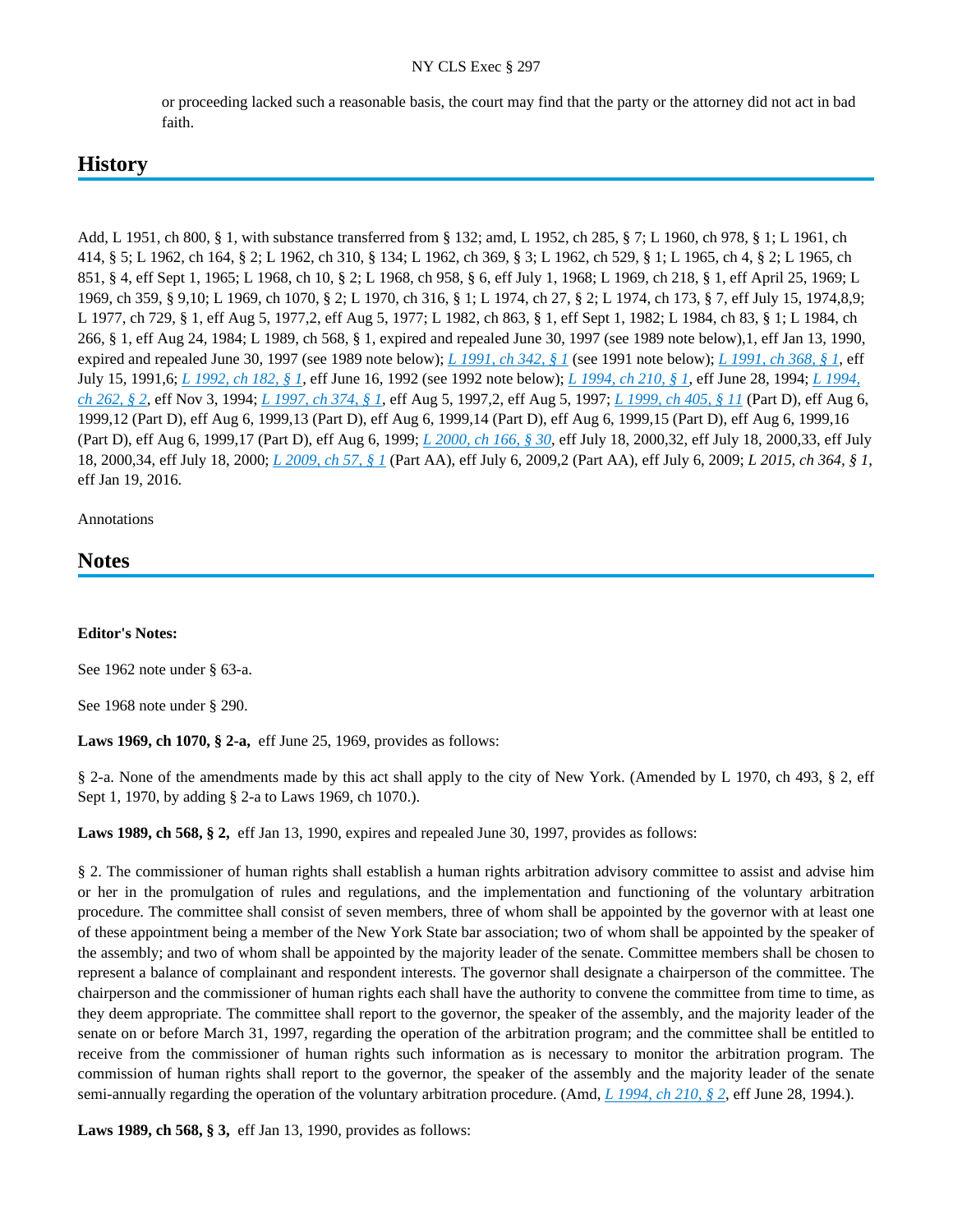§ 3. This act shall take effect on the one hundred eightieth day after it shall have become law, and shall expire on June 30, 1997, on which date the provisions of this act shall be deemed repealed. (Amd, *[L 1994, ch 210, § 2](https://advance.lexis.com/api/document?collection=statutes-legislation&id=urn:contentItem:3SYG-8WX0-003Y-V309-00000-00&context=)*, eff June 28, 1994.).

*[Laws 1991, ch 342, § 2](https://advance.lexis.com/api/document?collection=statutes-legislation&id=urn:contentItem:3SYG-9D10-003Y-V0X0-00000-00&context=), eff July 15, 1991, provides as follows:* 

§ 2. This act shall take effect immediately and shall apply to complaints filed with any federal commission on human rights on or after such date.

*[Laws 1992, ch 182, § 2](https://advance.lexis.com/api/document?collection=statutes-legislation&id=urn:contentItem:3SYG-97M0-003Y-V4TV-00000-00&context=), eff June 16, 1992, provides as follows:* 

§ 2. This act shall take effect immediately and shall apply to complaints filed with any federal commission on human rights on or after such date.

*Laws 2015, ch 364, § 4*, eff January 19, 2016, provides:

§ 4. This act shall take effect on the ninetieth day after it shall have become a law, and shall apply to actions commenced on or after such date.

#### **Amendment Notes:**

**2000.** Chapter 166, § 30 amended:

Sub 1, by deleting "attorney-general" and "chairman".

**1999.** Chapter 405, § 13 (part d) amended:

Sub 3, par b, by deleting "serve a copy of the".

**2009.** Chapter 57, § 1 (part aa) amended:

Sub 4, par c, by deleting "in cases of housing discrimination only,".

**The 2015 amendment by ch 364, § 1,** in the first sentence of the introductory language of 10, substituted "all cases of housing discrimination and housing related credit discrimination" for "cases of housing discrimination only" and added "and with respect to a claim of employment or credit discrimination where sex is a basis of such discrimination, in an action or proceeding at law under this section or section two hundred ninety-eight of this article, the commissioner or the court may in its discretion award reasonable attorney's fees attributable to such claim to any prevailing party" and added the next to last of the introductory language of 10.

# **Notes to Decisions**

**I.Generally**

**1.In general**

**2.Procedure, generally**

**3.Jurisdiction, generally**

**4.—Court of Claims jurisdiction**

**5.—Subject matter jurisdiction**

**6.—Jurisdiction over employee of Human Rights Division**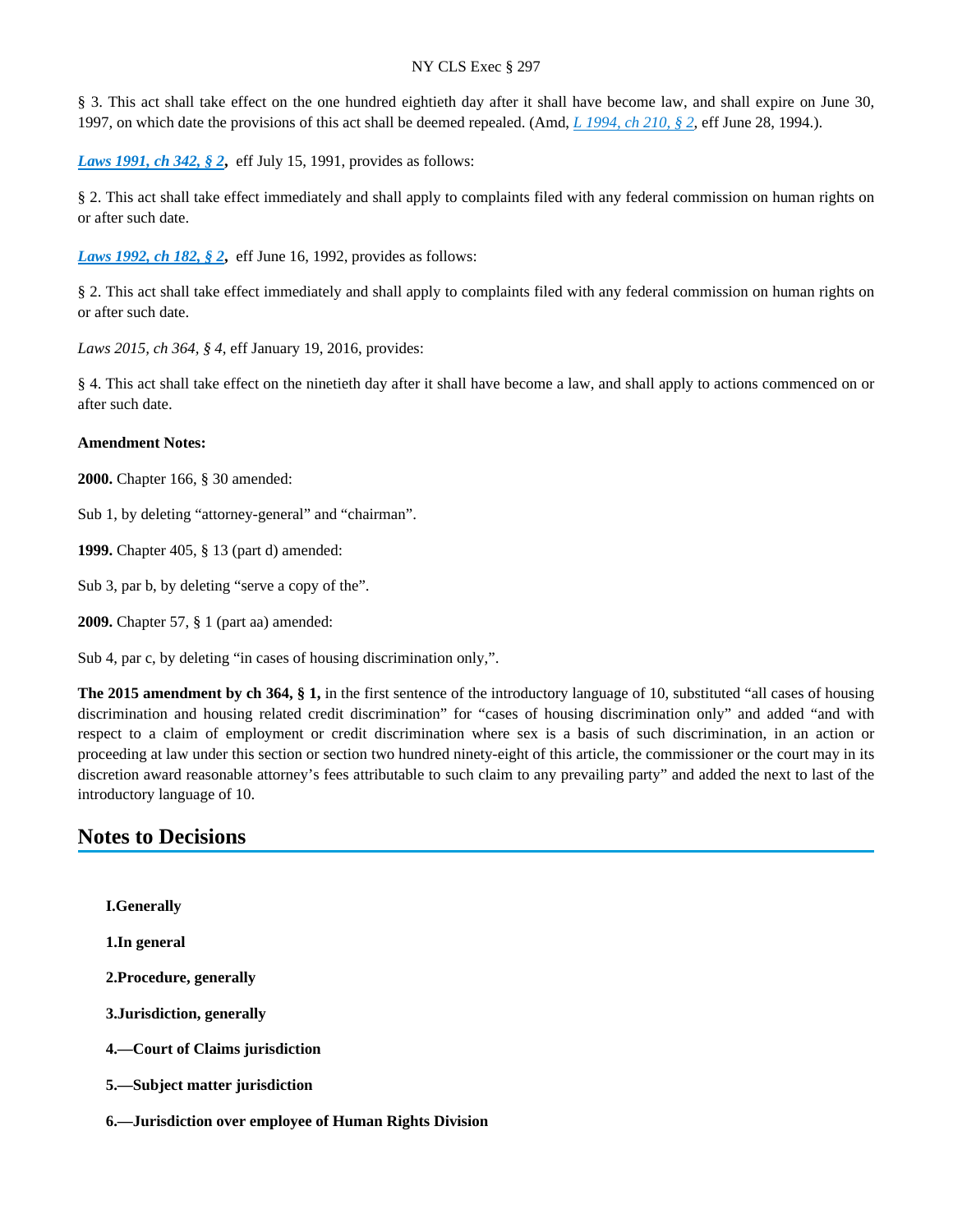- **7.Probable cause**
- **8.Evidence**
- **9.Authority of commissioner**
- **10.Conference and conciliation**
- **11."Aggrieved person"**
- **12.—Standing to sue**
- **13."Employer"**
- **II.Remedies**
- **14.Remedies available**
- **15.—Injunctions**
- **16.Exhaustion of administrative remedies**
- **17.Election of remedies**
- **18.—Election between state and municipal remedies**
- **19.—Election between state and federal remedies**
- **20.—Election between administrative and judicial remedies**
- **21.— —Where administrative claim is referred to state or to another administrative agency**
- **22.— —Where state claim contains additional charge**
- **23.— —Third-party filing**
- **III.Time Limitations**
- **24.In general**
- **25.Time limitations as directory not mandatory**
- **26.Time for determining jurisdiction and probable cause**
- **27.Time for serving notice and holding hearing**
- **28.Time in which to make final determination**
- **29.Time in which to file complaint**
- **30.—Amended complaint**
- **31.—Three years for court complaint**
- **32.—On year for administrative complaint**
- **33.— —Tolling of limitations statute**
- **IV.Hearings**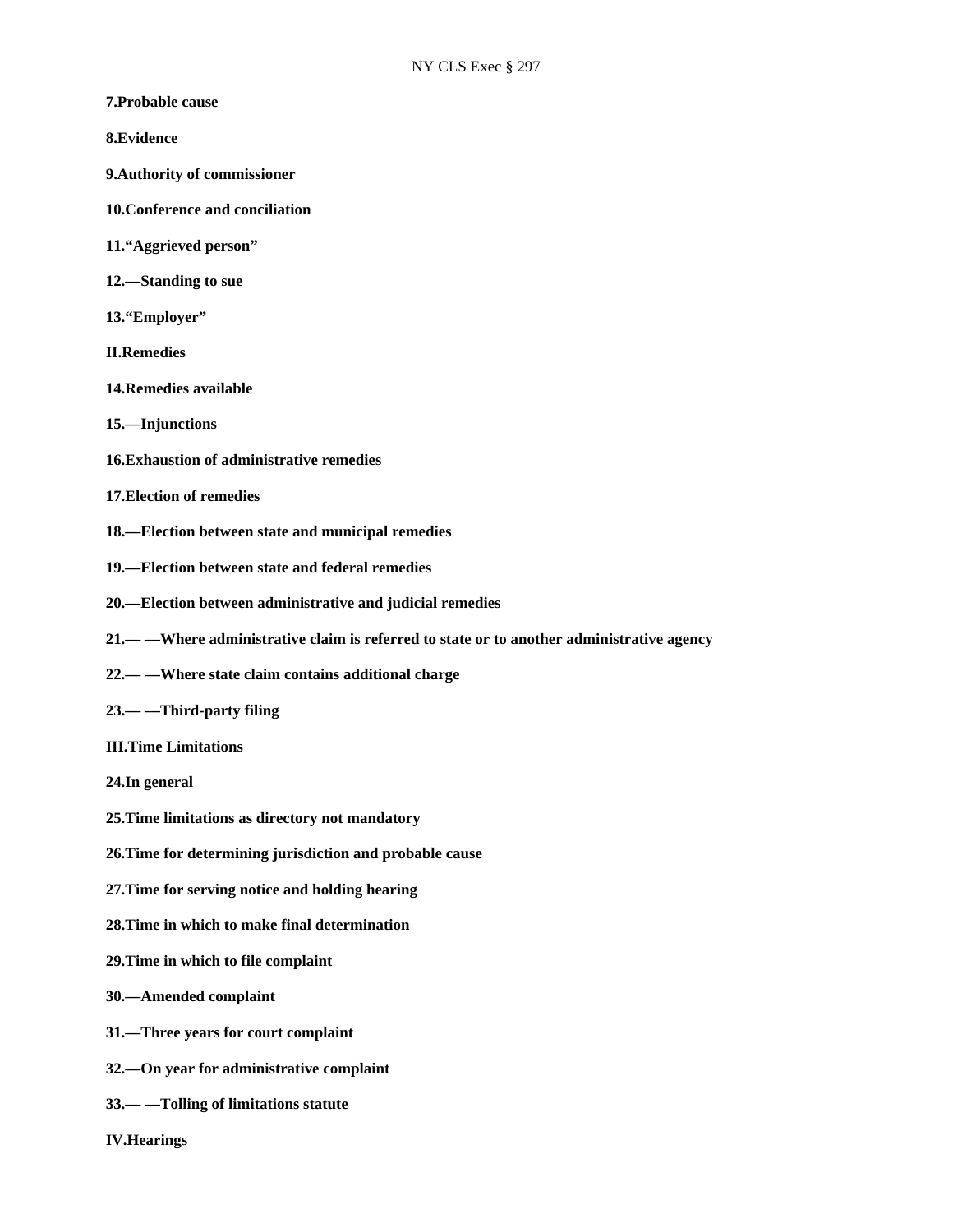- **34.In general**
- **35.Disqualification of judge**
- **36.Sufficiency of complaint**
- **37.Sufficiency of proof**
- **V.Review and Enforcement**
- **38.Judicial review**
- **39.Judicial enforcement**
- **40.Administrative review**
- **41.Validity of administrative orders**
- **42.—Orders re housing**
- **43.—Orders re employment**
- **VI.Other Procedural Matters**
- **44.Filing notice of claim**
- **45.Prehearing motion practice**
- **46.Right to counsel**
- **47.Right to jury trial**
- **48.Subpoenas**
- **49.Summary Judgment**
- **50.Damages, generally**
- **51.—Compensatory damages**
- **52.— —Mental anguish**
- **53.— —Loss of consortium**
- **54.—Punitive damages**
- **55.—Post-judgment interest**

#### **I. Generally**

## **1. In general**

In a proceeding alleging discrimination in employment on the basis of sex arising out of a then mandatory pregnancy-related resignation, notwithstanding that the regulation policy of 1959 did not then violate a statutory prescription and a complaint thereon is untimely the seniority system which became available in 1977 effectively revived that policy and constituted a separate discriminatory act, where the seniority system purportedly treated all personnel equally but disallowed credit for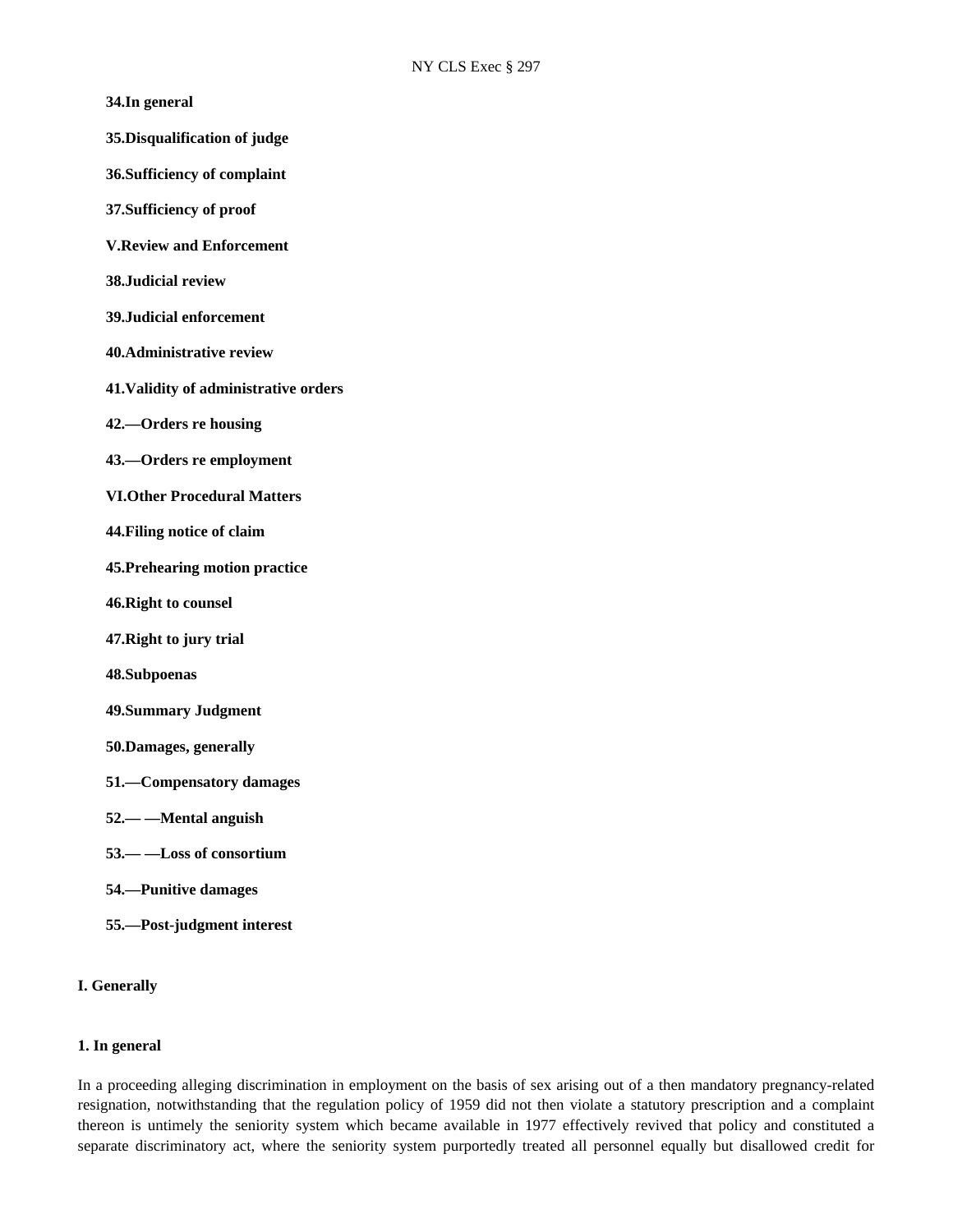service preceding any resignation, thereby failing to take into account the fact that only a pregnancy-related resignation was required and imposing a distinct burden on a woman; a seniority system can be found to currently discriminate against a woman when, in computing seniority, it disregards all service rendered prior to a resignation compelled due to pregnancy, notwithstanding that the law did not prohibit sex-based discrimination when the pregnancy-related resignation was originally demanded. *[Board of Education v New York State Div. of Human Rights, 56 N.Y.2d 257, 451 N.Y.S.2d 700, 436 N.E.2d 1301,](https://advance.lexis.com/api/document?collection=cases&id=urn:contentItem:3S3J-YHH0-003D-G1D6-00000-00&context=)  [1982 N.Y. LEXIS 3357 \(N.Y. 1982\)](https://advance.lexis.com/api/document?collection=cases&id=urn:contentItem:3S3J-YHH0-003D-G1D6-00000-00&context=)*.

Tavern owner who admitted that name selected for tavern and sign used for tavern were intended to attract male patrons and who was ordered to cease and desist from discriminating against women was not required to remove name and sign. *[Rosenberg](https://advance.lexis.com/api/document?collection=cases&id=urn:contentItem:3RRS-Y2C0-003C-C1HV-00000-00&context=)  [v State Human Rights Appeal Board, 45 A.D.2d 929, 357 N.Y.S.2d 325, 1974 N.Y. App. Div. LEXIS 4500 \(N.Y. App. Div. 4th](https://advance.lexis.com/api/document?collection=cases&id=urn:contentItem:3RRS-Y2C0-003C-C1HV-00000-00&context=)  [Dep't 1974\)](https://advance.lexis.com/api/document?collection=cases&id=urn:contentItem:3RRS-Y2C0-003C-C1HV-00000-00&context=)*.

Despite its contention that such action was necessary to inform public of available procedures and remedies for discriminatory actions, State Division of Human Rights (SDHR) engaged in arbitrary and capricious conduct in issuing press release detailing allegations of age discrimination made against college by former employee, disclosing that matter had been settled, and setting forth parts of settlement terms, where stipulation of settlement, which SDHR had participated in negotiating on former employee's behalf, provided for absolute confidentiality except for enforcement purposes. *[Paul Smith's College of Arts &](https://advance.lexis.com/api/document?collection=cases&id=urn:contentItem:3S2R-7SK0-003V-B42R-00000-00&context=)  [Sciences v Cuomo, 186 A.D.2d 888, 589 N.Y.S.2d 106, 1992 N.Y. App. Div. LEXIS 12126 \(N.Y. App. Div. 3d Dep't 1992\)](https://advance.lexis.com/api/document?collection=cases&id=urn:contentItem:3S2R-7SK0-003V-B42R-00000-00&context=)*.

Sex, age, and disability discrimination claims filed against airline under CLS *[Exec § 296\(1\)\(a\)](https://advance.lexis.com/api/document?collection=statutes-legislation&id=urn:contentItem:8TP5-PCS2-8T6X-74HS-00000-00&context=)* were not preempted by Federal Airlines Deregulation Act of 1978. *[Delta Air Lines v New York State Div. of Human Rights, 229 A.D.2d 132, 652 N.Y.S.2d 253,](https://advance.lexis.com/api/document?collection=cases&id=urn:contentItem:3RX4-5FD0-003V-B08T-00000-00&context=)  [1996 N.Y. App. Div. LEXIS 12963 \(N.Y. App. Div. 1st Dep't 1996\)](https://advance.lexis.com/api/document?collection=cases&id=urn:contentItem:3RX4-5FD0-003V-B08T-00000-00&context=)*, app. dismissed, *90 N.Y.2d 882, 661 N.Y.S.2d 825, 684 N.E.2d 274, 1997 N.Y. LEXIS 2331 (N.Y. 1997)*, aff'd, *[91 N.Y.2d 65, 666 N.Y.S.2d 1004, 689 N.E.2d 898, 1997 N.Y. LEXIS](https://advance.lexis.com/api/document?collection=cases&id=urn:contentItem:3S5N-DTH0-0039-44CN-00000-00&context=)  [3710 \(N.Y. 1997\)](https://advance.lexis.com/api/document?collection=cases&id=urn:contentItem:3S5N-DTH0-0039-44CN-00000-00&context=)*.

Prospective sellers did not have standing to assert action under CLS *[Exec §§ 296](https://advance.lexis.com/api/document?collection=statutes-legislation&id=urn:contentItem:8TP5-PCS2-8T6X-74HS-00000-00&context=)* and *[297](https://advance.lexis.com/api/document?collection=statutes-legislation&id=urn:contentItem:5H6N-1CT1-DXC8-036V-00000-00&context=)* against property owners association and its environmental control committee for their denial of application by prospective buyers to use property as vacation convent, since prospective sellers had not been victims of any discrimination. *Sisters of the Resurrection, New York Inc. v [Country Horizons, 257 A.D.2d 729, 682 N.Y.S.2d 486, 1999 N.Y. App. Div. LEXIS 25 \(N.Y. App. Div. 3d Dep't 1999\)](https://advance.lexis.com/api/document?collection=cases&id=urn:contentItem:3VHW-5XW0-0039-428S-00000-00&context=)*.

*[N.Y. Exec. Law § 295\(6\)\(a\)](https://advance.lexis.com/api/document?collection=statutes-legislation&id=urn:contentItem:8TP5-PD72-D6RV-H4PV-00000-00&context=)* and (b) were not collectively unconstitutional, based on the provisions for an administrative hearing under *[N.Y. Exec. Law § 297\(4\)\(a\)](https://advance.lexis.com/api/document?collection=statutes-legislation&id=urn:contentItem:5H6N-1CT1-DXC8-036V-00000-00&context=)* and (9); accordingly, the combined investigative and adjudicative functions of the New York State Division of Human Rights did not violate due process. *[Town of Oyster Bay v Kirkland, 81 A.D.3d 812, 917 N.Y.S.2d 236,](https://advance.lexis.com/api/document?collection=cases&id=urn:contentItem:526M-GH71-F04J-7060-00000-00&context=)  [2011 N.Y. App. Div. LEXIS 1259 \(N.Y. App. Div. 2d Dep't\)](https://advance.lexis.com/api/document?collection=cases&id=urn:contentItem:526M-GH71-F04J-7060-00000-00&context=)*, app. dismissed, *17 N.Y.3d 778, 929 N.Y.S.2d 79, 952 N.E.2d 1073, 2011 N.Y. LEXIS 1679 (N.Y. 2011)*, aff'd, *[19 N.Y.3d 1035, 954 N.Y.S.2d 769, 978 N.E.2d 1237, 2012 N.Y. LEXIS 2725 \(N.Y.](https://advance.lexis.com/api/document?collection=cases&id=urn:contentItem:56V8-3SC1-F04J-62NV-00000-00&context=)  [2012\)](https://advance.lexis.com/api/document?collection=cases&id=urn:contentItem:56V8-3SC1-F04J-62NV-00000-00&context=)*.

Provision of above statute to effect that members of commission and its staff shall not disclose what has transpired "in the course of such endeavors," refers to the provision of previous sentence of statute that commissioner shall endeavor to eliminate unlawful discriminatory practice and not to facts found by the investigator for the commission. *[Kindt v State Com. for Human](https://advance.lexis.com/api/document?collection=cases&id=urn:contentItem:3RRS-BXD0-003C-D3ST-00000-00&context=)  [Rights, 44 Misc. 2d 896, 254 N.Y.S.2d 933, 1964 N.Y. Misc. LEXIS 1600 \(N.Y. Sup. Ct. 1964\)](https://advance.lexis.com/api/document?collection=cases&id=urn:contentItem:3RRS-BXD0-003C-D3ST-00000-00&context=)*, modified, *23 A.D.2d 809, 258 N.Y.S.2d 250, 1965 N.Y. App. Div. LEXIS 4484 (N.Y. App. Div. 4th Dep't 1965)*.

Article 15 procedure does not violate due process, since subdivision 2 of the Article provides for a separation of the investigative and quasi judicial functions of the commission members. *[Marrano Constr. Co. v State Com. for Human Rights, 45](https://advance.lexis.com/api/document?collection=cases&id=urn:contentItem:3RRS-BTN0-003C-D2RG-00000-00&context=)  [Misc. 2d 1081, 259 N.Y.S.2d 4, 1965 N.Y. Misc. LEXIS 2061 \(N.Y. Sup. Ct. 1965\)](https://advance.lexis.com/api/document?collection=cases&id=urn:contentItem:3RRS-BTN0-003C-D2RG-00000-00&context=)*.

A cause of action based on plaintiff's claim of sexual harassment arising out of her employment relationship with defendant, who coerced her into sexual activity with his business associates in order to further his business, is cognizable under *[Executive](https://advance.lexis.com/api/document?collection=statutes-legislation&id=urn:contentItem:5H6N-1CT1-DXC8-036V-00000-00&context=)  [Law § 297 \(9\)](https://advance.lexis.com/api/document?collection=statutes-legislation&id=urn:contentItem:5H6N-1CT1-DXC8-036V-00000-00&context=)*, which provides that any person aggrieved by an unlawful discriminatory practice shall have a cause of action for damages, and actions of an employer which discriminate against an individual in the "terms, conditions or privileges of employment" because of that person's sex are encompassed within the ambit of actionable wrongs (see, *[Executive Law § 296](https://advance.lexis.com/api/document?collection=statutes-legislation&id=urn:contentItem:8TP5-PCS2-8T6X-74HS-00000-00&context=)  [\[1\] \[a\]](https://advance.lexis.com/api/document?collection=statutes-legislation&id=urn:contentItem:8TP5-PCS2-8T6X-74HS-00000-00&context=)*; § 292 [4]). Under the Human Rights Law, an employer is prohibited from even attempting to exploit his dominant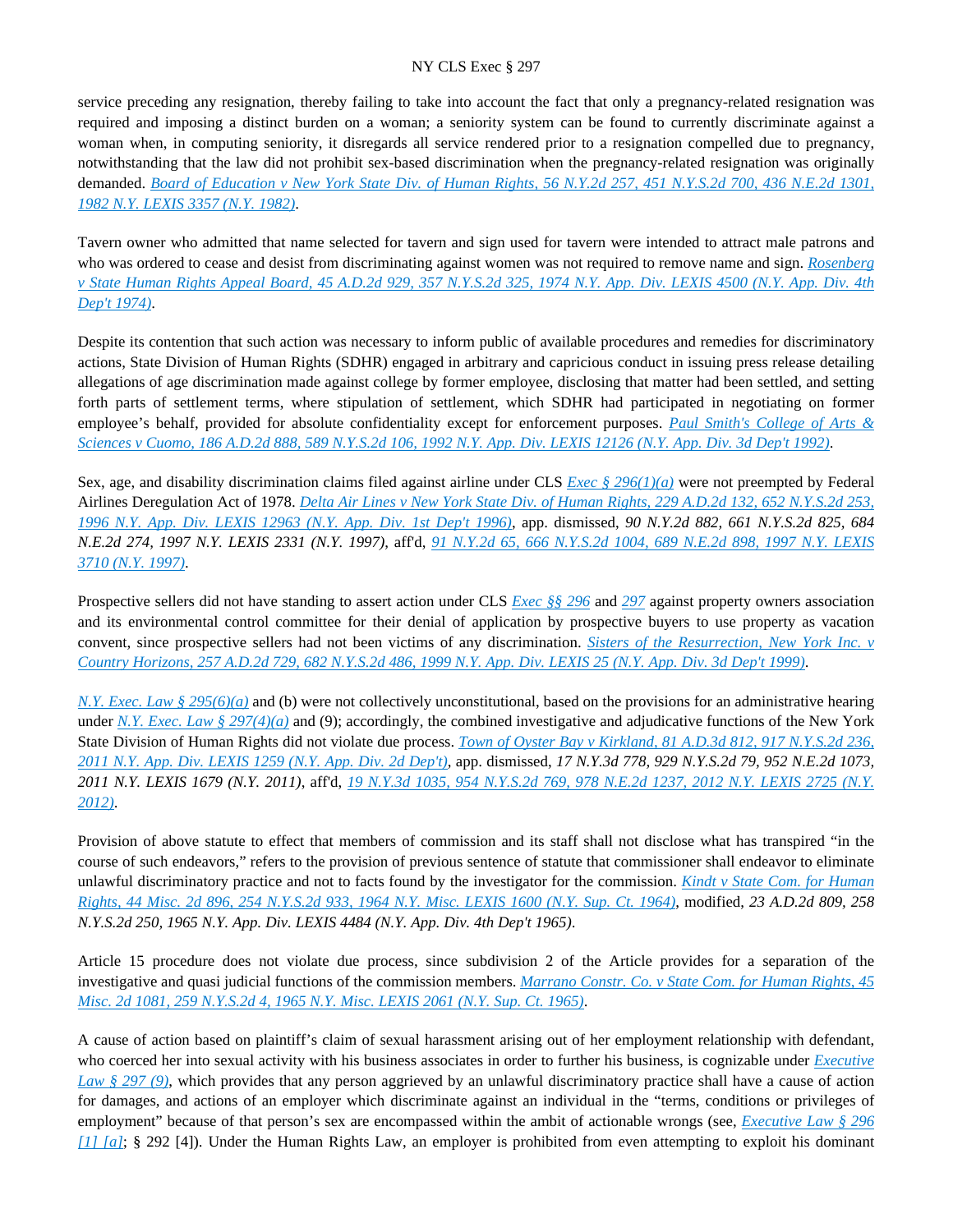position by imposing sexual demands upon an employee as an implicit condition of continued employment, and the employee need not prove that he or she resisted the abuse or refused to comply with the sexual demands, that tangible job benefits were lost, or that discriminatory conduct was intentional. *[Thoreson v Penthouse Int'l, 149 Misc. 2d 150, 563 N.Y.S.2d 968, 1990 N.Y.](https://advance.lexis.com/api/document?collection=cases&id=urn:contentItem:3S2R-9280-003V-B2S4-00000-00&context=)  [Misc. LEXIS 609 \(N.Y. Sup. Ct. 1990\)](https://advance.lexis.com/api/document?collection=cases&id=urn:contentItem:3S2R-9280-003V-B2S4-00000-00&context=)*, modified, *[179 A.D.2d 29, 583 N.Y.S.2d 213, 1992 N.Y. App. Div. LEXIS 5427 \(N.Y. App.](https://advance.lexis.com/api/document?collection=cases&id=urn:contentItem:3S2R-81S0-003V-B4TV-00000-00&context=)  [Div. 1st Dep't 1992\)](https://advance.lexis.com/api/document?collection=cases&id=urn:contentItem:3S2R-81S0-003V-B4TV-00000-00&context=)*.

In action under Human Rights Law to recover compensatory and punitive damages for sexual harassment arising out of employer's coercion of female employee to engage in sexual acts with his business associates to further his own business interests, offensiveness of employer's conduct was not mitigated by fact that plaintiff's job as actress and model involved commercial exploitation of her physical appearance, since sexual slavery was not part of her job description, and fact that she accepted employment which exploited her sexuality did not constitute waiver of protections against sexual harassment in workplace. *[Thoreson v Penthouse Int'l, 149 Misc. 2d 150, 563 N.Y.S.2d 968, 1990 N.Y. Misc. LEXIS 609 \(N.Y. Sup. Ct. 1990\)](https://advance.lexis.com/api/document?collection=cases&id=urn:contentItem:3S2R-9280-003V-B2S4-00000-00&context=)*, modified, *[179 A.D.2d 29, 583 N.Y.S.2d 213, 1992 N.Y. App. Div. LEXIS 5427 \(N.Y. App. Div. 1st Dep't 1992\)](https://advance.lexis.com/api/document?collection=cases&id=urn:contentItem:3S2R-81S0-003V-B4TV-00000-00&context=)*.

Plaintiff failed to state cognizable claim under either New York City or New York State Human Rights Law by alleging that school district's denial of health insurance benefits to his domestic partner constituted discrimination on basis of marital status and sexual orientation. *[Funderburke v Uniondale Union Free Sch. Dist. No. 15, 172 Misc. 2d 963, 660 N.Y.S.2d 659, 1997 N.Y.](https://advance.lexis.com/api/document?collection=cases&id=urn:contentItem:3RSN-PM30-003V-B22D-00000-00&context=)  [Misc. LEXIS 260 \(N.Y. Sup. Ct. 1997\)](https://advance.lexis.com/api/document?collection=cases&id=urn:contentItem:3RSN-PM30-003V-B22D-00000-00&context=)*, aff'd, *251 A.D.2d 622, 676 N.Y.S.2d 199, 1998 N.Y. App. Div. LEXIS 7881 (N.Y. App. Div. 2d Dep't 1998)*.

Former university employee's state law claims under *[N.Y. Exec. Law § 291](https://advance.lexis.com/api/document?collection=statutes-legislation&id=urn:contentItem:8TP5-PFH2-D6RV-H4PY-00000-00&context=)* were dismissed; because she chose to proceed with her discrimination complaint before the New York State Division of Human Rights (NYSDHR) and the NYSDHR did not dismiss her claim for administrative convenience, the claims were barred under *[N.Y. Exec. Law § 297\(9\)](https://advance.lexis.com/api/document?collection=statutes-legislation&id=urn:contentItem:5H6N-1CT1-DXC8-036V-00000-00&context=)*. *[Forbes v State Univ.](https://advance.lexis.com/api/document?collection=cases&id=urn:contentItem:48HS-5SY0-0038-Y3SG-00000-00&context=)  [of N.Y., 259 F. Supp. 2d 227, 2003 U.S. Dist. LEXIS 7391 \(E.D.N.Y. 2003\)](https://advance.lexis.com/api/document?collection=cases&id=urn:contentItem:48HS-5SY0-0038-Y3SG-00000-00&context=)*.

Eleventh Amendment barred the *42 U.S.C.S. §§ 1981*, *1983*, and the New York State and City Human Rights Law complaints against a judge and a state judicial agency by the judge's former personal secretary; the Eleventh Amendment rendered the agency and the state immune from suit under § 1983 or under state law because the State of New York had not consented to suit in federal court, and because no express override of state statutory authority had been enacted by Congress in association with § 1983. *[Bland v New York, 263 F. Supp. 2d 526, 2003 U.S. Dist. LEXIS 5521 \(E.D.N.Y. 2003\)](https://advance.lexis.com/api/document?collection=cases&id=urn:contentItem:489Y-R6K0-0038-Y14W-00000-00&context=)*.

Simply because a judge's former secretary filed an administrative complaint against a judicial agency and the judge for discrimination based on gender, race, and color with a city human rights commission did not necessarily mean that the secretary's State and City Human Rights Law claims were barred; the complaint was forwarded to the state human rights division, which dismissed it for administrative convenience. Accordingly, the election of remedies doctrine did not argue for dismissal of the secretary's claims. *[Bland v New York, 263 F. Supp. 2d 526, 2003 U.S. Dist. LEXIS 5521 \(E.D.N.Y. 2003\)](https://advance.lexis.com/api/document?collection=cases&id=urn:contentItem:489Y-R6K0-0038-Y14W-00000-00&context=)*.

# **2. Procedure, generally**

Complaint by Division of Human Rights charging employer with unlawful discriminatory practice relating to employment, alleging that employer's system of hiring had produced few Negro and Spanish-surnamed employees under circumstances where such minority groups were available for employment, was not insufficient to meet notice requirements of due process. *[State Div. of Human Rights v Kilian Mfg. Corp., 35 N.Y.2d 201, 360 N.Y.S.2d 603, 318 N.E.2d 770, 1974 N.Y. LEXIS 1309](https://advance.lexis.com/api/document?collection=cases&id=urn:contentItem:3RRS-VFS0-003C-C0D0-00000-00&context=)  [\(N.Y. 1974\)](https://advance.lexis.com/api/document?collection=cases&id=urn:contentItem:3RRS-VFS0-003C-C0D0-00000-00&context=)*, app. dismissed, *420 U.S. 915, 95 S. Ct. 1108, 43 L. Ed. 2d 387, 1975 U.S. LEXIS 506 (U.S. 1975)*.

Under *[Executive Law § 297](https://advance.lexis.com/api/document?collection=statutes-legislation&id=urn:contentItem:5H6N-1CT1-DXC8-036V-00000-00&context=)*, subd 4(a), failure of complainant to appear personally and testify at hearing did not require dismissal of complaint. *[Batavia Lodge No. 196, L. O. M. v New York State Div. of Human Rights, 43 A.D.2d 807, 350 N.Y.S.2d](https://advance.lexis.com/api/document?collection=cases&id=urn:contentItem:3RRS-Y6W0-003C-C3N7-00000-00&context=)  [273, 1973 N.Y. App. Div. LEXIS 2914 \(N.Y. App. Div. 4th Dep't 1973\)](https://advance.lexis.com/api/document?collection=cases&id=urn:contentItem:3RRS-Y6W0-003C-C3N7-00000-00&context=)*, rev'd, *[35 N.Y.2d 143, 359 N.Y.S.2d 25, 316 N.E.2d 318,](https://advance.lexis.com/api/document?collection=cases&id=urn:contentItem:3RRS-VG20-003C-C0GD-00000-00&context=)  [1974 N.Y. LEXIS 1377 \(N.Y. 1974\)](https://advance.lexis.com/api/document?collection=cases&id=urn:contentItem:3RRS-VG20-003C-C0GD-00000-00&context=)*.

Although it would have been better practice for Division of Human Rights to have conferred further with petitioner concerning the substantial information which it had gathered that her demotion was not the result of sex discrimination, there was no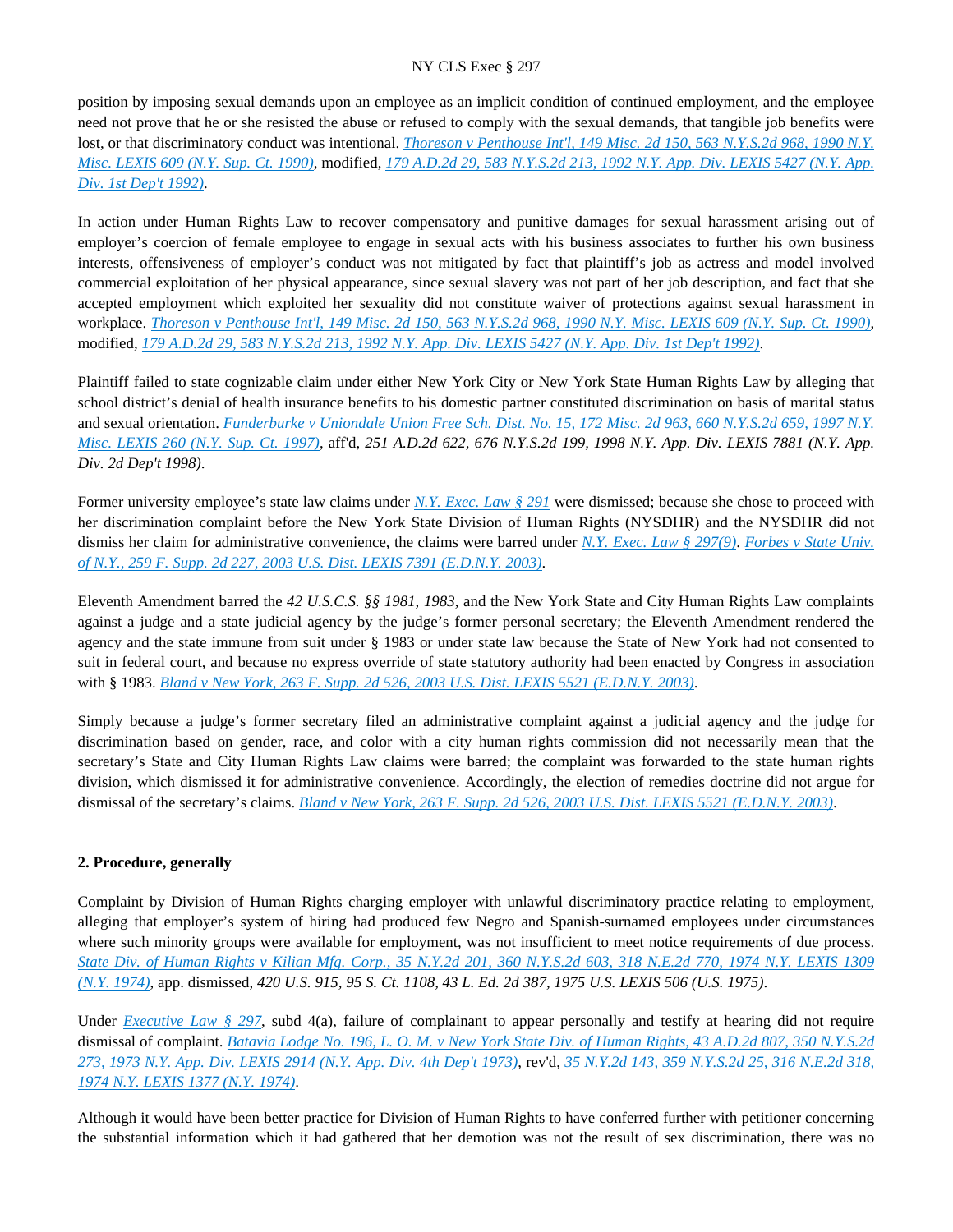reason to declare procedure and determination of Division arbitrary or capricious or an abuse of discretion. *Jackson v New York State Div. of Human Rights, 42 A.D.2d 684, 345 N.Y.S.2d 735, 1973 N.Y. App. Div. LEXIS 3988 (N.Y. App. Div. 4th Dep't 1973)*.

Relevant provisions of Executive Law, when read together, establish legislative intent that, before determining whether there is probable cause for complaint of discrimination, commissioner of Division of Human Rights should give complainant full opportunity to present on record, though informally, his charges against employer or other respondent, including right to submit all exhibits which he wishes to present and testimony of witnesses in addition to his own testimony. *[State Div. of Human Rights](https://advance.lexis.com/api/document?collection=cases&id=urn:contentItem:3RRS-DDK0-003C-F35W-00000-00&context=)  [v New York State Drug Abuse Control Com., 59 A.D.2d 332, 399 N.Y.S.2d 541, 1977 N.Y. App. Div. LEXIS 13571 \(N.Y. App.](https://advance.lexis.com/api/document?collection=cases&id=urn:contentItem:3RRS-DDK0-003C-F35W-00000-00&context=)  [Div. 4th Dep't 1977\)](https://advance.lexis.com/api/document?collection=cases&id=urn:contentItem:3RRS-DDK0-003C-F35W-00000-00&context=)*.

An order, which affirmed the State Division of Human Rights' order dismissing petitioner's complaint alleging age discrimination by his employer as being without probable cause, would be annulled, where petitioner had been discharged at age 57 after 28 years of satisfactory service, and where the division failed to investigate adequately, failed to hold a confrontation conference, and failed to resolve all the issues raised. *Steins v State Div. of Human Rights, 86 A.D.2d 795, 447 N.Y.S.2d 11, 1982 N.Y. App. Div. LEXIS 15408 (N.Y. App. Div. 1st Dep't)*, app. dismissed, *56 N.Y.2d 805, 1982 N.Y. LEXIS 5933 (N.Y. 1982)*.

It is within discretion of state Division of Human Rights to decide method or methods to be employed in investigating claim, so that determination by division of "no probable cause" should be overturned as capricious only where record demonstrates that its investigation was "abbreviated or one-sided." *Chirgotis v Mobil Oil Corp., 128 A.D.2d 400, 512 N.Y.S.2d 686, 1987 N.Y. App. Div. LEXIS 44111 (N.Y. App. Div. 1st Dep't 1987)*.

Plaintiff's action under CLS *[Exec § 296\(7\)](https://advance.lexis.com/api/document?collection=statutes-legislation&id=urn:contentItem:8TP5-PCS2-8T6X-74HS-00000-00&context=)* should have been dismissed where federal court had previously dismissed such action, together with claim based on *42 USCS § 1981*, stating that "Plaintiff now concedes that the claims under (federal law) and the New York Executive Law are time barred." *[Mchawi v State Univ. of New York, Empire State College, 248 A.D.2d 111,](https://advance.lexis.com/api/document?collection=cases&id=urn:contentItem:3S57-GGC0-0039-446X-00000-00&context=)  [669 N.Y.S.2d 545, 1998 N.Y. App. Div. LEXIS 1932 \(N.Y. App. Div. 1st Dep't\)](https://advance.lexis.com/api/document?collection=cases&id=urn:contentItem:3S57-GGC0-0039-446X-00000-00&context=)*, app. denied, *92 N.Y.2d 804, 677 N.Y.S.2d 779, 700 N.E.2d 318, 1998 N.Y. LEXIS 1856 (N.Y. 1998)*.

In action for sexual harassment and retaliatory discharge, court properly denied plaintiff's motion to amend complaint to add action for wrongful termination based on disability discrimination under CLS *[Exec § 296\(1\)\(a\)](https://advance.lexis.com/api/document?collection=statutes-legislation&id=urn:contentItem:8TP5-PCS2-8T6X-74HS-00000-00&context=)* since plaintiff had been aware of facts underlying alleged claim since inception of action, she failed to offer any reason or excuse for delay in seeking to amend complaint, and defendants had prepared case in response to original complaint, had no notice of new claim, and would suffer prejudice by its late edition. *[Castagne v Barouh, 249 A.D.2d 257, 671 N.Y.S.2d 283, 1998 N.Y. App. Div. LEXIS 3656](https://advance.lexis.com/api/document?collection=cases&id=urn:contentItem:3SDG-GR60-0039-447N-00000-00&context=)  [\(N.Y. App. Div. 2d Dep't 1998\)](https://advance.lexis.com/api/document?collection=cases&id=urn:contentItem:3SDG-GR60-0039-447N-00000-00&context=)*.

In action for retaliation under CLS *[Exec § 296\(7\)](https://advance.lexis.com/api/document?collection=statutes-legislation&id=urn:contentItem:8TP5-PCS2-8T6X-74HS-00000-00&context=)* brought against Board of Trustees of divinity school (defendant), court should have granted defendant's motion to dismiss complaint where there were no allegations that defendant fell within ambit of CLS *Exec § 292(1)*, nor was it alleged that activity or activities in which defendant engaged were allegedly prohibited under Human Rights Law; although plaintiff alleged that defendant violated general duty to accommodate her disability under CLS *[Exec § 296\(3\)\(a\)](https://advance.lexis.com/api/document?collection=statutes-legislation&id=urn:contentItem:8TP5-PCS2-8T6X-74HS-00000-00&context=)*, that section applied to employers, licensing agencies, employment agencies, and labor organizations and did not apply here. *Edwards v Board of Trustees of Colgate Rochester Divinity Sch., 254 A.D.2d 709, 677 N.Y.S.2d 868, 1998 N.Y. App. Div. LEXIS 10379 (N.Y. App. Div. 4th Dep't 1998)*.

Court should have granted defendants' motion to change venue from Bronx to New York County where New York County was site of allegedly discriminatory conduct and county in which all of anticipated nonparty witnesses resided, defendants furnished names and addresses of potential nonparty witnesses, setting forth essence of their anticipated testimony, and manner in which they would be inconvenienced, and plaintiffs failed to identify single nonparty witness who would be inconvenienced by attending trial in New York County. *Mohammad v Board of Managers, 262 A.D.2d 76, 691 N.Y.S.2d 486, 1999 N.Y. App. Div. LEXIS 6472 (N.Y. App. Div. 1st Dep't 1999)*.

Complaint properly stated action for violation of CLS *[Exec § 296\(16\)](https://advance.lexis.com/api/document?collection=statutes-legislation&id=urn:contentItem:8TP5-PCS2-8T6X-74HS-00000-00&context=)* by alleging that defendant took adverse employment actions against plaintiff, based on fact that plaintiff, police officer, was arrested, although arrest had not resulted in conviction. *Annabi v Cassino, 269 A.D.2d 551, 703 N.Y.S.2d 745, 2000 N.Y. App. Div. LEXIS 2133 (N.Y. App. Div. 2d Dep't 2000)*.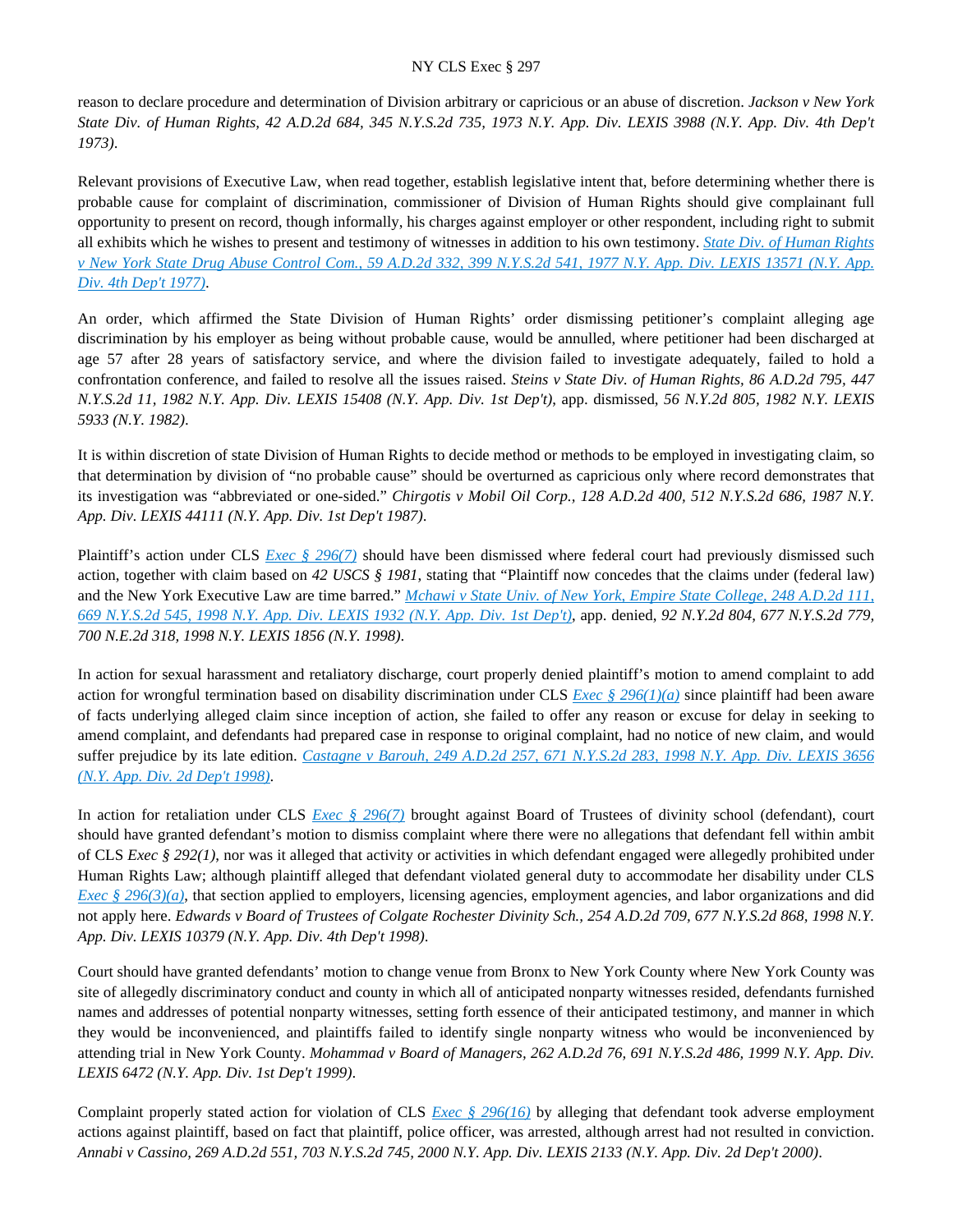Commissioner making investigation under above statute has right to question witnesses. *[Kindt v State Com. for Human Rights,](https://advance.lexis.com/api/document?collection=cases&id=urn:contentItem:3RRS-BXD0-003C-D3ST-00000-00&context=)  [44 Misc. 2d 896, 254 N.Y.S.2d 933, 1964 N.Y. Misc. LEXIS 1600 \(N.Y. Sup. Ct. 1964\)](https://advance.lexis.com/api/document?collection=cases&id=urn:contentItem:3RRS-BXD0-003C-D3ST-00000-00&context=)*, modified, *23 A.D.2d 809, 258 N.Y.S.2d 250, 1965 N.Y. App. Div. LEXIS 4484 (N.Y. App. Div. 4th Dep't 1965)*.

The provision of this section requiring that a complaint charging discrimination in housing be filed in the Commission's Albany office prior to the designation of an investigating commissioner and the investigation is directory and not mandatory, and a failure to abide by such a directory rule does not affect a substantial right of a party and is no ground for upsetting the entire proceeding. *[Barnes v Goldberg, 54 Misc. 2d 676, 283 N.Y.S.2d 347, 1966 N.Y. Misc. LEXIS 1403 \(N.Y. Sup. Ct. 1966\)](https://advance.lexis.com/api/document?collection=cases&id=urn:contentItem:3RRS-BKM0-003C-D0F6-00000-00&context=)*.

The human rights law authorizes intervention by court to insure that proceeding before division of human rights remains in status quo while proceeding is pending. *[Kramarsky v New York Police Dep't, 90 Misc. 2d 733, 395 N.Y.S.2d 937, 1977 N.Y.](https://advance.lexis.com/api/document?collection=cases&id=urn:contentItem:3RRS-GVH0-003C-F4RK-00000-00&context=)  [Misc. LEXIS 2142 \(N.Y. Sup. Ct. 1977\)](https://advance.lexis.com/api/document?collection=cases&id=urn:contentItem:3RRS-GVH0-003C-F4RK-00000-00&context=)*.

Subsidiary of public transportation authority was not entitled to writ of prohibition precluding Division of Human Rights (DHR) from holding hearing or taking any action in regard to discriminatory employment complaint by subsidiary's former employee, despite DHR's failure to comply with notice of claim provisions of CLS *[Pub A § 1342](https://advance.lexis.com/api/document?collection=statutes-legislation&id=urn:contentItem:5CT3-1CC1-6RDJ-846S-00000-00&context=)* since (1) statute only applied to "action" and not to "proceeding" such as instituted by DHR, (2) statute excluded subsidiary corporation from notice of claim requirement, and (3) notice of claim provision had no application to action to vindicate public interest. *[Central New York](https://advance.lexis.com/api/document?collection=cases&id=urn:contentItem:3S2R-BDS0-003V-B0D0-00000-00&context=)  [Centro, Inc. v New York State Div. of Human Rights, 142 Misc. 2d 935, 539 N.Y.S.2d 626, 1989 N.Y. Misc. LEXIS 150 \(N.Y.](https://advance.lexis.com/api/document?collection=cases&id=urn:contentItem:3S2R-BDS0-003V-B0D0-00000-00&context=)  [Sup. Ct. 1989\)](https://advance.lexis.com/api/document?collection=cases&id=urn:contentItem:3S2R-BDS0-003V-B0D0-00000-00&context=)*.

Respondent State Division of Human Rights properly dismissed a race discrimination complaint under the Human Rights Law on grounds of "administrative convenience" at complainant's behest (*[Executive Law § 297 \[3\] \[c\]](https://advance.lexis.com/api/document?collection=statutes-legislation&id=urn:contentItem:5H6N-1CT1-DXC8-036V-00000-00&context=)*; see, *[9 NYCRR 465.5 \[d\] \[2\]](https://advance.lexis.com/api/document?collection=administrative-codes&id=urn:contentItem:5VXH-YX20-00XK-W10T-00000-00&context=)  [\[vi\]](https://advance.lexis.com/api/document?collection=administrative-codes&id=urn:contentItem:5VXH-YX20-00XK-W10T-00000-00&context=)*) so that complainant could pursue all her claims against petitioner in Federal court, since complainant had expressly elected to pursue both her State law claims and Federal claims under title VII of the Civil Rights Act of 1964 (*42 USC § 2000e* et seq. ) in Federal court rather than before the State agency and only filed her complaint with the Division in order to satisfy the requirements of Federal law before her claims could be asserted in Federal court. The dismissal of the complaint serves the Division's "administrative convenience" by conserving its scarce resources where complainant has the desire and resources to bring the complaint in Federal court. *[New York Tel. Co. v New York State Div. of Human Rights, 148 Misc. 2d 765, 561](https://advance.lexis.com/api/document?collection=cases&id=urn:contentItem:3S2R-9260-003V-B2P9-00000-00&context=)  [N.Y.S.2d 401, 1990 N.Y. Misc. LEXIS 536 \(N.Y. Sup. Ct. 1990\)](https://advance.lexis.com/api/document?collection=cases&id=urn:contentItem:3S2R-9260-003V-B2P9-00000-00&context=)*.

In a proceeding challenging the dismissal by respondent State Division of Human Rights of a race discrimination complaint on grounds of "administrative convenience" at complainant's behest (*[Executive Law § 297 \[3\] \[c\]](https://advance.lexis.com/api/document?collection=statutes-legislation&id=urn:contentItem:5H6N-1CT1-DXC8-036V-00000-00&context=)*; see, *[9 NYCRR 465.5 \[d\] \[2\]](https://advance.lexis.com/api/document?collection=administrative-codes&id=urn:contentItem:5VXH-YX20-00XK-W10T-00000-00&context=)  [\[vi\]](https://advance.lexis.com/api/document?collection=administrative-codes&id=urn:contentItem:5VXH-YX20-00XK-W10T-00000-00&context=)*), petitioner's request for admissions of fact (*[CPLR 3123](https://advance.lexis.com/api/document?collection=statutes-legislation&id=urn:contentItem:5CT3-08C1-6RDJ-84KJ-00000-00&context=)*) that respondent had not dismissed any complaints for "administrative convenience" within the last two years "primarily because there was an action pending" in Federal court, except where first requested by the complainant, in order to establish some arbitrary and capricious activity by respondent is denied, since petitioner's request seeks conclusions about material issues and the notice to admit may not be utilized to request admissions of material issues or ultimate or conclusory facts. *[New York Tel. Co. v New York State Div. of Human Rights, 148](https://advance.lexis.com/api/document?collection=cases&id=urn:contentItem:3S2R-9260-003V-B2P9-00000-00&context=)  [Misc. 2d 765, 561 N.Y.S.2d 401, 1990 N.Y. Misc. LEXIS 536 \(N.Y. Sup. Ct. 1990\)](https://advance.lexis.com/api/document?collection=cases&id=urn:contentItem:3S2R-9260-003V-B2P9-00000-00&context=)*.

When the attorney general sought to subpoena records of a domestic worker placement agency, to determine if the agency was violating *[N.Y. Exec. Law § 296](https://advance.lexis.com/api/document?collection=statutes-legislation&id=urn:contentItem:8TP5-PCS2-8T6X-74HS-00000-00&context=)* et seq., *[N.Y. Civ. Rights Law § 40-c](https://advance.lexis.com/api/document?collection=statutes-legislation&id=urn:contentItem:8TP5-PF32-8T6X-74HX-00000-00&context=)*, and *[New York City, N.Y., Admin. Code § 8-107\(a\)](https://advance.lexis.com/api/document?collection=statutes-legislation&id=urn:contentItem:5VXB-F9N1-F17G-F0PX-00000-00&context=)*, by asking job applicants about their national origin, age, and marital status and accomodating employer preferences as to a worker's national origin and age, the attorney general's failure to serve a complaint on the agency, pursuant to *[N.Y. Exec. Law](https://advance.lexis.com/api/document?collection=statutes-legislation&id=urn:contentItem:5H6N-1CT1-DXC8-036V-00000-00&context=)  [§ 297](https://advance.lexis.com/api/document?collection=statutes-legislation&id=urn:contentItem:5H6N-1CT1-DXC8-036V-00000-00&context=)*, did not violate the agency's right to due process because the attorney general was free to initiate its own investigation into the agency's business practices, under its broad investigatory powers in *[N.Y. Exec. Law § 63\(12\)](https://advance.lexis.com/api/document?collection=statutes-legislation&id=urn:contentItem:5CT3-0SF1-6RDJ-8547-00000-00&context=)*, without regard to the requirements of § 297. *[Matter of Pavillion Agency Inc v Spitzer, 802 N.Y.S.2d 879, 9 Misc. 3d 626, 234 N.Y.L.J. 28, 2005 N.Y.](https://advance.lexis.com/api/document?collection=cases&id=urn:contentItem:4GT6-F690-0039-41N0-00000-00&context=)  [Misc. LEXIS 1613 \(N.Y. Sup. Ct. 2005\)](https://advance.lexis.com/api/document?collection=cases&id=urn:contentItem:4GT6-F690-0039-41N0-00000-00&context=)*.

Plaintiff's failure to serve copy of amended complaint on city commission on human rights and corporation counsel did not require dismissal of employment discrimination claims under New York City Human Rights Law, although NYC Admin § 8- 502(c) required service of copy of complaint on such entities before suing, where plaintiff had served copy of original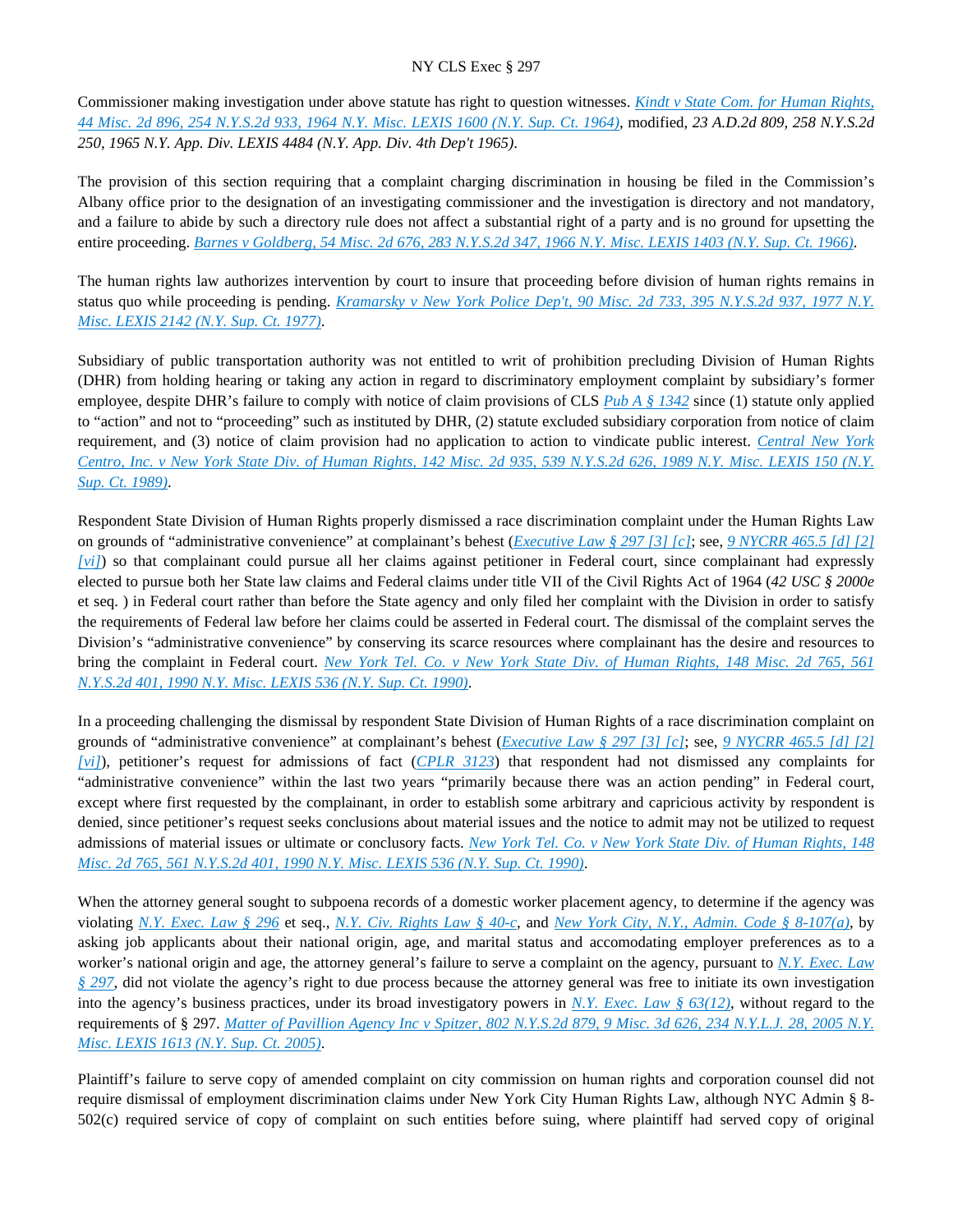complaint on both entities before suing. *Robins v Max Mara, U.S.A., 923 F. Supp. 460, 1996 U.S. Dist. LEXIS 1295 (S.D.N.Y. 1996)*.

#### **3. Jurisdiction, generally**

In view of the broad power granted by the legislature in its delegation to the commission, the jurisdiction of the commission must be taken as plenary. *[Holland v Edwards, 282 A.D. 353, 122 N.Y.S.2d 721, 1953 N.Y. App. Div. LEXIS 4474 \(N.Y. App.](https://advance.lexis.com/api/document?collection=cases&id=urn:contentItem:3RRM-STP0-003F-74CC-00000-00&context=)  [Div. 1953\)](https://advance.lexis.com/api/document?collection=cases&id=urn:contentItem:3RRM-STP0-003F-74CC-00000-00&context=)*, aff'd, *[307 N.Y. 38, 119 N.E.2d 581, 307 N.Y. \(N.Y.S.\) 38, 1954 N.Y. LEXIS 1009 \(N.Y. 1954\)](https://advance.lexis.com/api/document?collection=cases&id=urn:contentItem:3RRS-XJ80-003C-C29P-00000-00&context=)*.

Where grievance before Division of Human Rights was a retaliation complaint and, although based on some of same alleged facts, issues were different from those of discrimination complaint previously filed with EEDC, Division of Human Rights was not divested of jurisdiction. *[Russell Sage College v State Div. of Human Rights, 45 A.D.2d 153, 357 N.Y.S.2d 171, 1974 N.Y.](https://advance.lexis.com/api/document?collection=cases&id=urn:contentItem:3RRS-Y2J0-003C-C1M1-00000-00&context=)  [App. Div. LEXIS 4561 \(N.Y. App. Div. 3d Dep't 1974\)](https://advance.lexis.com/api/document?collection=cases&id=urn:contentItem:3RRS-Y2J0-003C-C1M1-00000-00&context=)*, aff'd, *[36 N.Y.2d 985, 374 N.Y.S.2d 603, 337 N.E.2d 119, 1975 N.Y.](https://advance.lexis.com/api/document?collection=cases&id=urn:contentItem:3RRS-BBP0-003C-F1DK-00000-00&context=)  [LEXIS 2069 \(N.Y. 1975\)](https://advance.lexis.com/api/document?collection=cases&id=urn:contentItem:3RRS-BBP0-003C-F1DK-00000-00&context=)*.

Section of Human Rights Law providing that within 60 days after complaint is filed the Division of Human Rights must give notice of hearing on alleged violations and that the hearing must be held within 15 days thereafter, was directory rather than mandatory, and fact that Division exceeded such time limits was not cause for invalidating its proceedings or terminating its jurisdiction. *[Liverpool Cent. School Dist. v State Div. of Human Rights, 46 A.D.2d 1004, 361 N.Y.S.2d 787, 1974 N.Y. App.](https://advance.lexis.com/api/document?collection=cases&id=urn:contentItem:3RRS-XYP0-003C-C045-00000-00&context=)  [Div. LEXIS 3389 \(N.Y. App. Div. 4th Dep't 1974\)](https://advance.lexis.com/api/document?collection=cases&id=urn:contentItem:3RRS-XYP0-003C-C045-00000-00&context=)*.

Where complaint was filed with the State Division of Human Rights prior to initiation of Article 78 proceeding, the Division had jurisdiction and the remedy before the Division was exclusive, and thus the Human Rights Appeal Board was not divested of jurisdiction by petitioner's subsequent attempts to obtain court relief. *State Div. of Human Rights v Commissioner of New York State Dep't of Civil Service, 57 A.D.2d 699, 395 N.Y.S.2d 774, 1977 N.Y. App. Div. LEXIS 11737 (N.Y. App. Div. 4th Dep't 1977)*.

In a proceeding by a woman who alleged that a hospital denied her the accommodations, advantages, and privileges of a place of public accommodation, the trial court erred in divesting the Division of jurisdiction by an order in the nature of prohibition since, although the Division's delay of 636 days between the time the complaint was filed and the time it found probable cause was clearly in excess of the time limits specified in *[Exec Law § 297](https://advance.lexis.com/api/document?collection=statutes-legislation&id=urn:contentItem:5H6N-1CT1-DXC8-036V-00000-00&context=)*, the time schedules contained in that statute are directory only and, absent some showing of substantial prejudice, noncompliance with such schedules does not operate to oust the Division of the jurisdiction conferred on it; even if the woman had made a showing of substantial prejudice, prohibition was an inappropriate remedy in that she failed to first exhaust the remedies of administrative and judicial review. *St. Elizabeth Hospital v Kramarsky, 81 A.D.2d 1010, 440 N.Y.S.2d 97, 1981 N.Y. App. Div. LEXIS 11763 (N.Y. App. Div. 4th Dep't 1981)*.

CLS *[Exec §§ 296](https://advance.lexis.com/api/document?collection=statutes-legislation&id=urn:contentItem:8TP5-PCS2-8T6X-74HS-00000-00&context=)* and *[297](https://advance.lexis.com/api/document?collection=statutes-legislation&id=urn:contentItem:5H6N-1CT1-DXC8-036V-00000-00&context=)* did not grant jurisdiction to State Division of Human Rights to consider issue of union local's refusal to waive requirements of union labor for low bidding non-union subcontractor who was offered, but refused, opportunity to sign full time agreement with union; clear intent of law was to prohibit discrimination by labor union in its membership practices, not to deal with issues concerning persons neither union members nor applying for memberships. *[Gomez v New York](https://advance.lexis.com/api/document?collection=cases&id=urn:contentItem:3S3K-0X50-003D-G2C8-00000-00&context=)  [State, Executive Dep't Div. of Human Rights, 122 A.D.2d 337, 504 N.Y.S.2d 307, 1986 N.Y. App. Div. LEXIS 59671 \(N.Y. App.](https://advance.lexis.com/api/document?collection=cases&id=urn:contentItem:3S3K-0X50-003D-G2C8-00000-00&context=)  [Div. 3d Dep't 1986\)](https://advance.lexis.com/api/document?collection=cases&id=urn:contentItem:3S3K-0X50-003D-G2C8-00000-00&context=)*.

New York State Division of Human Rights properly dismissed, for lack of jurisdiction, claim of racial discrimination brought by certified home health care aide, who was employed by 93-year-old quadriplegic to provide 24-hour care to attend to his health and personal hygiene needs, to cook for him, to transport him, and otherwise to care for him. *[Thomas v Dosberg, 249](https://advance.lexis.com/api/document?collection=cases&id=urn:contentItem:3SMF-PKG0-0039-40NY-00000-00&context=)  [A.D.2d 999, 672 N.Y.S.2d 164, 1998 N.Y. App. Div. LEXIS 5177 \(N.Y. App. Div. 4th Dep't 1998\)](https://advance.lexis.com/api/document?collection=cases&id=urn:contentItem:3SMF-PKG0-0039-40NY-00000-00&context=)*.

Because a college was not subject to the provisions of the New York City Human Rights Law, *[N.Y. Exec. Law § 297](https://advance.lexis.com/api/document?collection=statutes-legislation&id=urn:contentItem:5H6N-1CT1-DXC8-036V-00000-00&context=)*, an employee was not entitled to an award of an attorney's fee and expenses under *[Administrative Code of the City of NY § 8-502\(f\)](https://advance.lexis.com/api/document?collection=statutes-legislation&id=urn:contentItem:5VXB-F9N1-F17G-F0SB-00000-00&context=)* or front pay; however, the employee was entitled to prejudgment interest on the employee's back pay under N.Y. *[C.P.L.R.](https://advance.lexis.com/api/document?collection=statutes-legislation&id=urn:contentItem:5CT3-08C1-6RDJ-84SM-00000-00&context=)*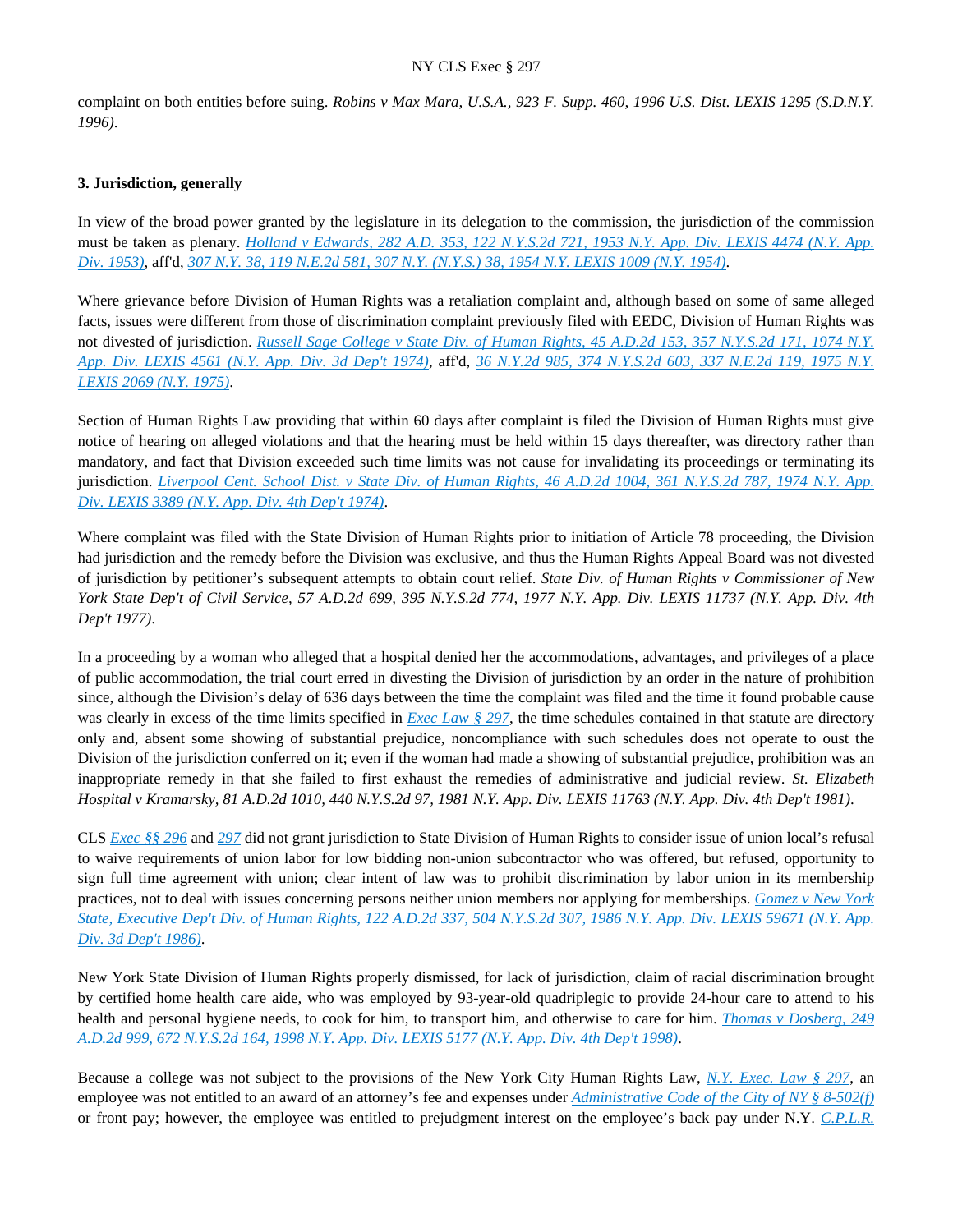*[5001\(b\)](https://advance.lexis.com/api/document?collection=statutes-legislation&id=urn:contentItem:5CT3-08C1-6RDJ-84SM-00000-00&context=)*. *[Jattan v Queens Coll. of City Univ. of N.Y., 64 A.D.3d 540, 883 N.Y.S.2d 110, 2009 N.Y. App. Div. LEXIS 5629 \(N.Y.](https://advance.lexis.com/api/document?collection=cases&id=urn:contentItem:7W4W-DCG0-Y9NK-S0CH-00000-00&context=)  [App. Div. 2d Dep't 2009\)](https://advance.lexis.com/api/document?collection=cases&id=urn:contentItem:7W4W-DCG0-Y9NK-S0CH-00000-00&context=)*.

By its enactment of *[General Municipal Law § 239-s](https://advance.lexis.com/api/document?collection=statutes-legislation&id=urn:contentItem:5D9R-JX31-6RDJ-84MD-00000-00&context=)* giving New York City concurrent jurisdiction with the State Commission for Human Rights with respect to discrimination in housing, the legislature conclusively demonstrated its intention not to grant exclusive jurisdiction to the state in the matters of discrimination in housing. *[Feigenblum v Commission on Human Rights, 53](https://advance.lexis.com/api/document?collection=cases&id=urn:contentItem:3RRS-BHY0-003C-D52Y-00000-00&context=)  [Misc. 2d 360, 278 N.Y.S.2d 652, 1967 N.Y. Misc. LEXIS 1658 \(N.Y. Sup. Ct. 1967\)](https://advance.lexis.com/api/document?collection=cases&id=urn:contentItem:3RRS-BHY0-003C-D52Y-00000-00&context=)*.

The New York State Division of Human Rights in a special proceeding against a South African Airway was without jurisdiction to conduct a hearing on the visa policy of the Republic of South Africa as it affects the airline in carrying passengers. *[South African Airways v New York State Div. of Human Rights, 64 Misc. 2d 707, 315 N.Y.S.2d 651, 1970 N.Y.](https://advance.lexis.com/api/document?collection=cases&id=urn:contentItem:3RRS-B450-003C-D0R9-00000-00&context=)  [Misc. LEXIS 1180 \(N.Y. Sup. Ct. 1970\)](https://advance.lexis.com/api/document?collection=cases&id=urn:contentItem:3RRS-B450-003C-D0R9-00000-00&context=)*.

*[Executive Law §§ 297\(9\)](https://advance.lexis.com/api/document?collection=statutes-legislation&id=urn:contentItem:5H6N-1CT1-DXC8-036V-00000-00&context=)* and *[300](https://advance.lexis.com/api/document?collection=statutes-legislation&id=urn:contentItem:5CT3-0SG1-6RDJ-848D-00000-00&context=)*, taken together must be construed to mean that the State Division of Human Rights does not have any jurisdiction over a matter which was initiated before another administrative agency. *[Board of Education v State Div.](https://advance.lexis.com/api/document?collection=cases&id=urn:contentItem:3RRS-B310-003C-D09P-00000-00&context=)  [of Human Rights, 65 Misc. 2d 679, 318 N.Y.S.2d 633, 1971 N.Y. Misc. LEXIS 1807 \(N.Y. Sup. Ct. 1971\)](https://advance.lexis.com/api/document?collection=cases&id=urn:contentItem:3RRS-B310-003C-D09P-00000-00&context=)*.

Where employer against whom employee filed age discrimination complaint with Division of Human Rights did not maintain office in New York County but in fact had its offices in Nassau County where alleged discrimination occurred, Supreme Court of New York County did not have jurisdiction to enjoin alleged discrimination pending decision of Division. *[Sable v Sperry](https://advance.lexis.com/api/document?collection=cases&id=urn:contentItem:3RRS-9HY0-003C-D05V-00000-00&context=)  [Gyroscope Div., 81 Misc. 2d 429, 365 N.Y.S.2d 595, 1975 N.Y. Misc. LEXIS 2400 \(N.Y. Sup. Ct.\)](https://advance.lexis.com/api/document?collection=cases&id=urn:contentItem:3RRS-9HY0-003C-D05V-00000-00&context=)*, aff'd, *50 A.D.2d 517, 375 N.Y.S.2d 120, 1975 N.Y. App. Div. LEXIS 12207 (N.Y. App. Div. 1st Dep't 1975)*.

Education department and Division of Human Rights had concurrent jurisdiction to pass on complaint alleging that student applicant was denied admission to medical school on basis of discriminatory practices of school; thus school was not entitled to extraordinary remedy of writ to prohibit student applicant and Division from conducting discrimination complaint hearing on grounds they were proceeding in excess of jurisdiction. *[New York University v New York State Div. of Human Rights, 84 Misc.](https://advance.lexis.com/api/document?collection=cases&id=urn:contentItem:3RRS-H6V0-003C-F28W-00000-00&context=)  [2d 702, 378 N.Y.S.2d 842, 1975 N.Y. Misc. LEXIS 3202 \(N.Y. Sup. Ct.\)](https://advance.lexis.com/api/document?collection=cases&id=urn:contentItem:3RRS-H6V0-003C-F28W-00000-00&context=)*, aff'd, *49 A.D.2d 821, 373 N.Y.S.2d 719, 1975 N.Y. App. Div. LEXIS 10940 (N.Y. App. Div. 1st Dep't 1975)*.

Employer was not entitled to dismissal of employment discrimination suit on alleged jurisdictional defect that employee had not obtained notice of right-to-sue from Equal Employment Opportunity Commission (EEOC), since employee had requested right-to-sue letter from EEOC after waiting statutorily required 180 days from time charges were filed but received no response; thus, she was entitled to notice and EEOC's failure to issue letter would not preclude her action. *[Scott v Carter-](https://advance.lexis.com/api/document?collection=cases&id=urn:contentItem:3S3K-2R80-003D-G42R-00000-00&context=)[Wallace, Inc., 134 Misc. 2d 458, 511 N.Y.S.2d 767, 1986 N.Y. Misc. LEXIS 3119 \(N.Y. Sup. Ct. 1986\)](https://advance.lexis.com/api/document?collection=cases&id=urn:contentItem:3S3K-2R80-003D-G42R-00000-00&context=)*, dismissed, in part, *[137](https://advance.lexis.com/api/document?collection=cases&id=urn:contentItem:3S3K-2NH0-003D-G36X-00000-00&context=)  [Misc. 2d 672, 521 N.Y.S.2d 614, 1987 N.Y. Misc. LEXIS 2698 \(N.Y. Sup. Ct. 1987\)](https://advance.lexis.com/api/document?collection=cases&id=urn:contentItem:3S3K-2NH0-003D-G36X-00000-00&context=)*.

Because a claimant could maintain both an administrative proceeding and a federal court action for sexual harassment and employment discrimination, the New York State Division of Human Rights had jurisdiction under *[N.Y. Exec. Law § 297\(3\)\(c\)](https://advance.lexis.com/api/document?collection=statutes-legislation&id=urn:contentItem:5H6N-1CT1-DXC8-036V-00000-00&context=)* to dismiss the petitioner's complaint for administrative convenience; therefore, prohibition was not warranted under N.Y. C.P.L.R. art. 78. *[Peek v New York State Div. of Human Rights, 835 N.Y.S.2d 877, 16 Misc. 3d 346, 2007 N.Y. Misc. LEXIS](https://advance.lexis.com/api/document?collection=cases&id=urn:contentItem:4NRN-1G50-TXFV-V2RF-00000-00&context=)  [3525 \(N.Y. Sup. Ct. 2007\)](https://advance.lexis.com/api/document?collection=cases&id=urn:contentItem:4NRN-1G50-TXFV-V2RF-00000-00&context=)*.

A complaint addressed to a Supreme Court seeking an injunction against rental of apartments or sale or disposition of an apartment building because the owner and rental agent had violated this section by refusing to rent an apartment to plaintiff was dismissed for want of jurisdiction. *[Redd v Zier, 229 N.Y.S.2d 582, 1962 N.Y. Misc. LEXIS 4175 \(N.Y. Sup. Ct. 1962\)](https://advance.lexis.com/api/document?collection=cases&id=urn:contentItem:5FKC-NSW1-F04G-J14N-00000-00&context=)*.

Commissions established by New York State Human Rights Law were authorized only to hear complaints about discriminatory employment practices by employers, employment agencies, labor organizations and apprenticeship committees and had no jurisdiction as to governmental action, or action by any entity not falling within the categories mentioned above. *[Percy v](https://advance.lexis.com/api/document?collection=cases&id=urn:contentItem:3S4V-PCV0-0054-6556-00000-00&context=)  [Brennan, 384 F. Supp. 800, 1974 U.S. Dist. LEXIS 5879 \(S.D.N.Y. 1974\)](https://advance.lexis.com/api/document?collection=cases&id=urn:contentItem:3S4V-PCV0-0054-6556-00000-00&context=)*.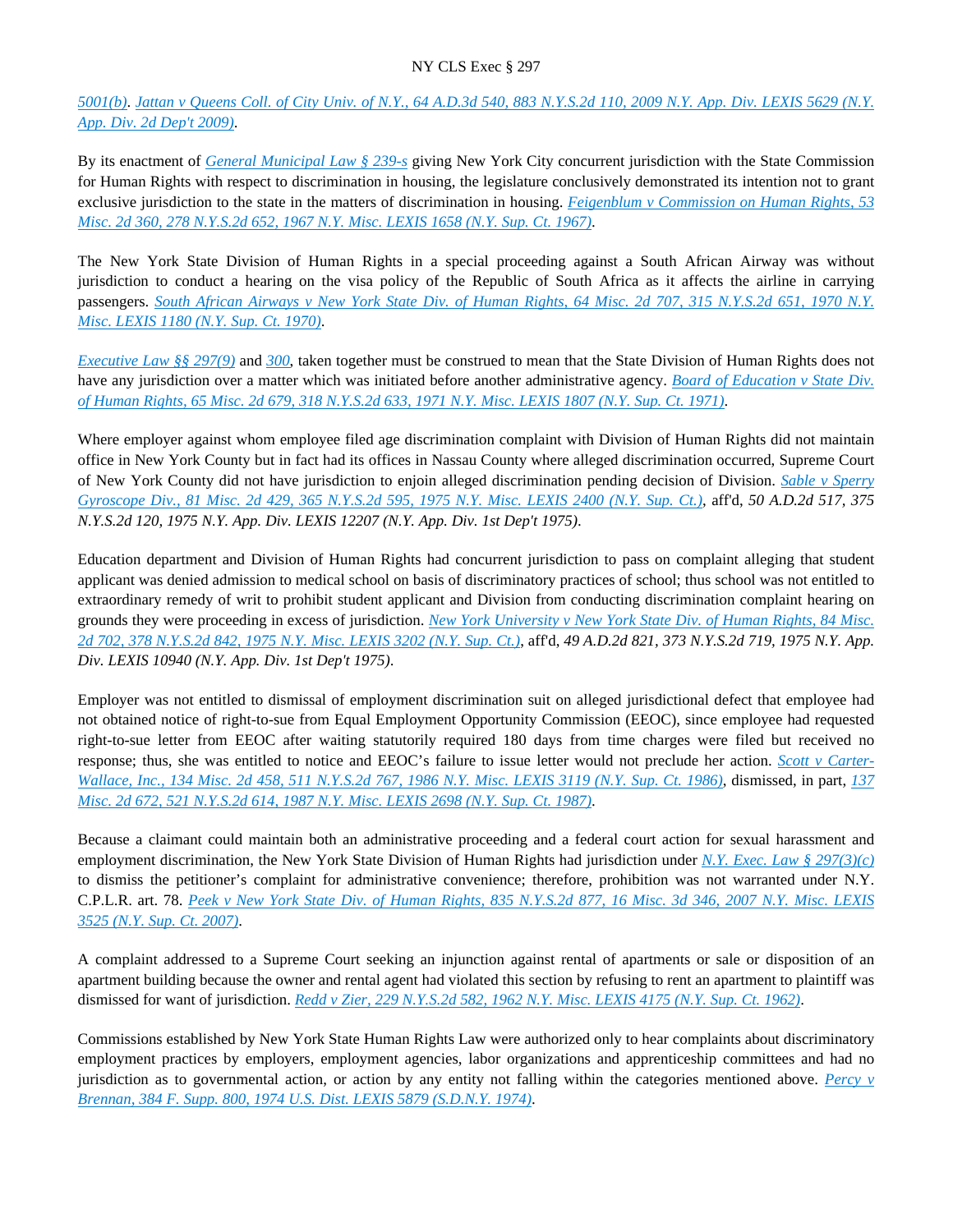Federal court lacked jurisdiction over action against state university based on alleged violation of Human Rights Law, as state did not waive its exclusive jurisdiction over such claims merely by allowing federal Equal Employment Opportunity Commission to take responsibility for investigating plaintiff's complaints. *[Jungels v State Univ. College, 922 F. Supp. 779,](https://advance.lexis.com/api/document?collection=cases&id=urn:contentItem:3S4N-R200-006F-P4KG-00000-00&context=)  [1996 U.S. Dist. LEXIS 5483 \(W.D.N.Y. 1996\)](https://advance.lexis.com/api/document?collection=cases&id=urn:contentItem:3S4N-R200-006F-P4KG-00000-00&context=)*, aff'd sub. nom., *Jungels v Jones, 112 F.3d 504, 1997 U.S. App. LEXIS 14106 (2d Cir. N.Y. 1997)*.

Defendants, a town and a supervisor of the former employee, lacked the statutory authority to conduct a *[N.Y. Gen. Mun. Law §](https://advance.lexis.com/api/document?collection=statutes-legislation&id=urn:contentItem:5D9R-JX31-6RDJ-83YT-00000-00&context=)  [50-h](https://advance.lexis.com/api/document?collection=statutes-legislation&id=urn:contentItem:5D9R-JX31-6RDJ-83YT-00000-00&context=)* examination before the employment discrimination case could have been filed in the district court because no such examination was required under the New York State Human Rights Law, *[N.Y. Exec. Law, § 290](https://advance.lexis.com/api/document?collection=statutes-legislation&id=urn:contentItem:5CT3-0SG1-6RDJ-847W-00000-00&context=)* et seq. *[Gentile v Town of](https://advance.lexis.com/api/document?collection=cases&id=urn:contentItem:49VF-58N0-0038-Y44G-00000-00&context=)  [Huntington, 288 F. Supp. 2d 316, 2003 U.S. Dist. LEXIS 18870 \(E.D.N.Y. 2003\)](https://advance.lexis.com/api/document?collection=cases&id=urn:contentItem:49VF-58N0-0038-Y44G-00000-00&context=)*.

#### **4. —Court of Claims jurisdiction**

Plaintiff's action against the State, alleging that his employment at a State psychiatric center under the jurisdiction of the Department of Mental Hygiene was improperly terminated on the basis of his physical disability in violation of the Human Rights Law (*[Exec Law § 296](https://advance.lexis.com/api/document?collection=statutes-legislation&id=urn:contentItem:8TP5-PCS2-8T6X-74HS-00000-00&context=)*) and seeking reinstatement, back pay, and damages for embarrassment, humiliation and mental and emotional distress, was properly commenced in the Supreme Court since, inasmuch as the Court of Claims has no power to order such equitable relief as reinstatement, a contrary conclusion would lead to the unfair result of requiring the person against whom the State has unlawfully discriminated to institute separate lawsuits to fully redress the wrong committed. *[Koerner v](https://advance.lexis.com/api/document?collection=cases&id=urn:contentItem:3S3J-YCB0-003D-G49Y-00000-00&context=)  [State, 62 N.Y.2d 442, 478 N.Y.S.2d 584, 467 N.E.2d 232, 1984 N.Y. LEXIS 4406 \(N.Y. 1984\)](https://advance.lexis.com/api/document?collection=cases&id=urn:contentItem:3S3J-YCB0-003D-G49Y-00000-00&context=)*.

An action by an individual of Hispanic descent, alleging improper termination by reason of her supervisor's racial prejudice, properly set forth a cause of action under *[Exec Law §§ 296](https://advance.lexis.com/api/document?collection=statutes-legislation&id=urn:contentItem:8TP5-PCS2-8T6X-74HS-00000-00&context=)*, *[297\(9\)](https://advance.lexis.com/api/document?collection=statutes-legislation&id=urn:contentItem:5H6N-1CT1-DXC8-036V-00000-00&context=)*, but was time-barred by *[Ct Cl Act § 10\(3\)](https://advance.lexis.com/api/document?collection=statutes-legislation&id=urn:contentItem:8TV7-8SH2-8T6X-74KY-00000-00&context=)* where the claimant elected to assert the claim in the Court of Claims, notwithstanding that the same action brought against the State in its role as claimant's employer, if brought in Supreme Court, would be governed by a three-year statute of limitations. *[Figueroa v](https://advance.lexis.com/api/document?collection=cases&id=urn:contentItem:3S3K-2WR0-003D-G11C-00000-00&context=)  [State, 126 Misc. 2d 304, 481 N.Y.S.2d 946, 1984 N.Y. Misc. LEXIS 3606 \(N.Y. Ct. Cl. 1984\)](https://advance.lexis.com/api/document?collection=cases&id=urn:contentItem:3S3K-2WR0-003D-G11C-00000-00&context=)*.

# **5. —Subject matter jurisdiction**

In a proceeding brought pursuant to *[Exec Law § 298](https://advance.lexis.com/api/document?collection=statutes-legislation&id=urn:contentItem:5CT3-0SG1-6RDJ-8489-00000-00&context=)*, to review a determination of the State Human Rights Appeal Board, which affirmed an order of the State Division of Human Rights dismissing plaintiff's complaint for lack of subject matter jurisdiction, the court properly found that the State Division of Human Rights did not have subject matter jurisdiction over plaintiff's complaint since plaintiff had pursued his action in the federal courts and *[Exec Law § 297\(9\)](https://advance.lexis.com/api/document?collection=statutes-legislation&id=urn:contentItem:5H6N-1CT1-DXC8-036V-00000-00&context=)* prohibits plaintiffs who initiate any action in a court of competent jurisdiction from pursuing the same grievance before the Division of Human Rights. *McGrath v State Human Rights Appeal Bd., 90 A.D.2d 916, 456 N.Y.S.2d 874, 1982 N.Y. App. Div. LEXIS 19195 (N.Y. App. Div. 3d Dep't 1982)*.

A complaint charging a public agency with an unfair discriminatory practice based upon a person's prior criminal convictions was properly dismissed by the State Division of Human Rights for lack of subject matter jurisdiction, since an Article 78 proceeding is the exclusive remedy available to remedy such a wrong. *[New York City Transit Authority v State Human Rights](https://advance.lexis.com/api/document?collection=cases&id=urn:contentItem:3S3K-1Y80-003D-G26T-00000-00&context=)  [Appeal Bd., 97 A.D.2d 825, 468 N.Y.S.2d 708, 1983 N.Y. App. Div. LEXIS 20604 \(N.Y. App. Div. 2d Dep't 1983\)](https://advance.lexis.com/api/document?collection=cases&id=urn:contentItem:3S3K-1Y80-003D-G26T-00000-00&context=)*, app. dismissed, *62 N.Y.2d 646, 1984 N.Y. LEXIS 8025 (N.Y. 1984)*.

The Division of Human Rights and the Human Rights Appeal Board properly exercised subject matter jurisdiction, pursuant to *[Exec Law §§ 296](https://advance.lexis.com/api/document?collection=statutes-legislation&id=urn:contentItem:8TP5-PCS2-8T6X-74HS-00000-00&context=)*, *[297-a](https://advance.lexis.com/api/document?collection=statutes-legislation&id=urn:contentItem:5CT3-0SG1-6RDJ-8488-00000-00&context=)*, over a complaint by an applicant for a State Trooper position who had been disqualified by the State Police Division from its Hispanic-American/Spanish-surnamed minority hiring program, where the complaint effectively alleged that the State Police had discriminated against the applicant by refusing to treat him in the same manner that it treated others of Hispanic national origin or ancestry in considering him for employment, and where, though the Appeal Board specifically referred in its decision to an order by the United States District Court that had established guidelines for the State Police Division to follow in order to achieve a long-term goal of acquiring personnel comprised of women, blacks, and Spanish-surnamed Americans, there was uncontradicted documentary proof in the record, apart from the reference to the court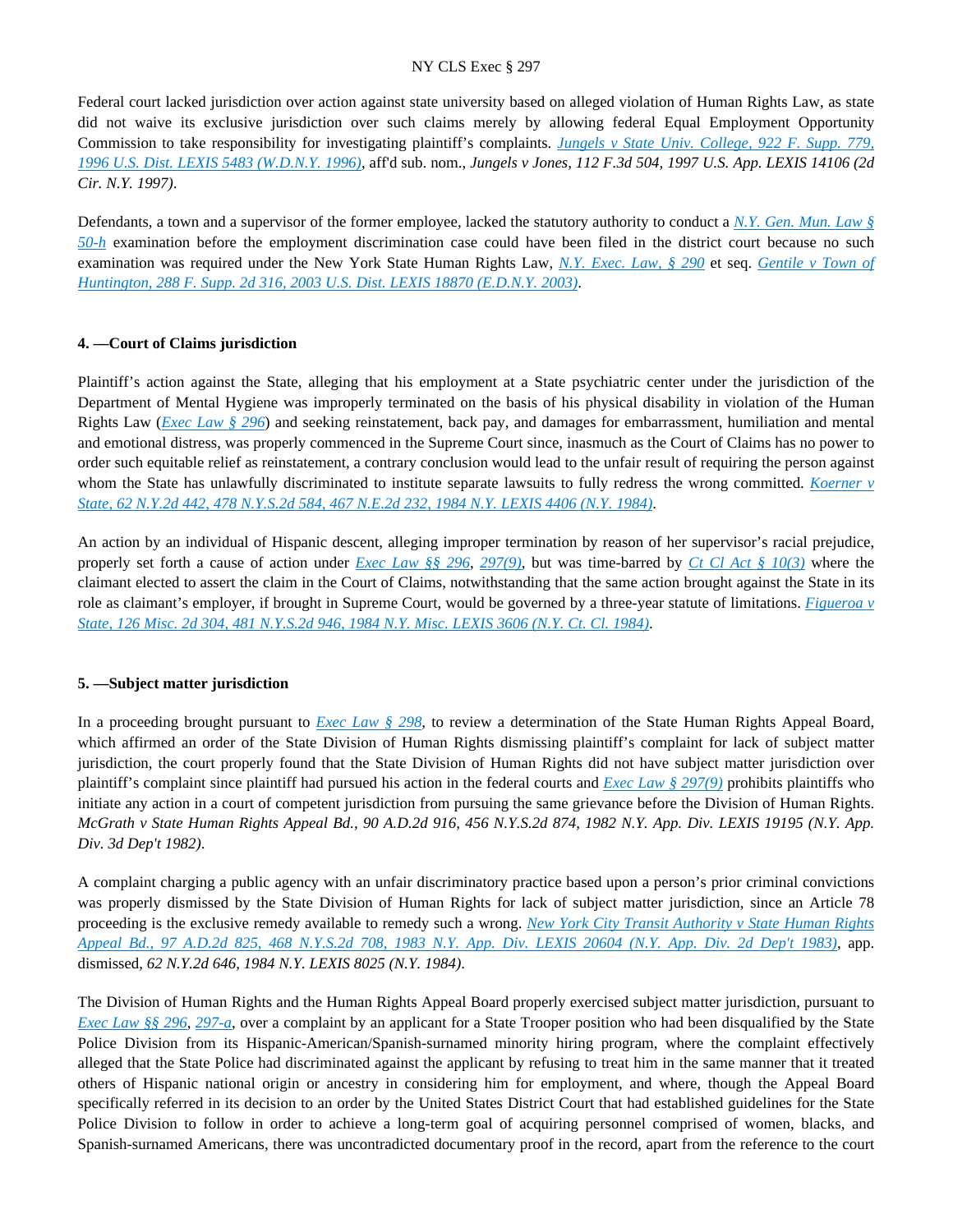order, to support the appeal board's conclusion that the applicant was of Hispanic origin, so that the appeal board did not base its decision solely on an interpretation of the Federal court order, and, therefore, did not exceed its jurisdiction. *New York State Div. of State Police v McCall, 98 A.D.2d 921, 470 N.Y.S.2d 916, 1983 N.Y. App. Div. LEXIS 21243 (N.Y. App. Div. 3d Dep't 1983)*.

The trial court properly dismissed an action in which plaintiff alleged that her former employer had retaliated against her due to her earlier complaint of sexual harassment where the retaliation claims before the court and plaintiff's earlier complaint before the State Division of Human Rights were undeniably similar, and, although additional facts appeared in the complaint, including he fact of plaintiff's termination from her employment, it was clear that those facts emanated from a continuing process of alleged retaliation giving rise to one claim, not several; accordingly, *[Exec Law § 297\(9\)](https://advance.lexis.com/api/document?collection=statutes-legislation&id=urn:contentItem:5H6N-1CT1-DXC8-036V-00000-00&context=)* deprived the trial court of subject matter jurisdiction, even though the administrative complaint before the division had been litigated and was on administrative appeal. *[Spoon v American Agriculturalist, Inc., 103 A.D.2d 929, 478 N.Y.S.2d 174, 1984 N.Y. App. Div. LEXIS](https://advance.lexis.com/api/document?collection=cases&id=urn:contentItem:3S3K-1S50-003D-G2WC-00000-00&context=)  [19593 \(N.Y. App. Div. 3d Dep't 1984\)](https://advance.lexis.com/api/document?collection=cases&id=urn:contentItem:3S3K-1S50-003D-G2WC-00000-00&context=)*.

Court lacked subject matter jurisdiction over plaintiff's claim for employment discrimination and wrongful discharge under CLS *[Exec § 297](https://advance.lexis.com/api/document?collection=statutes-legislation&id=urn:contentItem:5H6N-1CT1-DXC8-036V-00000-00&context=)* since plaintiff had initially filed statutory claim of employment discrimination and thus was precluded from commencing court action involving same claim. Employee's cause of action against his employer for intentional infliction of emotional distress, in connection with alleged employment discrimination and wrongful discharge, was properly dismissed for lack of subject matter jurisdiction since he had initially filed statutory claim for employment discrimination and wrongful discharge with Division of Human Rights in which he was able to seek damages for mental anguish and humiliation, and he was precluded from commencing action in court for same injuries under slightly different labels of intentional infliction of emotional distress and prima facie tort. *Horowitz v Aetna Life Ins., 148 A.D.2d 584, 539 N.Y.S.2d 50, 1989 N.Y. App. Div. [LEXIS 3929 \(N.Y. App. Div. 2d Dep't 1989\)](https://advance.lexis.com/api/document?collection=cases&id=urn:contentItem:3S2R-BCK0-003V-B461-00000-00&context=)*.

Defendant corporation was entitled to dismissal of age discrimination action on basis of lack of subject matter jurisdiction where (1) plaintiff was Canadian citizen and resident of London, England who was employed by corporation for 28 years at various subsidiaries of corporation throughout United States and abroad, (2) plaintiff was employed in New York State for 2 ½ years ending in February, 1979, (3) at time his employment was terminated, plaintiff had been employed in London for 3 ½ years, and (4) plaintiff failed to allege that discriminatory act was committed within New York State. *[Iwankow v Mobil Corp.,](https://advance.lexis.com/api/document?collection=cases&id=urn:contentItem:3S2R-B6H0-003V-B3R9-00000-00&context=)  [150 A.D.2d 272, 541 N.Y.S.2d 428, 1989 N.Y. App. Div. LEXIS 6931 \(N.Y. App. Div. 1st Dep't 1989\)](https://advance.lexis.com/api/document?collection=cases&id=urn:contentItem:3S2R-B6H0-003V-B3R9-00000-00&context=)*.

In action under Human Rights Law (CLS *[Exec §§ 290](https://advance.lexis.com/api/document?collection=statutes-legislation&id=urn:contentItem:5CT3-0SG1-6RDJ-847W-00000-00&context=)* et seq.) for sex discrimination in employment in which plaintiff sought damages for, inter alia, emotional distress, court did not err in precluding testimony by defense expert that another lawsuit commenced against plaintiff caused her emotional distress, since (1) in diagnosis of plaintiff's condition, neither parties' experts had referred to other lawsuit, and (2) court allowed defendant to adduce testimony that several stress factors separate from plaintiff's discharge from employment were present in her life. *[Rhoades v Niagara Mohawk Power Corp., 202 A.D.2d](https://advance.lexis.com/api/document?collection=cases&id=urn:contentItem:3S2R-71K0-003V-B483-00000-00&context=)  [762, 608 N.Y.S.2d 733, 1994 N.Y. App. Div. LEXIS 2307 \(N.Y. App. Div. 3d Dep't 1994\)](https://advance.lexis.com/api/document?collection=cases&id=urn:contentItem:3S2R-71K0-003V-B483-00000-00&context=)*.

Court properly dismissed action for employment discrimination where plaintiff had brought administrative action against corporate defendant, which was voluntarily withdrawn with no indication that withdrawal was done for administrative convenience. *Brown v Wright, 226 A.D.2d 570, 641 N.Y.S.2d 125, 1996 N.Y. App. Div. LEXIS 4401 (N.Y. App. Div. 2d Dep't 1996)*.

Court should have granted defendants' summary judgment motion on ground that plaintiff elected to pursue administrative remedy by filing complaint with New York State Division of Human Rights (NYSDHR) since plaintiff failed to produce admissible proof as to whether her complaint was referred to NYSDHR by Equal Employment Opportunity Commission or whether she filed it directly with NYSDHR; she submitted only attorney's affirmation that was not based on personal knowledge of facts stated therein. *Hirsch v Morgan Stanley & Co., 239 A.D.2d 466, 657 N.Y.S.2d 448, 1997 N.Y. App. Div. LEXIS 5365 (N.Y. App. Div. 2d Dep't 1997)*.

In terminated employee's action for gender and age discrimination under both CLS *[Exec §§ 290](https://advance.lexis.com/api/document?collection=statutes-legislation&id=urn:contentItem:5CT3-0SG1-6RDJ-847W-00000-00&context=)* et seq. and federal law, Supreme Court properly held that it lacked subject matter jurisdiction on ground that employee had elected to pursue her claims in federal court where (1) although language of CLS Exec former § 297(9), which was in effect when administrative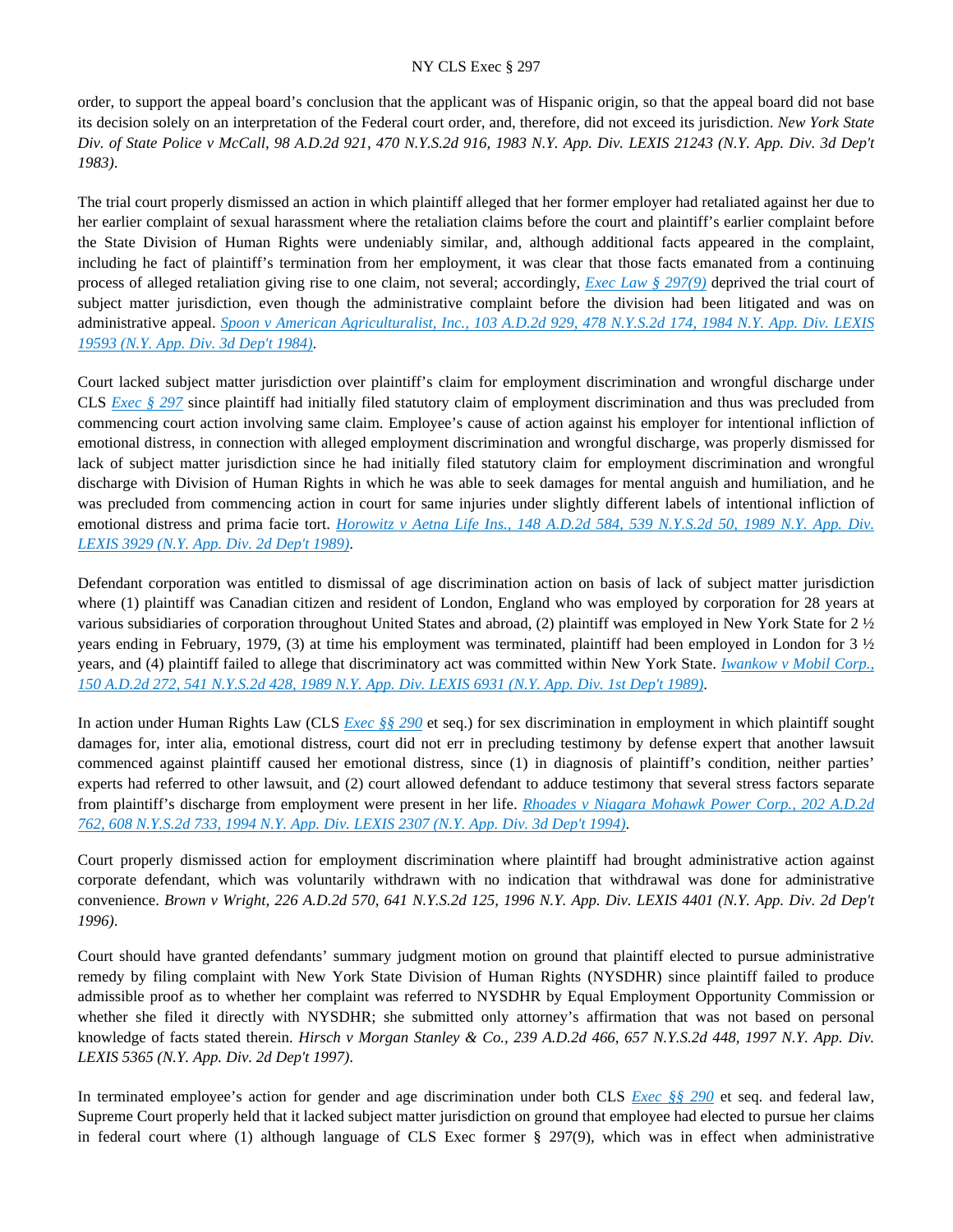convenience dismissal was issued, did not contain explicit prohibition on commencement of action in state court, right to do so was limited, (2) administrative convenience dismissal was not for purpose of allowing employee to commence state court action but to pursue matter as part of litigation in federal court, (3) employee requested such dismissal so that her state and federal claims could "be brought in a single action," and (4) State Division of Human Rights understood that statement to mean that all claims would be pursued in federal court for purpose of conserving scarce state resources, which purpose served convenience of agency. *[Kordich v Povill, 244 A.D.2d 112, 676 N.Y.S.2d 331, 1998 N.Y. App. Div. LEXIS 8680 \(N.Y. App. Div.](https://advance.lexis.com/api/document?collection=cases&id=urn:contentItem:3T91-4VN0-0039-43SX-00000-00&context=)  [3d Dep't 1998\)](https://advance.lexis.com/api/document?collection=cases&id=urn:contentItem:3T91-4VN0-0039-43SX-00000-00&context=)*.

Department of Health was properly granted summary judgment dismissing action alleging that, by revoking plaintiff's medical license, it discriminated against him in violation of CLS *[Exec § 296](https://advance.lexis.com/api/document?collection=statutes-legislation&id=urn:contentItem:8TP5-PCS2-8T6X-74HS-00000-00&context=)*, based on his adult Attention Deficit Disorder, as plaintiff essentially sought judicial review of determination which revoked his medical license, and such review had to be made via Article 78 proceeding, which was time barred. *[Horne v New York State Dep't of Health, 287 A.D.2d 940, 731 N.Y.S.2d 781,](https://advance.lexis.com/api/document?collection=cases&id=urn:contentItem:44B0-JP30-0039-406R-00000-00&context=)  [2001 N.Y. App. Div. LEXIS 9979 \(N.Y. App. Div. 3d Dep't 2001\)](https://advance.lexis.com/api/document?collection=cases&id=urn:contentItem:44B0-JP30-0039-406R-00000-00&context=)*.

An action instituted by New York City to restrain defendants from further discrimination with respect to housing rentals and from further violations of local laws was not subject to being stricken on the ground that the court had no jurisdiction over such an action, exclusive jurisdiction of the subject matter being vested in the State Commission against Discrimination. *[New York v](https://advance.lexis.com/api/document?collection=cases&id=urn:contentItem:3RRS-C2S0-003C-D09K-00000-00&context=)  [Claflington, Inc., 40 Misc. 2d 547, 243 N.Y.S.2d 437, 1963 N.Y. Misc. LEXIS 1934 \(N.Y. Sup. Ct. 1963\)](https://advance.lexis.com/api/document?collection=cases&id=urn:contentItem:3RRS-C2S0-003C-D09K-00000-00&context=)*.

Plaintiffs' claims against the New York State Division of Human Rights, alleging that a settlement agreement entered into between the parties was void, properly survived a dismissal motion with respect to challenges to the validity of the agreement based upon events after the execution thereof, as the issues raised were not within the special competence of the Division pursuant to *[N.Y. Exec. Law § 290](https://advance.lexis.com/api/document?collection=statutes-legislation&id=urn:contentItem:5CT3-0SG1-6RDJ-847W-00000-00&context=)* et seq. or *[N.Y. Comp. Codes R. & Regs. tit. 9, § 465.1](https://advance.lexis.com/api/document?collection=administrative-codes&id=urn:contentItem:5VXH-YX20-00XK-W10N-00000-00&context=)* et seq.; further, they were ripe for review and the Division had not commenced a proceeding under *[N.Y. Exec. Law § 297\(7\)](https://advance.lexis.com/api/document?collection=statutes-legislation&id=urn:contentItem:5H6N-1CT1-DXC8-036V-00000-00&context=)* and *[N.Y. Comp. Codes R. & Regs. tit.](https://advance.lexis.com/api/document?collection=administrative-codes&id=urn:contentItem:5VXH-YX20-00XK-W118-00000-00&context=)  [9, § 465.18](https://advance.lexis.com/api/document?collection=administrative-codes&id=urn:contentItem:5VXH-YX20-00XK-W118-00000-00&context=)*. *[Ken-Vil Assoc. Ltd. Partnership v New York State Div. of Human Rights, 100 A.D.3d 1390, 954 N.Y.S.2d 294, 2012](https://advance.lexis.com/api/document?collection=cases&id=urn:contentItem:5710-M2K1-F04J-7207-00000-00&context=)  [N.Y. App. Div. LEXIS 7446 \(N.Y. App. Div. 4th Dep't 2012\)](https://advance.lexis.com/api/document?collection=cases&id=urn:contentItem:5710-M2K1-F04J-7207-00000-00&context=)*.

*[Exec Law § 297](https://advance.lexis.com/api/document?collection=statutes-legislation&id=urn:contentItem:5H6N-1CT1-DXC8-036V-00000-00&context=)* prohibiting plaintiff from commencing action alleging racial discrimination in New York courts after charges have been filed with New York State Division of Human Rights cannot limit subject matter jurisdiction of federal courts. *[Clark](https://advance.lexis.com/api/document?collection=cases&id=urn:contentItem:3S4N-D090-0054-71C1-00000-00&context=)  [v Times Square Stores Corp., 469 F. Supp. 654, 1979 U.S. Dist. LEXIS 12746 \(S.D.N.Y. 1979\)](https://advance.lexis.com/api/document?collection=cases&id=urn:contentItem:3S4N-D090-0054-71C1-00000-00&context=)*.

Court lacks subject-matter jurisdiction over pendent state-law salary claim under CLS *[Exec Law § 297\(9\)](https://advance.lexis.com/api/document?collection=statutes-legislation&id=urn:contentItem:5H6N-1CT1-DXC8-036V-00000-00&context=)*, where claim arose out of employment discrimination lawsuit against CUNY, because CUNY is arm of New York State, and statute does not expressly or by implication waive State's Eleventh Amendment immunity against suit. *[Moche v City Univ. of N.Y., 781 F.](https://advance.lexis.com/api/document?collection=cases&id=urn:contentItem:3S4N-8N20-001T-70HF-00000-00&context=)  [Supp. 160, 1991 U.S. Dist. LEXIS 18974 \(E.D.N.Y. 1991\)](https://advance.lexis.com/api/document?collection=cases&id=urn:contentItem:3S4N-8N20-001T-70HF-00000-00&context=)*, aff'd, *999 F.2d 538, 1993 U.S. App. LEXIS 18174 (2d Cir. N.Y. 1993)*.

Because the division of the state university had not consented to be sued in federal court on pendent state law claims and the statutory language of the New York State Human Rights Law (HRL), specifically *[N.Y. Exec. Law § 297\(9\)](https://advance.lexis.com/api/document?collection=statutes-legislation&id=urn:contentItem:5H6N-1CT1-DXC8-036V-00000-00&context=)*, did not provide the basis for finding that New York State had waived its Eleventh Amendment Immunity, the district court concluded that the employee's HRL claims against the state university were barred by the Eleventh Amendment. *[Richman v Pediatric Serv.](https://advance.lexis.com/api/document?collection=cases&id=urn:contentItem:46T4-TWV0-0038-Y2WH-00000-00&context=)  [Group, LLP, 222 F. Supp. 2d 207, 2002 U.S. Dist. LEXIS 17491 \(N.D.N.Y. 2002\)](https://advance.lexis.com/api/document?collection=cases&id=urn:contentItem:46T4-TWV0-0038-Y2WH-00000-00&context=)*.

Federal court lacked subject matter jurisdiction over an employee's *[N.Y. Exec. Law § 297](https://advance.lexis.com/api/document?collection=statutes-legislation&id=urn:contentItem:5H6N-1CT1-DXC8-036V-00000-00&context=)* claim because the employee elected to have the state human rights claims adjudicated by the New York State Department of Human Rights, and none of the exceptions of N.Y. Exec. Law § 279(9) were applicable. *[Johnson v County of Nassau, 411 F. Supp. 2d 171, 2006 U.S. Dist.](https://advance.lexis.com/api/document?collection=cases&id=urn:contentItem:4J62-VKX0-TVW3-P1X7-00000-00&context=)  [LEXIS 5094 \(E.D.N.Y. 2006\)](https://advance.lexis.com/api/document?collection=cases&id=urn:contentItem:4J62-VKX0-TVW3-P1X7-00000-00&context=)*.

Division of Human Rights is not barred from undertaking any of its procedures or enforcing any of its policies against respondent who is actively under jurisdiction of Bankruptcy Court, or one who filed for bankruptcy protection after cause of action arose. 1999 Order Comm HR No. 4-E-A-91-1400339A.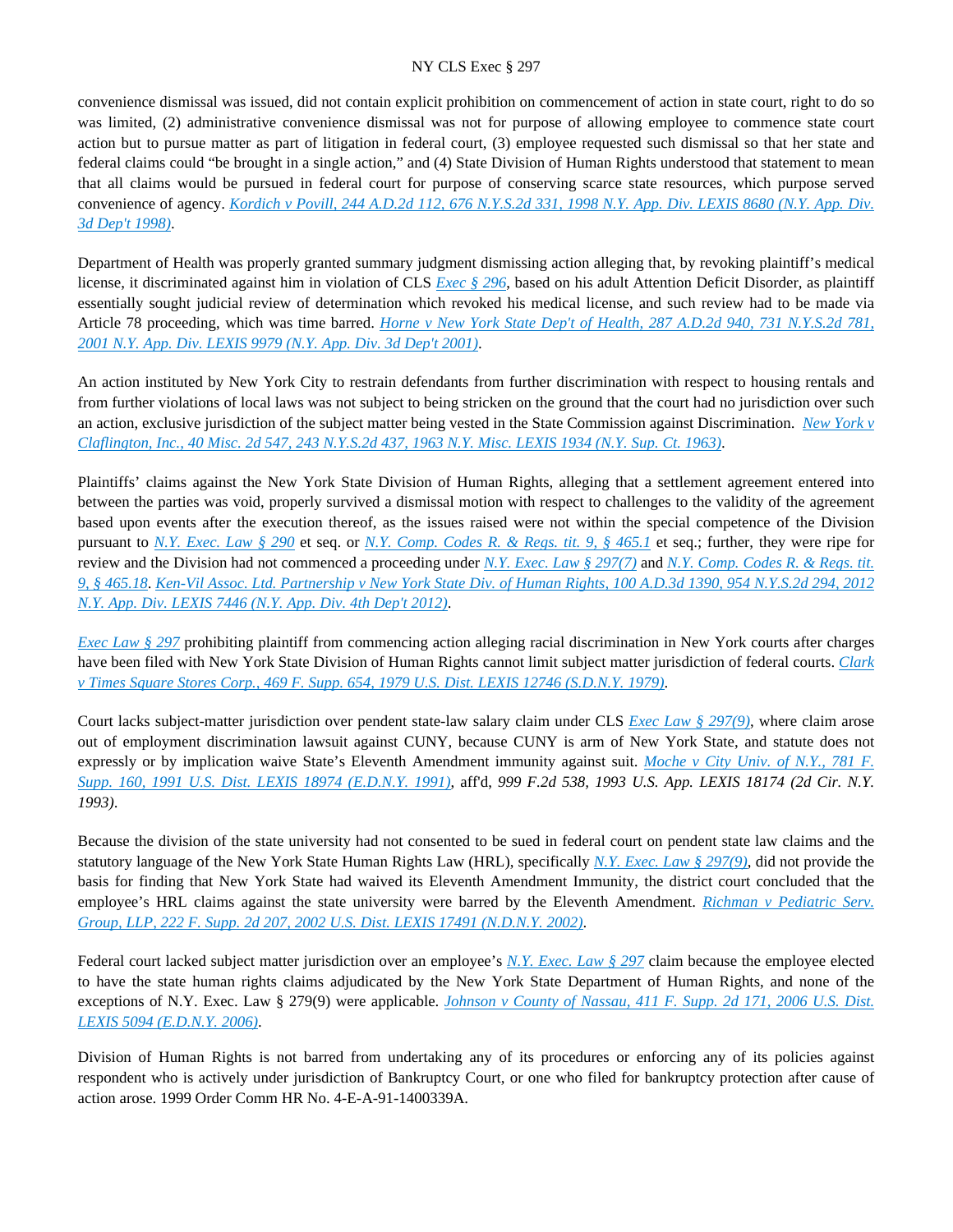## **6. —Jurisdiction over employee of Human Rights Division**

Writ of prohibition was improperly granted divesting New York State Division of Human Rights s/h/a State of New York Executive Department, Division of Human Rights (SDHR) of jurisdiction to prosecute complaint of employment discrimination, despite fact that there had been delay in processing complaint, since one reason for delay was transfer of matter from county human rights commission to SDHR, which was result of administrative restructuring, and determination as to whether petitioner suffered substantial prejudice by delay and death of petitioner's former owner should have been made by SDHR after hearing; once there is final determination, appropriate appellate review is available. *[Pat's Carpet Outlet v State](https://advance.lexis.com/api/document?collection=cases&id=urn:contentItem:3RHH-X7J0-0039-40K7-00000-00&context=)  [Exec. Dep't, Div. of Human Rights, 244 A.D.2d 338, 663 N.Y.S.2d 885, 1997 N.Y. App. Div. LEXIS 11011 \(N.Y. App. Div. 2d](https://advance.lexis.com/api/document?collection=cases&id=urn:contentItem:3RHH-X7J0-0039-40K7-00000-00&context=)  [Dep't 1997\)](https://advance.lexis.com/api/document?collection=cases&id=urn:contentItem:3RHH-X7J0-0039-40K7-00000-00&context=)*.

*[Executive Law § 297](https://advance.lexis.com/api/document?collection=statutes-legislation&id=urn:contentItem:5H6N-1CT1-DXC8-036V-00000-00&context=)*, subd 2 is on its face nondiscriminatory, and since the Human Rights Division's policy not to take jurisdiction in cases involving its own employees is reasonable and rationally based, former division employee was not denied equal protection by refusal of division to take jurisdiction of his complaint. *[Colon v New York, Div. of Human Rights, 354 F.](https://advance.lexis.com/api/document?collection=cases&id=urn:contentItem:3S4V-K5N0-003B-31BV-00000-00&context=)  [Supp. 343, 1973 U.S. Dist. LEXIS 15529 \(S.D.N.Y. 1973\)](https://advance.lexis.com/api/document?collection=cases&id=urn:contentItem:3S4V-K5N0-003B-31BV-00000-00&context=)*, aff'd, *[498 F.2d 1396 \(2d Cir. N.Y. 1974\)](https://advance.lexis.com/api/document?collection=cases&id=urn:contentItem:3S4W-WYP0-0039-X3X4-00000-00&context=)*.

#### **7. Probable cause**

It having been found that "probable cause" existed for believing the allegations of a complaint presented pursuant to this section, and such finding being supported by evidence, the Appellate Division properly remanded the matter to the commission for proceedings in accordance with art. 15, and the commission should accordingly proceed in accordance with the further mandates of this section. *[American Jewish Congress v Carter, 9 N.Y.2d 223, 213 N.Y.S.2d 60, 173 N.E.2d 788, 1961 N.Y.](https://advance.lexis.com/api/document?collection=cases&id=urn:contentItem:3RRS-WXJ0-003C-C2XR-00000-00&context=)  [LEXIS 1446 \(N.Y. 1961\)](https://advance.lexis.com/api/document?collection=cases&id=urn:contentItem:3RRS-WXJ0-003C-C2XR-00000-00&context=)*.

Legislature did not contemplate a formal hearing by State Division of Human Rights in determining probable cause issue. *Jwayyed v New York Tel. Co., 42 A.D.2d 663, 345 N.Y.S.2d 233, 1973 N.Y. App. Div. LEXIS 4025 (N.Y. App. Div. 3d Dep't 1973)*.

In course of investigating complaint of discrimination, commissioner of Division of Human Rights should interview respondent's witnesses and receive its responses to complaint, and at such point, statute places upon commissioner responsibility to determine whether there is reasonable basis for sustaining complaint, based upon complainant's evidence, and for requiring employer or other respondent to answer and submit to hearing. *[State Div. of Human Rights v New York State Drug](https://advance.lexis.com/api/document?collection=cases&id=urn:contentItem:3RRS-DDK0-003C-F35W-00000-00&context=)  [Abuse Control Com., 59 A.D.2d 332, 399 N.Y.S.2d 541, 1977 N.Y. App. Div. LEXIS 13571 \(N.Y. App. Div. 4th Dep't 1977\)](https://advance.lexis.com/api/document?collection=cases&id=urn:contentItem:3RRS-DDK0-003C-F35W-00000-00&context=)*.

Evidence, in proceedings on state employee's complaints of racial discrimination against him and of retaliation against him because he filed his original complaint, supported determination, in each case, of no probable cause for complaint. *[State Div. of](https://advance.lexis.com/api/document?collection=cases&id=urn:contentItem:3RRS-DDK0-003C-F35W-00000-00&context=)  [Human Rights v New York State Drug Abuse Control Com., 59 A.D.2d 332, 399 N.Y.S.2d 541, 1977 N.Y. App. Div. LEXIS](https://advance.lexis.com/api/document?collection=cases&id=urn:contentItem:3RRS-DDK0-003C-F35W-00000-00&context=)  [13571 \(N.Y. App. Div. 4th Dep't 1977\)](https://advance.lexis.com/api/document?collection=cases&id=urn:contentItem:3RRS-DDK0-003C-F35W-00000-00&context=)*.

Provisions of Executive Law place responsibility on commissioner of Division of Human Rights to investigate complaint of discrimination and, if he finds that no probable cause exists for complaint, to dismiss complaint. *[State Div. of Human Rights v](https://advance.lexis.com/api/document?collection=cases&id=urn:contentItem:3RRS-DDK0-003C-F35W-00000-00&context=)  [New York State Drug Abuse Control Com., 59 A.D.2d 332, 399 N.Y.S.2d 541, 1977 N.Y. App. Div. LEXIS 13571 \(N.Y. App.](https://advance.lexis.com/api/document?collection=cases&id=urn:contentItem:3RRS-DDK0-003C-F35W-00000-00&context=)  [Div. 4th Dep't 1977\)](https://advance.lexis.com/api/document?collection=cases&id=urn:contentItem:3RRS-DDK0-003C-F35W-00000-00&context=)*.

Where the Human Rights Appeal Board reversed the Division of Human Rights' finding of lack of probable cause that petitioner had been discriminated against on the basis of race, reinstated the complaint, and remanded it for further proceedings, respondent, petitioner's former employer, is required to produce, pursuant to a subpoena duces tecum issued by the division, records concerning the color of the foremen and employees involved, since the petition follows precisely the directions of the Appeal Board to the division and without that information, which is prima facie material and necessary, the essence of the inquiry may be blocked and the investigation and hearing may be futile; in spite of the language of section 297 (subd 4, par a) of the Executive Law which provides that after the board has reversed and remanded an order of the division dismissing a complaint for lack of probable cause the division shall serve written notice requiring the respondent to answer the charges of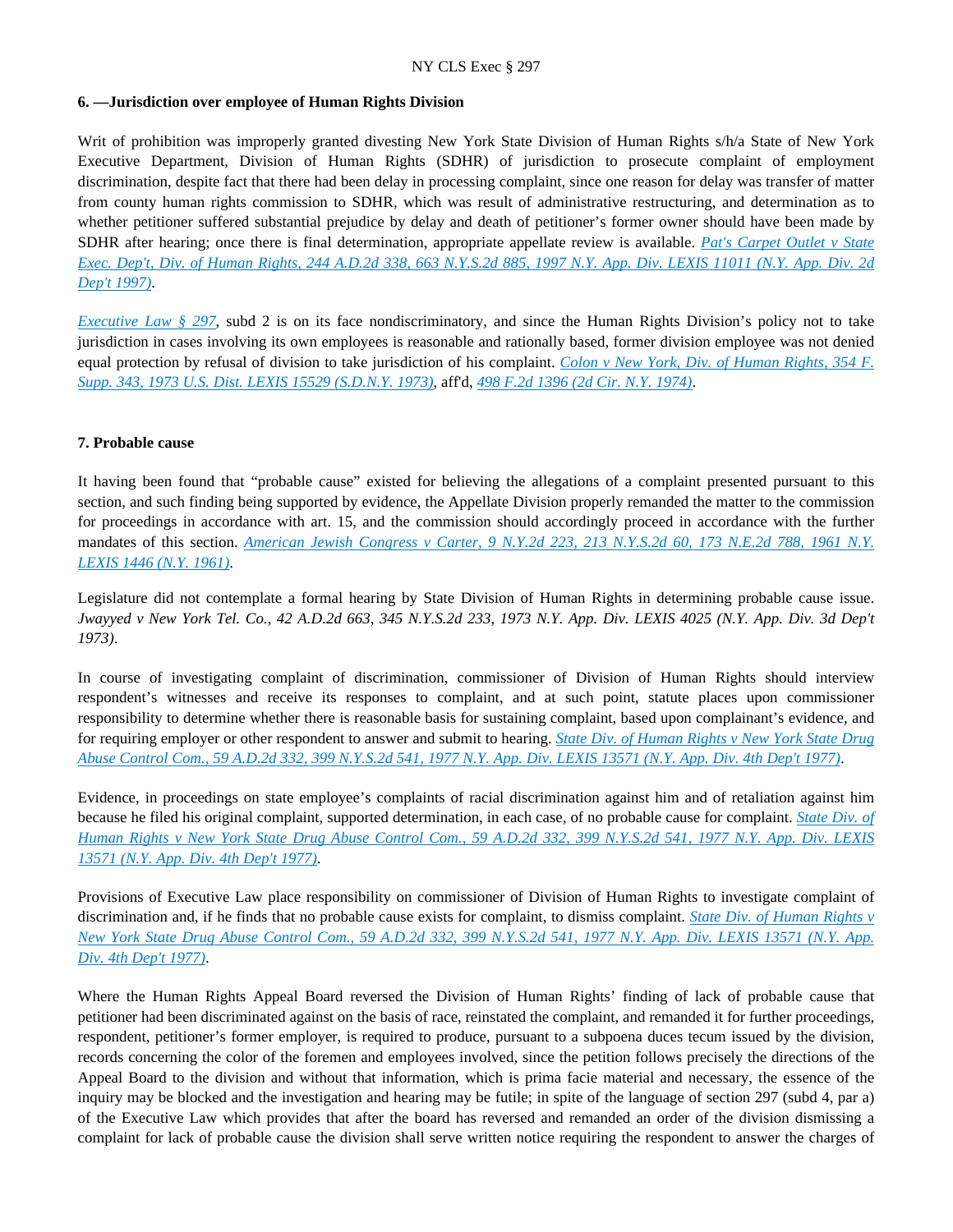the complaint and appear at a public hearing, the division issued the subpoena duces tecum to respondent returnable before the regional director to give evidence in a further investigation, and in light of the statute the proceeding before the regional director is interpreted as a public hearing in which petitioner's attorney has the right to appear and issue a subpoena duces tecum. *[Thompson v General Motors Corp., Chevrolet Motor Div., 67 A.D.2d 308, 415 N.Y.S.2d 548, 1979 N.Y. App. Div.](https://advance.lexis.com/api/document?collection=cases&id=urn:contentItem:3RRS-CN20-003C-F4V2-00000-00&context=)  [LEXIS 10108 \(N.Y. App. Div. 4th Dep't 1979\)](https://advance.lexis.com/api/document?collection=cases&id=urn:contentItem:3RRS-CN20-003C-F4V2-00000-00&context=)*.

An order by the New York State Division of Human Rights, which dismissed petitioner's complaint on the ground that there was no probable cause to believe that a racing corporation and certain of its officers had engaged in an unlawful discriminatory practice, would be confirmed where, given the nature of petitioner's complaint, the information uncovered through the division's written inquiry, and petitioner's failure to rebut said information after the opportunity to do so had been accorded him, the extent of the division's investigation was adequate. *Meachem v New York State Human Rights Appeal Bd., 87 A.D.2d 813, 448 N.Y.S.2d 774, 1982 N.Y. App. Div. LEXIS 16264 (N.Y. App. Div. 2d Dep't 1982)*.

In a proceeding pursuant to *[Exec Law § 298](https://advance.lexis.com/api/document?collection=statutes-legislation&id=urn:contentItem:5CT3-0SG1-6RDJ-8489-00000-00&context=)* to review a determination of the Human Rights Appeal Board that probable cause existed to believe that the State Police discriminated on the grounds of race, color, and disability in the denial of a man's application to become a state trooper, no probable cause would exist where the man's only contention had been that the correctional services department, as his present employer, had charged him with irresponsibility, and with sleeping on the job, in an attempt to impede his effort to join the state police, and where the state police division had shown its compliance with a continuing federal court order that was designed to ensure proportionate minority representation on the police force. *New York State Div. of State Police v Kramarsky, 91 A.D.2d 805, 458 N.Y.S.2d 54, 1982 N.Y. App. Div. LEXIS 19701 (N.Y. App. Div. 3d Dep't 1982)*.

In a proceeding by a former employee who alleged that she had been terminated from her restaurant employment as a result of her race, the employee's complaint was properly dismissed for want of probable cause where she received the same benefits as other employees, and where she was terminated as a result of her inability to resolve her differences with her immediate supervisor. *State Div. of Human Rights ex rel. Jackson v Oswald Hof Brau-Haus, Inc., 91 A.D.2d 865, 458 N.Y.S.2d 368, 1982 N.Y. App. Div. LEXIS 19781 (N.Y. App. Div. 4th Dep't 1982)*.

An order of the State Division of Human Rights dismissing on a finding of no probable cause a complaint by a civil service employee that the oral test portion of an examination he took had been altered so that women received higher grade scores than men would be remanded, where in finding that there was no probable cause, the Division, for the most part, relied upon statistical percentages, which evaluated the final passing relationship between males and females, but made no attempt to isolate that portion of the test to which the complaint was directed, and thus it could not be ascertained on the record whether and to what extent the Division investigated the underlying basis of the claim. *Baldovin v State Div. of Human Rights, 94 A.D.2d 659, 462 N.Y.S.2d 221, 1983 N.Y. App. Div. LEXIS 18066 (N.Y. App. Div. 1st Dep't 1983)*.

The State Division of Human Rights did not conduct an inadequate, one-sided investigation of petitioner's claim of employment discrimination based on his age, disability and a previous criminal accusation, alleging failure to promote where petitioner had been given ample opportunity to state the bases of his claim and to respond to the city's statements in opposition, and the record had established that the city had pursued its policy of appointing the top candidate from the civil service list for the position sought, petitioner did not rank first on either list, and had been on light duty since 1983 due to numerous physical ailments, so that there was clearly a rational basis for the division's determination of no probable cause. *Shay v Elmira, 108 A.D.2d 968, 484 N.Y.S.2d 951, 1985 N.Y. App. Div. LEXIS 43299 (N.Y. App. Div. 3d Dep't 1985)*.

# **8. Evidence**

Statistical evidence in conjunction with a hiring system that had the effect, even without evidence of intention, of excluding Black and Spanish-surnamed persons from employment was sufficient to support the entry of an order to cease and desist such constructive discriminatory practices. *[State Div. of Human Rights v Kilian Mfg. Corp., 35 N.Y.2d 201, 360 N.Y.S.2d 603, 318](https://advance.lexis.com/api/document?collection=cases&id=urn:contentItem:3RRS-VFS0-003C-C0D0-00000-00&context=)  [N.E.2d 770, 1974 N.Y. LEXIS 1309 \(N.Y. 1974\)](https://advance.lexis.com/api/document?collection=cases&id=urn:contentItem:3RRS-VFS0-003C-C0D0-00000-00&context=)*, app. dismissed, *420 U.S. 915, 95 S. Ct. 1108, 43 L. Ed. 2d 387, 1975 U.S. LEXIS 506 (U.S. 1975)*.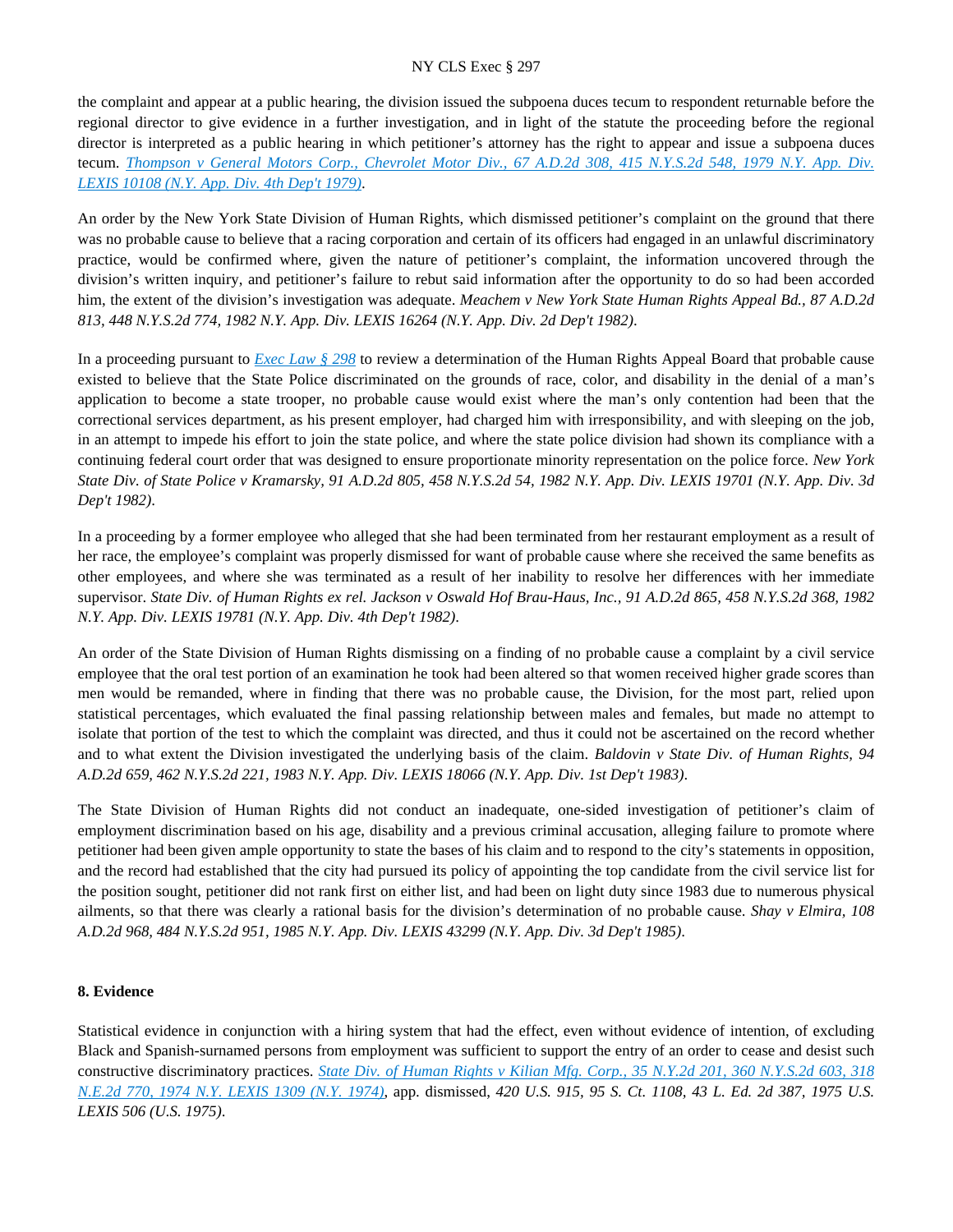Where substantial evidence supported finding of State Division of Human Rights that brokerage employee had not been discriminatorily discharged because of her age, State Human Rights Appeal Board erred in setting aside such finding because of "differences of opinion." Merrill Lynch, Pierce, Fenner & Smith, Inc. *[Merrill Lynch, Pierce, Fenner & Smith, Inc. v State](https://advance.lexis.com/api/document?collection=cases&id=urn:contentItem:3RRS-FXC0-003C-F2H1-00000-00&context=)  [Div. of Human Rights, 48 A.D.2d 391, 370 N.Y.S.2d 96, 1975 N.Y. App. Div. LEXIS 9900 \(N.Y. App. Div. 1st Dep't 1975\)](https://advance.lexis.com/api/document?collection=cases&id=urn:contentItem:3RRS-FXC0-003C-F2H1-00000-00&context=)*.

Where record of proceedings before regional director of State Division of Human Rights showed rational basis for his determination of no probable cause with respect to complaints filed by employees, where hearing was extensive and complainants were present and represented by counsel, and where representatives of employer against whom complaints were made were present, represented by counsel, and testified and were cross-examined by counsel for complainant, mere fact that director's daughter was employed as mail clerk by employer against whom complaints were filed was no basis for disqualification of director or for setting aside determination. *State Div. of Human Rights v Merchants Mut. Ins. Co., 59 A.D.2d 1054, 399 N.Y.S.2d 813, 1977 N.Y. App. Div. LEXIS 14344 (N.Y. App. Div. 4th Dep't 1977)*.

In a proceeding pursuant to *[Exec Law § 296](https://advance.lexis.com/api/document?collection=statutes-legislation&id=urn:contentItem:8TP5-PCS2-8T6X-74HS-00000-00&context=)* alleging that the refusal to rehire a transit system employee was in retaliation for his having filed an earlier complaint against the system, the dismissal of the complaint was based on substantial evidence, including the employee's unexcused absence from work, insubordination, falsification of records, tardiness, and resignation without notice. *[Pisano v Capital Dist. Transit System, #1, 88 A.D.2d 1022, 451 N.Y.S.2d 912, 1982 N.Y. App. Div. LEXIS](https://advance.lexis.com/api/document?collection=cases&id=urn:contentItem:3S3K-2B10-003D-G14T-00000-00&context=)  [17438 \(N.Y. App. Div. 3d Dep't 1982\)](https://advance.lexis.com/api/document?collection=cases&id=urn:contentItem:3S3K-2B10-003D-G14T-00000-00&context=)*.

In finding no probable cause to believe that a company had engaged in an unlawful discriminatory employment practice, the State Division of Human Right's investigation was not inadequate for failing to discover the existence of a tape recording made by the petitioner of his conversations with persons in the company's personnel office, where the petitioner failed to disclose the existence of the recording, notwithstanding that he had received a letter advising him to furnish the division with any additional information he might have. *[Fessette v New York State Human Rights Appeal Bd., 94 A.D.2d 929, 463 N.Y.S.2d 331, 1983 N.Y.](https://advance.lexis.com/api/document?collection=cases&id=urn:contentItem:3S3K-22T0-003D-G007-00000-00&context=)  [App. Div. LEXIS 18379 \(N.Y. App. Div. 3d Dep't\)](https://advance.lexis.com/api/document?collection=cases&id=urn:contentItem:3S3K-22T0-003D-G007-00000-00&context=)*, app. dismissed, *60 N.Y.2d 553, 1983 N.Y. LEXIS 5566 (N.Y. 1983)*.

Employer was entitled to summary judgment dismissing age discrimination action where (1) employer submitted several sworn affidavits asserting that plaintiff was discharged solely for incompetency, (2) it was uncontradicted that plaintiff, 62 years old, was replaced by 60-year-old individual, and (3) plaintiff offered only conclusory assertion that "I believe that age was the determining factor in defendant's decision to terminate me"; mere fact that plaintiff was 62 years old when dismissed was not sufficient to raise fact question as to age discrimination. *[Heffernan v Colonie Country Club, Inc., 160 A.D.2d 1062, 553](https://advance.lexis.com/api/document?collection=cases&id=urn:contentItem:3S2R-9H30-003V-B1NV-00000-00&context=)  [N.Y.S.2d 544, 1990 N.Y. App. Div. LEXIS 3769 \(N.Y. App. Div. 3d Dep't 1990\)](https://advance.lexis.com/api/document?collection=cases&id=urn:contentItem:3S2R-9H30-003V-B1NV-00000-00&context=)*.

New York City Commission on Human Rights properly determined that New York City Transit Authority was guilty of sexual harassment and properly awarded discharged probationary employee back pay and damages for mental anguish where employee's supervisor unsuccessfully asked her for date on several occasions, then began writing reports charging her with various disciplinary infractions; harassment was exacerbated when she was told by Authority's manager of departmental relations that such conduct was to be expected because of her appearance and mode of dress. *[Levy v City Comm'n on Human](https://advance.lexis.com/api/document?collection=cases&id=urn:contentItem:3S2R-7170-003V-B3NR-00000-00&context=)  [Rights, 196 A.D.2d 214, 609 N.Y.S.2d 576, 1994 N.Y. App. Div. LEXIS 2436 \(N.Y. App. Div. 1st Dep't 1994\)](https://advance.lexis.com/api/document?collection=cases&id=urn:contentItem:3S2R-7170-003V-B3NR-00000-00&context=)*, aff'd, *[85 N.Y.2d](https://advance.lexis.com/api/document?collection=cases&id=urn:contentItem:3S2R-67T0-003V-B10Y-00000-00&context=)  [740, 628 N.Y.S.2d 245, 651 N.E.2d 1264, 1995 N.Y. LEXIS 1122 \(N.Y. 1995\)](https://advance.lexis.com/api/document?collection=cases&id=urn:contentItem:3S2R-67T0-003V-B10Y-00000-00&context=)*.

Testimony of investigator was properly received in action to review and annul order made by commission. *[Kindt v State Com.](https://advance.lexis.com/api/document?collection=cases&id=urn:contentItem:3RRS-BXD0-003C-D3ST-00000-00&context=)  [for Human Rights, 44 Misc. 2d 896, 254 N.Y.S.2d 933, 1964 N.Y. Misc. LEXIS 1600 \(N.Y. Sup. Ct. 1964\)](https://advance.lexis.com/api/document?collection=cases&id=urn:contentItem:3RRS-BXD0-003C-D3ST-00000-00&context=)*, modified, *23 A.D.2d 809, 258 N.Y.S.2d 250, 1965 N.Y. App. Div. LEXIS 4484 (N.Y. App. Div. 4th Dep't 1965)*.

In enforcement proceedings under Article 15 of the Executive Law it is not necessary that findings be based on evidence establishing them beyond a reasonable doubt but it is sufficient if the findings are supported by evidence sufficiently substantial to prevent inferences of the existence of facts found to be reasonably drawn, and the Commission, at its hearing, is not bound by the strict rules of evidence prevailing in courts of law or equity. *[State Com. for Human Rights v Suburban Associates, Inc.,](https://advance.lexis.com/api/document?collection=cases&id=urn:contentItem:3RRS-BFP0-003C-D481-00000-00&context=)  [55 Misc. 2d 920, 286 N.Y.S.2d 733, 1967 N.Y. Misc. LEXIS 1016 \(N.Y. Sup. Ct. 1967\)](https://advance.lexis.com/api/document?collection=cases&id=urn:contentItem:3RRS-BFP0-003C-D481-00000-00&context=)*, modified, *34 A.D.2d 662, 310 N.Y.S.2d 1019, 1970 N.Y. App. Div. LEXIS 5125 (N.Y. App. Div. 2d Dep't 1970)*.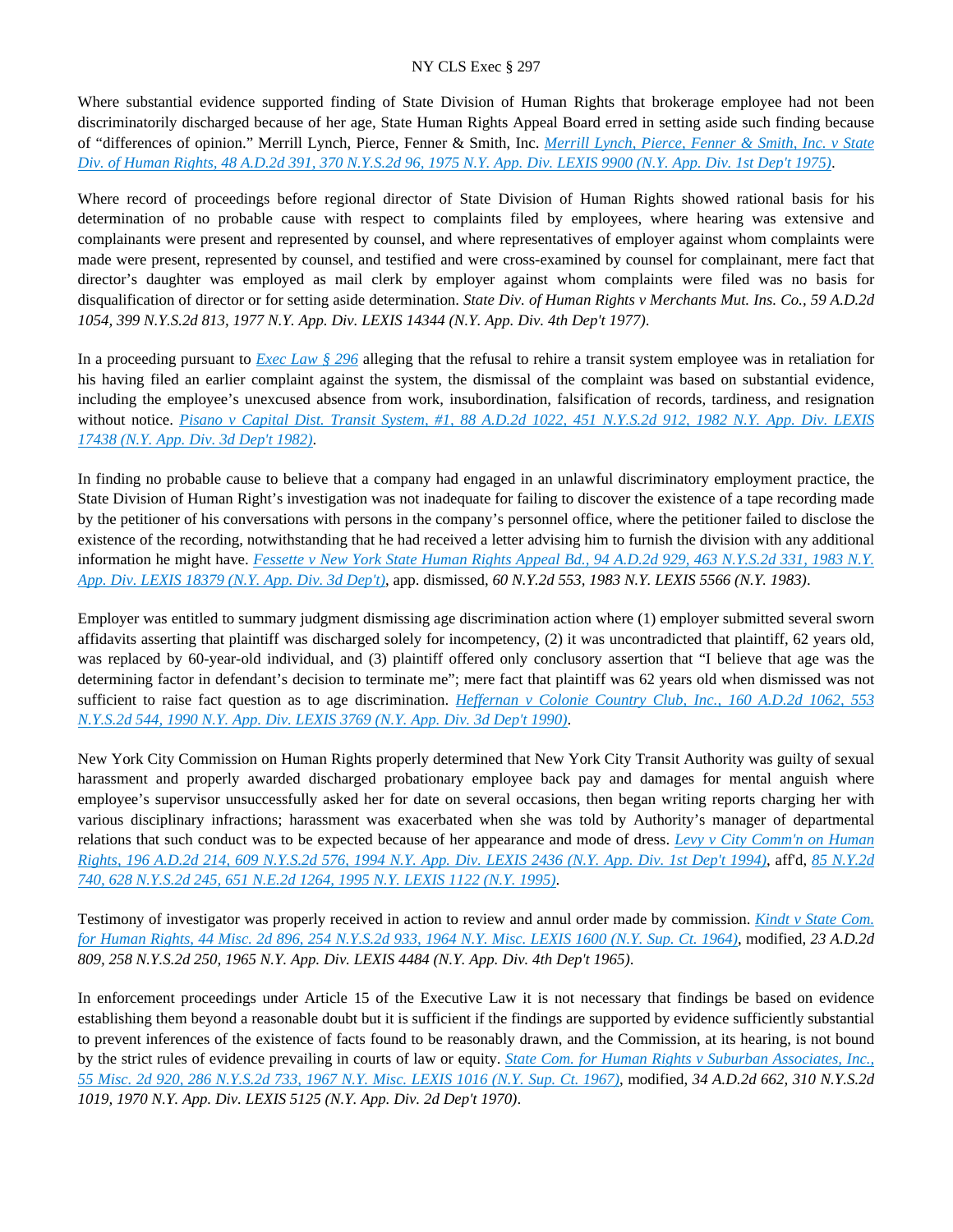In fair hearing in progress before State Division on Human Rights on employee's claims that employer discriminated against her in employment by denying her equal terms, conditions and privileges of employment and by terminating her employment because of her age, court would enforce subpoena duces tecum requiring employer to produce certain enumerated documents sought by employee to show pattern and practice of terminating employees at given age to effect monetary savings of pension and profit-sharing benefits. *[Russo v Reader's Digest, 91 Misc. 2d 1, 396 N.Y.S.2d 803, 1977 N.Y. Misc. LEXIS 2221 \(N.Y. Sup.](https://advance.lexis.com/api/document?collection=cases&id=urn:contentItem:3RRS-GV10-003C-F4KP-00000-00&context=)  [Ct. 1977\)](https://advance.lexis.com/api/document?collection=cases&id=urn:contentItem:3RRS-GV10-003C-F4KP-00000-00&context=)*.

Plaintiff's action against his former employer (Federal Reserve Bank) under Title VII, Civil Rights Act of 1964 (*42 USCS §§ 2000e* et seq.) was barred by election of remedies provision of CLS *[Exec § 297](https://advance.lexis.com/api/document?collection=statutes-legislation&id=urn:contentItem:5H6N-1CT1-DXC8-036V-00000-00&context=)* where plaintiff had filed complaint with New York State Division of Human Rights pursuant to CLS *[Exec §§ 290](https://advance.lexis.com/api/document?collection=statutes-legislation&id=urn:contentItem:5CT3-0SG1-6RDJ-847W-00000-00&context=)* et seq., and complaint had been dismissed for lack of jurisdiction over employer, not for administrative convenience; New York's remedies available to former employee who alleges unlawful discrimination are mutually exclusive. *[Moodie v Federal Reserve Bank, 861 F. Supp. 10, 1994 U.S. Dist.](https://advance.lexis.com/api/document?collection=cases&id=urn:contentItem:3S4N-D450-003B-V4RC-00000-00&context=)  [LEXIS 11480 \(S.D.N.Y. 1994\)](https://advance.lexis.com/api/document?collection=cases&id=urn:contentItem:3S4N-D450-003B-V4RC-00000-00&context=)*.

Complaint alleging that employer had discriminated against handicapped plaintiff would not be dismissed on basis that plaintiff had filed complaint with county human rights commission, constituting election of remedies under CLS *[Exec § 297\(9\)](https://advance.lexis.com/api/document?collection=statutes-legislation&id=urn:contentItem:5H6N-1CT1-DXC8-036V-00000-00&context=)*, where (1) plaintiff denied filing written complaint, (2) defendant was unable to produce one notwithstanding access to agency's records under freedom of information procedures, and (3) there was no evidence that case number was ever assigned to matter, which suggested that plaintiff's contact with agency was not treated as complaint. *[Tumminello v Continental Baking Co., 861](https://advance.lexis.com/api/document?collection=cases&id=urn:contentItem:3S4N-CXV0-003B-V4F9-00000-00&context=)  [F. Supp. 261, 1994 U.S. Dist. LEXIS 11971 \(S.D.N.Y. 1994\)](https://advance.lexis.com/api/document?collection=cases&id=urn:contentItem:3S4N-CXV0-003B-V4F9-00000-00&context=)*.

Plaintiff's claim against his former employer under New York State Human Rights Law was barred where he sought administrative remedy by first bringing his claim of discriminatory treatment to Division of Human Rights, and division dismissed his claim on merits. *[Janneh v Regency Hotel, 870 F. Supp. 37, 1994 U.S. Dist. LEXIS 17688 \(N.D.N.Y. 1994\)](https://advance.lexis.com/api/document?collection=cases&id=urn:contentItem:3S4N-6X70-003B-V31X-00000-00&context=)*.

# **9. Authority of commissioner**

In conferring broad authority upon State Human Rights Commissioner, legislature was addressing general business and industrial sphere rather than highly professional fields regarding special expertise, such as education. *[New York Institute of](https://advance.lexis.com/api/document?collection=cases&id=urn:contentItem:3RRS-B6V0-003C-F01X-00000-00&context=)  [Technology v State Div. of Human Rights, 40 N.Y.2d 316, 386 N.Y.S.2d 685, 353 N.E.2d 598, 1976 N.Y. LEXIS 2891 \(N.Y.](https://advance.lexis.com/api/document?collection=cases&id=urn:contentItem:3RRS-B6V0-003C-F01X-00000-00&context=)  [1976\)](https://advance.lexis.com/api/document?collection=cases&id=urn:contentItem:3RRS-B6V0-003C-F01X-00000-00&context=)*.

State's strong and important public policy against discrimination and need for programmatic enforcement of antidiscrimination laws has led legislature to vest broad authority in Human Rights Commissioner so that he may take appropriate action to eliminate and prevent discriminatory practices, and human rights law should be liberally construed to accomplish its purposes. *[New York Institute of Technology v State Div. of Human Rights, 40 N.Y.2d 316, 386 N.Y.S.2d 685, 353 N.E.2d 598, 1976 N.Y.](https://advance.lexis.com/api/document?collection=cases&id=urn:contentItem:3RRS-B6V0-003C-F01X-00000-00&context=)  [LEXIS 2891 \(N.Y. 1976\)](https://advance.lexis.com/api/document?collection=cases&id=urn:contentItem:3RRS-B6V0-003C-F01X-00000-00&context=)*.

Statutory design for commissioner of Division of Human Rights review of complaint of discrimination differs from court procedure in which question of fact is generally determined by jury or tribunal apart from court which has decided that question of fact exists for determination in that when commissioner finds that evidence before him establishes probable cause for complaint of discrimination, he has duty to serve notice on respondent to answer charges of such complaint and appear at public hearing before examiner for hearing of witnesses under oath on record on each side of dispute and ultimate determination of merits of complaint shall then be made by commissioner. *[State Div. of Human Rights v New York State Drug](https://advance.lexis.com/api/document?collection=cases&id=urn:contentItem:3RRS-DDK0-003C-F35W-00000-00&context=)  [Abuse Control Com., 59 A.D.2d 332, 399 N.Y.S.2d 541, 1977 N.Y. App. Div. LEXIS 13571 \(N.Y. App. Div. 4th Dep't 1977\)](https://advance.lexis.com/api/document?collection=cases&id=urn:contentItem:3RRS-DDK0-003C-F35W-00000-00&context=)*.

Commissioner is required to make prompt investigation by field visit, written or oral inquiry, conference, or any method or combination thereof; matter is remitted to division for full and thorough investigation where probable cause issue was investigated in cursory and abbreviated manner and no independent inquiry was conducted to verify complainant's assertions prior to issue of no probable cause determination; investigation consisting of one interview with employer's personnel officer, obtaining copies of leave of absence policy and office memoranda together with letters from employer's attorney is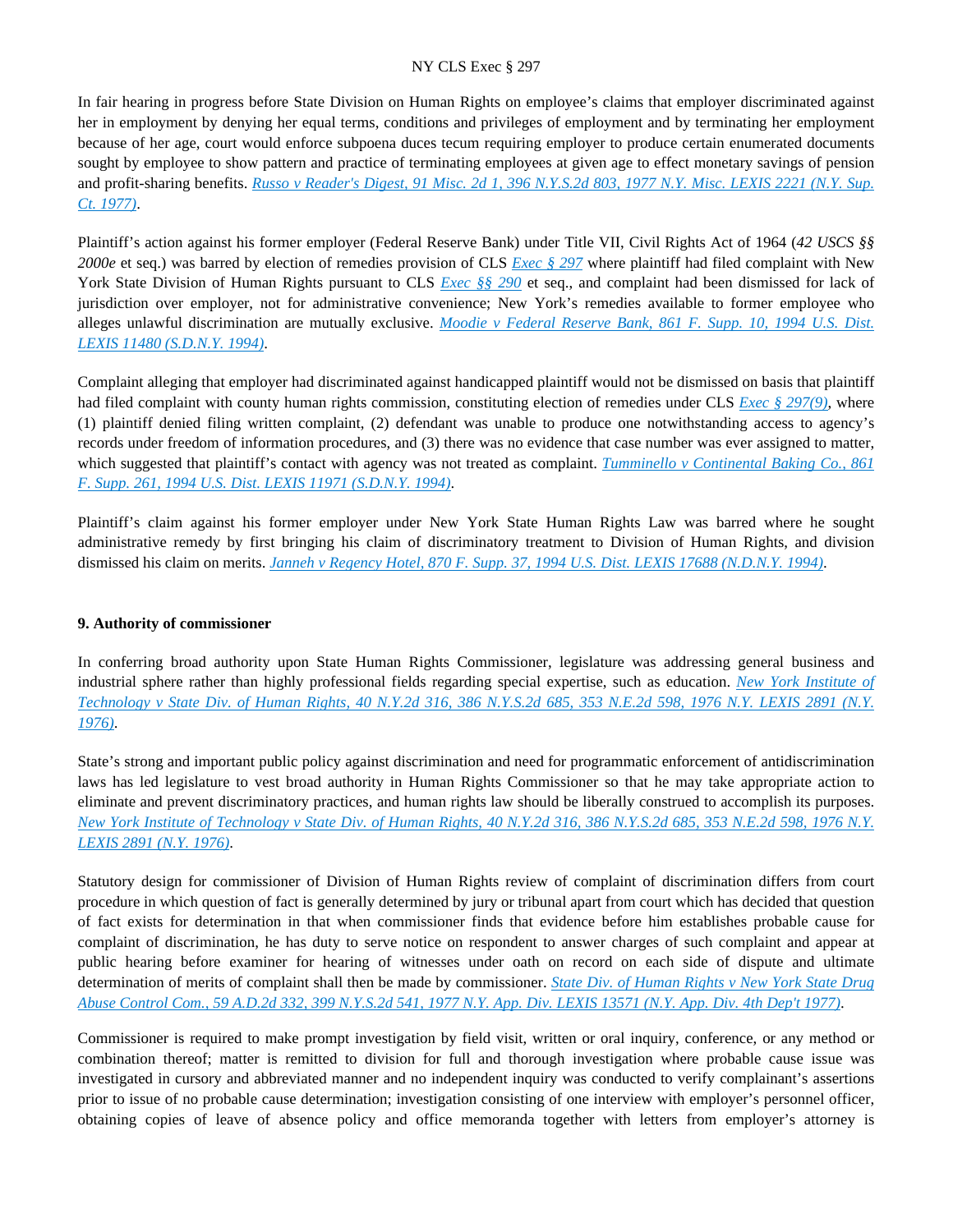insufficient. *State Div. of Human Rights ex rel. Beckman v Gaylord Bros., Inc., 112 A.D.2d 726, 492 N.Y.S.2d 217, 1985 N.Y. App. Div. LEXIS 56237 (N.Y. App. Div. 4th Dep't 1985)*.

Determination of Commissioner of Human Rights would be annulled where commissioner had previously participated in matter as general counsel of Human Rights Division. *[New York State Dep't of Correctional Servs. v State Div. of Human](https://advance.lexis.com/api/document?collection=cases&id=urn:contentItem:3S2R-67W0-003V-B12P-00000-00&context=)  [Rights, 216 A.D.2d 658, 627 N.Y.S.2d 800, 1995 N.Y. App. Div. LEXIS 6117 \(N.Y. App. Div. 3d Dep't 1995\)](https://advance.lexis.com/api/document?collection=cases&id=urn:contentItem:3S2R-67W0-003V-B12P-00000-00&context=)*.

Fact-finding responsibility is lodged with Commissioner of Division of Human Rights, who is not bound by hearing examiner's recommendation. *[Friedel v New York State Div. of Human Rights, 219 A.D.2d 547, 632 N.Y.S.2d 520, 1995 N.Y. App. Div.](https://advance.lexis.com/api/document?collection=cases&id=urn:contentItem:3S2R-63P0-003V-B01S-00000-00&context=)  [LEXIS 9604 \(N.Y. App. Div. 1st Dep't 1995\)](https://advance.lexis.com/api/document?collection=cases&id=urn:contentItem:3S2R-63P0-003V-B01S-00000-00&context=)*, app. denied, *91 N.Y.2d 802, 667 N.Y.S.2d 682, 690 N.E.2d 491, 1997 N.Y. LEXIS 4084 (N.Y. 1997)*.

# **10. Conference and conciliation**

Inclusion in final order of conciliation, agreement to which no objections had been received within 15-day period following service on claimant's attorney of proposed conciliation agreement was neither arbitrary nor an abuse of discretion where *[Executive Law § 297](https://advance.lexis.com/api/document?collection=statutes-legislation&id=urn:contentItem:5H6N-1CT1-DXC8-036V-00000-00&context=)*, subd 3 did not require that service of proposed agreement on claimant's attorney be accompanied either by service of a statement of the statutory provisions relating to filing of objections or of a warning that objections be filed within 15 days. *[Berry v Donner-Hanna Coke Corp., 42 A.D.2d 404, 348 N.Y.S.2d 414, 1973 N.Y. App. Div. LEXIS 3280 \(N.Y.](https://advance.lexis.com/api/document?collection=cases&id=urn:contentItem:3RRS-Y7T0-003C-C45C-00000-00&context=)  [App. Div. 4th Dep't 1973\)](https://advance.lexis.com/api/document?collection=cases&id=urn:contentItem:3RRS-Y7T0-003C-C45C-00000-00&context=)*, aff'd, *[34 N.Y.2d 893, 359 N.Y.S.2d 283, 316 N.E.2d 717, 1974 N.Y. LEXIS 1445 \(N.Y. 1974\)](https://advance.lexis.com/api/document?collection=cases&id=urn:contentItem:3RRS-VGB0-003C-C0JV-00000-00&context=)*.

Service of proposed conciliation agreement on claimant's attorney rather than on claimant herself was proper where notice of appearance filed with regional director by claimant's attorney expressly demanded service on such attorney of "all subsequent written communications or notice to said party in this proceeding." Remand to State Division of Human Rights "for further investigation and action" on grounds that Division "should have looked into the question (of alleged discrimination) rather than discharging the complaint" did not require a hearing be conducted if the matter could be concluded by conciliation procedure. *[Berry v Donner-Hanna Coke Corp., 42 A.D.2d 404, 348 N.Y.S.2d 414, 1973 N.Y. App. Div. LEXIS 3280 \(N.Y. App. Div. 4th](https://advance.lexis.com/api/document?collection=cases&id=urn:contentItem:3RRS-Y7T0-003C-C45C-00000-00&context=)  [Dep't 1973\)](https://advance.lexis.com/api/document?collection=cases&id=urn:contentItem:3RRS-Y7T0-003C-C45C-00000-00&context=)*, aff'd, *[34 N.Y.2d 893, 359 N.Y.S.2d 283, 316 N.E.2d 717, 1974 N.Y. LEXIS 1445 \(N.Y. 1974\)](https://advance.lexis.com/api/document?collection=cases&id=urn:contentItem:3RRS-VGB0-003C-C0JV-00000-00&context=)*.

Remand to State Division of Human Rights "for further investigation and action" on grounds that Division "should have looked into the question (of alleged discrimination) rather than discharging the complaint" did not require a hearing be conducted if the matter could be concluded by conciliation procedure. *[Berry v Donner-Hanna Coke Corp., 42 A.D.2d 404, 348 N.Y.S.2d 414,](https://advance.lexis.com/api/document?collection=cases&id=urn:contentItem:3RRS-Y7T0-003C-C45C-00000-00&context=)  [1973 N.Y. App. Div. LEXIS 3280 \(N.Y. App. Div. 4th Dep't 1973\)](https://advance.lexis.com/api/document?collection=cases&id=urn:contentItem:3RRS-Y7T0-003C-C45C-00000-00&context=)*, aff'd, *[34 N.Y.2d 893, 359 N.Y.S.2d 283, 316 N.E.2d 717,](https://advance.lexis.com/api/document?collection=cases&id=urn:contentItem:3RRS-VGB0-003C-C0JV-00000-00&context=)  [1974 N.Y. LEXIS 1445 \(N.Y. 1974\)](https://advance.lexis.com/api/document?collection=cases&id=urn:contentItem:3RRS-VGB0-003C-C0JV-00000-00&context=)*.

Conciliation agreement between employee and contractor providing that employee would not be discharged from construction project by subcontractor without notice to president of contractor and to employee's attorney, but not specifying type of notice to be given or person bearing responsibility of furnishing such notice, was not breached where employee's dismissal was occasioned by general strike of elevator operators affecting entire building industry, and formal notice was not given to employee's attorney, in view of fact that employee's attorney received actual notice, and subcontractor did not receive copy of conciliation agreement. *[Castagna & Son, Inc. v Chambers, 50 A.D.2d 833, 376 N.Y.S.2d 587, 1975 N.Y. App. Div. LEXIS](https://advance.lexis.com/api/document?collection=cases&id=urn:contentItem:3RRS-FN60-003C-F05F-00000-00&context=)  [11689 \(N.Y. App. Div. 2d Dep't 1975\)](https://advance.lexis.com/api/document?collection=cases&id=urn:contentItem:3RRS-FN60-003C-F05F-00000-00&context=)*.

Where record raised no factual issue relating to claim that law firm unlawfully discriminated against individual by refusing to hire him, and it appeared as matter of law that complaint lacked merit and failed to raise genuine factual issues, confrontation conference was not required. *State Div. of Human Rights ex rel. Jafree v Bond, Schoeneck & King, 52 A.D.2d 1045, 384 N.Y.S.2d 568, 1976 N.Y. App. Div. LEXIS 12958 (N.Y. App. Div. 4th Dep't 1976)*.

Though provisions of Executive Law pertaining to procedures on a race discrimination complaint do not mandate a confrontation conference between the complainant and his employer, such a conference is authorized under the regulations as an aid to eliminate the discriminatory practice complained of during the investigatory stage. *[State Div. of Human Rights ex rel.](https://advance.lexis.com/api/document?collection=cases&id=urn:contentItem:3RRS-F6K0-003C-F0ST-00000-00&context=)*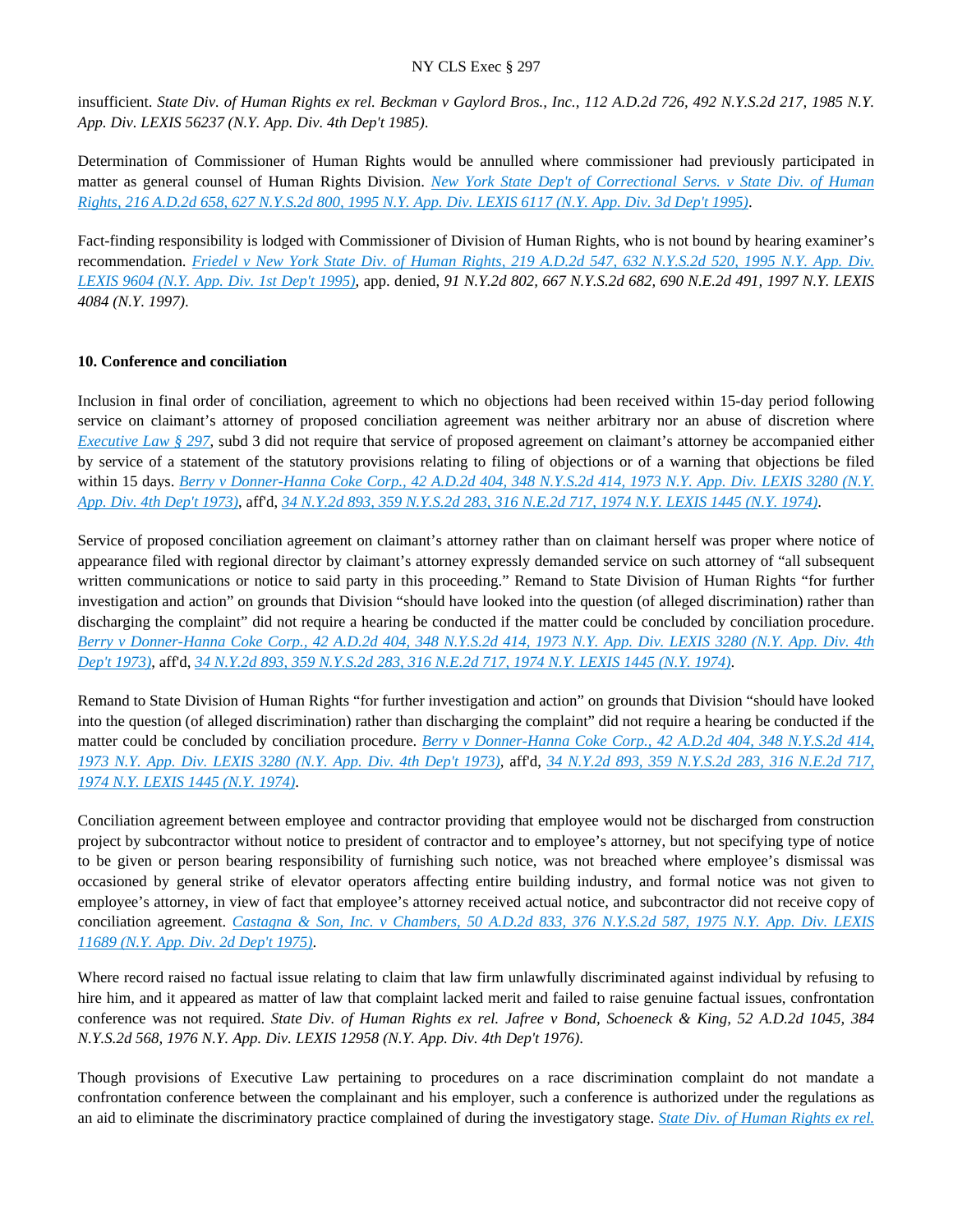*[Powers v Mecca Kendall Corp., 53 A.D.2d 201, 385 N.Y.S.2d 665, 1976 N.Y. App. Div. LEXIS 12506 \(N.Y. App. Div. 4th Dep't](https://advance.lexis.com/api/document?collection=cases&id=urn:contentItem:3RRS-F6K0-003C-F0ST-00000-00&context=)  [1976\)](https://advance.lexis.com/api/document?collection=cases&id=urn:contentItem:3RRS-F6K0-003C-F0ST-00000-00&context=)*.

Absent an explanation for the change in ordinary procedure, it was an abuse of discretion for the Division of Human Rights to exclude race discrimination complainant from participation in a conference between the Division's field representative and the complainant's employer. *[State Div. of Human Rights ex rel. Powers v Mecca Kendall Corp., 53 A.D.2d 201, 385 N.Y.S.2d 665,](https://advance.lexis.com/api/document?collection=cases&id=urn:contentItem:3RRS-F6K0-003C-F0ST-00000-00&context=)  [1976 N.Y. App. Div. LEXIS 12506 \(N.Y. App. Div. 4th Dep't 1976\)](https://advance.lexis.com/api/document?collection=cases&id=urn:contentItem:3RRS-F6K0-003C-F0ST-00000-00&context=)*.

Complainant, who was denied both opportunity to present his complaint of unlawful discriminatory practice related to employment and to rebut evidence submitted in opposition, was entitled to confrontation conference so that he might present his case in a proper and seemly manner. *Long Island Rail Road v New York State Human Rights Appeal Board, 59 A.D.2d 924, 399 N.Y.S.2d 259, 1977 N.Y. App. Div. LEXIS 14139 (N.Y. App. Div. 2d Dep't 1977)*.

In a proceeding brought pursuant to *[Exec Law § 298](https://advance.lexis.com/api/document?collection=statutes-legislation&id=urn:contentItem:5CT3-0SG1-6RDJ-8489-00000-00&context=)* for enforcement of an order of the State Division of Human Rights after conciliation between the Division and the State Department of Mental Hygiene which awarded complainants compensatory damages, the reviewing court would grant the third-party petition against the third-party defendant, the State Department of Audit and Control, directing the third-party defendant to pay the sums agreed upon in the conciliation agreement, since the Division is empowered to direct the state agency to pay back salary upon a finding of discrimination, and would further hold that by enacting authority for the Division to pursue discrimination claims against employers, and not excluding the state as an employer, the legislature exercised its power to waive the state's usual immunity, that the jurisdiction of the Court of Claims against the state is not totally exclusive but is determined as the legislature may provide, and that the failure of the legislature to appropriate funds for payment of civil rights claims against the state is not indicative of its intent that the state was not subject to such award. *[State Div. of Human Rights v Dep't of Mental Hygiene, Rome Dev. Ctr., 85 A.D.2d 915, 446 N.Y.S.2d 784, 1981](https://advance.lexis.com/api/document?collection=cases&id=urn:contentItem:3S3K-2FK0-003D-G43B-00000-00&context=)  [N.Y. App. Div. LEXIS 16759 \(N.Y. App. Div. 4th Dep't 1981\)](https://advance.lexis.com/api/document?collection=cases&id=urn:contentItem:3S3K-2FK0-003D-G43B-00000-00&context=)*.

Investigation by State Division of Human Rights into employer's alleged age discrimination was not inadequate merely because division did not conduct confrontation conference or hearing, since petitioner was given full and fair opportunity to present evidence on his own behalf and to rebut evidence presented by employer. *[Murphy v Russell Sage College, 134 A.D.2d](https://advance.lexis.com/api/document?collection=cases&id=urn:contentItem:3S3K-0720-003D-G36H-00000-00&context=)  [716, 521 N.Y.S.2d 199, 1987 N.Y. App. Div. LEXIS 50907 \(N.Y. App. Div. 3d Dep't 1987\)](https://advance.lexis.com/api/document?collection=cases&id=urn:contentItem:3S3K-0720-003D-G36H-00000-00&context=)*.

Division of Human Rights did not act arbitrarily in dismissing employees' age discrimination complaints for administrative convenience at their own behest where they elected to pursue remedies in federal court; dismissal was in conformance with regulations, since retaining complaints by division would not advance state's human rights goals, especially since it would compel use of scarce state resources where employees had desire and resources to bring complaints in federal court. Division of Human Rights has authority to dismiss employment discrimination case for administrative convenience not only where complainant objects to proposed conciliation agreement but also where noticing complaint for hearing would be otherwise undesirable. *[Eastman Chem. Prods., Inc. v New York State Div. of Human Rights, 162 A.D.2d 157, 556 N.Y.S.2d 571, 1990](https://advance.lexis.com/api/document?collection=cases&id=urn:contentItem:3S2R-9B30-003V-B1DX-00000-00&context=)  [N.Y. App. Div. LEXIS 6994 \(N.Y. App. Div. 1st Dep't 1990\)](https://advance.lexis.com/api/document?collection=cases&id=urn:contentItem:3S2R-9B30-003V-B1DX-00000-00&context=)*.

Division of Human Rights properly dismissed complaint for race and disability discrimination on ground of administrative convenience prior to public hearing and formal fact-finding where complainant would be proceeding in federal court on identical claims. *Tribune Entertainment Corp. v New York State Div. of Human Rights, 210 A.D.2d 11, 619 N.Y.S.2d 559, 1994 N.Y. App. Div. LEXIS 11872 (N.Y. App. Div. 1st Dep't 1994)*.

Respondent's contention that he was denied due process where Investigating Commissioner did not hold conciliation conference with him individually was rejected, since § 297, subd 2 authorized Investigating Commissioner to set a matter down for a hearing before the Commission after first making efforts at conciliation, if circumstances so warranted. *[Marrano Constr.](https://advance.lexis.com/api/document?collection=cases&id=urn:contentItem:3RRS-BTN0-003C-D2RG-00000-00&context=)  [Co. v State Com. for Human Rights, 45 Misc. 2d 1081, 259 N.Y.S.2d 4, 1965 N.Y. Misc. LEXIS 2061 \(N.Y. Sup. Ct. 1965\)](https://advance.lexis.com/api/document?collection=cases&id=urn:contentItem:3RRS-BTN0-003C-D2RG-00000-00&context=)*.

# **11. "Aggrieved person"**

Where evidence that private club served non-member whites while refusing service to blacks present at fashion show open to public established a violation of *[Executive Law § 296](https://advance.lexis.com/api/document?collection=statutes-legislation&id=urn:contentItem:8TP5-PCS2-8T6X-74HS-00000-00&context=)*, subd 2, blacks who had not requested service were nevertheless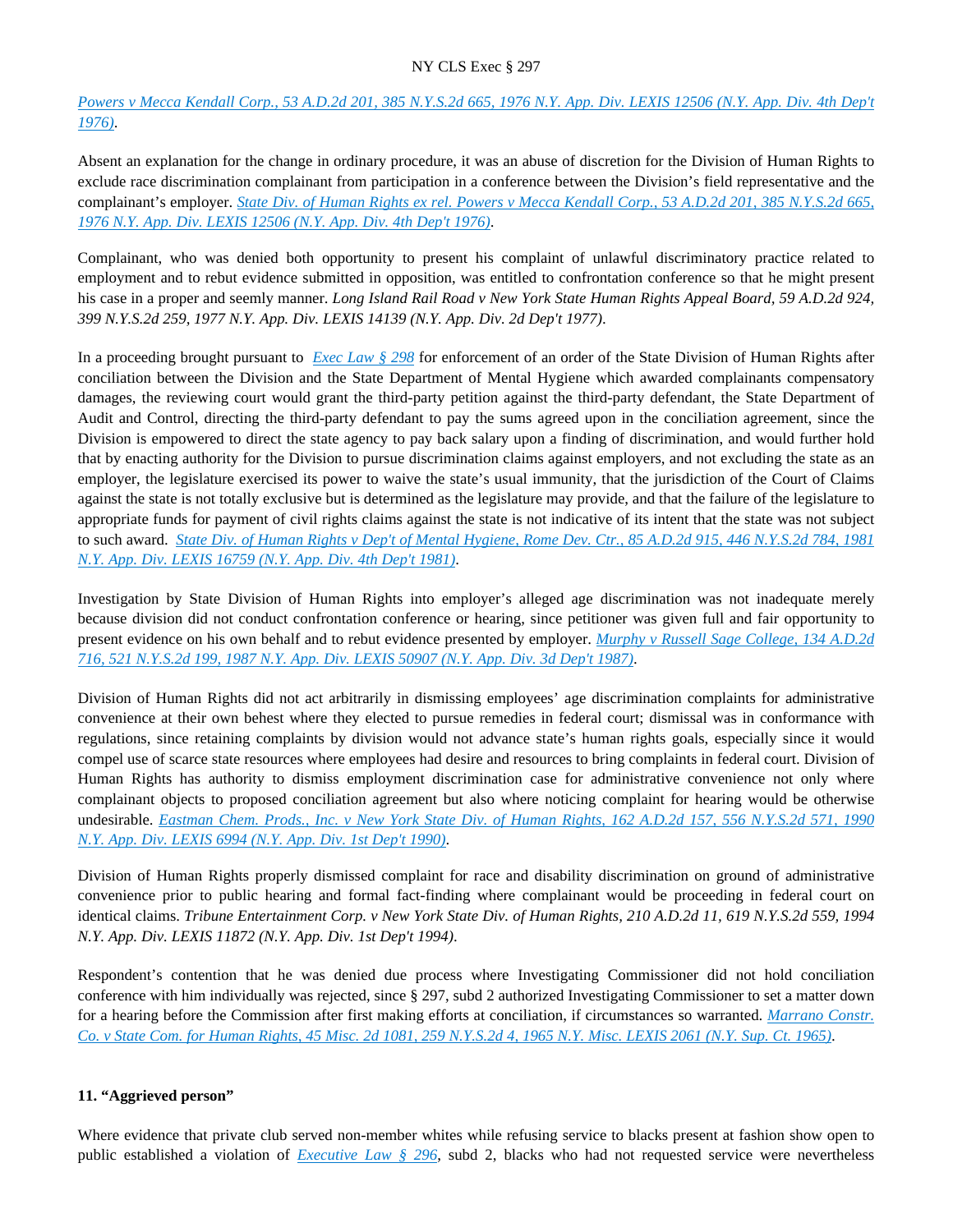aggrieved persons within the meaning of *[Executive Law § 297](https://advance.lexis.com/api/document?collection=statutes-legislation&id=urn:contentItem:5H6N-1CT1-DXC8-036V-00000-00&context=)*. *[Batavia Lodge No. 196, L. O. M. v New York State Div. of](https://advance.lexis.com/api/document?collection=cases&id=urn:contentItem:3RRS-Y6W0-003C-C3N7-00000-00&context=)  [Human Rights, 43 A.D.2d 807, 350 N.Y.S.2d 273, 1973 N.Y. App. Div. LEXIS 2914 \(N.Y. App. Div. 4th Dep't 1973\)](https://advance.lexis.com/api/document?collection=cases&id=urn:contentItem:3RRS-Y6W0-003C-C3N7-00000-00&context=)*, rev'd, *[35](https://advance.lexis.com/api/document?collection=cases&id=urn:contentItem:3RRS-VG20-003C-C0GD-00000-00&context=)  [N.Y.2d 143, 359 N.Y.S.2d 25, 316 N.E.2d 318, 1974 N.Y. LEXIS 1377 \(N.Y. 1974\)](https://advance.lexis.com/api/document?collection=cases&id=urn:contentItem:3RRS-VG20-003C-C0GD-00000-00&context=)*.

Respondent NAACP was entitled to lodge complaint as an aggrieved party under statutory provisions and the Division of Human Rights did not lack jurisdiction simply because the alleged violater is a municipal agency. *Glen Cove Municipal Civil Service Com. v Glen Cove NAACP, 34 A.D.2d 956, 312 N.Y.S.2d 400, 1970 N.Y. App. Div. LEXIS 4640 (N.Y. App. Div. 2d Dep't)*, app. denied, (N.Y. App. Div. 1970).

An organization whose members are injured by an alleged discriminatory act is an "aggrieved person" having a right to maintain a proceeding seeking judicial review. *[NOW v Gannett Co., 40 A.D.2d 107, 338 N.Y.S.2d 570, 1972 N.Y. App. Div.](https://advance.lexis.com/api/document?collection=cases&id=urn:contentItem:3RRS-YFM0-003C-C1XR-00000-00&context=)  [LEXIS 3217 \(N.Y. App. Div. 4th Dep't 1972\)](https://advance.lexis.com/api/document?collection=cases&id=urn:contentItem:3RRS-YFM0-003C-C1XR-00000-00&context=)*, app. dismissed, *32 N.Y.2d 940, 347 N.Y.S.2d 201, 300 N.E.2d 733, 1973 N.Y. LEXIS 1191 (N.Y. 1973)*, app. dismissed, *32 N.Y.2d 966, 1973 N.Y. LEXIS 2076 (N.Y. 1973)*, rev'd, *[34 N.Y.2d 416, 358](https://advance.lexis.com/api/document?collection=cases&id=urn:contentItem:3RRS-VGF0-003C-C0M3-00000-00&context=)  [N.Y.S.2d 124, 314 N.E.2d 867, 1974 N.Y. LEXIS 1480 \(N.Y. 1974\)](https://advance.lexis.com/api/document?collection=cases&id=urn:contentItem:3RRS-VGF0-003C-C0M3-00000-00&context=)*.

The trial court erred in failing to dismiss a loss of consortium action brought by the husband of a former medical center employee who alleged that the medical center and her former supervisor had discriminated against her by reason of her sex and marital status in violation of *[Exec Law § 296\(1\)\(a\)](https://advance.lexis.com/api/document?collection=statutes-legislation&id=urn:contentItem:8TP5-PCS2-8T6X-74HS-00000-00&context=)* and had intentionally inflicted emotional distress upon her, since spouses of employees who allege actionable discrimination under the Executive Law are not "aggrieved persons" within the meaning of the statutes so as to support causes of action for loss of consortium, and since the wife's allegations were insufficient to state a cause of action for intentional infliction of emotional distress, so that any loss of consortium action derived therefrom would necessarily fail. *[Belanoff v Grayson, 98 A.D.2d 353, 471 N.Y.S.2d 91, 1984 N.Y. App. Div. LEXIS 16486 \(N.Y. App. Div. 1st](https://advance.lexis.com/api/document?collection=cases&id=urn:contentItem:3S3K-1X30-003D-G159-00000-00&context=)  [Dep't 1984\)](https://advance.lexis.com/api/document?collection=cases&id=urn:contentItem:3S3K-1X30-003D-G159-00000-00&context=)*.

In action under Human Rights Law (CLS *[Exec §§ 290](https://advance.lexis.com/api/document?collection=statutes-legislation&id=urn:contentItem:5CT3-0SG1-6RDJ-847W-00000-00&context=)* et seq.) for sex discrimination in employment, court would order new trial as to damages unless plaintiff agreed to reduction of award from \$575,000 to \$350,000 where plaintiff had shown lost income of only \$226,000, and psychiatric condition that plaintiff suffered from as result of defendants' conduct resolved itself within 2 years. *[Rhoades v Niagara Mohawk Power Corp., 202 A.D.2d 762, 608 N.Y.S.2d 733, 1994 N.Y. App. Div. LEXIS 2307](https://advance.lexis.com/api/document?collection=cases&id=urn:contentItem:3S2R-71K0-003V-B483-00000-00&context=)  [\(N.Y. App. Div. 3d Dep't 1994\)](https://advance.lexis.com/api/document?collection=cases&id=urn:contentItem:3S2R-71K0-003V-B483-00000-00&context=)*.

Award of \$54,000 for emotional distress as result or retaliatory discharge in violation of CLS *[Exec § 296\(1\)\(e\)](https://advance.lexis.com/api/document?collection=statutes-legislation&id=urn:contentItem:8TP5-PCS2-8T6X-74HS-00000-00&context=)* was not excessive where (1) plaintiff testified that she suffered from irritable bowel syndrome, pains in her sides, insomnia, migraines and depression, and that as result thereof she sought medical treatment, (2) after her discharge, she was deeply concerned about her ability to support herself and her child because she was single mother with limited professional experience and training, and (3) she had been unable to secure comparable employment for approximately one year. *[Gleason v Callanan Indus., 203 A.D.2d](https://advance.lexis.com/api/document?collection=cases&id=urn:contentItem:3S25-R9H0-003V-B2FH-00000-00&context=)  [750, 610 N.Y.S.2d 671, 1994 N.Y. App. Div. LEXIS 4163 \(N.Y. App. Div. 3d Dep't 1994\)](https://advance.lexis.com/api/document?collection=cases&id=urn:contentItem:3S25-R9H0-003V-B2FH-00000-00&context=)*.

Damages for lost wages in action under CLS Exec Art 15 should be calculated by difference between what plaintiff would have earned had he or she continued to remain employed with offending employer and what he or she actually earned; thus, in action for retaliatory discharge in violation of CLS *[Exec § 296\(1\)\(i\)](https://advance.lexis.com/api/document?collection=statutes-legislation&id=urn:contentItem:8TP5-PCS2-8T6X-74HS-00000-00&context=)*, jury was entitled to presume that plaintiff was to receive wage increases in years following her discharge commensurate with wage increases that she had received in past. *Gleason v [Callanan Indus., 203 A.D.2d 750, 610 N.Y.S.2d 671, 1994 N.Y. App. Div. LEXIS 4163 \(N.Y. App. Div. 3d Dep't 1994\)](https://advance.lexis.com/api/document?collection=cases&id=urn:contentItem:3S25-R9H0-003V-B2FH-00000-00&context=)*.

Division of Human Rights erroneously awarded back pay based on projections rather than actual salary and benefits earned during relevant period by complainant's former co-worker, whose salary was identical to complainant's when complainant left employment; further, award of back pay should have been reduced by amount of unemployment compensation that complainant received during period covered by award. *[New York State Div. of Human Rights ex rel. Bice v Parkview Auto](https://advance.lexis.com/api/document?collection=cases&id=urn:contentItem:3S2R-6S20-003V-B1SW-00000-00&context=)  [Sales, 206 A.D.2d 888, 616 N.Y.S.2d 113, 1994 N.Y. App. Div. LEXIS 7812 \(N.Y. App. Div. 4th Dep't\)](https://advance.lexis.com/api/document?collection=cases&id=urn:contentItem:3S2R-6S20-003V-B1SW-00000-00&context=)*, transferred, *206 A.D.2d 889, 616 N.Y.S.2d 282, 1994 N.Y. App. Div. LEXIS 7813 (N.Y. App. Div. 4th Dep't 1994)*.

The State Commission for Human Rights was warranted in finding that a party who was not seeking housing for himself or anyone else, but who was merely acting as a tester for the purpose of obtaining information as to discriminatory practices of a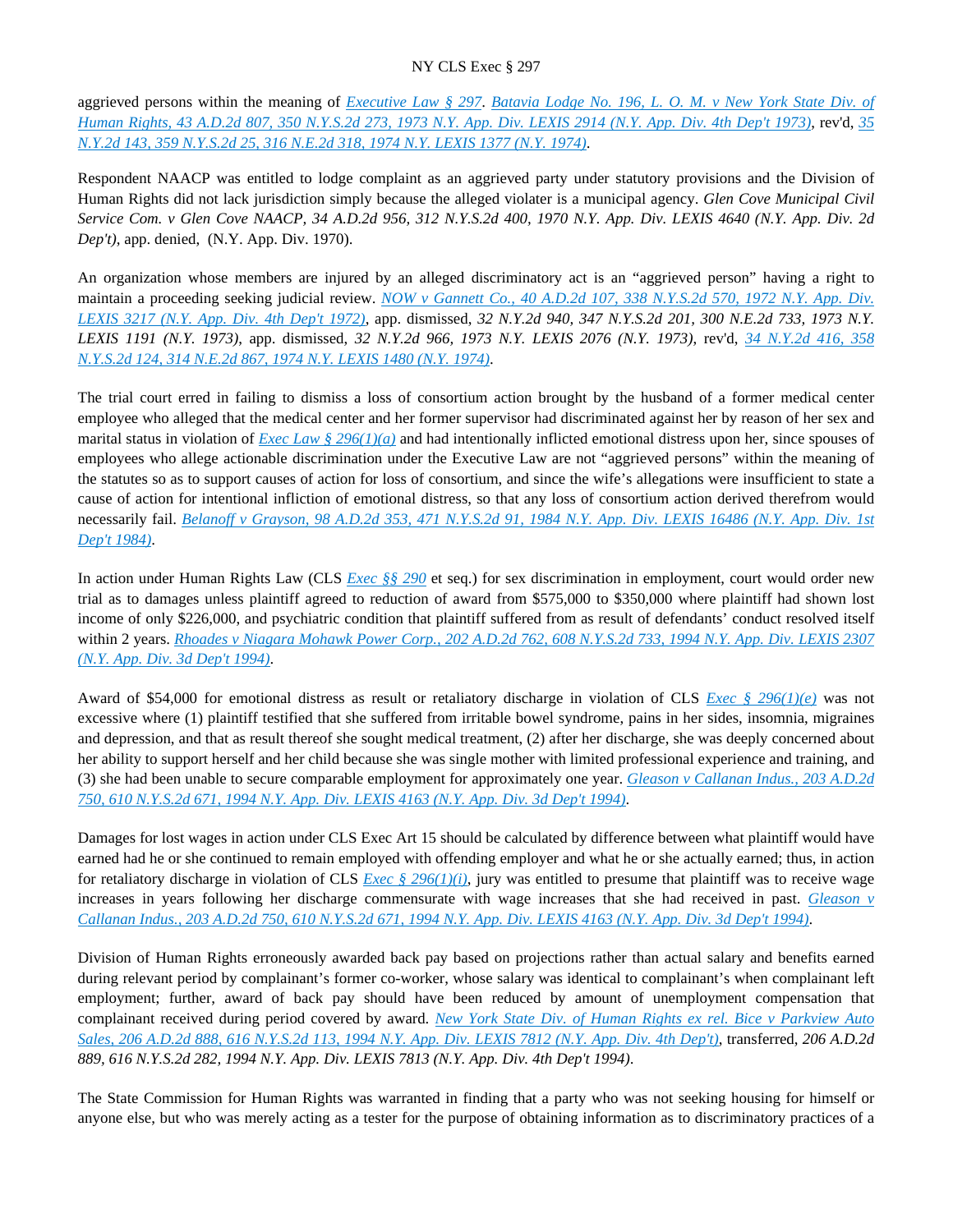real estate broker, was not an aggrieved person. *[Cumberbatch v Lytle, 55 Misc. 2d 1041, 287 N.Y.S.2d 132, 1967 N.Y. Misc.](https://advance.lexis.com/api/document?collection=cases&id=urn:contentItem:3RRS-BFN0-003C-D47R-00000-00&context=)  [LEXIS 1008 \(N.Y. Sup. Ct. 1967\)](https://advance.lexis.com/api/document?collection=cases&id=urn:contentItem:3RRS-BFN0-003C-D47R-00000-00&context=)*.

It is the prerogative of the commission to determine whether a petitioner is an aggrieved person. *[Cumberbatch v Lytle, 55 Misc.](https://advance.lexis.com/api/document?collection=cases&id=urn:contentItem:3RRS-BFN0-003C-D47R-00000-00&context=)  [2d 1041, 287 N.Y.S.2d 132, 1967 N.Y. Misc. LEXIS 1008 \(N.Y. Sup. Ct. 1967\)](https://advance.lexis.com/api/document?collection=cases&id=urn:contentItem:3RRS-BFN0-003C-D47R-00000-00&context=)*.

Within statute to effect that any person claiming to be aggrieved by an unlawful discriminatory employment practice shall have cause of action, "aggrieved person" means victim of the discriminatory practice. Wife of individual against whom an allegedly unlawful discriminatory practice was committed during his employment was not an "aggrieved" person within Executive Law providing that any person claiming to be aggrieved by unlawful discriminatory practice shall have cause of action. *[Weinstein v](https://advance.lexis.com/api/document?collection=cases&id=urn:contentItem:3RRS-9HW0-003C-D04T-00000-00&context=)  [Hospital for Joint Diseases & Medical Center, 81 Misc. 2d 366, 365 N.Y.S.2d 398, 1975 N.Y. Misc. LEXIS 2390 \(N.Y. Sup. Ct.](https://advance.lexis.com/api/document?collection=cases&id=urn:contentItem:3RRS-9HW0-003C-D04T-00000-00&context=)  [1975\)](https://advance.lexis.com/api/document?collection=cases&id=urn:contentItem:3RRS-9HW0-003C-D04T-00000-00&context=)*, aff'd, *53 A.D.2d 627, 384 N.Y.S.2d 203, 1976 N.Y. App. Div. LEXIS 13330 (N.Y. App. Div. 2d Dep't 1976)*.

Prejudgment interest was not available on award of compensatory damages for pain and suffering under state Human Rights Law, although plaintiff was entitled to prejudgment interest on back pay award, since prejudgment interest is not recoverable in personal injury actions (CLS *[CPLR § 5001](https://advance.lexis.com/api/document?collection=statutes-legislation&id=urn:contentItem:5CT3-08C1-6RDJ-84SM-00000-00&context=)*). *[McIntosh v Irving Trust Co., 873 F. Supp. 872, 1995 U.S. Dist. LEXIS 954](https://advance.lexis.com/api/document?collection=cases&id=urn:contentItem:3S4N-V3M0-001T-54HT-00000-00&context=)  [\(S.D.N.Y. 1995\)](https://advance.lexis.com/api/document?collection=cases&id=urn:contentItem:3S4N-V3M0-001T-54HT-00000-00&context=)*.

# **12. —Standing to sue**

Under above provisions plaintiff has standing to complain only of grievances to which he has been one of the persons subjected. *[Gaynor v Rockefeller, 15 N.Y.2d 120, 256 N.Y.S.2d 584, 204 N.E.2d 627, 1965 N.Y. LEXIS 1651 \(N.Y. 1965\)](https://advance.lexis.com/api/document?collection=cases&id=urn:contentItem:3RRS-WJY0-003C-C4M2-00000-00&context=)*.

Roommates (one white man and one black man) had standing to bring action against owners of apartment building for damages for alleged unlawful discriminatory practices where roommates alleged that owners knew that white roommate was seeking accommodation for himself and his roommate and that discriminatory practice occurred after white roommate's disclosure that his roommate was black; if such allegations were established, jury could find that both roommates were injured by owner's racial bias, and it was not relevant that one roommate was white. *[Dunn v Fishbein, 123 A.D.2d 659, 507 N.Y.S.2d 29, 1986 N.Y.](https://advance.lexis.com/api/document?collection=cases&id=urn:contentItem:3S3K-0SR0-003D-G2YK-00000-00&context=)  [App. Div. LEXIS 60809 \(N.Y. App. Div. 2d Dep't 1986\)](https://advance.lexis.com/api/document?collection=cases&id=urn:contentItem:3S3K-0SR0-003D-G2YK-00000-00&context=)*.

Women's organization had standing to file with Division of Human Rights a complaint alleging sex and race discrimination with respect to hiring, firing, promotion and compensation by operator of retail department store and the Division had power to investigate on basis of such complaint. *[State Div. of Human Rights ex rel. Ducette v Adam, Meldrum & Anderson Co., 84 Misc.](https://advance.lexis.com/api/document?collection=cases&id=urn:contentItem:3RRS-H4C0-003C-F1MG-00000-00&context=)  [2d 52, 375 N.Y.S.2d 502, 1975 N.Y. Misc. LEXIS 3091 \(N.Y. Sup. Ct. 1975\)](https://advance.lexis.com/api/document?collection=cases&id=urn:contentItem:3RRS-H4C0-003C-F1MG-00000-00&context=)*.

Naturalized citizen who graduated from foreign medical school, and was neither United States citizen nor permanent resident when he entered medical school, lacked standing to challenge his ineligibility for "Fifth Pathway" program under CLS *[Educ §](https://advance.lexis.com/api/document?collection=statutes-legislation&id=urn:contentItem:5CT3-0JC1-6RDJ-843H-00000-00&context=)  [6528\(a\)](https://advance.lexis.com/api/document?collection=statutes-legislation&id=urn:contentItem:5CT3-0JC1-6RDJ-843H-00000-00&context=)*, whereby United States residents who graduate from foreign medical schools may be licensed after only one year of residency, as board of regents had granted him 2 years' credit toward his residency requirement so that he was required to complete only one year of residency and thus was placed in same position he would have occupied if he had been admitted to Fifth Pathway program, and court would not assume that, because board exercised its discretion to grant 2 years' credit under CLS *[Educ § 6506\(5\)](https://advance.lexis.com/api/document?collection=statutes-legislation&id=urn:contentItem:5CT3-0JC1-6RDJ-8429-00000-00&context=)*, it also would have exercised its discretion to waive requirement that he serve one year residency under Fifth Pathway program. *[Jaghory v New York State Dep't of Educ., 131 F.3d 326, 1997 U.S. App. LEXIS 35140 \(2d Cir. N.Y.](https://advance.lexis.com/api/document?collection=cases&id=urn:contentItem:3RJX-J6G0-0038-X08B-00000-00&context=)  [1997\)](https://advance.lexis.com/api/document?collection=cases&id=urn:contentItem:3RJX-J6G0-0038-X08B-00000-00&context=)*.

Wife had standing to sue car rental agency for violation of Human Rights Law, although she who did not personally fill out application to rent car after her husband's application was refused, based on evidence that she showed rental agent her license in effort to secure car after her husband's attempt to rent car was rejected, and that rental agent told her that agency would not rent to her family because they were Puerto Rican. *[Rivera v Hertz Corp., 990 F. Supp. 234, 1997 U.S. Dist. LEXIS 21660](https://advance.lexis.com/api/document?collection=cases&id=urn:contentItem:3S0S-86C0-0038-Y32V-00000-00&context=)  [\(S.D.N.Y. 1997\)](https://advance.lexis.com/api/document?collection=cases&id=urn:contentItem:3S0S-86C0-0038-Y32V-00000-00&context=)*.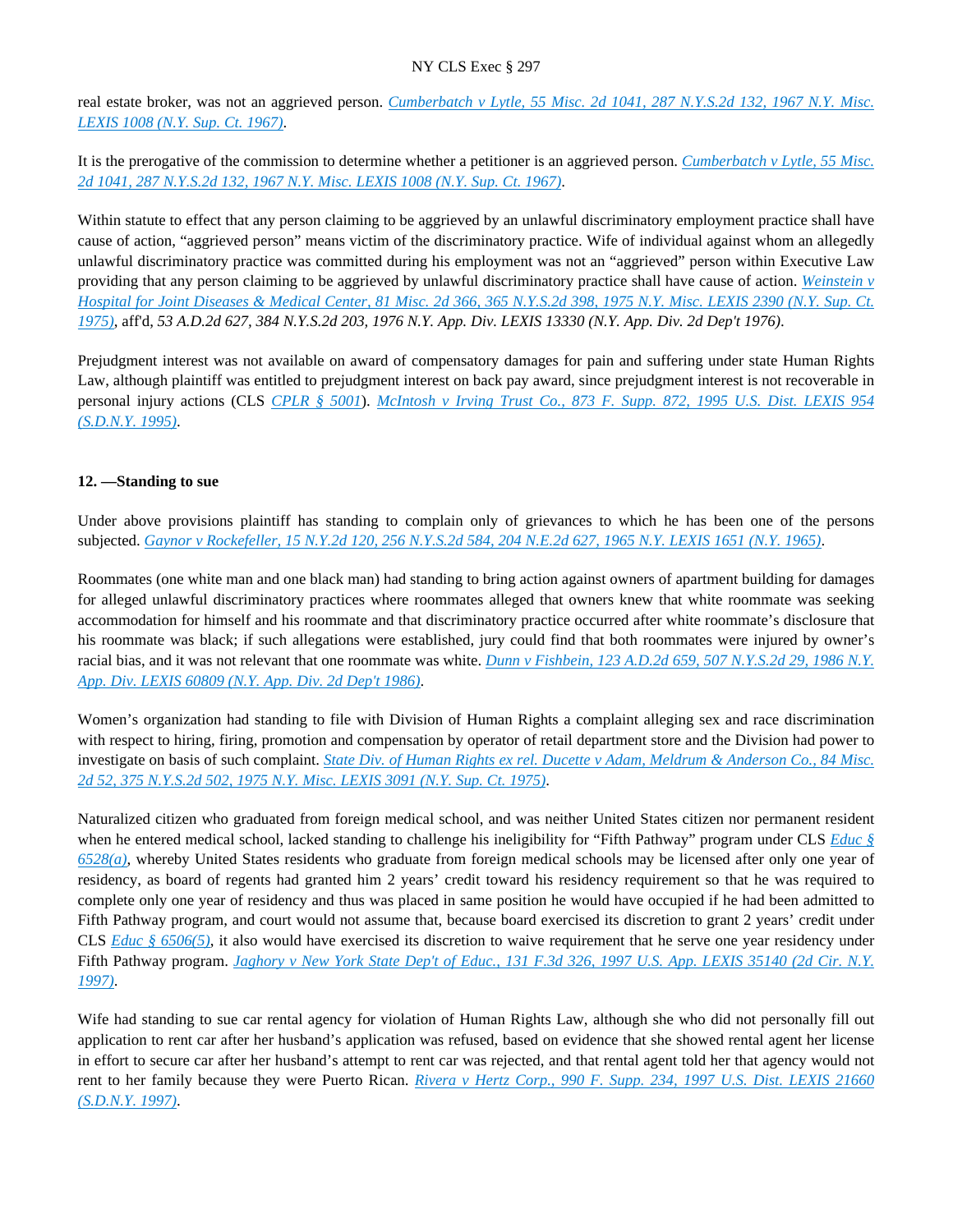# **13. "Employer"**

A complaint charging the state Department of Labor with discriminatory practices in violation of *[Exec Law § 296](https://advance.lexis.com/api/document?collection=statutes-legislation&id=urn:contentItem:8TP5-PCS2-8T6X-74HS-00000-00&context=)*, based upon the agency's dismissal of a claim for unemployment insurance benefits, was properly dismissed since § 296 was inapplicable in that the Department of Labor was not the claimant's employer, nor was it an employment agency or a labor organization. *[State](https://advance.lexis.com/api/document?collection=cases&id=urn:contentItem:3S3K-2GK0-003D-G51K-00000-00&context=)  [Div. of Human Rights v N.Y. State Dep't of Labor, Unemployment Ins. Div., 84 A.D.2d 961, 447 N.Y.S.2d 73, 1981 N.Y. App.](https://advance.lexis.com/api/document?collection=cases&id=urn:contentItem:3S3K-2GK0-003D-G51K-00000-00&context=)  [Div. LEXIS 16238 \(N.Y. App. Div. 4th Dep't 1981\)](https://advance.lexis.com/api/document?collection=cases&id=urn:contentItem:3S3K-2GK0-003D-G51K-00000-00&context=)*.

Factors considered in determining whether relationship of employer and employee exists are selection on engagement of servant, payment of wages or salary, power of dismissal, and power of control over servant's conduct; corporation is employer when corporation selects and hires petitioner and possesses and exercises power of control, reserves power of dismissal and indirectly pays wages; corporation may not avoid obligations by expediency of contracting with another for payment of workers under its control. *State Div. of Human Rights ex rel. Emrich v GTE Corp., 109 A.D.2d 1082, 487 N.Y.S.2d 234, 1985 N.Y. App. Div. LEXIS 47571 (N.Y. App. Div. 4th Dep't 1985)*.

Management agency which takes over payroll responsibilities is not employer for purpose of age discrimination claim where persons who retain management agency also retain responsibility for personnel decisions, including hiring and firing. *State Div. of Human Rights ex rel. Barnard v Broadway Warehouse Co., 109 A.D.2d 1090, 487 N.Y.S.2d 239, 1985 N.Y. App. Div. LEXIS 47582 (N.Y. App. Div. 4th Dep't 1985)*.

Plaintiff employee's conspiracy claim, based on theory that it linked individual defendant (another corporate employee) to employment discrimination claims asserted by plaintiff against corporate employer under Human Rights Law, was not actionable since discrimination claim under Human Rights Law is action created by statute, which did not exist at common law, and therefore cannot give rise to tort liability; also, corporate employee is not individually subject to discrimination suits under Human Rights Law absent showing of ownership interest or power to do more than carry out personnel decisions made by others. *[Monsanto v Electronic Data Systems Corp., 141 A.D.2d 514, 529 N.Y.S.2d 512, 1988 N.Y. App. Div. LEXIS 6313 \(N.Y.](https://advance.lexis.com/api/document?collection=cases&id=urn:contentItem:3S3J-YWW0-003D-G2HN-00000-00&context=)  [App. Div. 2d Dep't 1988\)](https://advance.lexis.com/api/document?collection=cases&id=urn:contentItem:3S3J-YWW0-003D-G2HN-00000-00&context=)*.

Portion of determination by state Division of Human Rights finding that New York City Transit Authority (NYCTA) had discriminated against petitioner and directing relief against NYCTA would be annulled where complaint was never amended to include allegations of discrimination against NYCTA, and NYCTA had no notice that it would be charged with discriminatory acts separate and apart from any alleged acts of discrimination on part of Manhattan and Bronx Surface Transit Operating Authority until hearing commenced. *[Manhattan & Bronx Surface Transit Operating Auth. v New York State Div. of Human](https://advance.lexis.com/api/document?collection=cases&id=urn:contentItem:3S2R-5V00-003V-B0SW-00000-00&context=)  [Rights, 225 A.D.2d 553, 638 N.Y.S.2d 761, 1996 N.Y. App. Div. LEXIS 1938 \(N.Y. App. Div. 2d Dep't 1996\)](https://advance.lexis.com/api/document?collection=cases&id=urn:contentItem:3S2R-5V00-003V-B0SW-00000-00&context=)*.

Since New York State Teachers' Retirement System, in awarding pension benefits to male retiree with a female beneficiary in an amount less than would have been granted to a female retiree of the same age whose beneficiary was either male or female was merely following statutory direction and since the system was neither an "employer," an "employment agency" nor a "labor organization," the retirement system was not subject to investigation by the Human Rights Division with respect to its award of retirement benefits. *[New York State Teachers' Retirement System v New York State Div. of Human Rights, 83 Misc. 2d](https://advance.lexis.com/api/document?collection=cases&id=urn:contentItem:3RRS-H440-003C-F1JY-00000-00&context=)  [993, 373 N.Y.S.2d 964, 1975 N.Y. Misc. LEXIS 3027 \(N.Y. Sup. Ct. 1975\)](https://advance.lexis.com/api/document?collection=cases&id=urn:contentItem:3RRS-H440-003C-F1JY-00000-00&context=)*.

An applicant for a civil service position as a New York City police officer, who was deemed medically disqualified by the city's Department of Personnel due to a back condition, was entitled to sue the city under the anti-discrimination provisions of the Human Rights Law, *[Exec Law § 296\(1\)\(a\)](https://advance.lexis.com/api/document?collection=statutes-legislation&id=urn:contentItem:8TP5-PCS2-8T6X-74HS-00000-00&context=)*, and was not relegated to an Article 78 proceeding under *[Civ Serv Law §](https://advance.lexis.com/api/document?collection=statutes-legislation&id=urn:contentItem:8RHY-PY32-D6RV-H3D7-00000-00&context=)  [50\(4\)\(b\)](https://advance.lexis.com/api/document?collection=statutes-legislation&id=urn:contentItem:8RHY-PY32-D6RV-H3D7-00000-00&context=)*; public employers are subject to the Human Rights Law, so that persons aggrieved by their alleged unlawful discriminatory practices are provided with alternative remedies. *Ramos v New York City Police Dep't, 127 Misc. 2d 872, 487 [N.Y.S.2d 667, 1985 N.Y. Misc. LEXIS 2750 \(N.Y. Sup. Ct. 1985\)](https://advance.lexis.com/api/document?collection=cases&id=urn:contentItem:3S3K-2VY0-003D-G0MJ-00000-00&context=)*.

Public transportation authority was entitled to writ of prohibition precluding Division of Human Rights from holding hearing or taking any action in regard to complaint by former employee of authority's wholly owned subsidiary since discrimination alleged in complaint related to unlawful employment practices, and authority was not employee's employer. *[Central New York](https://advance.lexis.com/api/document?collection=cases&id=urn:contentItem:3S2R-BDS0-003V-B0D0-00000-00&context=)*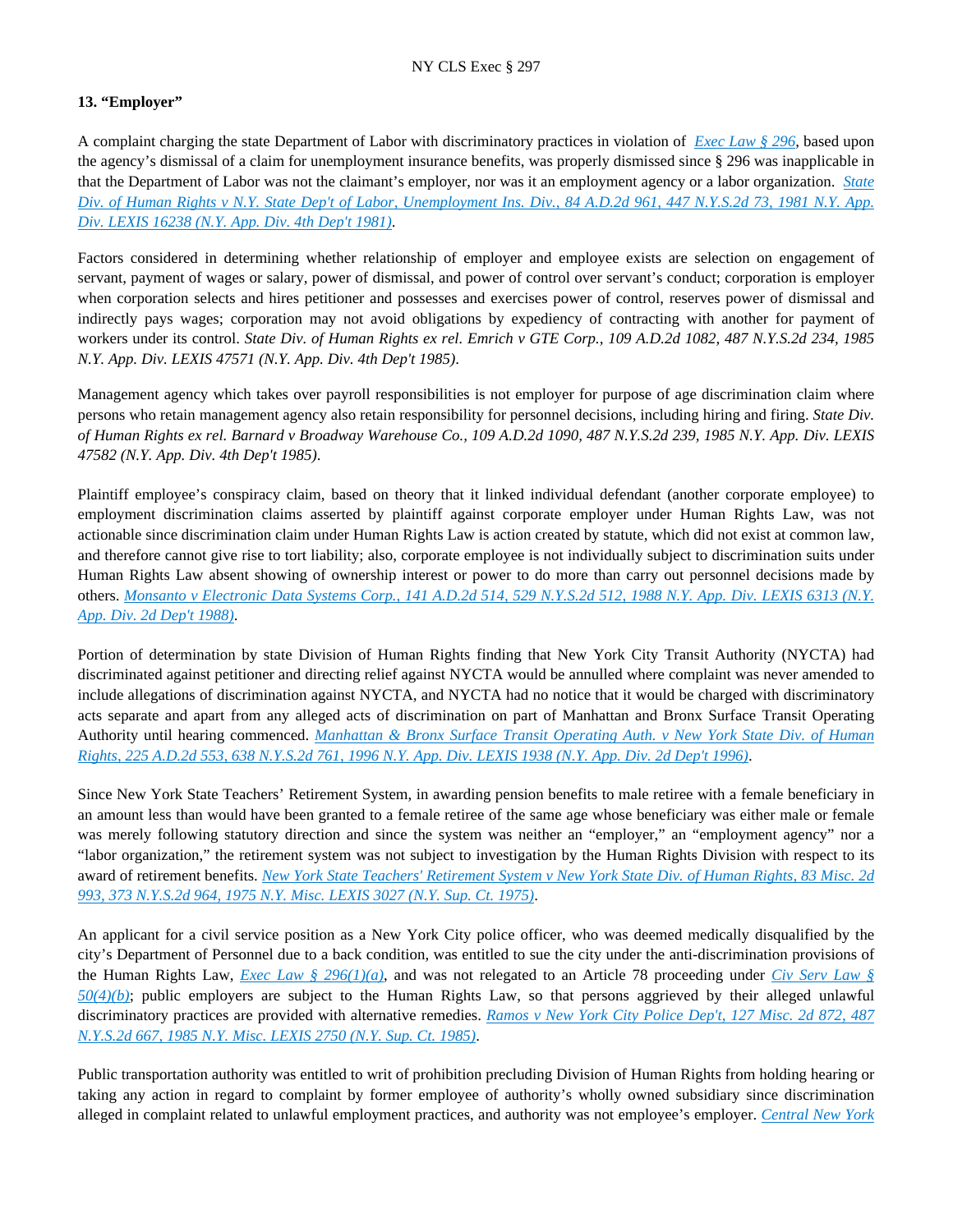# *[Centro, Inc. v New York State Div. of Human Rights, 142 Misc. 2d 935, 539 N.Y.S.2d 626, 1989 N.Y. Misc. LEXIS 150 \(N.Y.](https://advance.lexis.com/api/document?collection=cases&id=urn:contentItem:3S2R-BDS0-003V-B0D0-00000-00&context=)  [Sup. Ct. 1989\)](https://advance.lexis.com/api/document?collection=cases&id=urn:contentItem:3S2R-BDS0-003V-B0D0-00000-00&context=)*.

Medical school that provided medical services at city hospital was not entitled to dismissal of discrimination claim asserted by hospital employee on ground that it was not plaintiff's "employer"; although medical school did not have ultimate authority to hire or fire plaintiff and it did not pay her wages, its employees exercised significant influence and control over conditions of plaintiff's employment and her "fate" at hospital. *Dortz v City of New York, 904 F. Supp. 127, 1995 U.S. Dist. LEXIS 14438 (S.D.N.Y. 1995)*.

# **II. Remedies**

# **14. Remedies available**

Strong statutory policy of eliminating discrimination gives Commissioner of Human Rights Division more discretion in effecting an appropriate remedy than he would have under strict common-law principles. *[Batavia Lodge No. 196, etc. v New](https://advance.lexis.com/api/document?collection=cases&id=urn:contentItem:3RRS-VG20-003C-C0GD-00000-00&context=)  [York State Div. of Human Rights, 35 N.Y.2d 143, 359 N.Y.S.2d 25, 316 N.E.2d 318, 1974 N.Y. LEXIS 1377 \(N.Y. 1974\)](https://advance.lexis.com/api/document?collection=cases&id=urn:contentItem:3RRS-VG20-003C-C0GD-00000-00&context=)*.

Under evidence, Human Rights Division properly issued cease and desist order against employer in relation to practices resulting in barring or refusing to hire persons because of race, etc.; means chosen by Division were reasonably calculated to achieve desired objective without unduly infringing upon rights of employer. *[State Div. of Human Rights v Kilian Mfg. Corp.,](https://advance.lexis.com/api/document?collection=cases&id=urn:contentItem:3RRS-VFS0-003C-C0D0-00000-00&context=)  [35 N.Y.2d 201, 360 N.Y.S.2d 603, 318 N.E.2d 770, 1974 N.Y. LEXIS 1309 \(N.Y. 1974\)](https://advance.lexis.com/api/document?collection=cases&id=urn:contentItem:3RRS-VFS0-003C-C0D0-00000-00&context=)*, app. dismissed, *420 U.S. 915, 95 S. Ct. 1108, 43 L. Ed. 2d 387, 1975 U.S. LEXIS 506 (U.S. 1975)*.

State Human Rights Commissioner has wide discretion in selecting appropriate remedy, but there are times when his determination of remedy may be set aside because it is erroneous as matter of law. Only under gravest of circumstances, where all other conceivable remedies have proved ineffective or futile, should Human Rights Commissioner enter campus to impose conferring of tenure, and even in extraordinary case where grant of tenure might serve as appropriate remedy the Commissioner should not impose such requirement without consulting with administration of institution and without considering effect of such order on institution and its faculty. That professor was not given fair opportunity to apply for tenure was insufficient to justify State Human Rights Commissioner's imposition of tenure requirement, and tenure requirement was deleted from his order. *[New York Institute of Technology v State Div. of Human Rights, 40 N.Y.2d 316, 386 N.Y.S.2d 685, 353 N.E.2d 598, 1976](https://advance.lexis.com/api/document?collection=cases&id=urn:contentItem:3RRS-B6V0-003C-F01X-00000-00&context=)  [N.Y. LEXIS 2891 \(N.Y. 1976\)](https://advance.lexis.com/api/document?collection=cases&id=urn:contentItem:3RRS-B6V0-003C-F01X-00000-00&context=)*.

The Commissioner of the State Human Rights Division reasonably concluded that an employer engaged in an unlawful discriminatory practice and compelled an employee to quit her job, where the evidence indicated that the employer had made blatantly obscene anti-Semitic remarks to her in the presence of other employees and had refused to apologize, notwithstanding the fact that the employer did not directly fire the employee and in fact had urged her to return to work. In exercising his broad powers to adopt measures reasonably deemed necessary to redress the injury to the employee, the commissioner properly directed that the employer apologize in writing, offer to reinstate the woman with back pay, together with \$500 in damages for the shock, humiliation and outrage she experienced. *[Imperial Diner, Inc. v State Human Rights Appeal Bd., 52 N.Y.2d 72, 436](https://advance.lexis.com/api/document?collection=cases&id=urn:contentItem:3RRS-9RK0-003C-F0SK-00000-00&context=)  [N.Y.S.2d 231, 417 N.E.2d 525, 1980 N.Y. LEXIS 2830 \(N.Y. 1980\)](https://advance.lexis.com/api/document?collection=cases&id=urn:contentItem:3RRS-9RK0-003C-F0SK-00000-00&context=)*.

Human Rights Commissioner acted within his discretion when he ordered that deputy sheriff, who had been wrongfully terminated from her position due to racial and sex discrimination, be offered reinstatement to her position, even though remedy might deprive sheriff of his discretion in making appointments. *[State Div. of Human Rights ex rel. Cottongim v County of](https://advance.lexis.com/api/document?collection=cases&id=urn:contentItem:3S3J-XM20-003D-G2YH-00000-00&context=)  [Onondaga Sheriff's Dep't, 71 N.Y.2d 623, 528 N.Y.S.2d 802, 524 N.E.2d 123, 1988 N.Y. LEXIS 603 \(N.Y. 1988\)](https://advance.lexis.com/api/document?collection=cases&id=urn:contentItem:3S3J-XM20-003D-G2YH-00000-00&context=)*.

As remedy for example of unlawful employment discrimination based on race and sex, Division of Human Rights properly ordered employer (1) to notify its supervisory employees that they were obliged to comply with nondiscrimination provisions of Human Rights Law, (2) to offer complainant promotion, with back pay, to position comparable to one unlawfully denied her, and (3) to pay complainant \$10,000 in compensatory damages for hurt, humiliation and mental anguish she suffered as result of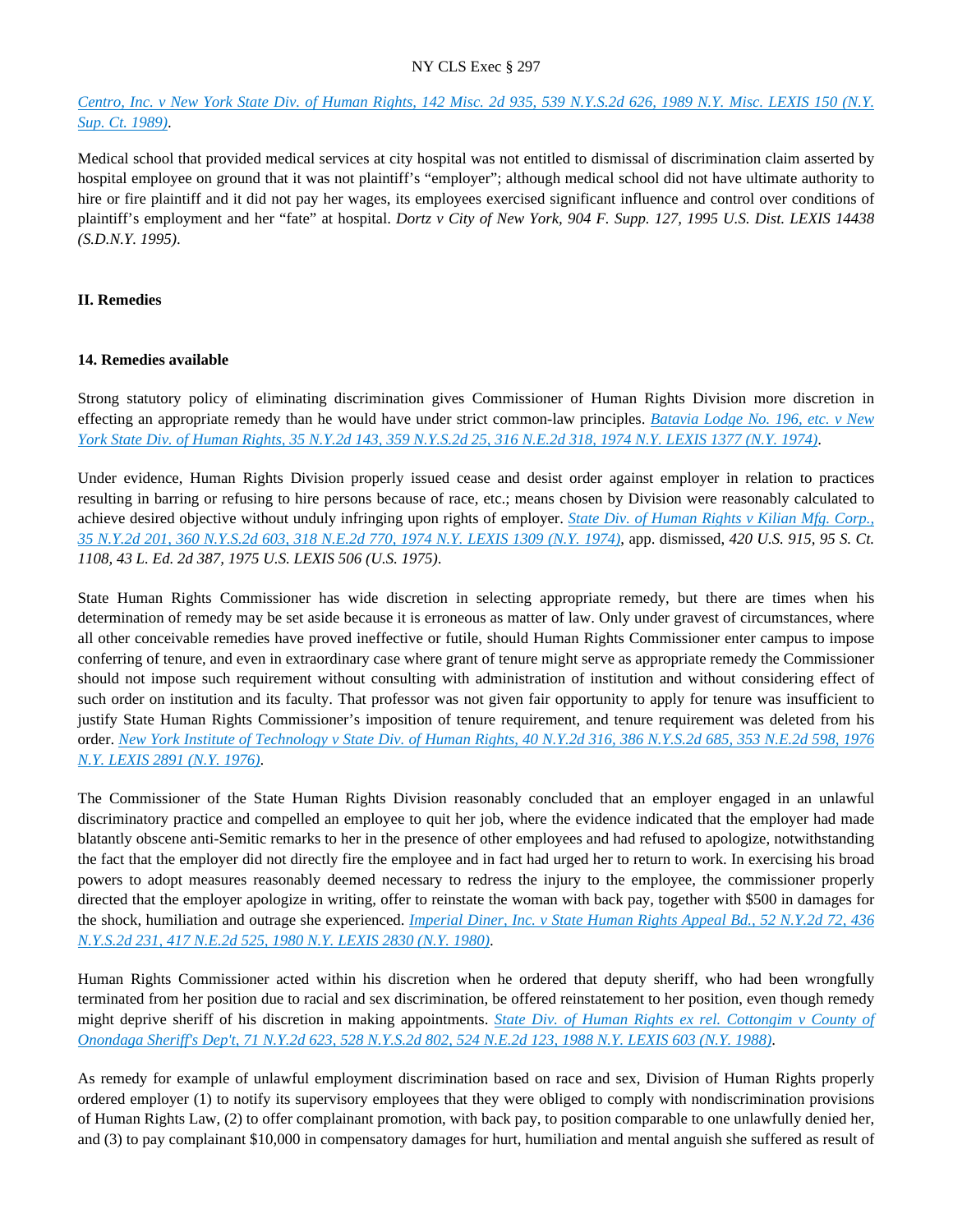unlawful discrimination. *[Consolidated Edison Co. v New York State Div. of Human Rights, 77 N.Y.2d 411, 568 N.Y.S.2d 569,](https://advance.lexis.com/api/document?collection=cases&id=urn:contentItem:3S2R-8PG0-003V-B117-00000-00&context=)  [570 N.E.2d 217, 1991 N.Y. LEXIS 363 \(N.Y. 1991\)](https://advance.lexis.com/api/document?collection=cases&id=urn:contentItem:3S2R-8PG0-003V-B117-00000-00&context=)*.

An award of \$500 for mental anguish and humiliation was improperly granted since it was neither sought in the complaint nor supported by any evidence in the record. *Hillcrest General Hospital-GHI v New York State Human Rights Appeal Bd., 90 A.D.2d 481, 454 N.Y.S.2d 549, 1982 N.Y. App. Div. LEXIS 18487 (N.Y. App. Div. 2d Dep't 1982)*.

An award of compensatory damages to a person aggrieved by an illegal discriminatory practice may include compensation for mental anguish, and such an award may be based solely on the testimony of the complainant. *Board of Educ. v McCall, 108 A.D.2d 855, 485 N.Y.S.2d 357, 1985 N.Y. App. Div. LEXIS 43182 (N.Y. App. Div. 2d Dep't)*, app. denied, *65 N.Y.2d 601, 1985 N.Y. LEXIS 14750 (N.Y. 1985)*.

Commissioner was not arbitrary and capricious in age discrimination proceeding in awarding backpay and in directing that complainant be offered reinstatement in his position as methods specialist or position with equivalent title discharging in substantial part duties formerly performed by complainant; fact that employer had reorganized its factory operations since time it fired complainant or that almost 8 years had elapsed between firing and reinstatement order did not prevent commissioner from granting remedy. *State Div. of Human Rights ex rel. Cecconi v Chicago Pneumatic Tool Co., 110 A.D.2d 1080, 489 N.Y.S.2d 29, 1985 N.Y. App. Div. LEXIS 48967 (N.Y. App. Div. 4th Dep't 1985)*.

Although there was substantial evidence that department of corrections violated CLS *[Exec § 296\(16\)](https://advance.lexis.com/api/document?collection=statutes-legislation&id=urn:contentItem:8TP5-PCS2-8T6X-74HS-00000-00&context=)* in making determination not to hire claimant as correction officer, claimant was not entitled to relief since civil service eligibility list in question expired almost one year before department made its determination and claimant made no challenge to list itself. *[New York City Dep't of](https://advance.lexis.com/api/document?collection=cases&id=urn:contentItem:3S2R-96C0-003V-B2MX-00000-00&context=)  [Correction v White, 163 A.D.2d 250, 558 N.Y.S.2d 71, 1990 N.Y. App. Div. LEXIS 8581 \(N.Y. App. Div. 1st Dep't 1990\)](https://advance.lexis.com/api/document?collection=cases&id=urn:contentItem:3S2R-96C0-003V-B2MX-00000-00&context=)*.

It was error for Commissioner of Human Rights to award respondent back pay from date he was disqualified from existing civil service eligibility list until list expired, as retroactive appointment with back pay would violate state policy of discretionary governmental appointive power underlying Civil Service Law and, while respondent was entitled to be considered for appointment, he was not guaranteed appointment had his name been on original list. *[City of New York v New York State Div. of](https://advance.lexis.com/api/document?collection=cases&id=urn:contentItem:3VF9-HY70-0039-40K1-00000-00&context=)  [Human Rights, 250 A.D.2d 273, 682 N.Y.S.2d 387, 1998 N.Y. App. Div. LEXIS 13953 \(N.Y. App. Div. 1st Dep't 1998\)](https://advance.lexis.com/api/document?collection=cases&id=urn:contentItem:3VF9-HY70-0039-40K1-00000-00&context=)*, modified, *[93 N.Y.2d 768, 698 N.Y.S.2d 594, 720 N.E.2d 870, 1999 N.Y. LEXIS 3434 \(N.Y. 1999\)](https://advance.lexis.com/api/document?collection=cases&id=urn:contentItem:3XP0-5F50-0039-43W0-00000-00&context=)*.

Order denying a former trooper's motion for attorneys' fees was error because her suit alleging sex discrimination, sexual harassment, and retaliation was not a tort action, the Equal Access to Justice Act (EAJA), N.Y. C.P.L.R. art. 86, applied, and attorneys' fees were available under the EAJA; an order quashing subpoenas duces tecum issued defense counsel for fee records was also error. *[Kimmel v State of New York, 76 A.D.3d 188, 906 N.Y.S.2d 403, 2010 N.Y. App. Div. LEXIS 5351 \(N.Y.](https://advance.lexis.com/api/document?collection=cases&id=urn:contentItem:7YRD-KH40-YB0T-30FY-00000-00&context=)  [App. Div. 4th Dep't\)](https://advance.lexis.com/api/document?collection=cases&id=urn:contentItem:7YRD-KH40-YB0T-30FY-00000-00&context=)*, app. denied, *77 A.D.3d 1457, 908 N.Y.S.2d 381, 2010 N.Y. App. Div. LEXIS 7109 (N.Y. App. Div. 4th Dep't 2010)*, in part, *27 N.Y.3d 1121, 57 N.E.3d 68, 36 N.Y.S.3d 876, 2016 N.Y. LEXIS 1742 (N.Y. 2016)*, aff'd, in part, *[29](https://advance.lexis.com/api/document?collection=cases&id=urn:contentItem:5NH3-K2G1-F04J-60K9-00000-00&context=)  [N.Y.3d 386, 80 N.E.3d 370, 57 N.Y.S.3d 678, 2017 N.Y. LEXIS 1298 \(N.Y. 2017\)](https://advance.lexis.com/api/document?collection=cases&id=urn:contentItem:5NH3-K2G1-F04J-60K9-00000-00&context=)*.

Civil fine imposed upon the owners of a farm did not constitute an abuse of discretion because because a couple was discriminated against based on their sexual orientation, and the record reflected the hurt, humiliation, and mental anguish that they suffered as a result of the owners' conduct. *[Matter of Gifford v Mccarthy, 137 A.D.3d 30, 23 N.Y.S.3d 422, 2016 N.Y. App.](https://advance.lexis.com/api/document?collection=cases&id=urn:contentItem:5HVJ-4741-F04J-71XX-00000-00&context=)  [Div. LEXIS 238 \(N.Y. App. Div. 3d Dep't 2016\)](https://advance.lexis.com/api/document?collection=cases&id=urn:contentItem:5HVJ-4741-F04J-71XX-00000-00&context=)*.

Under this section, the Commission has wide discretion in its choice of remedies deemed adequate to cope with unlawful practices, and the courts will not interfere except when the remedy selected has no reasonable relation to the unlawful practices found to exist. *[Cooney v Katzen, 41 Misc. 2d 236, 245 N.Y.S.2d 548, 1963 N.Y. Misc. LEXIS 1318 \(N.Y. Sup. Ct. 1963\)](https://advance.lexis.com/api/document?collection=cases&id=urn:contentItem:3RRS-C0T0-003C-D4RT-00000-00&context=)*.

Since the Commission has great latitude in its choice of remedy, courts will not generally interfere unless the remedy has no reasonable relation to the discriminatory practices found to exist or unless the remedy exceeds the reasonable authority of the Commission. Where the Commission ordered a landlord to offer complainant the next vacant apartment to include a written lease of one, two, or three years at the option of the complainant, the remedy would be modified to the extent of deleting the provision for a one-year lease, which the court felt imposed an undue hardship on the landlord, since maximum rentals in rent controlled apartments could be increased only upon the execution of a lease for a minimum period of two years. *[Lawrence](https://advance.lexis.com/api/document?collection=cases&id=urn:contentItem:3RRS-BK10-003C-D079-00000-00&context=)*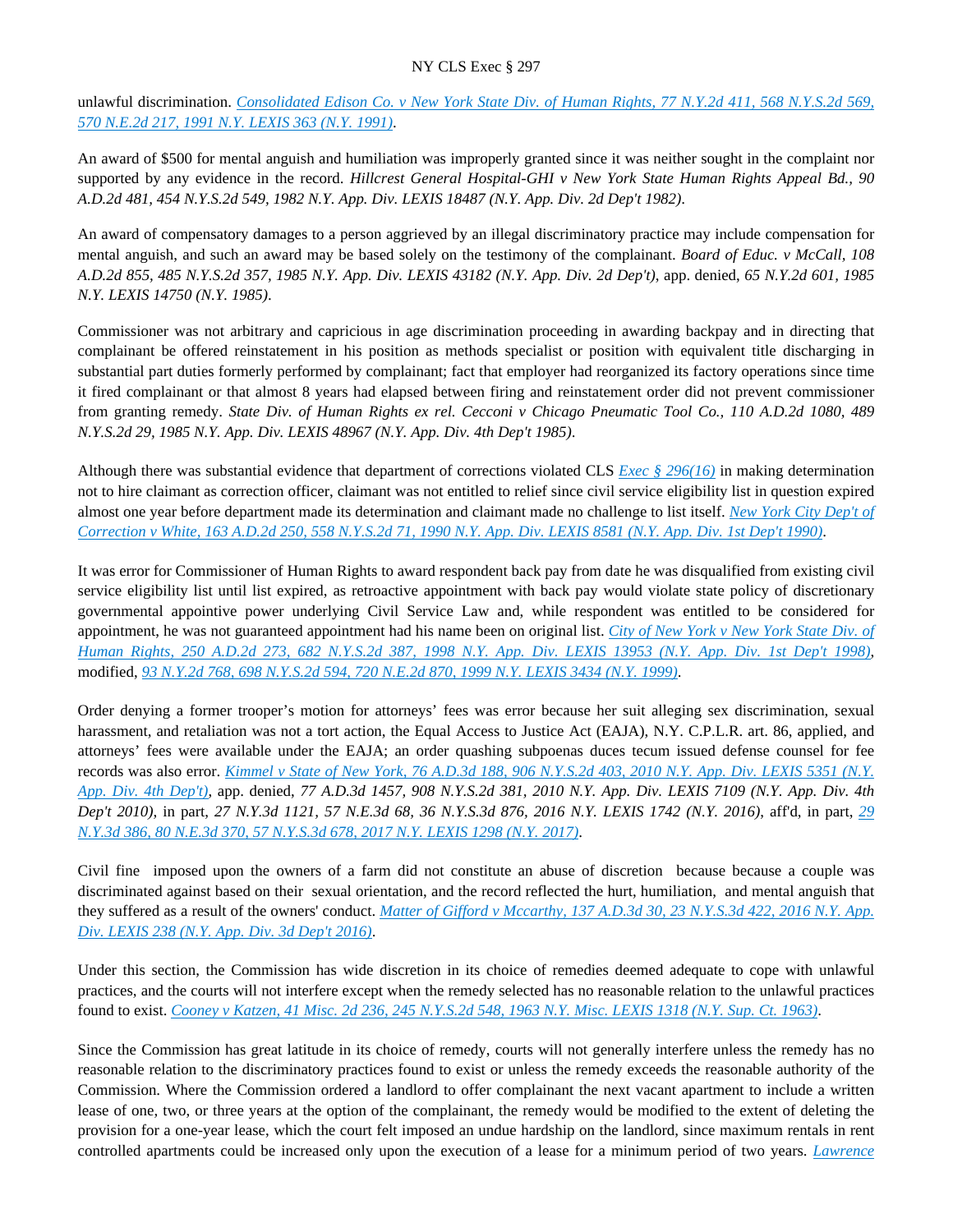*[Gardens, Inc. v State Com. for Human Rights, 53 Misc. 2d 20, 277 N.Y.S.2d 857, 1966 N.Y. Misc. LEXIS 1238 \(N.Y. Sup. Ct.](https://advance.lexis.com/api/document?collection=cases&id=urn:contentItem:3RRS-BK10-003C-D079-00000-00&context=)  [1966\)](https://advance.lexis.com/api/document?collection=cases&id=urn:contentItem:3RRS-BK10-003C-D079-00000-00&context=)*.

Court was aware of no case in which a New York court has awarded New York State Human Rights Law, New York City Human Rights Law, or tort compensatory damages for noneconomic harms other than those falling within the recognized categories. Indeed, the New York Court of Appeals has noted that damages for nonpecuniary losses stand on less certain ground than does an award for pecuniary damages because they are based on a "legal fiction" that such losses can be compensated monetarily. *[United States v City of New York, 897 F. Supp. 2d 30, 2012 U.S. Dist. LEXIS 133283 \(E.D.N.Y.](https://advance.lexis.com/api/document?collection=cases&id=urn:contentItem:56M0-X2P1-F04F-01W0-00000-00&context=)  [2012\)](https://advance.lexis.com/api/document?collection=cases&id=urn:contentItem:56M0-X2P1-F04F-01W0-00000-00&context=)*.

Under both federal and New York law, claimants may not obtain compensatory damages for emotional distress based merely on the fact that they were unable to obtain work in their chosen occupation. *[United States v City of New York, 897 F. Supp. 2d](https://advance.lexis.com/api/document?collection=cases&id=urn:contentItem:56M0-X2P1-F04F-01W0-00000-00&context=)  [30, 2012 U.S. Dist. LEXIS 133283 \(E.D.N.Y. 2012\)](https://advance.lexis.com/api/document?collection=cases&id=urn:contentItem:56M0-X2P1-F04F-01W0-00000-00&context=)*.

#### **15. —Injunctions**

Although the Human Rights Appeals Board erred in dismissing an employee's appeal from the Division's order of no probable cause since *[Exec Law § 297\(2\)](https://advance.lexis.com/api/document?collection=statutes-legislation&id=urn:contentItem:5H6N-1CT1-DXC8-036V-00000-00&context=)* is directory and not mandatory in setting 180 days as the time period within which the Division must investigate and determine a complaint of unlawful discrimination, the Division's finding of no probable cause would be confirmed where, in view of the evidence in the record of the employee's unsatisfactory performance, the employer was not guilty of unlawful discrimination in discharging him two weeks after he was hired. *State Div. of Human Rights v American Can Co., 78 A.D.2d 1005, 433 N.Y.S.2d 906, 1980 N.Y. App. Div. LEXIS 13781 (N.Y. App. Div. 4th Dep't 1980)*.

An application by the State Commission for Human Rights for an injunction preventing respondents from selling, renting, leasing, or otherwise disposing of a certain apartment to anyone other than the complainant was denied, pending a determination of the issues by the Commission itself, and especially since in the first instance the matter should have been referred to the City Commission of Human Rights, even though such action was not a prerequisite to the bringing of the instant proceeding. *[State Com. for Human Rights v Harvey Properties, Inc., 50 Misc. 2d 672, 271 N.Y.S.2d 365, 1966 N.Y. Misc.](https://advance.lexis.com/api/document?collection=cases&id=urn:contentItem:3RRS-BNF0-003C-D13H-00000-00&context=)  [LEXIS 1916 \(N.Y. Sup. Ct. 1966\)](https://advance.lexis.com/api/document?collection=cases&id=urn:contentItem:3RRS-BNF0-003C-D13H-00000-00&context=)*.

Where for the second time the owner of condominium apartments had offered to enter into a contract with the complainant for the sale of an apartment, provided a proceeding before the Commission for Human Rights was dismissed, and a prior application for an injunction preventing sale of the apartment had been denied because the court could find no evidence of alleged racial discrimination, defendant's motion for an injunction was denied. *[State Com. for Human Rights v](https://advance.lexis.com/api/document?collection=cases&id=urn:contentItem:3RRS-BF40-003C-D42B-00000-00&context=)  [Westchestertowne Houses, Inc., 55 Misc. 2d 1015, 287 N.Y.S.2d 624, 1968 N.Y. Misc. LEXIS 1773 \(N.Y. Sup. Ct. 1968\)](https://advance.lexis.com/api/document?collection=cases&id=urn:contentItem:3RRS-BF40-003C-D42B-00000-00&context=)*.

In proceedings pursuant to Civil Rights Law § 297, subd 6, policewoman could not enjoin city from appointing any officer other than herself, either permanently, temporarily, or provisionally, to vacant position of sergeant pending conclusion of all litigation on order of State Division of Human Rights requiring city to offer policewoman next available sergeant position where police sergeant eligible list had expired pursuant to *[Civil Service Law § 56](https://advance.lexis.com/api/document?collection=statutes-legislation&id=urn:contentItem:5CT3-0D01-6RDJ-84GC-00000-00&context=)* at time such order was made. *[State Div. of](https://advance.lexis.com/api/document?collection=cases&id=urn:contentItem:3RRS-9N40-003C-D1KV-00000-00&context=)  [Human Rights v Schenectady, 76 Misc. 2d 843, 351 N.Y.S.2d 290, 1973 N.Y. Misc. LEXIS 1540 \(N.Y. Sup. Ct. 1973\)](https://advance.lexis.com/api/document?collection=cases&id=urn:contentItem:3RRS-9N40-003C-D1KV-00000-00&context=)*, app. dismissed, *[45 A.D.2d 569, 360 N.Y.S.2d 111, 1974 N.Y. App. Div. LEXIS 3742 \(N.Y. App. Div. 3d Dep't 1974\)](https://advance.lexis.com/api/document?collection=cases&id=urn:contentItem:3RRS-Y0H0-003C-C0JS-00000-00&context=)*.

Only Commissioner of Division of Human Rights may bring action for injunction to maintain status quo pending Division's decision on discrimination complaint. Where, if employees prevailed on complaint to Division of Human Rights that employer's proposed layoffs were unlawfully discriminatory on basis of age, employees would be reinstated with back pay, while if employer was forced to stay layoff pending Division's decision, salaries paid out during stay would never be returned, injunction of layoffs pending Division's decision would not be proper. *[Sable v Sperry Gyroscope Div., 81 Misc. 2d 429, 365](https://advance.lexis.com/api/document?collection=cases&id=urn:contentItem:3RRS-9HY0-003C-D05V-00000-00&context=)  [N.Y.S.2d 595, 1975 N.Y. Misc. LEXIS 2400 \(N.Y. Sup. Ct.\)](https://advance.lexis.com/api/document?collection=cases&id=urn:contentItem:3RRS-9HY0-003C-D05V-00000-00&context=)*, aff'd, *50 A.D.2d 517, 375 N.Y.S.2d 120, 1975 N.Y. App. Div. LEXIS 12207 (N.Y. App. Div. 1st Dep't 1975)*.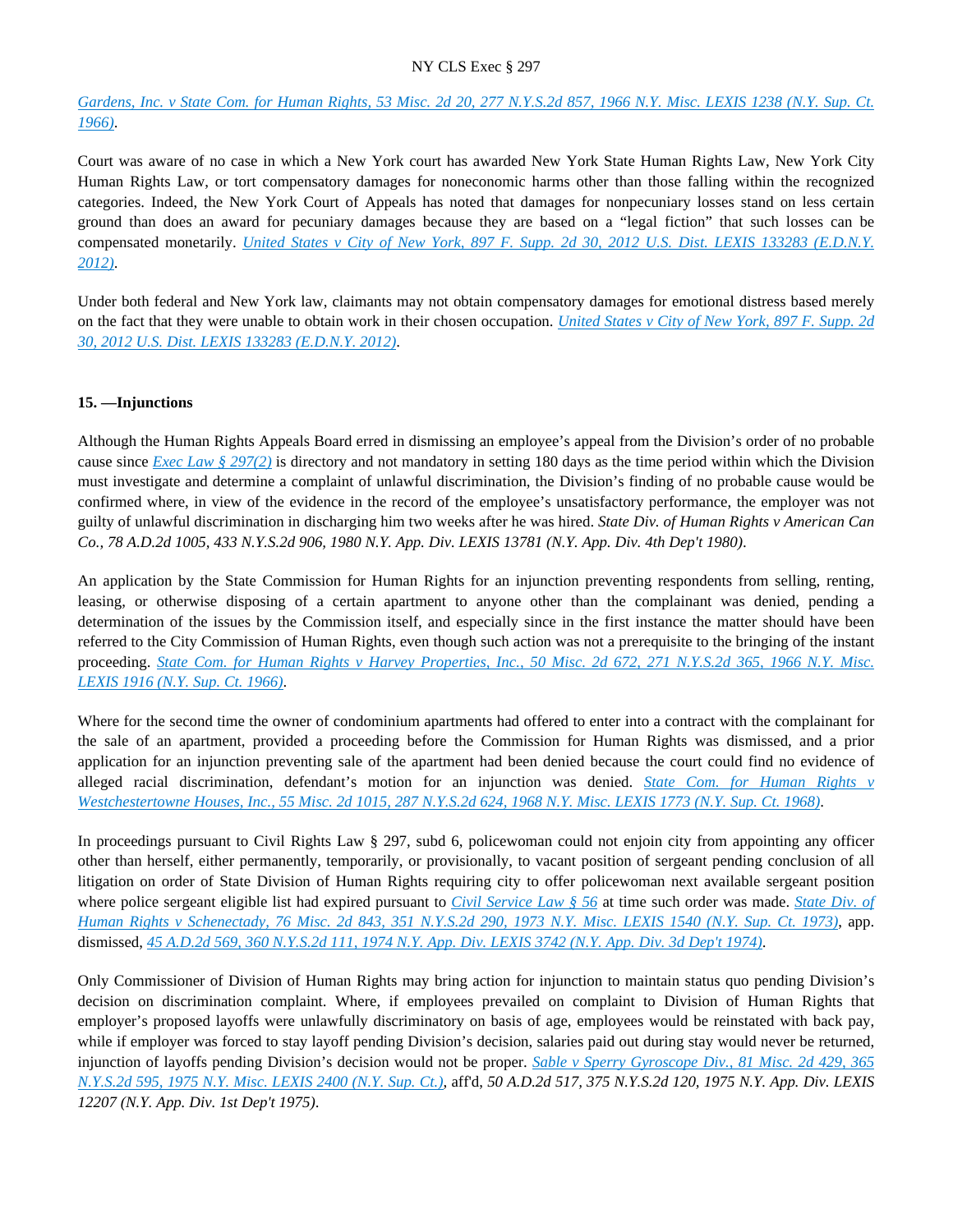Where, if police department was allowed to make three appointments which it contended it was ready to make, any remedy which division of human rights might have endeavored to fashion might have proved fruitless, judgment would be entered restraining police department from making the appointments pending determination of complaint before the division of human rights. *[Kramarsky v New York Police Dep't, 90 Misc. 2d 733, 395 N.Y.S.2d 937, 1977 N.Y. Misc. LEXIS 2142 \(N.Y. Sup. Ct.](https://advance.lexis.com/api/document?collection=cases&id=urn:contentItem:3RRS-GVH0-003C-F4RK-00000-00&context=)  [1977\)](https://advance.lexis.com/api/document?collection=cases&id=urn:contentItem:3RRS-GVH0-003C-F4RK-00000-00&context=)*.

Subdivision 6 of *[section 297 of the Executive Law](https://advance.lexis.com/api/document?collection=statutes-legislation&id=urn:contentItem:5H6N-1CT1-DXC8-036V-00000-00&context=)*, which provides that the Commissioner of the State Division of Human Rights may apply to the Supreme Court, after the filing of a complaint with the division alleging an unlawful discriminatory practice, for an order to show cause why a respondent should not be enjoined from doing or procuring an act which would tend to render ineffectual any order the commissioner might enter in such proceeding, affords a remedy designed to be invoked, in an appropriate case, during the period from the filing of the complaint with the division until the time that the commissioner issues an order in the proceeding; it was not designed to permit postdetermination intervention by the Supreme Court. Accordingly, a motion by the commissioner for a mandatory injunction compelling respondent to obey the commissioner's order to accept complainant, who alleged that she had been denied admission to respondent's graduate program because of a disability, was denied, since the court does not have the power to grant the relief sought. *[Kramarsky v New York](https://advance.lexis.com/api/document?collection=cases&id=urn:contentItem:3RRS-GF80-003C-F1X6-00000-00&context=)  [Psychoanalytic Institute, 102 Misc. 2d 806, 424 N.Y.S.2d 581, 1979 N.Y. Misc. LEXIS 2922 \(N.Y. Sup. Ct. 1979\)](https://advance.lexis.com/api/document?collection=cases&id=urn:contentItem:3RRS-GF80-003C-F1X6-00000-00&context=)*.

Pursuant to *[N.Y. Exec. Law § 297\(9\)](https://advance.lexis.com/api/document?collection=statutes-legislation&id=urn:contentItem:5H6N-1CT1-DXC8-036V-00000-00&context=)*, plaintiff employee was not entitled to injunctive relief because he had not demonstrated any irreparable harm if the relief was not granted or shown how, despite the compensatory damages awarded, there was an absence of an adequate remedy at law. Furthermore, the employee acknowledged that his current position, which was created for him by his employer, did accommodate his disability *[Welch v UPS, 871 F. Supp. 2d 164, 2012 U.S. Dist. LEXIS 91687](https://advance.lexis.com/api/document?collection=cases&id=urn:contentItem:561D-1WB1-F04F-00N9-00000-00&context=)  [\(E.D.N.Y. 2012\)](https://advance.lexis.com/api/document?collection=cases&id=urn:contentItem:561D-1WB1-F04F-00N9-00000-00&context=)*.

#### **16. Exhaustion of administrative remedies**

Administrative convenience dismissals under CLS *[Exec § 297\(3\)\(c\)](https://advance.lexis.com/api/document?collection=statutes-legislation&id=urn:contentItem:5H6N-1CT1-DXC8-036V-00000-00&context=)* are subject to judicial review to extent that they are "purely arbitrary"—that is, to extent that they contravene or threaten to contravene statute, constitutional right, or administrative regulation. *[Marine Midland Bank, N. A. v New York State Div. of Human Rights, 75 N.Y.2d 240, 552 N.Y.S.2d 65, 551 N.E.2d](https://advance.lexis.com/api/document?collection=cases&id=urn:contentItem:3S2R-9RY0-003V-B3XX-00000-00&context=)  [558, 1989 N.Y. LEXIS 4454 \(N.Y. 1989\)](https://advance.lexis.com/api/document?collection=cases&id=urn:contentItem:3S2R-9RY0-003V-B3XX-00000-00&context=)*.

In an engineer's action against his former employer, alleging discriminatory discharge based on his national origin, the action would be dismissed where the engineer's administrative complaint, that was filed with the state human rights division, had not been dismissed for administrative convenience, inasmuch as an action for unlawful discriminatory practice is permitted after the filing of an administrative complaint only when the complaint is dismissed on the ground of administrative convenience. *Low v Gibbs & Hill, Inc., 92 A.D.2d 467, 459 N.Y.S.2d 47, 1983 N.Y. App. Div. LEXIS 16668 (N.Y. App. Div. 1st Dep't 1983)*.

An action brought by a labor union member alleging that her employer breached her contract of employment by refusing to enroll her as an individual member in the employer's dental plan would not be barred by *[Exec Law § 297\(9\)](https://advance.lexis.com/api/document?collection=statutes-legislation&id=urn:contentItem:5H6N-1CT1-DXC8-036V-00000-00&context=)*, which provides that an aggrieved person's filing of a discrimination complaint with the New York State Division of Human Rights constitutes a binding election of remedies, since plaintiff's breach of contract action was not the same as her discrimination charge previously commenced with the Division of Human Rights. *[Goosley v Binghamton City School Dist. Bd. of Education, 101](https://advance.lexis.com/api/document?collection=cases&id=urn:contentItem:3S3K-1TF0-003D-G41N-00000-00&context=)  [A.D.2d 942, 475 N.Y.S.2d 924, 1984 N.Y. App. Div. LEXIS 18670 \(N.Y. App. Div. 3d Dep't 1984\)](https://advance.lexis.com/api/document?collection=cases&id=urn:contentItem:3S3K-1TF0-003D-G41N-00000-00&context=)*.

In action to recover damages for unlawful discrimination based on marital status, plaintiff was not required to exhaust administrative remedies before commencing action in Supreme Court, even though Division of Human Rights is administrative agency charged with investigating and remedying discriminatory practices, since victims of discriminatory practices are given choice as to forum in which they may seek relief. *[Ness v Pan American World Airways, 142 A.D.2d 233, 535 N.Y.S.2d 371,](https://advance.lexis.com/api/document?collection=cases&id=urn:contentItem:3S3J-YMT0-003D-G4NM-00000-00&context=)  [1988 N.Y. App. Div. LEXIS 12457 \(N.Y. App. Div. 2d Dep't 1988\)](https://advance.lexis.com/api/document?collection=cases&id=urn:contentItem:3S3J-YMT0-003D-G4NM-00000-00&context=)*.

Approximate 7 ½ -year delay from filing of complaint with Division of Human Rights to conduct of hearing was not, by itself, prejudicial to employer as matter of law. *Pepsico, Inc. v Rosa, 204 A.D.2d 552, 612 N.Y.S.2d 74, 1994 N.Y. App. Div. LEXIS 5239 (N.Y. App. Div. 2d Dep't 1994)*.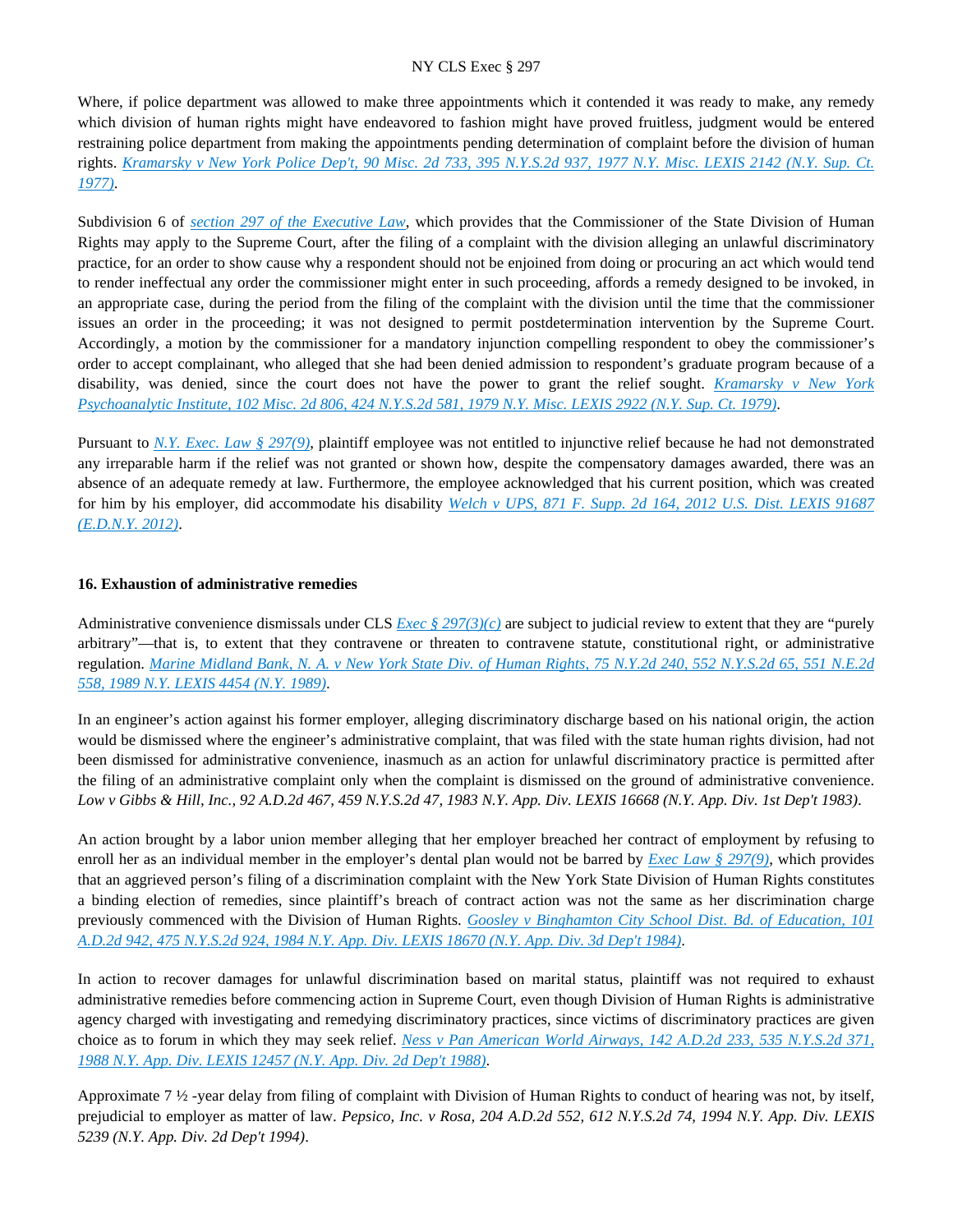Where no procedures were pending before the State Commission on Human Rights with respect to defendant's charge of discrimination on part of tavern owner, which charge had been dismissed by the Division of Human Rights, defendant, against whom tavern owner subsequently brought action for libel and malicious prosecution, the filing of which action was itself an unlawful discriminatory practice, was not required to exhaust administrative procedure by filing a complaint under the human rights law but was entitled to assert counterclaim to the libel and malicious prosecution complaint in order to recover for the discriminatory practice which the filing of that complaint represented. *[Moran v Simpson, 80 Misc. 2d 437, 362 N.Y.S.2d 666,](https://advance.lexis.com/api/document?collection=cases&id=urn:contentItem:3RRS-9MS0-003C-D1FW-00000-00&context=)  [1974 N.Y. Misc. LEXIS 1906 \(N.Y. Sup. Ct. 1974\)](https://advance.lexis.com/api/document?collection=cases&id=urn:contentItem:3RRS-9MS0-003C-D1FW-00000-00&context=)*.

Where division of human rights had not yet made final disposition of employment discrimination complaint, court could not concern itself with merits of controversy, and division was required to pursue matter to a conclusion before judicial intervention could be sought. *[Kramarsky v New York Police Dep't, 90 Misc. 2d 733, 395 N.Y.S.2d 937, 1977 N.Y. Misc. LEXIS](https://advance.lexis.com/api/document?collection=cases&id=urn:contentItem:3RRS-GVH0-003C-F4RK-00000-00&context=)  [2142 \(N.Y. Sup. Ct. 1977\)](https://advance.lexis.com/api/document?collection=cases&id=urn:contentItem:3RRS-GVH0-003C-F4RK-00000-00&context=)*.

Federal employment discrimination suit was barred by plaintiff's failure to exhaust state administrative remedies where plaintiff had never sought redress through New York State Division of Human Rights, and where plaintiff did not pursue remedy with city civil rights commission until 4 years after initial complaint was filed with such agency by Equal Employment Opportunity Commission on plaintiff's behalf, and attorney error was insufficient excuse for failure to follow proper procedure. *[Albano v General Adjustment Bureau, Inc. \(GAB\), 478 F. Supp. 1209, 1979 U.S. Dist. LEXIS 8799 \(S.D.N.Y. 1979\)](https://advance.lexis.com/api/document?collection=cases&id=urn:contentItem:3S4N-8HW0-0054-71KP-00000-00&context=)*, aff'd, *622 F.2d 572, 1980 U.S. App. LEXIS 19246 (2d Cir. N.Y. 1980)*.

Claim under § 296 of New York Executive Law must be dismissed as premature where plaintiff alleges that he filed charges of discrimination and retaliation before New York State Division of Human Rights and that investigation of these charges is pending; having elected to proceed before Division, plaintiff is now precluded from pressing claims under § 296 before District Court. *[Marin v New York State Dep't of Labor, 512 F. Supp. 353, 1981 U.S. Dist. LEXIS 11696 \(S.D.N.Y. 1981\)](https://advance.lexis.com/api/document?collection=cases&id=urn:contentItem:3S4N-ST90-0039-S416-00000-00&context=)*, disapproved, *[Morse v University of Vermont, 973 F.2d 122, 1992 U.S. App. LEXIS 19365 \(2d Cir. Vt. 1992\)](https://advance.lexis.com/api/document?collection=cases&id=urn:contentItem:3S4X-1N10-008H-V088-00000-00&context=)*.

African-American woman, terminated from position of senior financial associate, has no viable claim under New York State Human Rights Law (CLS *[Exec Law §§ 290](https://advance.lexis.com/api/document?collection=statutes-legislation&id=urn:contentItem:5CT3-0SG1-6RDJ-847W-00000-00&context=)* et seq.), even though claim is not administratively barred by exhaustion requirement, because her signature of release in conjunction with her termination was knowing and voluntary, and was thus valid under totality of circumstances. *[Branker v Pfizer ,Inc., 981 F. Supp. 862, 1997 U.S. Dist. LEXIS 17896 \(S.D.N.Y. 1997\)](https://advance.lexis.com/api/document?collection=cases&id=urn:contentItem:3S1P-PXK0-00B1-F3JN-00000-00&context=)*.

Former part time employee's employment discrimination claims were barred under *[N.Y. Exec. § 297\(7\)](https://advance.lexis.com/api/document?collection=statutes-legislation&id=urn:contentItem:5H6N-1CT1-DXC8-036V-00000-00&context=)* because the "administrative convenience" exception did not apply to these state law claims which she had previously raised before the New York State Department of Human Rights as the claims had been dismissed on their merits. *[Ganthier v N. Shore-Long Island](https://advance.lexis.com/api/document?collection=cases&id=urn:contentItem:4DVM-D8G0-TVW3-P34H-00000-00&context=)  [Jewish Health Sys., 345 F. Supp. 2d 271, 2004 U.S. Dist. LEXIS 23481 \(E.D.N.Y. 2004\)](https://advance.lexis.com/api/document?collection=cases&id=urn:contentItem:4DVM-D8G0-TVW3-P34H-00000-00&context=)*.

Former employee's racially hostile work environment suit against his former employer was not subject to dismissal as timebarred under the New York Human Rights Law, *[N.Y. Exec. Law § 297\(5\)](https://advance.lexis.com/api/document?collection=statutes-legislation&id=urn:contentItem:5H6N-1CT1-DXC8-036V-00000-00&context=)*, because the alleged racial slurs, denial of computer access, and other alleged discriminatory acts were part of the same practice, and at least one alleged act occurred during the filing period. *[Watson v Am. Red Cross Blood Servs., 468 F. Supp. 2d 484, 2007 U.S. Dist. LEXIS 1225 \(W.D.N.Y. 2007\)](https://advance.lexis.com/api/document?collection=cases&id=urn:contentItem:4MSB-YMM0-TVW3-P35Y-00000-00&context=)*.

# **17. Election of remedies**

State Division of Human Rights was not authorized to dismiss, "for administrative convenience," age discrimination complaint which was time-barred by CLS *[Exec § 297\(5\)](https://advance.lexis.com/api/document?collection=statutes-legislation&id=urn:contentItem:5H6N-1CT1-DXC8-036V-00000-00&context=)*, and thus subsequent judicial proceeding could not be brought under more generous limitation period of CLS *[CPLR § 214\(2\)](https://advance.lexis.com/api/document?collection=statutes-legislation&id=urn:contentItem:5CT3-08C1-6RDJ-845T-00000-00&context=)*, since dismissal would contravene one-year time limitation of CLS *[Exec §](https://advance.lexis.com/api/document?collection=statutes-legislation&id=urn:contentItem:5H6N-1CT1-DXC8-036V-00000-00&context=)  [297\(5\)](https://advance.lexis.com/api/document?collection=statutes-legislation&id=urn:contentItem:5H6N-1CT1-DXC8-036V-00000-00&context=)* and election of remedies requirement of CLS *[Exec § 297\(9\)](https://advance.lexis.com/api/document?collection=statutes-legislation&id=urn:contentItem:5H6N-1CT1-DXC8-036V-00000-00&context=)*. *[Marine Midland Bank, N. A. v New York State Div. of](https://advance.lexis.com/api/document?collection=cases&id=urn:contentItem:3S2R-9RY0-003V-B3XX-00000-00&context=)  [Human Rights, 75 N.Y.2d 240, 552 N.Y.S.2d 65, 551 N.E.2d 558, 1989 N.Y. LEXIS 4454 \(N.Y. 1989\)](https://advance.lexis.com/api/document?collection=cases&id=urn:contentItem:3S2R-9RY0-003V-B3XX-00000-00&context=)*.

Employer was not actually prejudiced by 8  $\frac{1}{2}$  -year delay by state Division of Human Rights in processing employee's complaint of handicap discrimination, and thus complaint should not have been dismissed, even though delay was inordinate, where employer's increased exposure for back pay liability did not implicate its ability to defend, documents regarding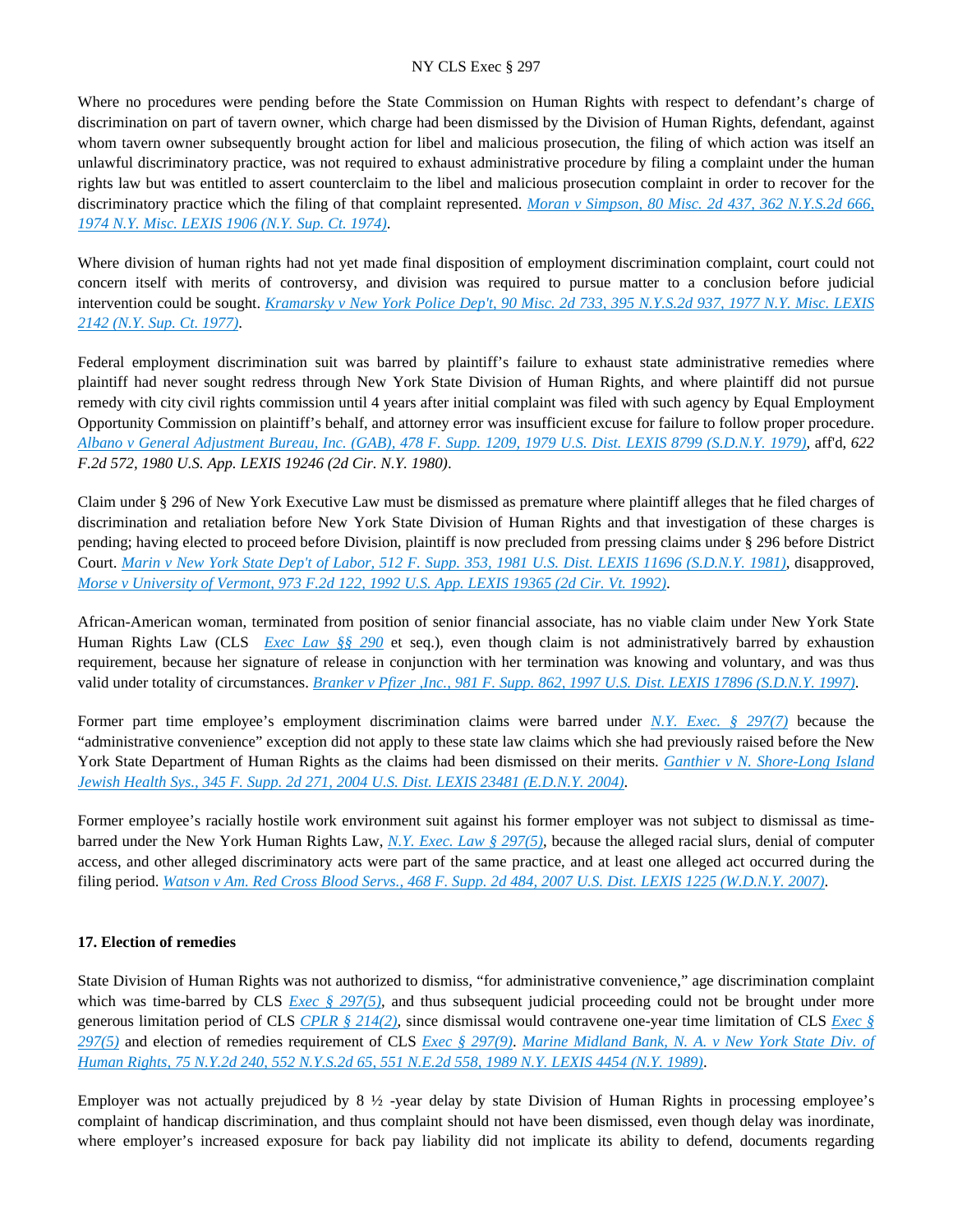employee's Social Security disability applications remained available, and there was no indication either that employee contributed to delay or that division engaged in "repetitive, purposeless and oppressive" conduct. *[Corning Glass Works v](https://advance.lexis.com/api/document?collection=cases&id=urn:contentItem:3S2R-6HR0-003V-B32P-00000-00&context=)  [Ovsanik, 84 N.Y.2d 619, 620 N.Y.S.2d 771, 644 N.E.2d 1327, 1994 N.Y. LEXIS 4438 \(N.Y. 1994\)](https://advance.lexis.com/api/document?collection=cases&id=urn:contentItem:3S2R-6HR0-003V-B32P-00000-00&context=)*.

By commencing a grievance procedure under a collective bargaining agreement, charging discriminatory practices in employment, teachers were not barred, either permanently or pending completion of the grievance procedures, from filing a complaint with the State Division of Human Rights. *[Board of Education v State Div. of Human Rights, 38 A.D.2d 245, 328](https://advance.lexis.com/api/document?collection=cases&id=urn:contentItem:3RRS-YMG0-003C-C4N5-00000-00&context=)  [N.Y.S.2d 732, 1972 N.Y. App. Div. LEXIS 5352 \(N.Y. App. Div. 4th Dep't 1972\)](https://advance.lexis.com/api/document?collection=cases&id=urn:contentItem:3RRS-YMG0-003C-C4N5-00000-00&context=)*, aff'd, *[33 N.Y.2d 946, 353 N.Y.S.2d 730, 309](https://advance.lexis.com/api/document?collection=cases&id=urn:contentItem:3RRS-VHJ0-003C-C0YG-00000-00&context=)  [N.E.2d 130, 1974 N.Y. LEXIS 1743 \(N.Y. 1974\)](https://advance.lexis.com/api/document?collection=cases&id=urn:contentItem:3RRS-VHJ0-003C-C0YG-00000-00&context=)*.

The Division of Human Rights properly asserted jurisdiction over a complaint of sexual discrimination filed by a female professor who had been denied tenure by her university, although the professor had previously instituted an Article 78 proceeding to review the university's denial of tenure, where the Article 78 proceeding and the sexual discrimination complaint were not based on the same "grievance," within the meaning of *[Exec Law § 297\(9\)](https://advance.lexis.com/api/document?collection=statutes-legislation&id=urn:contentItem:5H6N-1CT1-DXC8-036V-00000-00&context=)*, which provided that no person who had initiated a court action or an action before an administrative agency based on an unlawful discriminatory practice could file a complaint with the division with respect to the same grievance, in that in the Article 78 proceeding the professor had challenged alleged procedural irregularities in the tenure review process, whereas the sexual discrimination complaint was directed at alleged improper actions on the part of her department head. *[State University of New York v State Human Rights](https://advance.lexis.com/api/document?collection=cases&id=urn:contentItem:3RRS-BHC0-003C-F375-00000-00&context=)  [Appeal Bd., 81 A.D.2d 688, 438 N.Y.S.2d 643, 1981 N.Y. App. Div. LEXIS 11240 \(N.Y. App. Div. 3d Dep't 1981\)](https://advance.lexis.com/api/document?collection=cases&id=urn:contentItem:3RRS-BHC0-003C-F375-00000-00&context=)*, aff'd, *[55](https://advance.lexis.com/api/document?collection=cases&id=urn:contentItem:3S3J-YJC0-003D-G1X6-00000-00&context=)  [N.Y.2d 896, 449 N.Y.S.2d 29, 433 N.E.2d 1277, 1982 N.Y. LEXIS 3098 \(N.Y. 1982\)](https://advance.lexis.com/api/document?collection=cases&id=urn:contentItem:3S3J-YJC0-003D-G1X6-00000-00&context=)*.

A city police officer, whose position was terminated after alcohol was detected in his blood in violation of a stipulation he had entered into in settlement of disciplinary charges against him, was barred by the provisions of *[Exec Law § 297\(9\)](https://advance.lexis.com/api/document?collection=statutes-legislation&id=urn:contentItem:5H6N-1CT1-DXC8-036V-00000-00&context=)* from pursuing his claim that he had been discriminated against due to his disability of alcoholism since his previous Article 78 proceeding, alleging that his dismissal had been improper, had been brought, on the same grounds as the present proceeding. *Whitney v State Human Rights Appeal Bd., 105 A.D.2d 991, 482 N.Y.S.2d 142, 1984 N.Y. App. Div. LEXIS 21082 (N.Y. App. Div. 3d Dep't 1984)*.

State Division of Human Rights improperly dismissed complaint of unlawful discriminatory practice based on sex, on ground that petitioner had another proceeding pending before Department of Transportation, since matter petitioner brought before department could not have led to any binding, enforceable adjudication or determination redressing petitioner's complaint of sex discrimination, and as such, it cannot be considered to have constituted action which petitioner had pending before administrative agency which barred her from filing instant complaint. *[Fremgen v New York State Div. of Human Rights, 114](https://advance.lexis.com/api/document?collection=cases&id=urn:contentItem:3S3K-18D0-003D-G1R5-00000-00&context=)  [A.D.2d 679, 494 N.Y.S.2d 252, 1985 N.Y. App. Div. LEXIS 53353 \(N.Y. App. Div. 3d Dep't 1985\)](https://advance.lexis.com/api/document?collection=cases&id=urn:contentItem:3S3K-18D0-003D-G1R5-00000-00&context=)*.

Employee who unsuccessfully files complaint before state division of human rights in which, in addition to alleging violations of human rights law, he alleges that union has tortiously interfered with contractual rights vis-a-vis employer by encouraging it to discriminate against him and that union has fraudulently mischaracterized nature of employee's position in prior proceeding before National Labor Relations Board is precluded from commencing action against union seeking to relitigate same claims. *[Kuperman v Association of Bar, 118 A.D.2d 547, 499 N.Y.S.2d 8, 1986 N.Y. App. Div. LEXIS 54408 \(N.Y. App. Div. 2d Dep't](https://advance.lexis.com/api/document?collection=cases&id=urn:contentItem:3S3K-1300-003D-G3V7-00000-00&context=)  [1986\)](https://advance.lexis.com/api/document?collection=cases&id=urn:contentItem:3S3K-1300-003D-G3V7-00000-00&context=)*.

In confirming determination that employer was guilty of sexual harassment of discharged probationary employee, court did not err in denying employee's request for future lost earnings or prejudgment interest as alternative to reinstatement, but employee should have been reinstated to her position as probationary employee and given additional probationary period in which to demonstrate her competence in atmosphere untainted by sexual harassment. *[Levy v City Comm'n on Human Rights, 196 A.D.2d](https://advance.lexis.com/api/document?collection=cases&id=urn:contentItem:3S2R-7170-003V-B3NR-00000-00&context=)  [214, 609 N.Y.S.2d 576, 1994 N.Y. App. Div. LEXIS 2436 \(N.Y. App. Div. 1st Dep't 1994\)](https://advance.lexis.com/api/document?collection=cases&id=urn:contentItem:3S2R-7170-003V-B3NR-00000-00&context=)*, aff'd, *[85 N.Y.2d 740, 628 N.Y.S.2d](https://advance.lexis.com/api/document?collection=cases&id=urn:contentItem:3S2R-67T0-003V-B10Y-00000-00&context=)  [245, 651 N.E.2d 1264, 1995 N.Y. LEXIS 1122 \(N.Y. 1995\)](https://advance.lexis.com/api/document?collection=cases&id=urn:contentItem:3S2R-67T0-003V-B10Y-00000-00&context=)*.

In civil action alleging employment discrimination based on sexual orientation, defendants were not entitled to dismissal of claims grounded in New York City Human Rights Law on basis that plaintiff elected his remedies under *[NYC Admin Code § 8-](https://advance.lexis.com/api/document?collection=statutes-legislation&id=urn:contentItem:5VXB-F9N1-F17G-F0SB-00000-00&context=) [502\(d\)](https://advance.lexis.com/api/document?collection=statutes-legislation&id=urn:contentItem:5VXB-F9N1-F17G-F0SB-00000-00&context=)* by filing complaint with New York City Human Rights Commission, as prior complaint was properly dismissed for "administrative convenience" under *[NYC Admin Code § 8-113\(a\)\(5\)](https://advance.lexis.com/api/document?collection=statutes-legislation&id=urn:contentItem:5VXB-F9N1-F17G-F0R3-00000-00&context=)* to conserve city resources and allow joinder with state law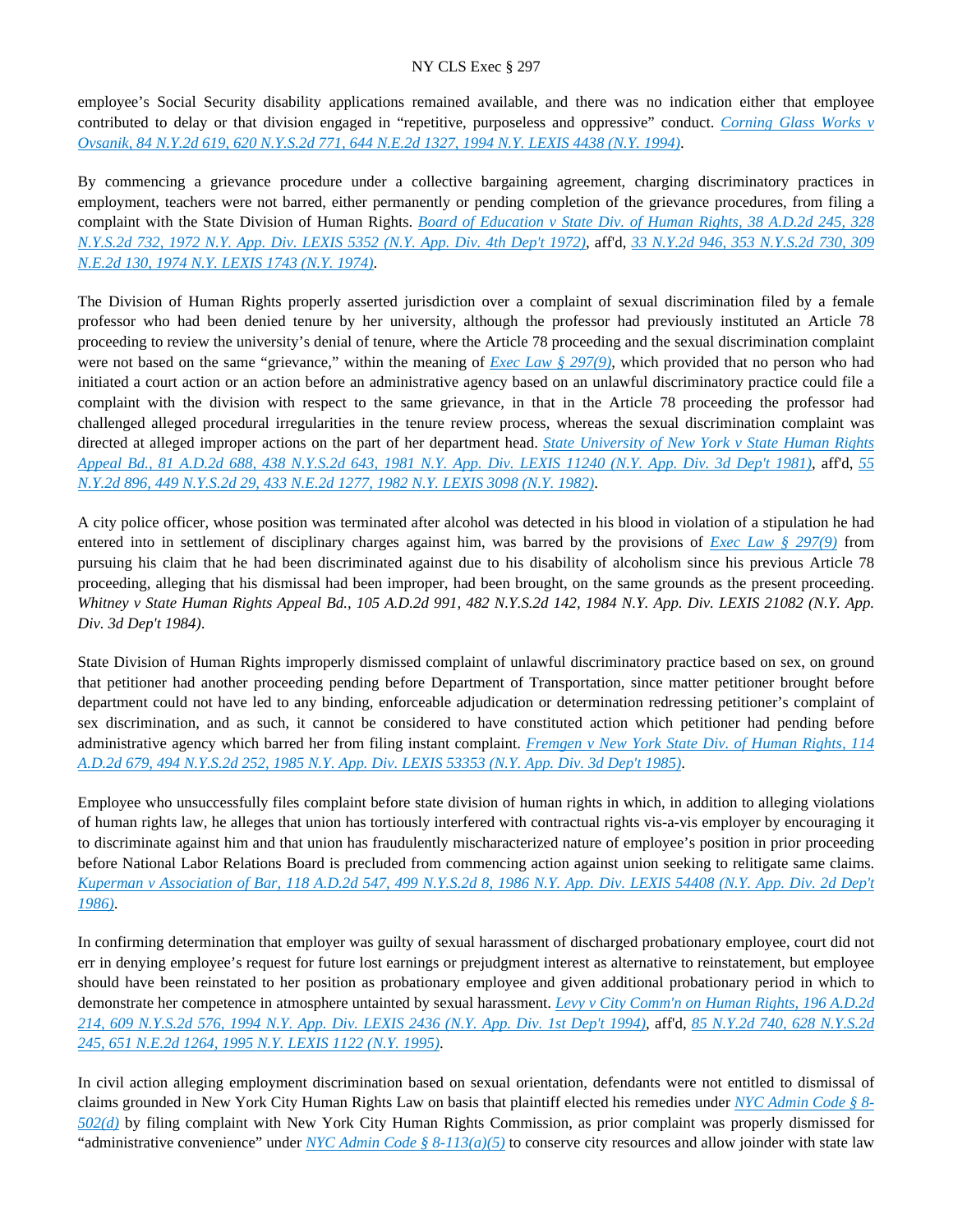claims in state court in that city commission has limited jurisdiction extending only to claims arising under administrative code, whereas Supreme Court has exclusive jurisdiction over pendent civil claims arising under state law. *[Acosta v Loews Corp., 276](https://advance.lexis.com/api/document?collection=cases&id=urn:contentItem:41T0-85C0-0039-41X8-00000-00&context=)  [A.D.2d 214, 717 N.Y.S.2d 47, 2000 N.Y. App. Div. LEXIS 12405 \(N.Y. App. Div. 1st Dep't 2000\)](https://advance.lexis.com/api/document?collection=cases&id=urn:contentItem:41T0-85C0-0039-41X8-00000-00&context=)*.

Trial court erred by reversing its dismissal of plaintiff's state and city human rights law claims and common law claims based on retaliation and sexual harassment because plaintiff's state law and city causes of action were barred by her election of an administrative remedy under *[N.Y. Exec. Law § 297\(9\)](https://advance.lexis.com/api/document?collection=statutes-legislation&id=urn:contentItem:5H6N-1CT1-DXC8-036V-00000-00&context=)*, and the common-law negligence causes of action were barred by the exclusivity provisions of *[N.Y. Workers' Comp. Law §§ 11](https://advance.lexis.com/api/document?collection=statutes-legislation&id=urn:contentItem:8MYC-PM62-8T6X-7383-00000-00&context=)* and 29(6). *[Rodriguez v Dickard Widder Indus., 150 A.D.3d 1169, 56](https://advance.lexis.com/api/document?collection=cases&id=urn:contentItem:5NMB-05P1-F04J-71GH-00000-00&context=)  [N.Y.S.3d 328, 2017 N.Y. App. Div. LEXIS 4088 \(N.Y. App. Div. 2d Dep't 2017\)](https://advance.lexis.com/api/document?collection=cases&id=urn:contentItem:5NMB-05P1-F04J-71GH-00000-00&context=)*.

Since plaintiff was precluded from commencing a court action for damages based upon an alleged discriminatory practice occurring on September 16, 1976 while his complaint before the State Division of Human Rights was still pending (*[Executive](https://advance.lexis.com/api/document?collection=statutes-legislation&id=urn:contentItem:5CT3-0SG1-6RDJ-848D-00000-00&context=)  [Law, § 300](https://advance.lexis.com/api/document?collection=statutes-legislation&id=urn:contentItem:5CT3-0SG1-6RDJ-848D-00000-00&context=)*), the filing of a summons with the clerk of the court on September 15, 1977, the same date that he requested the dismissal of the complaint before the Division of Human Rights, but two weeks before the complaint was actually dismissed on the ground of administrative convenience, was a nullity rendering the subsequent service of the summons and complaint on defendant on October 31, 1977 time-barred as not being served within one year of the date of the alleged discriminatory act (*[Executive Law, § 297](https://advance.lexis.com/api/document?collection=statutes-legislation&id=urn:contentItem:5H6N-1CT1-DXC8-036V-00000-00&context=)*, subd 5). The statute which provides that a dismissal of a complaint before the Division of Human Rights on the ground of administrative convenience does not bar the bringing of a court action (*[Executive Law, § 297](https://advance.lexis.com/api/document?collection=statutes-legislation&id=urn:contentItem:5H6N-1CT1-DXC8-036V-00000-00&context=)*, subd 9) only serves to preserve plaintiff's right to sue but does not provide him with an extension of the mandatory one-year time limitation. *[Cheselka v Eastern Air Lines, Inc., 93 Misc. 2d 219, 402 N.Y.S.2d 159, 1978 N.Y. Misc. LEXIS 2039 \(N.Y. Sup. Ct.](https://advance.lexis.com/api/document?collection=cases&id=urn:contentItem:3RRS-GRG0-003C-F400-00000-00&context=)  [1978\)](https://advance.lexis.com/api/document?collection=cases&id=urn:contentItem:3RRS-GRG0-003C-F400-00000-00&context=)*.

An applicant for a civil service position as a New York City police officer, who was deemed medically disqualified by the city's Department of Personnel due to a back condition, was entitled to sue the city under the anti-discrimination provisions of the Human Rights Law, *[Exec Law § 296\(1\)\(a\)](https://advance.lexis.com/api/document?collection=statutes-legislation&id=urn:contentItem:8TP5-PCS2-8T6X-74HS-00000-00&context=)*, and was not relegated to an Article 78 proceeding under *[Civ Serv Law §](https://advance.lexis.com/api/document?collection=statutes-legislation&id=urn:contentItem:8RHY-PY32-D6RV-H3D7-00000-00&context=)  [50\(4\)\(b\)](https://advance.lexis.com/api/document?collection=statutes-legislation&id=urn:contentItem:8RHY-PY32-D6RV-H3D7-00000-00&context=)*; public employers are subject to the Human Rights Law, so that persons aggrieved by their alleged unlawful discriminatory practices are provided with alternative remedies. *[Ramos v New York City Police Dep't, 127 Misc. 2d 872, 487](https://advance.lexis.com/api/document?collection=cases&id=urn:contentItem:3S3K-2VY0-003D-G0MJ-00000-00&context=)  [N.Y.S.2d 667, 1985 N.Y. Misc. LEXIS 2750 \(N.Y. Sup. Ct. 1985\)](https://advance.lexis.com/api/document?collection=cases&id=urn:contentItem:3S3K-2VY0-003D-G0MJ-00000-00&context=)*.

It was arbitrary and improper for State Division of Human Rights (SDHR), during pendency of court review of employment discrimination complaint, to dismiss complaint on ground of administrative convenience since (1) dismissal deprived employer of its right to continue to argue before SDHR that it had been prejudiced by 14-year delay between filing of complaint and probable cause determination, (2) dismissal was obvious attempt to deprive court of jurisdiction to review underlying matter, and (3) given that both federal and state statutory schemes for addressing illegal discrimination provide that discrimination claims be brought in only one forum, it appeared that dismissal was in fact means chosen to allow employee to select different forum (state court) to hear same matter that had previously been submitted to both federal court and state agency. *[Avon](https://advance.lexis.com/api/document?collection=cases&id=urn:contentItem:3S3K-2MY0-003D-G2Y0-00000-00&context=)  [Products, Inc. v State Div. of Human Rights, 138 Misc. 2d 466, 524 N.Y.S.2d 346, 1988 N.Y. Misc. LEXIS 36 \(N.Y. Sup. Ct.](https://advance.lexis.com/api/document?collection=cases&id=urn:contentItem:3S3K-2MY0-003D-G2Y0-00000-00&context=)  [1988\)](https://advance.lexis.com/api/document?collection=cases&id=urn:contentItem:3S3K-2MY0-003D-G2Y0-00000-00&context=)*.

Plaintiff whose civil rights complaint before state agency is dismissed for administrative convenience may seek court remedy, even if it is plaintiff who seeks dismissal in order to pursue judicial remedy in federal court; once dismissal occurs, election of remedies barrier is removed. *[Promisel v First Am. Artificial Flowers, 943 F.2d 251, 1991 U.S. App. LEXIS 20793 \(2d Cir. N.Y.](https://advance.lexis.com/api/document?collection=cases&id=urn:contentItem:3S4X-8TS0-008H-V1SC-00000-00&context=)  [1991\)](https://advance.lexis.com/api/document?collection=cases&id=urn:contentItem:3S4X-8TS0-008H-V1SC-00000-00&context=)*, cert. denied, *502 U.S. 1060, 112 S. Ct. 939, 117 L. Ed. 2d 110, 1992 U.S. LEXIS 539 (U.S. 1992)*.

Plaintiff completed proper deferral of her charge in civil rights action to appropriate state or local agency before instituting suit under Civil Rights Act of 1964 where although plaintiff did not seek prior relief from any state or local agency, human rights commission had opportunity to act first after it was notified by Equal Employment Opportunity Commission of plaintiff's charge. *[Winsey v Pace College, 394 F. Supp. 1324, 1975 U.S. Dist. LEXIS 12496 \(S.D.N.Y. 1975\)](https://advance.lexis.com/api/document?collection=cases&id=urn:contentItem:3S4V-N5J0-0054-61G8-00000-00&context=)*.

CLS *[Exec L § 297](https://advance.lexis.com/api/document?collection=statutes-legislation&id=urn:contentItem:5H6N-1CT1-DXC8-036V-00000-00&context=)* does not bar employee from bringing sex discrimination action where Equal Employment Opportunity Commission referred her claim to state agency as is required under its own procedures, because required reference is not election by individual employee. *[O'Brien v King World Productions, Inc., 669 F. Supp. 639, 1987 U.S. Dist. LEXIS 8476](https://advance.lexis.com/api/document?collection=cases&id=urn:contentItem:3S4N-BS40-003B-62TS-00000-00&context=)  [\(S.D.N.Y. 1987\)](https://advance.lexis.com/api/document?collection=cases&id=urn:contentItem:3S4N-BS40-003B-62TS-00000-00&context=)*.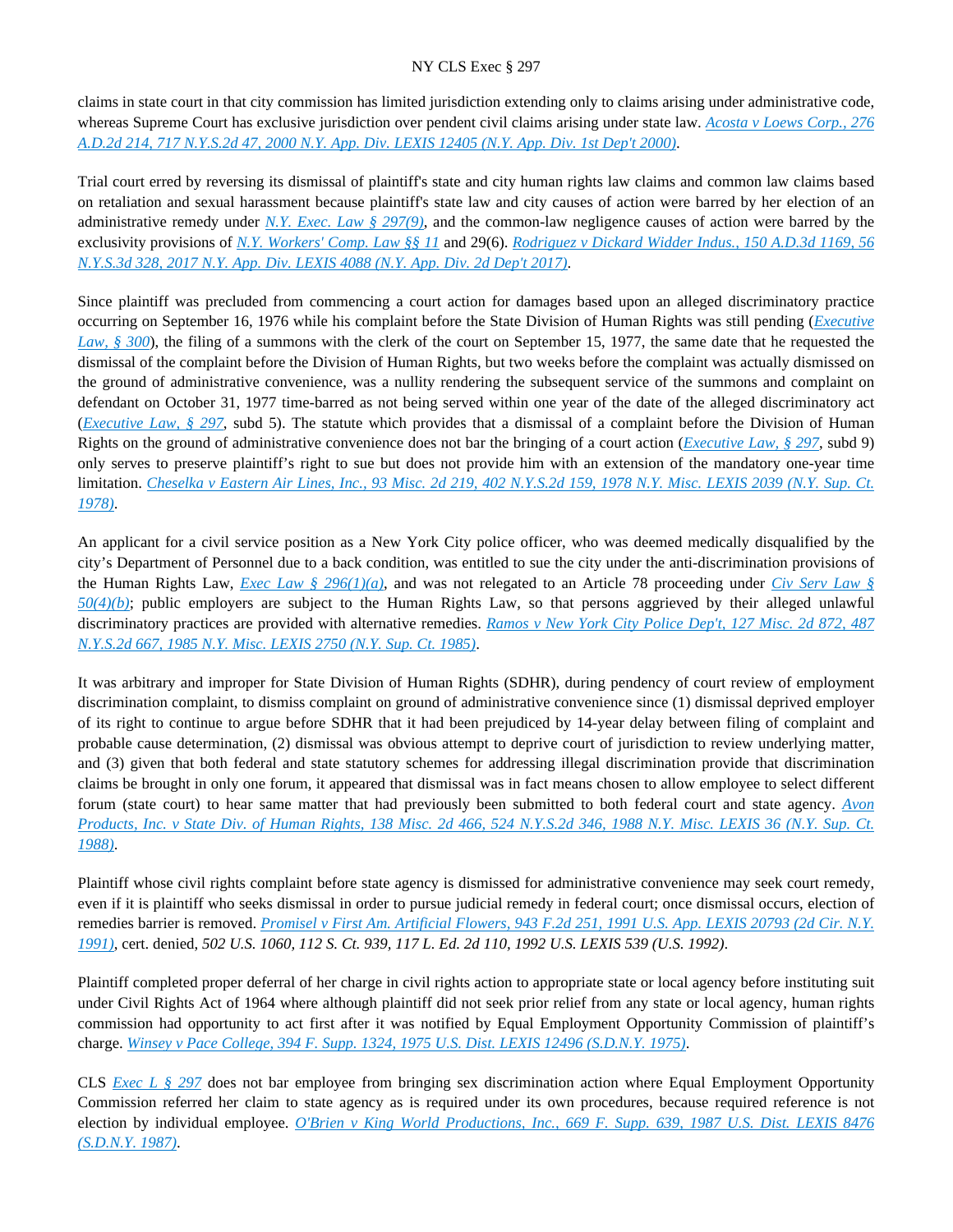Employee's administrative complaint, asserted before City Commission of Human Rights that lacked subject matter jurisdiction, was not binding election not to sue. *[Pierre v Chemical Bank, 960 F. Supp. 21, 1997 U.S. Dist. LEXIS 3032](https://advance.lexis.com/api/document?collection=cases&id=urn:contentItem:3S4N-FDT0-00B1-F4H7-00000-00&context=)  [\(E.D.N.Y. 1997\)](https://advance.lexis.com/api/document?collection=cases&id=urn:contentItem:3S4N-FDT0-00B1-F4H7-00000-00&context=)*.

Former hospital employee's New York State Human Rights Law claims were barred by the election of remedies doctrine because the employee filed an administrative complaint on June 18, 2002, with the New York State Division of Human Rights, alleging unlawful employment action on the basis of age, disability, national origin, race, color, and sex, and the New York State Division of Human Rights issued a no probable cause determination after an investigation; *[N.Y. Exec. Law § 297\(9\)](https://advance.lexis.com/api/document?collection=statutes-legislation&id=urn:contentItem:5H6N-1CT1-DXC8-036V-00000-00&context=)* divested the court of such jurisdiction. *[Lennon v New York City, 392 F. Supp. 2d 630, 2005 U.S. Dist. LEXIS 22550 \(S.D.N.Y.](https://advance.lexis.com/api/document?collection=cases&id=urn:contentItem:4H8G-FJY0-0038-Y425-00000-00&context=)  [2005\)](https://advance.lexis.com/api/document?collection=cases&id=urn:contentItem:4H8G-FJY0-0038-Y425-00000-00&context=)*.

Plaintiff's claim in a federal district court was not barred because of an election of remedies because the complaint filed with the New York State Division of Human Rights was filed by the Equal Employment Opportunity Commission for duty sharing purposes. *[Drew v Plaza Constr. Corp., 688 F. Supp. 2d 270, 2010 U.S. Dist. LEXIS 8699 \(S.D.N.Y. 2010\)](https://advance.lexis.com/api/document?collection=cases&id=urn:contentItem:7XPS-9C81-2R6J-20V4-00000-00&context=)*.

# **18. —Election between state and municipal remedies**

Plaintiff, prior to commencing this action alleging violation of *[Labor Law § 194](https://advance.lexis.com/api/document?collection=statutes-legislation&id=urn:contentItem:5H6N-18H1-DXC8-0361-00000-00&context=)*, filed complaint with City Commission on Human Rights alleging sexual discrimination arising out of same facts and circumstances; filing of administrative complaint constituted election of remedies barring maintenance of this action (*[Executive Law § 297 \[9\]](https://advance.lexis.com/api/document?collection=statutes-legislation&id=urn:contentItem:5H6N-1CT1-DXC8-036V-00000-00&context=)*; *[Administrative Code of City of](https://advance.lexis.com/api/document?collection=statutes-legislation&id=urn:contentItem:5VXB-F9N1-F17G-F0R2-00000-00&context=)  [New York § 8-112](https://advance.lexis.com/api/document?collection=statutes-legislation&id=urn:contentItem:5VXB-F9N1-F17G-F0R2-00000-00&context=)*); plaintiff's argument that Administrative Code is inconsistent with Labor Law, in violation of "home rule" provisions of State Constitution, is without basis in view of explicit provisions of *[Executive Law § 297 \(9\)](https://advance.lexis.com/api/document?collection=statutes-legislation&id=urn:contentItem:5H6N-1CT1-DXC8-036V-00000-00&context=)* providing that filing of complaint "hereunder or with any local commission on human rights" shall preclude subsequent action in court. *Jones v Gilman Paper Co., 166 A.D.2d 294, 564 N.Y.S.2d 121, 1990 N.Y. App. Div. LEXIS 12059 (N.Y. App. Div. 1st Dep't 1990)*.

Employer was entitled to dismissal of complaint charging age discrimination where employee had already brought complaint pro se to city commission on human rights, which resulted in decision on merits in favor of employer, notwithstanding employee's claim that he was unschooled, was without benefit of counsel, and had only rudimentary knowledge of English, since he had benefit of full hearing and determination on merits of his claim, and CLS *[Exec § 297\(9\)](https://advance.lexis.com/api/document?collection=statutes-legislation&id=urn:contentItem:5H6N-1CT1-DXC8-036V-00000-00&context=)* does not import any "knowledgeable" prerequisite for election of remedies. *[Magini v Otnorp, Ltd., 180 A.D.2d 476, 579 N.Y.S.2d 669, 1992 N.Y.](https://advance.lexis.com/api/document?collection=cases&id=urn:contentItem:3S2R-8490-003V-B3SV-00000-00&context=)  [App. Div. LEXIS 1308 \(N.Y. App. Div. 1st Dep't\)](https://advance.lexis.com/api/document?collection=cases&id=urn:contentItem:3S2R-8490-003V-B3SV-00000-00&context=)*, app. denied, *80 N.Y.2d 751, 587 N.Y.S.2d 287, 599 N.E.2d 691, 1992 N.Y. LEXIS 1568 (N.Y. 1992)*.

State Division of Human Rights properly dismissed Human Rights Law race discrimination complaint at complainant's request on ground of "administrative inconvenience" under CLS *[Exec § 297](https://advance.lexis.com/api/document?collection=statutes-legislation&id=urn:contentItem:5H6N-1CT1-DXC8-036V-00000-00&context=)*, in order to permit complainant to pursue all claims against petitioner in federal court, since complainant elected to pursue both state law claims and claims under 42 USCS § 2000 e et seq. in federal court and only filed complaint with division in order to satisfy requirements of federal law before her claims could be asserted in federal court. *[New York Tel. Co. v New York State Div. of Human Rights, 148 Misc. 2d 765, 561 N.Y.S.2d](https://advance.lexis.com/api/document?collection=cases&id=urn:contentItem:3S2R-9260-003V-B2P9-00000-00&context=)  [401, 1990 N.Y. Misc. LEXIS 536 \(N.Y. Sup. Ct. 1990\)](https://advance.lexis.com/api/document?collection=cases&id=urn:contentItem:3S2R-9260-003V-B2P9-00000-00&context=)*.

Employee was entitled to hearing on his motion for costs and attorney's fees, and to denial of employer's motion to set aside punitive damages award, under New York City Human Rights Law (*[NYC Admin Code § 8-502\(f\)](https://advance.lexis.com/api/document?collection=statutes-legislation&id=urn:contentItem:5VXB-F9N1-F17G-F0SB-00000-00&context=)*) in disability discrimination case, even though jury's verdict did not specify whether employer was liable for discriminatory discharge under city Human Right Law (which permits recovery of punitive damages and attorney's fees) or state Human Rights Law (which does not permit such recovery), since state Human Rights Law has not preempted field, and that statute does not prohibit recovery of such fees for discrimination claims prosecuted under city law. *[Grullon v South Bronx Overall Economic Dev. Corp., 185 Misc.](https://advance.lexis.com/api/document?collection=cases&id=urn:contentItem:417G-61M0-0039-42DK-00000-00&context=)  [2d 645, 712 N.Y.S.2d 911, 2000 N.Y. Misc. LEXIS 350 \(N.Y. Civ. Ct. 2000\)](https://advance.lexis.com/api/document?collection=cases&id=urn:contentItem:417G-61M0-0039-42DK-00000-00&context=)*.

Employee was not required to abandon or withdraw his cause of action for disability discrimination under state Human Rights Law, as condition to recovery of punitive damages or attorney's fees under New York City Human Rights Law. *[Grullon v](https://advance.lexis.com/api/document?collection=cases&id=urn:contentItem:417G-61M0-0039-42DK-00000-00&context=)  [South Bronx Overall Economic Dev. Corp., 185 Misc. 2d 645, 712 N.Y.S.2d 911, 2000 N.Y. Misc. LEXIS 350 \(N.Y. Civ. Ct.](https://advance.lexis.com/api/document?collection=cases&id=urn:contentItem:417G-61M0-0039-42DK-00000-00&context=)  [2000\)](https://advance.lexis.com/api/document?collection=cases&id=urn:contentItem:417G-61M0-0039-42DK-00000-00&context=)*.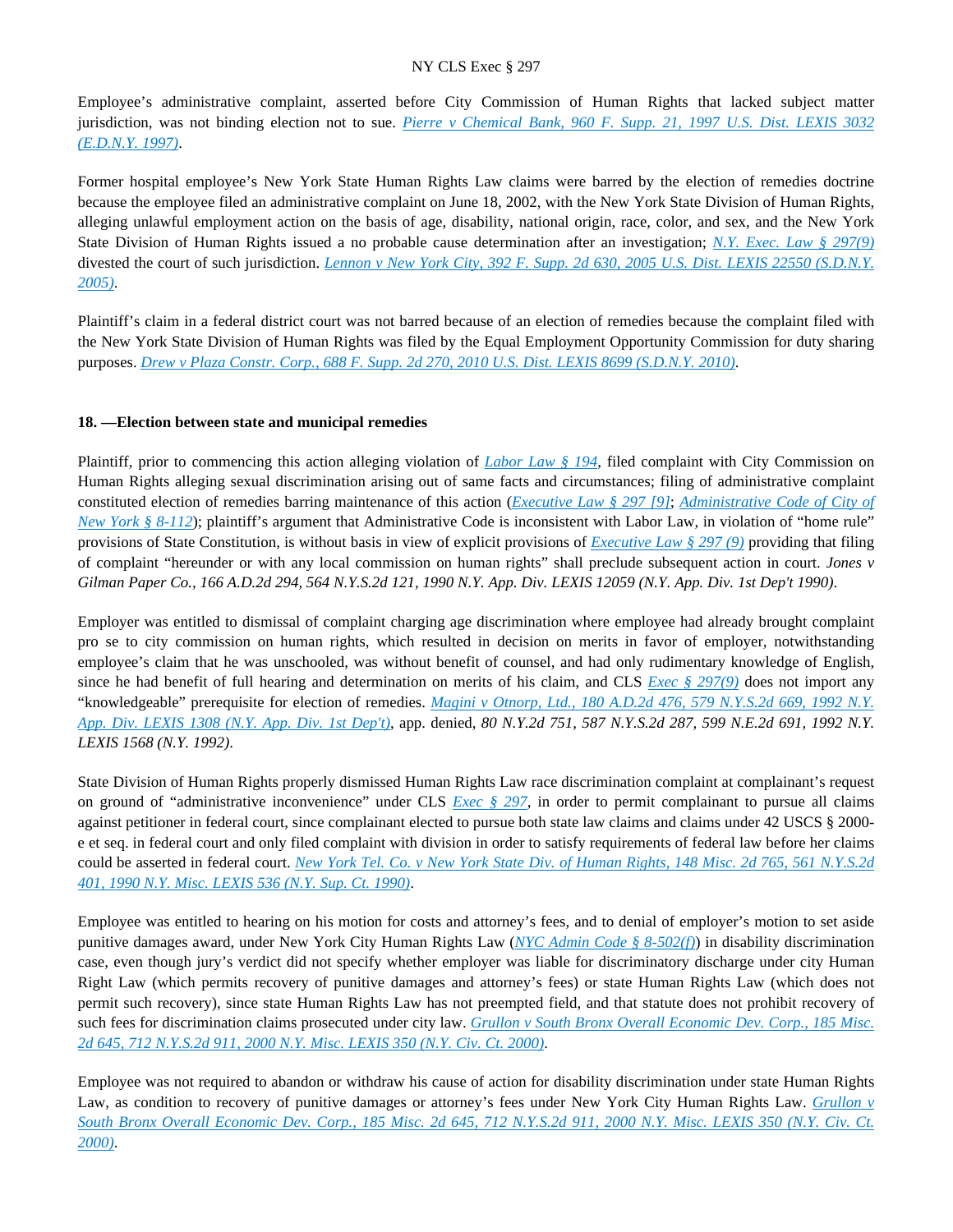Judicially unreviewed findings by Division of Human Rights in age discrimination claim under CLS Exec Art 15 did not have preclusive effect on claim, based on same factual allegations, brought in federal court under Age Discrimination in Employment Act, *[29 USCS §§ 621](https://advance.lexis.com/api/document?collection=statutes-legislation&id=urn:contentItem:4YF7-GJ11-NRF4-4109-00000-00&context=)* et seq. *[Astoria Fed. Sav. & Loan Ass'n v Solimino, 501 U.S. 104, 111 S. Ct. 2166, 115 L.](https://advance.lexis.com/api/document?collection=cases&id=urn:contentItem:3S65-KS80-003B-R0W6-00000-00&context=)  [Ed. 2d 96, 1991 U.S. LEXIS 3320 \(U.S. 1991\)](https://advance.lexis.com/api/document?collection=cases&id=urn:contentItem:3S65-KS80-003B-R0W6-00000-00&context=)*.

# **19. —Election between state and federal remedies**

In a proceeding pursuant to *[Exec Law § 298](https://advance.lexis.com/api/document?collection=statutes-legislation&id=urn:contentItem:5CT3-0SG1-6RDJ-8489-00000-00&context=)* to review an order of the State Human Rights Appeal Board, the trial court erred in dismissing petitioner's complaint on the ground that it was filed while a federal civil rights complaint was pending, where the record showed that petitioner's federal lawsuit and state discrimination complaint constituted attempts to remedy two separate grievances and no election of remedies was involved. *[Grinan v Santaella, 81 A.D.2d 657, 438 N.Y.S.2d 371, 1981 N.Y. App.](https://advance.lexis.com/api/document?collection=cases&id=urn:contentItem:3RRS-BGR0-003C-F2Y4-00000-00&context=)  [Div. LEXIS 11180 \(N.Y. App. Div. 2d Dep't 1981\)](https://advance.lexis.com/api/document?collection=cases&id=urn:contentItem:3RRS-BGR0-003C-F2Y4-00000-00&context=)*.

Grievant who files charge of discrimination with federal Equal Employment Opportunity Commission is barred from pursuing remedy in state court since CLS *[Exec § 297](https://advance.lexis.com/api/document?collection=statutes-legislation&id=urn:contentItem:5H6N-1CT1-DXC8-036V-00000-00&context=)* bars grievant from pursuing remedy in state court if he files complaint with state Division of Human Rights; right to bring action in state court should not depend on which agency grievant files with. *[Scott v](https://advance.lexis.com/api/document?collection=cases&id=urn:contentItem:3S2R-B6P0-003V-B3Y9-00000-00&context=)  [Carter-Wallace, Inc., 147 A.D.2d 33, 541 N.Y.S.2d 780, 1989 N.Y. App. Div. LEXIS 6839 \(N.Y. App. Div. 1st Dep't\)](https://advance.lexis.com/api/document?collection=cases&id=urn:contentItem:3S2R-B6P0-003V-B3Y9-00000-00&context=)*, app. dismissed, *75 N.Y.2d 764, 551 N.Y.S.2d 903, 551 N.E.2d 104, 1989 N.Y. LEXIS 4443 (N.Y. 1989)*.

Action for unlawful discriminatory discharge from employment was not barred by CLS *[Exec § 297\(9\)](https://advance.lexis.com/api/document?collection=statutes-legislation&id=urn:contentItem:5H6N-1CT1-DXC8-036V-00000-00&context=)*, even though plaintiff mailed complaint alleging unlawful discriminatory practices to federal Equal Employment Opportunity Commission (EEOC) 3 days before commencing action, since EEOC did not receive complaint until 7 days after commencement of action. *Rosa v Blake Business School, 182 A.D.2d 615, 582 N.Y.S.2d 213, 1992 N.Y. App. Div. LEXIS 5664 (N.Y. App. Div. 2d Dep't 1992)*.

Court erred in invoking CLS *[CPLR § 3211\(a\)\(4\)](https://advance.lexis.com/api/document?collection=statutes-legislation&id=urn:contentItem:5CT3-08C1-6RDJ-84M0-00000-00&context=)* to dismiss complaint alleging wrongful employment termination in violation of CLS *[Exec § 296](https://advance.lexis.com/api/document?collection=statutes-legislation&id=urn:contentItem:8TP5-PCS2-8T6X-74HS-00000-00&context=)* because of pendency of plaintiff's federal court action against defendant alleging violation of Age Discrimination in Employment Act, since causes of action were not same although they involved common issue of age discrimination. *[Walsh v Goldman Sachs & Co., 185 A.D.2d 748, 586 N.Y.S.2d 608, 1992 N.Y. App. Div. LEXIS 9865 \(N.Y. App.](https://advance.lexis.com/api/document?collection=cases&id=urn:contentItem:3S2R-7VW0-003V-B2RM-00000-00&context=)  [Div. 1st Dep't 1992\)](https://advance.lexis.com/api/document?collection=cases&id=urn:contentItem:3S2R-7VW0-003V-B2RM-00000-00&context=)*.

Administrative convenience dismissal of complaint with State Division of Human Rights alleging discriminatory discharge from employment on bases of race and physical disability was arbitrary where there was nothing in record to suggest that complainant intended to pursue his federal remedy before filing his administrative complaint or that he filed such complaint as prerequisite to commencing federal action, fact that over one year elapsed between filing of administrative complaint and commencement of federal action indicated that complainant initially intended to elect administrative remedy, and thus dismissal violated CLS *[Exec § 297\(9\)](https://advance.lexis.com/api/document?collection=statutes-legislation&id=urn:contentItem:5H6N-1CT1-DXC8-036V-00000-00&context=)* and CLS Div Hum Rts R § 465.5(e)(2) (*[9 NYCRR § 465.5\(e\)\(2\)](https://advance.lexis.com/api/document?collection=administrative-codes&id=urn:contentItem:5VXH-YX20-00XK-W10T-00000-00&context=)*). *[Wegmans Food Mkts. v](https://advance.lexis.com/api/document?collection=cases&id=urn:contentItem:3RJF-TR50-0039-40TF-00000-00&context=)  [New York State Div. of Human Rights, 245 A.D.2d 685, 664 N.Y.S.2d 685, 1997 N.Y. App. Div. LEXIS 12602 \(N.Y. App. Div. 3d](https://advance.lexis.com/api/document?collection=cases&id=urn:contentItem:3RJF-TR50-0039-40TF-00000-00&context=)  [Dep't 1997\)](https://advance.lexis.com/api/document?collection=cases&id=urn:contentItem:3RJF-TR50-0039-40TF-00000-00&context=)*.

Under current version of CLS *[Exec § 297\(9\)](https://advance.lexis.com/api/document?collection=statutes-legislation&id=urn:contentItem:5H6N-1CT1-DXC8-036V-00000-00&context=)*, State Division of Human Rights may dismiss administrative complaint for purpose of allowing complainant to annul his or her election of remedies and pursue action in state, instead of federal, court. *[Kordich v Povill, 244 A.D.2d 112, 676 N.Y.S.2d 331, 1998 N.Y. App. Div. LEXIS 8680 \(N.Y. App. Div. 3d Dep't 1998\)](https://advance.lexis.com/api/document?collection=cases&id=urn:contentItem:3T91-4VN0-0039-43SX-00000-00&context=)*.

It was not "purely arbitrary" for State Division of Human Rights (SDHR) to dismiss complainant's sexual harassment complaint for administrative convenience after having initially found that there was probable cause to support her allegations, as her intervening commencement of federal court action asserting Title VII sexual harassment and retaliation claims, and pendant state claims mirroring her allegations in complaint filed with SDHR, effectuated election of remedies under CLS *[Exec](https://advance.lexis.com/api/document?collection=statutes-legislation&id=urn:contentItem:5H6N-1CT1-DXC8-036V-00000-00&context=)  [§ 297\(9\)](https://advance.lexis.com/api/document?collection=statutes-legislation&id=urn:contentItem:5H6N-1CT1-DXC8-036V-00000-00&context=)*. *[Universal Packaging Corp. v New York State Div. of Human Rights, 270 A.D.2d 586, 704 N.Y.S.2d 332, 2000 N.Y.](https://advance.lexis.com/api/document?collection=cases&id=urn:contentItem:3YT3-XK40-0039-40SD-00000-00&context=)  [App. Div. LEXIS 2647 \(N.Y. App. Div. 3d Dep't 2000\)](https://advance.lexis.com/api/document?collection=cases&id=urn:contentItem:3YT3-XK40-0039-40SD-00000-00&context=)*.

In an action by an employee against her employer in which she alleged that she was discriminated against because she was a Caucasian and a native of the United States, the motion of the employer to dismiss her complaint, on the ground that the anti-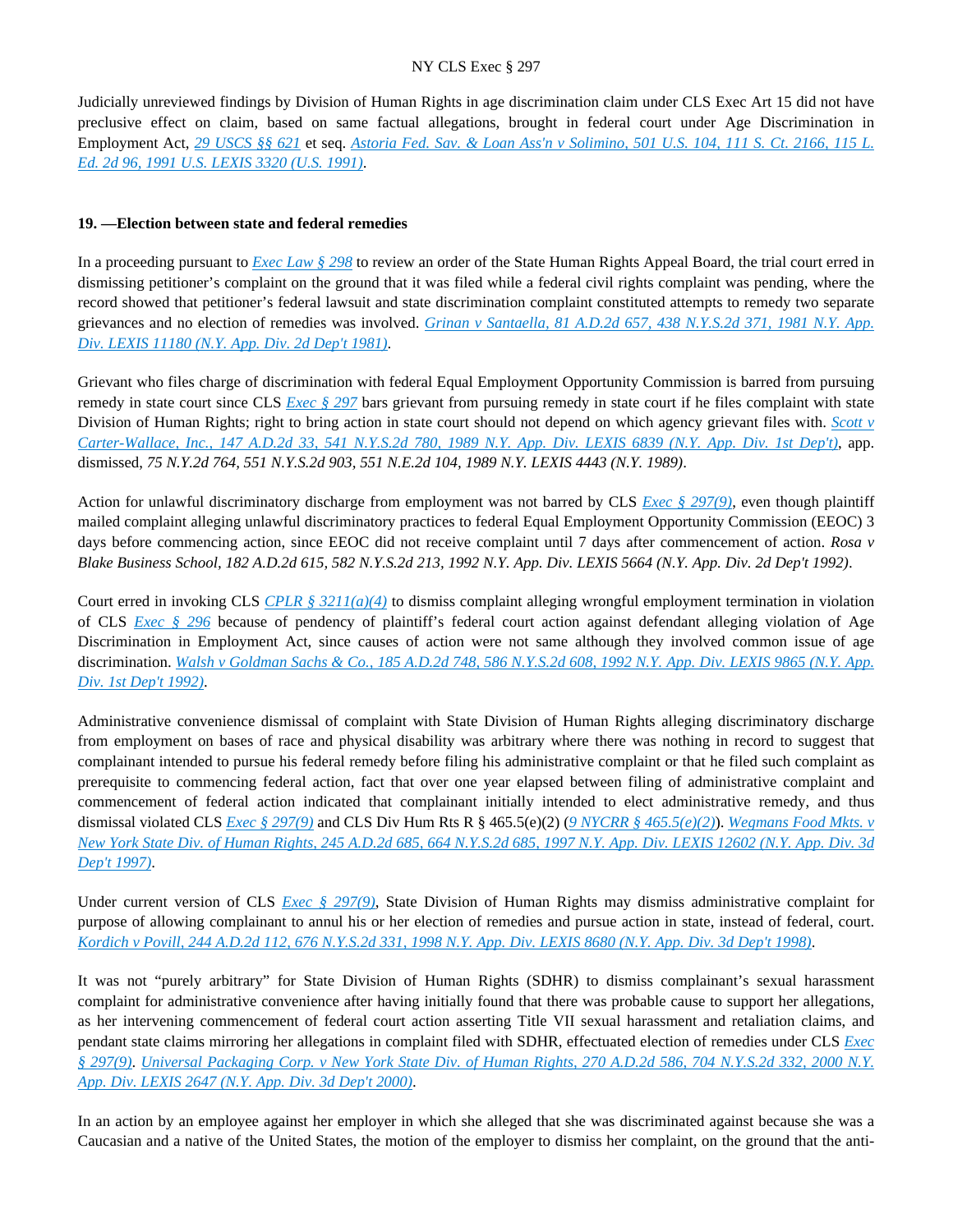discrimination statute did not apply to white Americans, would be denied where the plain meaning of the words used and the perceived scope and intended application of the statute indicated that it applied equally to all persons; the employer's motion to dismiss the complaint on the second ground that the employee had previously filed a complaint with the Equal Employment Opportunity Commission that was still pending would likewise be denied, even though the employee failed to wait 180 days after filing the federal complaint to institute the action, where the employee's actions indicated her election to pursue her complaint in court. *[Travis v Carlisle Corp., 109 Misc. 2d 173, 439 N.Y.S.2d 790, 1979 N.Y. Misc. LEXIS 2970 \(N.Y. Sup. Ct.](https://advance.lexis.com/api/document?collection=cases&id=urn:contentItem:3RRS-GJX0-003C-F2TG-00000-00&context=)  [1979\)](https://advance.lexis.com/api/document?collection=cases&id=urn:contentItem:3RRS-GJX0-003C-F2TG-00000-00&context=)*.

Filing of federal complaint with Equal Opportunity Employment Commission that is then automatically referred to state Division of Human Rights is deemed to exercise plaintiff's option for administrative forum and thus precludes bringing court action. *[Promisel v First Am. Artificial Flowers, 943 F.2d 251, 1991 U.S. App. LEXIS 20793 \(2d Cir. N.Y. 1991\)](https://advance.lexis.com/api/document?collection=cases&id=urn:contentItem:3S4X-8TS0-008H-V1SC-00000-00&context=)*, cert. denied, *502 U.S. 1060, 112 S. Ct. 939, 117 L. Ed. 2d 110, 1992 U.S. LEXIS 539 (U.S. 1992)*.

Construing Age Discrimination in Employment Act (*[29 USCS § 621](https://advance.lexis.com/api/document?collection=statutes-legislation&id=urn:contentItem:4YF7-GJ11-NRF4-4109-00000-00&context=)* et seq.) and CLS *[Exec L § 297](https://advance.lexis.com/api/document?collection=statutes-legislation&id=urn:contentItem:5H6N-1CT1-DXC8-036V-00000-00&context=)* liberally, their combined effect is that plaintiff cannot bring court action asserting both federal and state age discrimination in employment claims; one exception being that under § 297(9), plaintiff is not barred from bringing subsequent court action on his state law claim if his HRD complaint has been dismissed on grounds of administrative convenience. *[Meschino v International Tel. & Tel. Corp., 563](https://advance.lexis.com/api/document?collection=cases&id=urn:contentItem:3S4N-T9Y0-0054-51H4-00000-00&context=)  [F. Supp. 1066, 1983 U.S. Dist. LEXIS 17606 \(S.D.N.Y. 1983\)](https://advance.lexis.com/api/document?collection=cases&id=urn:contentItem:3S4N-T9Y0-0054-51H4-00000-00&context=)*.

State cause of action under Human Rights Law are not barred by filing of complaint with Division of Human Rights on grounds of election of remedies doctrine, as plaintiffs' Title VII (*42 USCS § 2000e* et seq.) and Age Discrimination in Employment Act ([29 USCS § 621](https://advance.lexis.com/api/document?collection=statutes-legislation&id=urn:contentItem:4YF7-GJ11-NRF4-4109-00000-00&context=) et seq.) discrimination charges were filed initially with EEOC as prerequisite to commencement of court action and subsequent decision by EEOC to refer such charges to Division of Human Rights cannot serve to bar plaintiffs' assertion of their rights under state law; further, even had plaintiffs initially invoked administrative proceedings before Division of Human Rights, such actions would only preclude filing of complaint in District Court while resolution of matters remained undecided by agency. *[People by Abrams v Holiday Inns, 656 F. Supp. 675, 1984 U.S. Dist.](https://advance.lexis.com/api/document?collection=cases&id=urn:contentItem:3S4N-B9M0-0054-54CG-00000-00&context=)  [LEXIS 24071 \(W.D.N.Y. 1984\)](https://advance.lexis.com/api/document?collection=cases&id=urn:contentItem:3S4N-B9M0-0054-54CG-00000-00&context=)*.

Plaintiff seeking relief in federal court under Age Discrimination in Employment Act, after having filed timely complaint first with appropriate state agency and then with Equal Employment Opportunity Commission, as required by *[29 USCS § 633](https://advance.lexis.com/api/document?collection=statutes-legislation&id=urn:contentItem:4YF7-GHC1-NRF4-40BB-00000-00&context=)*, is not barred by CLS NY *[Executive Law § 297](https://advance.lexis.com/api/document?collection=statutes-legislation&id=urn:contentItem:5H6N-1CT1-DXC8-036V-00000-00&context=)*, subd 9, because plaintiff's choice between state judicial and administrative relief does not affect right to bring federal claims in federal court, however, requirement of election of remedies under state statutes requires that pendent claim under New York Human Rights Law be dismissed for lack of subject matter jurisdiction under doctrine of election of remedies where plaintiff has administrative proceeding pending before New York State Division of Human Rights. *[Hunnewell v Manufacturers Hanover Trust Co., 628 F. Supp. 759, 1986 U.S. Dist. LEXIS 29289 \(S.D.N.Y.](https://advance.lexis.com/api/document?collection=cases&id=urn:contentItem:3S4N-BSY0-0039-R1V5-00000-00&context=)  [1986\)](https://advance.lexis.com/api/document?collection=cases&id=urn:contentItem:3S4N-BSY0-0039-R1V5-00000-00&context=)*.

In action by university professor alleging series of related acts and continuing policy of discrimination against women faculty members, plaintiff's claim that she was denied tenure by same individual for 6 successive years, despite having been recommended for tenure, was sufficient to trigger continuing violation doctrine; thus, Human Rights claim under CLS *[Exec §](https://advance.lexis.com/api/document?collection=statutes-legislation&id=urn:contentItem:5H6N-1CT1-DXC8-036V-00000-00&context=)  [297](https://advance.lexis.com/api/document?collection=statutes-legislation&id=urn:contentItem:5H6N-1CT1-DXC8-036V-00000-00&context=)* was not barred by statute of limitations. *[Sunshine v Long Island Univ., 862 F. Supp. 26, 1994 U.S. Dist. LEXIS 12685](https://advance.lexis.com/api/document?collection=cases&id=urn:contentItem:3S4N-C830-003B-V3H8-00000-00&context=)  [\(E.D.N.Y. 1994\)](https://advance.lexis.com/api/document?collection=cases&id=urn:contentItem:3S4N-C830-003B-V3H8-00000-00&context=)*.

Allocation of \$11,400 emotional distress award and \$17,713 "other expenses" award to fired female executive's claim under New York Human Rights Law (CLS *[Exec Law §§ 290](https://advance.lexis.com/api/document?collection=statutes-legislation&id=urn:contentItem:5CT3-0SG1-6RDJ-847W-00000-00&context=)* et seq.) is approved, where federal \$300,000 damage cap severely shrank jury's award of more than \$5 million on Title VII (*42 USCS §§ 2000e* et seq.) claim, because Title VII clearly does not relieve employer from liability and award of damages under state law where jury has found such violation under both laws. *[Luciano v Olsten Corp., 912 F. Supp. 663, 1996 U.S. Dist. LEXIS 613 \(E.D.N.Y. 1996\)](https://advance.lexis.com/api/document?collection=cases&id=urn:contentItem:3S4N-V9R0-006F-P52X-00000-00&context=)*.

Allocation of \$11,400 emotional distress award and \$17,713 "other expenses" award to fired female executive's claim under New York Human Rights Law (CLS *[Exec Law §§ 290](https://advance.lexis.com/api/document?collection=statutes-legislation&id=urn:contentItem:5CT3-0SG1-6RDJ-847W-00000-00&context=)* et seq.) is approved, where federal \$300,000 damage cap severely shrank jury's award of more than \$5 million on Title VII (*42 USCS §§ 2000e* et seq.) claim, because Title VII clearly does not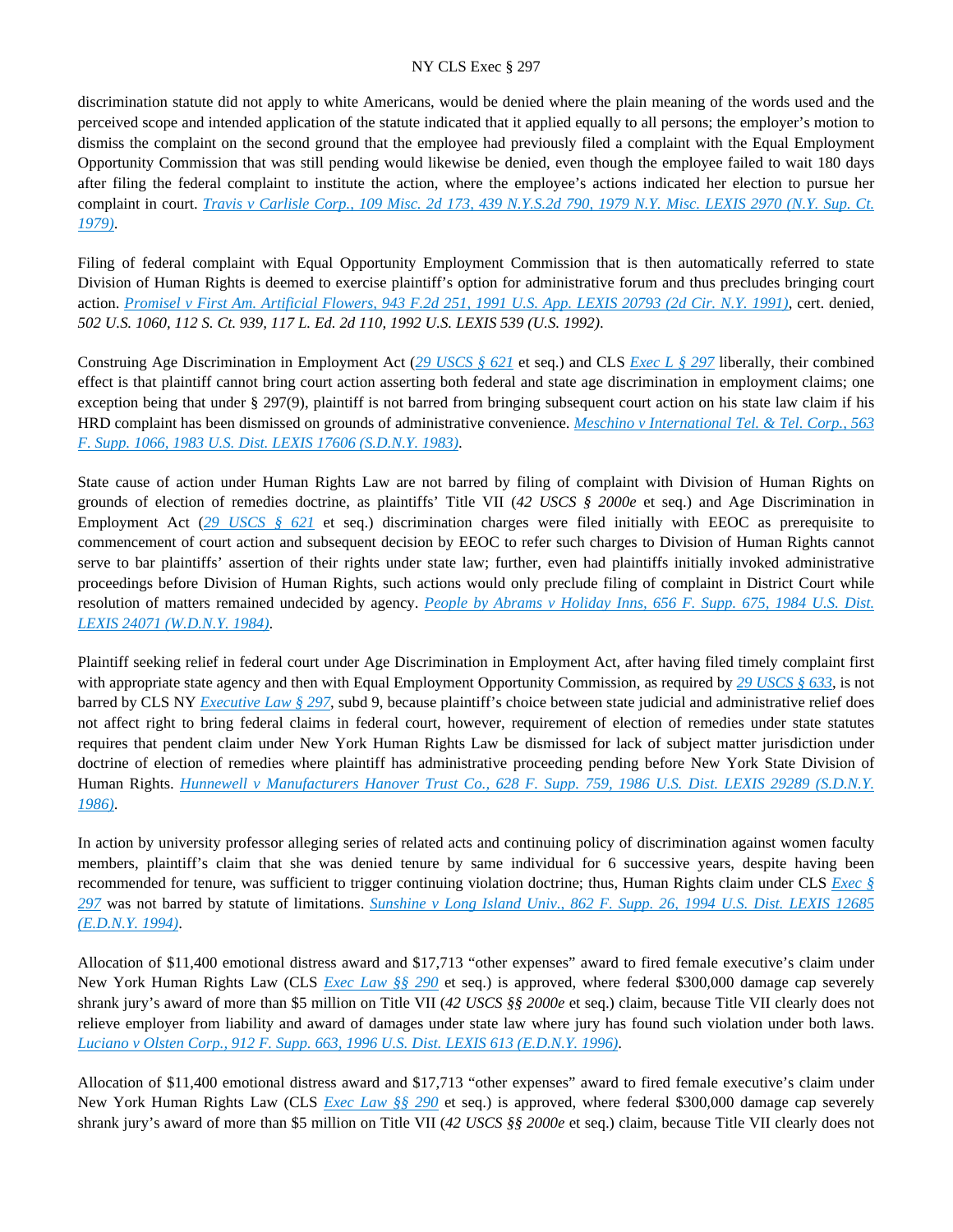relieve employer from liability and award of damages under state law where jury has found such violation under both laws. *[Luciano v Olsten Corp., 912 F. Supp. 663, 1996 U.S. Dist. LEXIS 613 \(E.D.N.Y. 1996\)](https://advance.lexis.com/api/document?collection=cases&id=urn:contentItem:3S4N-V9R0-006F-P52X-00000-00&context=)*.

Under *[Exec § 297\(9\)](https://advance.lexis.com/api/document?collection=statutes-legislation&id=urn:contentItem:5H6N-1CT1-DXC8-036V-00000-00&context=)*, employee's failure to annul her election of administrative remedy of age discrimination claim against employer before administrative hearing precluded her from bringing age discrimination suit in federal court against employer under *29 USCS § 623*, even if she and her attorney were unaware of intervening change in law that broadened grounds for annulment. *[Harrison v New York City Off-Track Betting Corp., 107 F. Supp. 2d 455, 2000 U.S. Dist. LEXIS 11084 \(S.D.N.Y.](https://advance.lexis.com/api/document?collection=cases&id=urn:contentItem:40XW-JJR0-0038-Y0T9-00000-00&context=)  [2000\)](https://advance.lexis.com/api/document?collection=cases&id=urn:contentItem:40XW-JJR0-0038-Y0T9-00000-00&context=)*.

Under *[Exec § 297](https://advance.lexis.com/api/document?collection=statutes-legislation&id=urn:contentItem:5H6N-1CT1-DXC8-036V-00000-00&context=)*, individuals seeking assuagement for employment discrimination under state law may either bring their claims in proper court or file complaint before New York State Division of Human Rights, but they may not do both. *[Gallagher](https://advance.lexis.com/api/document?collection=cases&id=urn:contentItem:4250-XHM0-0038-Y1JX-00000-00&context=)  [v IBEW, 127 F. Supp. 2d 139, 2000 U.S. Dist. LEXIS 19154 \(N.D.N.Y. 2000\)](https://advance.lexis.com/api/document?collection=cases&id=urn:contentItem:4250-XHM0-0038-Y1JX-00000-00&context=)*.

Under *Exec* § 297(9), charge of discrimination filed with EEOC cannot be considered to have been filed with state agency for election of remedy purposes until complaint is actually forwarded to state agency by EEOC and state agency opens file. *[EEOC](https://advance.lexis.com/api/document?collection=cases&id=urn:contentItem:43RJ-TXS0-0038-Y2VX-00000-00&context=)  [v Rotary Corp., 164 F. Supp. 2d 306, 2001 U.S. Dist. LEXIS 11550 \(N.D.N.Y. 2001\)](https://advance.lexis.com/api/document?collection=cases&id=urn:contentItem:43RJ-TXS0-0038-Y2VX-00000-00&context=)*.

Where a former employee sued his former employer, alleging discrimination, including harassment, in violation of both state and federal laws, to the extent that the employee asserted discrimination claims under state law, they were barred by the doctrine of election of remedies under *[N.Y. Exec. Law § 297\(9\)](https://advance.lexis.com/api/document?collection=statutes-legislation&id=urn:contentItem:5H6N-1CT1-DXC8-036V-00000-00&context=)* (2005), because he filed a verified complaint with a state human rights division, which dismissed the complaint on the merits and not on the grounds of administrative convenience; however the employee was not thereby precluded from pursuing any claims under federal civil rights laws. *[Lewis v N. Gen.](https://advance.lexis.com/api/document?collection=cases&id=urn:contentItem:4PHK-7110-TXFR-J2S9-00000-00&context=)  [Hosp., 502 F. Supp. 2d 390, 2007 U.S. Dist. LEXIS 62490 \(S.D.N.Y. 2007\)](https://advance.lexis.com/api/document?collection=cases&id=urn:contentItem:4PHK-7110-TXFR-J2S9-00000-00&context=)*.

Federal court lacked jurisdiction over plaintiff's claims under the New York State Human Rights Law, *[N.Y. Exec. Law § 290](https://advance.lexis.com/api/document?collection=statutes-legislation&id=urn:contentItem:5CT3-0SG1-6RDJ-847W-00000-00&context=)* et seq., against every named defendant in his action, because those claims were based on the same facts and incidents raised in the charge; plaintiff's discrimination and retaliation claims were barred and subject to dismissal for lack of subject matter jurisdiction pursuant to the election of remedies doctrine set forth in *[N.Y. Exec. Law § 297\(9\)](https://advance.lexis.com/api/document?collection=statutes-legislation&id=urn:contentItem:5H6N-1CT1-DXC8-036V-00000-00&context=)*. *[James v Countrywide Fin.](https://advance.lexis.com/api/document?collection=cases&id=urn:contentItem:54W6-6RR1-F04F-01PY-00000-00&context=)  [Corp., 849 F. Supp. 2d 296, 2012 U.S. Dist. LEXIS 12838 \(E.D.N.Y. 2012\)](https://advance.lexis.com/api/document?collection=cases&id=urn:contentItem:54W6-6RR1-F04F-01PY-00000-00&context=)*.

# **20. —Election between administrative and judicial remedies**

*[Executive Law § 297](https://advance.lexis.com/api/document?collection=statutes-legislation&id=urn:contentItem:5H6N-1CT1-DXC8-036V-00000-00&context=)* gives individuals a choice. They can either elect to sue in court and recover in damages which they can establish, including mental anguish, or they can elect to seek administrative relief under the Human Rights Law. Whether they elect to seek this latter relief, complainants may obtain directives and orders which will benefit both themselves and others in their position but they limit their recovery for damages to actual out-of-pocket expenses. *[State Div. of Human Rights v Luppino,](https://advance.lexis.com/api/document?collection=cases&id=urn:contentItem:3RRS-YY10-003C-C44T-00000-00&context=)  [35 A.D.2d 107, 313 N.Y.S.2d 28, 1970 N.Y. App. Div. LEXIS 3948 \(N.Y. App. Div. 2d Dep't 1970\)](https://advance.lexis.com/api/document?collection=cases&id=urn:contentItem:3RRS-YY10-003C-C44T-00000-00&context=)*, aff'd, *[29 N.Y.2d 558, 324](https://advance.lexis.com/api/document?collection=cases&id=urn:contentItem:3RRS-VS50-003C-C35R-00000-00&context=)  [N.Y.S.2d 298, 272 N.E.2d 885, 1971 N.Y. LEXIS 1169 \(N.Y. 1971\)](https://advance.lexis.com/api/document?collection=cases&id=urn:contentItem:3RRS-VS50-003C-C35R-00000-00&context=)*.

*[Executive Law § 297](https://advance.lexis.com/api/document?collection=statutes-legislation&id=urn:contentItem:5H6N-1CT1-DXC8-036V-00000-00&context=)* gives individuals a choice. They can either elect to sue in court and recover in damages which they can establish, including mental anguish, or they can elect to seek administrative relief under the Human Rights Law. Whether they elect to seek this latter relief, complainants may obtain directives and orders which will benefit both themselves and others in their position but they limit their recovery for damages to actual out-of-pocket expenses. *[State Div. of Human Rights v Luppino,](https://advance.lexis.com/api/document?collection=cases&id=urn:contentItem:3RRS-YY10-003C-C44T-00000-00&context=)  [35 A.D.2d 107, 313 N.Y.S.2d 28, 1970 N.Y. App. Div. LEXIS 3948 \(N.Y. App. Div. 2d Dep't 1970\)](https://advance.lexis.com/api/document?collection=cases&id=urn:contentItem:3RRS-YY10-003C-C44T-00000-00&context=)*, aff'd, *[29 N.Y.2d 558, 324](https://advance.lexis.com/api/document?collection=cases&id=urn:contentItem:3RRS-VS50-003C-C35R-00000-00&context=)  [N.Y.S.2d 298, 272 N.E.2d 885, 1971 N.Y. LEXIS 1169 \(N.Y. 1971\)](https://advance.lexis.com/api/document?collection=cases&id=urn:contentItem:3RRS-VS50-003C-C35R-00000-00&context=)*.

Person aggrieved by alleged unlawful discriminatory practice may seek relief in either an appropriate court or by complaint to the State Division of Human Rights, but not both. *State Div. of Human Rights v Commissioner of New York State Dep't of Civil Service, 57 A.D.2d 699, 395 N.Y.S.2d 774, 1977 N.Y. App. Div. LEXIS 11737 (N.Y. App. Div. 4th Dep't 1977)*.

While *Exec Law §* 297 prohibits an aggrieved person from pursuing relief on a single discriminatory grievance in two separate forums, the statute cannot be employed to bar an aggrieved person from maintaining a proceeding before the State Division of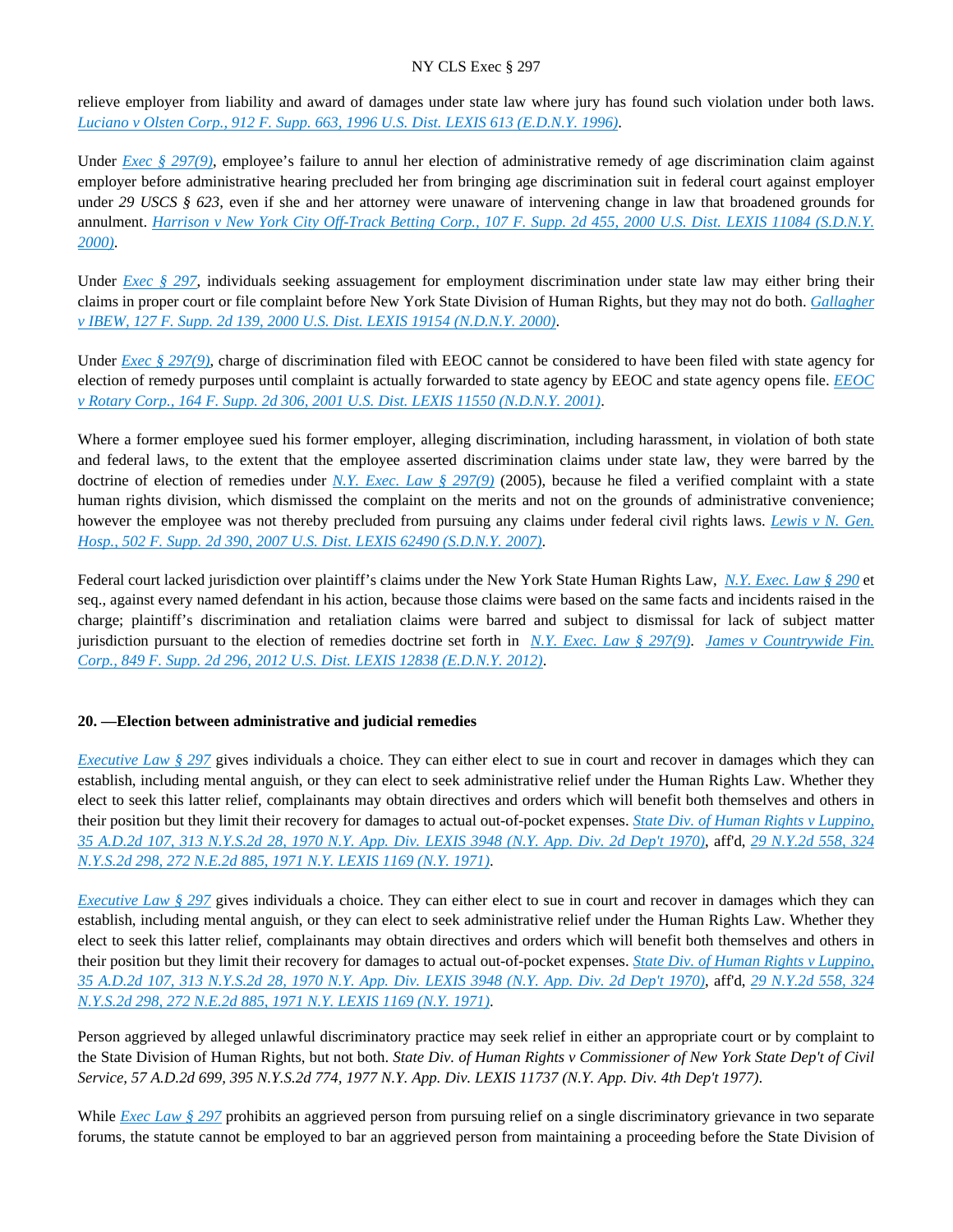Human Rights based upon a discrimination complaint while contemporaneously maintaining an action in the courts based on the alleged breach of an employment contract. *Gondola v Center Moriches Union Free School Dist., 80 A.D.2d 600, 436 N.Y.S.2d 42, 1981 N.Y. App. Div. LEXIS 10289 (N.Y. App. Div. 2d Dep't 1981)*.

Court properly dismissed complaint alleging violation of CLS *[Labor § 194](https://advance.lexis.com/api/document?collection=statutes-legislation&id=urn:contentItem:5H6N-18H1-DXC8-0361-00000-00&context=)* where plaintiff previously had filed complaint with City Commission on Human Rights alleging sexual discrimination arising out of same facts and circumstances, since filing of administrative complaint constituted election of remedies, barring maintenance of action. *Jones v New York City Transit Authority, 166 A.D.2d 293, 562 N.Y.S.2d 402, 1990 N.Y. App. Div. LEXIS 12051 (N.Y. App. Div. 1st Dep't 1990)*.

CLS *[Exec § 297](https://advance.lexis.com/api/document?collection=statutes-legislation&id=urn:contentItem:5H6N-1CT1-DXC8-036V-00000-00&context=)* sets forth election of remedies provision, and thus plaintiff was barred from bringing cause of action asserting discrimination after he filed claim with Division of Human Rights. *[Scopelliti v Town of New Castle, 210 A.D.2d 308, 620](https://advance.lexis.com/api/document?collection=cases&id=urn:contentItem:3S2R-6HW0-003V-B390-00000-00&context=)  [N.Y.S.2d 405, 1994 N.Y. App. Div. LEXIS 12598 \(N.Y. App. Div. 2d Dep't 1994\)](https://advance.lexis.com/api/document?collection=cases&id=urn:contentItem:3S2R-6HW0-003V-B390-00000-00&context=)*.

Plaintiff was barred from commencing action in state court for alleged discriminatory practices where she had elected to file complaint with Division of Human Rights based on same conduct. *Ehrlich v Kantor, 213 A.D.2d 447, 624 N.Y.S.2d 888, 1995 N.Y. App. Div. LEXIS 2709 (N.Y. App. Div. 2d Dep't 1995)*.

Former employer was entitled to summary judgment dismissing racial discrimination action where action was based on same issues charged in complaint brought before Equal Employment Opportunity Commission, which referred matter to Division of Human Rights. *[McCain v Eaton Corp., 213 A.D.2d 462, 623 N.Y.S.2d 626, 1995 N.Y. App. Div. LEXIS 2721 \(N.Y. App. Div. 2d](https://advance.lexis.com/api/document?collection=cases&id=urn:contentItem:3S2R-6D00-003V-B2B6-00000-00&context=)  [Dep't 1995\)](https://advance.lexis.com/api/document?collection=cases&id=urn:contentItem:3S2R-6D00-003V-B2B6-00000-00&context=)*, app. denied, *88 N.Y.2d 801, 644 N.Y.S.2d 688, 667 N.E.2d 338, 1996 N.Y. LEXIS 1062 (N.Y. 1996)*.

Claimant could not avoid jurisdictional bar under CLS *[Exec § 297\(9\)](https://advance.lexis.com/api/document?collection=statutes-legislation&id=urn:contentItem:5H6N-1CT1-DXC8-036V-00000-00&context=)* by merely adding additional elements of damage arising out of same underlying conduct, by changing his legal theory, or couching his claim in such vague and conclusory terms as to thwart comparison of administrative and legal proceedings; further, given that administrative complaints of discrimination were dismissed due to absence of probable cause, and not "on the grounds of administrative convenience" (CLS *[Exec § 297\(9\)](https://advance.lexis.com/api/document?collection=statutes-legislation&id=urn:contentItem:5H6N-1CT1-DXC8-036V-00000-00&context=)*), failure to conduct hearing was irrelevant. *[Bhagalia v State, 228 A.D.2d 882, 644 N.Y.S.2d 398, 1996 N.Y. App. Div. LEXIS](https://advance.lexis.com/api/document?collection=cases&id=urn:contentItem:3RGS-BGF0-003V-B064-00000-00&context=)  [7256 \(N.Y. App. Div. 3d Dep't 1996\)](https://advance.lexis.com/api/document?collection=cases&id=urn:contentItem:3RGS-BGF0-003V-B064-00000-00&context=)*.

Administrative convenience dismissal of complaint with State Division of Human Rights alleging discriminatory discharge from employment on bases of race and physical disability was arbitrary where there was nothing in record to suggest that complainant intended to pursue his federal remedy before filing his administrative complaint or that he filed such complaint as prerequisite to commencing federal action, fact that over one year elapsed between filing of administrative complaint and commencement of federal action indicated that complainant initially intended to elect administrative remedy, and thus dismissal violated CLS *[Exec § 297\(9\)](https://advance.lexis.com/api/document?collection=statutes-legislation&id=urn:contentItem:5H6N-1CT1-DXC8-036V-00000-00&context=)* and CLS Div Hum Rts R § 465.5(e)(2) (*[9 NYCRR § 465.5\(e\)\(2\)](https://advance.lexis.com/api/document?collection=administrative-codes&id=urn:contentItem:5VXH-YX20-00XK-W10T-00000-00&context=)*). *[Wegmans Food Mkts. v](https://advance.lexis.com/api/document?collection=cases&id=urn:contentItem:3RJF-TR50-0039-40TF-00000-00&context=)  [New York State Div. of Human Rights, 245 A.D.2d 685, 664 N.Y.S.2d 685, 1997 N.Y. App. Div. LEXIS 12602 \(N.Y. App. Div. 3d](https://advance.lexis.com/api/document?collection=cases&id=urn:contentItem:3RJF-TR50-0039-40TF-00000-00&context=)  [Dep't 1997\)](https://advance.lexis.com/api/document?collection=cases&id=urn:contentItem:3RJF-TR50-0039-40TF-00000-00&context=)*.

Dismissal of complaint by Division of Human Rights on ground of administrative convenience (ACD) was arbitrary, in contravention of CLS *[Exec § 297\(9\)](https://advance.lexis.com/api/document?collection=statutes-legislation&id=urn:contentItem:5H6N-1CT1-DXC8-036V-00000-00&context=)* and *[9 NYCRR § 465.5\(e\)\(2\)\(vi\)](https://advance.lexis.com/api/document?collection=administrative-codes&id=urn:contentItem:5VXH-YX20-00XK-W10T-00000-00&context=)*, where complainant filed administrative complaint with Division and thereafter sought ACD from Division in order to commence action in state court, and, before Division granted ACD, complainant commenced action in state Supreme Court. *Legg v Eastman Kodak Co., 248 A.D.2d 936, 670 N.Y.S.2d 291, 1998 N.Y. App. Div. LEXIS 2969 (N.Y. App. Div. 4th Dep't 1998)*.

Statute providing that person filing complaint with Division of Human Rights is precluded from also commencing action in court on claim of sex discrimination and that person commencing court action is precluded from filing complaint with Human Rights Division was intended to permit mandatory choice of seeking all such damages in court as could be established, including mental anguish, or of seeking administrative directives and orders which would benefit both themselves and others similarly situated, limiting recovery of damages to out-of-pocket expenses. *[Allison v Board of Education, 70 Misc. 2d 215, 333](https://advance.lexis.com/api/document?collection=cases&id=urn:contentItem:3RRS-9X90-003C-D3XM-00000-00&context=)  [N.Y.S.2d 261, 1972 N.Y. Misc. LEXIS 1896 \(N.Y. Sup. Ct. 1972\)](https://advance.lexis.com/api/document?collection=cases&id=urn:contentItem:3RRS-9X90-003C-D3XM-00000-00&context=)*.

Under statutes giving individual claiming unlawful discrimination in employment remedy of pursuing grievance in court and remedy of filing complaint with division of human rights, the two remedies are mutually exclusive, so that, except in the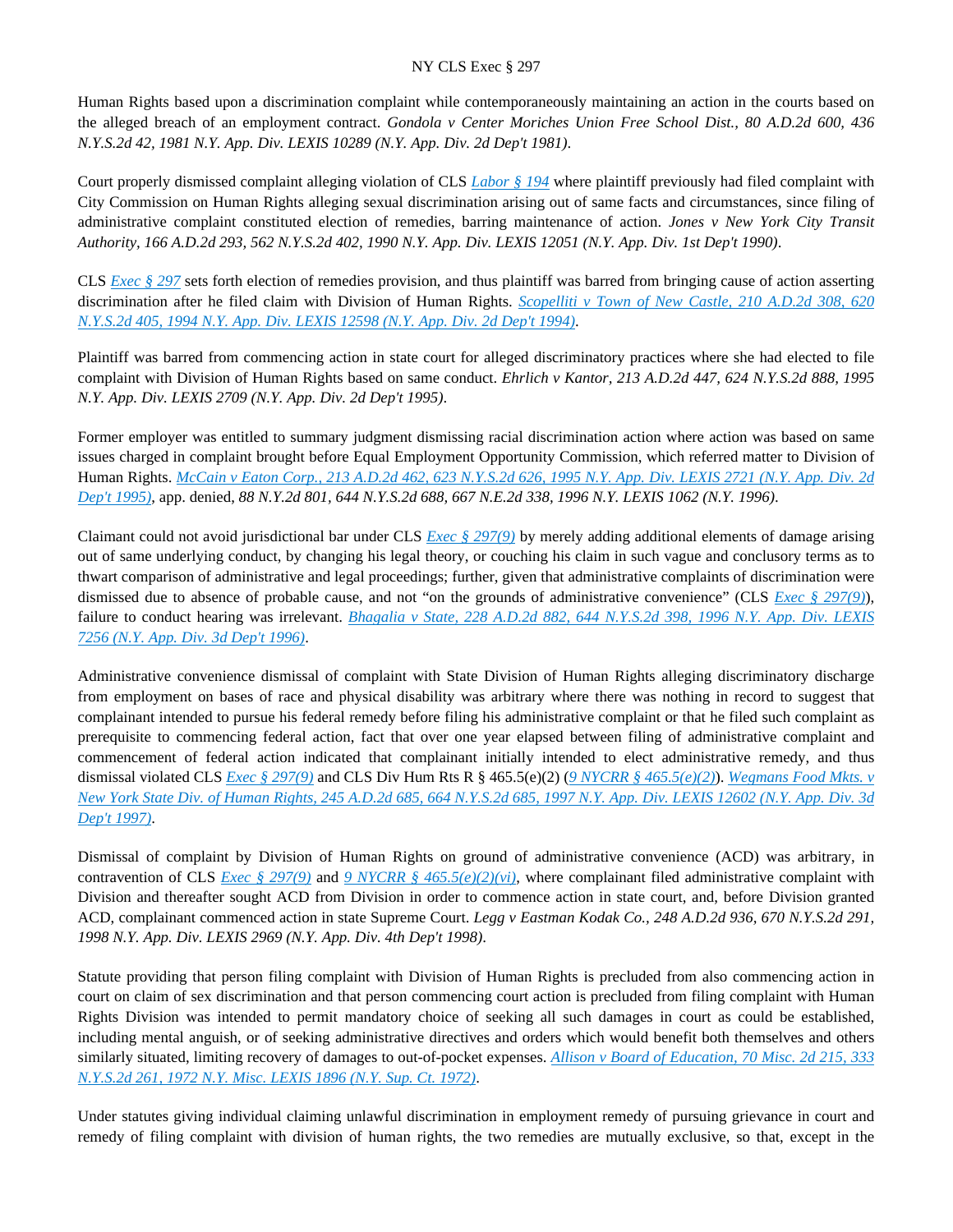situation where a complaint filed with the division of human rights has been dismissed for administrative convenience, where one remedy has been pursued, the other is not available. *[Kramarsky v New York Police Dep't, 90 Misc. 2d 733, 395 N.Y.S.2d](https://advance.lexis.com/api/document?collection=cases&id=urn:contentItem:3RRS-GVH0-003C-F4RK-00000-00&context=)  [937, 1977 N.Y. Misc. LEXIS 2142 \(N.Y. Sup. Ct. 1977\)](https://advance.lexis.com/api/document?collection=cases&id=urn:contentItem:3RRS-GVH0-003C-F4RK-00000-00&context=)*.

Since a lodge of a benevolent order was not a place of public accommodation, New York's Division of Human Rights could dismiss a woman's challenge to the denial of her application to join the lodge for lack of jurisdiction; however, it was arbitrary and capricious for the Division to have indicated in its dismissal that it was dismissing her action on the merits, because this deprived her of the opportunity to annul her election of remedies and pursue relief through a court action. *[Orendorff v B.P.O.E.](https://advance.lexis.com/api/document?collection=cases&id=urn:contentItem:47T8-2PY0-0039-410H-00000-00&context=)  [Lodge No. 96, 195 Misc. 2d 53, 753 N.Y.S.2d 703, 2003 N.Y. Misc. LEXIS 40 \(N.Y. Sup. Ct. 2003\)](https://advance.lexis.com/api/document?collection=cases&id=urn:contentItem:47T8-2PY0-0039-410H-00000-00&context=)*.

Under CLS *[Exec § 297](https://advance.lexis.com/api/document?collection=statutes-legislation&id=urn:contentItem:5H6N-1CT1-DXC8-036V-00000-00&context=)*, once plaintiff has commenced administrative proceeding, he cannot bring court action while proceeding is ongoing. *[Promisel v First Am. Artificial Flowers, 943 F.2d 251, 1991 U.S. App. LEXIS 20793 \(2d Cir. N.Y.](https://advance.lexis.com/api/document?collection=cases&id=urn:contentItem:3S4X-8TS0-008H-V1SC-00000-00&context=)  [1991\)](https://advance.lexis.com/api/document?collection=cases&id=urn:contentItem:3S4X-8TS0-008H-V1SC-00000-00&context=)*, cert. denied, *502 U.S. 1060, 112 S. Ct. 939, 117 L. Ed. 2d 110, 1992 U.S. LEXIS 539 (U.S. 1992)*.

Former employee's election to seek redress of his race discrimination claims before New York State Division of Human Rights, prior to seeking redress in court, deprived federal district court of subject matter jurisdiction pursuant to CLS *[Exec §](https://advance.lexis.com/api/document?collection=statutes-legislation&id=urn:contentItem:5H6N-1CT1-DXC8-036V-00000-00&context=)  [297\(9\)](https://advance.lexis.com/api/document?collection=statutes-legislation&id=urn:contentItem:5H6N-1CT1-DXC8-036V-00000-00&context=)*. *[Moodie v Federal Reserve Bank, 58 F.3d 879, 1995 U.S. App. LEXIS 16414 \(2d Cir. N.Y. 1995\)](https://advance.lexis.com/api/document?collection=cases&id=urn:contentItem:3S4X-DB30-001T-D2KJ-00000-00&context=)*.

Attorney's attempt to bring a discrimination claim pursuant to the New York Human Rights Law, *[N.Y. Exec. Law § 290](https://advance.lexis.com/api/document?collection=statutes-legislation&id=urn:contentItem:5CT3-0SG1-6RDJ-847W-00000-00&context=)* et seq., in federal court was barred because the attorney had elected to initially pursue her claim with the New York State Department of Human Rights, and the election-of-remedies provisions applied to federal courts as well as state courts. *[York v Ass'n of the](https://advance.lexis.com/api/document?collection=cases&id=urn:contentItem:45H3-TNK0-0038-X3TB-00000-00&context=)  [Bar, 286 F.3d 122, 2002 U.S. App. LEXIS 5947 \(2d Cir. N.Y.\)](https://advance.lexis.com/api/document?collection=cases&id=urn:contentItem:45H3-TNK0-0038-X3TB-00000-00&context=)*, cert. denied, *537 U.S. 1089, 123 S. Ct. 702, 154 L. Ed. 2d 633, 2002 U.S. LEXIS 9280 (U.S. 2002)*.

*[Executive Law § 297\(9\)](https://advance.lexis.com/api/document?collection=statutes-legislation&id=urn:contentItem:5H6N-1CT1-DXC8-036V-00000-00&context=)* requires that aggrieved party elect between administrative and judicial remedies; thus, plaintiff who seeks to redress his involuntary termination from his employment at state agency, is precluded from bringing action in any court on claim he alleges under New York Human Rights Law unless complaint before New York State Division of Human Rights is terminated without prejudice. *[Rio v Presbyterian Hospital in New York, 561 F. Supp. 325, 1983 U.S. Dist. LEXIS](https://advance.lexis.com/api/document?collection=cases&id=urn:contentItem:3S4N-TJ50-0054-5227-00000-00&context=)  [18031 \(S.D.N.Y. 1983\)](https://advance.lexis.com/api/document?collection=cases&id=urn:contentItem:3S4N-TJ50-0054-5227-00000-00&context=)*.

Former assistant vice-president and loan officer of bank is barred by doctrine of election of remedies from bringing action under CLS *Exec L* § 296(1)(*a*) for age discrimination, where claim was also filed with appropriate state agency, which rejected it. *[Moylan v National Westminster Bank, 687 F. Supp. 54, 1988 U.S. Dist. LEXIS 5130 \(E.D.N.Y. 1988\)](https://advance.lexis.com/api/document?collection=cases&id=urn:contentItem:3S4N-9220-003B-6095-00000-00&context=)*.

Employment discrimination plaintiff's state claims under state human rights law are barred by CLS *[Exec Law § 297\(9\)](https://advance.lexis.com/api/document?collection=statutes-legislation&id=urn:contentItem:5H6N-1CT1-DXC8-036V-00000-00&context=)*, where plaintiff filed pro se complaint with state division of human rights (DHR), which found no probable cause for his discrimination claims, because filing with DHR constituted binding election of administrative remedy foreclosing access to state courts. *[Stout v International Business Machs. Corp., 798 F. Supp. 998, 1992 U.S. Dist. LEXIS 10600 \(S.D.N.Y. 1992\)](https://advance.lexis.com/api/document?collection=cases&id=urn:contentItem:3RVD-2P00-008H-F0GS-00000-00&context=)*.

Discharged stock manager may replead his claim under New York Human Rights Law (CLS *[Exec Law §§ 290](https://advance.lexis.com/api/document?collection=statutes-legislation&id=urn:contentItem:5CT3-0SG1-6RDJ-847W-00000-00&context=)* et seq.), where he simply alleges that Human Rights Commission terminated its investigation for administrative convenience when it turned his claim over to EEOC investigator, because law requires that state administrative agency issue very specific order before manager can be released from initial choice of administrative, as opposed to judicial, forum for his sex/age discrimination claim. *[Agugliaro v Brooks Bros., 802 F. Supp. 956, 1992 U.S. Dist. LEXIS 11261 \(S.D.N.Y. 1992\)](https://advance.lexis.com/api/document?collection=cases&id=urn:contentItem:3S4N-HS60-008H-F181-00000-00&context=)*.

Former employee's discrimination claims against former employer are dismissed, where employee elected to pursue administrative remedies by filing complaint with state Division of Human Rights (DHR) and then requested that DHR dismiss her claim for administrative convenience, because dismissals for administrative convenience should be limited to cases where dismissal is truly for convenience of agency rather than due to change of litigation strategy by complainant. *[Chachra v](https://advance.lexis.com/api/document?collection=cases&id=urn:contentItem:3S4N-H440-001T-64GW-00000-00&context=)  [Katharine Gibbs Sch., Inc., 828 F. Supp. 176, 1993 U.S. Dist. LEXIS 11296 \(E.D.N.Y. 1993\)](https://advance.lexis.com/api/document?collection=cases&id=urn:contentItem:3S4N-H440-001T-64GW-00000-00&context=)*.

In former employee's discrimination action against former employer, employee may not amend complaint to add claim under CLS Executive Law, where employee elected administrative forum in which to pursue this claim prior to July 15, 1991,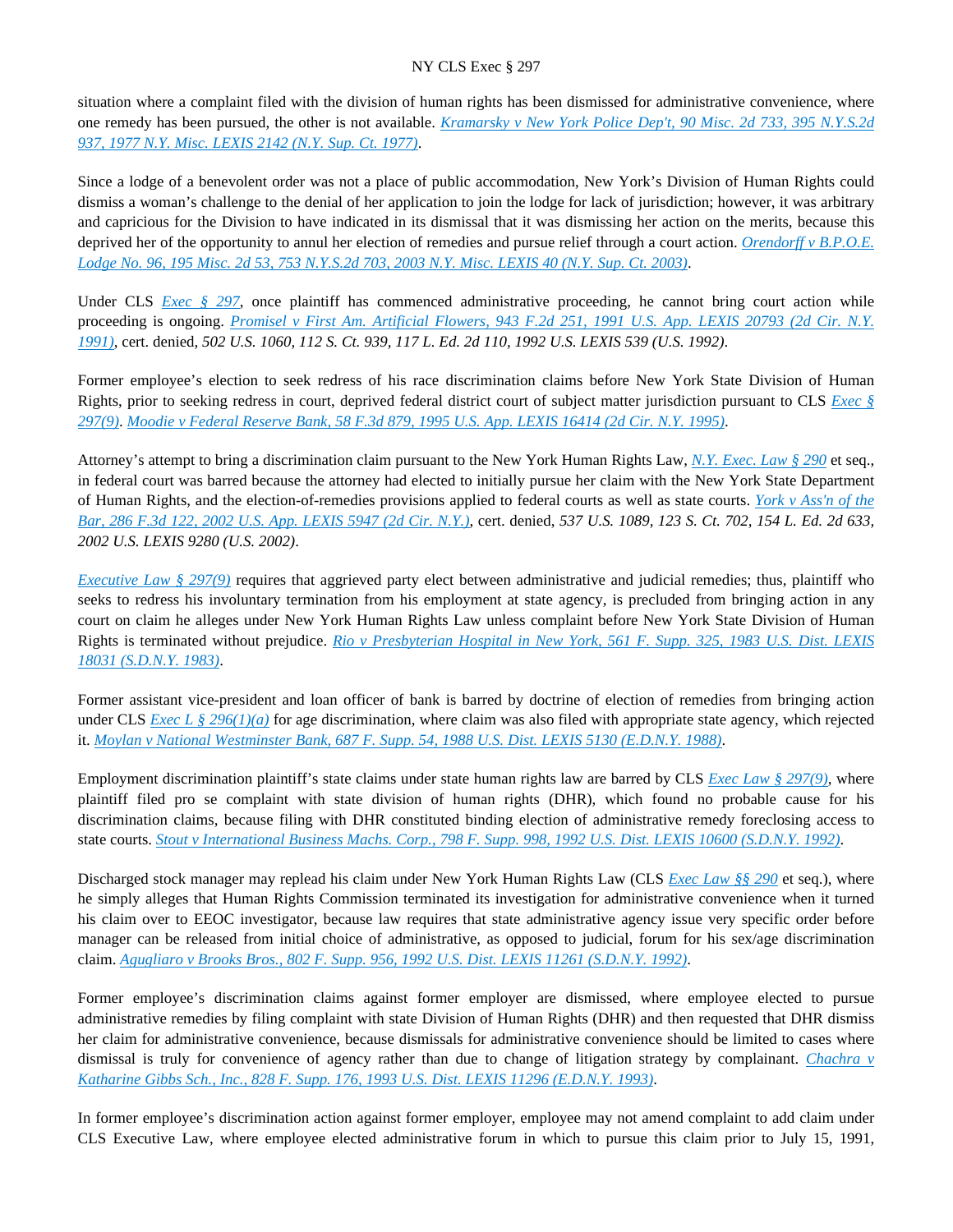because, under CLS *[Exec Law § 297\(9\)](https://advance.lexis.com/api/document?collection=statutes-legislation&id=urn:contentItem:5H6N-1CT1-DXC8-036V-00000-00&context=)*, this election precludes later court action on same claim. *[Clements v St. Vincent's Hosp.](https://advance.lexis.com/api/document?collection=cases&id=urn:contentItem:3S4N-S190-006F-P04C-00000-00&context=)  [& Med. Ctr., 919 F. Supp. 161, 1996 U.S. Dist. LEXIS 3535 \(S.D.N.Y. 1996\)](https://advance.lexis.com/api/document?collection=cases&id=urn:contentItem:3S4N-S190-006F-P04C-00000-00&context=)*.

Age discrimination claim under Human Rights Law and city anti-discrimination provisions is not barred by election of remedies provision in CLS *[Exec § 297\(7\)](https://advance.lexis.com/api/document?collection=statutes-legislation&id=urn:contentItem:5H6N-1CT1-DXC8-036V-00000-00&context=)* and *[NYC Admin Code § 8-502](https://advance.lexis.com/api/document?collection=statutes-legislation&id=urn:contentItem:5VXB-F9N1-F17G-F0SB-00000-00&context=)*, where case is closed for administrative convenience. *[Miles v North Gen. Hosp., 998 F. Supp. 377, 1998 U.S. Dist. LEXIS 3979 \(S.D.N.Y. 1998\)](https://advance.lexis.com/api/document?collection=cases&id=urn:contentItem:3SCD-V9M0-0038-Y084-00000-00&context=)*.

Under *Exec* § 297(1), employee's filing of Human Rights Law claims directly with state Division of Human Rights prior to commencing discrimination action under state law barred employee's action, where proceedings were not terminated for administrative convenience. *[Woodcock v Montefiore Med. Ctr. the Univ. Hosp. of the Albert Einstein College of Med.,](https://advance.lexis.com/api/document?collection=cases&id=urn:contentItem:3WB7-F7P0-0038-Y2BF-00000-00&context=)  [Comprehensive Family Care Ctr., 48 F. Supp. 2d 231, 1999 U.S. Dist. LEXIS 5710 \(E.D.N.Y. 1999\)](https://advance.lexis.com/api/document?collection=cases&id=urn:contentItem:3WB7-F7P0-0038-Y2BF-00000-00&context=)*.

If a litigant brings a discrimination complaint before the New York State Division of Human Rights (SDHR), she may not bring a subsequent judicial action under the New York Human Rights Law, *[N.Y. Exec. Law § 296](https://advance.lexis.com/api/document?collection=statutes-legislation&id=urn:contentItem:8TP5-PCS2-8T6X-74HS-00000-00&context=)*, based on the same incident, unless the SDHR dismissed the complaint for administrative convenience. After the SDHR decides the claim, a litigant may only appeal that decision to the Supreme Court of the State of New York. *[Gad-Tadros v Bessemer Venture Partners, 326 F.](https://advance.lexis.com/api/document?collection=cases&id=urn:contentItem:4CYH-4VF0-0038-Y1SK-00000-00&context=)  [Supp. 2d 417, 2004 U.S. Dist. LEXIS 14165 \(E.D.N.Y. 2004\)](https://advance.lexis.com/api/document?collection=cases&id=urn:contentItem:4CYH-4VF0-0038-Y1SK-00000-00&context=)*.

Former employee was permitted to bring suit against defendants under the the New York Human Rights Law, *[N.Y. Exec. Law §](https://advance.lexis.com/api/document?collection=statutes-legislation&id=urn:contentItem:8TP5-PCS2-8T6X-74HS-00000-00&context=)  [296](https://advance.lexis.com/api/document?collection=statutes-legislation&id=urn:contentItem:8TP5-PCS2-8T6X-74HS-00000-00&context=)*, after having filed a complaint with the New York State Division of Human Rights (SDHR), because the SDHR dismissed her complaint on the basis of administrative convenience. *[Gad-Tadros v Bessemer Venture Partners, 326 F. Supp. 2d 417,](https://advance.lexis.com/api/document?collection=cases&id=urn:contentItem:4CYH-4VF0-0038-Y1SK-00000-00&context=)  [2004 U.S. Dist. LEXIS 14165 \(E.D.N.Y. 2004\)](https://advance.lexis.com/api/document?collection=cases&id=urn:contentItem:4CYH-4VF0-0038-Y1SK-00000-00&context=)*.

Plaintiff employee's New York State Human Rights Law claims were barred by the election-of-remedies provision under *[N.Y.](https://advance.lexis.com/api/document?collection=statutes-legislation&id=urn:contentItem:5H6N-1CT1-DXC8-036V-00000-00&context=)  [Exec. Law § 297\(9\)](https://advance.lexis.com/api/document?collection=statutes-legislation&id=urn:contentItem:5H6N-1CT1-DXC8-036V-00000-00&context=)*; the employee had filed a charge with the New York State Division of Human Rights (NYSDHR), setting forth the same issues as she alleged in her complaint before the court, and the NYSDHR had issued a no probable cause determination. *[Benson v N. Shore-Long Island Jewish Health Sys., 482 F. Supp. 2d 320, 2007 U.S. Dist. LEXIS 28524](https://advance.lexis.com/api/document?collection=cases&id=urn:contentItem:4NHV-H1M0-TVW3-P2GY-00000-00&context=)  [\(E.D.N.Y. 2007\)](https://advance.lexis.com/api/document?collection=cases&id=urn:contentItem:4NHV-H1M0-TVW3-P2GY-00000-00&context=)*.

Detective's claim that a village's sick leave policy was enforced in a discriminatory manner on the basis of gender, race, and disability in violation of the New York Human Rights Law, *[N.Y. Exec. Law § 296](https://advance.lexis.com/api/document?collection=statutes-legislation&id=urn:contentItem:8TP5-PCS2-8T6X-74HS-00000-00&context=)*, was barred by the election of remedies provision of *[N.Y. Exec. Law § 297\(9\)](https://advance.lexis.com/api/document?collection=statutes-legislation&id=urn:contentItem:5H6N-1CT1-DXC8-036V-00000-00&context=)* because the detective had filed a discrimination complaint with the New York State Division of Human Rights and the detective's present claims of gender, race, and disability discrimination arose out of the same incident forming the basis of her claim before the Division even though the administrative complaint alleged only discrimination on the basis of creed. *[Borum v Village of Hempstead, 590 F. Supp. 2d 376, 2008 U.S. Dist. LEXIS 103891](https://advance.lexis.com/api/document?collection=cases&id=urn:contentItem:4V75-BT90-TXFR-J28M-00000-00&context=)  [\(E.D.N.Y. 2008\)](https://advance.lexis.com/api/document?collection=cases&id=urn:contentItem:4V75-BT90-TXFR-J28M-00000-00&context=)*.

Election of remedies provisions in *[N.Y. Exec. Law §§ 297\(9\)](https://advance.lexis.com/api/document?collection=statutes-legislation&id=urn:contentItem:5H6N-1CT1-DXC8-036V-00000-00&context=)* and *[300](https://advance.lexis.com/api/document?collection=statutes-legislation&id=urn:contentItem:5CT3-0SG1-6RDJ-848D-00000-00&context=)* did not bar a former employee, who had previously filed a complaint with the New York Division of Human Rights (DHR), from asserting breach of contract claims against her former employer because there was an insufficient identity of issues raised in the DHR complaint and the instant action. The federal lawsuit required consideration of whether the employer breached the terms of a collective bargaining agreement by failing to provide written, specific reasons for the employee's suspension and whether there was sufficient cause for her termination, whereas the employee's DHR complaint asked whether the employer engaged in unlawful discrimination and harassment in violation of the New York Human Rights Law. *[Gorenflo v Penske Logistics, 592 F. Supp. 2d 300, 2009 U.S. Dist. LEXIS 1032](https://advance.lexis.com/api/document?collection=cases&id=urn:contentItem:4VBF-6CT0-TXFR-J20M-00000-00&context=)  [\(N.D.N.Y. 2009\)](https://advance.lexis.com/api/document?collection=cases&id=urn:contentItem:4VBF-6CT0-TXFR-J20M-00000-00&context=)*.

### **21. — —Where administrative claim is referred to state or to another administrative agency**

Where Commissioner of Division of Human Rights was agency's general counsel at time charges were investigated and set down for hearing, she could not, having subsequently been named commissioner, act as impartial arbiter in same matter, notwithstanding that she was no longer general counsel at time of hearing. *[State Div. of Human Rights v Dorik's Au Natural](https://advance.lexis.com/api/document?collection=cases&id=urn:contentItem:3S25-R980-003V-B27F-00000-00&context=)  [Restaurant, 203 A.D.2d 163, 610 N.Y.S.2d 266, 1994 N.Y. App. Div. LEXIS 4123 \(N.Y. App. Div. 1st Dep't 1994\)](https://advance.lexis.com/api/document?collection=cases&id=urn:contentItem:3S25-R980-003V-B27F-00000-00&context=)*.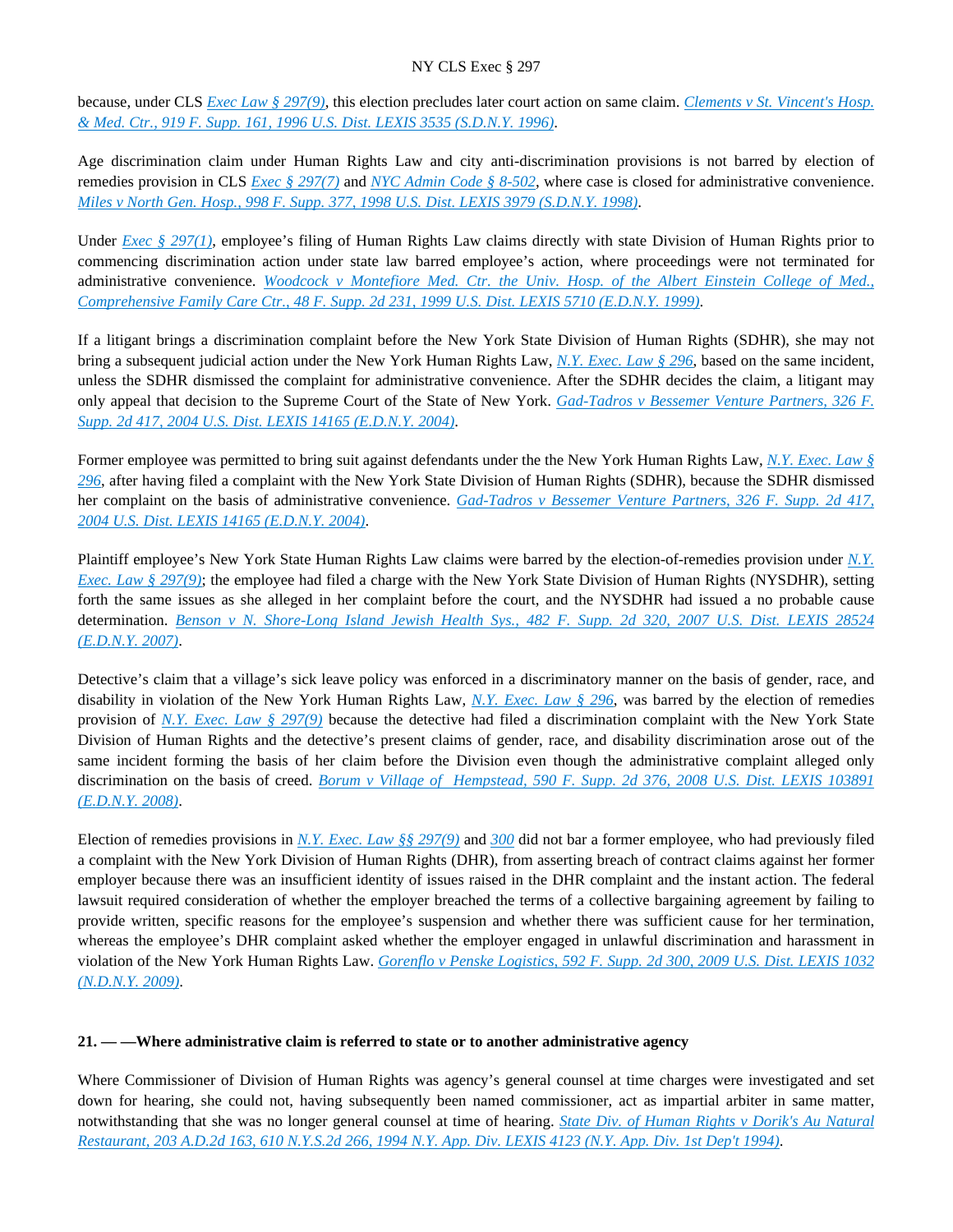Employee was not barred by CLS *[Exec § 297](https://advance.lexis.com/api/document?collection=statutes-legislation&id=urn:contentItem:5H6N-1CT1-DXC8-036V-00000-00&context=)* from bringing employment discrimination suit in state court on grounds that referral of her complaint from Equal Employment Opportunity Commission (EEOC) to New York State Division of Human Rights constituted election of remedies; statute limited class of persons who could not pursue their rights in state court to those aggrieved persons who had themselves filed complaint with Division of Human Rights, and since EEOC referred complaint to agency on behalf of employee, employee was not prohibited from commencing state court action involving same claim. *[Scott v](https://advance.lexis.com/api/document?collection=cases&id=urn:contentItem:3S3K-2R80-003D-G42R-00000-00&context=)  [Carter-Wallace, Inc., 134 Misc. 2d 458, 511 N.Y.S.2d 767, 1986 N.Y. Misc. LEXIS 3119 \(N.Y. Sup. Ct. 1986\)](https://advance.lexis.com/api/document?collection=cases&id=urn:contentItem:3S3K-2R80-003D-G42R-00000-00&context=)*, dismissed, in part, *[137 Misc. 2d 672, 521 N.Y.S.2d 614, 1987 N.Y. Misc. LEXIS 2698 \(N.Y. Sup. Ct. 1987\)](https://advance.lexis.com/api/document?collection=cases&id=urn:contentItem:3S3K-2NH0-003D-G36X-00000-00&context=)*.

Claim by disabled person that hospital discriminated against him on basis of his disability in violation of CLS *[Exec L § 296](https://advance.lexis.com/api/document?collection=statutes-legislation&id=urn:contentItem:8TP5-PCS2-8T6X-74HS-00000-00&context=)* must be dismissed under doctrine of election of remedies, where claim was addressed and decided by Division of Human Rights and matter was not dismissed for administrative convenience so as to provide exception under § 297(9). *[Leake v Long](https://advance.lexis.com/api/document?collection=cases&id=urn:contentItem:3S4N-8J60-003B-61GM-00000-00&context=)  [Island Jewish Medical Center, 695 F. Supp. 1414, 1988 U.S. Dist. LEXIS 8361 \(E.D.N.Y. 1988\)](https://advance.lexis.com/api/document?collection=cases&id=urn:contentItem:3S4N-8J60-003B-61GM-00000-00&context=)*, aff'd, *[869 F.2d 130, 1989 U.S.](https://advance.lexis.com/api/document?collection=cases&id=urn:contentItem:3S4X-DCH0-003B-51C8-00000-00&context=)  [App. LEXIS 2447 \(2d Cir. N.Y. 1989\)](https://advance.lexis.com/api/document?collection=cases&id=urn:contentItem:3S4X-DCH0-003B-51C8-00000-00&context=)*.

Pendent jurisdiction will not be exercised over state-law claims, where employee brought federal and state claims involving age discrimination, but it is unclear whether cause of action exists pursuant to CLS *[Exec Law § 297](https://advance.lexis.com/api/document?collection=statutes-legislation&id=urn:contentItem:5H6N-1CT1-DXC8-036V-00000-00&context=)* in that employee's EEOC claim was referred to state agency, thereby comprising election of remedies barring a claim in state courts, because state claim presents unsettled issues of state law such that comity counsels leaving the decision to state courts. *[Dapelo v Banco Nacional](https://advance.lexis.com/api/document?collection=cases&id=urn:contentItem:3S4N-CJ40-001T-73F0-00000-00&context=)  [De Mexico, 767 F. Supp. 49, 1991 U.S. Dist. LEXIS 8262 \(S.D.N.Y. 1991\)](https://advance.lexis.com/api/document?collection=cases&id=urn:contentItem:3S4N-CJ40-001T-73F0-00000-00&context=)*.

"Journey person" electrician's claims under CLS *[Exec Law § 296](https://advance.lexis.com/api/document?collection=statutes-legislation&id=urn:contentItem:8TP5-PCS2-8T6X-74HS-00000-00&context=)* may proceed to trial, where she claims employer subjected her to unequal treatment due to her sex and her pregnancy, even though she did file charge with EEOC which was automatically referred to state division of human rights which would ordinarily constitute election of administrative remedy barring action in state court under CLS *[Exec Law § 297\(9\)](https://advance.lexis.com/api/document?collection=statutes-legislation&id=urn:contentItem:5H6N-1CT1-DXC8-036V-00000-00&context=)*, because administrative complaint was withdrawn by plaintiff, eliminating barrier to court action under Second Circuit precedent. *[Kelber v Forest Elec. Corp., 799 F. Supp. 326, 1992 U.S.](https://advance.lexis.com/api/document?collection=cases&id=urn:contentItem:3S4N-JG20-008H-F2WR-00000-00&context=)  [Dist. LEXIS 9977 \(S.D.N.Y. 1992\)](https://advance.lexis.com/api/document?collection=cases&id=urn:contentItem:3S4N-JG20-008H-F2WR-00000-00&context=)*.

# **22. — —Where state claim contains additional charge**

Discharged employee of corrections department was precluded from maintaining Article 78 proceeding by election of remedies provision of CLS *[Exec § 297](https://advance.lexis.com/api/document?collection=statutes-legislation&id=urn:contentItem:5H6N-1CT1-DXC8-036V-00000-00&context=)* since he had previously filed complaint with Division of Human Rights based on same incident, allegations in his Article 78 petition were virtually identical with those in complaint, and although his petition added charge under CLS *[CPLR § 7803](https://advance.lexis.com/api/document?collection=statutes-legislation&id=urn:contentItem:5CT3-08C1-6RDJ-854J-00000-00&context=)*, its essential thrust was same as that contained in complaint. *[James v Coughlin, 124 A.D.2d 728, 508](https://advance.lexis.com/api/document?collection=cases&id=urn:contentItem:3S3K-0PW0-003D-G0Y3-00000-00&context=)  [N.Y.S.2d 231, 1986 N.Y. App. Div. LEXIS 62032 \(N.Y. App. Div. 2d Dep't 1986\)](https://advance.lexis.com/api/document?collection=cases&id=urn:contentItem:3S3K-0PW0-003D-G0Y3-00000-00&context=)*, app. denied, *69 N.Y.2d 609, 516 N.Y.S.2d 1025, 509 N.E.2d 360, 1987 N.Y. LEXIS 16420 (N.Y. 1987)*.

Court properly denied leave to amend complaint (for third time) to allege that defendant religious institution had discriminated against 3-year-old disabled child in violation of CLS *[Exec § 296\(4\)](https://advance.lexis.com/api/document?collection=statutes-legislation&id=urn:contentItem:8TP5-PCS2-8T6X-74HS-00000-00&context=)* by expelling child from nursery school where plaintiff's own letters and pleadings revealed that his son frequently ran out of nursery school classroom for no apparent reason, that school had legitimate reason, implemented as school policy, for classroom door to remain open, and that plaintiff himself had voluntarily removed his son from nursery school after school refused to change its policy. *[Posner v Central Synagogue, 202](https://advance.lexis.com/api/document?collection=cases&id=urn:contentItem:3S2R-7130-003V-B3DH-00000-00&context=)  [A.D.2d 284, 609 N.Y.S.2d 195, 1994 N.Y. App. Div. LEXIS 2501 \(N.Y. App. Div. 1st Dep't\)](https://advance.lexis.com/api/document?collection=cases&id=urn:contentItem:3S2R-7130-003V-B3DH-00000-00&context=)*, app. dismissed, *83 N.Y.2d 953, 615 N.Y.S.2d 878, 639 N.E.2d 419, 1994 N.Y. LEXIS 1385 (N.Y. 1994)*.

Complaint alleging that discharge of plaintiff violated federal Rehabilitation Act and New York State Human Rights Law was not precluded by fact that plaintiff's employment application and application for promotion had omitted reference to 2 prior employers by whom he had been employed, since there was no evidence that plaintiff would have been discharged had those omissions been discovered while he was employed. *[Jones v Associated Univs., 870 F. Supp. 1180, 1994 U.S. Dist. LEXIS](https://advance.lexis.com/api/document?collection=cases&id=urn:contentItem:3S4N-6GV0-003B-V205-00000-00&context=)  [17920 \(E.D.N.Y. 1994\)](https://advance.lexis.com/api/document?collection=cases&id=urn:contentItem:3S4N-6GV0-003B-V205-00000-00&context=)*, aff'd, *71 F.3d 406, 1995 U.S. App. LEXIS 33395 (2d Cir. N.Y. 1995)*.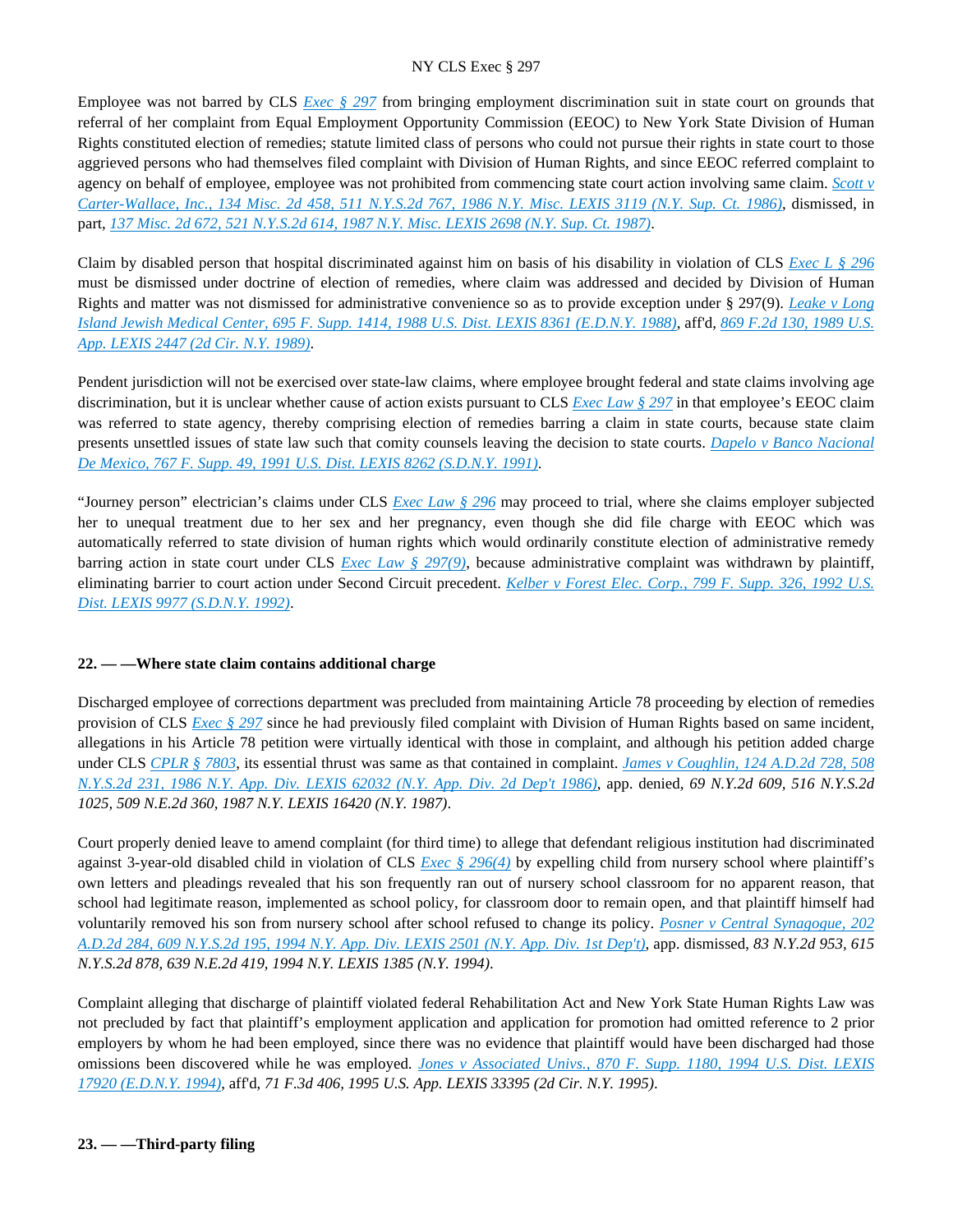Jury's finding that employer had discharged employee in retaliation for her sexual harassment complaint was not against weight of evidence, despite employer's contention that decision to terminate employee was made before she advised employer of her complaint and that decision was based on employee's poor job performance, where (1) employee received regular and intermittent raises, was scheduled to receive another raise after date of her complaint, and had never had poor job review, and (2) she was fired shortly after submitting her sexual harassment complaint to employer. *[Gleason v Callanan Indus., 203 A.D.2d](https://advance.lexis.com/api/document?collection=cases&id=urn:contentItem:3S25-R9H0-003V-B2FH-00000-00&context=)  [750, 610 N.Y.S.2d 671, 1994 N.Y. App. Div. LEXIS 4163 \(N.Y. App. Div. 3d Dep't 1994\)](https://advance.lexis.com/api/document?collection=cases&id=urn:contentItem:3S25-R9H0-003V-B2FH-00000-00&context=)*.

Determination by Commissioner of Division of Human Rights that employer did not unlawfully discriminate against employee on basis of her pregnancy was supported by evidence that employee misrepresented her hours on time card, that she refused to assist her coworkers in answering telephones, and that she kept irregular work hours. *Resnik v New York State Div. of Human Rights, 204 A.D.2d 330, 611 N.Y.S.2d 270, 1994 N.Y. App. Div. LEXIS 4511 (N.Y. App. Div. 2d Dep't 1994)*.

Cooperative corporation was entitled to summary judgment in action alleging discriminatory rejection of plaintiff's application to become shareholder where (1) it was undisputed that plaintiff's financial worth statement was overstated and that she altered letter of submission with intention of allowing her brother to stay overnight when she was not in apartment, which violated rules of cooperative, (2) cooperative cited those incidents as basis of disapproval, and (3) plaintiff's hearsay assertion—that real estate broker told her that cooperative discouraged elderly people from buying apartments because they were great burden to service staff—was unsupported by tally of number of elderly residents in building. *Hitter v Rubin, 208 A.D.2d 480, 617 N.Y.S.2d 730, 1994 N.Y. App. Div. LEXIS 10553 (N.Y. App. Div. 1st Dep't 1994)*.

CLS *[Exec § 297](https://advance.lexis.com/api/document?collection=statutes-legislation&id=urn:contentItem:5H6N-1CT1-DXC8-036V-00000-00&context=)* does not bar cause of action based upon state human rights laws on grounds of election of remedy where plaintiff himself does not file with the agency, but third party, such as EEOC, files on his behalf. *[Kaczor v Buffalo, 657 F.](https://advance.lexis.com/api/document?collection=cases&id=urn:contentItem:3S4N-D570-003B-61CK-00000-00&context=)  [Supp. 441, 1987 U.S. Dist. LEXIS 3346 \(W.D.N.Y. 1987\)](https://advance.lexis.com/api/document?collection=cases&id=urn:contentItem:3S4N-D570-003B-61CK-00000-00&context=)*.

Former employee's state-law age discrimination action must be dismissed, even though attorney, not employee, filed administrative charge, because attorney's filing of administrative charge on behalf of his client operates as election of remedies under NYCLS Elec Law § 297(9), precluding judicial forum. *[Bouker v Cigna Corp., 847 F. Supp. 337, 1994 U.S. Dist. LEXIS](https://advance.lexis.com/api/document?collection=cases&id=urn:contentItem:3S4N-PJ60-003B-V08T-00000-00&context=)  [2920 \(E.D. Pa. 1994\)](https://advance.lexis.com/api/document?collection=cases&id=urn:contentItem:3S4N-PJ60-003B-V08T-00000-00&context=)*.

### **III. Time Limitations**

#### **24. In general**

State Division of Human Rights was not authorized to dismiss, "for administrative convenience," age discrimination complaint which was time-barred by CLS *[Exec § 297\(5\)](https://advance.lexis.com/api/document?collection=statutes-legislation&id=urn:contentItem:5H6N-1CT1-DXC8-036V-00000-00&context=)*, and thus subsequent judicial proceeding could not be brought under more generous limitation period of CLS *[CPLR § 214\(2\)](https://advance.lexis.com/api/document?collection=statutes-legislation&id=urn:contentItem:5CT3-08C1-6RDJ-845T-00000-00&context=)*, since dismissal would contravene one-year time limitation of CLS *[Exec §](https://advance.lexis.com/api/document?collection=statutes-legislation&id=urn:contentItem:5H6N-1CT1-DXC8-036V-00000-00&context=)  [297\(5\)](https://advance.lexis.com/api/document?collection=statutes-legislation&id=urn:contentItem:5H6N-1CT1-DXC8-036V-00000-00&context=)* and election of remedies requirement of CLS *[Exec § 297\(9\)](https://advance.lexis.com/api/document?collection=statutes-legislation&id=urn:contentItem:5H6N-1CT1-DXC8-036V-00000-00&context=)*. *[Marine Midland Bank, N. A. v New York State Div. of](https://advance.lexis.com/api/document?collection=cases&id=urn:contentItem:3S2R-9RY0-003V-B3XX-00000-00&context=)  [Human Rights, 75 N.Y.2d 240, 552 N.Y.S.2d 65, 551 N.E.2d 558, 1989 N.Y. LEXIS 4454 \(N.Y. 1989\)](https://advance.lexis.com/api/document?collection=cases&id=urn:contentItem:3S2R-9RY0-003V-B3XX-00000-00&context=)*.

Where relatively minor delays occur, statutory time limitations of Executive Law governing proceedings before State Division of Human Rights are directory rather than mandatory and noncompliance by Division is not cause for invalidating its proceedings or terminating its jurisdiction; however, protracted administrative delays in implementation of provisions of human rights law will constitute, as matter of law, prejudice to named proceeding respondents, warranting exercise of equitable powers of judiciary to divest Division of jurisdiction conferred by human rights law. Protracted administrative delays in implementation of provisions of human rights law, arising by virtue of seven-month delinquency in determination by State Division of Human Rights of jurisdiction and probable cause, nine-month delinquency in giving of notice, eight-month delinquency in holding of public hearing, 87-day delinquency in issuance of Division's determination, and delay in notifying parties of appeal board's decision, resulting in expiration of period in excess of three years from date of filing of complaint until date of serving of decision and order of appeal board, constituted, as matter of law, prejudice to named proceeding respondents, warranting exercise of equitable powers of judiciary to divest Division of jurisdiction conferred by human rights law. *[State Div. of Human Rights ex rel. Bailey v Board of Education, 53 A.D.2d 1043, 386 N.Y.S.2d 166, 1976 N.Y. App. Div.](https://advance.lexis.com/api/document?collection=cases&id=urn:contentItem:3RRS-F700-003C-F0W8-00000-00&context=)*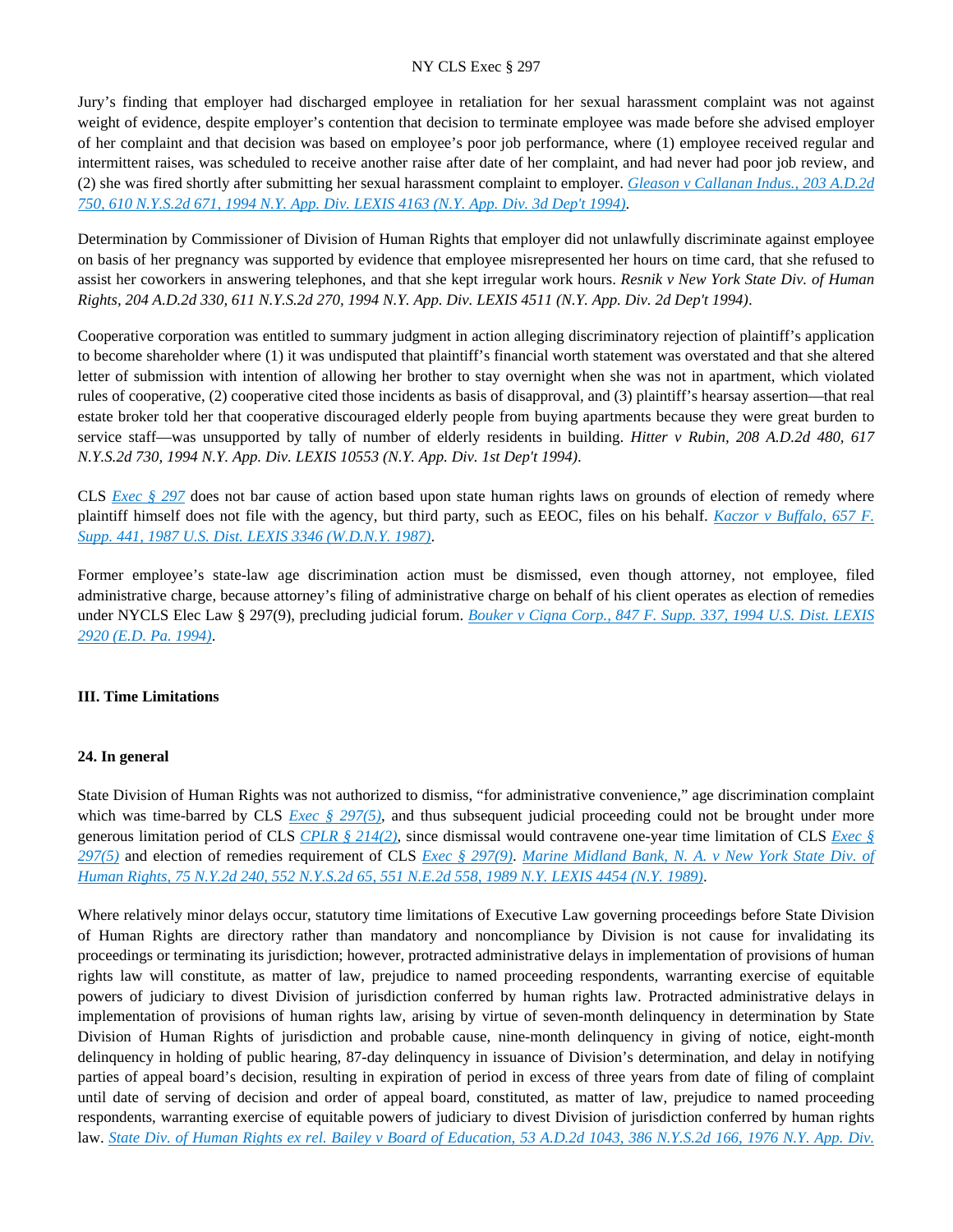# *[LEXIS 15855 \(N.Y. App. Div. 4th Dep't 1976\)](https://advance.lexis.com/api/document?collection=cases&id=urn:contentItem:3RRS-F700-003C-F0W8-00000-00&context=)*, aff'd, *[42 N.Y.2d 862, 397 N.Y.S.2d 791, 366 N.E.2d 878, 1977 N.Y. LEXIS 2186](https://advance.lexis.com/api/document?collection=cases&id=urn:contentItem:3RRS-B4N0-003C-F4D1-00000-00&context=)  [\(N.Y. 1977\)](https://advance.lexis.com/api/document?collection=cases&id=urn:contentItem:3RRS-B4N0-003C-F4D1-00000-00&context=)*.

Where the State Division of Human Rights had a meritorious defense to a proceeding for a judgment prohibiting it from proceeding on a complaint because of its alleged unreasonable delay, and it moved promptly to vacate a default judgment entered against it in that proceeding, its default should be excused in the interest of justice so that the complainant may be permitted to pursue her charge of unlawful discrimination. *[Tessy Plastics Corp. v State Div. of Human Rights, 62 A.D.2d 36,](https://advance.lexis.com/api/document?collection=cases&id=urn:contentItem:3RRS-D660-003C-F0JN-00000-00&context=)  [403 N.Y.S.2d 946, 1978 N.Y. App. Div. LEXIS 10415 \(N.Y. App. Div. 4th Dep't 1978\)](https://advance.lexis.com/api/document?collection=cases&id=urn:contentItem:3RRS-D660-003C-F0JN-00000-00&context=)*, aff'd, *[47 N.Y.2d 789, 417 N.Y.S.2d 926,](https://advance.lexis.com/api/document?collection=cases&id=urn:contentItem:3RRS-9YC0-003C-F2HW-00000-00&context=)  [391 N.E.2d 1007, 1979 N.Y. LEXIS 2058 \(N.Y. 1979\)](https://advance.lexis.com/api/document?collection=cases&id=urn:contentItem:3RRS-9YC0-003C-F2HW-00000-00&context=)*.

Following a determination of the State Division of Human Rights after a hearing, that complainant, a psychologist who had applied for admission to the New York Psychoanalytic Institute and who was otherwise eminently qualified for admission, had been denied admission in violation of the Human Rights Law on the ground that she suffered from Hodgkin's disease, it was error, upon administrative appeal by the institute which has standing to appeal pursuant to section 297-a (subd 6, par c) of the Executive Law, which empowers the Appeal Board to hear appeals "by any party to any proceeding before the division", for the State Human Rights Appeal Board, without reaching the merits, to annul the division's order and dismiss the complaint on the ground that the division had unreasonably exceeded the statutory time limit, in violation of section 297 (subd 4, pars a, c) of the Executive Law, since the extended time limits provided by section 297 are directory, not mandatory, and absent a showing of substantial prejudice or such egregious delay as will constitute prejudice as a matter of law, delay attributable solely to the administrative agency should not operate to foreclose relief to an innocent complainant who is not responsible for it; there is no claim or evidence of actual prejudice to the institute as a result of delay and there is no claim of undue delay caused by petitioner. Accordingly, since the Appeal Board is limited upon review to the power of a court reviewing an administrative determination made after hearing (*[Executive Law, § 297-a](https://advance.lexis.com/api/document?collection=statutes-legislation&id=urn:contentItem:5CT3-0SG1-6RDJ-8488-00000-00&context=)*, subd 7), the order of the Appeal Board is annulled and the order of the Division of Human Rights is confirmed, inasmuch as the record is sufficiently detailed to afford a reasonable basis for the administrative determination, despite the deliberate default by the institute at the hearing. *[Goldsmith v New York](https://advance.lexis.com/api/document?collection=cases&id=urn:contentItem:3RRS-C3M0-003C-F4V3-00000-00&context=)  [Psychoanalytic Institute, 73 A.D.2d 16, 425 N.Y.S.2d 561, 1980 N.Y. App. Div. LEXIS 9711 \(N.Y. App. Div. 1st Dep't 1980\)](https://advance.lexis.com/api/document?collection=cases&id=urn:contentItem:3RRS-C3M0-003C-F4V3-00000-00&context=)*.

An action on behalf of women bus drivers alleging that transit authority's use of seniority as a factor to be considered in making provisional and permanent appointments of bus operators to the position of surface line dispatcher would be dismissed as time barred, where the complaint was premised upon the transit authority's prior practice of effectively precluding women from filling bus operator positions until 1978 by virtue of a five-foot four-inches height requirement, and where it did not allege any present impropriety. *People v New York City Transit Authority, 90 A.D.2d 766, 455 N.Y.S.2d 295, 1982 N.Y. App. Div. LEXIS 18975 (N.Y. App. Div. 2d Dep't 1982)*, modified, *[59 N.Y.2d 343, 465 N.Y.S.2d 502, 452 N.E.2d 316, 1983 N.Y. LEXIS](https://advance.lexis.com/api/document?collection=cases&id=urn:contentItem:3S3J-YF40-003D-G04Y-00000-00&context=)  [3174 \(N.Y. 1983\)](https://advance.lexis.com/api/document?collection=cases&id=urn:contentItem:3S3J-YF40-003D-G04Y-00000-00&context=)*.

The Appellate Division would not invalidate proceedings or divest the New York State Division of Human Rights of jurisdiction, although the period from the filing of the complaint until the final resolution by the State Human Rights Appeal Board was over five years, in the absence of a showing by petitioner, who had been found guilty of discrimination on the basis of sex, that it had been substantially prejudiced by the delay. *[County of Nassau v New York State Div. of Human Rights, 96](https://advance.lexis.com/api/document?collection=cases&id=urn:contentItem:3S3K-2160-003D-G3W9-00000-00&context=)  [A.D.2d 818, 465 N.Y.S.2d 566, 1983 N.Y. App. Div. LEXIS 19405 \(N.Y. App. Div. 2d Dep't 1983\)](https://advance.lexis.com/api/document?collection=cases&id=urn:contentItem:3S3K-2160-003D-G3W9-00000-00&context=)*.

An action commenced in 1982 predicated upon the Human Rights Law (*[Executive Law § 290](https://advance.lexis.com/api/document?collection=statutes-legislation&id=urn:contentItem:5CT3-0SG1-6RDJ-847W-00000-00&context=)* et seq.) which alleged that plaintiff was refused any opportunity to be considered for employment as a specific trust officer until she was eventually promoted to that position in 1976, that she was placed in lower ranking and lower paying job titles as similarly or less qualified men during the period of 1974 through 1975, that she was denied promotions because of more stringent standards apply to her because of her sex, which promotions occurred more than three years prior to the commencement of the action, and that defendant gave female employees less frequent and smallest salary increases than male employees who were hired in or around 1974, was time barred by the three year statute of limitations applicable to court actions under the Human Rights Law and, although the impact of such alleged wrongs may have had a lasting effect, said discrimination claims were not continuing wrongs which result in the tolling of the statute of limitations. *[Patrowich v Chemical Bank, 98 A.D.2d 318, 470 N.Y.S.2d 599,](https://advance.lexis.com/api/document?collection=cases&id=urn:contentItem:3S3K-1X30-003D-G157-00000-00&context=)  [1984 N.Y. App. Div. LEXIS 16482 \(N.Y. App. Div. 1st Dep't\)](https://advance.lexis.com/api/document?collection=cases&id=urn:contentItem:3S3K-1X30-003D-G157-00000-00&context=)*, app. dismissed, *62 N.Y.2d 801 (N.Y. 1984)*, aff'd, *[63 N.Y.2d 541,](https://advance.lexis.com/api/document?collection=cases&id=urn:contentItem:3S3J-YBD0-003D-G3M7-00000-00&context=)  [483 N.Y.S.2d 659, 473 N.E.2d 11, 1984 N.Y. LEXIS 4717 \(N.Y. 1984\)](https://advance.lexis.com/api/document?collection=cases&id=urn:contentItem:3S3J-YBD0-003D-G3M7-00000-00&context=)*.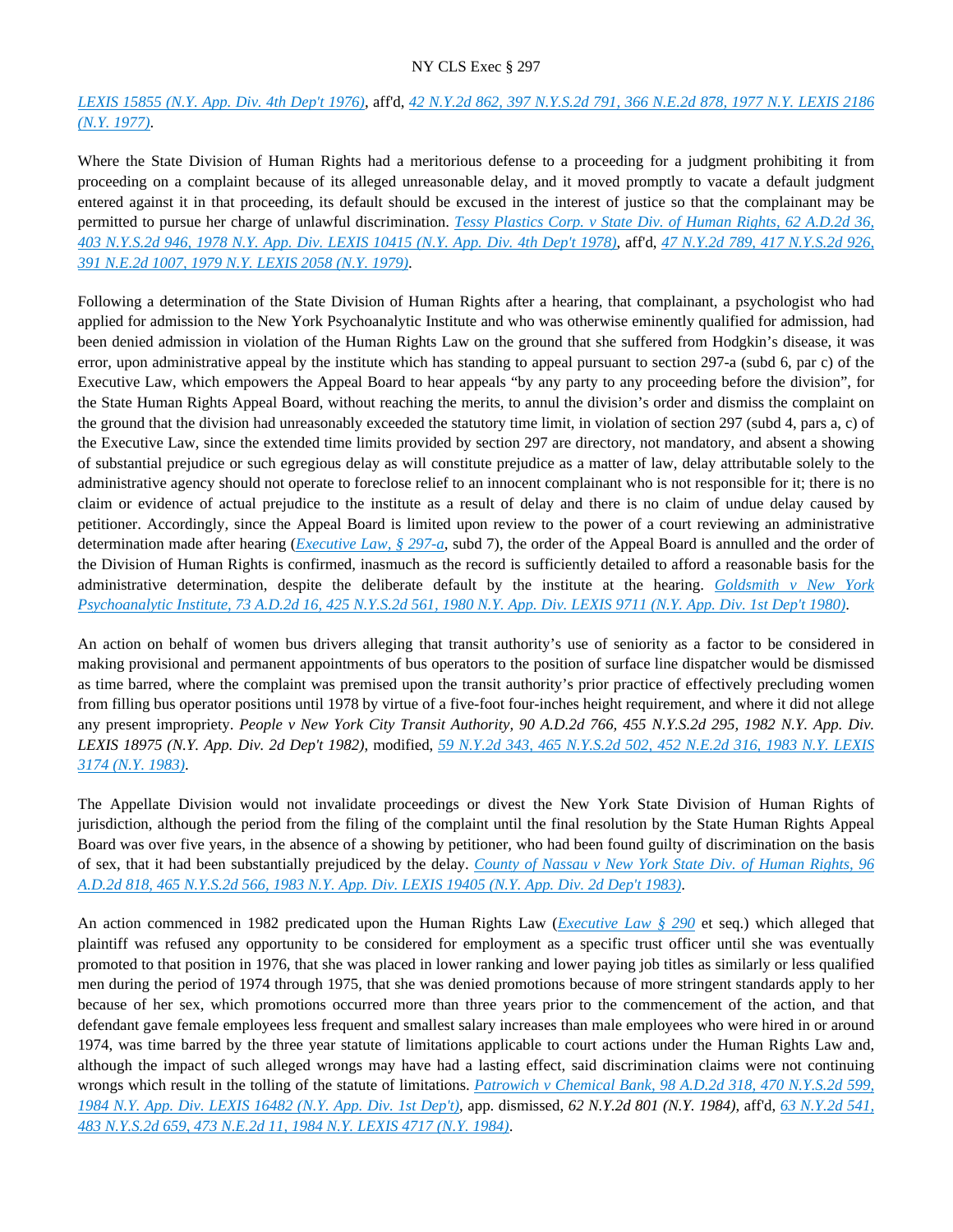Time limits set forth in CLS *[Exec § 297](https://advance.lexis.com/api/document?collection=statutes-legislation&id=urn:contentItem:5H6N-1CT1-DXC8-036V-00000-00&context=)* were enacted for benefit of complainants, not those charged with violating statute, and in absence of substantial prejudice to party charged, delay attributable solely to administrative agency should not operate to foreclose relief to innocent complainant who is not responsible for it. *[Ambrosio v State Div. of Human Rights, 144 A.D.2d 662,](https://advance.lexis.com/api/document?collection=cases&id=urn:contentItem:3S3J-YMW0-003D-G4R1-00000-00&context=)  [535 N.Y.S.2d 381, 1988 N.Y. App. Div. LEXIS 12444 \(N.Y. App. Div. 2d Dep't 1988\)](https://advance.lexis.com/api/document?collection=cases&id=urn:contentItem:3S3J-YMW0-003D-G4R1-00000-00&context=)*.

Allegations that individual defendant made both physical and verbal sexual advances toward plaintiff that were unwelcome and repelled, that she was told her job evaluation was tied to her willingness to accept advances, and that she was forced to resign because corporate defendant did not provide vehicle of redress stated action for both hostile environment and quid pro quo sexual harassment under Human Rights Law; those same allegations also showed discriminatory conduct within limitations period sufficiently similar to alleged conduct without limitations period to justify conclusion that both were part of single discriminatory practice, and thus plaintiff's claim was timely in its entirety under continuing violation doctrine. *[Walsh v](https://advance.lexis.com/api/document?collection=cases&id=urn:contentItem:3RNF-BVD0-0039-44TN-00000-00&context=)  [Covenant House, 244 A.D.2d 214, 664 N.Y.S.2d 282, 1997 N.Y. App. Div. LEXIS 11535 \(N.Y. App. Div. 1st Dep't 1997\)](https://advance.lexis.com/api/document?collection=cases&id=urn:contentItem:3RNF-BVD0-0039-44TN-00000-00&context=)*.

Plaintiffs' due process rights were not violated by failure of Human Rights Division to comply with time limits under CLS *[Exec § 297](https://advance.lexis.com/api/document?collection=statutes-legislation&id=urn:contentItem:5H6N-1CT1-DXC8-036V-00000-00&context=)*, where division delayed in hearing their complaints of housing discrimination, but they still either had complaints pending with division or had settled their cases and thus their complaints were not extinguished due to delay. *[Housing](https://advance.lexis.com/api/document?collection=cases&id=urn:contentItem:41N6-KDP0-0039-44FT-00000-00&context=)  [Opportunities Made Equal, Inc. v Pataki, 277 A.D.2d 888, 716 N.Y.S.2d 215, 2000 N.Y. App. Div. LEXIS 11352 \(N.Y. App. Div.](https://advance.lexis.com/api/document?collection=cases&id=urn:contentItem:41N6-KDP0-0039-44FT-00000-00&context=)  [4th Dep't 2000\)](https://advance.lexis.com/api/document?collection=cases&id=urn:contentItem:41N6-KDP0-0039-44FT-00000-00&context=)*, app. denied, *96 N.Y.2d 712, 729 N.Y.S.2d 439, 754 N.E.2d 199, 2001 N.Y. LEXIS 1062 (N.Y. 2001)*.

Claims relating to defendants' alleged discriminatory conduct preceding plaintiff's 15-month medical leave of absence were barred by time requirements for filing of notice of claim and complaint with Equal Employment Opportunity Commission; continuing violations exception was inapplicable since plaintiff's leave of absence, which was voluntary and thus could not be considered discrimination, interrupted alleged pattern of discrimination. *[Sirota v N.Y. City Bd. of Educ., 283 A.D.2d 369, 725](https://advance.lexis.com/api/document?collection=cases&id=urn:contentItem:43B9-6K40-0039-43XK-00000-00&context=)  [N.Y.S.2d 332, 2001 N.Y. App. Div. LEXIS 6583 \(N.Y. App. Div. 1st Dep't 2001\)](https://advance.lexis.com/api/document?collection=cases&id=urn:contentItem:43B9-6K40-0039-43XK-00000-00&context=)*.

Human rights division (HRD) was not entitled to an extension of time to serve a summons and complaint under N.Y. *[C.P.L.R.](https://advance.lexis.com/api/document?collection=statutes-legislation&id=urn:contentItem:5CT3-08C1-6RDJ-846G-00000-00&context=)  [306-b](https://advance.lexis.com/api/document?collection=statutes-legislation&id=urn:contentItem:5CT3-08C1-6RDJ-846G-00000-00&context=)* as: (1) a tenant had been sued by the landlords before she filed her administrative complaint, and her initial defense was that the landlords consented to her having a dog, (2) the tenant's request to later add a defense that the dog was an emotional support animal was denied, (3) the tenant then filed the administrative complaint and settled a holdover action by agreeing to remove the dog, (4) the HRD waited two years to file a summons and complaint after the landlords elected under *[N.Y. Exec.](https://advance.lexis.com/api/document?collection=statutes-legislation&id=urn:contentItem:5H6N-1CT1-DXC8-036V-00000-00&context=)  [Law § 297\(9\)](https://advance.lexis.com/api/document?collection=statutes-legislation&id=urn:contentItem:5H6N-1CT1-DXC8-036V-00000-00&context=)* to have it file suit, (5) the HRD attempted service only on the landlords' attorneys in the administrative proceeding, (6) after the statute of limitations under N.Y. *[C.P.L.R. 214\(2\)](https://advance.lexis.com/api/document?collection=statutes-legislation&id=urn:contentItem:5CT3-08C1-6RDJ-845T-00000-00&context=)* had expired, the HRD moved for a default judgment and virtually conceded in responding to the landlords' motion to dismiss for lack of jurisdiction that service was improper, and (7) over four years had passed since the landlords' alleged discriminatory act, and the tenant no longer lived in the building. *[New York State Div. of Human Rights v Giffuni, 40 A.D.3d 361, 836 N.Y.S.2d 125, 2007 N.Y. App. Div. LEXIS 6009 \(N.Y. App.](https://advance.lexis.com/api/document?collection=cases&id=urn:contentItem:4NRH-MKT0-TXFV-T2MX-00000-00&context=)  [Div. 1st Dep't 2007\)](https://advance.lexis.com/api/document?collection=cases&id=urn:contentItem:4NRH-MKT0-TXFV-T2MX-00000-00&context=)*.

Prohibition does not lie to prevent the Division of Human Rights from holding a hearing to determine whether a school district had kept a teacher from substitute teaching in retaliation for an earlier complaint although the school district was notified more than three years too late under the statutory requirements of charges and a hearing (*[Executive Law, § 297](https://advance.lexis.com/api/document?collection=statutes-legislation&id=urn:contentItem:5H6N-1CT1-DXC8-036V-00000-00&context=)*); the remedy for asserted error of law in jurisdiction or authority lies first in administrative review and after exhaustion of that remedy in judicial review; a court may not prohibit proceedings before the division no matter how long the delay or how substantial the prejudice. *[Board of Education v New York State Div. of Human Rights, 99 Misc. 2d 643, 420 N.Y.S.2d 648, 1979 N.Y. Misc. LEXIS 2308](https://advance.lexis.com/api/document?collection=cases&id=urn:contentItem:3RRS-GFG0-003C-F1YM-00000-00&context=)  [\(N.Y. Sup. Ct. 1979\)](https://advance.lexis.com/api/document?collection=cases&id=urn:contentItem:3RRS-GFG0-003C-F1YM-00000-00&context=)*, aff'd, *[74 A.D.2d 987, 426 N.Y.S.2d 589, 1980 N.Y. App. Div. LEXIS 10804 \(N.Y. App. Div. 3d Dep't 1980\)](https://advance.lexis.com/api/document?collection=cases&id=urn:contentItem:3RRS-C2B0-003C-F49R-00000-00&context=)*.

Three-month notice of claim requirements of CLS *[Educ § 3813\(1\)](https://advance.lexis.com/api/document?collection=statutes-legislation&id=urn:contentItem:8TV7-8M62-D6RV-H560-00000-00&context=)* did not apply to action alleging that school district's denial of health insurance benefits to plaintiff's domestic partner constituted discrimination on basis of marital status and sexual orientation since action sought relief which would benefit plaintiff and teachers similarly situated. *[Funderburke v Uniondale](https://advance.lexis.com/api/document?collection=cases&id=urn:contentItem:3RSN-PM30-003V-B22D-00000-00&context=)  [Union Free Sch. Dist. No. 15, 172 Misc. 2d 963, 660 N.Y.S.2d 659, 1997 N.Y. Misc. LEXIS 260 \(N.Y. Sup. Ct. 1997\)](https://advance.lexis.com/api/document?collection=cases&id=urn:contentItem:3RSN-PM30-003V-B22D-00000-00&context=)*, aff'd, *251 A.D.2d 622, 676 N.Y.S.2d 199, 1998 N.Y. App. Div. LEXIS 7881 (N.Y. App. Div. 2d Dep't 1998)*.

Employee's *[N.Y. Exec. Law § 298](https://advance.lexis.com/api/document?collection=statutes-legislation&id=urn:contentItem:5CT3-0SG1-6RDJ-8489-00000-00&context=)* proceeding was dismissed because, inter alia, the administrative law judge (ALJ) noted that all the incidents cited by the employee in support of her hostile working environmental claim occurred well over a year before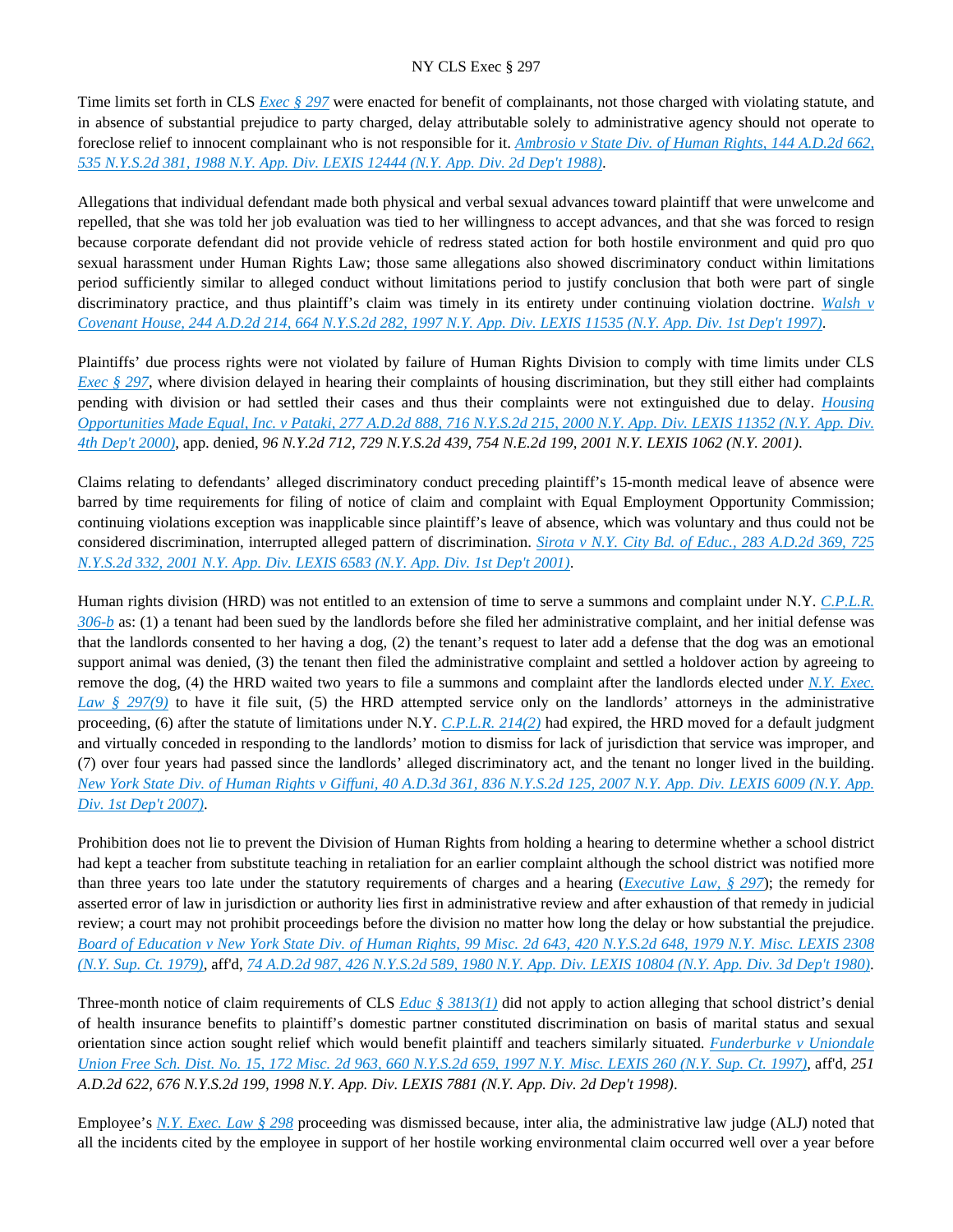she filed her complaint and were thus time-barred. *[Matter of Price v Southwest Airlines, Inc., 66 A.D.3d 1267, 888 N.Y.S.2d](https://advance.lexis.com/api/document?collection=cases&id=urn:contentItem:4XJX-K150-TXFV-T1RJ-00000-00&context=)  [255, 2009 N.Y. App. Div. LEXIS 7618 \(N.Y. App. Div. 3d Dep't 2009\)](https://advance.lexis.com/api/document?collection=cases&id=urn:contentItem:4XJX-K150-TXFV-T1RJ-00000-00&context=)*.

### **25. Time limitations as directory not mandatory**

The statutory provision for speedy processing of complaints, providing for determination within 15 days that it had jurisdiction and there was probable cause, is to be regarded as merely directory and not as a limitation on the agency's authority. *Glen Cove Municipal Civil Service Com. v Glen Cove NAACP, 34 A.D.2d 956, 312 N.Y.S.2d 400, 1970 N.Y. App. Div. LEXIS 4640 (N.Y. App. Div. 2d Dep't)*, app. denied, (N.Y. App. Div. 1970).

Although the time provisions of *[Executive Law § 297](https://advance.lexis.com/api/document?collection=statutes-legislation&id=urn:contentItem:5H6N-1CT1-DXC8-036V-00000-00&context=)*, subd 4(a), (c) are directory and not mandatory, such interpretation of statute does not permit the Division of Human Rights to ignore completely the specific statutory provisions for timely action. *[State Div. of Human Rights ex rel. Salamy v Rinas, 42 A.D.2d 388, 348 N.Y.S.2d 422, 1973 N.Y. App. Div. LEXIS 3276 \(N.Y.](https://advance.lexis.com/api/document?collection=cases&id=urn:contentItem:3RRS-Y7T0-003C-C457-00000-00&context=)  [App. Div. 4th Dep't 1973\)](https://advance.lexis.com/api/document?collection=cases&id=urn:contentItem:3RRS-Y7T0-003C-C457-00000-00&context=)*.

Time provisions of Executive Law, relating to when Division of Human Rights must hold hearing and make final determination, are directory, not mandatory. *State Div. of Human Rights ex rel. Hale v Great Atlantic & Pacific Tea Co., 46 A.D.2d 1001, 362 N.Y.S.2d 105, 1974 N.Y. App. Div. LEXIS 3385 (N.Y. App. Div. 4th Dep't 1974)*.

Time schedules enjoined upon Division of Human Rights by law are directory and not for benefit of violators. *[Guardian](https://advance.lexis.com/api/document?collection=cases&id=urn:contentItem:3RRS-FYN0-003C-F359-00000-00&context=)  [Capital Corp. v New York State Div. of Human Rights, 48 A.D.2d 753, 368 N.Y.S.2d 594, 1975 N.Y. App. Div. LEXIS 9834](https://advance.lexis.com/api/document?collection=cases&id=urn:contentItem:3RRS-FYN0-003C-F359-00000-00&context=)  [\(N.Y. App. Div. 3d Dep't\)](https://advance.lexis.com/api/document?collection=cases&id=urn:contentItem:3RRS-FYN0-003C-F359-00000-00&context=)*, app. denied, *37 N.Y.2d 712, 1975 N.Y. LEXIS 2959 (N.Y. 1975)*.

Limitations set forth in Executive Law for handling of discrimination complaints by State Division of Human Rights are directory rather than mandatory, but in view of very egregious violations resulting in consumption of four years and two months for resolution of complaint, Division's proceedings were invalidated and its jurisdiction terminated. *[State Div. of](https://advance.lexis.com/api/document?collection=cases&id=urn:contentItem:3RRS-DDP0-003C-F37B-00000-00&context=)  [Human Rights v Board of Education, 59 A.D.2d 1048, 399 N.Y.S.2d 805, 1977 N.Y. App. Div. LEXIS 14335 \(N.Y. App. Div. 4th](https://advance.lexis.com/api/document?collection=cases&id=urn:contentItem:3RRS-DDP0-003C-F37B-00000-00&context=)  [Dep't 1977\)](https://advance.lexis.com/api/document?collection=cases&id=urn:contentItem:3RRS-DDP0-003C-F37B-00000-00&context=)*.

Where the Division of Human Rights did not make a finding as to jurisdiction and probable cause until seven months after the filing of a complaint and did not issue a notice of charges and hearing until nine months after the filing of the complaint, although *[section 297 of the Executive Law](https://advance.lexis.com/api/document?collection=statutes-legislation&id=urn:contentItem:5H6N-1CT1-DXC8-036V-00000-00&context=)*, as it then existed, prior to 1977 amendments (see L 1977, ch 729), required it to make a finding as to jurisdiction and probable cause within 15 days of the filing of the complaint and to issue the notice of charges and hearing within 60 days of the filing of the complaint, but no actual substantial prejudice was suffered by the party charged, dismissal of the division's proceedings because of the delay is not warranted. The time limitations set forth in *[section](https://advance.lexis.com/api/document?collection=statutes-legislation&id=urn:contentItem:5H6N-1CT1-DXC8-036V-00000-00&context=)  [297 of the Executive Law](https://advance.lexis.com/api/document?collection=statutes-legislation&id=urn:contentItem:5H6N-1CT1-DXC8-036V-00000-00&context=)* for, *inter alia,* the making of a finding as to jurisdiction and probable cause by the Division of Human Rights and for its issuance of a notice of charges and hearing, are directory and not mandatory, and were enacted for the benefit of the complainants, not those charged with violating the statute; in the absence of substantial prejudice to the party charged, delay attributable solely to the division, if not egregious, should not operate to foreclose relief to an innocent complainant. *[Tessy Plastics Corp. v State Div. of Human Rights, 62 A.D.2d 36, 403 N.Y.S.2d 946, 1978 N.Y. App. Div. LEXIS 10415 \(N.Y.](https://advance.lexis.com/api/document?collection=cases&id=urn:contentItem:3RRS-D660-003C-F0JN-00000-00&context=)  [App. Div. 4th Dep't 1978\)](https://advance.lexis.com/api/document?collection=cases&id=urn:contentItem:3RRS-D660-003C-F0JN-00000-00&context=)*, aff'd, *[47 N.Y.2d 789, 417 N.Y.S.2d 926, 391 N.E.2d 1007, 1979 N.Y. LEXIS 2058 \(N.Y. 1979\)](https://advance.lexis.com/api/document?collection=cases&id=urn:contentItem:3RRS-9YC0-003C-F2HW-00000-00&context=)*.

A delay in excess of seven years, between the time of filing of a complaint before the State Division of Human Rights and the time a determination was made, caused prejudice to the respondent employer as a matter of law and would warrant dismissal of the complaint. *State Div. of Human Rights ex rel. Schilagi v Bethlehem Steel Corp., 86 A.D.2d 977, 448 N.Y.S.2d 331, 1982 N.Y. App. Div. LEXIS 15683 (N.Y. App. Div. 4th Dep't 1982)*.

The complaint charging an employer with the unlawful discriminatory denial of pregnancy-related disability benefits, which complaint was filed three months after the cessation by the employer of enforcing the alleged discriminatory policy and 21 months after the end of the pregnancy-related disability, would be considered timely filed under *[Exec L § 297\(5\)](https://advance.lexis.com/api/document?collection=statutes-legislation&id=urn:contentItem:5H6N-1CT1-DXC8-036V-00000-00&context=)* since, when a discriminatory practice is one of a "continuing nature," the date of its occurrence is deemed to be any date subsequent to its inception up to the date of its cessation, and in assessing whether a discriminatory practice is of such a nature, the determining factor is whether the discriminatory practice had a continuing impact on the complainant; in the instant case the employer's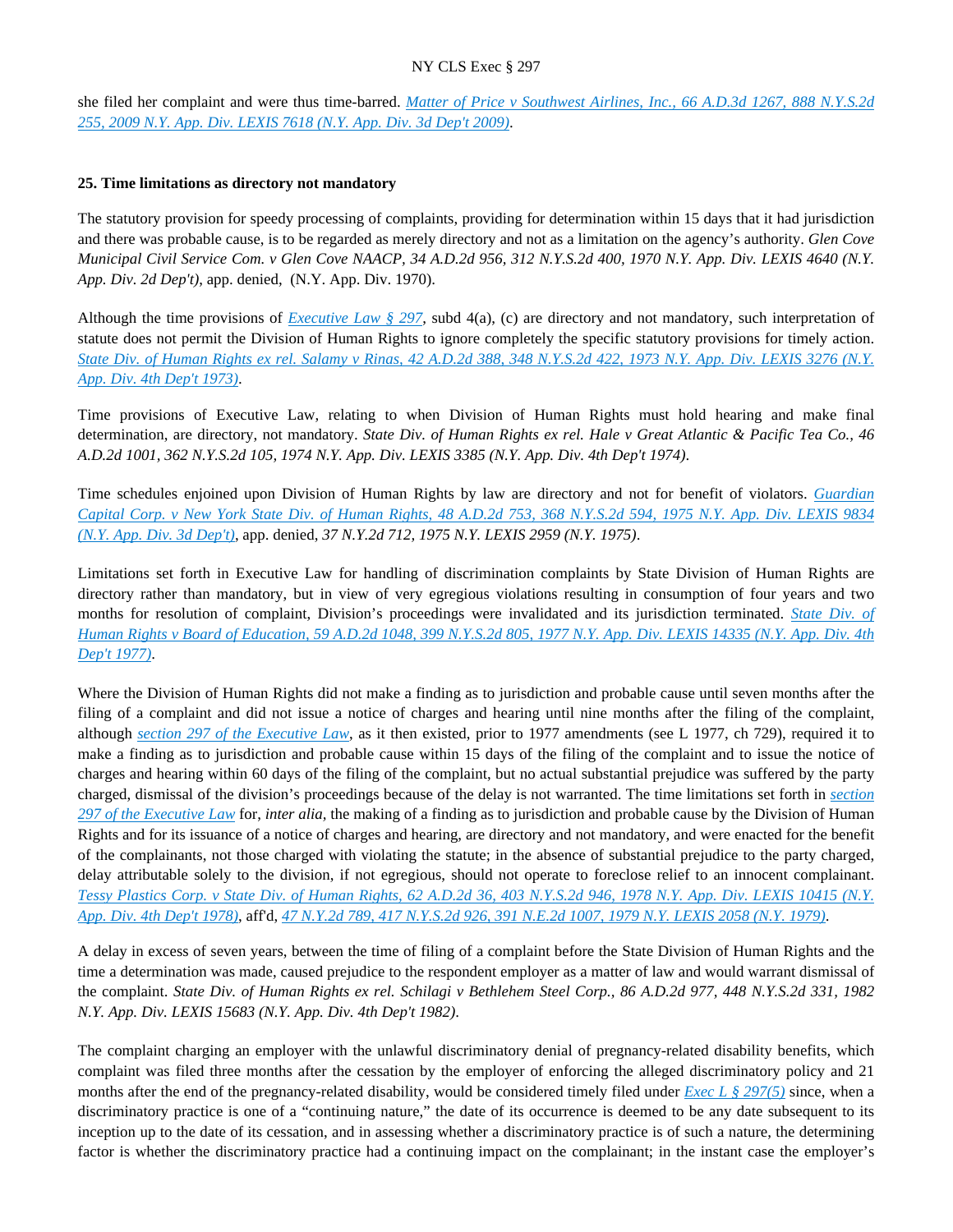ongoing policy of denying such disability claims had an impact on the petition until the date of the cessation, at which point the one-year limitations period began to run; it is the cessation of the impact of the discriminatory practice and not the cessation of the disability which triggers the one-year period. *State Div. of Human Rights ex rel. McClary v Marine Midland Bank, 87 A.D.2d 982, 450 N.Y.S.2d 109, 1982 N.Y. App. Div. LEXIS 16519 (N.Y. App. Div. 4th Dep't 1982)*.

The time schedules specified in *[Exec Law § 297](https://advance.lexis.com/api/document?collection=statutes-legislation&id=urn:contentItem:5H6N-1CT1-DXC8-036V-00000-00&context=)* for the performance of certain acts on the part of the Division of Human Rights are directory rather than mandatory, and the mere passage of time normally will not constitute substantial prejudice to a respondent in a discrimination proceeding in the absence of some showing of actual injury to the respondent. *[Totem Taxi, Inc. v](https://advance.lexis.com/api/document?collection=cases&id=urn:contentItem:3S3K-1XC0-003D-G1D5-00000-00&context=)  [New York State Human Rights Appeal Bd., 98 A.D.2d 923, 471 N.Y.S.2d 358, 1983 N.Y. App. Div. LEXIS 21244 \(N.Y. App. Div.](https://advance.lexis.com/api/document?collection=cases&id=urn:contentItem:3S3K-1XC0-003D-G1D5-00000-00&context=)  [3d Dep't 1983\)](https://advance.lexis.com/api/document?collection=cases&id=urn:contentItem:3S3K-1XC0-003D-G1D5-00000-00&context=)*, rev'd, *[65 N.Y.2d 300, 491 N.Y.S.2d 293, 480 N.E.2d 1075, 1985 N.Y. LEXIS 15079 \(N.Y. 1985\)](https://advance.lexis.com/api/document?collection=cases&id=urn:contentItem:3S3J-Y830-003D-G0VW-00000-00&context=)*.

Failure of division to conduct investigation within time limits prescribed by law does not support complainant's request for further investigation or public hearing since time limits are directory rather than mandatory. *[State Div. of Human Rights ex rel.](https://advance.lexis.com/api/document?collection=cases&id=urn:contentItem:3S3K-1C20-003D-G15J-00000-00&context=)  [Clifford v Oneida, Ltd., 112 A.D.2d 793, 492 N.Y.S.2d 293, 1985 N.Y. App. Div. LEXIS 56039 \(N.Y. App. Div. 4th Dep't 1985\)](https://advance.lexis.com/api/document?collection=cases&id=urn:contentItem:3S3K-1C20-003D-G15J-00000-00&context=)*.

Determination of Division of Human Rights, which held that employer had discriminated against employee because of her sex by denying her pregnancy-related disability benefits, would be confirmed in proceeding pursuant to CLS *[Exec § 298](https://advance.lexis.com/api/document?collection=statutes-legislation&id=urn:contentItem:5CT3-0SG1-6RDJ-8489-00000-00&context=)*, even though there had been substantial delay in proceedings, since time limitations enunciated in CLS *[Exec § 297](https://advance.lexis.com/api/document?collection=statutes-legislation&id=urn:contentItem:5H6N-1CT1-DXC8-036V-00000-00&context=)* are directory, rather than mandatory, and are for benefit of complainants rather than violators, and since commissioner legitimately found that correspondence between division and employee's attorney reflected desire of attorney to stay proceedings pending resolution of employee's workers' compensation claim, rather than withdrawal of claim. *[Art Leather Mfg. Co. v State Div. of Human Rights,](https://advance.lexis.com/api/document?collection=cases&id=urn:contentItem:3S3J-YNW0-003D-G0P5-00000-00&context=)  [144 A.D.2d 406, 533 N.Y.S.2d 1018, 1988 N.Y. App. Div. LEXIS 11795 \(N.Y. App. Div. 2d Dep't 1988\)](https://advance.lexis.com/api/document?collection=cases&id=urn:contentItem:3S3J-YNW0-003D-G0P5-00000-00&context=)*.

Where sole evidence of mental anguish was complainant's own testimony that she was "[e]motionally and physically screwed up", award of \$35,000 for mental anguish is grossly excessive and new award should not exceed \$5,000–award of back pay from complainant's discharge in February 1985 until her reinstatement by petitioner constitutes punitive assessment against petitioner rather than compensation; complainant obtained new employment at same pay in July 1985; Division of Human Rights may not award what would amount to punitive damages solely on finding that unlawful discrimination occurred; award of back pay must be reduced to cover only period that complainant was out of work as result of her unlawful discharge; however, Division did not abuse its discretion in ordering petitioner to reinstate complainant–three-year period between filing of complaint and issuance of Division's determination did not operate to divest Division of jurisdiction; absent showing of substantial prejudice, time limitations enunciated in *[Executive Law § 297](https://advance.lexis.com/api/document?collection=statutes-legislation&id=urn:contentItem:5H6N-1CT1-DXC8-036V-00000-00&context=)* are directory and not mandatory. *[Cosmos Forms, Ltd.](https://advance.lexis.com/api/document?collection=cases&id=urn:contentItem:3S2R-B7T0-003V-B011-00000-00&context=)  [v State Div. of Human Rights, 150 A.D.2d 442, 541 N.Y.S.2d 50, 1989 N.Y. App. Div. LEXIS 6521 \(N.Y. App. Div. 2d Dep't](https://advance.lexis.com/api/document?collection=cases&id=urn:contentItem:3S2R-B7T0-003V-B011-00000-00&context=)  [1989\)](https://advance.lexis.com/api/document?collection=cases&id=urn:contentItem:3S2R-B7T0-003V-B011-00000-00&context=)*.

Three-year period between filing of employment discrimination complaint and issuance of determination by Division of Human Rights did not operate to divest division of jurisdiction since, absent showing of substantial prejudice, time limitations in CLS *[Exec § 297](https://advance.lexis.com/api/document?collection=statutes-legislation&id=urn:contentItem:5H6N-1CT1-DXC8-036V-00000-00&context=)* are directory and not mandatory. *[Cosmos Forms, Ltd. v State Div. of Human Rights, 150 A.D.2d 442, 541](https://advance.lexis.com/api/document?collection=cases&id=urn:contentItem:3S2R-B7T0-003V-B011-00000-00&context=)  [N.Y.S.2d 50, 1989 N.Y. App. Div. LEXIS 6521 \(N.Y. App. Div. 2d Dep't 1989\)](https://advance.lexis.com/api/document?collection=cases&id=urn:contentItem:3S2R-B7T0-003V-B011-00000-00&context=)*.

Time limitations in CLS *[Exec § 297\(2\)\(a\)](https://advance.lexis.com/api/document?collection=statutes-legislation&id=urn:contentItem:5H6N-1CT1-DXC8-036V-00000-00&context=)* and (4)(a) are directory, not mandatory. *Tiffany & Co. v Smith, 224 A.D.2d 332, 638 N.Y.S.2d 454, 1996 N.Y. App. Div. LEXIS 1456 (N.Y. App. Div. 1st Dep't)*, app. denied, *88 N.Y.2d 806, 646 N.Y.S.2d 985, 670 N.E.2d 226, 1996 N.Y. LEXIS 1723 (N.Y. 1996)*.

Former employee's 2003 claim against her corporate employer and its owner for sexual harassment by creating a hostile work environment that arose out of six months of employment in 1991 and 1992 was not untimely because the time limits contained in *[N.Y. Exec. Law § 297](https://advance.lexis.com/api/document?collection=statutes-legislation&id=urn:contentItem:5H6N-1CT1-DXC8-036V-00000-00&context=)* were directory only; in the absence of prejudice, which the owner and employer failed to demonstrate, the time limits did not affect the jurisdiction of the New York Division of Human Rights over the employee's claim. *[Matter of](https://advance.lexis.com/api/document?collection=cases&id=urn:contentItem:4KFP-2HT0-0039-4209-00000-00&context=)  [R & B Autobody & Radiator, Inc. v New York State Div. of Human Rights, 31 A.D.3d 989, 819 N.Y.S.2d 599, 2006 N.Y. App.](https://advance.lexis.com/api/document?collection=cases&id=urn:contentItem:4KFP-2HT0-0039-4209-00000-00&context=)  [Div. LEXIS 9469 \(N.Y. App. Div. 3d Dep't 2006\)](https://advance.lexis.com/api/document?collection=cases&id=urn:contentItem:4KFP-2HT0-0039-4209-00000-00&context=)*.

The enlarged time periods in *[section 297 of the Executive Law](https://advance.lexis.com/api/document?collection=statutes-legislation&id=urn:contentItem:5H6N-1CT1-DXC8-036V-00000-00&context=)*, as amended, providing that the time frame for the determination of jurisdiction by the State Division of Human Rights be extended from 15 to 180 days and that a notice of public hearing be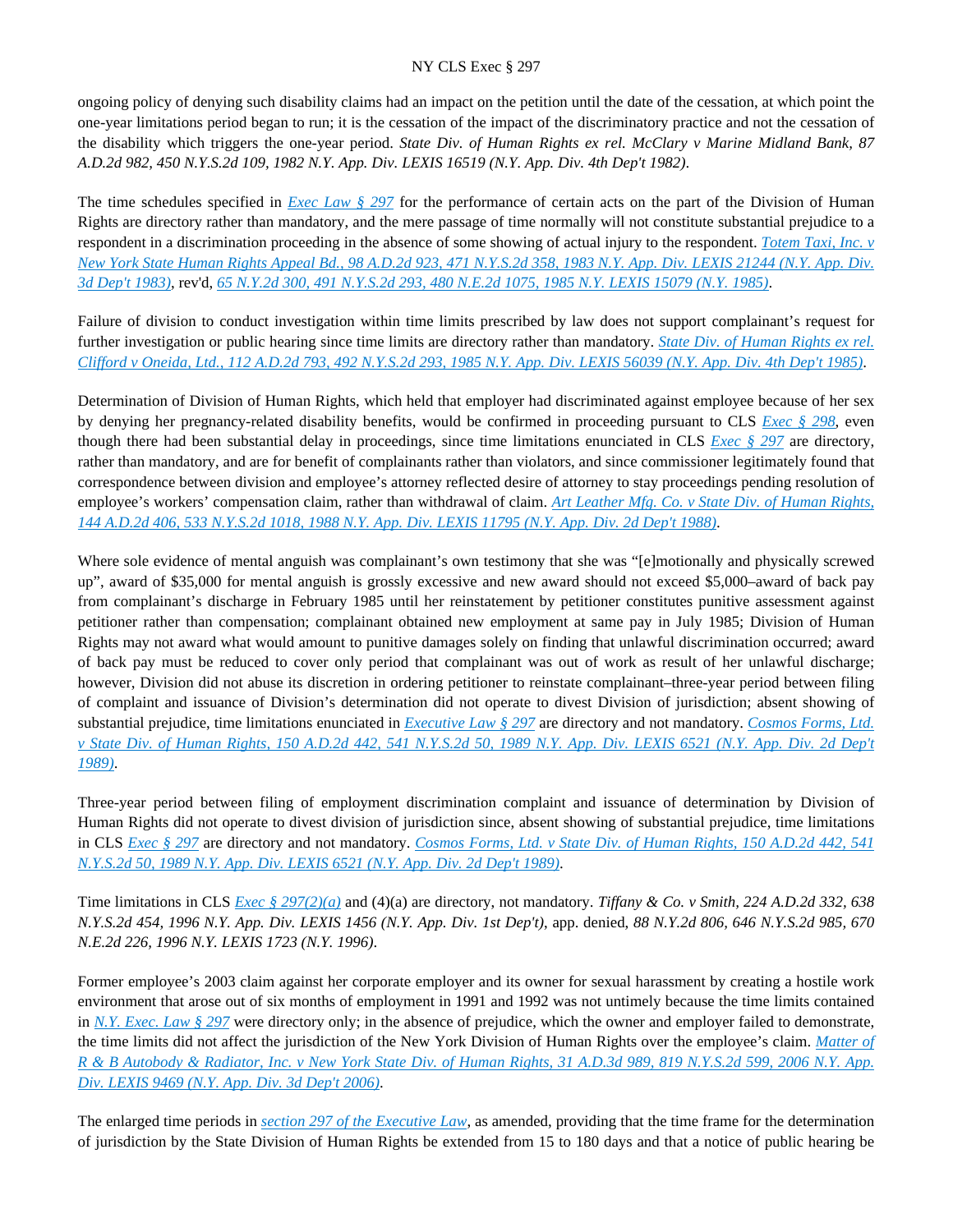served within 270 rather than 60 days after the filing of the complaint, are mandatory rather than directory; accordingly, a delay by the division of 462 days in determining jurisdiction following the filing of a complaint and of 766 days before the issuance of a notice of public hearing requires the dismissal of the complaint. *[General Railway Signal Co. v New York State Div. of](https://advance.lexis.com/api/document?collection=cases&id=urn:contentItem:3RRS-GNC0-003C-F3DY-00000-00&context=)  [Human Rights, 95 Misc. 2d 260, 407 N.Y.S.2d 417, 1978 N.Y. Misc. LEXIS 2413 \(N.Y. Sup. Ct. 1978\)](https://advance.lexis.com/api/document?collection=cases&id=urn:contentItem:3RRS-GNC0-003C-F3DY-00000-00&context=)*, rev'd, *[73 A.D.2d 834,](https://advance.lexis.com/api/document?collection=cases&id=urn:contentItem:3RRS-C620-003C-F0M7-00000-00&context=)  [423 N.Y.S.2d 768, 1979 N.Y. App. Div. LEXIS 14722 \(N.Y. App. Div. 4th Dep't 1979\)](https://advance.lexis.com/api/document?collection=cases&id=urn:contentItem:3RRS-C620-003C-F0M7-00000-00&context=)*.

Plaintiffs were entitled to mandatory injunction, enjoining Division of Human Rights to immediately schedule hearings and determine merit of housing discrimination complaints which had been pending for many years, where they demonstrated substantial likelihood of success on merits of their claim that they were denied due process due to division's failure to render prompt determination. *[Housing Opportunities Made Equal, Inc. v Pataki, 180 Misc. 2d 778, 693 N.Y.S.2d 795, 1998 N.Y. Misc.](https://advance.lexis.com/api/document?collection=cases&id=urn:contentItem:3X1X-DJ90-0039-434B-00000-00&context=)  [LEXIS 699 \(N.Y. Sup. Ct. 1998\)](https://advance.lexis.com/api/document?collection=cases&id=urn:contentItem:3X1X-DJ90-0039-434B-00000-00&context=)*.

## **26. Time for determining jurisdiction and probable cause**

Even though time limitations contained in *[Executive Law § 297](https://advance.lexis.com/api/document?collection=statutes-legislation&id=urn:contentItem:5H6N-1CT1-DXC8-036V-00000-00&context=)*, subd 4(a), (c) are directive and not mandatory, valid complaint for discriminatory housing practices was dismissed where delay of 5 months, 16 months, and 3 years respectively in hearing of complaint by division, in making determination and order by division, and in appeal board's affirmance of division's order, were unconscionable and so flagrant as to be prejudicial in law to respondent. *[State Div. of Human Rights ex rel. Salamy v](https://advance.lexis.com/api/document?collection=cases&id=urn:contentItem:3RRS-Y7T0-003C-C457-00000-00&context=)  [Rinas, 42 A.D.2d 388, 348 N.Y.S.2d 422, 1973 N.Y. App. Div. LEXIS 3276 \(N.Y. App. Div. 4th Dep't 1973\)](https://advance.lexis.com/api/document?collection=cases&id=urn:contentItem:3RRS-Y7T0-003C-C457-00000-00&context=)*.

Requirement of *[Executive Law § 297](https://advance.lexis.com/api/document?collection=statutes-legislation&id=urn:contentItem:5H6N-1CT1-DXC8-036V-00000-00&context=)*, subd 4(a), that Division of Human Rights serve notice fixing date of hearing within 60 days after complaint is filed is directory, rather than mandatory, and noncompliance with such requirement did not divest Division of jurisdiction.*121-129 Broadway Realty, Inc. v N.Y. State Div. of Human Rights, 43 A.D.2d 754, 349 N.Y.S.2d 1003, 1973 N.Y. App. Div. LEXIS 2965 (N.Y. App. Div. 3d Dep't 1973)*.

Complaints alleging sex discriminations in employment were not subject to being dismissed because the State Division of Human Rights failed to comply with 60-day provision contained in the Executive Law with respect to serving notice as to answer and hearing after receiving complaints. *State Div. of Human Rights ex rel. Ellis v Jamestown Tel. Corp., 53 A.D.2d 1061, 386 N.Y.S.2d 141, 1976 N.Y. App. Div. LEXIS 15880 (N.Y. App. Div. 4th Dep't 1976)*, aff'd, *[42 N.Y.2d 848, 397 N.Y.S.2d](https://advance.lexis.com/api/document?collection=cases&id=urn:contentItem:3RRS-B4R0-003C-F4DP-00000-00&context=)  [630, 366 N.E.2d 290, 1977 N.Y. LEXIS 2174 \(N.Y. 1977\)](https://advance.lexis.com/api/document?collection=cases&id=urn:contentItem:3RRS-B4R0-003C-F4DP-00000-00&context=)*.

The limitations set forth in *[section 297 of the Executive Law](https://advance.lexis.com/api/document?collection=statutes-legislation&id=urn:contentItem:5H6N-1CT1-DXC8-036V-00000-00&context=)* concerning the timeliness of administrative actions in discrimination proceedings remain directory after amendment by chapter 729 of the Laws of 1977; accordingly, where a complaint, charging an employer with an unlawful discriminatory practice in that it denied complainant employment due to disability, was filed in August, 1975, public hearings were held on such charges in May of 1976, December of 1976 and May, 1977 and a determination was made thereon by the State Division of Human Rights in July, 1978, but the record discloses no substantial prejudice to the respondent employer resulting from said delay, the State Human Rights Appeal Board erred in reversing the division's order that complainant be hired with back pay and in dismissing the complaint on the ground that the administrative delay constituted prejudice as a matter of law. *[Gamble v Adirondack Steel Casting Co., 71 A.D.2d 165, 422](https://advance.lexis.com/api/document?collection=cases&id=urn:contentItem:3RRS-C750-003C-F128-00000-00&context=)  [N.Y.S.2d 487, 1979 N.Y. App. Div. LEXIS 13245 \(N.Y. App. Div. 3d Dep't 1979\)](https://advance.lexis.com/api/document?collection=cases&id=urn:contentItem:3RRS-C750-003C-F128-00000-00&context=)*, app. denied, *50 N.Y.2d 801, 1980 N.Y. LEXIS 2947 (N.Y. 1980)*.

A motion to prohibit a public hearing before the State Division of Human Rights for failure to serve notice of hearing within 60 days of the filing of the complaint was denied as Article 15 of the Executive Law delineates the way complaints to the Division shall be handled, how they shall be heard, to whom they shall be appealed and by which court the appeal shall be reviewed and when the Division determined that it has the jurisdiction to act, prohibition should not intrude into the statutory procedure. *[McMillan Book Co. v State Div. of Human Rights, 64 Misc. 2d 692, 315 N.Y.S.2d 463, 1970 N.Y. Misc. LEXIS 1162 \(N.Y. Sup.](https://advance.lexis.com/api/document?collection=cases&id=urn:contentItem:3RRS-B420-003C-D0PN-00000-00&context=)  [Ct. 1970\)](https://advance.lexis.com/api/document?collection=cases&id=urn:contentItem:3RRS-B420-003C-D0PN-00000-00&context=)*.

### **27. Time for serving notice and holding hearing**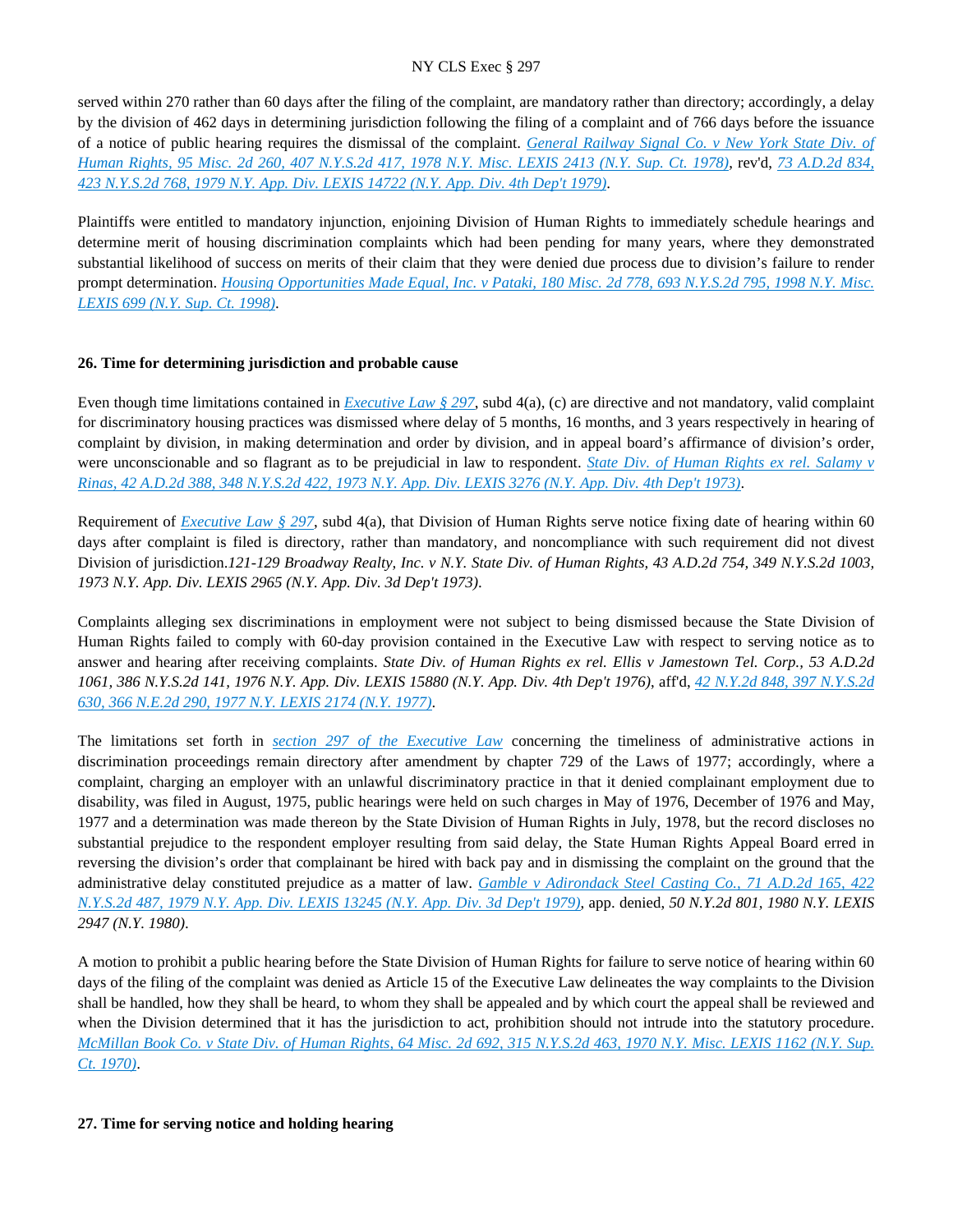Where commissioner of human right's order was not issued until 160 days after hearings before trial examiner and decision on appeal from that order was not handed down for more than a year, actions by commissioner and board of appeals were not timely and would be vacated. *[Hillside Housing Corp. v State Div. of Human Rights, 44 A.D.2d 539, 353 N.Y.S.2d 460, 1974](https://advance.lexis.com/api/document?collection=cases&id=urn:contentItem:3RRS-Y4Y0-003C-C2RP-00000-00&context=)  [N.Y. App. Div. LEXIS 5445 \(N.Y. App. Div. 1st Dep't 1974\)](https://advance.lexis.com/api/document?collection=cases&id=urn:contentItem:3RRS-Y4Y0-003C-C2RP-00000-00&context=)*.

Time provisions of Executive Law, relating to when Division of Human Rights must hold hearing and make final determination, are directory, not mandatory. *State Div. of Human Rights ex rel. Hale v Great Atlantic & Pacific Tea Co., 46 A.D.2d 1001, 362 N.Y.S.2d 105, 1974 N.Y. App. Div. LEXIS 3385 (N.Y. App. Div. 4th Dep't 1974)*.

Dismissal of complaint filed with Division of Human Rights by complainant, whose unlawful discriminatory discharge of employment due to his age was demonstrated by substantial evidence, on ground that the Division did not hold hearing or make final determination within time periods provided under Executive Law would be repugnant to purposes of the Executive Law. *State Div. of Human Rights ex rel. Hale v Great Atlantic & Pacific Tea Co., 46 A.D.2d 1001, 362 N.Y.S.2d 105, 1974 N.Y. App. Div. LEXIS 3385 (N.Y. App. Div. 4th Dep't 1974)*.

Statutory time limits for division to render determination are directory and not mandatory and there is no remedy where petitioner fails to show that delay resulted in substantial prejudice. *State Div. of Human Rights ex rel. Spencer v Syracuse University School of Nursing, 112 A.D.2d 709, 492 N.Y.S.2d 197, 1985 N.Y. App. Div. LEXIS 56218 (N.Y. App. Div. 4th Dep't 1985)*.

Although time schedules set forth in CLS *[Exec § 297](https://advance.lexis.com/api/document?collection=statutes-legislation&id=urn:contentItem:5H6N-1CT1-DXC8-036V-00000-00&context=)* are directory only, and noncompliance with them does not operate to oust State Division of Human Rights of jurisdiction absent some showing of substantial prejudice, unexplained 8 ½ -year delay between filing of complaint in proceeding under CLS *[Exec § 298](https://advance.lexis.com/api/document?collection=statutes-legislation&id=urn:contentItem:5CT3-0SG1-6RDJ-8489-00000-00&context=)* and commissioner's final determination caused substantial prejudice to employer, requiring annulment of award, since employer was thereby subjected to exposure for 8 ½ -year award of back pay. *[Corning Glass Works v Ovsanik, 199 A.D.2d 959, 606 N.Y.S.2d 475, 1993 N.Y. App. Div. LEXIS 12540 \(N.Y. App.](https://advance.lexis.com/api/document?collection=cases&id=urn:contentItem:3S2R-74H0-003V-B36F-00000-00&context=)  [Div. 4th Dep't 1993\)](https://advance.lexis.com/api/document?collection=cases&id=urn:contentItem:3S2R-74H0-003V-B36F-00000-00&context=)*, modified, aff'd, *[84 N.Y.2d 619, 620 N.Y.S.2d 771, 644 N.E.2d 1327, 1994 N.Y. LEXIS 4438 \(N.Y. 1994\)](https://advance.lexis.com/api/document?collection=cases&id=urn:contentItem:3S2R-6HR0-003V-B32P-00000-00&context=)*.

Physician was not entitled to summary judgment dismissing action for violation of CLS *[Exec § 296](https://advance.lexis.com/api/document?collection=statutes-legislation&id=urn:contentItem:8TP5-PCS2-8T6X-74HS-00000-00&context=)* where (1) plaintiff alleged that she was permitted to register at hospital's high-risk prenatal care clinic based on her physical examination and history, that she consented to AIDS test which proved positive for HIV antibody, and that physician then refused to treat her at clinic, told her she should have abortion, and referred her to another hospital at which she had abortion, and (2) physician failed to establish absence of any triable fact issues. *[Doe v Jamaica Hosp., 202 A.D.2d 386, 608 N.Y.S.2d 518, 1994 N.Y. App. Div.](https://advance.lexis.com/api/document?collection=cases&id=urn:contentItem:3S2R-71R0-003V-B4H4-00000-00&context=)  [LEXIS 1922 \(N.Y. App. Div. 2d Dep't 1994\)](https://advance.lexis.com/api/document?collection=cases&id=urn:contentItem:3S2R-71R0-003V-B4H4-00000-00&context=)*.

Defendant was entitled to dismissal of action for age discrimination since plaintiff had signed release whereby she released defendant from any and all causes of action arising from or during her employment, including claims for employment discrimination; plaintiff could not escape impact of release by claiming that she had misinterpreted terms of release. *Koster v Ketchum Communications, 204 A.D.2d 280, 611 N.Y.S.2d 298, 1994 N.Y. App. Div. LEXIS 4571 (N.Y. App. Div. 2d Dep't 1994)*, app. dismissed, *85 N.Y.2d 857, 639 N.Y.S.2d 782, 662 N.E.2d 1072, 1995 N.Y. LEXIS 266 (N.Y. 1995)*.

Court would annul determination of Commissioner of Human Rights finding that employer engaged in unlawful discrimination where (1) public hearing did not commence until 7 years after complaint was filed, and commissioner's determination was not issued until nearly 4 years later, (2) delay was attributable to Division of Human Rights without explanation, and (3) during delay, employer lost access to 2 individuals who would have been called as witnesses, and it also lost access to documentary evidence that would have been used in its defense. *Pepsico, Inc. v Rosa, 213 A.D.2d 550, 624 N.Y.S.2d 622, 1995 N.Y. App. Div. LEXIS 4449 (N.Y. App. Div. 2d Dep't)*, app. dismissed, *86 N.Y.2d 837, 634 N.Y.S.2d 445, 658 N.E.2d 223, 1995 N.Y. LEXIS 3707 (N.Y. 1995)*, app. denied, *86 N.Y.2d 709, 634 N.Y.S.2d 442, 658 N.E.2d 220, 1995 N.Y. LEXIS 3708 (N.Y. 1995)*.

Eleven-year delay between filing of discrimination complaint and scheduling of hearing by State Division of Human Rights (DHR), although egregious, did not deprive it of jurisdiction, and question of whether there were prejudicial consequences to employer that made fair hearing impossible should be determined in course of administrative proceeding or by subsequent judicial review; however, DHR should be prohibited from amending complaint with additional charges, since agency's power is limited under 9 NYCRR § 465.4(a) to making amendments "reasonably and fairly," and such standard had not been met.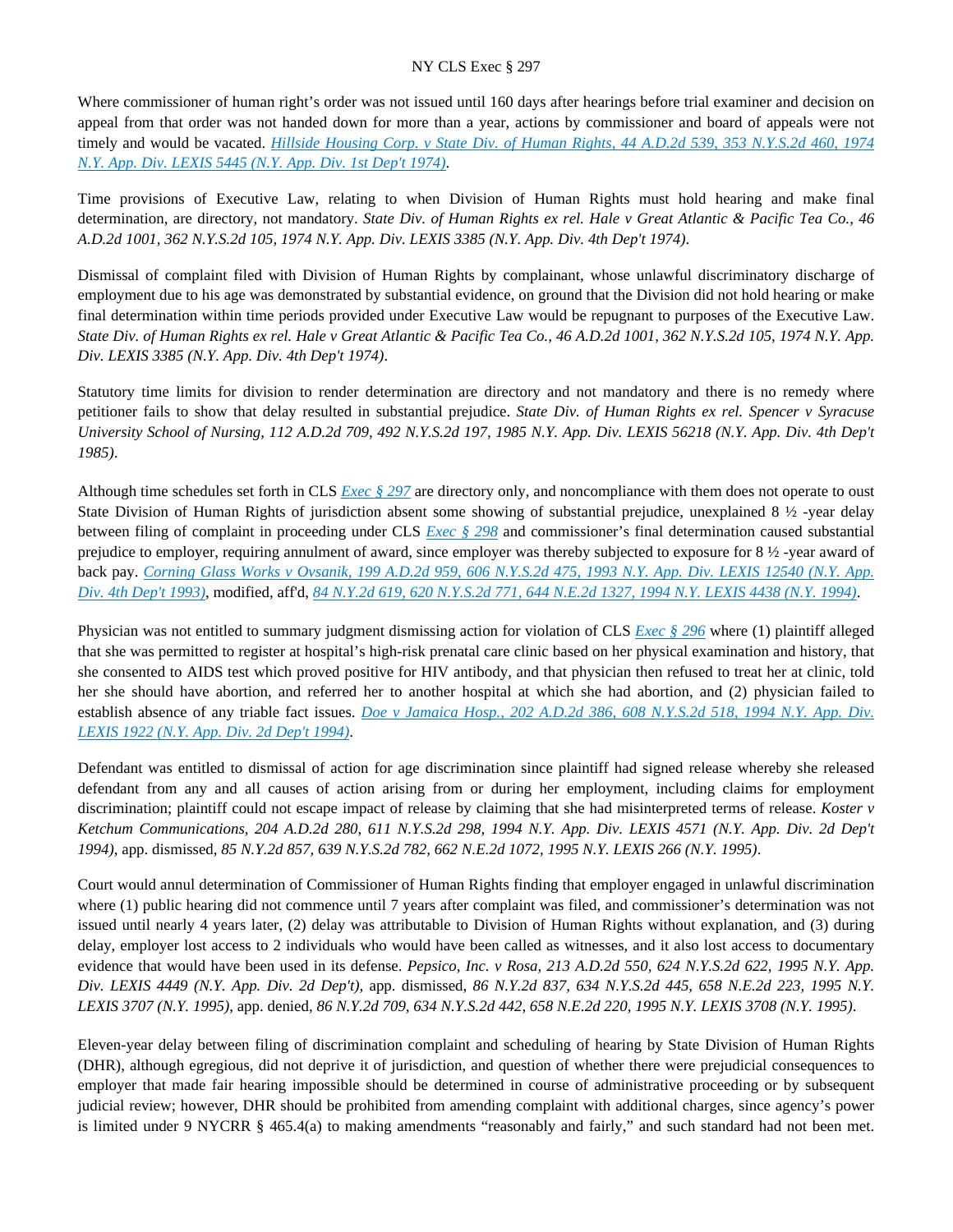*[Presbyterian Hosp. v State Div. of Human Rights, 241 A.D.2d 319, 659 N.Y.S.2d 283, 1997 N.Y. App. Div. LEXIS 7030 \(N.Y.](https://advance.lexis.com/api/document?collection=cases&id=urn:contentItem:3S2R-5150-003V-B1W4-00000-00&context=)  [App. Div. 1st Dep't 1997\)](https://advance.lexis.com/api/document?collection=cases&id=urn:contentItem:3S2R-5150-003V-B1W4-00000-00&context=)*.

Notice of claim requirements are inapplicable to *[N.Y. Exec. Law § 297](https://advance.lexis.com/api/document?collection=statutes-legislation&id=urn:contentItem:5H6N-1CT1-DXC8-036V-00000-00&context=)* claims timely filed with the New York Division of Human Rights. *[Freudenthal v County of Nassau, 99 N.Y.2d 285, 755 N.Y.S.2d 56, 784 N.E.2d 1165, 2003 N.Y. LEXIS 139 \(N.Y.](https://advance.lexis.com/api/document?collection=cases&id=urn:contentItem:47XF-T3T0-0039-41C8-00000-00&context=)  [2003\)](https://advance.lexis.com/api/document?collection=cases&id=urn:contentItem:47XF-T3T0-0039-41C8-00000-00&context=)*.

To the extent that *[Board of Educ. of Union Free School Dist. No. 2, East Williston, Town of North Hempstead v New York State](https://advance.lexis.com/api/document?collection=cases&id=urn:contentItem:3RRS-B200-003C-F3DK-00000-00&context=)  [Div. of Human Rights, 44 N.Y.2d 902, 407 N.Y.S.2d 636, 379 N.E.2d 163 \(1978\)](https://advance.lexis.com/api/document?collection=cases&id=urn:contentItem:3RRS-B200-003C-F3DK-00000-00&context=)*, suggests that a petitioner must file a notice of claim prior to pursuing administrative relief from the New York Division of Human Rights, it is not to be followed. *[Freudenthal v County of Nassau, 99 N.Y.2d 285, 755 N.Y.S.2d 56, 784 N.E.2d 1165, 2003 N.Y. LEXIS 139 \(N.Y. 2003\)](https://advance.lexis.com/api/document?collection=cases&id=urn:contentItem:47XF-T3T0-0039-41C8-00000-00&context=)*.

## **28. Time in which to make final determination**

Delay of more than 5 years in resolving discrimination claim against Department of Correctional Services did not warrant dismissal of claim where witnesses were able to testify to relevant events with reasonable certainty, prejudice was not established by replacement of originally-assigned administrative law judge, and there was no indication of "repetitive, purposeless and oppressive" conduct on part of complainant or Human Rights Division. *[New York State Dep't of Correctional](https://advance.lexis.com/api/document?collection=cases&id=urn:contentItem:3S2R-67W0-003V-B12P-00000-00&context=)  [Servs. v State Div. of Human Rights, 216 A.D.2d 658, 627 N.Y.S.2d 800, 1995 N.Y. App. Div. LEXIS 6117 \(N.Y. App. Div. 3d](https://advance.lexis.com/api/document?collection=cases&id=urn:contentItem:3S2R-67W0-003V-B12P-00000-00&context=)  [Dep't 1995\)](https://advance.lexis.com/api/document?collection=cases&id=urn:contentItem:3S2R-67W0-003V-B12P-00000-00&context=)*.

Delay of some 4 years from time of hearing to final determination of Division of Human Rights was not substantially prejudicial as matter of law so as to warrant dismissal of petition. *Comor v New York State Div. of Human Rights, 231 A.D.2d 715, 647 N.Y.S.2d 842, 1996 N.Y. App. Div. LEXIS 9693 (N.Y. App. Div. 2d Dep't 1996)*.

Delay in a determination by the State Division of Human Rights that found the Department of Corrections (DOC) guilty of an unlawful discriminatory practice was prejudicial and constituted an abuse of discretion because the time that elapsed from the employee's initial complaint until issuance of the final order was more than 18 years, the DOC did not contribute to the delay, and the complaint presented issues that were relatively simple and straightforward. *[Matter of New York State Dept. of Corr. &](https://advance.lexis.com/api/document?collection=cases&id=urn:contentItem:5JDY-PF21-F04J-7564-00000-00&context=)  Community Supervision v New York State Div. of Human Rights, 137 A.D.3d 1512, 29 N.Y.S.3d 558, 2016 N.Y. App. Div. [LEXIS 2380 \(N.Y. App. Div. 3d Dep't 2016\)](https://advance.lexis.com/api/document?collection=cases&id=urn:contentItem:5JDY-PF21-F04J-7564-00000-00&context=)*.

# **29. Time in which to file complaint**

Dismissal of a civil action alleging that plaintiff was discharged from his employment because of his age was improper based on the one-year period prescribed in *[Exec Law § 297\(5\)](https://advance.lexis.com/api/document?collection=statutes-legislation&id=urn:contentItem:5H6N-1CT1-DXC8-036V-00000-00&context=)*, where the prescriptive period was intended to apply only to the filing of unlawful discriminatory practice complaints with the Division of Human Rights and not to the institution of a civil action to recover damages for unlawful discriminatory practices under *[Exec Law § 297\(9\)](https://advance.lexis.com/api/document?collection=statutes-legislation&id=urn:contentItem:5H6N-1CT1-DXC8-036V-00000-00&context=)*, which is governed by the three-year limitations period prescribed in *[CPLR § 214\(2\)](https://advance.lexis.com/api/document?collection=statutes-legislation&id=urn:contentItem:5CT3-08C1-6RDJ-845T-00000-00&context=)*. *[Murphy v American Home Products Corp., 58 N.Y.2d 293, 461 N.Y.S.2d 232,](https://advance.lexis.com/api/document?collection=cases&id=urn:contentItem:3S3J-YFX0-003D-G0JM-00000-00&context=)  [448 N.E.2d 86, 1983 N.Y. LEXIS 2925 \(N.Y. 1983\)](https://advance.lexis.com/api/document?collection=cases&id=urn:contentItem:3S3J-YFX0-003D-G0JM-00000-00&context=)*).

Where petitioner was employed by an airline, resigned, was married, and than applied for reinstatement, the time to file the complaint alleging discrimination ran from the refusal to reinstate. *[Munger v State Div. of Human Rights, 32 A.D.2d 502, 304](https://advance.lexis.com/api/document?collection=cases&id=urn:contentItem:3RRT-05J0-003C-C251-00000-00&context=)  [N.Y.S.2d 407, 1969 N.Y. App. Div. LEXIS 3134 \(N.Y. App. Div. 1st Dep't 1969\)](https://advance.lexis.com/api/document?collection=cases&id=urn:contentItem:3RRT-05J0-003C-C251-00000-00&context=)*.

Assistant professor's cause of action for discriminatory notice of nonreappointment accrued when she received notice of nonreappointment, and limitation period then began to run. *McD. v La P., 49 A.D.2d 765, 372 N.Y.S.2d 722 (N.Y. App. Div. 2d Dep't 1975)*.

Where school teacher because of illegal maternity leave policy of school district was required to take maternity leave on June 1, 1972 and not permitted to return to work until October 2, 1972, one-year statute of limitations for teacher's filing of claim for sick pay and back pay commenced when discrimination ceased on October 2 so that her complaint filed on July 24, 1973 was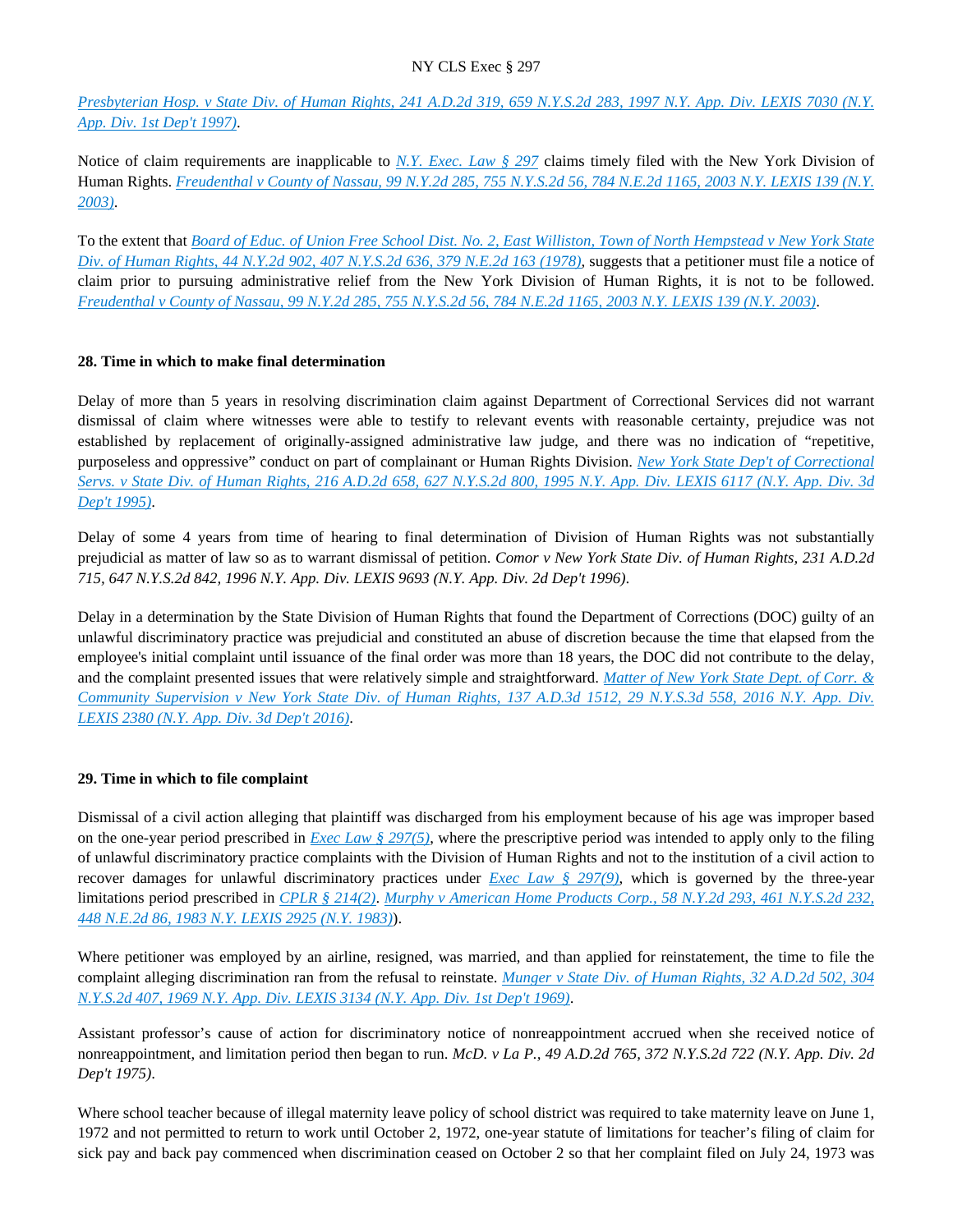timely. *[State Div. of Human Rights ex rel. Mossler v Westmoreland Cent. School Dist., 56 A.D.2d 205, 392 N.Y.S.2d 149, 1977](https://advance.lexis.com/api/document?collection=cases&id=urn:contentItem:3RRS-DT40-003C-F29C-00000-00&context=)  [N.Y. App. Div. LEXIS 10047 \(N.Y. App. Div. 4th Dep't 1977\)](https://advance.lexis.com/api/document?collection=cases&id=urn:contentItem:3RRS-DT40-003C-F29C-00000-00&context=)*.

In a sex discrimination case in which an elementary school teacher challenged a policy of compelling resignations due to pregnancy, the complaint was untimely filed, where, as required by the regulations of the board of education, she resigned due to pregnancy, was rehired and continued in employment, and did not file a complaint until the board prepared a seniority list for teachers in which it denied credit for her preresignation service. The cause of action arose at the time of her resignation, and not later when its effect may have been felt; the act of compelling maternity resignation was not a continuing act of discrimination. Furthermore, an isolated incident concerning a fellow male teacher who resigned and then was allowed to rescind his resignation and regain his position with no loss of preresignation credit did not by itself support a claim of discrimination. *[Board of Education v New York State Div. of Human Rights, 82 A.D.2d 883, 440 N.Y.S.2d 308, 1981 N.Y. App. Div. LEXIS](https://advance.lexis.com/api/document?collection=cases&id=urn:contentItem:3S3K-2JC0-003D-G1DH-00000-00&context=)  [14585 \(N.Y. App. Div. 2d Dep't 1981\)](https://advance.lexis.com/api/document?collection=cases&id=urn:contentItem:3S3K-2JC0-003D-G1DH-00000-00&context=)*, rev'd, *[56 N.Y.2d 257, 451 N.Y.S.2d 700, 436 N.E.2d 1301, 1982 N.Y. LEXIS 3357 \(N.Y.](https://advance.lexis.com/api/document?collection=cases&id=urn:contentItem:3S3J-YHH0-003D-G1D6-00000-00&context=)  [1982\)](https://advance.lexis.com/api/document?collection=cases&id=urn:contentItem:3S3J-YHH0-003D-G1D6-00000-00&context=)*.

CLS *[Exec § 297\(5\)](https://advance.lexis.com/api/document?collection=statutes-legislation&id=urn:contentItem:5H6N-1CT1-DXC8-036V-00000-00&context=)* requires complainant to file complaint within one year of alleged discriminatory action, but does not require complainant to serve respondent or necessary party with complaint; rather, statute requires State Division of Human Rights to promptly serve respondent and any necessary party with copy of complaint. Statute of limitations in CLS *[Exec § 297\(5\)](https://advance.lexis.com/api/document?collection=statutes-legislation&id=urn:contentItem:5H6N-1CT1-DXC8-036V-00000-00&context=)* did not bar joinder of union as necessary party in proceeding alleging religious discrimination by bus company against one of its employees, even though joinder occurred more than one year after alleged discriminatory action, since statute did not require complainant to serve necessary party with complaint, and State Division of Human Rights met its duty to "promptly" serve union with copy of complaint. *[Ambrosio v State Div. of Human Rights, 144 A.D.2d 662, 535 N.Y.S.2d 381, 1988 N.Y. App. Div.](https://advance.lexis.com/api/document?collection=cases&id=urn:contentItem:3S3J-YMW0-003D-G4R1-00000-00&context=)  [LEXIS 12444 \(N.Y. App. Div. 2d Dep't 1988\)](https://advance.lexis.com/api/document?collection=cases&id=urn:contentItem:3S3J-YMW0-003D-G4R1-00000-00&context=)*.

Cause of action for sex discrimination accrued on April 25 when board voted to terminate plaintiff, and not on February 5 when plaintiff's supervisor made his final evaluation of plaintiff's work, since (1) extent of plaintiff's damages could not be accurately assessed while assertedly discriminatory acts were still ongoing, and such acts continued for as long as supervisor continued to supervise plaintiff, and (2) impact of alleged discrimination was not ascertainable until plaintiff was terminated. *[Hoger v Thomann, 189 A.D.2d 1048, 592 N.Y.S.2d 887, 1993 N.Y. App. Div. LEXIS 776 \(N.Y. App. Div. 3d Dep't 1993\)](https://advance.lexis.com/api/document?collection=cases&id=urn:contentItem:3S2R-7MP0-003V-B3CS-00000-00&context=)*.

Proceeding brought by African-American correctional officer under CLS *[Exec § 298](https://advance.lexis.com/api/document?collection=statutes-legislation&id=urn:contentItem:5CT3-0SG1-6RDJ-8489-00000-00&context=)* alleging racial discrimination by his supervisor was timely commenced where he alleged that acts complained of occurred consistently during entire 2-year period during which officer was under supervisor's direct supervision, and officer brought complaint promptly after he was transferred. *[New York State Dep't of Correctional Servs. v New York State Div. of Human Rights, 225 A.D.2d 856, 638 N.Y.S.2d](https://advance.lexis.com/api/document?collection=cases&id=urn:contentItem:3S2R-5TS0-003V-B0F2-00000-00&context=)  [827, 1996 N.Y. App. Div. LEXIS 2063 \(N.Y. App. Div. 3d Dep't 1996\)](https://advance.lexis.com/api/document?collection=cases&id=urn:contentItem:3S2R-5TS0-003V-B0F2-00000-00&context=)*.

Employee's claims under the New York State Human Rights Law, *[N.Y. Exec. Law § 290](https://advance.lexis.com/api/document?collection=statutes-legislation&id=urn:contentItem:5CT3-0SG1-6RDJ-847W-00000-00&context=)* et seq., were time-barred because the employee never filed a complaint with the New York State Division of Human Rights as required by *[N.Y. Exec. Law § 297\(5\)](https://advance.lexis.com/api/document?collection=statutes-legislation&id=urn:contentItem:5H6N-1CT1-DXC8-036V-00000-00&context=)*. *[Bedden-Hurley v N.Y. City Bd. of Educ., 385 F. Supp. 2d 274, 2005 U.S. Dist. LEXIS 321 \(S.D.N.Y. 2005\)](https://advance.lexis.com/api/document?collection=cases&id=urn:contentItem:4F7H-15T0-TVW3-P2S0-00000-00&context=)*.

Former employee's suit for race and sex discrimination survived the motion to dismiss for failure to state a cause of action filed by the defending employer and union because her claims that she was deprived of her rights as an apprentice to be in an apprenticeship program free from discriminatory conduct in the workplace were timely since she pled that throughout her employment, a supervisor used racially derogatory terms and required her to clean the men's locker room, which contained sexually suggestive photographs; because the period of her employment overlapped with the 300-day period, and the allegations of racially charged remarks and exposure to sexually suggestive material sufficiently contributed to a hostile work environment claim based on sex or race, her hostile work environment claims were timely. *[Langford v Int'l Union of Operating](https://advance.lexis.com/api/document?collection=cases&id=urn:contentItem:527X-FXK1-JCNC-802T-00000-00&context=)  [Eng'rs, Local 30, 765 F. Supp. 2d 486, 2011 U.S. Dist. LEXIS 17789 \(S.D.N.Y. 2011\)](https://advance.lexis.com/api/document?collection=cases&id=urn:contentItem:527X-FXK1-JCNC-802T-00000-00&context=)*.

#### **30. —Amended complaint**

Where, in September 1970, female assistant professor and two male professors were promoted but salaries for male professors were higher than that for female professor, and in October 1971, female professor filed complaint with Division of Human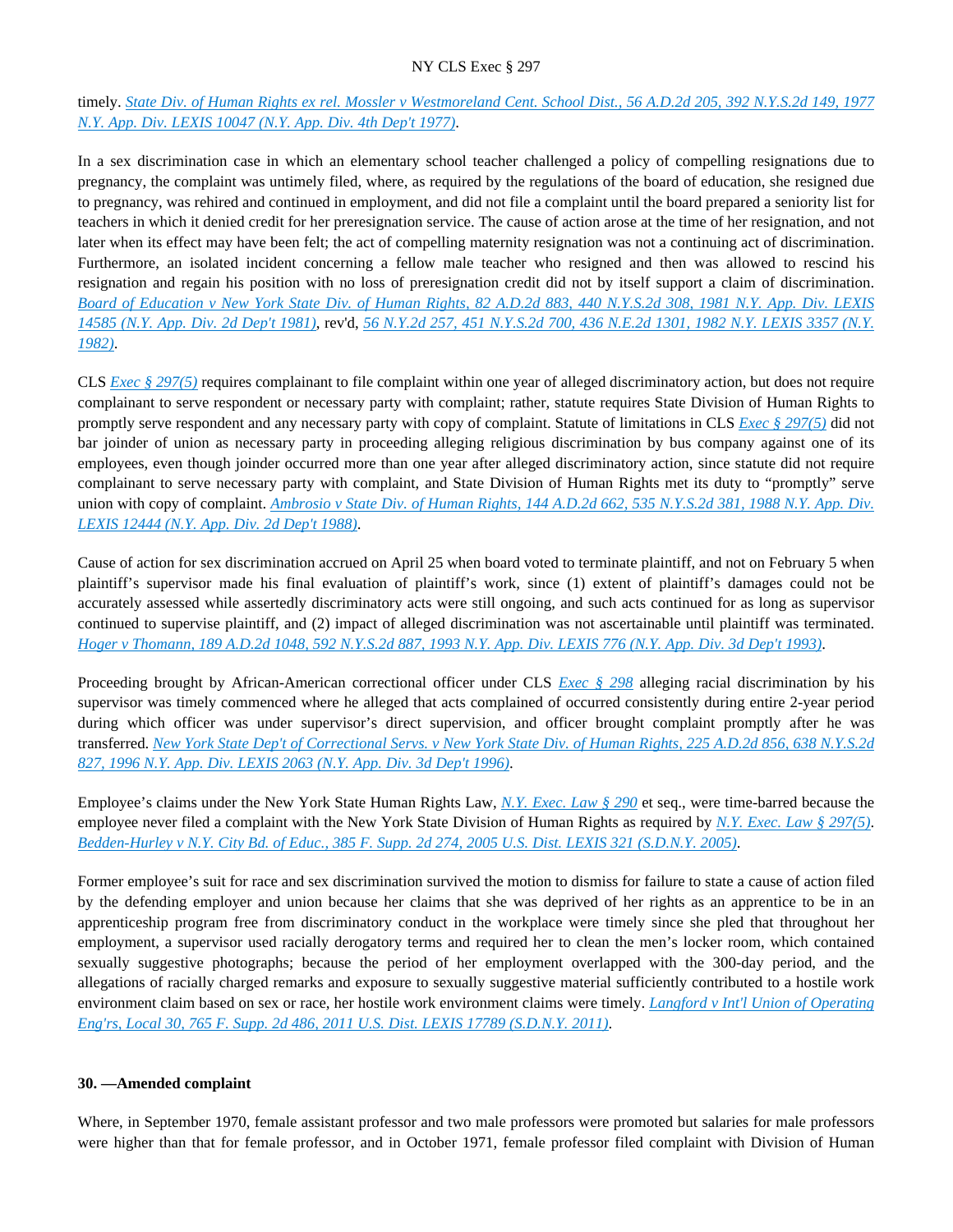Rights charging college with unlawful discrimination and complaint was thereafter amended to allege that her salary continued to be less than salaries for male faculty members of similar rank and experience, lapse of more than one year since original promotion did not preclude Division of Human Rights from conducting hearing. *[Russell Sage College v State Div. of Human](https://advance.lexis.com/api/document?collection=cases&id=urn:contentItem:3RRS-Y2J0-003C-C1M1-00000-00&context=)  [Rights, 45 A.D.2d 153, 357 N.Y.S.2d 171, 1974 N.Y. App. Div. LEXIS 4561 \(N.Y. App. Div. 3d Dep't 1974\)](https://advance.lexis.com/api/document?collection=cases&id=urn:contentItem:3RRS-Y2J0-003C-C1M1-00000-00&context=)*, aff'd, *[36 N.Y.2d](https://advance.lexis.com/api/document?collection=cases&id=urn:contentItem:3RRS-BBP0-003C-F1DK-00000-00&context=)  [985, 374 N.Y.S.2d 603, 337 N.E.2d 119, 1975 N.Y. LEXIS 2069 \(N.Y. 1975\)](https://advance.lexis.com/api/document?collection=cases&id=urn:contentItem:3RRS-BBP0-003C-F1DK-00000-00&context=)*.

Court erred in dismissing, as untimely, second cause of action in second amended complaint, alleging violation of Federal Age Discrimination in Employment Act (*29 USCS § 623*) (ADEA), since that action arose out of same facts and circumstances which gave rise to first and third causes of action, alleging violations of Human Rights Law (CLS Exec Art 15), which were interposed in timely fashion in original complaint, and defendants were at all times on notice of facts and occurrences giving rise to ADEA claim and did not show any prejudice or surprise. *[Schutz v Finkelstein Bruckman Wohl Most & Rothman, 247](https://advance.lexis.com/api/document?collection=cases&id=urn:contentItem:3S5N-DTR0-0039-44NV-00000-00&context=)  [A.D.2d 460, 668 N.Y.S.2d 669, 1998 N.Y. App. Div. LEXIS 1024 \(N.Y. App. Div. 2d Dep't 1998\)](https://advance.lexis.com/api/document?collection=cases&id=urn:contentItem:3S5N-DTR0-0039-44NV-00000-00&context=)*.

In a discrimination action, a petition to annul was granted on the basis that the proceeding was untimely commenced against petitioner employer because complainant who filed second amended complaint was not entitled to benefit of the relation back doctrine to comply with the time limitations of this statute, due to the fact that respondents were not united in interest. *[Matter of](https://advance.lexis.com/api/document?collection=cases&id=urn:contentItem:5TV8-19T1-FC1F-M02X-00000-00&context=)  [130-10 Food Corp. v New York State Div. of Human Rights, 166 A.D.3d 962, 89 N.Y.S.3d 215, 2018 N.Y. App. Div. LEXIS](https://advance.lexis.com/api/document?collection=cases&id=urn:contentItem:5TV8-19T1-FC1F-M02X-00000-00&context=)  [8074 \(N.Y. App. Div. 2d Dep't 2018\)](https://advance.lexis.com/api/document?collection=cases&id=urn:contentItem:5TV8-19T1-FC1F-M02X-00000-00&context=)*.

An amended cause of action alleging unlawful age discrimination based upon plaintiff's discharge from his position with defendant corporation at age 59 after 23 years of service pursuant to *[Exec Law § 296](https://advance.lexis.com/api/document?collection=statutes-legislation&id=urn:contentItem:8TP5-PCS2-8T6X-74HS-00000-00&context=)* was time barred by the mandatory oneyear statute of limitations applicable to such an action where the age discrimination amendment did not relate back to the original complaint to which it was added for purposes of the period of limitations, in that the original complaint failed to indicate any facts connecting plaintiff's discharge to the newly added age discrimination theory. *[Murphy v American Home](https://advance.lexis.com/api/document?collection=cases&id=urn:contentItem:3S3K-3580-003D-G4MF-00000-00&context=)  [Products Corp., 112 Misc. 2d 507, 447 N.Y.S.2d 218, 1982 N.Y. Misc. LEXIS 3157 \(N.Y. Sup. Ct.\)](https://advance.lexis.com/api/document?collection=cases&id=urn:contentItem:3S3K-3580-003D-G4MF-00000-00&context=)*, modified, *88 A.D.2d 870, 451 N.Y.S.2d 770, 1982 N.Y. App. Div. LEXIS 17189 (N.Y. App. Div. 1st Dep't 1982)*.

Division erred in amending an administrative discrimination complaint by adding the president as a respondent because this amendment was made after the one-year limitations period of *[N.Y. Exec. Law § 297\(5\)](https://advance.lexis.com/api/document?collection=statutes-legislation&id=urn:contentItem:5H6N-1CT1-DXC8-036V-00000-00&context=)* had expired and the president had already appeared pro se on behalf of the employer at the public hearing on the complaint. *[Matter of Murphy v Kirkland, 88](https://advance.lexis.com/api/document?collection=cases&id=urn:contentItem:53K6-CXF1-F04J-7012-00000-00&context=)  [A.D.3d 267, 928 N.Y.S.2d 333, 2011 N.Y. App. Div. LEXIS 6152 \(N.Y. App. Div. 2d Dep't 2011\)](https://advance.lexis.com/api/document?collection=cases&id=urn:contentItem:53K6-CXF1-F04J-7012-00000-00&context=)*.

### **31. —Three years for court complaint**

A civil action against the State as an employer to recover damages pursuant to the Human Rights Law for discriminatory discharge (Exec Law, art 15) is governed by the three-year Statute of Limitations applicable to such actions against private employers (*[CPLR § 214](https://advance.lexis.com/api/document?collection=statutes-legislation&id=urn:contentItem:5CT3-08C1-6RDJ-845T-00000-00&context=)*); the Legislature did not intend to subject the injured person to a shorter limitations period when the wrong was committed by the State. *[Koerner v State, 62 N.Y.2d 442, 478 N.Y.S.2d 584, 467 N.E.2d 232, 1984 N.Y. LEXIS 4406](https://advance.lexis.com/api/document?collection=cases&id=urn:contentItem:3S3J-YCB0-003D-G49Y-00000-00&context=)  [\(N.Y. 1984\)](https://advance.lexis.com/api/document?collection=cases&id=urn:contentItem:3S3J-YCB0-003D-G49Y-00000-00&context=)*.

Action alleging unlawful discriminatory practice pursuant to CLS *[Exec § 296](https://advance.lexis.com/api/document?collection=statutes-legislation&id=urn:contentItem:8TP5-PCS2-8T6X-74HS-00000-00&context=)* would not be dismissed as time barred, even though total elapsed time between accrual of claim and commencement of action exceeded 3 years, where during pendency of employee's federal litigation—filed subsequent to State Division of Human Rights (SDHR) complaint but arising from same allegations—SDHR complaint had been stayed, and when SDHR dismissed employee's complaint on grounds of administrative convenience, it made clear that although SDHR agreed with conclusion of federal courts that employee's claim was time barred, its dismissal was not premised on that ground so as to permit employee to pursue remedy in state courts, and thus total elapsed time between date of claim accrual and claim interposition, after deduction of toll period, was only 2 years 11 months; dismissal of complaint filed with SDHR on ground of administrative convenience was not beyond scope of SDHR's authority even if complaint was clearly untimely. *[Miller v International Tel. & Tel. Corp., 153 A.D.2d 925, 545 N.Y.S.2d 732,](https://advance.lexis.com/api/document?collection=cases&id=urn:contentItem:3S2R-B010-003V-B0M2-00000-00&context=)  [1989 N.Y. App. Div. LEXIS 11988 \(N.Y. App. Div. 2d Dep't 1989\)](https://advance.lexis.com/api/document?collection=cases&id=urn:contentItem:3S2R-B010-003V-B0M2-00000-00&context=)*.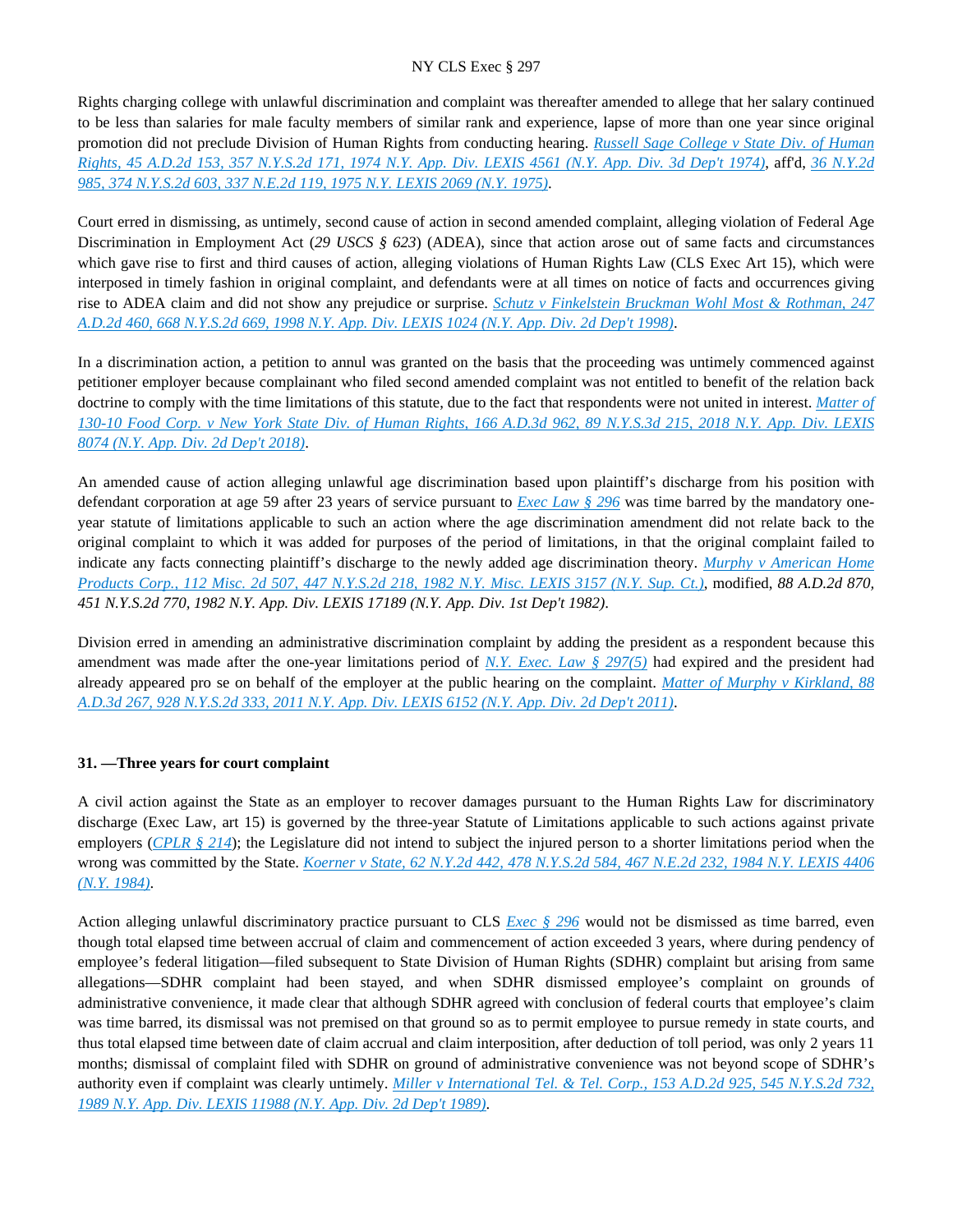One-year filing requirement of CLS *[Exec § 297\(5\)](https://advance.lexis.com/api/document?collection=statutes-legislation&id=urn:contentItem:5H6N-1CT1-DXC8-036V-00000-00&context=)* did not apply to action by school district employee alleging unlawful suspension without pay due solely to his national origin or ancestry in violation of CLS *[Exec § 296](https://advance.lexis.com/api/document?collection=statutes-legislation&id=urn:contentItem:8TP5-PCS2-8T6X-74HS-00000-00&context=)*; institution of civil actions to recover damages for unlawful discriminatory practices under § 296 is governed by 3-year statute of limitations prescribed in CLS *[CPLR § 214\(2\)](https://advance.lexis.com/api/document?collection=statutes-legislation&id=urn:contentItem:5CT3-08C1-6RDJ-845T-00000-00&context=)*. *[Stoetzel v Wappingers Cent. School Dist., 166 A.D.2d 643, 561 N.Y.S.2d 71, 1990 N.Y. App. Div. LEXIS](https://advance.lexis.com/api/document?collection=cases&id=urn:contentItem:3S2R-9280-003V-B2SJ-00000-00&context=)  [12920 \(N.Y. App. Div. 2d Dep't 1990\)](https://advance.lexis.com/api/document?collection=cases&id=urn:contentItem:3S2R-9280-003V-B2SJ-00000-00&context=)*.

An action by an individual of Hispanic descent, alleging improper termination by reason of her supervisor's racial prejudice, properly set forth a cause of action under *[Exec Law §§ 296](https://advance.lexis.com/api/document?collection=statutes-legislation&id=urn:contentItem:8TP5-PCS2-8T6X-74HS-00000-00&context=)*, *[297\(9\)](https://advance.lexis.com/api/document?collection=statutes-legislation&id=urn:contentItem:5H6N-1CT1-DXC8-036V-00000-00&context=)*, but was time-barred by *[Ct Cl Act § 10\(3\)](https://advance.lexis.com/api/document?collection=statutes-legislation&id=urn:contentItem:8TV7-8SH2-8T6X-74KY-00000-00&context=)* where the claimant elected to assert the claim in the Court of Claims, notwithstanding that the same action brought against the State in its role as claimant's employer, if brought in Supreme Court, would be governed by a three-year statute of limitations. *[Figueroa v](https://advance.lexis.com/api/document?collection=cases&id=urn:contentItem:3S3K-2WR0-003D-G11C-00000-00&context=)  [State, 126 Misc. 2d 304, 481 N.Y.S.2d 946, 1984 N.Y. Misc. LEXIS 3606 \(N.Y. Ct. Cl. 1984\)](https://advance.lexis.com/api/document?collection=cases&id=urn:contentItem:3S3K-2WR0-003D-G11C-00000-00&context=)*.

Civil action to recover damages for alleged unlawful discriminatory practices under CLS *[Exec § 297\(9\)](https://advance.lexis.com/api/document?collection=statutes-legislation&id=urn:contentItem:5H6N-1CT1-DXC8-036V-00000-00&context=)* is governed by 3-year statute of limitations of CLS *[CPLR § 214\(2\)](https://advance.lexis.com/api/document?collection=statutes-legislation&id=urn:contentItem:5CT3-08C1-6RDJ-845T-00000-00&context=)* applicable to actions to recover upon liability, penalty or forfeiture created or imposed by statute. *[Benedict v Xerox Corp., 144 Misc. 2d 490, 544 N.Y.S.2d 418, 1989 N.Y. Misc. LEXIS 407 \(N.Y. Sup. Ct.](https://advance.lexis.com/api/document?collection=cases&id=urn:contentItem:3S2R-B4N0-003V-B16S-00000-00&context=)  [1989\)](https://advance.lexis.com/api/document?collection=cases&id=urn:contentItem:3S2R-B4N0-003V-B16S-00000-00&context=)*.

Claim for Human Rights Law violation under CLS *[Exec § 297\(9\)](https://advance.lexis.com/api/document?collection=statutes-legislation&id=urn:contentItem:5H6N-1CT1-DXC8-036V-00000-00&context=)* was barred by applicable 3-year statute of limitations, CLS *[CPLR § 214\(2\)](https://advance.lexis.com/api/document?collection=statutes-legislation&id=urn:contentItem:5CT3-08C1-6RDJ-845T-00000-00&context=)*, where plaintiff opted into federal class action within 3 years after alleged discriminatory act but failed to commence state action until 6 years after such act, since notice of decertification of federal class action stated that only statutes of limitations applicable to federal age discrimination claims would be tolled from time of opting into federal class action. *[Benedict v Xerox Corp., 144 Misc. 2d 490, 544 N.Y.S.2d 418, 1989 N.Y. Misc. LEXIS 407 \(N.Y. Sup. Ct. 1989\)](https://advance.lexis.com/api/document?collection=cases&id=urn:contentItem:3S2R-B4N0-003V-B16S-00000-00&context=)*.

Former employee's claims under the New York State Human Rights Law (State Law) and the New York City Human Rights Law of sexual harassment, discrimination based on gender and national origin, and retaliation, arising out of his employment as a lab technologist, were subject to the three-year statute of limitations of *[CPLR 214\(2\)](https://advance.lexis.com/api/document?collection=statutes-legislation&id=urn:contentItem:5CT3-08C1-6RDJ-845T-00000-00&context=)* and were not tolled for the period in which his claim was pending in the administrative process because, pursuant to *[N.Y. Executive Law § 297\(9\)](https://advance.lexis.com/api/document?collection=statutes-legislation&id=urn:contentItem:5H6N-1CT1-DXC8-036V-00000-00&context=)* of the State Law, he had annulled his initial election to pursue an administrative remedy. *[Farrugia v North Shore Univ. Hosp., 820 N.Y.S.2d 718,](https://advance.lexis.com/api/document?collection=cases&id=urn:contentItem:4KS6-XFS0-0039-43NJ-00000-00&context=)  [13 Misc. 3d 740, 2006 N.Y. Misc. LEXIS 2277 \(N.Y. Sup. Ct. 2006\)](https://advance.lexis.com/api/document?collection=cases&id=urn:contentItem:4KS6-XFS0-0039-43NJ-00000-00&context=)*.

Thruway Authority employee's requests for back pay and other compensatory damages on her Human Rights Law (CLS *[Exec](https://advance.lexis.com/api/document?collection=statutes-legislation&id=urn:contentItem:5CT3-0SG1-6RDJ-847W-00000-00&context=)  [Law §§ 290](https://advance.lexis.com/api/document?collection=statutes-legislation&id=urn:contentItem:5CT3-0SG1-6RDJ-847W-00000-00&context=)* et seq.) gender discrimination and sexual harassment claims will be submitted to jury, where her administrative complaint was dismissed for administrative convenience, because claim was timely filed within 3 years of last act of harassment alleged under applicable § 297(9). *[Ryan v New York State Thruway Auth., 889 F. Supp. 70, 1995 U.S. Dist. LEXIS](https://advance.lexis.com/api/document?collection=cases&id=urn:contentItem:3S4N-H8G0-001T-53JP-00000-00&context=)  [9052 \(N.D.N.Y. 1995\)](https://advance.lexis.com/api/document?collection=cases&id=urn:contentItem:3S4N-H8G0-001T-53JP-00000-00&context=)*.

Employment discrimination claim was not time barred where Division of Human Rights dismissed complaint for administrative convenience because employee wished to pursue court action, and action was filed within 3-year period for bringing plenary action under Human Rights Law; employer was collaterally estopped from asserting that administrative complaint should have been dismissed on basis that it was not timely filed under administrative statute of limitations. *[Ryan v New York State Thruway](https://advance.lexis.com/api/document?collection=cases&id=urn:contentItem:3S4N-H8G0-001T-53JP-00000-00&context=)  [Auth., 889 F. Supp. 70, 1995 U.S. Dist. LEXIS 9052 \(N.D.N.Y. 1995\)](https://advance.lexis.com/api/document?collection=cases&id=urn:contentItem:3S4N-H8G0-001T-53JP-00000-00&context=)*.

### **32. —On year for administrative complaint**

Employee's complaint of employment discrimination was not time-barred where she filed it within one year of acquiring knowledge that coworker (whose promotion triggered action) had been promoted several months earlier while employee was on maternity leave. *[Consolidated Edison Co. v New York State Div. of Human Rights, 77 N.Y.2d 411, 568 N.Y.S.2d 569, 570](https://advance.lexis.com/api/document?collection=cases&id=urn:contentItem:3S2R-8PG0-003V-B117-00000-00&context=)  [N.E.2d 217, 1991 N.Y. LEXIS 363 \(N.Y. 1991\)](https://advance.lexis.com/api/document?collection=cases&id=urn:contentItem:3S2R-8PG0-003V-B117-00000-00&context=)*.

Incidental references in complaint to section of Labor Law prohibiting differential in rate of pay because of sex, even under most liberal rules of pleading, were insufficient to transmute complaint, which was specifically predicated on section of Executive Law giving any person claiming to be aggrieved by any unlawful discriminatory practice a cause of action for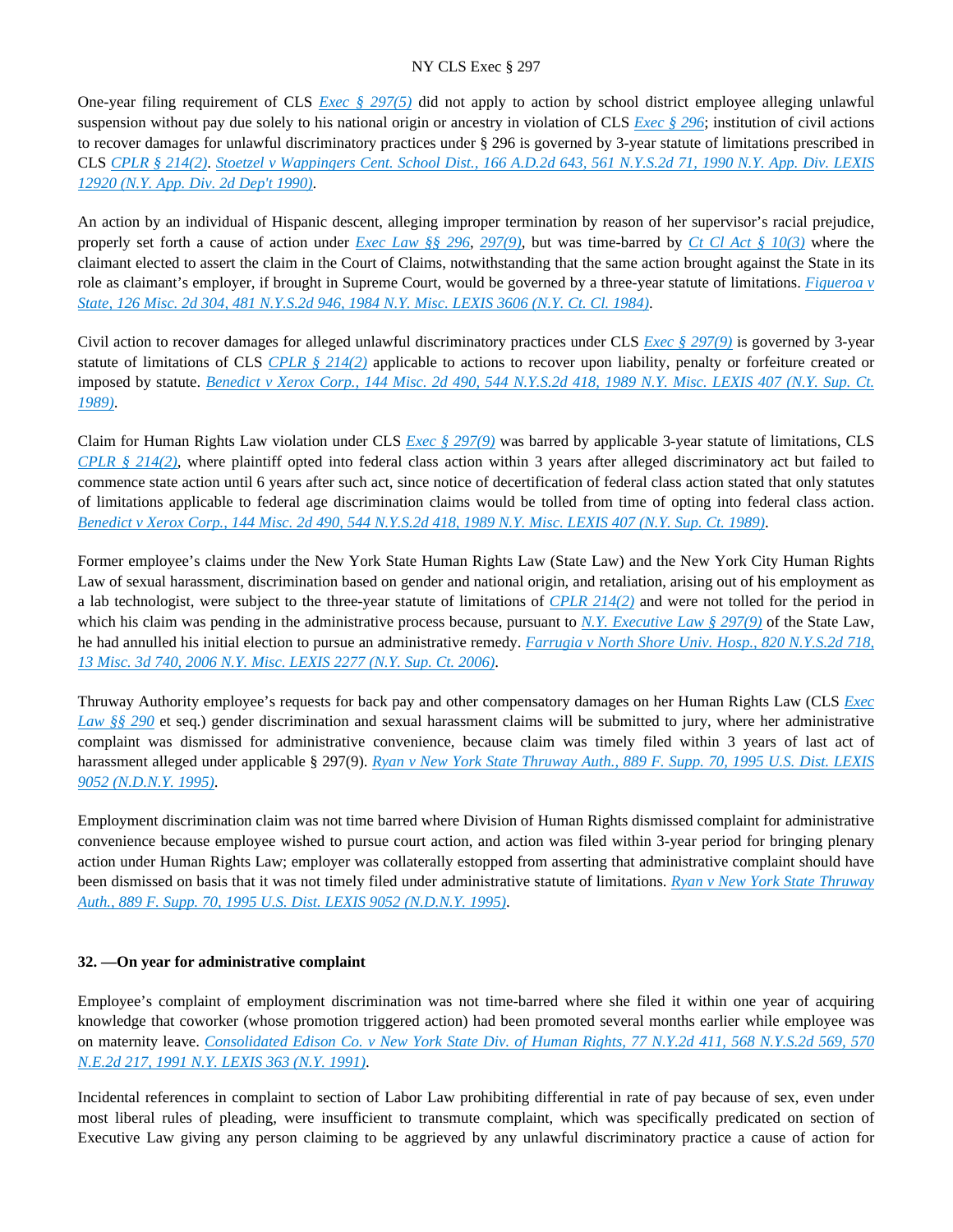damages and other relief, into one seeking relief under Labor Law, and thus one-year statute of limitations provided for in the Executive Law was applicable. *Lanzer v Fairchild Publications, Inc., 46 A.D.2d 644, 360 N.Y.S.2d 437, 1974 N.Y. App. Div. LEXIS 3760 (N.Y. App. Div. 1st Dep't 1974)*.

Record consisting of documentary and testimonial proof established that waiter's complaint charging sex discrimination on part of employer which replaced staff of waiters at dining facility with waitresses was timely filed with Division of Human Rights within one year of alleged discriminatory practice. *[Guardian Capital Corp. v New York State Div. of Human Rights, 48 A.D.2d](https://advance.lexis.com/api/document?collection=cases&id=urn:contentItem:3RRS-FYN0-003C-F359-00000-00&context=)  [753, 368 N.Y.S.2d 594, 1975 N.Y. App. Div. LEXIS 9834 \(N.Y. App. Div. 3d Dep't\)](https://advance.lexis.com/api/document?collection=cases&id=urn:contentItem:3RRS-FYN0-003C-F359-00000-00&context=)*, app. denied, *37 N.Y.2d 712, 1975 N.Y. LEXIS 2959 (N.Y. 1975)*.

Where sex discrimination in employment complaint was filed more than one year after male employee was promoted instead of female complainant, complaint was barred insofar as it related to that promotion. *[State Div. of Human Rights ex rel. Bailey v](https://advance.lexis.com/api/document?collection=cases&id=urn:contentItem:3RRS-F700-003C-F0W8-00000-00&context=)  [Board of Education, 53 A.D.2d 1043, 386 N.Y.S.2d 166, 1976 N.Y. App. Div. LEXIS 15855 \(N.Y. App. Div. 4th Dep't 1976\)](https://advance.lexis.com/api/document?collection=cases&id=urn:contentItem:3RRS-F700-003C-F0W8-00000-00&context=)*, aff'd, *[42 N.Y.2d 862, 397 N.Y.S.2d 791, 366 N.E.2d 878, 1977 N.Y. LEXIS 2186 \(N.Y. 1977\)](https://advance.lexis.com/api/document?collection=cases&id=urn:contentItem:3RRS-B4N0-003C-F4D1-00000-00&context=)*.

Despite fact that employee filed formal employment discrimination complaint more than one year after termination of his employment, where employee claimed that he had visited staff member of division of human rights six months after termination of employment and that employee had been assured by staff member that informal complaint was timely and that complaint would be deemed filed as of time of visit, interest of justice required that division of human rights conduct investigatory hearing to determine whether delay in filing formal complaint was due to division's own failure to render effectual assistance to employee, in which case division would be under duty to process complaint. *Stacey v McDaniel, 54 A.D.2d 645, 387 N.Y.S.2d 631, 1976 N.Y. App. Div. LEXIS 14153 (N.Y. App. Div. 1st Dep't 1976)*.

Time limitation in Executive Law providing that any complaint must be filed within one year after alleged unlawful discriminatory practice is mandatory and is in nature of a condition upon the substantive right conferred by the Human Rights Law. *[State Div. of Human Rights ex rel. Mossler v Westmoreland Cent. School Dist., 56 A.D.2d 205, 392 N.Y.S.2d 149, 1977](https://advance.lexis.com/api/document?collection=cases&id=urn:contentItem:3RRS-DT40-003C-F29C-00000-00&context=)  [N.Y. App. Div. LEXIS 10047 \(N.Y. App. Div. 4th Dep't 1977\)](https://advance.lexis.com/api/document?collection=cases&id=urn:contentItem:3RRS-DT40-003C-F29C-00000-00&context=)*.

For purposes of determining whether age discrimination complaint was filed within statutorily prescribed one-year period, discrimination against complainant commenced when she was rejected for employment because of age and continued for as long as that rejection denied her certification to list of persons eligible for position applied for. *[New York City Dep't of](https://advance.lexis.com/api/document?collection=cases&id=urn:contentItem:3RRS-DRW0-003C-F1SR-00000-00&context=)  [Personnel v New York State Div. of Human Rights, 56 A.D.2d 795, 392 N.Y.S.2d 641, 1977 N.Y. App. Div. LEXIS 11090 \(N.Y.](https://advance.lexis.com/api/document?collection=cases&id=urn:contentItem:3RRS-DRW0-003C-F1SR-00000-00&context=)  [App. Div. 1st Dep't 1977\)](https://advance.lexis.com/api/document?collection=cases&id=urn:contentItem:3RRS-DRW0-003C-F1SR-00000-00&context=)*.

In a proceeding pursuant to *[Exec Law § 298](https://advance.lexis.com/api/document?collection=statutes-legislation&id=urn:contentItem:5CT3-0SG1-6RDJ-8489-00000-00&context=)* to review an order of the State Human Rights Appeal Board affirming a determination of the State Division of Human Rights, which found the petitioner guilty of having unlawfully discriminated against complainant by having denied her disability benefits for disability based on pregnancy, the petitioner's contention that the complaint was untimely was without merit, where the complaint was filed within one year after the complainant received notice from her employer's insurer that her claim for disability by reason of pregnancy had been denied. *Hillcrest General Hospital-GHI v New York State Human Rights Appeal Bd., 90 A.D.2d 481, 454 N.Y.S.2d 549, 1982 N.Y. App. Div. LEXIS 18487 (N.Y. App. Div. 2d Dep't 1982)*.

The complaint of an insurance company employee was time barred under *[Exec Law § 297\(5\)](https://advance.lexis.com/api/document?collection=statutes-legislation&id=urn:contentItem:5H6N-1CT1-DXC8-036V-00000-00&context=)*, where his complaint was not filed with the State Division of Human Rights until more than one year after he was allegedly forced into announcing his retirement. *Burke v Continental Ins. Co., 104 A.D.2d 1034, 481 N.Y.S.2d 11, 1984 N.Y. App. Div. LEXIS 20470 (N.Y. App. Div. 2d Dep't 1984)*.

The State Division of Human Rights properly dismissed two complaints for unlawful discriminatory practices (forced maternity leave; denial of additional leave), where the complaints were not filed within one year of the alleged practices as required by *[Exec Law § 297\(5\)](https://advance.lexis.com/api/document?collection=statutes-legislation&id=urn:contentItem:5H6N-1CT1-DXC8-036V-00000-00&context=)*. *[Syracuse v New York State Human Rights Appeal Bd., 107 A.D.2d 804, 484 N.Y.S.2d 638, 1985 N.Y. App.](https://advance.lexis.com/api/document?collection=cases&id=urn:contentItem:3S3K-1M70-003D-G4CJ-00000-00&context=)  [Div. LEXIS 42723 \(N.Y. App. Div. 2d Dep't 1985\)](https://advance.lexis.com/api/document?collection=cases&id=urn:contentItem:3S3K-1M70-003D-G4CJ-00000-00&context=)*.

Where resignation or leave is improperly forced due to pregnancy, one-year statute of limitations begins to run from date of discriminatory act; subsequently adopted seniority system which fails to take into account period of forced resignation imposes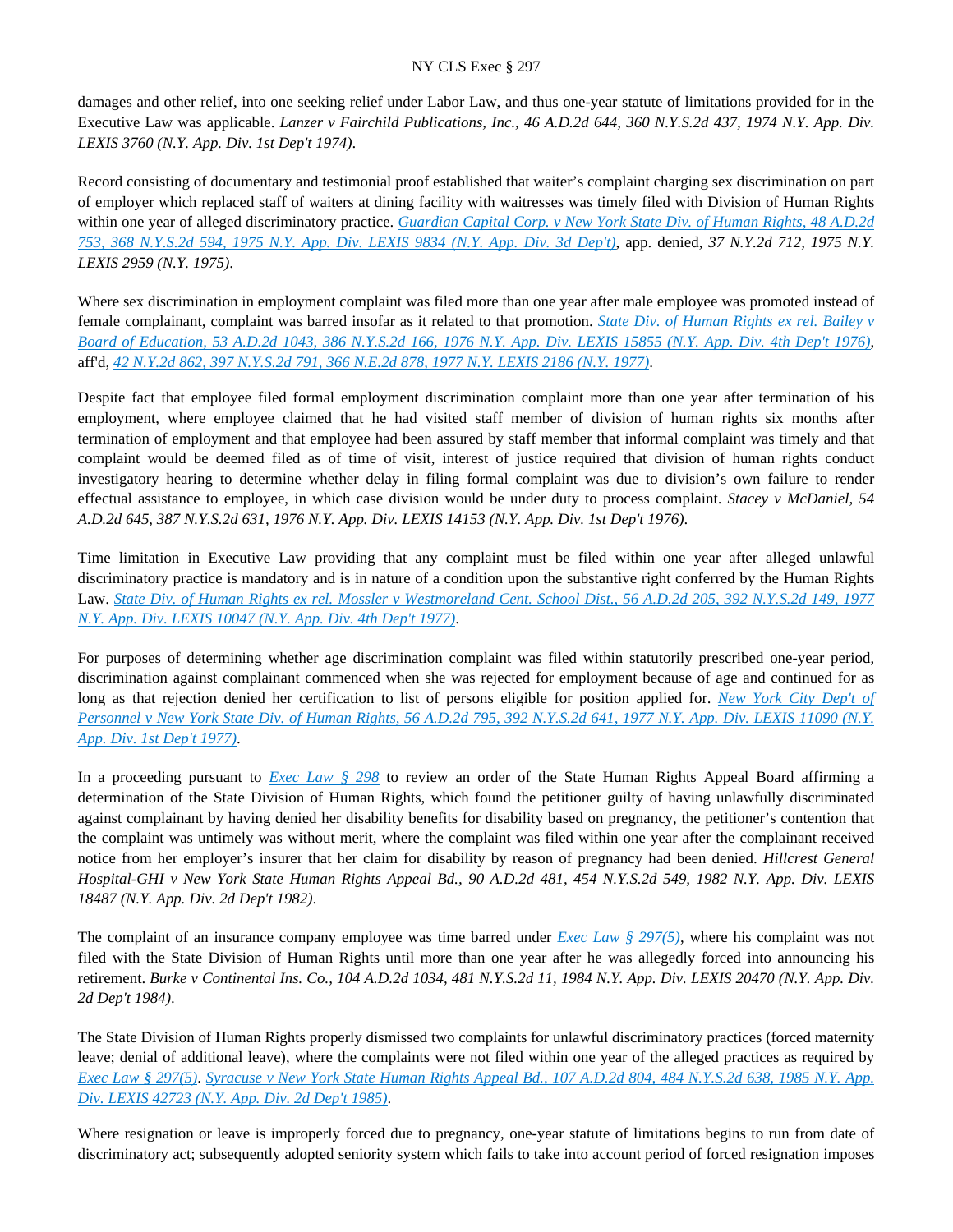distinct discriminatory wrong, and in such circumstances period of limitation begins to run on date complainant learned of seniority list. *State Div. of Human Rights v Board of Education, 112 A.D.2d 435, 492 N.Y.S.2d 412, 1985 N.Y. App. Div. LEXIS 56182 (N.Y. App. Div. 2d Dep't 1985)*.

Determination of New York State Division of Human Rights dismissing petition charging discriminatory discharge was proper where cause of action accrued on December 22, 1981, when she was discharged, and complaint was not filed until December 30, 1982, since complaint was not filed within one year after alleged discriminatory practice occurred. *Morehead v Lind, 112 A.D.2d 996, 492 N.Y.S.2d 804, 1985 N.Y. App. Div. LEXIS 52206 (N.Y. App. Div. 2d Dep't 1985)*.

Complaint filed within one year of alleged discriminatory practice was not rendered untimely by Division of Human Rights' failure to act thereon through no fault of petitioner. *Crayton v County of Suffolk, 139 A.D.2d 577, 527 N.Y.S.2d 79, 1988 N.Y. App. Div. LEXIS 3907 (N.Y. App. Div. 2d Dep't 1988)*.

Division of Human Rights properly determined that petitioner's complaint was time-barred where it was filed more than one year after petitioner was terminated by his employer; petitioner's subsequent attempts to compel employer to reconsider his termination and reinstate him did not toll statute of limitations found in CLS *[Exec § 297\(5\)](https://advance.lexis.com/api/document?collection=statutes-legislation&id=urn:contentItem:5H6N-1CT1-DXC8-036V-00000-00&context=)*. *[Patel v New York State Div. of](https://advance.lexis.com/api/document?collection=cases&id=urn:contentItem:3S2R-6710-003V-B005-00000-00&context=)  [Human Rights, 216 A.D.2d 469, 628 N.Y.S.2d 379, 1995 N.Y. App. Div. LEXIS 6403 \(N.Y. App. Div. 2d Dep't\)](https://advance.lexis.com/api/document?collection=cases&id=urn:contentItem:3S2R-6710-003V-B005-00000-00&context=)*, app. dismissed, *87 N.Y.2d 893, 640 N.Y.S.2d 873, 663 N.E.2d 914, 1995 N.Y. LEXIS 5019 (N.Y. 1995)*.

Petitioner's claims that respondent unlawfully discriminated against her on basis of sex when they failed to hire her each time vacancy arose alleged discriminatory practice of continuing nature for purposes of determining whether complaint was time barred under CLS *[Exec § 297\(5\)](https://advance.lexis.com/api/document?collection=statutes-legislation&id=urn:contentItem:5H6N-1CT1-DXC8-036V-00000-00&context=)*. *[Gordineer v New York State Div. of Human Rights, 234 A.D.2d 371, 651 N.Y.S.2d 92, 1996](https://advance.lexis.com/api/document?collection=cases&id=urn:contentItem:3RT4-NSN0-003V-B2Y4-00000-00&context=)  [N.Y. App. Div. LEXIS 12912 \(N.Y. App. Div. 2d Dep't 1996\)](https://advance.lexis.com/api/document?collection=cases&id=urn:contentItem:3RT4-NSN0-003V-B2Y4-00000-00&context=)*, app. denied, *89 N.Y.2d 812, 657 N.Y.S.2d 405, 679 N.E.2d 644, 1997 N.Y. LEXIS 438 (N.Y. 1997)*.

Complaints filed more than one year after complainants' allegedly discriminatory discharges from employment were timebarred under CLS *[Exec § 297\(5\)](https://advance.lexis.com/api/document?collection=statutes-legislation&id=urn:contentItem:5H6N-1CT1-DXC8-036V-00000-00&context=)*. *Garrison v State Div. of Human Rights, 238 A.D.2d 591, 656 N.Y.S.2d 389, 1997 N.Y. App. Div. LEXIS 4427 (N.Y. App. Div. 2d Dep't 1997)*.

Employer's contention that an employee's back pay award for discrimination was limited to the one-year period of *[N.Y. Exec.](https://advance.lexis.com/api/document?collection=statutes-legislation&id=urn:contentItem:5H6N-1CT1-DXC8-036V-00000-00&context=)  [Law § 297\(5\)](https://advance.lexis.com/api/document?collection=statutes-legislation&id=urn:contentItem:5H6N-1CT1-DXC8-036V-00000-00&context=)* was rejected because, by failing to raise that contention prior to the appeal, the employer implicitly waived the applicability of the limitation. *[Matter of Rite Aid of N.Y., Inc. v New York State Div. of Human Rights, 60 A.D.3d 1428, 875](https://advance.lexis.com/api/document?collection=cases&id=urn:contentItem:4VWX-CC30-TXFV-T2F7-00000-00&context=)  [N.Y.S.2d 708, 2009 N.Y. App. Div. LEXIS 2020 \(N.Y. App. Div. 4th Dep't\)](https://advance.lexis.com/api/document?collection=cases&id=urn:contentItem:4VWX-CC30-TXFV-T2F7-00000-00&context=)*, app. denied, *13 N.Y.3d 702, 886 N.Y.S.2d 94, 914 N.E.2d 1012, 2009 N.Y. LEXIS 3443 (N.Y. 2009)*.

Since plaintiff was precluded from commencing a court action for damages based upon an alleged discriminatory practice occurring on September 16, 1976 while his complaint before the State Division of Human Rights was still pending (*[Executive](https://advance.lexis.com/api/document?collection=statutes-legislation&id=urn:contentItem:5CT3-0SG1-6RDJ-848D-00000-00&context=)  [Law, § 300](https://advance.lexis.com/api/document?collection=statutes-legislation&id=urn:contentItem:5CT3-0SG1-6RDJ-848D-00000-00&context=)*), the filing of a summons with the clerk of the court on September 15, 1977, the same date that he requested the dismissal of the complaint before the Division of Human Rights, but two weeks before the complaint was actually dismissed on the ground of administrative convenience, was a nullity rendering the subsequent service of the summons and complaint on defendant on October 31, 1977 time-barred as not being served within one year of the date of the alleged discriminatory act (*[Executive Law, § 297](https://advance.lexis.com/api/document?collection=statutes-legislation&id=urn:contentItem:5H6N-1CT1-DXC8-036V-00000-00&context=)*, subd 5). The statute which provides that a dismissal of a complaint before the Division of Human Rights on the ground of administrative convenience does not bar the bringing of a court action (*[Executive Law, § 297](https://advance.lexis.com/api/document?collection=statutes-legislation&id=urn:contentItem:5H6N-1CT1-DXC8-036V-00000-00&context=)*, subd 9) only serves to preserve plaintiff's right to sue but does not provide him with an extension of the mandatory one-year time limitation. *[Cheselka v Eastern Air Lines, Inc., 93 Misc. 2d 219, 402 N.Y.S.2d 159, 1978 N.Y. Misc. LEXIS 2039 \(N.Y. Sup. Ct.](https://advance.lexis.com/api/document?collection=cases&id=urn:contentItem:3RRS-GRG0-003C-F400-00000-00&context=)  [1978\)](https://advance.lexis.com/api/document?collection=cases&id=urn:contentItem:3RRS-GRG0-003C-F400-00000-00&context=)*.

Division of Human Rights properly added union local president as necessary party under CLS *[Exec § 297](https://advance.lexis.com/api/document?collection=statutes-legislation&id=urn:contentItem:5H6N-1CT1-DXC8-036V-00000-00&context=)* in job discrimination action brought by union member, even though statute establishes one-year limitations period and president was added more than 2 years after member had filed complaint, since period applies only to initial filing of complaint with division, not to division's subsequent action either to notify respondent or to add necessary parties; moreover, president showed no prejudice by delay. *[Ambrosio v State Div. of Human Rights, 138 Misc. 2d 423, 524 N.Y.S.2d 600, 1987 N.Y. Misc. LEXIS 2802 \(N.Y. Sup.](https://advance.lexis.com/api/document?collection=cases&id=urn:contentItem:3S3K-2N60-003D-G32K-00000-00&context=)  [Ct. 1987\)](https://advance.lexis.com/api/document?collection=cases&id=urn:contentItem:3S3K-2N60-003D-G32K-00000-00&context=)*, aff'd, *[144 A.D.2d 662, 535 N.Y.S.2d 381, 1988 N.Y. App. Div. LEXIS 12444 \(N.Y. App. Div. 2d Dep't 1988\)](https://advance.lexis.com/api/document?collection=cases&id=urn:contentItem:3S3J-YMW0-003D-G4R1-00000-00&context=)*.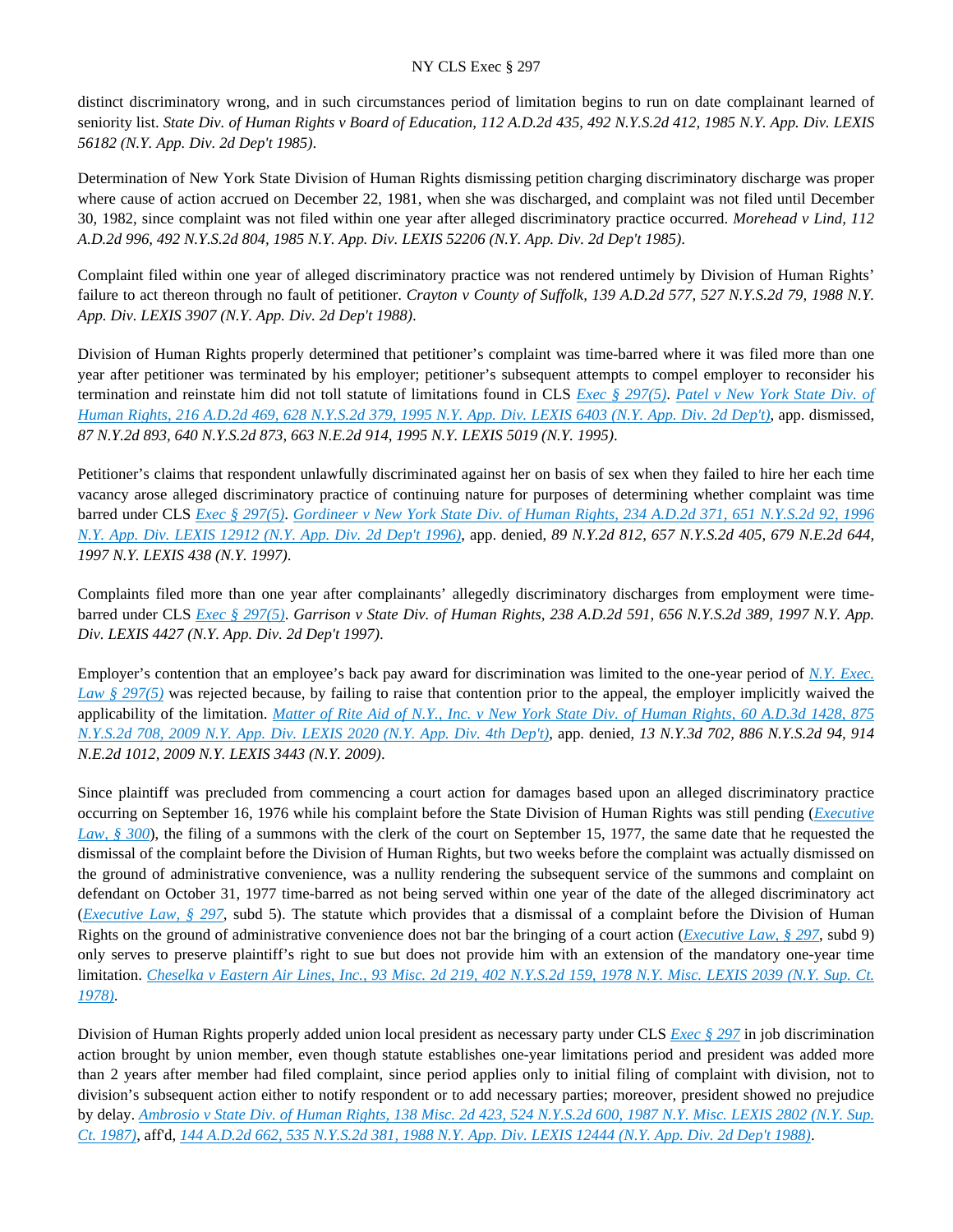Employment discrimination action found in New York *[Executive Law §§ 290](https://advance.lexis.com/api/document?collection=statutes-legislation&id=urn:contentItem:5CT3-0SG1-6RDJ-847W-00000-00&context=)* et seq. is subject to one-year statute of limitations by reason of § 295(5). *[Theobald v Botein, Hays, Sklar & Herzberg, 493 F. Supp. 1, 1979 U.S. Dist. LEXIS 13991 \(S.D.N.Y.](https://advance.lexis.com/api/document?collection=cases&id=urn:contentItem:3S4N-F2G0-0054-72Y6-00000-00&context=)  [1979\)](https://advance.lexis.com/api/document?collection=cases&id=urn:contentItem:3S4N-F2G0-0054-72Y6-00000-00&context=)*.

### **33. — —Tolling of limitations statute**

Community college employee's employment discrimination cause of action arose when she was given notice that she would not be reappointed, not when she completed her current term of employment, and complaint was therefore untimely filed when it was filed more than one year after such notice was given; one-year limitation was not tolled by employee's invocation of grievance procedure, which was merely an alternative remedy. *[Queensborough Community College of City University of New](https://advance.lexis.com/api/document?collection=cases&id=urn:contentItem:3RRS-B590-003C-F4NJ-00000-00&context=)  [York v State Human Rights Appeal Board, 41 N.Y.2d 926, 394 N.Y.S.2d 625, 363 N.E.2d 349, 1977 N.Y. LEXIS 1990 \(N.Y.](https://advance.lexis.com/api/document?collection=cases&id=urn:contentItem:3RRS-B590-003C-F4NJ-00000-00&context=)  [1977\)](https://advance.lexis.com/api/document?collection=cases&id=urn:contentItem:3RRS-B590-003C-F4NJ-00000-00&context=)*.

Where complaint, alleging sex discrimination as a result of employer's refusal to apply accrued sick leave benefits to maternity leave absence of employee, was filed more than a year after her voluntary resignation and there was no basis for tolling the one-year statute of limitations, complaint, which was filed more than a year after cessation of the alleged continuing discriminatory practice, was time barred. *[State Div. of Human Rights ex rel. Bailey v Board of Education, 53 A.D.2d 1043, 386](https://advance.lexis.com/api/document?collection=cases&id=urn:contentItem:3RRS-F700-003C-F0W8-00000-00&context=)  [N.Y.S.2d 166, 1976 N.Y. App. Div. LEXIS 15855 \(N.Y. App. Div. 4th Dep't 1976\)](https://advance.lexis.com/api/document?collection=cases&id=urn:contentItem:3RRS-F700-003C-F0W8-00000-00&context=)*, aff'd, *[42 N.Y.2d 862, 397 N.Y.S.2d 791, 366](https://advance.lexis.com/api/document?collection=cases&id=urn:contentItem:3RRS-B4N0-003C-F4D1-00000-00&context=)  [N.E.2d 878, 1977 N.Y. LEXIS 2186 \(N.Y. 1977\)](https://advance.lexis.com/api/document?collection=cases&id=urn:contentItem:3RRS-B4N0-003C-F4D1-00000-00&context=)*.

An assertion by an ex-employee that the refusal of his former employer to give him a recommendation for the purpose of obtaining a new job amounted to retaliation for having previously filed an earlier complaint against his former employer charging discrimination, was untimely where it was not filed within one year of the alleged unlawful practice. *[Ghartey v](https://advance.lexis.com/api/document?collection=cases&id=urn:contentItem:3S3K-2F70-003D-G3VP-00000-00&context=)  [Santaella, 86 A.D.2d 695, 446 N.Y.S.2d 515, 1982 N.Y. App. Div. LEXIS 15242 \(N.Y. App. Div. 3d Dep't 1982\)](https://advance.lexis.com/api/document?collection=cases&id=urn:contentItem:3S3K-2F70-003D-G3VP-00000-00&context=)*.

An action commenced in 1982 predicated upon the Human Rights Law (*[Executive Law § 290](https://advance.lexis.com/api/document?collection=statutes-legislation&id=urn:contentItem:5CT3-0SG1-6RDJ-847W-00000-00&context=)* et seq.) which alleged that plaintiff was refused any opportunity to be considered for employment as a specific trust officer until she was eventually promoted to that position in 1976, that she was placed in lower ranking and lower paying job titles as similarly or less qualified men during the period of 1974 through 1975, that she was denied promotions because of more stringent standards apply to her because of her sex, which promotions occurred more than three years prior to the commencement of the action, and that defendant gave female employees less frequent and smallest salary increases than male employees who were hired in or around 1974, was time barred by the three year statute of limitations applicable to court actions under the Human Rights Law and, although the impact of such alleged wrongs may have had a lasting effect, said discrimination claims were not continuing wrongs which result in the tolling of the statute of limitations. *[Patrowich v Chemical Bank, 98 A.D.2d 318, 470 N.Y.S.2d 599,](https://advance.lexis.com/api/document?collection=cases&id=urn:contentItem:3S3K-1X30-003D-G157-00000-00&context=)  [1984 N.Y. App. Div. LEXIS 16482 \(N.Y. App. Div. 1st Dep't\)](https://advance.lexis.com/api/document?collection=cases&id=urn:contentItem:3S3K-1X30-003D-G157-00000-00&context=)*, app. dismissed, *62 N.Y.2d 801 (N.Y. 1984)*, aff'd, *[63 N.Y.2d 541,](https://advance.lexis.com/api/document?collection=cases&id=urn:contentItem:3S3J-YBD0-003D-G3M7-00000-00&context=)  [483 N.Y.S.2d 659, 473 N.E.2d 11, 1984 N.Y. LEXIS 4717 \(N.Y. 1984\)](https://advance.lexis.com/api/document?collection=cases&id=urn:contentItem:3S3J-YBD0-003D-G3M7-00000-00&context=)*.

Age discrimination claimants' allegations that employer declined to hire them for new positions after they had been discharged did not convert their discharge claims into claims for continuing violations such that limitations period would be tolled. *Garrison v State Div. of Human Rights, 238 A.D.2d 591, 656 N.Y.S.2d 389, 1997 N.Y. App. Div. LEXIS 4427 (N.Y. App. Div. 2d Dep't 1997)*.

Complaint filed with New York City Human Rights Commission alleging, inter alia, employment discrimination based on plaintiff's sexual orientation, was properly dismissed for "administrative convenience" under *[NYC Admin Code § 8-113\(a\)\(5\)](https://advance.lexis.com/api/document?collection=statutes-legislation&id=urn:contentItem:5VXB-F9N1-F17G-F0R3-00000-00&context=)* and thus, in subsequent civil action, 3-year statute of limitations applicable to administrative claims was tolled under *[NYC](https://advance.lexis.com/api/document?collection=statutes-legislation&id=urn:contentItem:5VXB-F9N1-F17G-F0SB-00000-00&context=)  [Admin Code § 8-502\(d\)](https://advance.lexis.com/api/document?collection=statutes-legislation&id=urn:contentItem:5VXB-F9N1-F17G-F0SB-00000-00&context=)* during pendency of administrative complaint; however, plaintiff's assault and battery claims were unrelated to his Human Rights Law claims and as such were unaffected by toll of applicable one-year statute of limitations. *[Acosta v Loews Corp., 276 A.D.2d 214, 717 N.Y.S.2d 47, 2000 N.Y. App. Div. LEXIS 12405 \(N.Y. App. Div. 1st Dep't 2000\)](https://advance.lexis.com/api/document?collection=cases&id=urn:contentItem:41T0-85C0-0039-41X8-00000-00&context=)*.

Division of Human Rights erred in finding that harassment complaint was timely filed against employer on June 12, 1987, under continuous violation exception to one-year statute of limitations, on basis that allegation that 4 separate referrals for being absent without leave between July 1986 and June 1987 reflected "pattern of continuous harassment," with complainant's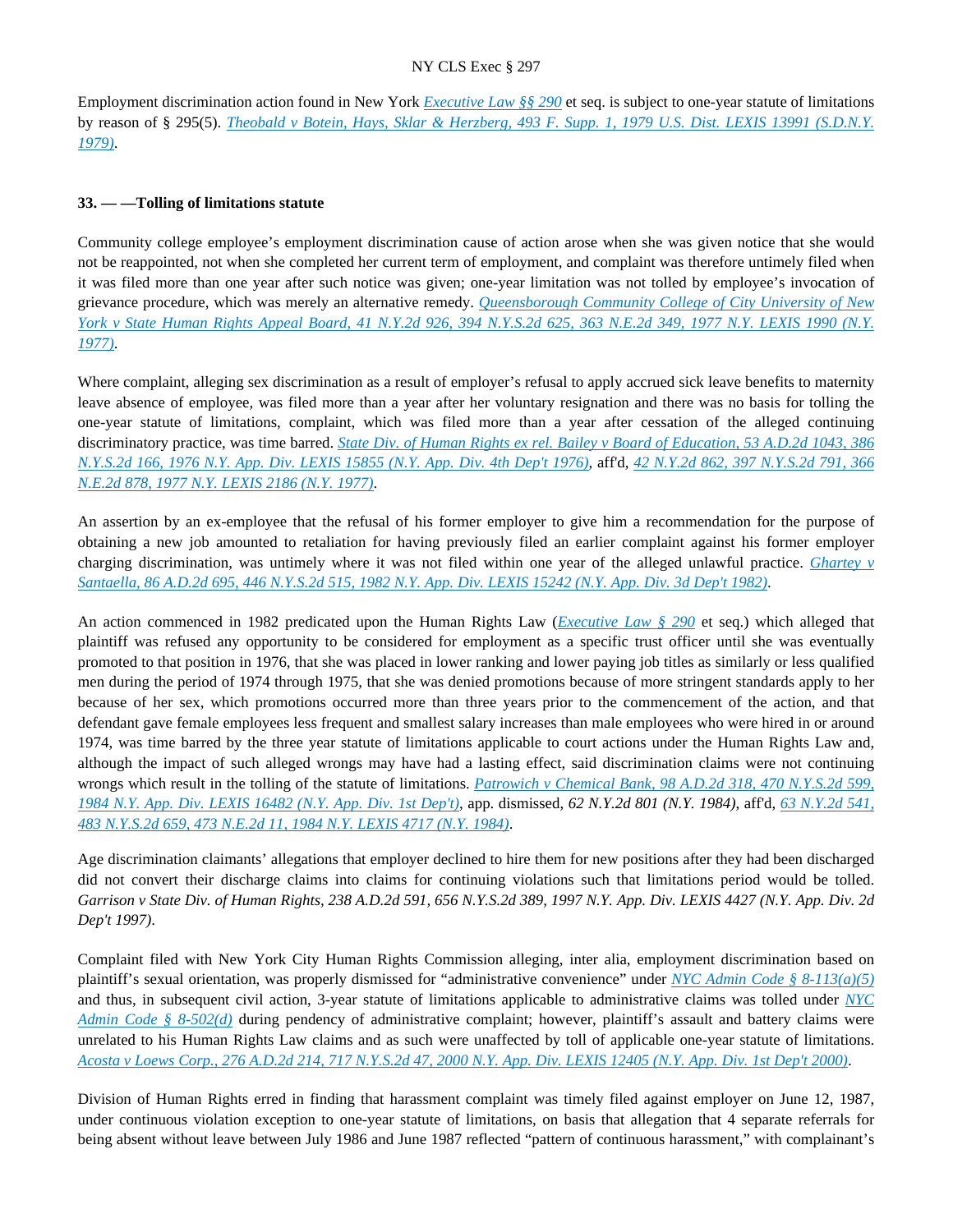alleged lateness of June 1, 1987 falling within one-year statutory time period, where complainant proffered no evidence that accusation respecting his June 1, 1987 lateness had discriminatory motive, and thus he failed to show that this incident was part of employer's alleged discriminatory pattern of referring him for tests based on "perceived disability" in connection with charges of his attendance and conduct deficiencies. *[Robinson v New York State Div. of Human Rights, 277 A.D.2d 76, 716](https://advance.lexis.com/api/document?collection=cases&id=urn:contentItem:41P2-G000-0039-43SK-00000-00&context=)  [N.Y.S.2d 47, 2000 N.Y. App. Div. LEXIS 12002 \(N.Y. App. Div. 1st Dep't 2000\)](https://advance.lexis.com/api/document?collection=cases&id=urn:contentItem:41P2-G000-0039-43SK-00000-00&context=)*, app. dismissed, *96 N.Y.2d 775, 725 N.Y.S.2d 633, 749 N.E.2d 202, 2001 N.Y. LEXIS 586 (N.Y. 2001)*.

Action commenced against employer in 1998 was time-barred insofar as it alleged discrimination based on denial of plaintiff's application for promotion in 1993; denial of promotion was single act and, as such, did not fall within continuing violation exception to Title VII limitations' period for Equal Employment Opportunity Claims as part of ongoing policy of discrimination. *[Martinez-Tolentino v Buffalo State College, 277 A.D.2d 899, 715 N.Y.S.2d 554, 2000 N.Y. App. Div. LEXIS](https://advance.lexis.com/api/document?collection=cases&id=urn:contentItem:41N6-KFW0-0039-44V9-00000-00&context=)  [11646 \(N.Y. App. Div. 4th Dep't 2000\)](https://advance.lexis.com/api/document?collection=cases&id=urn:contentItem:41N6-KFW0-0039-44V9-00000-00&context=)*.

Commissioner of the New York State Division of Human Rights properly dismissed, as untimely a former volunteer firefighter's hostile work environment claim based on allegations of sexual harassment against a hook and ladder company because, while the volunteer established at the hearing a hostile work environment premised upon incidents of sexual harassment, those incidents occurred outside the limitations period, and she failed to prove that a specified related incident took place within the limitations period, which would have invoked the continuous violation doctrine. *[Matter of Lozada v Elmont](https://advance.lexis.com/api/document?collection=cases&id=urn:contentItem:5NST-H811-F04J-72FV-00000-00&context=)  [Hook & Ladder Co. No. 1, 151 A.D.3d 860, 54 N.Y.S.3d 688, 2017 N.Y. App. Div. LEXIS 4763 \(N.Y. App. Div. 2d Dep't 2017\)](https://advance.lexis.com/api/document?collection=cases&id=urn:contentItem:5NST-H811-F04J-72FV-00000-00&context=)*.

Commissioner of the New York State Division of Human Rights properly dismissed, as untimely a former volunteer firefighter's hostile work environment claim based on allegations of sexual harassment against a hook and ladder company because, while the volunteer established at the hearing a hostile work environment premised upon incidents of sexual harassment, those incidents occurred outside the limitations period, and she failed to prove that a specified related incident took place within the limitations period, which would have invoked the continuous violation doctrine. *[Matter of Lozada v Elmont](https://advance.lexis.com/api/document?collection=cases&id=urn:contentItem:5NST-H811-F04J-72FV-00000-00&context=)  [Hook & Ladder Co. No. 1, 151 A.D.3d 860, 54 N.Y.S.3d 688, 2017 N.Y. App. Div. LEXIS 4763 \(N.Y. App. Div. 2d Dep't 2017\)](https://advance.lexis.com/api/document?collection=cases&id=urn:contentItem:5NST-H811-F04J-72FV-00000-00&context=)*.

*[CPLR 203](https://advance.lexis.com/api/document?collection=statutes-legislation&id=urn:contentItem:8PYM-9V12-D6RV-H42W-00000-00&context=)* (subd [b], par 5) which tolls the running of the Statute of Limitations when the summons is filed with the clerk of the court provided the summons is served on the defendant within 60 days after the period of limitation would have expired, did not toll the one-year time limitation applicable to a claim based on an alleged discriminatory practice under the Human Rights Law (*[Executive Law, § 297](https://advance.lexis.com/api/document?collection=statutes-legislation&id=urn:contentItem:5H6N-1CT1-DXC8-036V-00000-00&context=)*, subd 5) where the filing of the summons with the clerk within the one-year period but while a complaint before the State Division of Human Rights was still pending, was a nullity (*[Executive Law, § 300](https://advance.lexis.com/api/document?collection=statutes-legislation&id=urn:contentItem:5CT3-0SG1-6RDJ-848D-00000-00&context=)*). The action would have been timely had the dismissal of the complaint before the Division of Human Rights at plaintiff's request on the ground of administrative convenience been made retroactive to the date the summons was filed with the clerk. *[Cheselka v](https://advance.lexis.com/api/document?collection=cases&id=urn:contentItem:3RRS-GRG0-003C-F400-00000-00&context=)  [Eastern Air Lines, Inc., 93 Misc. 2d 219, 402 N.Y.S.2d 159, 1978 N.Y. Misc. LEXIS 2039 \(N.Y. Sup. Ct. 1978\)](https://advance.lexis.com/api/document?collection=cases&id=urn:contentItem:3RRS-GRG0-003C-F400-00000-00&context=)*.

Trial court properly determined that the injured party's sexual discrimination action filed pursuant to *[N.Y. Exec. Law § 296\(1\)](https://advance.lexis.com/api/document?collection=statutes-legislation&id=urn:contentItem:8TP5-PCS2-8T6X-74HS-00000-00&context=)* against the Town of Van Buren and the Town's Board member was time-barred, where the action was filed three years and two months after the last of the alleged conduct occurred; this exceeded both the three-year statute of limitations under N.Y. *[C.P.L.R. 214\(2\)](https://advance.lexis.com/api/document?collection=statutes-legislation&id=urn:contentItem:5CT3-08C1-6RDJ-845T-00000-00&context=)* and the one-year and 90-day statute of limitations for an action against the Town under *[N.Y. Town Law §](https://advance.lexis.com/api/document?collection=statutes-legislation&id=urn:contentItem:5CT3-26F1-6RDJ-8467-00000-00&context=)  [67\(2\)](https://advance.lexis.com/api/document?collection=statutes-legislation&id=urn:contentItem:5CT3-26F1-6RDJ-8467-00000-00&context=)*, and the statutes were not tolled during the pendency of the injured party's complaints filed with the New York State Division of Human Rights since they were dismissed, not for administrative convenience, but so that the injured party could file the instant action pursuant to *[N.Y. Exec. Law § 297\(9\)](https://advance.lexis.com/api/document?collection=statutes-legislation&id=urn:contentItem:5H6N-1CT1-DXC8-036V-00000-00&context=)*. *Henderson v Town of Van Buren, 15 A.D.3d 980, 789 N.Y.S.2d 355, 2005 N.Y. App. Div. LEXIS 1187 (N.Y. App. Div. 4th Dep't)*, app. denied, *4 N.Y.3d 710, 797 N.Y.S.2d 817, 830 N.E.2d 1146, 2005 N.Y. LEXIS 1106 (N.Y. 2005)*.

Assuming that filing sexual harassment complaint with EEOC would not be deemed filing with state agency, despite existence of inter-agency agreement under which complaint filed with one agency would be deemed filed with other, filing with EEOC would equitably toll one-year filing period under *[Exec § 297\(5\)](https://advance.lexis.com/api/document?collection=statutes-legislation&id=urn:contentItem:5H6N-1CT1-DXC8-036V-00000-00&context=)*. *[Cooper v Wyeth Ayerst Lederle, 34 F. Supp. 2d 197, 1999 U.S.](https://advance.lexis.com/api/document?collection=cases&id=urn:contentItem:3VRC-KYB0-0038-Y0K2-00000-00&context=)  [Dist. LEXIS 920 \(S.D.N.Y. 1999\)](https://advance.lexis.com/api/document?collection=cases&id=urn:contentItem:3VRC-KYB0-0038-Y0K2-00000-00&context=)*, dismissed, *[106 F. Supp. 2d 479, 2000 U.S. Dist. LEXIS 9541 \(S.D.N.Y. 2000\)](https://advance.lexis.com/api/document?collection=cases&id=urn:contentItem:413C-VMS0-0038-Y2K3-00000-00&context=)*.

Continuing violation doctrine tolled the statute of limitations for the *42 U.S.C.S. § 1983* claim, and the State and City Human Rights claims of a judge's former secretary because the secretary's claims were based on a hostile work environment created by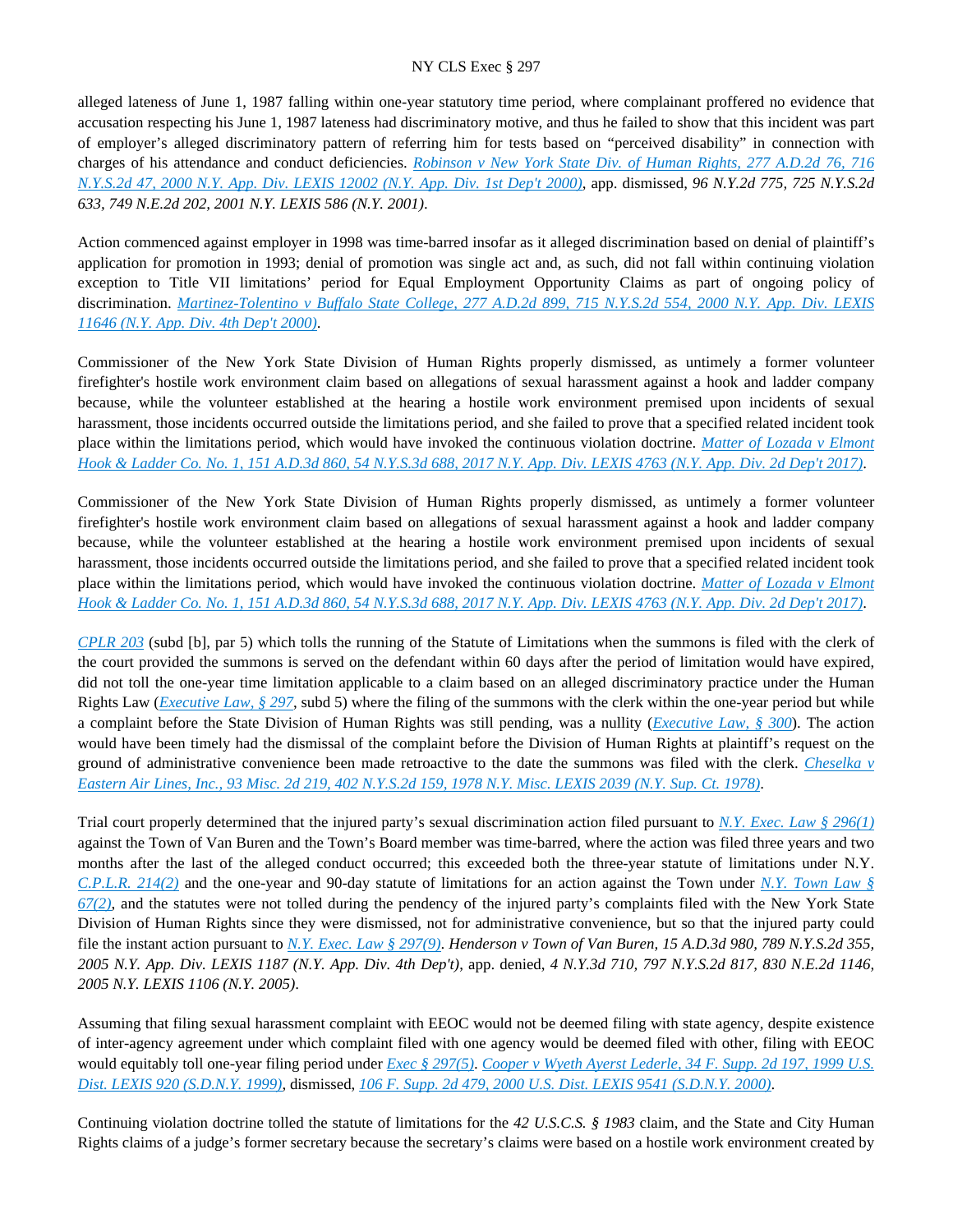the judge, her supervisor, and the last acts constituting part of that claim took place within the limitations period. *[Bland v New](https://advance.lexis.com/api/document?collection=cases&id=urn:contentItem:489Y-R6K0-0038-Y14W-00000-00&context=)  [York, 263 F. Supp. 2d 526, 2003 U.S. Dist. LEXIS 5521 \(E.D.N.Y. 2003\)](https://advance.lexis.com/api/document?collection=cases&id=urn:contentItem:489Y-R6K0-0038-Y14W-00000-00&context=)*.

Based on the fact that language in the New York State Human Rights Law (NYSHRL) prohibited filing of a claim with the state court while that same claim was pending before the New York State Division of Human Rights and based upon the fact that under New York State law, a statute of limitations was tolled where the commencement of an action was prohibited by statute, the court held that plaintiff's NYSHRL claims were tolled while her federal Title VII claims were pending before the EEOC. *[Kennedy v Fed. Express Corp., 2016 U.S. Dist. LEXIS 133146 \(N.D.N.Y. Sept. 28, 2016\)](https://advance.lexis.com/api/document?collection=cases&id=urn:contentItem:5KTK-8BW1-F04F-01GT-00000-00&context=)*, aff'd in part, vacated in part, *[698 Fed. Appx. 24, 2017 U.S. App. LEXIS 19617 \(2d Cir. N.Y. 2017\)](https://advance.lexis.com/api/document?collection=cases&id=urn:contentItem:5PMW-6MF1-F04K-J109-00000-00&context=)*.

### **IV. Hearings**

#### **34. In general**

Section 297 (subd 4, par a) of the Executive Law only requires that a public hearing be held on an unlawful discriminatory practice charge where the complaint is not dismissed by the State Division of Human Rights or conciliated, and, since that section does not prescribe a dismissal procedure, a regulation which empowers the State Commissioner of Human Rights to review the dismissal process (*[9 NYCRR 465.18](https://advance.lexis.com/api/document?collection=administrative-codes&id=urn:contentItem:5VXH-YX20-00XK-W118-00000-00&context=)*) does not conflict with the statute. Accordingly, although a public hearing was never conducted on the matter, there is no infirmity in an order of the commissioner which reopened a proceeding held before a regional director of the division, directed further investigation of the charge and altered the director's determination that there was probable cause to believe an allegation that respondent employer had practiced discrimination because of disability, finding, instead, no probable cause to believe that respondent had engaged in said practice, and dismissed the complaint; a contrary view would deny the division the authority to qualify the power conferred upon regional directors, officers created and designated by the commissioner to administer a regional office of the Division of Human Rights. *[State Div. of Human Rights ex](https://advance.lexis.com/api/document?collection=cases&id=urn:contentItem:3RRS-9V00-003C-F1GF-00000-00&context=)  [rel. Valdemarsen v Genesee Hosp., 50 N.Y.2d 113, 428 N.Y.S.2d 210, 405 N.E.2d 692, 1980 N.Y. LEXIS 2273 \(N.Y. 1980\)](https://advance.lexis.com/api/document?collection=cases&id=urn:contentItem:3RRS-9V00-003C-F1GF-00000-00&context=)*.

Once Human Rights Division found probable cause to believe discrimination had occurred and set matter down for hearing, it was incumbent on employer to come forward with whatever proof it had to show that accommodation could not have been accomplished for its Sabbath-observing employee without undue economic hardship. *[New York City Transit Auth. v Executive](https://advance.lexis.com/api/document?collection=cases&id=urn:contentItem:3S53-3XG0-003V-B2XD-00000-00&context=)  [Dep't, Div. of Human Rights, 89 N.Y.2d 79, 651 N.Y.S.2d 375, 674 N.E.2d 305, 1996 N.Y. LEXIS 3162 \(N.Y. 1996\)](https://advance.lexis.com/api/document?collection=cases&id=urn:contentItem:3S53-3XG0-003V-B2XD-00000-00&context=)*.

Defendant employer was not entitled to dismissal of gender discrimination complaint under CLS *[Exec § 296](https://advance.lexis.com/api/document?collection=statutes-legislation&id=urn:contentItem:8TP5-PCS2-8T6X-74HS-00000-00&context=)* on basis that State Division of Human Rights (SDHR) delayed 11 years before holding hearing on complaint and then delayed its order for another 3 years, where no substantial actual prejudice resulted in that employer's witnesses were able to testify without difficulties owing to memory loss regarding issues on which SDHR based its finding of discrimination. *[Diaz Chem. Corp. v](https://advance.lexis.com/api/document?collection=cases&id=urn:contentItem:3SB0-V0K0-0039-43TC-00000-00&context=)  [New York State Div. of Human Rights, 91 N.Y.2d 932, 670 N.Y.S.2d 397, 693 N.E.2d 744, 1998 N.Y. LEXIS 599 \(N.Y. 1998\)](https://advance.lexis.com/api/document?collection=cases&id=urn:contentItem:3SB0-V0K0-0039-43TC-00000-00&context=)*.

Where the Director of Human Rights received information concerning the complaint by holding a conference and by investigation, but there was no hearing, and complainant had had no opportunity to present his case in a formal manner, for the Division of Human Rights to dismiss his complaint under such circumstances, it must appear that as a matter of law the complaint lacks merit. *[Mayo v Hopeman Lumber & Mfg. Co., 33 A.D.2d 310, 307 N.Y.S.2d 691, 1970 N.Y. App. Div. LEXIS](https://advance.lexis.com/api/document?collection=cases&id=urn:contentItem:3RRT-02Y0-003C-C0WD-00000-00&context=)  [5481 \(N.Y. App. Div. 4th Dep't\)](https://advance.lexis.com/api/document?collection=cases&id=urn:contentItem:3RRT-02Y0-003C-C0WD-00000-00&context=)*, app. dismissed, *26 N.Y.2d 612, 1970 N.Y. LEXIS 1802 (N.Y. 1970)*.

The statute contemplates a preliminary investigation, conference and action by the Division of Human Rights, and if the complaint is not dismissed or a conciliation agreement is not reached, the respondents must be given an opportunity to answer and a public hearing must be held. Remand to State Division of Human Rights "for further investigation and action" on grounds that Division "should have looked into the question (of alleged discrimination) rather than discharging the complaint" did not require a hearing be conducted if the matter could be concluded by conciliation procedure. *[Berry v Donner-Hanna Coke](https://advance.lexis.com/api/document?collection=cases&id=urn:contentItem:3RRS-Y7T0-003C-C45C-00000-00&context=)  [Corp., 42 A.D.2d 404, 348 N.Y.S.2d 414, 1973 N.Y. App. Div. LEXIS 3280 \(N.Y. App. Div. 4th Dep't 1973\)](https://advance.lexis.com/api/document?collection=cases&id=urn:contentItem:3RRS-Y7T0-003C-C45C-00000-00&context=)*, aff'd, *[34 N.Y.2d](https://advance.lexis.com/api/document?collection=cases&id=urn:contentItem:3RRS-VGB0-003C-C0JV-00000-00&context=)  [893, 359 N.Y.S.2d 283, 316 N.E.2d 717, 1974 N.Y. LEXIS 1445 \(N.Y. 1974\)](https://advance.lexis.com/api/document?collection=cases&id=urn:contentItem:3RRS-VGB0-003C-C0JV-00000-00&context=)*.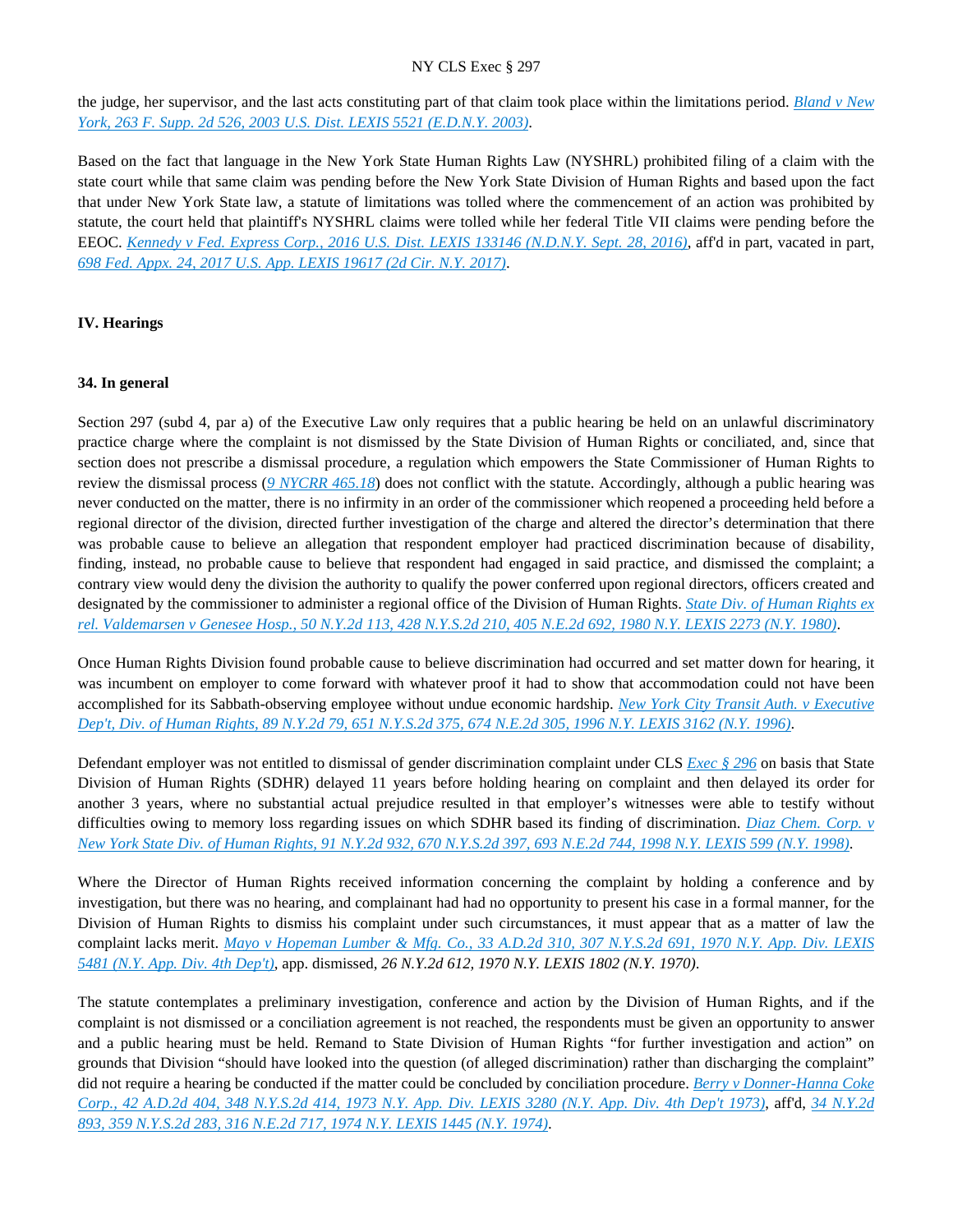Complainant was not entitled to a formal hearing under *[Exec L § 297](https://advance.lexis.com/api/document?collection=statutes-legislation&id=urn:contentItem:5H6N-1CT1-DXC8-036V-00000-00&context=)*, subd 2 on probable cause issue, and State Division of Human Rights did not act arbitrarily or capriciously in dismissing a complaint which alleged discrimination on basis of national origin, where evidence indicated that complainant was demoted due to substandard work performance and that he was given the same terms, conditions, and privileges of employment which were given to other employees. *Jwayyed v New York Tel. Co., 42 A.D.2d 663, 345 N.Y.S.2d 233, 1973 N.Y. App. Div. LEXIS 4025 (N.Y. App. Div. 3d Dep't 1973)*.

More than a simple question of a fact must appear in order to obtain a hearing pursuant to *[Executive L § 297](https://advance.lexis.com/api/document?collection=statutes-legislation&id=urn:contentItem:5H6N-1CT1-DXC8-036V-00000-00&context=)*, subdivision 4(a), otherwise a hearing would be mandated in all cases and the conference and conciliation procedures established by the statute would serve no purpose. Thus a hearing is required when question of fact results from a conference and, upon granting full credence, as the Division must to the complainant's version of events, there is evidence of unlawful discrimination. *State Div. of Human Rights v Buffalo Auto Glass Co., 42 A.D.2d 678, 344 N.Y.S.2d 374, 1973 N.Y. App. Div. LEXIS 4289 (N.Y. App. Div. 4th Dep't 1973)*.

The Comptroller was properly not joined as a party in administrative proceedings before the Commissioner of Human Rights in a proceeding against a State agency to recover for alleged unlawful discriminatory practices, since the Comptroller's role in paying such an award would be purely a ministerial one of auditor under the *[New York State Constitution, art V, § 1](https://advance.lexis.com/api/document?collection=statutes-legislation&id=urn:contentItem:5CT2-JHJ1-DYB7-M50K-00000-00&context=)*, and *[State](https://advance.lexis.com/api/document?collection=statutes-legislation&id=urn:contentItem:5CT3-21H1-6RDJ-840F-00000-00&context=)  [Finance Law § 109](https://advance.lexis.com/api/document?collection=statutes-legislation&id=urn:contentItem:5CT3-21H1-6RDJ-840F-00000-00&context=)*. *[State Div. of Human Rights ex rel. Geraci v New York State Dep't of Correctional Services, 90 A.D.2d 51,](https://advance.lexis.com/api/document?collection=cases&id=urn:contentItem:3S3K-27H0-003D-G41S-00000-00&context=)  [456 N.Y.S.2d 63, 1982 N.Y. App. Div. LEXIS 18809 \(N.Y. App. Div. 2d Dep't 1982\)](https://advance.lexis.com/api/document?collection=cases&id=urn:contentItem:3S3K-27H0-003D-G41S-00000-00&context=)*.

Confrontation conference is not required where complainant fails to offer evidence demonstrating that discharge was for reasons other than unsatisfactory work performance. *[State Div. of Human Rights ex rel. Clifford v Oneida, Ltd., 112 A.D.2d](https://advance.lexis.com/api/document?collection=cases&id=urn:contentItem:3S3K-1C20-003D-G15J-00000-00&context=)  [793, 492 N.Y.S.2d 293, 1985 N.Y. App. Div. LEXIS 56039 \(N.Y. App. Div. 4th Dep't 1985\)](https://advance.lexis.com/api/document?collection=cases&id=urn:contentItem:3S3K-1C20-003D-G15J-00000-00&context=)*.

In proceeding against private employer in which employee alleged age and sex discrimination in denial of promotion and encouragement to retire, there was no basis to annul, as arbitrary or capricious, determination of state Division of Human Rights that no probable cause existed for complaints, even though division held no hearings or conferences on matter, where employee was given opportunity to present lengthy and detailed written submissions which were thoroughly considered by division. *Chirgotis v Mobil Oil Corp., 128 A.D.2d 400, 512 N.Y.S.2d 686, 1987 N.Y. App. Div. LEXIS 44111 (N.Y. App. Div. 1st Dep't 1987)*.

Commissioner of Human Rights abused his discretion in refusing request by petitioner's appointed counsel to reopen hearing to consider evidence on issue of damages where (1) petitioner filed complaint with Division of Human Rights claiming that respondents determined that he was ineligible for position as parole officer due to his vision, (2) matter was referred to public hearing and petitioner was assigned to attorney employed by division, (3) after hearing, administrative law judge (ALJ) found that respondents had engaged in unlawful discriminatory action but made no award for compensatory damages because of absence of testimony with respect thereto, and (4) petitioner's attorney made application to reopen hearing to establish damages and urged that petitioner not be penalized due to her oversight, but commissioner upheld ALJ's decision and denied request to reopen; commissioner should have permitted reopening of case since hearing was not yet deemed complete at time petitioner's attorney requested that hearing be reopened, and record was incomplete and failed to provide basis for informed decision on issue of damages through no fault of petitioner. *[Farley v New York State Dep't of Civil Service, 142 A.D.2d 783, 530 N.Y.S.2d](https://advance.lexis.com/api/document?collection=cases&id=urn:contentItem:3S3J-YV10-003D-G0TH-00000-00&context=)  [329, 1988 N.Y. App. Div. LEXIS 7271 \(N.Y. App. Div. 3d Dep't 1988\)](https://advance.lexis.com/api/document?collection=cases&id=urn:contentItem:3S3J-YV10-003D-G0TH-00000-00&context=)*.

Determination by State Division of Human Rights that there was no probable cause to believe that employer unlawfully discriminated against petitioner on basis of his age was not arbitrary and capricious merely because no hearing was held since petitioner was given full opportunity to present his evidence and to discuss with Division status of investigation, and his submissions were in fact considered. *Gleason v W.C. Dean Sr. Trucking, 228 A.D.2d 678, 646 N.Y.S.2d 20, 1996 N.Y. App. Div. LEXIS 7390 (N.Y. App. Div. 2d Dep't 1996)*.

It is within discretion of State Division of Human Rights to decide method to be used in investigating claim, and as long as petitioner has full opportunity to present claim, neither hearing nor confrontation conference is mandated. *Gleason v W.C. Dean Sr. Trucking, 228 A.D.2d 678, 646 N.Y.S.2d 20, 1996 N.Y. App. Div. LEXIS 7390 (N.Y. App. Div. 2d Dep't 1996)*.

In deciding to dismiss police officer for misconduct at memorial service for slain police officers, city police commissioner properly considered police officer's statements made during official interview conducted pursuant to police patrol guide, even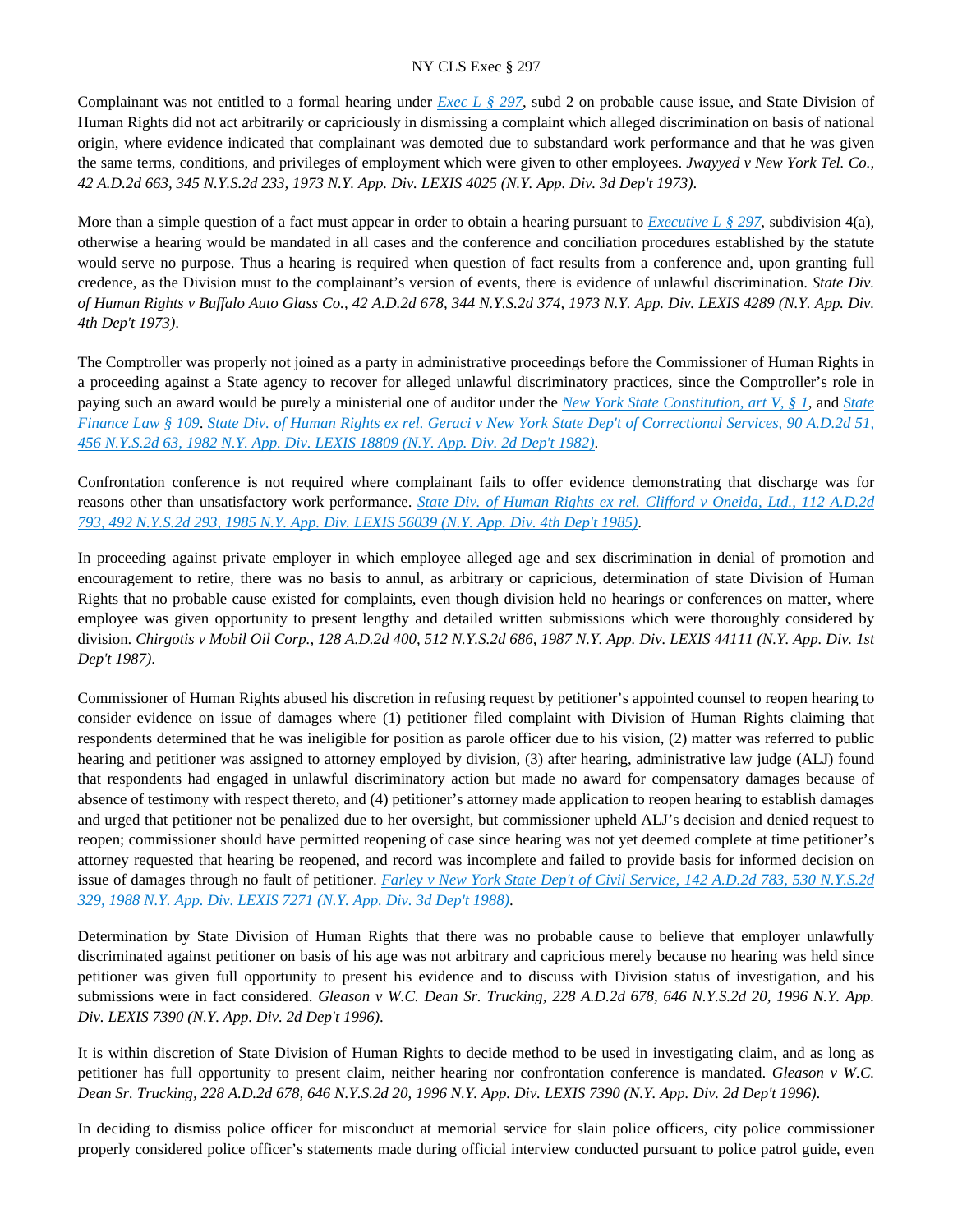though statements were made in response to matters that occurred while officer was off duty. *Hagmaier v Bratton, 245 A.D.2d 147, 665 N.Y.S.2d 880, 1997 N.Y. App. Div. LEXIS 13034 (N.Y. App. Div. 1st Dep't 1997)*.

Court would annul determination by administrative law judge (ALJ) finding that railroad company's termination of respondent for violent behavior against fellow worker was pretextual, wherein ALJ asserted that she was not bound by prior determination that assault took place, where prior determination to dismiss respondent was upheld on appeal by Special Board of Adjustment, arbitration panel authorized by Railway Labor Act (45 USCS § 153), respondent conceded that Board had administrative status, and Board conclusively determined that respondent violently assaulted and then threatened fellow worker. *[Metro-North](https://advance.lexis.com/api/document?collection=cases&id=urn:contentItem:401R-30Y0-0039-437T-00000-00&context=)  [Commuter R.R. Co. v New York State Exec. Dep't Div. of Human Rights, 271 A.D.2d 256, 707 N.Y.S.2d 50, 2000 N.Y. App. Div.](https://advance.lexis.com/api/document?collection=cases&id=urn:contentItem:401R-30Y0-0039-437T-00000-00&context=)  [LEXIS 4101 \(N.Y. App. Div. 1st Dep't 2000\)](https://advance.lexis.com/api/document?collection=cases&id=urn:contentItem:401R-30Y0-0039-437T-00000-00&context=)*.

Since the power of the State Commission for Human Rights is not limited to providing relief for a particular complaint, and the Commission has the power to order a respondent to cease and desist from continuing a general policy of discrimination, the Commission would not be enjoined from conducting a hearing as to whether certain real estate brokers were engaging in a general policy of unlawful discrimination in their real estate practice despite the fact that the realtors had already sold a house to the alleged aggrieved individual. *[Neidich v State Com. for Human Rights, 53 Misc. 2d 984, 280 N.Y.S.2d 463, 1967 N.Y.](https://advance.lexis.com/api/document?collection=cases&id=urn:contentItem:3RRS-H7W0-003C-F2JH-00000-00&context=)  [Misc. LEXIS 1893 \(N.Y. Sup. Ct. 1967\)](https://advance.lexis.com/api/document?collection=cases&id=urn:contentItem:3RRS-H7W0-003C-F2JH-00000-00&context=)*.

### **35. Disqualification of judge**

Even if actual bias or prejudice on part of regional director of State Division of Human Rights had been shown to have resulted from fact that his daughter was employed as mail clerk by employer against whom complaints were filed, such showing would not be grounds for director's disqualification under section of Judiciary Law requiring disqualification of judge in proceeding if he is related within the sixth degree of consanguinity to party to proceeding, since actual bias of judge is not grounds for disqualification under such law. Although section of Judiciary Law providing that judge would be disqualified if he were related within sixth degree of consanguinity to party to proceeding does not apply to quasi-judicial administrative officers, Appellate Division would look to such law, in absence of any comparable statute setting forth grounds for disqualification of administrative officer, in deciding whether regional director of Division of Human Rights decision dismissing certain employees' complaints against their employer was abuse of discretion merely because director's daughter was employed as mail clerk by employer complained against. *State Div. of Human Rights v Merchants Mut. Ins. Co., 59 A.D.2d 1054, 399 N.Y.S.2d 813, 1977 N.Y. App. Div. LEXIS 14344 (N.Y. App. Div. 4th Dep't 1977)*.

#### **36. Sufficiency of complaint**

Where the Director of Human Rights received information concerning the complaint by holding a conference and by investigation, but there was no hearing, and complainant had had no opportunity to present his case in a formal manner, for the Division of Human Rights to dismiss his complaint under such circumstances, it must appear that as a matter of law the complaint lacks merit. *[Mayo v Hopeman Lumber & Mfg. Co., 33 A.D.2d 310, 307 N.Y.S.2d 691, 1970 N.Y. App. Div. LEXIS](https://advance.lexis.com/api/document?collection=cases&id=urn:contentItem:3RRT-02Y0-003C-C0WD-00000-00&context=)  [5481 \(N.Y. App. Div. 4th Dep't\)](https://advance.lexis.com/api/document?collection=cases&id=urn:contentItem:3RRT-02Y0-003C-C0WD-00000-00&context=)*, app. dismissed, *26 N.Y.2d 612, 1970 N.Y. LEXIS 1802 (N.Y. 1970)*.

In course of investigating complaint of discrimination, commissioner of Division of Human Rights should interview respondent's witnesses and receive its responses to complaint, and at such point, statute places upon commissioner responsibility to determine whether there is reasonable basis for sustaining complaint, based upon complainant's evidence, and for requiring employer or other respondent to answer and submit to hearing. *[State Div. of Human Rights v New York State Drug](https://advance.lexis.com/api/document?collection=cases&id=urn:contentItem:3RRS-DDK0-003C-F35W-00000-00&context=)  [Abuse Control Com., 59 A.D.2d 332, 399 N.Y.S.2d 541, 1977 N.Y. App. Div. LEXIS 13571 \(N.Y. App. Div. 4th Dep't 1977\)](https://advance.lexis.com/api/document?collection=cases&id=urn:contentItem:3RRS-DDK0-003C-F35W-00000-00&context=)*.

Employee's allegations had sufficient substance to warrant public hearing where after over 10 years of employment with employer's predecessor company and over 2 years with employer, employee alleged that she was discharged because she declined to respond to sexual advances of her superior, record contained written statements of 5 former co-workers stating that petitioner was target of sexual advances and sexual harassment by supervisor, record contained no denial, nor any statement whatsoever, by supervisor who allegedly made sexual advances to employee, although employer's answer stated that employee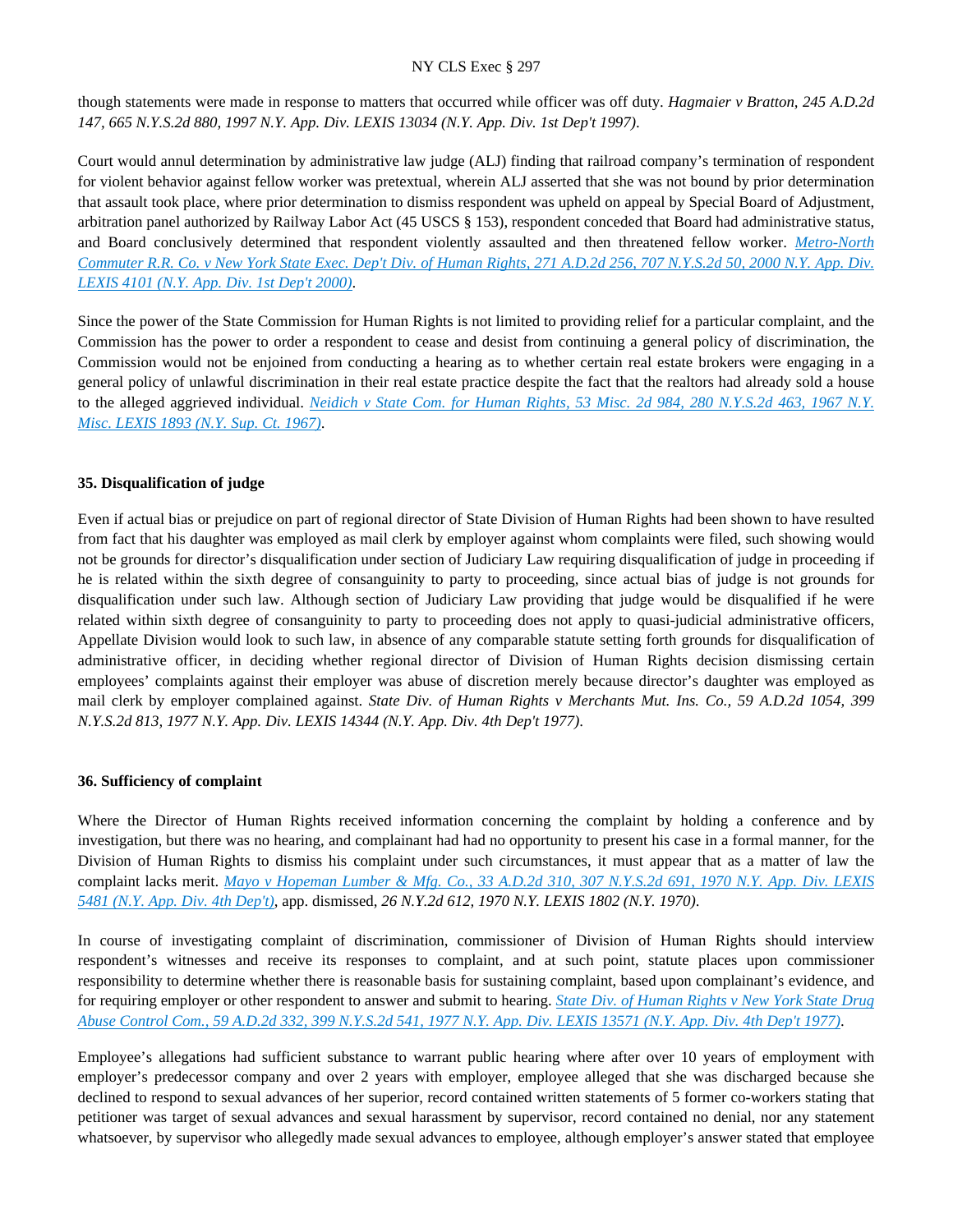was laid off as result of work force consolidation and denied that employee was laid off due to her failure to succumb to sexual advances. *Ragnetti v State Div. of Human Rights, 110 A.D.2d 895, 488 N.Y.S.2d 446, 1985 N.Y. App. Div. LEXIS 48798 (N.Y. App. Div. 2d Dep't 1985)*.

Complainant's burden is simply to establish that there is probable cause to believe that she has been victim of unlawful discrimination; determinations of no probable cause may be overturned for failure of division to conduct in-depth investigation. *State Div. of Human Rights ex rel. Beckman v Gaylord Bros., Inc., 112 A.D.2d 726, 492 N.Y.S.2d 217, 1985 N.Y. App. Div. LEXIS 56237 (N.Y. App. Div. 4th Dep't 1985)*.

Action to recover damages for unlawful discriminatory practices in housing was properly dismissed as to plaintiffs who were employees of antidiscrimination organization and who had visited defendants' apartment building only as "testers" under pretense of being prospective tenants after others had reportedly been denied accommodations there because of race, since testers conceded that they did not wish to rent apartment and had acted only on behalf of others. *[Dunn v Fishbein, 123 A.D.2d](https://advance.lexis.com/api/document?collection=cases&id=urn:contentItem:3S3K-0SR0-003D-G2YK-00000-00&context=)  [659, 507 N.Y.S.2d 29, 1986 N.Y. App. Div. LEXIS 60809 \(N.Y. App. Div. 2d Dep't 1986\)](https://advance.lexis.com/api/document?collection=cases&id=urn:contentItem:3S3K-0SR0-003D-G2YK-00000-00&context=)*.

Evidence supported determination finding correctional facility guilty of unlawful discriminatory practice based on race where complainant and other black correction officers testified as to "hostile situation" at facility, black officers were placed in different "class" from white employees, they were denied more desirable assignments and shifts, they had their orders and directions disregarded by subordinates or countermanded by their superior officers, and they were disciplined more frequently and more harshly than white employees; furthermore, of 16 cases of alleged inmate abuse occurr-ing at facility, complainant was sole correction officer who was dis-charged. *[New York State Dep't of Correctional Servs. v State Div. of Human Rights,](https://advance.lexis.com/api/document?collection=cases&id=urn:contentItem:3S2R-68R0-003V-B2G8-00000-00&context=)  [215 A.D.2d 908, 626 N.Y.S.2d 588, 1995 N.Y. App. Div. LEXIS 5326 \(N.Y. App. Div. 3d Dep't 1995\)](https://advance.lexis.com/api/document?collection=cases&id=urn:contentItem:3S2R-68R0-003V-B2G8-00000-00&context=)*.

Plaintiff's age discrimination action was barred by release where it was undisputed that he executed employment termination agreement expressly releasing defendant from all claims including those "arising under federal, state or local laws prohibiting employment discrimination." *Cramer v Newburgh Molded Prods.*, 228 A.D.2d 541, 645 N.Y.S.2d 46, 1996 N.Y. App. Div. *[LEXIS 7114 \(N.Y. App. Div. 2d Dep't\)](https://advance.lexis.com/api/document?collection=cases&id=urn:contentItem:3RGS-BGM0-003V-B0BG-00000-00&context=)*, app. denied, *89 N.Y.2d 803, 653 N.Y.S.2d 280, 675 N.E.2d 1233, 1996 N.Y. LEXIS 4267 (N.Y. 1996)*.

Bare allegation that plaintiff was forced to resign due to his age was insufficient to state action to set aside release on ground that it was procured by duress. *[Cramer v Newburgh Molded Prods., 228 A.D.2d 541, 645 N.Y.S.2d 46, 1996 N.Y. App. Div.](https://advance.lexis.com/api/document?collection=cases&id=urn:contentItem:3RGS-BGM0-003V-B0BG-00000-00&context=)  [LEXIS 7114 \(N.Y. App. Div. 2d Dep't\)](https://advance.lexis.com/api/document?collection=cases&id=urn:contentItem:3RGS-BGM0-003V-B0BG-00000-00&context=)*, app. denied, *89 N.Y.2d 803, 653 N.Y.S.2d 280, 675 N.E.2d 1233, 1996 N.Y. LEXIS 4267 (N.Y. 1996)*.

Assertion that plaintiff "Annette Cramer" was terminated "because she was married to Joseph Cramer" did not set forth cognizable action under CLS *[Exec § 296\(1\)\(a\)](https://advance.lexis.com/api/document?collection=statutes-legislation&id=urn:contentItem:8TP5-PCS2-8T6X-74HS-00000-00&context=)*, which prohibits discrimination based on individual's marital status rather than on fact that individual is married to any particular partner. *[Cramer v Newburgh Molded Prods., 228 A.D.2d 541, 645 N.Y.S.2d](https://advance.lexis.com/api/document?collection=cases&id=urn:contentItem:3RGS-BGM0-003V-B0BG-00000-00&context=)  [46, 1996 N.Y. App. Div. LEXIS 7114 \(N.Y. App. Div. 2d Dep't\)](https://advance.lexis.com/api/document?collection=cases&id=urn:contentItem:3RGS-BGM0-003V-B0BG-00000-00&context=)*, app. denied, *89 N.Y.2d 803, 653 N.Y.S.2d 280, 675 N.E.2d 1233, 1996 N.Y. LEXIS 4267 (N.Y. 1996)*.

Complaint was properly dismissed where plaintiffs did not plead that they offered to bear expense of building modifications they requested (CLS *[Exec § 296\(18\)\(1\)](https://advance.lexis.com/api/document?collection=statutes-legislation&id=urn:contentItem:8TP5-PCS2-8T6X-74HS-00000-00&context=)*), they admitted that originally alleged discriminatory practices and policies were corrected, and they failed to adduce evidence of any other discriminatory practices and policies. *Mansolino v Haberman, 239 A.D.2d 276, 658 N.Y.S.2d 843, 1997 N.Y. App. Div. LEXIS 5425 (N.Y. App. Div. 1st Dep't 1997)*.

Terminated correction officer's due process rights were not violated by alleged lack of specificity of dates in charges of sexual harassment of subordinates where charges were sufficiently specific to apprise officer of their nature and to allow for preparation of adequate defense; correction commissioner did not act in bad faith in failing to provide more precise dates where numerous and extensive investigations occurred before charges were filed, and one complaining witness delayed filing formal complaint. *Arroyo v City of New York, 245 A.D.2d 186, 666 N.Y.S.2d 168, 1997 N.Y. App. Div. LEXIS 13150 (N.Y. App. Div. 1st Dep't 1997)*.

Plaintiffs, licensed practical nurses, stated action under CLS *[Exec § 296\(1\)\(a\)](https://advance.lexis.com/api/document?collection=statutes-legislation&id=urn:contentItem:8TP5-PCS2-8T6X-74HS-00000-00&context=)* by alleging that they showed religious or moral belief held by them, that defendants were aware thereof, and that defendants failed to reasonably accommodate such religious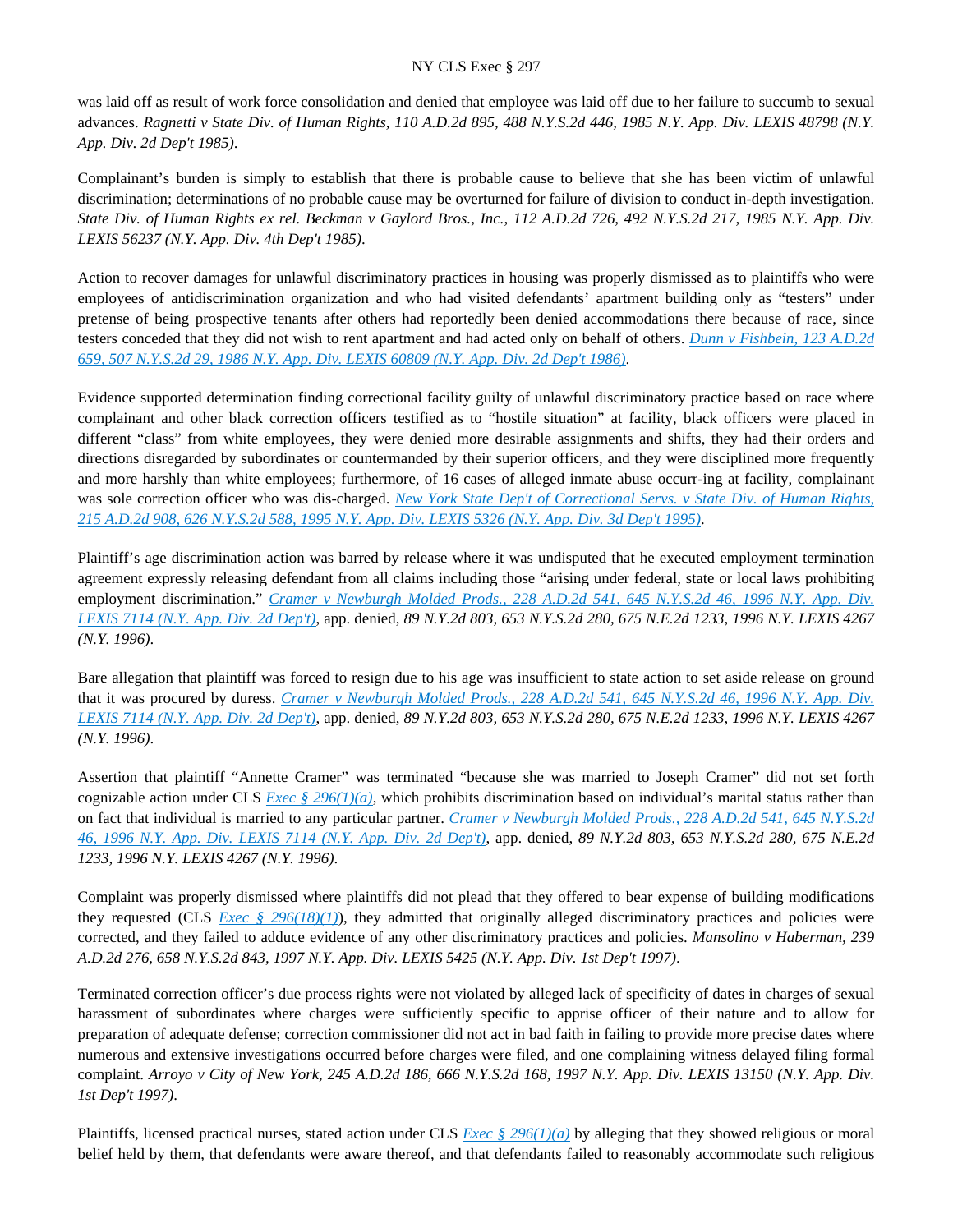belief by summarily terminating plaintiffs for their refusal to the form abortive procedures. *[Larson v Albany Med. Ctr., 252](https://advance.lexis.com/api/document?collection=cases&id=urn:contentItem:3T91-4VN0-0039-43T5-00000-00&context=)  [A.D.2d 936, 676 N.Y.S.2d 293, 1998 N.Y. App. Div. LEXIS 8687 \(N.Y. App. Div. 3d Dep't 1998\)](https://advance.lexis.com/api/document?collection=cases&id=urn:contentItem:3T91-4VN0-0039-43T5-00000-00&context=)*.

Job applicant stated cause of action for employment discrimination based on disability in violation of CLS *[Exec § 296\(1\)\(a\)](https://advance.lexis.com/api/document?collection=statutes-legislation&id=urn:contentItem:8TP5-PCS2-8T6X-74HS-00000-00&context=)* by alleging that employer subjected him to urinalysis test as condition of employment without demonstrating that such test was job related and that employer refused to hire applicant on basis of such test result (which revealed presence of opiates) without evaluating his capacity to reasonably perform in position sought. *[Doe v Roe, Inc., 143 Misc. 2d 156, 539 N.Y.S.2d 876, 1989](https://advance.lexis.com/api/document?collection=cases&id=urn:contentItem:3S2R-BC00-003V-B3H0-00000-00&context=)  [N.Y. Misc. LEXIS 187 \(N.Y. Sup. Ct. 1989\)](https://advance.lexis.com/api/document?collection=cases&id=urn:contentItem:3S2R-BC00-003V-B3H0-00000-00&context=)*, aff'd, *[160 A.D.2d 255, 553 N.Y.S.2d 364, 1990 N.Y. App. Div. LEXIS 3749 \(N.Y.](https://advance.lexis.com/api/document?collection=cases&id=urn:contentItem:3S2R-9H20-003V-B1N4-00000-00&context=)  [App. Div. 1st Dep't 1990\)](https://advance.lexis.com/api/document?collection=cases&id=urn:contentItem:3S2R-9H20-003V-B1N4-00000-00&context=)*.

Cause of action based on claim of sexual harassment arising out of plaintiff actress' employment relationship with defendant, who coerced her into sexual activity with his business associates to further his own business interests, was cognizable under Human Rights Law, CLS *[Exec § 297\(9\)](https://advance.lexis.com/api/document?collection=statutes-legislation&id=urn:contentItem:5H6N-1CT1-DXC8-036V-00000-00&context=)*, since actions of employer which discriminate against person in terms and conditions of employment because of person's sex are encompassed within ambit of wrongs actionable under statute. *[Thoreson v](https://advance.lexis.com/api/document?collection=cases&id=urn:contentItem:3S2R-9280-003V-B2S4-00000-00&context=)  [Penthouse Int'l, 149 Misc. 2d 150, 563 N.Y.S.2d 968, 1990 N.Y. Misc. LEXIS 609 \(N.Y. Sup. Ct. 1990\)](https://advance.lexis.com/api/document?collection=cases&id=urn:contentItem:3S2R-9280-003V-B2S4-00000-00&context=)*, modified, *[179 A.D.2d](https://advance.lexis.com/api/document?collection=cases&id=urn:contentItem:3S2R-81S0-003V-B4TV-00000-00&context=)  [29, 583 N.Y.S.2d 213, 1992 N.Y. App. Div. LEXIS 5427 \(N.Y. App. Div. 1st Dep't 1992\)](https://advance.lexis.com/api/document?collection=cases&id=urn:contentItem:3S2R-81S0-003V-B4TV-00000-00&context=)*.

Probationary correction officer met her burden of demonstrating that there were disputed issues of material fact as to whether she was fired for good faith reasons or for discriminatory reasons and thus she was entitled to hearing at which corrections department would have burden of proving, by preponderance of evidence, that it terminated her in good faith, where she claimed that she was terminated because of pregnancy discrimination and it appeared that corrections department decided to terminate her based in part on some absences which were pregnancy-related. *[Card v Sielaff, 154 Misc. 2d 239, 586 N.Y.S.2d](https://advance.lexis.com/api/document?collection=cases&id=urn:contentItem:3S2R-82D0-003V-B0JN-00000-00&context=)  [191, 1992 N.Y. Misc. LEXIS 221 \(N.Y. Sup. Ct. 1992\)](https://advance.lexis.com/api/document?collection=cases&id=urn:contentItem:3S2R-82D0-003V-B0JN-00000-00&context=)*.

Where a former employee alleged her male supervisor sexually harassed her, as the complaint made no allegations against her female supervisor, it failed to state a claim against her or to provide notice of the allegations against her, as required by due process and *[N.Y. Exec. Law 297](https://advance.lexis.com/api/document?collection=statutes-legislation&id=urn:contentItem:5H6N-1CT1-DXC8-036V-00000-00&context=)*; thus, the New York State Division of Human Right could not enforce a damage award in favor of the employee against the female supervisor. *[Matter of New York State Div. of Human Rights v Young Legends, LLC,](https://advance.lexis.com/api/document?collection=cases&id=urn:contentItem:54GK-K3F1-F04J-713D-00000-00&context=)  [90 A.D.3d 1265, 934 N.Y.S.2d 628, 2011 N.Y. App. Div. LEXIS 8851 \(N.Y. App. Div. 3d Dep't 2011\)](https://advance.lexis.com/api/document?collection=cases&id=urn:contentItem:54GK-K3F1-F04J-713D-00000-00&context=)*.

Former employees' action under Human Rights Law against owner of employer is dismissed, where employees failed to plead facts regarding owner's involvement in creation, design, or implementation of employer's alleged discriminatory plan to terminate employees and failed to plead facts from which inference can be made that owner intended to discriminate against plaintiffs, because plaintiffs' use of word "defendants" is insufficient to allege individual action by owner where no other facts are alleged in support of individual liability. *Leykis v NYP Holdings, 899 F. Supp. 986, 1995 U.S. Dist. LEXIS 20524 (E.D.N.Y. 1995)*.

# **37. Sufficiency of proof**

Record supported conclusion that employee was victim of quid pro quo sexual harassment, and thus was entitled to compensatory damages, where employer exploited employee by, among other things, coercing her, as implicit condition of her employment, into having sexual liaisons with 2 business associates of employer's chairman and principal shareholder. *[Thoreson v Penthouse Int'l, 80 N.Y.2d 490, 591 N.Y.S.2d 978, 606 N.E.2d 1369, 1992 N.Y. LEXIS 4231 \(N.Y. 1992\)](https://advance.lexis.com/api/document?collection=cases&id=urn:contentItem:3S2R-7P30-003V-B09P-00000-00&context=)*.

A determination of the commission and its cease and desist order against the operator of an employment agency who made oral and written inquiries in respect of an applicant's creed and national origin should be sustained. *[Holland v Edwards, 282 A.D.](https://advance.lexis.com/api/document?collection=cases&id=urn:contentItem:3RRM-STP0-003F-74CC-00000-00&context=)  [353, 122 N.Y.S.2d 721, 1953 N.Y. App. Div. LEXIS 4474 \(N.Y. App. Div. 1953\)](https://advance.lexis.com/api/document?collection=cases&id=urn:contentItem:3RRM-STP0-003F-74CC-00000-00&context=)*, aff'd, *[307 N.Y. 38, 119 N.E.2d 581, 307 N.Y.](https://advance.lexis.com/api/document?collection=cases&id=urn:contentItem:3RRS-XJ80-003C-C29P-00000-00&context=)  [\(N.Y.S.\) 38, 1954 N.Y. LEXIS 1009 \(N.Y. 1954\)](https://advance.lexis.com/api/document?collection=cases&id=urn:contentItem:3RRS-XJ80-003C-C29P-00000-00&context=)*.

Evidence in support of complaint which alleged that demotion was based on discrimination by reason of age, including coworkers' testimony as to satisfactory nature of complainant's work, supported finding that demotion was based on discrimination by reason of age. *Winitt v State Div. of Human Rights, 50 A.D.2d 767, 377 N.Y.S.2d 60, 1975 N.Y. App. Div. LEXIS 11562 (N.Y. App. Div. 1st Dep't 1975)*.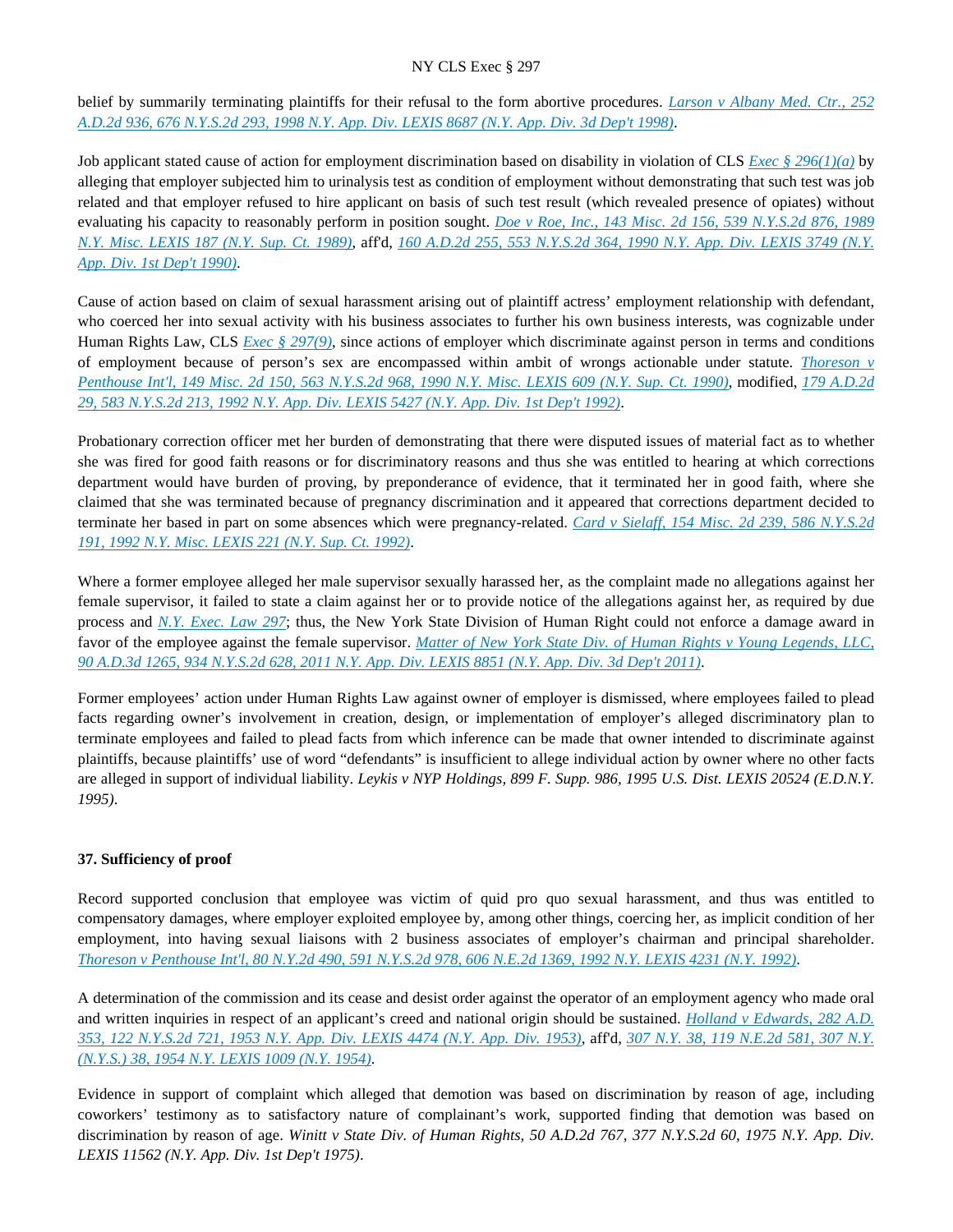School district would be required to pay any teacher physically disabled by reason of maternity accrued sick leave benefits for that portion of school year coinciding with such disability or aggravation of such disability, unless such teacher elected to take unpaid maternity leave during which sick leave was not applicable, provided she furnished to district certificate from her attending physician to effect that during such period of time she was, in fact, physically disabled. *[State Div. of Human Rights v](https://advance.lexis.com/api/document?collection=cases&id=urn:contentItem:3RRS-FF60-003C-F34M-00000-00&context=)  [Board of Education, 51 A.D.2d 357, 381 N.Y.S.2d 544, 1976 N.Y. App. Div. LEXIS 11080 \(N.Y. App. Div. 3d Dep't\)](https://advance.lexis.com/api/document?collection=cases&id=urn:contentItem:3RRS-FF60-003C-F34M-00000-00&context=)*, aff'd, *[40](https://advance.lexis.com/api/document?collection=cases&id=urn:contentItem:3RRS-B5Y0-003C-F4XS-00000-00&context=)  [N.Y.2d 1021, 391 N.Y.S.2d 532, 359 N.E.2d 1327, 1976 N.Y. LEXIS 3155 \(N.Y. 1976\)](https://advance.lexis.com/api/document?collection=cases&id=urn:contentItem:3RRS-B5Y0-003C-F4XS-00000-00&context=)*.

Evidence showing, inter alia, city employee's chronic lateness, absenteeism, insubordination and poor work performance supported finding of division of human rights of no probable cause to believe that employee was victim of discrimination so that Human Rights Appeal Board exceeded its limited scope of review in determining that division's order dismissing employee's complaint was arbitrary, capricious and an abuse of discretion. *New York City Housing Authority v State Div. on Human Rights, 53 A.D.2d 844, 385 N.Y.S.2d 785, 1976 N.Y. App. Div. LEXIS 13674 (N.Y. App. Div. 1st Dep't 1976)*.

In a proceeding pursuant to *[Exec Law § 298](https://advance.lexis.com/api/document?collection=statutes-legislation&id=urn:contentItem:5CT3-0SG1-6RDJ-8489-00000-00&context=)* brought by a 59-year-old engineer alleging age discrimination in his employer's reorganization of his engineering section that resulted in the abolishment of the engineer's position and his transfer to another unit, the complaint was properly dismissed where the engineer's salary was not reduced, and where the engineer was on a special assignment that was terminated only for business reasons. *Boiko v New York State Human Rights Appeal Bd., 88 A.D.2d 1045, 452 N.Y.S.2d 691, 1982 N.Y. App. Div. LEXIS 17467 (N.Y. App. Div. 3d Dep't 1982)*.

In an action brought by a former medical center employee who alleged that the medical center and various individual defendants had discriminated against her on the basis of her sex and marital status in violation of *[Exec Law § 296\(1\)\(a\)](https://advance.lexis.com/api/document?collection=statutes-legislation&id=urn:contentItem:8TP5-PCS2-8T6X-74HS-00000-00&context=)*, and had retaliated against her in violation of *[Exec Law § 296\(1\)\(e\)](https://advance.lexis.com/api/document?collection=statutes-legislation&id=urn:contentItem:8TP5-PCS2-8T6X-74HS-00000-00&context=)*, the trial court properly denied defendants' motion for summary judgment where issues of fact existed as to whether the individual defendants' treatment of plaintiff constituted discrimination and whether the medical center had had knowledge of or had acquiesced in any such discriminatory conduct, and where, in light of such issues of fact as to the first cause of action, there was no need for the trial court to have decided whether plaintiff had a cause of action for retaliatory discrimination absent any finding that the alleged discrimination had actually occurred. *[Belanoff v Grayson, 98 A.D.2d 353, 471 N.Y.S.2d 91, 1984 N.Y. App. Div. LEXIS 16486 \(N.Y. App. Div. 1st Dep't 1984\)](https://advance.lexis.com/api/document?collection=cases&id=urn:contentItem:3S3K-1X30-003D-G159-00000-00&context=)*.

The State Division of Human Rights did not abuse its discretion when investigating a complaint alleging age discrimination and dismissing the complaint upon finding no probable cause, where the division's field representative reviewed the complaint itself and a letter from the associate personnel director of respondent, interviewed respondent's associate personnel director, and spoke with complainant when he visited the division office to review his file, in that the investigation was not so abbreviated and one sided that it resulted in a record which did not afford a reasonable basis for an administrative determination. *Tirino v Long Island Jewish-Hillside Medical Center, 99 A.D.2d 513, 471 N.Y.S.2d 16, 1984 N.Y. App. Div. LEXIS 16720 (N.Y. App. Div. 2d Dep't 1984)*.

The State Division of Human Rights did not act arbitrarily in dismissing petitioner's complaint for unlawful employment discrimination where petitioner failed to rebut defendant's evidence that the job he had applied for was eliminated due to budget considerations. *Baranowski v Cornell University, 106 A.D.2d 814, 484 N.Y.S.2d 202, 1984 N.Y. App. Div. LEXIS 21725 (N.Y. App. Div. 3d Dep't 1984)*, app. denied, *64 N.Y.2d 607, 1985 N.Y. LEXIS 16226 (N.Y. 1985)*.

Unsupported allegations of age discrimination were insufficient to meet petitioner's burden of showing that unlawful discriminatory acts were committed against him. *[Murphy v Russell Sage College, 134 A.D.2d 716, 521 N.Y.S.2d 199, 1987 N.Y.](https://advance.lexis.com/api/document?collection=cases&id=urn:contentItem:3S3K-0720-003D-G36H-00000-00&context=)  [App. Div. LEXIS 50907 \(N.Y. App. Div. 3d Dep't 1987\)](https://advance.lexis.com/api/document?collection=cases&id=urn:contentItem:3S3K-0720-003D-G36H-00000-00&context=)*.

To make out prima facie case of age discrimination in employment, plaintiff must show that he or she was member of protected class, prove that he or she was discharged, prove that he or she was qualified for position, and either show that he or she was replaced by younger person, produce direct evidence of discriminatory intent, or produce statistical evidence of discriminatory conduct. *[Bockino v Metropolitan Transp. Auth., 224 A.D.2d 471, 638 N.Y.S.2d 137, 1996 N.Y. App. Div. LEXIS 1204 \(N.Y.](https://advance.lexis.com/api/document?collection=cases&id=urn:contentItem:3S2R-5VT0-003V-B217-00000-00&context=)  [App. Div. 2d Dep't\)](https://advance.lexis.com/api/document?collection=cases&id=urn:contentItem:3S2R-5VT0-003V-B217-00000-00&context=)*, app. denied, *87 N.Y.2d 1017, 644 N.Y.S.2d 150, 666 N.E.2d 1064, 1996 N.Y. LEXIS 1204 (N.Y. 1996)*, app. denied, *88 N.Y.2d 805, 646 N.Y.S.2d 985, 670 N.E.2d 226, 1996 N.Y. LEXIS 1688 (N.Y. 1996)*.

Defendants rebutted plaintiff's prima facie case of age discrimination where employer's general manager testified that he was hired, inter alia, to remedy serious deficiencies in management of employer's maintenance operations, general manager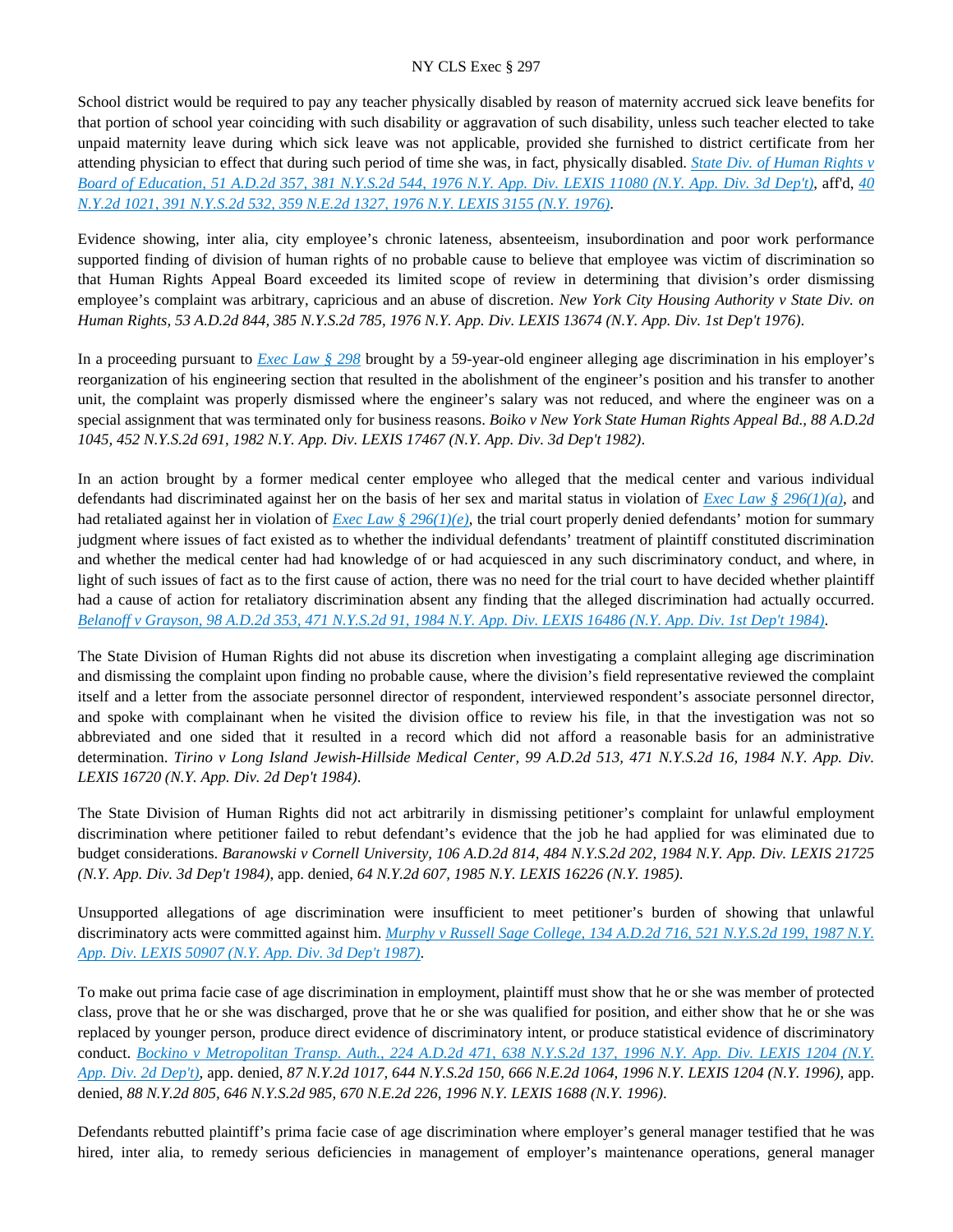interviewed plaintiff, but found that plaintiff failed to make any suggestions to correct problems, claimed that problems were overstated, and blamed uncooperative union employees and poor conditions for problems, and general manager testified that he replaced plaintiff with another employee who ran efficient and organized repair facility and who presented sound and specific suggestions for improving operations. *[Bockino v Metropolitan Transp. Auth., 224 A.D.2d 471, 638 N.Y.S.2d 137, 1996 N.Y.](https://advance.lexis.com/api/document?collection=cases&id=urn:contentItem:3S2R-5VT0-003V-B217-00000-00&context=)  [App. Div. LEXIS 1204 \(N.Y. App. Div. 2d Dep't\)](https://advance.lexis.com/api/document?collection=cases&id=urn:contentItem:3S2R-5VT0-003V-B217-00000-00&context=)*, app. denied, *87 N.Y.2d 1017, 644 N.Y.S.2d 150, 666 N.E.2d 1064, 1996 N.Y. LEXIS 1204 (N.Y. 1996)*, app. denied, *88 N.Y.2d 805, 646 N.Y.S.2d 985, 670 N.E.2d 226, 1996 N.Y. LEXIS 1688 (N.Y. 1996)*.

Evidence did not support determination that rescue mission, in conditioning complainant's stay on further discussing her HIV status, denied her privilege and advantage of place of public accommodation where (1) all witnesses, including complainant, testified that complainant was asked whether she had any medications with her and was told that, if she did, they had to be put away, that she refused to respond to that inquiry, that if she wished to stay, she had to respond, and that she left rather than answering, and (2) question as to medications was not based on her HIV status, but rather was as matter of policy asked of all potential admittees. *[Rescue Mission Alliance v Mercado, 224 A.D.2d 934, 637 N.Y.S.2d 580, 1996 N.Y. App. Div. LEXIS 1571](https://advance.lexis.com/api/document?collection=cases&id=urn:contentItem:3S2R-5W70-003V-B2P8-00000-00&context=)  [\(N.Y. App. Div. 4th Dep't\)](https://advance.lexis.com/api/document?collection=cases&id=urn:contentItem:3S2R-5W70-003V-B2P8-00000-00&context=)*, app. denied, *88 N.Y.2d 805, 646 N.Y.S.2d 985, 670 N.E.2d 226, 1996 N.Y. LEXIS 1714 (N.Y. 1996)*.

Court would annul determination that certain acts of dentist constituted refusal to treat complainant based on his status as person perceived to be at risk for HIV infection where dental office in question did not constitute "place of public accommodation." *Schulman v State Div. of Human Rights, 89 N.Y.2d 934, 226 A.D.2d 645, 641 N.Y.S.2d 134, 677 N.E.2d 284, 1996 N.Y. App. Div. LEXIS 4389 (N.Y. App. Div. 2d Dep't 1996)*, rev'd, *89 N.Y.2d 934, 654 N.Y.S.2d 713, 677 N.E.2d 284, 1997 N.Y. LEXIS 1802 (N.Y. 1997)*.

Age discrimination claims filed against airline based on airline's use of weight standards in hiring flight attendants, which allegedly discriminated against women with "large framed bodies," as well as older women, was properly dismissed where petitioners failed to show that age was major factor in weight gain, that airline's weight restrictions had had disparate impact on older employees, or that airline had used its restrictions to avoid hiring older individuals. *[Delta Air Lines v New York State Div.](https://advance.lexis.com/api/document?collection=cases&id=urn:contentItem:3RX4-5FD0-003V-B08T-00000-00&context=)  [of Human Rights, 229 A.D.2d 132, 652 N.Y.S.2d 253, 1996 N.Y. App. Div. LEXIS 12963 \(N.Y. App. Div. 1st Dep't 1996\)](https://advance.lexis.com/api/document?collection=cases&id=urn:contentItem:3RX4-5FD0-003V-B08T-00000-00&context=)*, app. dismissed, *90 N.Y.2d 882, 661 N.Y.S.2d 825, 684 N.E.2d 274, 1997 N.Y. LEXIS 2331 (N.Y. 1997)*, aff'd, *[91 N.Y.2d 65, 666](https://advance.lexis.com/api/document?collection=cases&id=urn:contentItem:3S5N-DTH0-0039-44CN-00000-00&context=)  [N.Y.S.2d 1004, 689 N.E.2d 898, 1997 N.Y. LEXIS 3710 \(N.Y. 1997\)](https://advance.lexis.com/api/document?collection=cases&id=urn:contentItem:3S5N-DTH0-0039-44CN-00000-00&context=)*.

Airline did not engage in sex discrimination based on its use of weight standards in hiring flight attendants where there was no evidence that it intended to deprive one sex of equal opportunity or treatment, or that weight requirements were applied in discriminatory manner, and airline showed that approximately 90 percent of its flight attendants were female, thereby negating claim that weight charts were somehow utilized to discriminate against women. *[Delta Air Lines v New York State Div. of](https://advance.lexis.com/api/document?collection=cases&id=urn:contentItem:3RX4-5FD0-003V-B08T-00000-00&context=)  [Human Rights, 229 A.D.2d 132, 652 N.Y.S.2d 253, 1996 N.Y. App. Div. LEXIS 12963 \(N.Y. App. Div. 1st Dep't 1996\)](https://advance.lexis.com/api/document?collection=cases&id=urn:contentItem:3RX4-5FD0-003V-B08T-00000-00&context=)*, app. dismissed, *90 N.Y.2d 882, 661 N.Y.S.2d 825, 684 N.E.2d 274, 1997 N.Y. LEXIS 2331 (N.Y. 1997)*, aff'd, *[91 N.Y.2d 65, 666](https://advance.lexis.com/api/document?collection=cases&id=urn:contentItem:3S5N-DTH0-0039-44CN-00000-00&context=)  [N.Y.S.2d 1004, 689 N.E.2d 898, 1997 N.Y. LEXIS 3710 \(N.Y. 1997\)](https://advance.lexis.com/api/document?collection=cases&id=urn:contentItem:3S5N-DTH0-0039-44CN-00000-00&context=)*.

Airline did not engage in unlawful discrimination based on its preemployment questions as to petitioners' national origin and gender where there was nothing to support conclusion that those questions, either expressly or intentionally, led to petitioners not being hired; rather, petitioners received good reviews from airline's interviewers and were not hired due to their failure to meet airline's weight guidelines or hiring eligibility deadline. *[Delta Air Lines v New York State Div. of Human Rights, 229](https://advance.lexis.com/api/document?collection=cases&id=urn:contentItem:3RX4-5FD0-003V-B08T-00000-00&context=)  [A.D.2d 132, 652 N.Y.S.2d 253, 1996 N.Y. App. Div. LEXIS 12963 \(N.Y. App. Div. 1st Dep't 1996\)](https://advance.lexis.com/api/document?collection=cases&id=urn:contentItem:3RX4-5FD0-003V-B08T-00000-00&context=)*, app. dismissed, *90 N.Y.2d 882, 661 N.Y.S.2d 825, 684 N.E.2d 274, 1997 N.Y. LEXIS 2331 (N.Y. 1997)*, aff'd, *[91 N.Y.2d 65, 666 N.Y.S.2d 1004, 689](https://advance.lexis.com/api/document?collection=cases&id=urn:contentItem:3S5N-DTH0-0039-44CN-00000-00&context=)  [N.E.2d 898, 1997 N.Y. LEXIS 3710 \(N.Y. 1997\)](https://advance.lexis.com/api/document?collection=cases&id=urn:contentItem:3S5N-DTH0-0039-44CN-00000-00&context=)*.

Petitioner committed unlawful discriminatory practice by refusing to sell piece of real property to complainant because of her race; realtor who represented complainant, and who was also black, was also victim of petitioner's discrimination insofar as petitioner refused to deal with realtor because of complainant's race. *[Feggoudakis v New York State Div. of Human Rights, 230](https://advance.lexis.com/api/document?collection=cases&id=urn:contentItem:3S2K-JC10-003V-B3K7-00000-00&context=)  [A.D.2d 739, 646 N.Y.S.2d 175, 1996 N.Y. App. Div. LEXIS 8219 \(N.Y. App. Div. 2d Dep't 1996\)](https://advance.lexis.com/api/document?collection=cases&id=urn:contentItem:3S2K-JC10-003V-B3K7-00000-00&context=)*.

Complaint alleging that plaintiff was denied appointment to permanent status, and was terminated from his employment with county agency as result of race discrimination, was properly dismissed where (1) several agency employees who had frequent contact with plaintiff testified that he was ill-prepared for meetings, failed to participate in discussions, had difficulty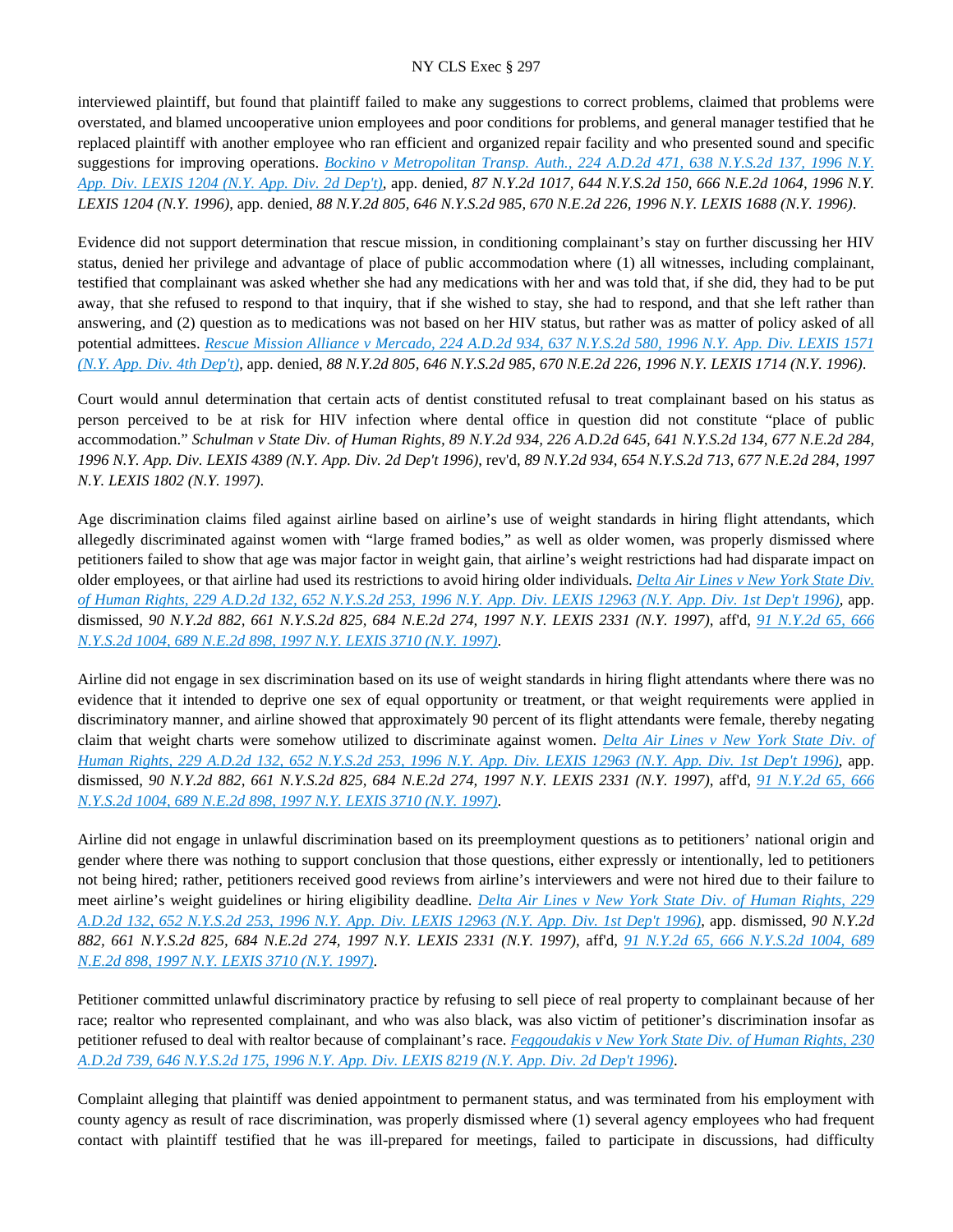communicating and sharing information, and was generally unable to function as team member of work force, and (2) plaintiff failed to show that stated reason for his discharge was pretextual based on 3 witnesses' general testimony about his efficient and professional managerial style, and unsubstantiated assertions of animus toward him because of his race. *[Broome v Keener,](https://advance.lexis.com/api/document?collection=cases&id=urn:contentItem:3RS8-NS20-003V-B1T4-00000-00&context=)  [236 A.D.2d 498, 654 N.Y.S.2d 618, 1997 N.Y. App. Div. LEXIS 1343 \(N.Y. App. Div. 2d Dep't 1997\)](https://advance.lexis.com/api/document?collection=cases&id=urn:contentItem:3RS8-NS20-003V-B1T4-00000-00&context=)*.

Court would affirm city's determination terminating petitioner's employment as parking lot attendant where he did not contest substantial evidence of his misconduct while on duty, including drinking and refusing to undergo breathalyzer test as directed by supervisor, and although he established prima facie case that conduct which formed basis for his discharge was causally related to his alcoholism, city showed that subsequent to his completion of alcohol treatment program, he had relapse while on duty and was immediately charged with misconduct. *[Myszczenko v City of Poughkeepsie, 239 A.D.2d 584, 657 N.Y.S.2d 455,](https://advance.lexis.com/api/document?collection=cases&id=urn:contentItem:3S2R-5310-003V-B4NJ-00000-00&context=)  [1997 N.Y. App. Div. LEXIS 5639 \(N.Y. App. Div. 2d Dep't 1997\)](https://advance.lexis.com/api/document?collection=cases&id=urn:contentItem:3S2R-5310-003V-B4NJ-00000-00&context=)*.

Determination that dentist discriminated against complainant based on his HIV status would be annulled where dentist performed complete oral examination of complainant, and concluded that further treatment, in form of root canal therapy, was needed, it was undisputed that dentist did not perform root canal work, and that his associate, who performed root canal work on only 30 to 40 percent of practice's patients, was away on vacation, it was dentist's professional judgment that complainant needed immediate treatment because he was in pain, and that dental unit of university hospital would best provide that treatment in view of risk of secondary infection, no evidence was presented that such recommendation was inappropriate or medically unsound, and complainant contacted dentist's secretary to request additional referrals, but he sought no further treatment from dentist or his associates. *[Schulman v State Div. of Human Rights, 239 A.D.2d 588, 658 N.Y.S.2d 70, 1997 N.Y.](https://advance.lexis.com/api/document?collection=cases&id=urn:contentItem:3S2R-5300-003V-B4MY-00000-00&context=)  [App. Div. LEXIS 5622 \(N.Y. App. Div. 2d Dep't 1997\)](https://advance.lexis.com/api/document?collection=cases&id=urn:contentItem:3S2R-5300-003V-B4MY-00000-00&context=)*, app. denied, *92 N.Y.2d 801, 677 N.Y.S.2d 71, 699 N.E.2d 431, 1998 N.Y. LEXIS 1454 (N.Y. 1998)*.

Substantial evidence supported correction commissioner's decision that terminated correction officer had sexually harassed his subordinates where testimony of 2 complainants proved that officer sexually harassed them by exposing himself to them, and testimony of third complainant proved that officer sexually assaulted her. *Arroyo v City of New York, 245 A.D.2d 186, 666 N.Y.S.2d 168, 1997 N.Y. App. Div. LEXIS 13150 (N.Y. App. Div. 1st Dep't 1997)*.

Court would annul determination finding that employer unlawfully discriminated against employee on basis of sex and pregnancy-related disability where she presented no proof that she was incapacitated by severe sickness or injury when she applied for 3 days from sick leave bank established under collective bargaining agreement or that her application was treated in manner less liberal than those applications from employees with conditions unrelated to pregnancy and recovery from childbirth. *[Cheektowaga Cent. Sch. Dist. v Graziadei, 267 A.D.2d 985, 700 N.Y.S.2d 334, 1999 N.Y. App. Div. LEXIS 13715](https://advance.lexis.com/api/document?collection=cases&id=urn:contentItem:3Y9Y-GX60-0039-41M8-00000-00&context=)  [\(N.Y. App. Div. 4th Dep't 1999\)](https://advance.lexis.com/api/document?collection=cases&id=urn:contentItem:3Y9Y-GX60-0039-41M8-00000-00&context=)*, app. denied, *[2000 N.Y. App. Div. LEXIS 14175 \(N.Y. App. Div. 4th Dep't Mar. 29, 2000\)](https://advance.lexis.com/api/document?collection=cases&id=urn:contentItem:432M-87X0-0039-43KS-00000-00&context=)*, app. denied, *95 N.Y.2d 756, 712 N.Y.S.2d 448, 734 N.E.2d 760, 2000 N.Y. LEXIS 1844 (N.Y. 2000)*.

There was sufficient unrebutted evidence in record to warrant public hearing on complaint that Delta Airlines discriminated on basis of age against 57-year-old automotive mechanic with 19 years of service with Pan American Airways when it did not hire him as part of its 1991 purchase of Pan Am's assets, where complaint alleged that specifically identified younger Pan Am mechanics with less seniority were hired in his stead. *Sauer v N.Y. State Div. of Human Rights, 285 A.D.2d 372, 727 N.Y.S.2d 113, 2001 N.Y. App. Div. LEXIS 7370 (N.Y. App. Div. 1st Dep't 2001)*.

Administrative law judge (ALJ) did not err in finding that a complainant was subjected to a hostile work environment, as substantial evidence supported the ALJ's findings that petitioners were informed of sexually inappropriate conduct directed toward the complainant and condoned that conduct and that she was constructively discharged from employment; her use of sexual innuendo in a consensual setting did not waive her legal protections against unwelcome harassment. *[Matter of Amg](https://advance.lexis.com/api/document?collection=cases&id=urn:contentItem:5N6T-RYS1-F04J-71FJ-00000-00&context=)  [Managing Partners, LLC v New York State Div. of Human Rights, 148 A.D.3d 1765, 51 N.Y.S.3d 764, 2017 N.Y. App. Div.](https://advance.lexis.com/api/document?collection=cases&id=urn:contentItem:5N6T-RYS1-F04J-71FJ-00000-00&context=)  [LEXIS 2515 \(N.Y. App. Div. 4th Dep't 2017\)](https://advance.lexis.com/api/document?collection=cases&id=urn:contentItem:5N6T-RYS1-F04J-71FJ-00000-00&context=)*.

A landlord's prior verbal commitment to another prospective tenant to hold an apartment for her for a few days, whether it bound him legally or morally, did not justify his refusal to show the apartment to the Negro complainant after he had arranged to do so. *[Barnes v Goldberg, 54 Misc. 2d 676, 283 N.Y.S.2d 347, 1966 N.Y. Misc. LEXIS 1403 \(N.Y. Sup. Ct. 1966\)](https://advance.lexis.com/api/document?collection=cases&id=urn:contentItem:3RRS-BKM0-003C-D0F6-00000-00&context=)*.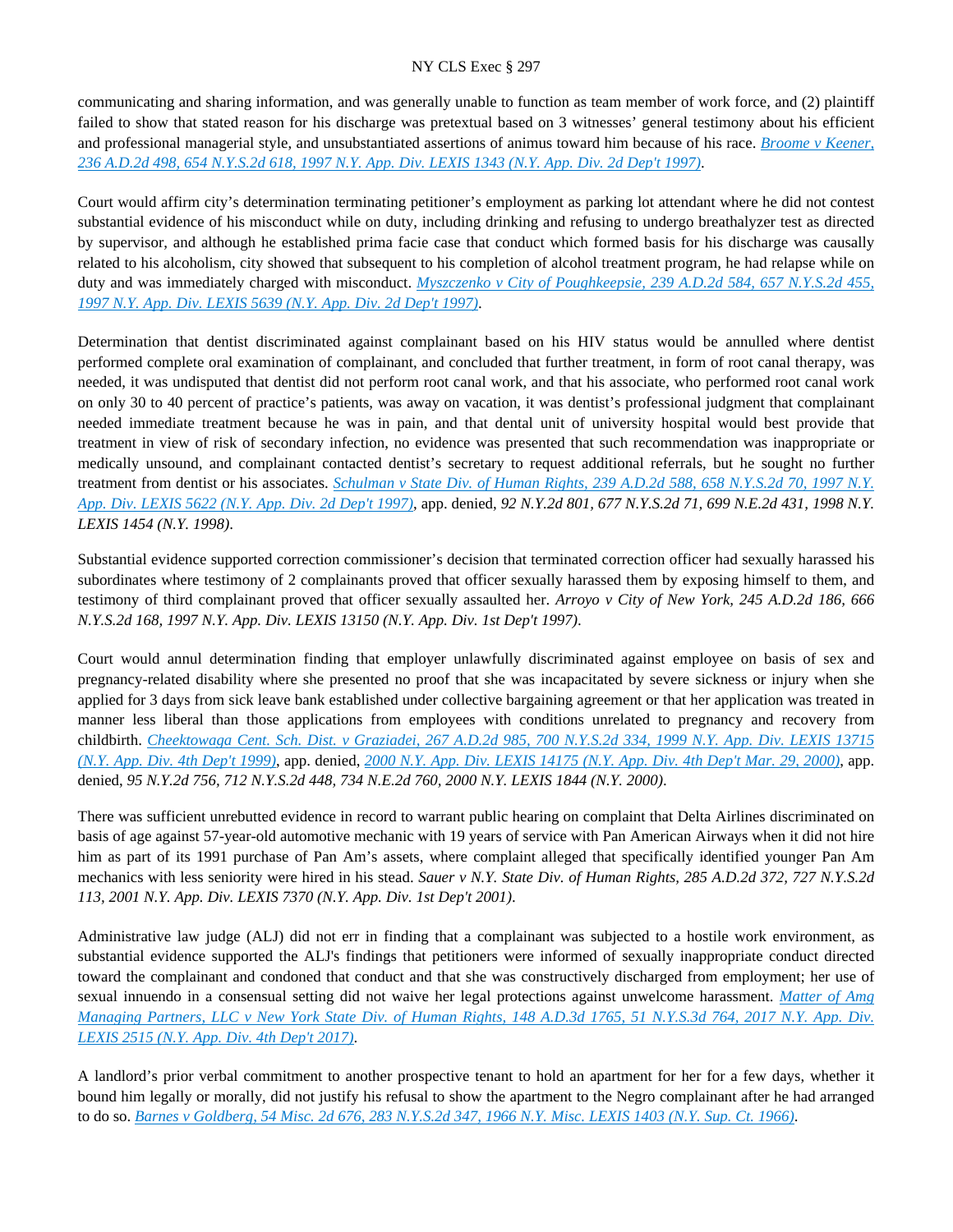Where a former employee alleged her male supervisor sexually harassed her, as the New York State Division of Human Rights (SDHR) failed to satisfy its burden to prove that the employee's female supervisor condoned the discriminatory conduct., SDHR could not enforce a damage award in favor of the employee against the female supervisor. *[Matter of New York State](https://advance.lexis.com/api/document?collection=cases&id=urn:contentItem:54GK-K3F1-F04J-713D-00000-00&context=)  [Div. of Human Rights v Young Legends, LLC, 90 A.D.3d 1265, 934 N.Y.S.2d 628, 2011 N.Y. App. Div. LEXIS 8851 \(N.Y. App.](https://advance.lexis.com/api/document?collection=cases&id=urn:contentItem:54GK-K3F1-F04J-713D-00000-00&context=)  [Div. 3d Dep't 2011\)](https://advance.lexis.com/api/document?collection=cases&id=urn:contentItem:54GK-K3F1-F04J-713D-00000-00&context=)*.

Where a former employee testified that her male supervisor made offensive sexual comments, pressured her to come to his apartment, forced her to engage in sexual intercourse there, and fired her when she refused to return to his apartment, and he did not controvert her testimony, the evidence supported the administrative law judge's finding that she had been subjected to quid pro quo and hostile work environment sexual harassment. *[Matter of New York State Div. of Human Rights v Young](https://advance.lexis.com/api/document?collection=cases&id=urn:contentItem:54GK-K3F1-F04J-713D-00000-00&context=)  [Legends, LLC, 90 A.D.3d 1265, 934 N.Y.S.2d 628, 2011 N.Y. App. Div. LEXIS 8851 \(N.Y. App. Div. 3d Dep't 2011\)](https://advance.lexis.com/api/document?collection=cases&id=urn:contentItem:54GK-K3F1-F04J-713D-00000-00&context=)*.

Jury instruction in employment discrimination case under Human Rights Law is proper where it allows jury to determine (1) whether illegitimate criterion was substantial or motivating factor in adverse employment decision, and (2) if so, whether employer has met its burden of proving that employment decision would have happened anyway; goal of Human Rights Law claim is to determine whether adverse employment decision was made "because of" illegitimate factor. Jury was properly charged in case brought by worker who alleged that he was discriminated against because of his age where judge stated, inter alia, that jury should consider whether "plaintiff established...that the termination or denial of transfer occurred under circumstances giving rise to an inference that age was a motivating factor in the decision"; jury may reach its ultimate conclusion on issue of discrimination through either "direct" or "circumstantial" evidence. *[Tyler v Bethlehem Steel Corp., 958](https://advance.lexis.com/api/document?collection=cases&id=urn:contentItem:3S4X-56M0-008H-V437-00000-00&context=)  [F.2d 1176, 1992 U.S. App. LEXIS 4161 \(2d Cir. N.Y.\)](https://advance.lexis.com/api/document?collection=cases&id=urn:contentItem:3S4X-56M0-008H-V437-00000-00&context=)*, cert. denied, *506 U.S. 826, 113 S. Ct. 82, 121 L. Ed. 2d 46, 1992 U.S. LEXIS 5704 (U.S. 1992)*.

District Court erred in concluding that plaintiffs, pilots of bankrupt airline, failed to create inference of age discrimination in violation of CLS *[Exec § 296](https://advance.lexis.com/api/document?collection=statutes-legislation&id=urn:contentItem:8TP5-PCS2-8T6X-74HS-00000-00&context=)* where plaintiffs showed that airline management representative assigned to investigate and evaluate acquisition of bankrupt airline made numerous comments about age of bankrupt airline's pilot force, referring to them as "contaminated" and " *[Abdu-Brisson v Delta Air Lines, Inc., 239 F.3d 456, 2001 U.S. App. LEXIS 2041 \(2d Cir. N.Y.\)](https://advance.lexis.com/api/document?collection=cases&id=urn:contentItem:42BS-Y2S0-0038-X2F0-00000-00&context=)*, cert. denied, *534 U.S. 993, 122 S. Ct. 460, 151 L. Ed. 2d 378, 2001 U.S. LEXIS 9990 (U.S. 2001)*.

Complainant, store cashier, failed to show that employer acted unlawfully in discharging her for failing to produce receipt for store merchandise placed in bag underneath her register, even though she showed that she was discharged on very day that she said she told employer's coordinator of detectives that she was breaking off their sexual relationship. 1999 Order Comm HR No. 9S-E-S-90-144553.

Complainant failed to show that she was denied employment opportunity on ground she rebuffed amorous advances of employer's vice president of finance where employer's chief financial officer and employer's executive board, not vice president, had final say in both offering complainant job and later revoking that offer of employment, and employer was motivated by financial considerations when it revoked its offer of employment to complainant and hired someone at roughly half salary. 1999 Order Comm HR No. 9D-E-S-89-136970-E.

Respondent, owner of insurance brokerage firm, did not engage in unlawful practices of sexual discrimination and harassment against complainant, respondent's office manager, where complainant's employment was ended because of her admitted falsification of clients' signatures, and because of statements made, or believed by respondent that complainant made, to insurance company which were inimical to respondent's financial interest. 2000 Order Comm HR No. 9S-E-S 95-7940446.

Complainant, part-time legal secretary, was not subjected to hostile work environment by exposure to sexually explicit materials that were mailed to law office where, inter alia, owner of law firm was involuntarily placed on mailing lists of several direct marketers selling sexual materials, materials were marked with warning notices stating that contents were sexually explicit, materials were not directed toward complainant, or displayed by law firm, and complainant opened mail knowing it contained sexual materials. 2000 Order Comm HR No. 9S-E-S-96-7940895.

Complainant's failure to receive promotion to associate professor did not constitute unlawful retaliation for filing previous complaints with Division of Human Rights where he was denied promotion for having failed to meet standards contained in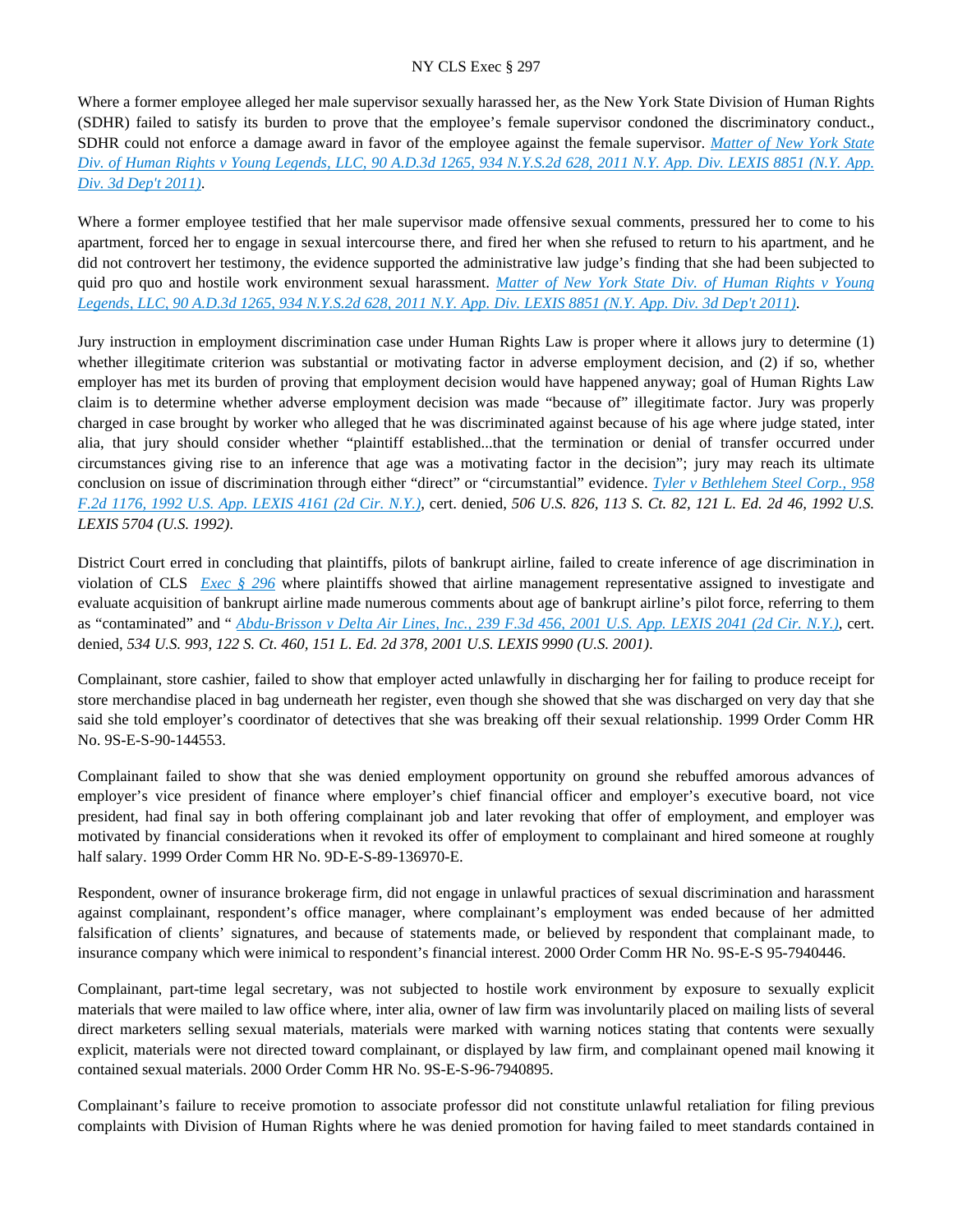parties' collective bargaining agreement as to any significant community activities or college service, same reasons that he was not promoted in preceding years. 2000 Order Comm HR No. 5-E-O-86-111682-E.

Town's decision to layoff complainant from his maintenance position at town recreation center and its decision not to rehire complainant as seasonal security guard did not constitute age discrimination where layoff was based on complaints as to complainant's performance and supervisor's assessment of his performance, and security guard positions were committed to otherwise qualified people before complainant verbally announced his interest in position. 2000 Order Comm HR No. 9D-E-A-92-1200959A.

Employer discriminated against complainant, native of Columbia, where she had been promoted to forelady after working as cleaning lady for 3 full years, shortly thereafter building supervisor removed her as forelady and replaced her with someone of national origin similar to building supervisor, Albanian national, and employer merely proffered single statement allegedly made by complainant's former supervisor that complainant was demoted because she did not work out. 2000 Order Comm HR No. 9D-E-O-89-136156E.

### **V. Review and Enforcement**

#### **38. Judicial review**

An objection that the commission did not have jurisdiction because the applicant could not be considered a person "aggrieved" within the meaning of the law is not open for review by the court where such objection was not urged before the commission. Objections in respect of the commission's directives which were not made until after the commission had gone into court to secure enforcement of its orders, were too late for judicial review. *[Holland v Edwards, 307 N.Y. 38, 119 N.E.2d 581, 307 N.Y.](https://advance.lexis.com/api/document?collection=cases&id=urn:contentItem:3RRS-XJ80-003C-C29P-00000-00&context=)  [\(N.Y.S.\) 38, 1954 N.Y. LEXIS 1009 \(N.Y. 1954\)](https://advance.lexis.com/api/document?collection=cases&id=urn:contentItem:3RRS-XJ80-003C-C29P-00000-00&context=)*.

The dismissal of petitioner's complaint of unlawful discrimination upon a determination by a single member of the State Commission Against Discrimination, whose decision was not disturbed by the commission chairman was reviewable by the courts. *[Jeanpierre v Arbury, 4 N.Y.2d 238, 173 N.Y.S.2d 597, 149 N.E.2d 882, 1958 N.Y. LEXIS 1072 \(N.Y. 1958\)](https://advance.lexis.com/api/document?collection=cases&id=urn:contentItem:3RRS-X8D0-003C-C0CJ-00000-00&context=)*.

The jurisdiction of the State Human Rights Appeals Board is restricted by  $\S$  297 of the Executive Law and Rule III(10)(4) of the appeals board to final dispositions. *South African Airways v New York State Div. of Human Rights, 35 A.D.2d 516, 312 N.Y.S.2d 111, 1970 N.Y. App. Div. LEXIS 4160 (N.Y. App. Div. 1st Dep't 1970)*.

Where Commissioner of Human Rights found complaint of discriminatory discharge by reason of race justified and ordered that petitioner be rehired, his further order of guidance and training programs for, and recruitment of, minority reporters was ultra vires of the division's powers, being excessive and not sufficiently related to the particular complaint, and Human Rights Appeal Board compounded error by making new findings not warranted by the original record rather than limiting its decision to ruling on the presence or absence of substantial supporting evidence. *Artis v State Human Rights Appeal Bd., 42 A.D.2d 557, 345 N.Y.S.2d 570, 1973 N.Y. App. Div. LEXIS 4010 (N.Y. App. Div. 1st Dep't 1973)*.

In view of evidence that, although Ecuadorian professor voluntarily quit as acting chairman of Puerto Rican sequence in department of black and Puerto Rican studies because of protest directed at fact that he was non-Puerto Rican, he had functioned well as acting director, and that the professor was never accorded the opportunity to present his case in a formal manner in support of allegations, dismissal of his complaint that college had terminated him because of national origin was arbitrary and capricious. *[Rodriguez-Abad v Hurst, 49 A.D.2d 115, 373 N.Y.S.2d 583, 1975 N.Y. App. Div. LEXIS 10558 \(N.Y.](https://advance.lexis.com/api/document?collection=cases&id=urn:contentItem:3RRS-FTT0-003C-F1KM-00000-00&context=)  [App. Div. 1st Dep't 1975\)](https://advance.lexis.com/api/document?collection=cases&id=urn:contentItem:3RRS-FTT0-003C-F1KM-00000-00&context=)*.

It was improper for Supreme Court to transfer Article 78 proceeding, seeking review of determination by Division of Human Rights finding no probable cause to believe there had been unlawful discriminatory practice, where no public hearing had been held pursuant to CLS *[Exec § 297](https://advance.lexis.com/api/document?collection=statutes-legislation&id=urn:contentItem:5H6N-1CT1-DXC8-036V-00000-00&context=)*; only where such hearing has been held shall Supreme Court transfer proceeding to appropriate Appellate Division. *Bentkowsky v Tokio Re Corp., 139 A.D.2d 436, 527 N.Y.S.2d 25, 1988 N.Y. App. Div. LEXIS 3975 (N.Y. App. Div. 1st Dep't 1988)*.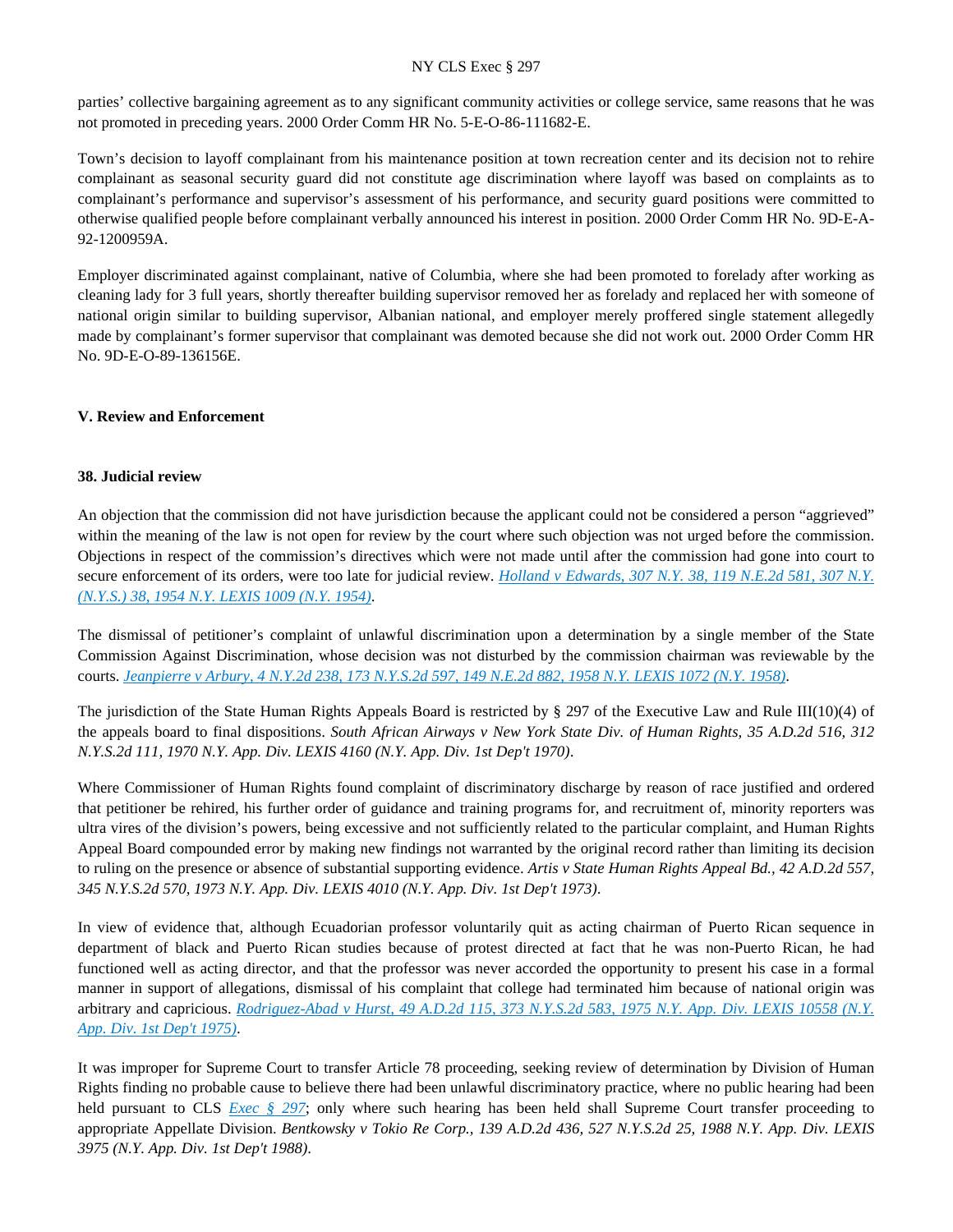It was error for Supreme Court to review determination of Division of Human Rights reached after hearing, and matter should simply have been transferred to Appellate Division, which has exclusive jurisdiction over such cases under CLS *[Exec § 298](https://advance.lexis.com/api/document?collection=statutes-legislation&id=urn:contentItem:5CT3-0SG1-6RDJ-8489-00000-00&context=)*. *State Div. of Human Rights ex rel. Albino v YMCA of Greater New York, 139 A.D.2d 440, 527 N.Y.S.2d 219, 1988 N.Y. App. Div. LEXIS 3983 (N.Y. App. Div. 1st Dep't)*, app. denied, *72 N.Y.2d 807, 532 N.Y.S.2d 848, 529 N.E.2d 178, 1988 N.Y. LEXIS 2531 (N.Y. 1988)*.

Supreme Court did not abuse its discretion in denying application of union to review determination of State Division of Human Rights (SDHR) to join it as necessary party in proceeding alleging religious discrimination by bus company against one of its employees, even though joinder occurred 2 years after complaint was filed, since delay was caused by SDHR and union failed to substantiate claim that it was injured by delay. *[Ambrosio v State Div. of Human Rights, 144 A.D.2d 662, 535 N.Y.S.2d 381,](https://advance.lexis.com/api/document?collection=cases&id=urn:contentItem:3S3J-YMW0-003D-G4R1-00000-00&context=)  [1988 N.Y. App. Div. LEXIS 12444 \(N.Y. App. Div. 2d Dep't 1988\)](https://advance.lexis.com/api/document?collection=cases&id=urn:contentItem:3S3J-YMW0-003D-G4R1-00000-00&context=)*.

After initially upholding human rights commission's finding of lack of probable cause to believe that corrections department refused to employ petitioner because of his Maryland arrest record, court properly granted reargument on basis that it had failed to apprehend that Maryland court documents in department's possession actually indicated that criminal proceedings against petitioner were disposed of in manner analogous to New York's adjournment in contemplation of dismissal. *[Johnson v New](https://advance.lexis.com/api/document?collection=cases&id=urn:contentItem:3YXN-D0R0-0039-4069-00000-00&context=)  [York City Comm'n of Human Rights, 270 A.D.2d 186, 706 N.Y.S.2d 18, 2000 N.Y. App. Div. LEXIS 3297 \(N.Y. App. Div. 1st](https://advance.lexis.com/api/document?collection=cases&id=urn:contentItem:3YXN-D0R0-0039-4069-00000-00&context=)  [Dep't 2000\)](https://advance.lexis.com/api/document?collection=cases&id=urn:contentItem:3YXN-D0R0-0039-4069-00000-00&context=)*.

New York State Division of Human Rights (DHR) abused its discretion by increasing an employer's civil fine to \$ 60,000, because the DHR factored the employer's behavior during the administrative proceedings as part of the calculus to increase the fine, as opposed to focusing only whether the employer's discrimination was willful, wanton, or malicious. *[Matter of JPK](https://advance.lexis.com/api/document?collection=cases&id=urn:contentItem:5THH-CC81-JXNB-600X-00000-00&context=)  [Imports/Oneonta, Inc. v New York State Div. of Human Rights, 165 A.D.3d 1410, 86 N.Y.S.3d 638, 2018 N.Y. App. Div. LEXIS](https://advance.lexis.com/api/document?collection=cases&id=urn:contentItem:5THH-CC81-JXNB-600X-00000-00&context=)  [6939 \(N.Y. App. Div. 3d Dep't 2018\)](https://advance.lexis.com/api/document?collection=cases&id=urn:contentItem:5THH-CC81-JXNB-600X-00000-00&context=)*, app. denied, *[2019 N.Y. LEXIS 606 \(N.Y. Mar. 26, 2019\)](https://advance.lexis.com/api/document?collection=cases&id=urn:contentItem:5VRD-9P71-DY33-B0F3-00000-00&context=)*.

The protection against discrimination afforded by *[Executive Law § 296](https://advance.lexis.com/api/document?collection=statutes-legislation&id=urn:contentItem:8TP5-PCS2-8T6X-74HS-00000-00&context=)* is at least as broad as that afforded by the Federal Constitution and civil rights statutes. Thus, the determination of the Appellate Division affirming the Appeal Board's affirmance of the State Division of Human Rights' dismissal of former employee's race discrimination claim against former employer on the ground of lack of probable cause, res judicata of all other state actions as a matter of statutory law, would be entitled to full faith and credit in a federal court hearing federal constitutional and civil rights claims. *[Mitchell v National](https://advance.lexis.com/api/document?collection=cases&id=urn:contentItem:3S4X-0YJ0-0039-M3R6-00000-00&context=)  [Broadcasting Co., 553 F.2d 265, 1977 U.S. App. LEXIS 13960 \(2d Cir. N.Y. 1977\)](https://advance.lexis.com/api/document?collection=cases&id=urn:contentItem:3S4X-0YJ0-0039-M3R6-00000-00&context=)*.

Administrative dismissal of age discrimination claim for administrative convenience under CLS *[Exec Law § 297\(9\)](https://advance.lexis.com/api/document?collection=statutes-legislation&id=urn:contentItem:5H6N-1CT1-DXC8-036V-00000-00&context=)* may not be reviewed by federal court, where employer argues that claim actually was dismissed at employee's request to avoid unfavorable result and thus was not dismissed for administrative convenience, and employee's election of administrative remedy bars judicial remedy. *[Rivers v Standard & Poor's Corp., 764 F. Supp. 54, 1991 U.S. Dist. LEXIS 7351 \(S.D.N.Y. 1991\)](https://advance.lexis.com/api/document?collection=cases&id=urn:contentItem:3S4N-CTK0-001T-74JG-00000-00&context=)*.

#### **39. Judicial enforcement**

In proceedings brought by several airline company employees who had allegedly been discharged because of their age, the State Human Rights Appeal Board exceeded its powers by reinstating the complaints that had been dismissed on the grounds of administrative convenience by the State Division of Human Rights, since the Division was authorized to dismiss a complaint on such basis in its "unreviewable discretion", under *[Exec Law § 297\(3\)](https://advance.lexis.com/api/document?collection=statutes-legislation&id=urn:contentItem:5H6N-1CT1-DXC8-036V-00000-00&context=)*, notwithstanding that the Board is empowered to review the dismissal to determine whether it contravenes any statute, constitutional right, or divisional regulation, where there was no claim that the Division's decision was improper under its regulations or any statute, and dismissal for administrative convenience following settlement of a federal action involving similar allegations did not finally deprive the employees of their interests under the Human Rights Law since they could maintain the same type of action in a state court and receive a hearing on the merits. *[Pan American World Airways, Inc. v New York State Human Rights Appeal Bd., 61 N.Y.2d 542, 475 N.Y.S.2d](https://advance.lexis.com/api/document?collection=cases&id=urn:contentItem:3S3J-YD00-003D-G4NS-00000-00&context=)  [256, 463 N.E.2d 597, 1984 N.Y. LEXIS 4178 \(N.Y. 1984\)](https://advance.lexis.com/api/document?collection=cases&id=urn:contentItem:3S3J-YD00-003D-G4NS-00000-00&context=)*.

Where Special Term modified an order of the State Commission on Human Rights by deleting a paragraph requiring certain apartment owners to maintain records for one year showing the number of apartments rented, the number unrented, and as to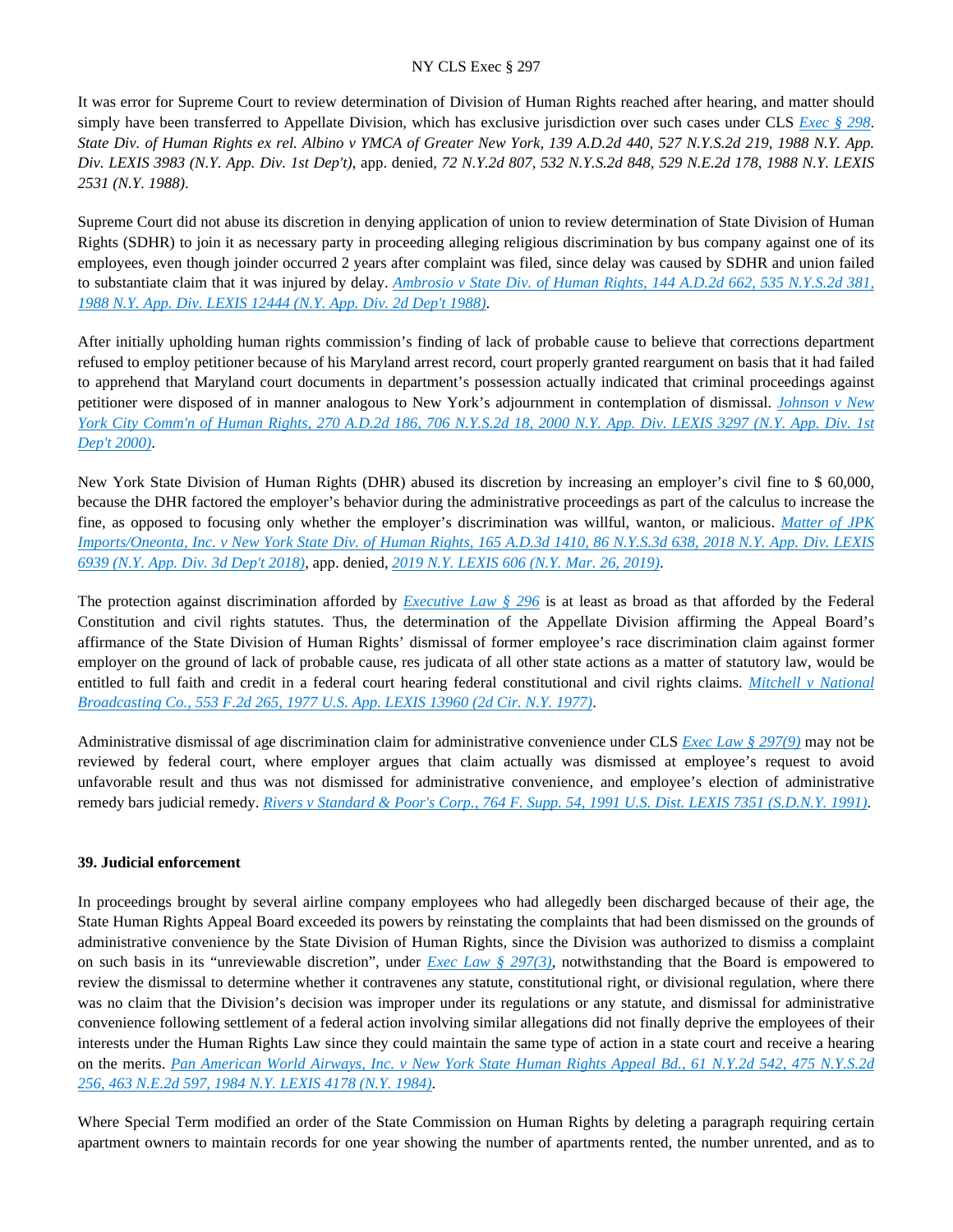each vacant apartment the number of rooms, required rental, and names and addresses of accepted and rejected applicants with reasons for rejection, such paragraph was reinstated as being reasonably related to the unlawful act which such owners were found to have committed and as not imposing undue hardship upon them. *Kindt v State Com. for Human Rights, 23 A.D.2d 809, 258 N.Y.S.2d 250, 1965 N.Y. App. Div. LEXIS 4484 (N.Y. App. Div. 4th Dep't)*, aff'd, *[16 N.Y.2d 1001, 265 N.Y.S.2d 662,](https://advance.lexis.com/api/document?collection=cases&id=urn:contentItem:3RRS-WGG0-003C-C3ST-00000-00&context=)  [212 N.E.2d 898, 1965 N.Y. LEXIS 1001 \(N.Y. 1965\)](https://advance.lexis.com/api/document?collection=cases&id=urn:contentItem:3RRS-WGG0-003C-C3ST-00000-00&context=)*.

Before the court exercises its discretion in issuing an enforcement order, there must be an appropriate record basis, i.e., that the papers disclose the results of the investigation made and that the Division has made findings as a result thereof. *[State Div. of](https://advance.lexis.com/api/document?collection=cases&id=urn:contentItem:3RRT-01S0-003C-C08Y-00000-00&context=)  [Human Rights v Union Carbide Corp., 34 A.D.2d 636, 310 N.Y.S.2d 396, 1970 N.Y. App. Div. LEXIS 5023 \(N.Y. App. Div. 1st](https://advance.lexis.com/api/document?collection=cases&id=urn:contentItem:3RRT-01S0-003C-C08Y-00000-00&context=)  [Dep't 1970\)](https://advance.lexis.com/api/document?collection=cases&id=urn:contentItem:3RRT-01S0-003C-C08Y-00000-00&context=)*, dismissed, *[28 N.Y.2d 555, 319 N.Y.S.2d 447, 268 N.E.2d 127, 1971 N.Y. LEXIS 1595 \(N.Y. 1971\)](https://advance.lexis.com/api/document?collection=cases&id=urn:contentItem:3RRS-VTY0-003C-C3R0-00000-00&context=)*.

The directions of the Commissioner of Human Rights are not self-enforcing and they are not brought into play unless there has been a violation of a Division Order, and then the Division must seek an enforcement order for non-compliance. *[State Div. of](https://advance.lexis.com/api/document?collection=cases&id=urn:contentItem:3RRS-YNN0-003C-C02K-00000-00&context=)  [Human Rights v Janica, 37 A.D.2d 444, 326 N.Y.S.2d 854, 1971 N.Y. App. Div. LEXIS 2745 \(N.Y. App. Div. 4th Dep't 1971\)](https://advance.lexis.com/api/document?collection=cases&id=urn:contentItem:3RRS-YNN0-003C-C02K-00000-00&context=)*.

Supreme Court improperly reinstated petitioner as permanent employee on finding of unlawful discriminatory discharge where, at time of discharge, he had completed only 8 months of one-year probationary period; petitioner was only entitled to reinstatement to probationary title he held at time of discharge. *[Obas v Kiley, 149 A.D.2d 422, 539 N.Y.S.2d 767, 1989 N.Y.](https://advance.lexis.com/api/document?collection=cases&id=urn:contentItem:3S2R-BBM0-003V-B34R-00000-00&context=)  [App. Div. LEXIS 4393 \(N.Y. App. Div. 2d Dep't 1989\)](https://advance.lexis.com/api/document?collection=cases&id=urn:contentItem:3S2R-BBM0-003V-B34R-00000-00&context=)*.

In an action to punish a landlord for contempt of court for wilful failure to obey the provisions of a court order enforcing an order of the Civil Rights Commission, an intervenor was relegated to a plenary action pursuant to *[Executive Law § 297\(9\)](https://advance.lexis.com/api/document?collection=statutes-legislation&id=urn:contentItem:5H6N-1CT1-DXC8-036V-00000-00&context=)* and any award for compensatory or punitive damages would have to be made by the court having jurisdiciton of that action. *[State](https://advance.lexis.com/api/document?collection=cases&id=urn:contentItem:3RRS-B9D0-003C-D2PF-00000-00&context=)  [Com. for Human Rights v Kennelly, 59 Misc. 2d 278, 299 N.Y.S.2d 342, 1969 N.Y. Misc. LEXIS 1651 \(N.Y. Sup. Ct. 1969\)](https://advance.lexis.com/api/document?collection=cases&id=urn:contentItem:3RRS-B9D0-003C-D2PF-00000-00&context=)*.

In Article 78 proceeding by petitioner who was terminated from his job as school bus driver for failing to complete alcoholism treatment program (pursuant to CLS *[Veh & Tr § 509-b](https://advance.lexis.com/api/document?collection=statutes-legislation&id=urn:contentItem:5CT3-2BK1-6RDJ-84KN-00000-00&context=)*), petitioner could not assert discrimination claim under CLS *[Exec § 296](https://advance.lexis.com/api/document?collection=statutes-legislation&id=urn:contentItem:8TP5-PCS2-8T6X-74HS-00000-00&context=)*; such claims must be initiated by administrative proceeding before State Division of Human Rights or by bringing action for damages. *[Marcotte v Corinth Cent. Sch. Dist., 166 Misc. 2d 881, 635 N.Y.S.2d 1021, 1995 N.Y. Misc. LEXIS 593 \(N.Y. Sup. Ct.](https://advance.lexis.com/api/document?collection=cases&id=urn:contentItem:3S2R-6080-003V-B0KF-00000-00&context=)  [1995\)](https://advance.lexis.com/api/document?collection=cases&id=urn:contentItem:3S2R-6080-003V-B0KF-00000-00&context=)*.

### **40. Administrative review**

Appellate Division can only set aside determination of commissioner of Division of Human Rights if such determination is arbitrary or capricious; thus, it improperly set aside commissioner's award of back pay after having affirmed its finding of discrimination. *[Mize v State Div. of Human Rights, 33 N.Y.2d 53, 349 N.Y.S.2d 364, 304 N.E.2d 231, 1973 N.Y. LEXIS 1002](https://advance.lexis.com/api/document?collection=cases&id=urn:contentItem:3RRS-VJB0-003C-C16F-00000-00&context=)  [\(N.Y. 1973\)](https://advance.lexis.com/api/document?collection=cases&id=urn:contentItem:3RRS-VJB0-003C-C16F-00000-00&context=)*.

Scope of State Human Rights Appeal Board's review is limited by statute and Board may not reverse a decision of the Division of Human Rights "in the interests of justice" nor may it substitute its judgment for that of the Division. *[State Div. of Human](https://advance.lexis.com/api/document?collection=cases&id=urn:contentItem:3RRS-F6K0-003C-F0ST-00000-00&context=)  [Rights ex rel. Powers v Mecca Kendall Corp., 53 A.D.2d 201, 385 N.Y.S.2d 665, 1976 N.Y. App. Div. LEXIS 12506 \(N.Y. App.](https://advance.lexis.com/api/document?collection=cases&id=urn:contentItem:3RRS-F6K0-003C-F0ST-00000-00&context=)  [Div. 4th Dep't 1976\)](https://advance.lexis.com/api/document?collection=cases&id=urn:contentItem:3RRS-F6K0-003C-F0ST-00000-00&context=)*.

Complainant, who filed a complaint with the State Division of Human Rights two and one-half months after his job demotion alleging a violation of the Human Rights Law, is entitled to have an order of the Human Rights Appeal Board dismissing an appeal to the board annulled and the matter remanded for further proceedings where after nearly a year passed following complainant's demotion without the matter being scheduled for a hearing, the division, pursuant to a request by complainant's counsel, ordered the matter dismissed for administrative convenience in order that complainant could obtain redress through court action, and subsequently amended its prior order such that the dismissal was effective *nunc pro tunc* as of the date of the original request following dismissal of the court action commenced by complainant due to untimeliness because the division's jurisdiction was exclusive while the matter was pending before it (*[Executive Law, § 297](https://advance.lexis.com/api/document?collection=statutes-legislation&id=urn:contentItem:5H6N-1CT1-DXC8-036V-00000-00&context=)*, subd 9) and the prior order of dismissal was made more than one year after the date of complainant's demotion; the dismissal of an appeal by complainant's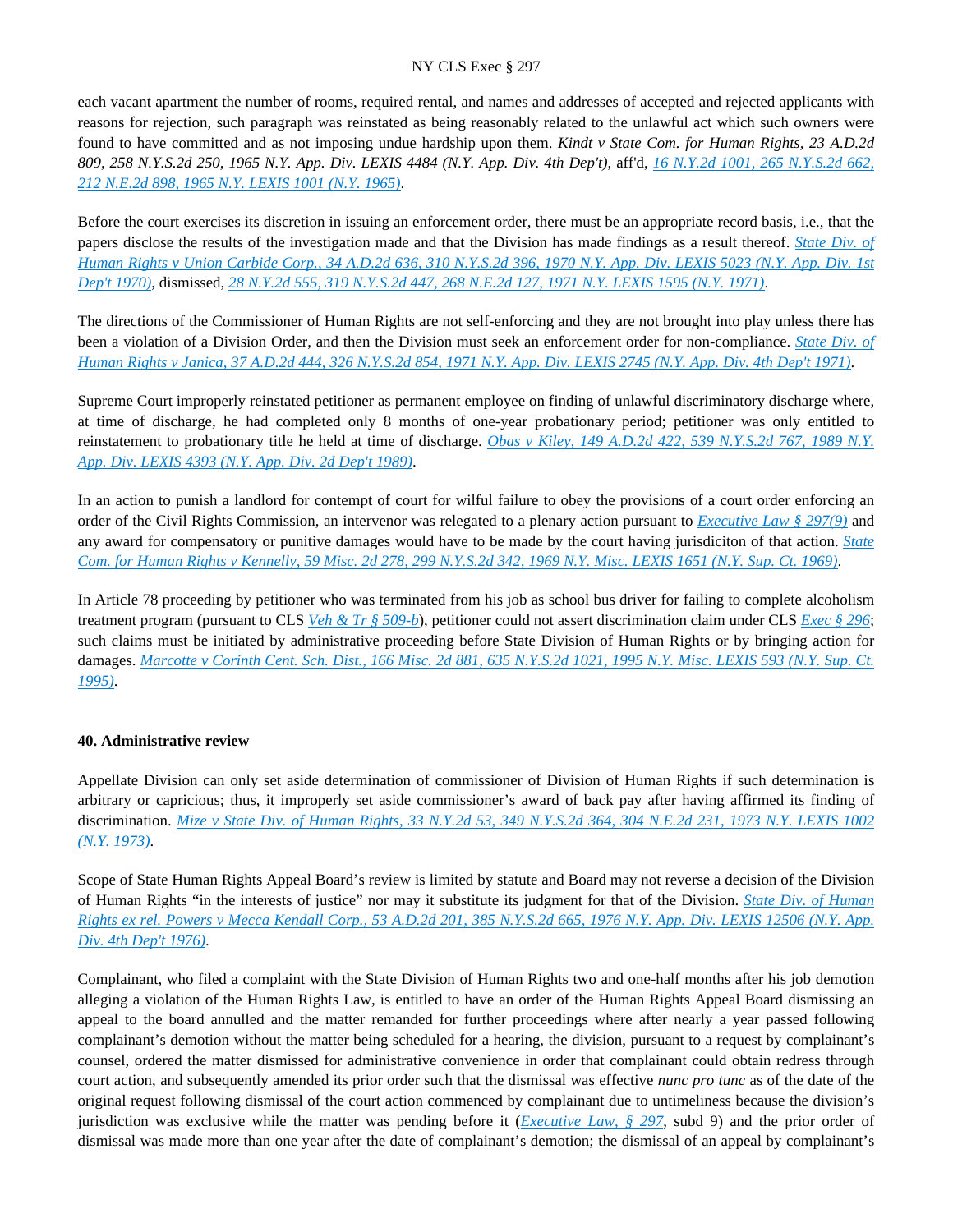employer from the division's amended order to the appeal board on the ground that it had no jurisdiction to review dismissal of the complaint grounded on administrative convenience (*[Executive Law, § 297](https://advance.lexis.com/api/document?collection=statutes-legislation&id=urn:contentItem:5H6N-1CT1-DXC8-036V-00000-00&context=)*, subd 3, par c) is annulled since although the division may in its unreviewable discretion dismiss the complaint on the grounds of administrative convenience and shall then issue an order containing notice of a right to appeal to the appeal board (*[9 NYCRR 465.5 \[d\] \[1\]](https://advance.lexis.com/api/document?collection=administrative-codes&id=urn:contentItem:5VXH-YX20-00XK-W10T-00000-00&context=)*, [3]), the board has jurisdiction over appeals from any order of the Commissioner of Human Rights (*[9 NYCRR 550.2](https://advance.lexis.com/api/document?collection=administrative-codes&id=urn:contentItem:5VXH-YX30-00XK-W1FR-00000-00&context=)*) and order of the commissioner is defined as "any order dismissing a complaint, other than a dismissal on grounds of administrative convenience" (*[9 NYCRR 550.3 \[i\]](https://advance.lexis.com/api/document?collection=administrative-codes&id=urn:contentItem:5VXH-YX30-00XK-W1FS-00000-00&context=)  [\[3\]](https://advance.lexis.com/api/document?collection=administrative-codes&id=urn:contentItem:5VXH-YX30-00XK-W1FS-00000-00&context=)*). What is prohibited is review by the appeal board of the discretionary act of the division in determining to dismiss a complaint for administrative convenience, and inasmuch as that action differs from the action in determining the date such dismissal is to be effective, the latter act is not proscribed from administrative appellate review, for if there were no review, complainant would be deprived of a forum in which to air his claim; the principle of administrative finality may not be applied to preclude correction of error by the administrative agency itself where the determination is the result of irregularity in vital matters. *[Eastern Airlines, Inc. v State Human Rights Appeal Board, 66 A.D.2d 581, 413 N.Y.S.2d 925, 1979 N.Y. App. Div.](https://advance.lexis.com/api/document?collection=cases&id=urn:contentItem:3RRS-CR10-003C-F0C9-00000-00&context=)  [LEXIS 10057 \(N.Y. App. Div. 1st Dep't 1979\)](https://advance.lexis.com/api/document?collection=cases&id=urn:contentItem:3RRS-CR10-003C-F0C9-00000-00&context=)*.

Commissioner is required to make prompt investigation by field visit, written or oral inquiry, conference, or any method or combination thereof; matter is remitted to division for full and thorough investigation where probable cause issue was investigated in cursory and abbreviated manner and no independent inquiry was conducted to verify complainant's assertions prior to issue of no probable cause determination; investigation consisting of one interview with employer's personnel officer, obtaining copies of leave of absence policy and office memoranda together with letters from employer's attorney is insufficient. *State Div. of Human Rights ex rel. Beckman v Gaylord Bros., Inc., 112 A.D.2d 726, 492 N.Y.S.2d 217, 1985 N.Y. App. Div. LEXIS 56237 (N.Y. App. Div. 4th Dep't 1985)*.

Determination by Division of Human Rights finding no probable cause to believe that employee was terminated due to her religious beliefs would be annulled and matter remanded for public hearing where sparseness of record prevented proper review. *Bentkowsky v Tokio Re Corp., 139 A.D.2d 436, 527 N.Y.S.2d 25, 1988 N.Y. App. Div. LEXIS 3975 (N.Y. App. Div. 1st Dep't 1988)*.

State Division of Human Rights properly denied landlord's application to reopen hearing into determination entered on default that landlord unlawfully discriminated on basis of race and marital status, where only excuse offered for failing to answer was that landlord "found it unimaginable that the complaint would be sustained because there was no discrimination in refusing to rent to [complainant] an apartment in a building which was and is predominantly tenanted by persons of the same race as [complainant]," and landlord offered only bare allegations regarding meritorious defense and failed to serve proposed answer to underlying complaint with application to reopen hearing. *[Interboro Management Co. v State Div. of Human Rights, 139 A.D.2d](https://advance.lexis.com/api/document?collection=cases&id=urn:contentItem:3S3J-YYW0-003D-G4XR-00000-00&context=)  [697, 527 N.Y.S.2d 453, 1988 N.Y. App. Div. LEXIS 4415 \(N.Y. App. Div. 2d Dep't 1988\)](https://advance.lexis.com/api/document?collection=cases&id=urn:contentItem:3S3J-YYW0-003D-G4XR-00000-00&context=)*.

Appropriate standard of review of no probable cause determination of Division of Human Rights regarding possible violations of CLS *[Exec § 298](https://advance.lexis.com/api/document?collection=statutes-legislation&id=urn:contentItem:5CT3-0SG1-6RDJ-8489-00000-00&context=)*, where no public hearing was held under CLS *[Exec § 297\(4\)\(a\)](https://advance.lexis.com/api/document?collection=statutes-legislation&id=urn:contentItem:5H6N-1CT1-DXC8-036V-00000-00&context=)*, was whether determination was arbitrary and capricious, or lacking in rational basis, and not substantial evidence test. *[Giles v State Div. of Human Rights, 166 A.D.2d](https://advance.lexis.com/api/document?collection=cases&id=urn:contentItem:3S2R-92D0-003V-B2W9-00000-00&context=)  [779, 563 N.Y.S.2d 142, 1990 N.Y. App. Div. LEXIS 12018 \(N.Y. App. Div. 3d Dep't 1990\)](https://advance.lexis.com/api/document?collection=cases&id=urn:contentItem:3S2R-92D0-003V-B2W9-00000-00&context=)*.

Mandamus to compel Division of Human Rights (DHR) to determine motion to dismiss complaint prior to substantive hearing on charge of unlawful discriminatory employment practice was not appropriate remedy since petitioners failed to demonstrate existence of duty which was ministerial in nature; neither CLS *[Exec § 297](https://advance.lexis.com/api/document?collection=statutes-legislation&id=urn:contentItem:5H6N-1CT1-DXC8-036V-00000-00&context=)* nor Rules of Practice of DHR provided for prehearing motion practice. *[Central New York Centro, Inc. v New York State Div. of Human Rights, 142 Misc. 2d 935, 539](https://advance.lexis.com/api/document?collection=cases&id=urn:contentItem:3S2R-BDS0-003V-B0D0-00000-00&context=)  [N.Y.S.2d 626, 1989 N.Y. Misc. LEXIS 150 \(N.Y. Sup. Ct. 1989\)](https://advance.lexis.com/api/document?collection=cases&id=urn:contentItem:3S2R-BDS0-003V-B0D0-00000-00&context=)*.

In proceeding challenging State Division of Human Rights' dismissal of race discrimination complaint at complainant's request on ground of "administrative inconvenience" under CLS *[Exec § 297](https://advance.lexis.com/api/document?collection=statutes-legislation&id=urn:contentItem:5H6N-1CT1-DXC8-036V-00000-00&context=)*, petitioner's request for admissions of fact that division had not dismissed any complaints on such ground within last 2 years except where first requested by complainant, in order to establish arbitrary or capricious activity on division's part, would be denied on ground that it sought conclusions about material issues for which notice to admit may not be utilized. *[New York Tel. Co. v New York State Div. of Human Rights, 148 Misc. 2d](https://advance.lexis.com/api/document?collection=cases&id=urn:contentItem:3S2R-9260-003V-B2P9-00000-00&context=)  [765, 561 N.Y.S.2d 401, 1990 N.Y. Misc. LEXIS 536 \(N.Y. Sup. Ct. 1990\)](https://advance.lexis.com/api/document?collection=cases&id=urn:contentItem:3S2R-9260-003V-B2P9-00000-00&context=)*.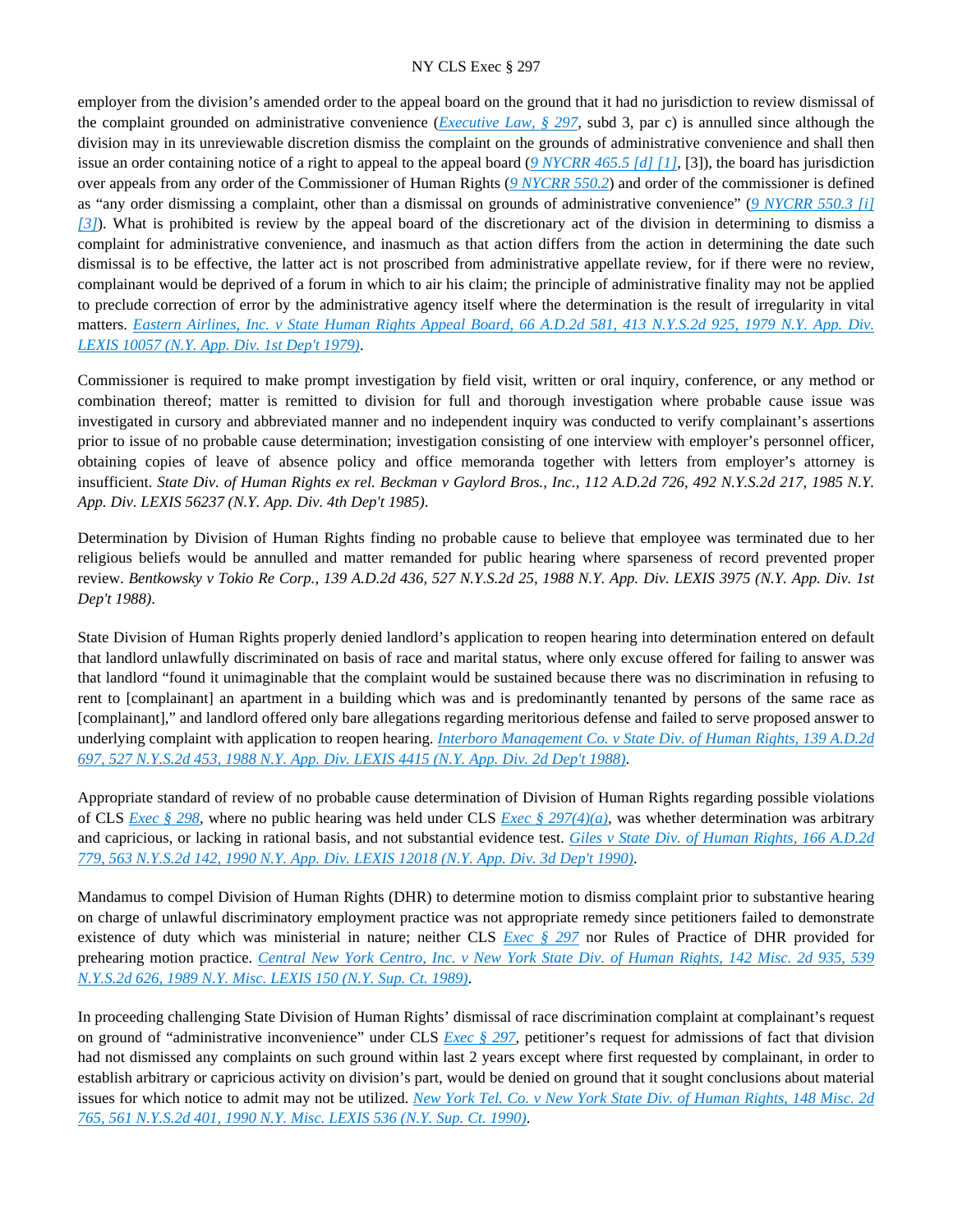Determination made by State Division of Human Rights (SDHR) which, after reopening previous finding of probable cause, found "no probable cause" and dismissed petitioner's complaint, was arbitrary and capricious where (1) reopening order specifically contemplated remand to regional director for further investigation, but petitioner's counsel was never formally advised what additional evidence was needed and was not specifically asked to produce particular additional evidence, (2) record failed to show that any additional post-reopening investigation was conducted, and (3) SDHR did not explain its reversal of initial assessment finding probable cause. *[Boyea v New York State Exec. Dep't, Div. of Human Rights, 178 Misc. 2d 398, 679](https://advance.lexis.com/api/document?collection=cases&id=urn:contentItem:3TYS-K3K0-0039-4506-00000-00&context=)  [N.Y.S.2d 548, 1998 N.Y. Misc. LEXIS 471 \(N.Y. Sup. Ct. 1998\)](https://advance.lexis.com/api/document?collection=cases&id=urn:contentItem:3TYS-K3K0-0039-4506-00000-00&context=)*.

### **41. Validity of administrative orders**

In a proceeding alleging sex discrimination, an order properly directed a non-profit, tax-exempt foreign corporation and three of its local charter organizations located in New York to discontinue in New York their male-only membership practices, to extend membership invitations to female complainants and to submit annual statistical reports detailing the number of male and female members in the New York organizations as that remedy was neither overbroad nor excessive. *[United States Power](https://advance.lexis.com/api/document?collection=cases&id=urn:contentItem:3S3J-YF40-003D-G050-00000-00&context=)  [Squadrons v State Human Rights Appeal Bd., 59 N.Y.2d 401, 465 N.Y.S.2d 871, 452 N.E.2d 1199, 1983 N.Y. LEXIS 3181 \(N.Y.](https://advance.lexis.com/api/document?collection=cases&id=urn:contentItem:3S3J-YF40-003D-G050-00000-00&context=)  [1983\)](https://advance.lexis.com/api/document?collection=cases&id=urn:contentItem:3S3J-YF40-003D-G050-00000-00&context=)*.

Under regulation of the Human Rights Appeal Board authorizing Board to consider and decide issues presented by record but not specifically indicated in notice of appeal or requested when there is not resulting prejudice to a party's rights, where there was no objection to Board's right to amend determination of Division of the Human Rights, modification did not prejudice substantial right of party and there was no cross appeal, Board had authority to make modification in favor of complainant. *[State Div. of Human Rights ex rel. Mossler v Westmoreland Cent. School Dist., 56 A.D.2d 205, 392 N.Y.S.2d 149, 1977 N.Y.](https://advance.lexis.com/api/document?collection=cases&id=urn:contentItem:3RRS-DT40-003C-F29C-00000-00&context=)  [App. Div. LEXIS 10047 \(N.Y. App. Div. 4th Dep't 1977\)](https://advance.lexis.com/api/document?collection=cases&id=urn:contentItem:3RRS-DT40-003C-F29C-00000-00&context=)*.

Notwithstanding that a union was properly found to have discriminated against its minority trainees through various means which resulted in blocking the trainees' attainment of class "A" journeyman status with the union, the provision of the remedial order which provided for issuance to minority trainees of "A" cards regardless of training, qualification, or status was improper, where every other union member had to pass the "A" examination to become an "A" journeyman and therefore minority trainees who complete the required training were to be afforded an opportunity to take the next scheduled "A" examination. *[Schuck v State Div. of Human Rights, 102 A.D.2d 673, 478 N.Y.S.2d 279, 1984 N.Y. App. Div. LEXIS 18838 \(N.Y. App. Div. 1st](https://advance.lexis.com/api/document?collection=cases&id=urn:contentItem:3S3K-1RW0-003D-G2K1-00000-00&context=)  [Dep't 1984\)](https://advance.lexis.com/api/document?collection=cases&id=urn:contentItem:3S3K-1RW0-003D-G2K1-00000-00&context=)*.

In proceeding under Human Rights Law alleging racial discrimination, Commissioner of State Division of Human Rights erred in failing to set forth rationale for ordering damages for embarrassment, hurt and public humiliation in amount of \$10,000 each for 4 complainants and \$7,500 for fifth complainant. *[Specialty Restaurants v New York State Div. of Human Rights, 179 A.D.2d](https://advance.lexis.com/api/document?collection=cases&id=urn:contentItem:3S2R-84P0-003V-B4G2-00000-00&context=)  [1036, 579 N.Y.S.2d 299, 1992 N.Y. App. Div. LEXIS 2377 \(N.Y. App. Div. 4th Dep't 1992\)](https://advance.lexis.com/api/document?collection=cases&id=urn:contentItem:3S2R-84P0-003V-B4G2-00000-00&context=)*.

Employer was denied due process where individual who appeared as counsel for Division of Human Rights in early stages of employment discrimination proceeding later became Commissioner of Human Rights and thereafter issued final determination in instant matter. *Pepsico, Inc. v Rosa, 213 A.D.2d 550, 624 N.Y.S.2d 622, 1995 N.Y. App. Div. LEXIS 4449 (N.Y. App. Div. 2d Dep't)*, app. dismissed, *86 N.Y.2d 837, 634 N.Y.S.2d 445, 658 N.E.2d 223, 1995 N.Y. LEXIS 3707 (N.Y. 1995)*, app. denied, *86 N.Y.2d 709, 634 N.Y.S.2d 442, 658 N.E.2d 220, 1995 N.Y. LEXIS 3708 (N.Y. 1995)*.

As respects statute prohibiting any educational corporation or association that holds itself out to public to be nonsectarian and exempt from taxation from denying "use of its facilities" to any person otherwise qualified, by reason of race, color, religion, or national origin, attempt to distinguish between "denial of use of facilities" and "denial of admission" is a strained and tenuous construction not consonant with plain meaning in language; "use of facilities" covers admission of qualified students. *[New York](https://advance.lexis.com/api/document?collection=cases&id=urn:contentItem:3RRS-H6V0-003C-F28W-00000-00&context=)  [University v New York State Div. of Human Rights, 84 Misc. 2d 702, 378 N.Y.S.2d 842, 1975 N.Y. Misc. LEXIS 3202 \(N.Y. Sup.](https://advance.lexis.com/api/document?collection=cases&id=urn:contentItem:3RRS-H6V0-003C-F28W-00000-00&context=)  [Ct.\)](https://advance.lexis.com/api/document?collection=cases&id=urn:contentItem:3RRS-H6V0-003C-F28W-00000-00&context=)*, aff'd, *49 A.D.2d 821, 373 N.Y.S.2d 719, 1975 N.Y. App. Div. LEXIS 10940 (N.Y. App. Div. 1st Dep't 1975)*.

Grand Jury minutes, sealed pursuant to *[CPL 160.50](https://advance.lexis.com/api/document?collection=statutes-legislation&id=urn:contentItem:5HFT-8X31-DXC8-0156-00000-00&context=)* upon the dismissal of indictments against physicians accused of assault in the second degree, may not be disclosed to the Attorney-General for the purpose of aiding an investigation of the physicians'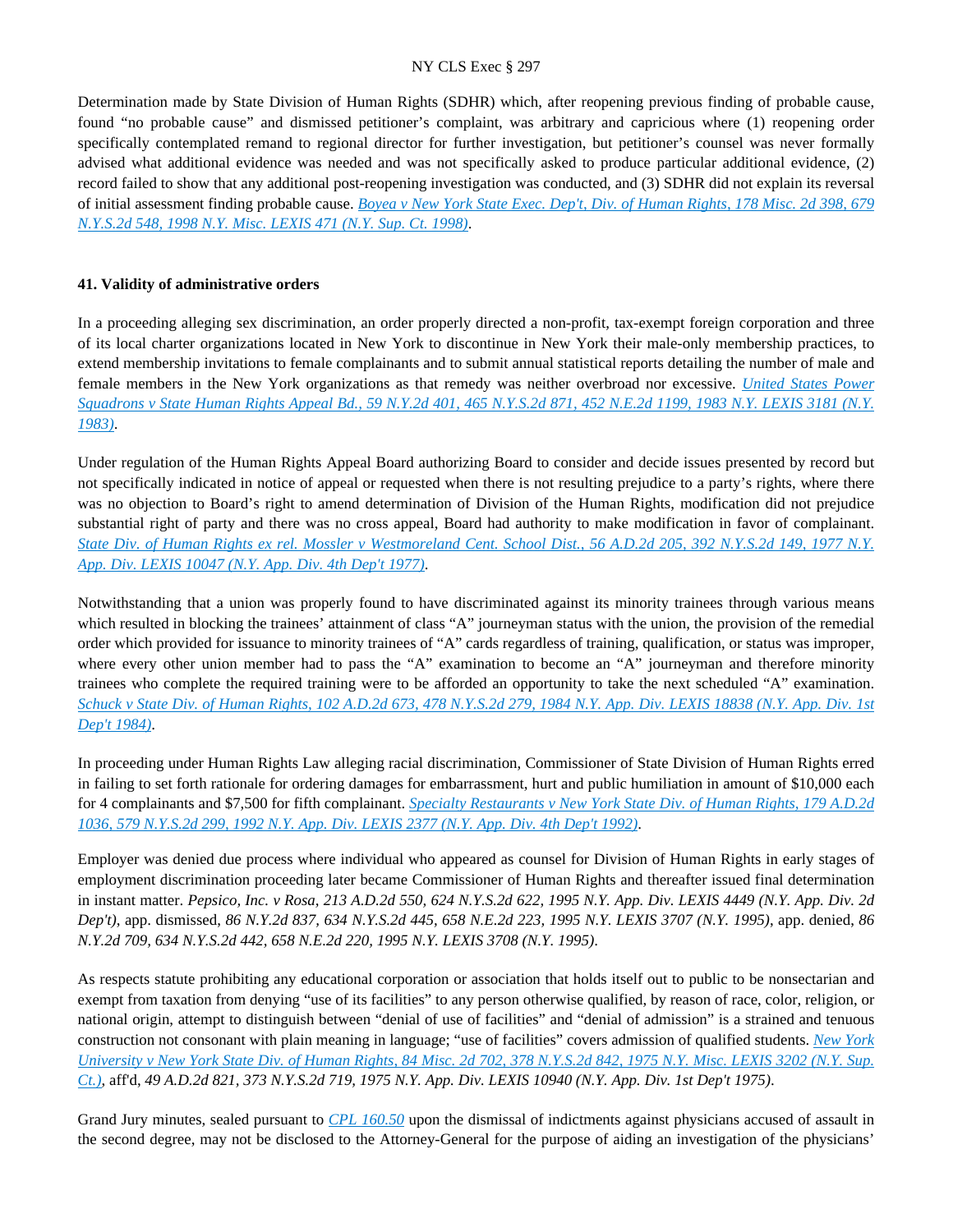alleged professional misconduct since the purpose of *[CPL 160.50](https://advance.lexis.com/api/document?collection=statutes-legislation&id=urn:contentItem:5HFT-8X31-DXC8-0156-00000-00&context=)* and the related subdivision 14 of *[section 296 of the Executive](https://advance.lexis.com/api/document?collection=statutes-legislation&id=urn:contentItem:8TP5-PCS2-8T6X-74HS-00000-00&context=)  [Law](https://advance.lexis.com/api/document?collection=statutes-legislation&id=urn:contentItem:8TP5-PCS2-8T6X-74HS-00000-00&context=)* is to protect individuals from adverse consequences based upon unsustained accusations, statutorily allowed judicial discretion to release Grand Jury minutes does not permit the disclosure of minutes sealed pursuant to *[CPL 160.50](https://advance.lexis.com/api/document?collection=statutes-legislation&id=urn:contentItem:5HFT-8X31-DXC8-0156-00000-00&context=)* except in limited circumstances and the instant action is not an appropriate case, as the key witness has published a book in which his activities as a "ghost surgeon" are detailed; the Attorney-General has, therefore, failed to demonstrate any overriding need for the Grand Jury minutes. *[In re Attorney-General of New York, 101 Misc. 2d 36, 420 N.Y.S.2d 685, 1979 N.Y. Misc. LEXIS 2624](https://advance.lexis.com/api/document?collection=cases&id=urn:contentItem:3RRS-GFB0-003C-F1XP-00000-00&context=)  [\(N.Y. Sup. Ct. 1979\)](https://advance.lexis.com/api/document?collection=cases&id=urn:contentItem:3RRS-GFB0-003C-F1XP-00000-00&context=)*.

State Division of Human Rights' administrative convenience dismissal of retaliation complaint was not "purely arbitrary" in view of plaintiff's plan to pursue her state-based claims of continuing sexual harassment and retaliation in federal court action. *[Universal Packaging Corp. v New York State Div. of Human Rights, 179 Misc. 2d 167, 683 N.Y.S.2d 735, 1998 N.Y. Misc.](https://advance.lexis.com/api/document?collection=cases&id=urn:contentItem:3VH4-G7B0-0039-40Y3-00000-00&context=)  [LEXIS 616 \(N.Y. Sup. Ct. 1998\)](https://advance.lexis.com/api/document?collection=cases&id=urn:contentItem:3VH4-G7B0-0039-40Y3-00000-00&context=)*, aff'd, *[270 A.D.2d 586, 704 N.Y.S.2d 332, 2000 N.Y. App. Div. LEXIS 2647 \(N.Y. App. Div. 3d](https://advance.lexis.com/api/document?collection=cases&id=urn:contentItem:3YT3-XK40-0039-40SD-00000-00&context=)  [Dep't 2000\)](https://advance.lexis.com/api/document?collection=cases&id=urn:contentItem:3YT3-XK40-0039-40SD-00000-00&context=)*.

It is within the legitimate police powers of the state for the New York Legislature to determine the effects of the so-called "Arab Boycott" in New York, to educate the public accordingly, and to monitor and otherwise evaluate new legislation passed to eradicate discrimination against citizens of New York in terms of such boycotts or black listing because of race, color, creed or national origin. *[General Electric Co. v New York State Assembly Committee on Governmental Operations, 425 F. Supp. 909,](https://advance.lexis.com/api/document?collection=cases&id=urn:contentItem:3S4V-KGY0-0054-627W-00000-00&context=)  [1975 U.S. Dist. LEXIS 14579 \(N.D.N.Y. 1975\)](https://advance.lexis.com/api/document?collection=cases&id=urn:contentItem:3S4V-KGY0-0054-627W-00000-00&context=)*.

## **42. —Orders re housing**

Division of Human Rights acted in excess of its authority where, after dismissing complainant's charge that apartment owners discriminated against him by denying him housing accommodations because of his natural origin on the ground of insufficient evidence, went on to find that housing owner had engaged in discriminatory rental practices; if Division had wished to challenge overall rental practices, it should have followed procedures set forth in *[Executive Law § 297](https://advance.lexis.com/api/document?collection=statutes-legislation&id=urn:contentItem:5H6N-1CT1-DXC8-036V-00000-00&context=)*. *[Hillside Housing Corp.](https://advance.lexis.com/api/document?collection=cases&id=urn:contentItem:3RRS-Y4Y0-003C-C2RP-00000-00&context=)  [v State Div. of Human Rights, 44 A.D.2d 539, 353 N.Y.S.2d 460, 1974 N.Y. App. Div. LEXIS 5445 \(N.Y. App. Div. 1st Dep't](https://advance.lexis.com/api/document?collection=cases&id=urn:contentItem:3RRS-Y4Y0-003C-C2RP-00000-00&context=)  [1974\)](https://advance.lexis.com/api/document?collection=cases&id=urn:contentItem:3RRS-Y4Y0-003C-C2RP-00000-00&context=)*.

Order of commission issued after hearing under above statute may not extend beyond premises involved in complaint to include also other accommodations owned or controlled by same landlord. *[Kindt v State Com. for Human Rights, 44 Misc. 2d](https://advance.lexis.com/api/document?collection=cases&id=urn:contentItem:3RRS-BXD0-003C-D3ST-00000-00&context=)  [896, 254 N.Y.S.2d 933, 1964 N.Y. Misc. LEXIS 1600 \(N.Y. Sup. Ct. 1964\)](https://advance.lexis.com/api/document?collection=cases&id=urn:contentItem:3RRS-BXD0-003C-D3ST-00000-00&context=)*, modified, *23 A.D.2d 809, 258 N.Y.S.2d 250, 1965 N.Y. App. Div. LEXIS 4484 (N.Y. App. Div. 4th Dep't 1965)*.

Commission order which directed that real estate firm and its officers make listings available to "prospective purchasers without regard to their race, creed, color or national origin," was far too vague and went beyond the reasonable authority of the Commission since a broker should be free to exercise his own business judgment as to how much time and effort he will expend on a person who claims to be a prospective purchaser. *[State Com. for Human Rights v Suburban Associates, Inc., 55](https://advance.lexis.com/api/document?collection=cases&id=urn:contentItem:3RRS-BFP0-003C-D481-00000-00&context=)  [Misc. 2d 920, 286 N.Y.S.2d 733, 1967 N.Y. Misc. LEXIS 1016 \(N.Y. Sup. Ct. 1967\)](https://advance.lexis.com/api/document?collection=cases&id=urn:contentItem:3RRS-BFP0-003C-D481-00000-00&context=)*, modified, *34 A.D.2d 662, 310 N.Y.S.2d 1019, 1970 N.Y. App. Div. LEXIS 5125 (N.Y. App. Div. 2d Dep't 1970)*.

### **43. —Orders re employment**

Retroactive seniority ordered by New York City Human Rights Commission in favor of female police officers of New York City Police Department (NYPD), based on pattern of gender-based discrimination engaged in by NYPD, did not violate discretionary appointive authority of police commissioner under "one-in-three rule" of CLS *[Civ S § 61](https://advance.lexis.com/api/document?collection=statutes-legislation&id=urn:contentItem:5CT3-0D01-6RDJ-84GN-00000-00&context=)*; commission may fashion remedy to make victim whole for injuries suffered as result of discriminatory employment practices, and commissioner has broad powers to adopt measures which he (or she) reasonably deems necessary to redress injury. *[Beame v DeLeon, 87](https://advance.lexis.com/api/document?collection=cases&id=urn:contentItem:3RHF-9XJ0-003V-B2CD-00000-00&context=)  [N.Y.2d 289, 639 N.Y.S.2d 272, 662 N.E.2d 752, 1995 N.Y. LEXIS 4747 \(N.Y. 1995\)](https://advance.lexis.com/api/document?collection=cases&id=urn:contentItem:3RHF-9XJ0-003V-B2CD-00000-00&context=)*.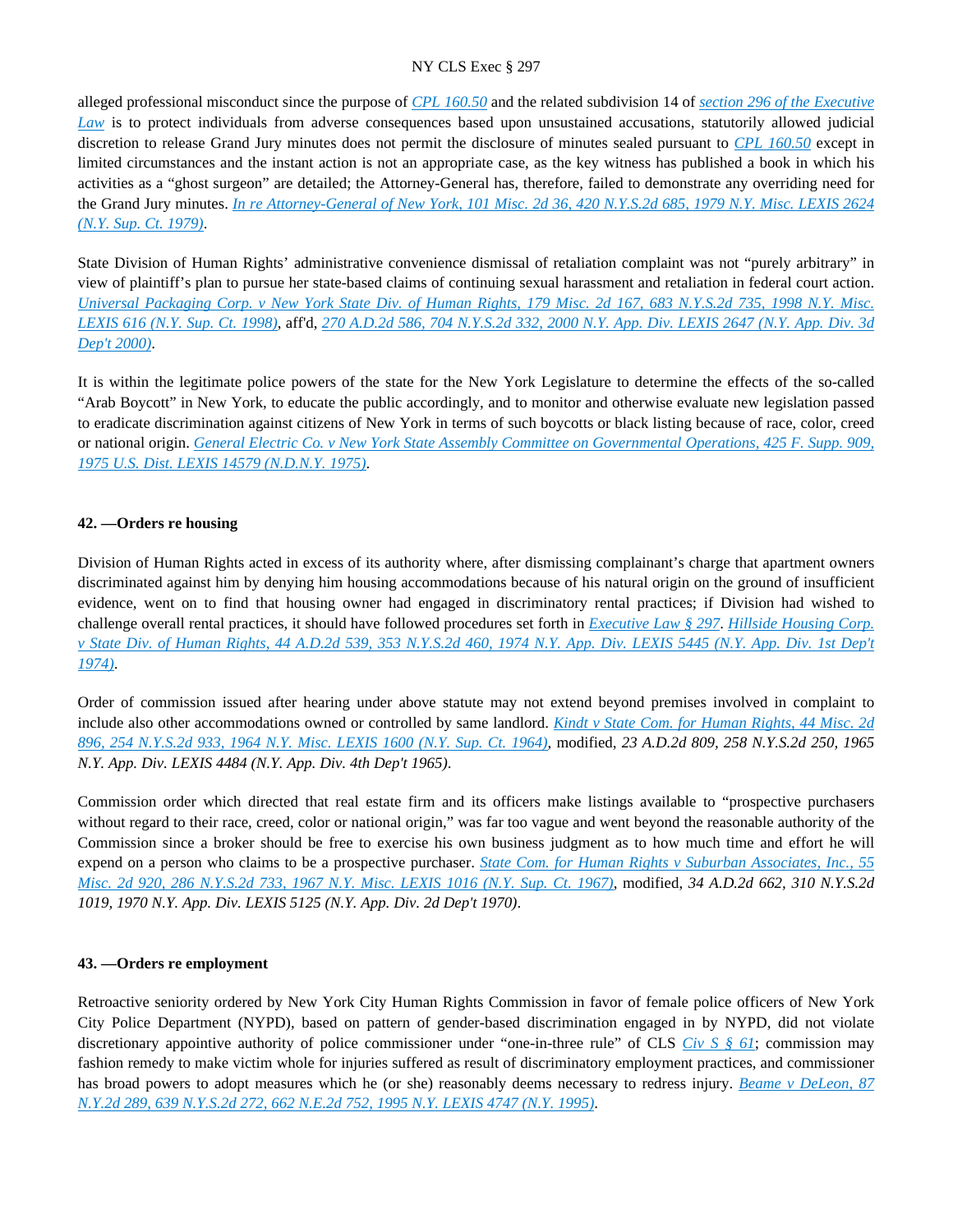New York City Human Rights Commission, as remedy for pattern of gender-based discrimination engaged in by New York City Police Department against female police officer, exceeded its powers by directing promotion of officer to police captain even before announcement of results of promotional examination she took for position; such promotion without establishment of her eligibility by passing competitive examination violated Merit and Fitness Clause of CLS *[NY Const Art V § 6](https://advance.lexis.com/api/document?collection=statutes-legislation&id=urn:contentItem:5CT2-JHJ1-DYB7-M50S-00000-00&context=)*, and salutary purposes of city's Human Rights Law (*NYC Admin Code § 8-101* et seq.) to combat and remedy results of genderbased employment discrimination must give way to higher law of state constitution. *[Beame v DeLeon, 87 N.Y.2d 289, 639](https://advance.lexis.com/api/document?collection=cases&id=urn:contentItem:3RHF-9XJ0-003V-B2CD-00000-00&context=)  [N.Y.S.2d 272, 662 N.E.2d 752, 1995 N.Y. LEXIS 4747 \(N.Y. 1995\)](https://advance.lexis.com/api/document?collection=cases&id=urn:contentItem:3RHF-9XJ0-003V-B2CD-00000-00&context=)*.

New York City Human Rights Commission, as remedy for pattern of gender-based discrimination engaged in by New York City Police Department (NYPD) against female police officers, had legal authority to backdate retroactive appointments of all subject officers for seniority purposes earlier than December 13, 1965 effective date of amendment of New York City Human Rights Law that first prohibited gender-based discrimination, since sex-based discriminatory seniority system in NYPD had roots preceding statutory prohibition against sex discrimination and was later applied in way that had prejudicial impact on women officers well after sex discrimination was outlawed; Commission's eradication of all gender-based seniority inequality by directing retroactive adjustments of officers' appointment dates even earlier than 1965 was thus rationally related to redress and prevention of recurrence of injuries suffered by officers after anti-sex discrimination legislation was enacted. *[Beame v](https://advance.lexis.com/api/document?collection=cases&id=urn:contentItem:3RHF-9XJ0-003V-B2CD-00000-00&context=)  [DeLeon, 87 N.Y.2d 289, 639 N.Y.S.2d 272, 662 N.E.2d 752, 1995 N.Y. LEXIS 4747 \(N.Y. 1995\)](https://advance.lexis.com/api/document?collection=cases&id=urn:contentItem:3RHF-9XJ0-003V-B2CD-00000-00&context=)*.

An order of the State Division of Human Rights, which directs a company to "cease and desist from publishing any employment advertisement in any of its newspapers which specifies a preference for applicants on the basis of sex without first securing from the prospective employer or agent thereof a written certification that the job is not covered by the Human Rights Law or is instinct with a bona fide occupational qualification", should not be set aside as the Human Rights Law (Executive Law, art 15) authorizes the Commissioner of Human Rights to direct that an offending party cease and desist from an unlawful discriminatory practice and further authorizes him to direct that affirmative action be taken as will effectuate the purposes of the law (*[Executive Law, § 297](https://advance.lexis.com/api/document?collection=statutes-legislation&id=urn:contentItem:5H6N-1CT1-DXC8-036V-00000-00&context=)*, subd 4, par [c]); while it would be unreasonable to impose upon a newspaper the burden of making an independent investigation to determine whether a particular job is instinct with a bona fide occupational qualification, the purpose and effect of requiring a newspaper to procure the written certification in advance of publication is to eliminate the need for the independent investigation and to insulate the newspaper from the imposition of penalties under the Human Rights Law. *[State Div. of Human Rights v Binghamton Press Co., 67 A.D.2d 231, 415 N.Y.S.2d 523, 1979 N.Y. App.](https://advance.lexis.com/api/document?collection=cases&id=urn:contentItem:3RRS-CNH0-003C-F515-00000-00&context=)  [Div. LEXIS 10097 \(N.Y. App. Div. 4th Dep't 1979\)](https://advance.lexis.com/api/document?collection=cases&id=urn:contentItem:3RRS-CNH0-003C-F515-00000-00&context=)*.

In an action by a former employee against her employer charging a violation of the Human Rights Law, the employee, having invoked the jurisdiction of New York State, was properly ordered to appear for oral examination prior to trial in New York City, although she lived in South Carolina. Moreover, the employee, who had moved for class action certification, could not validly contend that she lacked financial resources to travel to New York for examination when she was simultaneously attempting to show that she would fairly and adequately protect the class. *[Mack v J. C. Penney Co., 81 A.D.2d 761, 439](https://advance.lexis.com/api/document?collection=cases&id=urn:contentItem:3RRS-BGB0-003C-F2S4-00000-00&context=)  [N.Y.S.2d 118, 1981 N.Y. App. Div. LEXIS 11395 \(N.Y. App. Div. 1st Dep't 1981\)](https://advance.lexis.com/api/document?collection=cases&id=urn:contentItem:3RRS-BGB0-003C-F2S4-00000-00&context=)*.

The decision of the Human Rights Appeals Board finding the employer guilty of an unlawful discriminatory practice by discriminating against a female employee because she had opposed practices which were forbidden by the Human Rights Law could not stand where the employer did not discriminate against the complaining employee and other female office workers on the basis of sex and thus the employer could not be found to have retaliated against the complaining employee for having opposed an unlawful practice; however, employees who feel victimized by unlawful discrimination do not act at their peril in trying to expose such practices, since absolute protection is afforded those who seek redress by the commencement of an administrative proceeding. *Mohawk Finishing Products, Inc. v State Div. of Human Rights, 83 A.D.2d 970, 442 N.Y.S.2d 816, 1981 N.Y. App. Div. LEXIS 15431 (N.Y. App. Div. 3d Dep't 1981)*, aff'd, *[57 N.Y.2d 892, 456 N.Y.S.2d 749, 442 N.E.2d 1260,](https://advance.lexis.com/api/document?collection=cases&id=urn:contentItem:3S3J-YGX0-003D-G11P-00000-00&context=)  [1982 N.Y. LEXIS 3772 \(N.Y. 1982\)](https://advance.lexis.com/api/document?collection=cases&id=urn:contentItem:3S3J-YGX0-003D-G11P-00000-00&context=)*.

Retaliation complaint alleging that the employer failed to promote complainant during the pendency of an earlier-filed sex discrimination complaint was properly dismissed where complainant had not taken the required competitive examination needed to qualify for one position in question and where the person promoted to the other position in question had three months actual work experience in that specific position, which experience complainant lacked. *[Engel v New York State Human Rights](https://advance.lexis.com/api/document?collection=cases&id=urn:contentItem:3S3K-2H00-003D-G046-00000-00&context=)  [Appeal Bd., 84 A.D.2d 640, 444 N.Y.S.2d 288, 1981 N.Y. App. Div. LEXIS 15761 \(N.Y. App. Div. 3d Dep't 1981\)](https://advance.lexis.com/api/document?collection=cases&id=urn:contentItem:3S3K-2H00-003D-G046-00000-00&context=)*.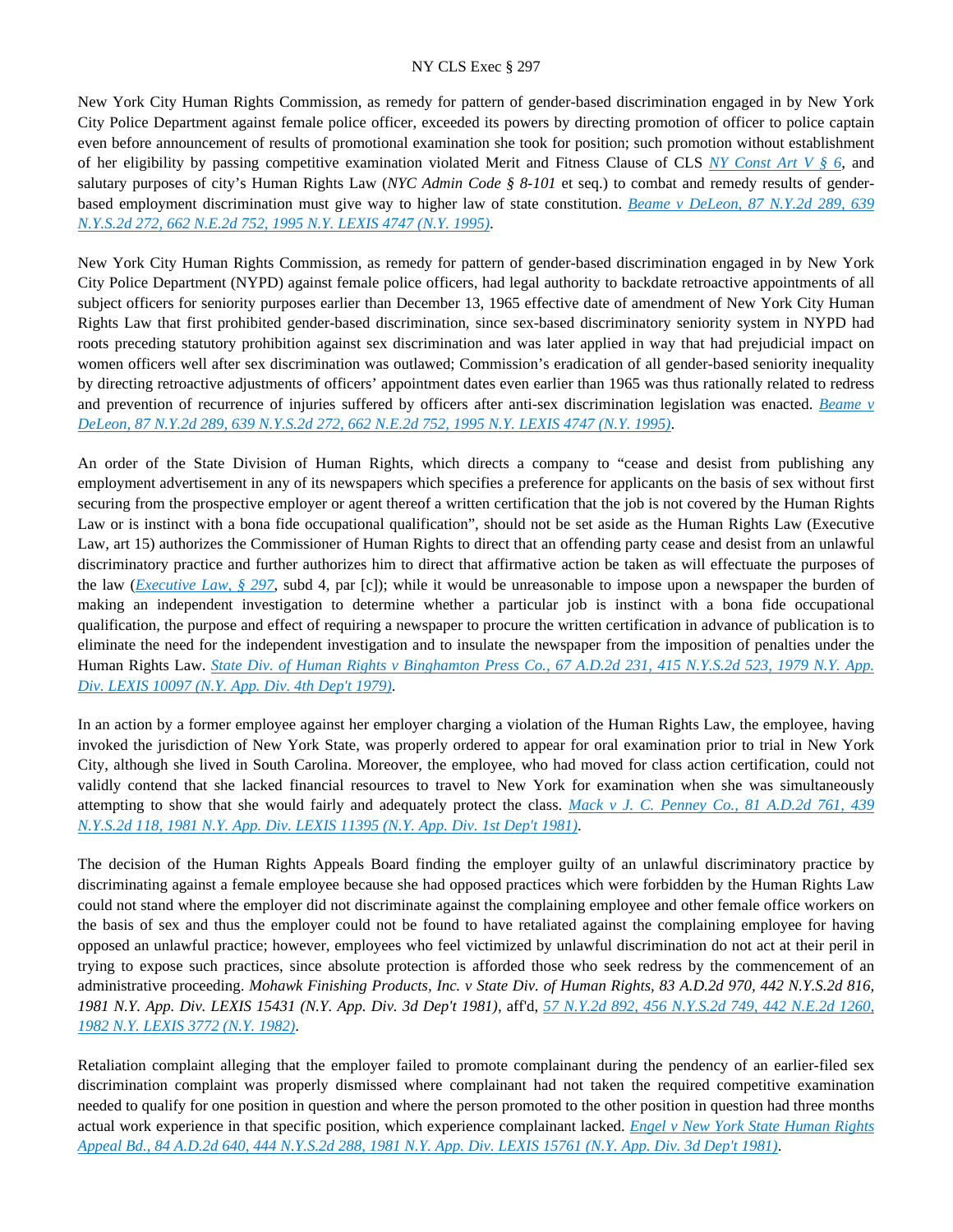In a proceeding against a county alleging unlawful discrimination on the basis of sex, the county was properly directed to place complainant's name on the list of eligibles for employment as a police officer where, when the administrative complaint was filed, the complainant's name appeared on the outstanding eligibility list and the complainant was within the age group eligible for appointment as an officer, where the county failed to prosecute an appeal from the administrative review board's affirmance of the original order directing reinstatement to the eligibility list, and where, due to the county's discriminatory practices and the necessity for administrative enforcement of the reinstatement order, the eligibility list expired before complainant's name could be placed thereon; where it is demonstrated that errors have rendered an eligibility list in derogation of the merit and fitness standards and candidates have demonstrated that they were aggrieved by those errors, the statutory durational period does not begin to run until the list is corrected, and *[Civ S Law § 58](https://advance.lexis.com/api/document?collection=statutes-legislation&id=urn:contentItem:5HNF-DR51-DXC8-04RJ-00000-00&context=)* does not provide an absolute bar to eligibility of persons over 29 in such circumstances. *State Div. of Human Rights ex rel. Farella v County of Onondaga, 84 A.D.2d 931, 447 N.Y.S.2d 61, 1981 N.Y. App. Div. LEXIS 16194 (N.Y. App. Div. 4th Dep't 1981)*.

In a proceeding by the state correctional services department and a correctional facility to review a determination of the Commissioner of the State Division of Human Rights that a woman was wrongfully denied the position of assistant cook at the correctional facility on the basis of her sex, the correctional services department and the facility would not be directed to appoint the woman to the position of assistant cook since the Commissioner lacked the power to direct another state agency to appoint the woman in that directing her appointment would in effect deprive the appointing authority of the power of selection, despite the fact that there had been no question that the woman had been wrongfully denied the position on the basis of her sex. *[State Div. of Human Rights ex rel. Cox v New York State Dep't of Correctional Services, 91 A.D.2d 832, 458 N.Y.S.2d 422,](https://advance.lexis.com/api/document?collection=cases&id=urn:contentItem:3S3K-26K0-003D-G354-00000-00&context=)  [1982 N.Y. App. Div. LEXIS 19737 \(N.Y. App. Div. 4th Dep't 1982\)](https://advance.lexis.com/api/document?collection=cases&id=urn:contentItem:3S3K-26K0-003D-G354-00000-00&context=)*.

The Division of Human Rights properly directed a city school board to reinstate a former employee to his prior position as an assitant principal where, though the employee had earlier rejected an offer by the school board to reinstate him to another position due to his feeling that he would be unable to function in the existing discriminatory environment, the division's order merely sought to restore the status quo after the discriminatory climate apparently had been eliminated, and where the school board could not properly complain about such order in that the employee's rejection of the earlier offer had resulted from the school board's own discriminatory conduct. *[New York City Bd. of Education v Sears, 97 A.D.2d 502, 468 N.Y.S.2d 21, 1983](https://advance.lexis.com/api/document?collection=cases&id=urn:contentItem:3S3K-2010-003D-G2VC-00000-00&context=)  [N.Y. App. Div. LEXIS 20099 \(N.Y. App. Div. 2d Dep't 1983\)](https://advance.lexis.com/api/document?collection=cases&id=urn:contentItem:3S3K-2010-003D-G2VC-00000-00&context=)*, app. dismissed, *61 N.Y.2d 605, 1984 N.Y. LEXIS 7121 (N.Y. 1984)*.

Commissioner of Human Rights improperly awarded back pay commencing on date when employer denied complainant's request for 3-year term of renewal of employment, and ending on date when order was entered, where final decision was not rendered until 9 years after proceeding was commenced and delay was attributable to Division of Human Rights, since employer was thereby penalized for division's failure to act in timely manner. *[State University Agricultural & Technical](https://advance.lexis.com/api/document?collection=cases&id=urn:contentItem:3S3K-07G0-003D-G3W2-00000-00&context=)  [College v State Div. of Human Rights, 134 A.D.2d 339, 520 N.Y.S.2d 814, 1987 N.Y. App. Div. LEXIS 50516 \(N.Y. App. Div. 2d](https://advance.lexis.com/api/document?collection=cases&id=urn:contentItem:3S3K-07G0-003D-G3W2-00000-00&context=)  [Dep't 1987\)](https://advance.lexis.com/api/document?collection=cases&id=urn:contentItem:3S3K-07G0-003D-G3W2-00000-00&context=)*.

Penalty of termination of correction officer's employment was not so disproportionate to offenses as to shock Appellate Division's sense of fairness where 2 complainants testified that officer sexually harassed them by exposing himself to them, and third complainant testified that officer sexually assaulted her; either set of charges was sufficient, by itself, to support dismissal. *Arroyo v City of New York, 245 A.D.2d 186, 666 N.Y.S.2d 168, 1997 N.Y. App. Div. LEXIS 13150 (N.Y. App. Div. 1st Dep't 1997)*.

Court erred in annulling Division of Human Rights' finding of no probable cause and remanding race discrimination case for further investigation based on division's purportedly one-sided and abbreviated investigation where (1) fact-finding conference had lasted several hours, (2) employer's uncontroverted witnesses and documentary evidence showed that petitioner's work performance was subject of numerous complaints, and that he was discharged because he failed to improve despite numerous warnings and counseling sessions, (3) petitioner was replaced by another black employee, and (4) employer had significant percentage of black employees and discharged various employees of different races in same year as it discharged petitioner. *[McFarland v New York State Div. of Human Rights, 241 A.D.2d 108, 671 N.Y.S.2d 461, 1998 N.Y. App. Div. LEXIS 4041 \(N.Y.](https://advance.lexis.com/api/document?collection=cases&id=urn:contentItem:3SG8-7CV0-0039-455M-00000-00&context=)  [App. Div. 1st Dep't 1998\)](https://advance.lexis.com/api/document?collection=cases&id=urn:contentItem:3SG8-7CV0-0039-455M-00000-00&context=)*.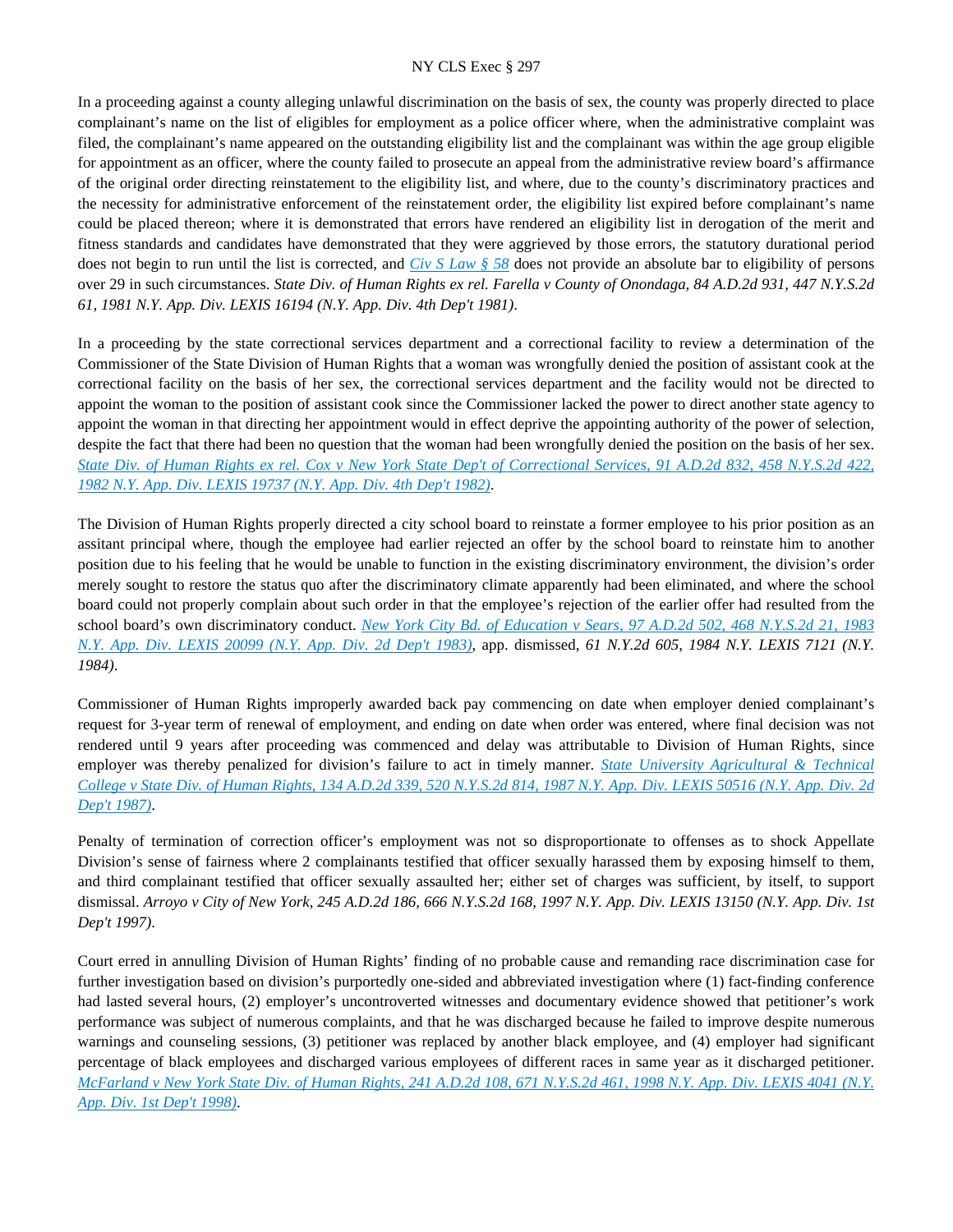Selection of number of members of minority groups for position of state trooper for purpose of obtaining more minority representation in state police, without regard to their standing on eligibility list based on competitive examination for such position, would violate state constitutional provision that "Appointments . . . in the civil service . . . shall be made according to merit and fitness to be ascertained, as far as practicable, by examination which, as far as practicable, shall be competitive." *[Ruddy v Connelie, 89 Misc. 2d 413, 391 N.Y.S.2d 819, 1977 N.Y. Misc. LEXIS 1880 \(N.Y. Sup. Ct. 1977\)](https://advance.lexis.com/api/document?collection=cases&id=urn:contentItem:3RRS-GWX0-003C-F547-00000-00&context=)*, aff'd, *[61 A.D.2d 372,](https://advance.lexis.com/api/document?collection=cases&id=urn:contentItem:3RRS-D8D0-003C-F1GN-00000-00&context=)  [402 N.Y.S.2d 245, 1978 N.Y. App. Div. LEXIS 9748 \(N.Y. App. Div. 3d Dep't 1978\)](https://advance.lexis.com/api/document?collection=cases&id=urn:contentItem:3RRS-D8D0-003C-F1GN-00000-00&context=)*.

Female umpire's state human rights law claim against major and minor baseball leagues may proceed in federal court, despite EEOC's referral of administrative complaint to state human rights division, division's notice to umpire of her options upon EEOC decision, EEOC's unfavorable determination, and umpire's failure to timely notify division of her intentions, because division's compliance with late request for administrative convenience dismissal to permit lawsuit under CLS *[Exec Law §](https://advance.lexis.com/api/document?collection=statutes-legislation&id=urn:contentItem:5H6N-1CT1-DXC8-036V-00000-00&context=)  [297\(9\)](https://advance.lexis.com/api/document?collection=statutes-legislation&id=urn:contentItem:5H6N-1CT1-DXC8-036V-00000-00&context=)* was well within unreviewable discretion granted it. *[Postema v National League of Professional Baseball Clubs, 799 F.](https://advance.lexis.com/api/document?collection=cases&id=urn:contentItem:3S4N-J560-008H-F23F-00000-00&context=)  [Supp. 1475, 1992 U.S. Dist. LEXIS 10979 \(S.D.N.Y. 1992\)](https://advance.lexis.com/api/document?collection=cases&id=urn:contentItem:3S4N-J560-008H-F23F-00000-00&context=)*, rev'd, *[998 F.2d 60, 1993 U.S. App. LEXIS 15504 \(2d Cir. N.Y.](https://advance.lexis.com/api/document?collection=cases&id=urn:contentItem:3S4X-FHY0-003B-P2D9-00000-00&context=)  [1993\)](https://advance.lexis.com/api/document?collection=cases&id=urn:contentItem:3S4X-FHY0-003B-P2D9-00000-00&context=)*.

# **VI. Other Procedural Matters**

#### **44. Filing notice of claim**

In an employment discrimination action against a county, the Appellate Division properly dismissed the complaint which alleged that employment with defendant county was terminated on the basis of plaintiff's race and national origin in violation of *[Exec Law § 296](https://advance.lexis.com/api/document?collection=statutes-legislation&id=urn:contentItem:8TP5-PCS2-8T6X-74HS-00000-00&context=)* where plaintiff's failure to timely file a notice of claim under *[Gen. Mun L § 50-e](https://advance.lexis.com/api/document?collection=statutes-legislation&id=urn:contentItem:8TV7-8M62-8T6X-74KN-00000-00&context=)* was fatal in that the action had not been brought to indicate a public interest and leave to serve a late notice of claim had not been granted. *[Mills v County](https://advance.lexis.com/api/document?collection=cases&id=urn:contentItem:3S3J-YFG0-003D-G09T-00000-00&context=)  [of Monroe, 59 N.Y.2d 307, 464 N.Y.S.2d 709, 451 N.E.2d 456, 1983 N.Y. LEXIS 3161 \(N.Y.\)](https://advance.lexis.com/api/document?collection=cases&id=urn:contentItem:3S3J-YFG0-003D-G09T-00000-00&context=)*, cert. denied, *464 U.S. 1018, 104 S. Ct. 551, 78 L. Ed. 2d 725, 1983 U.S. LEXIS 2750 (U.S. 1983)*.

Teacher was not required to comply with notice provisions of *[Education Law § 3813](https://advance.lexis.com/api/document?collection=statutes-legislation&id=urn:contentItem:8TV7-8M62-D6RV-H560-00000-00&context=)*, subd 1 prior to commencing action before State Division of Human Rights, alleging school board's discriminatory maternity leave policy, to enforce her right to return to her teaching position 5 months earlier than board would permit, and to preserve her right to fringe benefits, even though an award of money damages as back pay was a necessary concomitant of such relief; provisions of *[Executive Law §](https://advance.lexis.com/api/document?collection=statutes-legislation&id=urn:contentItem:5H6N-1CT1-DXC8-036V-00000-00&context=)  [297](https://advance.lexis.com/api/document?collection=statutes-legislation&id=urn:contentItem:5H6N-1CT1-DXC8-036V-00000-00&context=)*, subds 2, *[4\(a\)](https://advance.lexis.com/api/document?collection=statutes-legislation&id=urn:contentItem:5CT3-0SF1-6RDJ-851F-00000-00&context=)*, being discretionary, did not deprive Division of jurisdiction to hear claim. *Union Free School Dist. v New York State Human Rights Appeal Bd., 43 A.D.2d 749, 350 N.Y.S.2d 735, 1973 N.Y. App. Div. LEXIS 2818 (N.Y. App. Div. 2d Dep't 1973)*, aff'd, *[35 N.Y.2d 371, 362 N.Y.S.2d 139, 320 N.E.2d 859, 1974 N.Y. LEXIS 1177 \(N.Y. 1974\)](https://advance.lexis.com/api/document?collection=cases&id=urn:contentItem:3RRS-VF80-003C-C078-00000-00&context=)*.

Although action brought under CLS *[Exec § 296](https://advance.lexis.com/api/document?collection=statutes-legislation&id=urn:contentItem:8TP5-PCS2-8T6X-74HS-00000-00&context=)* is not tort claim which falls under notice provisions of General Municipal Law, notice of claim was nevertheless required by CLS Town § 67(1) and (2). *[Scopelliti v Town of New Castle, 210 A.D.2d 308, 620](https://advance.lexis.com/api/document?collection=cases&id=urn:contentItem:3S2R-6HW0-003V-B390-00000-00&context=)  [N.Y.S.2d 405, 1994 N.Y. App. Div. LEXIS 12598 \(N.Y. App. Div. 2d Dep't 1994\)](https://advance.lexis.com/api/document?collection=cases&id=urn:contentItem:3S2R-6HW0-003V-B390-00000-00&context=)*.

Actions against municipality to recover damages for unlawful discriminatory practices brought under CLS *[Exec § 296](https://advance.lexis.com/api/document?collection=statutes-legislation&id=urn:contentItem:8TP5-PCS2-8T6X-74HS-00000-00&context=)* are not subject to notice of claim requirement set down in CLS *[Gen Mun § 50-e](https://advance.lexis.com/api/document?collection=statutes-legislation&id=urn:contentItem:8TV7-8M62-8T6X-74KN-00000-00&context=)* for tort claims involving personal injury, wrongful death, or property damage. *[Morrison v New York City Police Dep't, 214 A.D.2d 394, 625 N.Y.S.2d 174, 1995 N.Y. App. Div.](https://advance.lexis.com/api/document?collection=cases&id=urn:contentItem:3S2R-6BB0-003V-B4YT-00000-00&context=)  [LEXIS 4208 \(N.Y. App. Div. 1st Dep't 1995\)](https://advance.lexis.com/api/document?collection=cases&id=urn:contentItem:3S2R-6BB0-003V-B4YT-00000-00&context=)*, app. denied, sub. op., *[1995 N.Y. App. Div. LEXIS 7519 \(N.Y. App. Div. 1st Dep't](https://advance.lexis.com/api/document?collection=cases&id=urn:contentItem:3S2R-66Y0-003V-B55C-00000-00&context=)  [June 20, 1995\)](https://advance.lexis.com/api/document?collection=cases&id=urn:contentItem:3S2R-66Y0-003V-B55C-00000-00&context=)*.

Actions against municipality to recover damages for unlawful discriminatory practices brought under CLS *[Exec § 296](https://advance.lexis.com/api/document?collection=statutes-legislation&id=urn:contentItem:8TP5-PCS2-8T6X-74HS-00000-00&context=)* are not subject to notice of claim requirement set down in CLS *[Gen Mun § 50-e](https://advance.lexis.com/api/document?collection=statutes-legislation&id=urn:contentItem:8TV7-8M62-8T6X-74KN-00000-00&context=)* for tort claims involving personal injury, wrongful death, or property damage. *[Morrison v New York City Police Dep't, 214 A.D.2d 394, 625 N.Y.S.2d 174, 1995 N.Y. App. Div.](https://advance.lexis.com/api/document?collection=cases&id=urn:contentItem:3S2R-6BB0-003V-B4YT-00000-00&context=)  [LEXIS 4208 \(N.Y. App. Div. 1st Dep't 1995\)](https://advance.lexis.com/api/document?collection=cases&id=urn:contentItem:3S2R-6BB0-003V-B4YT-00000-00&context=)*, app. denied, sub. op., *[1995 N.Y. App. Div. LEXIS 7519 \(N.Y. App. Div. 1st Dep't](https://advance.lexis.com/api/document?collection=cases&id=urn:contentItem:3S2R-66Y0-003V-B55C-00000-00&context=)  [June 20, 1995\)](https://advance.lexis.com/api/document?collection=cases&id=urn:contentItem:3S2R-66Y0-003V-B55C-00000-00&context=)*.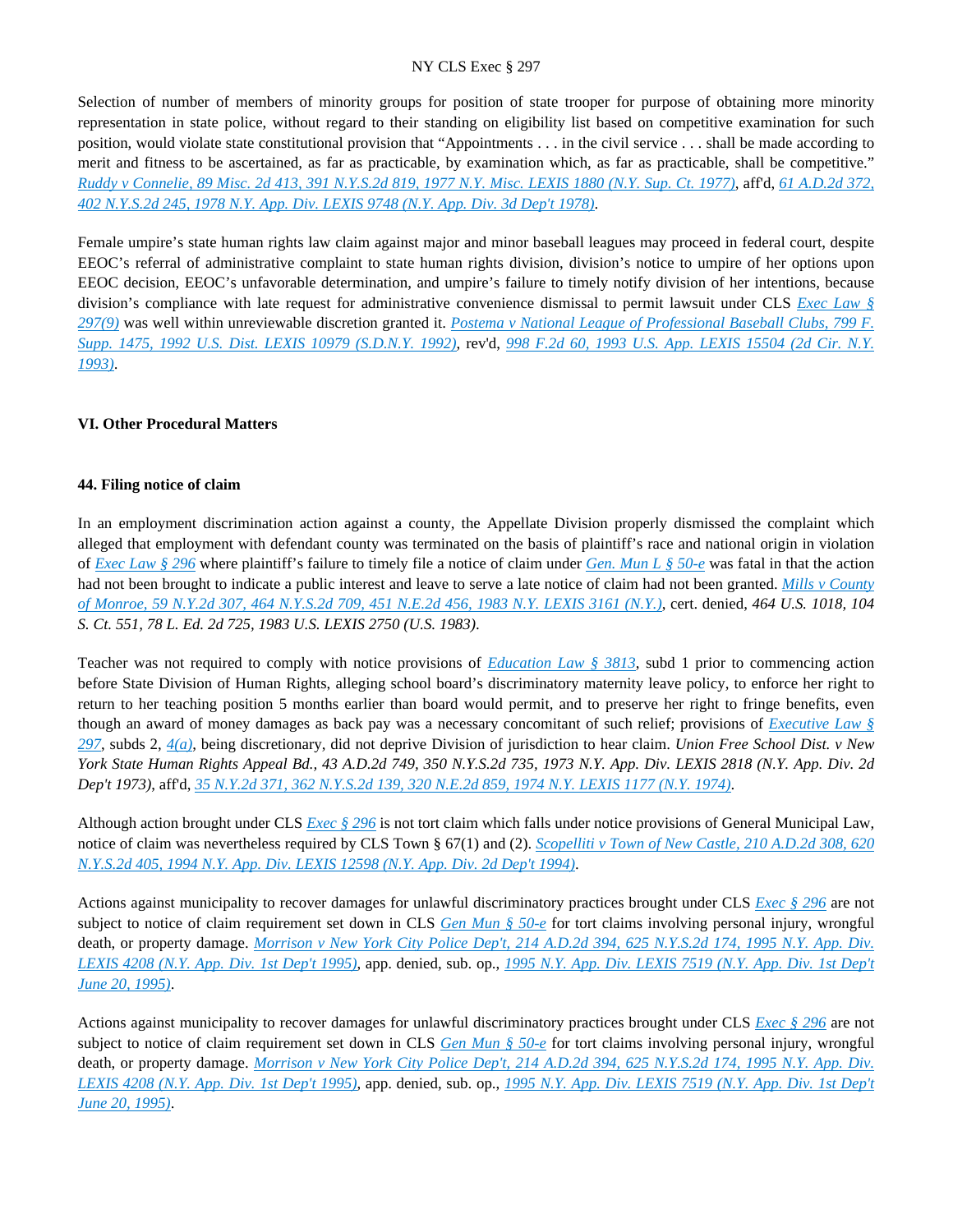Complaint alleging that termination of school teacher's employment was unlawfully based on acts of sex discrimination by principals employed by school district should have been dismissed for failure to comply with notice of claim requirement under CLS *[Educ § 3813\(1\)](https://advance.lexis.com/api/document?collection=statutes-legislation&id=urn:contentItem:8TV7-8M62-D6RV-H560-00000-00&context=)*. *Saranac Lake Cent. Sch. Dist. v New York State Div. of Human Rights, 226 A.D.2d 794, 640 N.Y.S.2d 303, 1996 N.Y. App. Div. LEXIS 3503 (N.Y. App. Div. 3d Dep't)*, app. denied, *88 N.Y.2d 816, 651 N.Y.S.2d 406, 674 N.E.2d 336, 1996 N.Y. LEXIS 3340 (N.Y. 1996)*).

Employment discrimination action brought against board of education was properly dismissed for failure to timely file notice of claim under CLS *[Educ § 3813\(1\)](https://advance.lexis.com/api/document?collection=statutes-legislation&id=urn:contentItem:8TV7-8M62-D6RV-H560-00000-00&context=)*, even though such failure is not fatal where action is brought to vindicate public interest, since plaintiffs were merely seeking damages for lost retirement benefits. *[Doyle v Board of Educ., 230 A.D.2d 820, 646](https://advance.lexis.com/api/document?collection=cases&id=urn:contentItem:3S2K-JC80-003V-B3PP-00000-00&context=)  [N.Y.S.2d 842, 1996 N.Y. App. Div. LEXIS 8550 \(N.Y. App. Div. 2d Dep't 1996\)](https://advance.lexis.com/api/document?collection=cases&id=urn:contentItem:3S2K-JC80-003V-B3PP-00000-00&context=)*.

Compliance with notice of claim requirements of CLS Town § 67 and CLS *[Gen Mun § 50-e](https://advance.lexis.com/api/document?collection=statutes-legislation&id=urn:contentItem:8TV7-8M62-8T6X-74KN-00000-00&context=)* is condition precedent to pursuit of employment discrimination claim against town, regardless of whether claimant files complaint with Division of Human Rights under CLS *[Exec § 297\(1\)](https://advance.lexis.com/api/document?collection=statutes-legislation&id=urn:contentItem:5H6N-1CT1-DXC8-036V-00000-00&context=)* or commences court action under CLS *[Exec § 297\(9\)](https://advance.lexis.com/api/document?collection=statutes-legislation&id=urn:contentItem:5H6N-1CT1-DXC8-036V-00000-00&context=)*. *[Town of Brookhaven v N.Y. State Div. of](https://advance.lexis.com/api/document?collection=cases&id=urn:contentItem:42WP-2K50-0039-4081-00000-00&context=)  [Human Rights, 282 A.D.2d 685, 723 N.Y.S.2d 410, 2001 N.Y. App. Div. LEXIS 3965 \(N.Y. App. Div. 2d Dep't 2001\)](https://advance.lexis.com/api/document?collection=cases&id=urn:contentItem:42WP-2K50-0039-4081-00000-00&context=)*.

Biologist claiming age and sex discrimination in termination of her employment with county health department was entitled to judgment declaring that she was not required to file notice of claim as prerequisite to maintaining that claim under CLS *[Exec §](https://advance.lexis.com/api/document?collection=statutes-legislation&id=urn:contentItem:8TP5-PCS2-8T6X-74HS-00000-00&context=)  [296](https://advance.lexis.com/api/document?collection=statutes-legislation&id=urn:contentItem:8TP5-PCS2-8T6X-74HS-00000-00&context=)* with State Division of Human Rights (DHR) where (1) notice of claim requirements for tort claims against municipality apply to private discriminatory practice claims under § 296 that are commenced in court of law, not before administrative agency, (2) once person has elected to pursue § 296 claim with administrative agency, he or she is precluded by CLS *[Exec §](https://advance.lexis.com/api/document?collection=statutes-legislation&id=urn:contentItem:5H6N-1CT1-DXC8-036V-00000-00&context=)  [297\(9\)](https://advance.lexis.com/api/document?collection=statutes-legislation&id=urn:contentItem:5H6N-1CT1-DXC8-036V-00000-00&context=)* from pursuing same claim in court of law and thus should not be subjected to rules applicable to court claims, and (3) underlying purpose of notice of claim requirements was satisfied by DHR's compliance with administrative procedures set forth in Human Rights Law that gave county ample opportunity to investigate claim *[Freudenthal v County of Nassau, 283](https://advance.lexis.com/api/document?collection=cases&id=urn:contentItem:436P-NVF0-0039-43B2-00000-00&context=)  [A.D.2d 6, 726 N.Y.S.2d 116, 2001 N.Y. App. Div. LEXIS 5645 \(N.Y. App. Div. 2d Dep't 2001\)](https://advance.lexis.com/api/document?collection=cases&id=urn:contentItem:436P-NVF0-0039-43B2-00000-00&context=)*, aff'd, *[99 N.Y.2d 285, 755](https://advance.lexis.com/api/document?collection=cases&id=urn:contentItem:47XF-T3T0-0039-41C8-00000-00&context=)  [N.Y.S.2d 56, 784 N.E.2d 1165, 2003 N.Y. LEXIS 139 \(N.Y. 2003\)](https://advance.lexis.com/api/document?collection=cases&id=urn:contentItem:47XF-T3T0-0039-41C8-00000-00&context=)*.

Before formal complaint was filed, county health department was on notice of potential claim against it under CLS *[Exec § 296](https://advance.lexis.com/api/document?collection=statutes-legislation&id=urn:contentItem:8TP5-PCS2-8T6X-74HS-00000-00&context=)* for age and sex discrimination in termination of biologist's employment and had ample opportunity to investigate and address that claim, and thus underlying purpose of statutory notice of claim requirements was satisfied despite lack of formal notice of claim with county, where (1) within weeks after termination on January 9, 1992, county human rights commission began investigating biologist's claim, (2) that investigation included conversations with some of biologist's former colleagues, including at least one bureau chief, (3) formal charges of discrimination were filed with State Division of Human Rights (DHR) on April 21, 1992, less than 4 months after termination, (4) DHR requested that county health department respond to discovery requests no later than June 24, 1992, and (5) at least twice between July and September 1992, county health department offered to DHR documentation and explanations to support its actions. *[Freudenthal v County of Nassau, 283 A.D.2d 6, 726 N.Y.S.2d](https://advance.lexis.com/api/document?collection=cases&id=urn:contentItem:436P-NVF0-0039-43B2-00000-00&context=)  [116, 2001 N.Y. App. Div. LEXIS 5645 \(N.Y. App. Div. 2d Dep't 2001\)](https://advance.lexis.com/api/document?collection=cases&id=urn:contentItem:436P-NVF0-0039-43B2-00000-00&context=)*, aff'd, *[99 N.Y.2d 285, 755 N.Y.S.2d 56, 784 N.E.2d 1165,](https://advance.lexis.com/api/document?collection=cases&id=urn:contentItem:47XF-T3T0-0039-41C8-00000-00&context=)  [2003 N.Y. LEXIS 139 \(N.Y. 2003\)](https://advance.lexis.com/api/document?collection=cases&id=urn:contentItem:47XF-T3T0-0039-41C8-00000-00&context=)*.

Lower court did not have authority to grant the employee leave to file a late claim for discrimination, pursuant to *N.Y. Gen. [Mun. Law § 50-e\(5\)](https://advance.lexis.com/api/document?collection=statutes-legislation&id=urn:contentItem:8TV7-8M62-8T6X-74KN-00000-00&context=)* because *[N.Y. Rac. Pari-Mut. Wag. & Breed. Law § 618](https://advance.lexis.com/api/document?collection=statutes-legislation&id=urn:contentItem:5CT3-1P71-6RDJ-853H-00000-00&context=)* did not contain any provision permitting the service of a late notice of claim. A cause of action under the New York Human Rights Law was not categorized as a tort for notice of claim purposes. *[Marino v N.Y. City Off-Track Betting Corp., 12 A.D.3d 606, 785 N.Y.S.2d 481, 2004 N.Y. App. Div.](https://advance.lexis.com/api/document?collection=cases&id=urn:contentItem:4DW1-VK10-0039-43XK-00000-00&context=)  [LEXIS 14216 \(N.Y. App. Div. 2d Dep't 2004\)](https://advance.lexis.com/api/document?collection=cases&id=urn:contentItem:4DW1-VK10-0039-43XK-00000-00&context=)*.

Gender discrimination claim against city and its Health and Hospitals Corporation under CLS *[Exec § 296](https://advance.lexis.com/api/document?collection=statutes-legislation&id=urn:contentItem:8TP5-PCS2-8T6X-74HS-00000-00&context=)* was not barred by plaintiff's failure to file notice of claim under CLS *[Gen Mun § 50-e](https://advance.lexis.com/api/document?collection=statutes-legislation&id=urn:contentItem:8TV7-8M62-8T6X-74KN-00000-00&context=)* and CLS Unconsol Ch 214-A § 20, since New York courts do not regard claims under § 296 as tort claims. *Dortz v City of New York, 904 F. Supp. 127, 1995 U.S. Dist. LEXIS 14438 (S.D.N.Y. 1995)*.

Cause of action, alleging that plaintiff was falsely imprisoned by his supervisor on day he was discharged, was independent of employment discrimination claim arising from plaintiff's discharge; thus, one-year statute of limitations under CLS *[CPLR §](https://advance.lexis.com/api/document?collection=statutes-legislation&id=urn:contentItem:5CT3-08C1-6RDJ-8461-00000-00&context=)  [215](https://advance.lexis.com/api/document?collection=statutes-legislation&id=urn:contentItem:5CT3-08C1-6RDJ-8461-00000-00&context=)* was not tolled by CLS *[Exec § 297](https://advance.lexis.com/api/document?collection=statutes-legislation&id=urn:contentItem:5H6N-1CT1-DXC8-036V-00000-00&context=)*, which prohibits plaintiff who has filed discrimination claim with Division of Human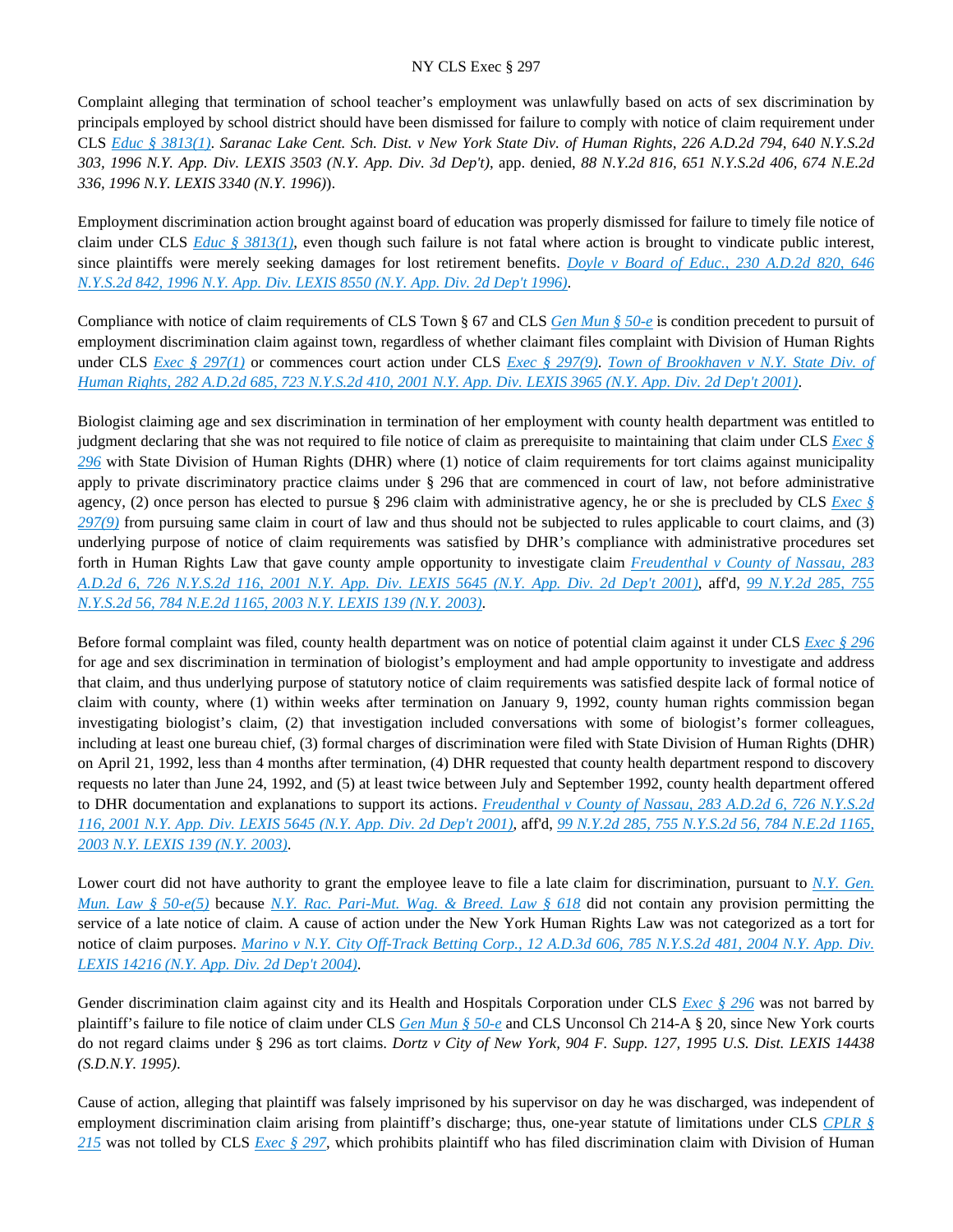Rights from bringing same claim to courts until conclusion of division proceeding. *[Lugo v Milford Mgmt. Corp., 956 F. Supp.](https://advance.lexis.com/api/document?collection=cases&id=urn:contentItem:3S4N-GPX0-00B1-F172-00000-00&context=)  [1120, 1997 U.S. Dist. LEXIS 2004 \(S.D.N.Y. 1997\)](https://advance.lexis.com/api/document?collection=cases&id=urn:contentItem:3S4N-GPX0-00B1-F172-00000-00&context=)*.

Former employee's claims under *[N.Y. Exec. Law §§ 296](https://advance.lexis.com/api/document?collection=statutes-legislation&id=urn:contentItem:8TP5-PCS2-8T6X-74HS-00000-00&context=)* and *[297](https://advance.lexis.com/api/document?collection=statutes-legislation&id=urn:contentItem:5H6N-1CT1-DXC8-036V-00000-00&context=)* failed because (1) the plain language of *[N.Y. County Law § 52](https://advance.lexis.com/api/document?collection=statutes-legislation&id=urn:contentItem:5CT2-YKP1-6RDJ-842X-00000-00&context=)* clearly incorporated the notice of claim requirement contained in *[N.Y. Gen. Mun. Law § 50-e](https://advance.lexis.com/api/document?collection=statutes-legislation&id=urn:contentItem:8TV7-8M62-8T6X-74KN-00000-00&context=)* and applied it to any claim or notice of claim against a county for invasion of personal or property rights, of every name and nature; (2) the notice of claim provision covered the employee's claims against the county and its entities, which included a community college, an entity that was owned and operated by the county and whose employees were considered county employees; (3) the employee failed to satisfy the notice of claim requirement contained in *[N.Y. Gen. Mun. Law § 50-e](https://advance.lexis.com/api/document?collection=statutes-legislation&id=urn:contentItem:8TV7-8M62-8T6X-74KN-00000-00&context=)* because the employee failed to file a notice of claim; (4) the action was a private civil rights lawsuit and had not been brought in the public interest; (5) the employee never sought leave to serve a late notice of claim; and (6) the employee failed to offer a single case in which a court held that the filing of a complaint with the New York State Department of Human Rights, or the Equal Employment Opportunity Commission, satisfied the notice requirement of *[N.Y. Gen. Mun. Law § 50-e](https://advance.lexis.com/api/document?collection=statutes-legislation&id=urn:contentItem:8TV7-8M62-8T6X-74KN-00000-00&context=)*. *[Cody v County of Nassau, 577 F. Supp. 2d 623,](https://advance.lexis.com/api/document?collection=cases&id=urn:contentItem:4THM-2G60-TXFR-J1TJ-00000-00&context=)  [2008 U.S. Dist. LEXIS 72262 \(E.D.N.Y. 2008\)](https://advance.lexis.com/api/document?collection=cases&id=urn:contentItem:4THM-2G60-TXFR-J1TJ-00000-00&context=)*, aff'd, *[345 Fed. Appx. 717, 2009 U.S. App. LEXIS 20662 \(2d Cir. N.Y. 2009\)](https://advance.lexis.com/api/document?collection=cases&id=urn:contentItem:4X7Y-6KY0-TXFX-42NF-00000-00&context=)*.

## **45. Prehearing motion practice**

A proceeding in the nature of mandamus to compel the State Division of Human Rights to determine a prehearing motion to dismiss a complaint filed with the Division against petitioner does not lie where petitioner failed to demonstrate the existence of a duty which is ministerial in nature, not calling for the exercise of judgment or discretion; neither *[Executive Law § 297](https://advance.lexis.com/api/document?collection=statutes-legislation&id=urn:contentItem:5H6N-1CT1-DXC8-036V-00000-00&context=)*, nor the Rules of Practice of the Division (see, *[9 NYCRR 465.1](https://advance.lexis.com/api/document?collection=administrative-codes&id=urn:contentItem:5VXH-YX20-00XK-W10N-00000-00&context=)* et seq. ) provide for prehearing motion practice. *[Central New York](https://advance.lexis.com/api/document?collection=cases&id=urn:contentItem:3S2R-BDS0-003V-B0D0-00000-00&context=)  [Centro, Inc. v New York State Div. of Human Rights, 142 Misc. 2d 935, 539 N.Y.S.2d 626, 1989 N.Y. Misc. LEXIS 150 \(N.Y.](https://advance.lexis.com/api/document?collection=cases&id=urn:contentItem:3S2R-BDS0-003V-B0D0-00000-00&context=)  [Sup. Ct. 1989\)](https://advance.lexis.com/api/document?collection=cases&id=urn:contentItem:3S2R-BDS0-003V-B0D0-00000-00&context=)*.

Petitioner, who took written and practical exams for master plumber's license in 1992-1994 and anticipated bringing discrimination action against city on ground that she was denied passing grade because she was female, was entitled to preaction discovery order directing city to preserve and produce for inspection work submitted by applicants for master plumber's license in those years since (1) petitioner had not requested information as to other employees or applicants without limit as to time, nature, or geographical location, but only asked for preservation of testing materials that were directly relevant to proving her discrimination case, and (2) it is in interests of clearly expressed state policy, judicial economy, and speedy enforcement of civil rights to afford prompt and broad discovery in civil rights and discrimination actions. *[O'Grady v City of](https://advance.lexis.com/api/document?collection=cases&id=urn:contentItem:3S2R-6F60-003V-B46B-00000-00&context=)  [New York, 164 Misc. 2d 171, 624 N.Y.S.2d 337, 1995 N.Y. Misc. LEXIS 75 \(N.Y. Sup. Ct. 1995\)](https://advance.lexis.com/api/document?collection=cases&id=urn:contentItem:3S2R-6F60-003V-B46B-00000-00&context=)*.

#### **46. Right to counsel**

Petitioner who is dissatisfied with performance of division's attorney may secure his own attorney, and accordingly court is unmoved by claim of inadequate legal representation by division's attorney. *State Div. of Human Rights ex rel. Campbell v Rochester Products Div. of General Motors Corp., 112 A.D.2d 785, 492 N.Y.S.2d 282, 1985 N.Y. App. Div. LEXIS 56028 (N.Y. App. Div. 4th Dep't 1985)*.

*[Executive Law § 297\(4\)\(a\)](https://advance.lexis.com/api/document?collection=statutes-legislation&id=urn:contentItem:5H6N-1CT1-DXC8-036V-00000-00&context=)* does not provide that private complainant appearing before New York Division of Human Rights has option of being represented by counsel provided by Division; language of statute provides for Division lawyers to present case "in support of the complaint" not in support of plaintiff; in early investigative stage no Division attorney is provided to represent private employee and in later appellate stage Division attorney, if present at all, appears only as advocate of decision rendered by Division or of Appeal Board, which may have denied employee's claim or granted less relief than complainant sought. *[Carey v New York Gaslight Club, Inc., 598 F.2d 1253, 1979 U.S. App. LEXIS 14825 \(2d Cir. N.Y. 1979\)](https://advance.lexis.com/api/document?collection=cases&id=urn:contentItem:3S4W-W1W0-0039-M272-00000-00&context=)*, aff'd, *[447 U.S.](https://advance.lexis.com/api/document?collection=cases&id=urn:contentItem:3S4X-76S0-003B-S1C9-00000-00&context=)  [54, 100 S. Ct. 2024, 64 L. Ed. 2d 723, 1980 U.S. LEXIS 128 \(U.S. 1980\)](https://advance.lexis.com/api/document?collection=cases&id=urn:contentItem:3S4X-76S0-003B-S1C9-00000-00&context=)*.

## **47. Right to jury trial**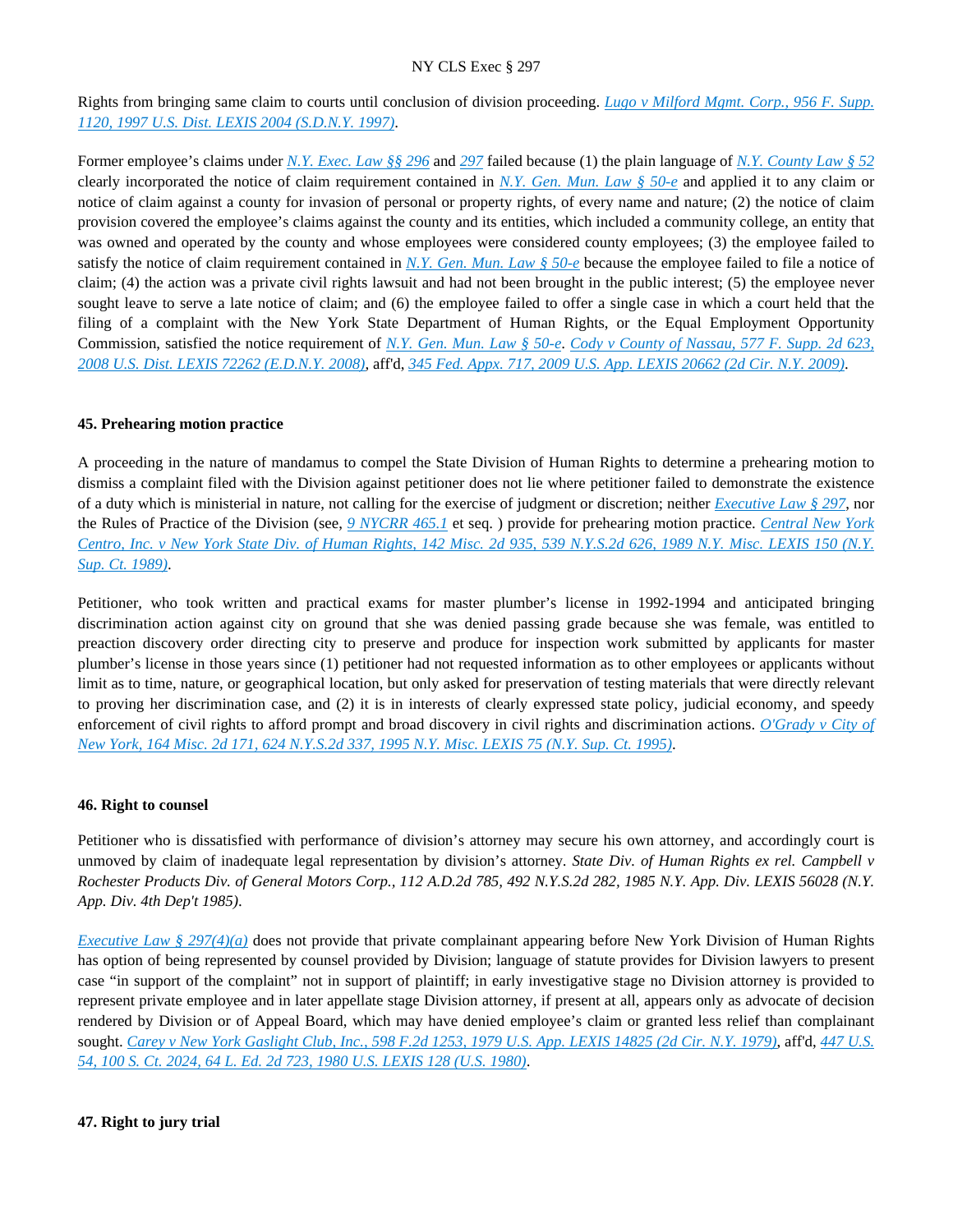Plaintiff was entitled to jury trial in age discrimination action brought under CLS *[Exec § 297](https://advance.lexis.com/api/document?collection=statutes-legislation&id=urn:contentItem:5H6N-1CT1-DXC8-036V-00000-00&context=)* where sole relief sought was money damages to compensate him for what he would have earned, both by way of salary and other benefits, had he remained in defendant's employ until his normal retirement, and additional award for punitive damages; plaintiff's ritualistic use in prayer for relief of language "and such other and further relief as...seems just and proper" did not change legal character of relief demanded, which was monetary and would afford plaintiff full and complete remedy as required under CLS *[CPLR §](https://advance.lexis.com/api/document?collection=statutes-legislation&id=urn:contentItem:5CT3-08C1-6RDJ-84N7-00000-00&context=)  [4101](https://advance.lexis.com/api/document?collection=statutes-legislation&id=urn:contentItem:5CT3-08C1-6RDJ-84N7-00000-00&context=)*, and fact that he sought damages for past and future lost earnings did not render relief sought equitable. Age discrimination suit brought under CLS *[Exec § 297](https://advance.lexis.com/api/document?collection=statutes-legislation&id=urn:contentItem:5H6N-1CT1-DXC8-036V-00000-00&context=)*, seeking monetary relief only, is for legal wrong triable by jury; thus, it was error for court to strike plaintiff's jury demand on ground of "an always present possibility" that it might grant nonmonetary equitable relief pursuant to CLS *[CPLR § 3017](https://advance.lexis.com/api/document?collection=statutes-legislation&id=urn:contentItem:5CT3-08C1-6RDJ-84HX-00000-00&context=)*, since plaintiff had made clear that he did not seek or wish reinstatement or other injunctive relief but wished to be compensated by appropriate monetary award, and there was nothing in facts set forth by him to prevent entry of money judgment only for attainment of full and complete relief. *[Murphy v American Home Products Corp.,](https://advance.lexis.com/api/document?collection=cases&id=urn:contentItem:3S3K-00M0-003D-G0N0-00000-00&context=)  [136 A.D.2d 229, 527 N.Y.S.2d 1, 1988 N.Y. App. Div. LEXIS 3730 \(N.Y. App. Div. 1st Dep't 1988\)](https://advance.lexis.com/api/document?collection=cases&id=urn:contentItem:3S3K-00M0-003D-G0N0-00000-00&context=)*.

In action for employment discrimination and sexual harassment, plaintiff was entitled to jury trial where she sought back pay and compensatory money damages for mental pain and suffering and alleged wrongful infliction of mental distress, and did not seek equitable relief, since (1) although plaintiff's complaint cited *42 USCS §§ 2000e* et seq., which provides for equitable relief only, it was clear that she was proceeding primarily under state law, (2) although plaintiff sought "appropriate relief in contract," it was clear that she would be able to receive full redress from award of money damages only, and (3) although plaintiff sought "such other and further relief as the Court deems appropriate and in the interest of justice," use of that ritualistic language did not change nature of relief sought. *Vega v Metropolitan Life Ins. Co., 146 A.D.2d 495, 536 N.Y.S.2d 451, 1989 N.Y. App. Div. LEXIS 228 (N.Y. App. Div. 1st Dep't 1989)*.

Plaintiff was not entitled to jury trial in action alleging age discrimination in employment where he sought both monetary damages and equitable relief in form of judgment setting aside his retirement and reinstating him to his former position. *[Bockino v Metropolitan Transp. Auth., 224 A.D.2d 471, 638 N.Y.S.2d 137, 1996 N.Y. App. Div. LEXIS 1204 \(N.Y. App. Div. 2d](https://advance.lexis.com/api/document?collection=cases&id=urn:contentItem:3S2R-5VT0-003V-B217-00000-00&context=)  [Dep't\)](https://advance.lexis.com/api/document?collection=cases&id=urn:contentItem:3S2R-5VT0-003V-B217-00000-00&context=)*, app. denied, *87 N.Y.2d 1017, 644 N.Y.S.2d 150, 666 N.E.2d 1064, 1996 N.Y. LEXIS 1204 (N.Y. 1996)*, app. denied, *88 N.Y.2d 805, 646 N.Y.S.2d 985, 670 N.E.2d 226, 1996 N.Y. LEXIS 1688 (N.Y. 1996)*.

In action under Human Rights Law (CLS *[Exec §§ 290](https://advance.lexis.com/api/document?collection=statutes-legislation&id=urn:contentItem:5CT3-0SG1-6RDJ-847W-00000-00&context=)* et seq.), plaintiff was denied his constitutional right to jury trial when court granted defendant's motion for remittitur, reducing jury award from \$750,000 to \$75,000, without offering plaintiff option of new trial on damages. *[Lightfoot v Union Carbide Corp., 110 F.3d 898, 1997 U.S. App. LEXIS 5785 \(2d Cir. N.Y.](https://advance.lexis.com/api/document?collection=cases&id=urn:contentItem:3S4X-HP80-00B1-D34B-00000-00&context=)  [1997\)](https://advance.lexis.com/api/document?collection=cases&id=urn:contentItem:3S4X-HP80-00B1-D34B-00000-00&context=)*.

Terminated teacher's jury demand is stricken, where she asserted entitlement to jury trial under CLS *[Exec Law § 297](https://advance.lexis.com/api/document?collection=statutes-legislation&id=urn:contentItem:5H6N-1CT1-DXC8-036V-00000-00&context=)* only after it became clear that she had no right to jury trial under Title VII (*42 USCS §§ 2000e* et seq.), because complaint does not even suggest that action was brought pursuant to state law. *[Smith v New York City Bd. of Educ., 918 F. Supp. 120, 1996 U.S. Dist.](https://advance.lexis.com/api/document?collection=cases&id=urn:contentItem:3S4N-T1C0-006F-P1MD-00000-00&context=)  [LEXIS 2679 \(S.D.N.Y. 1996\)](https://advance.lexis.com/api/document?collection=cases&id=urn:contentItem:3S4N-T1C0-006F-P1MD-00000-00&context=)*.

#### **48. Subpoenas**

In a human rights proceeding against a stock brokerage company, a subpoena duces tecum issued by the Division of Human Rights which demanded that the company produce copies of the EEO-1 form for specified years would be quashed, since such forms were available to the Division from the Equal Employment Opportunity Commission upon request, and the brokerage company was under no affirmative duty to furnish them; additionally, a subpoena duces tecum that sought the complete personnel files of certain enumerated brokerage employees would be quashed, since the Division failed to demonstrate the requisite necessity and relevancy of such material to overcome the employees' rights of privacy in the information contained in their personnel records; finally, a subpoena duces tecum that requested names, dates of hire, dates of termination, race and color, and performance evaluations for all persons who had been terminated by the brokerage company during specified periods on the basis of tardiness would be modified so as to permit the brokerage company to delete the names of the individuals concerned from such records so as to protect their confidentiality. *Dean Witter Reynolds, Inc. v New York State Executive Dep't Div. of Human Rights, 98 A.D.2d 676, 469 N.Y.S.2d 412, 1983 N.Y. App. Div. LEXIS 20967 (N.Y. App. Div. 1st Dep't 1983)*.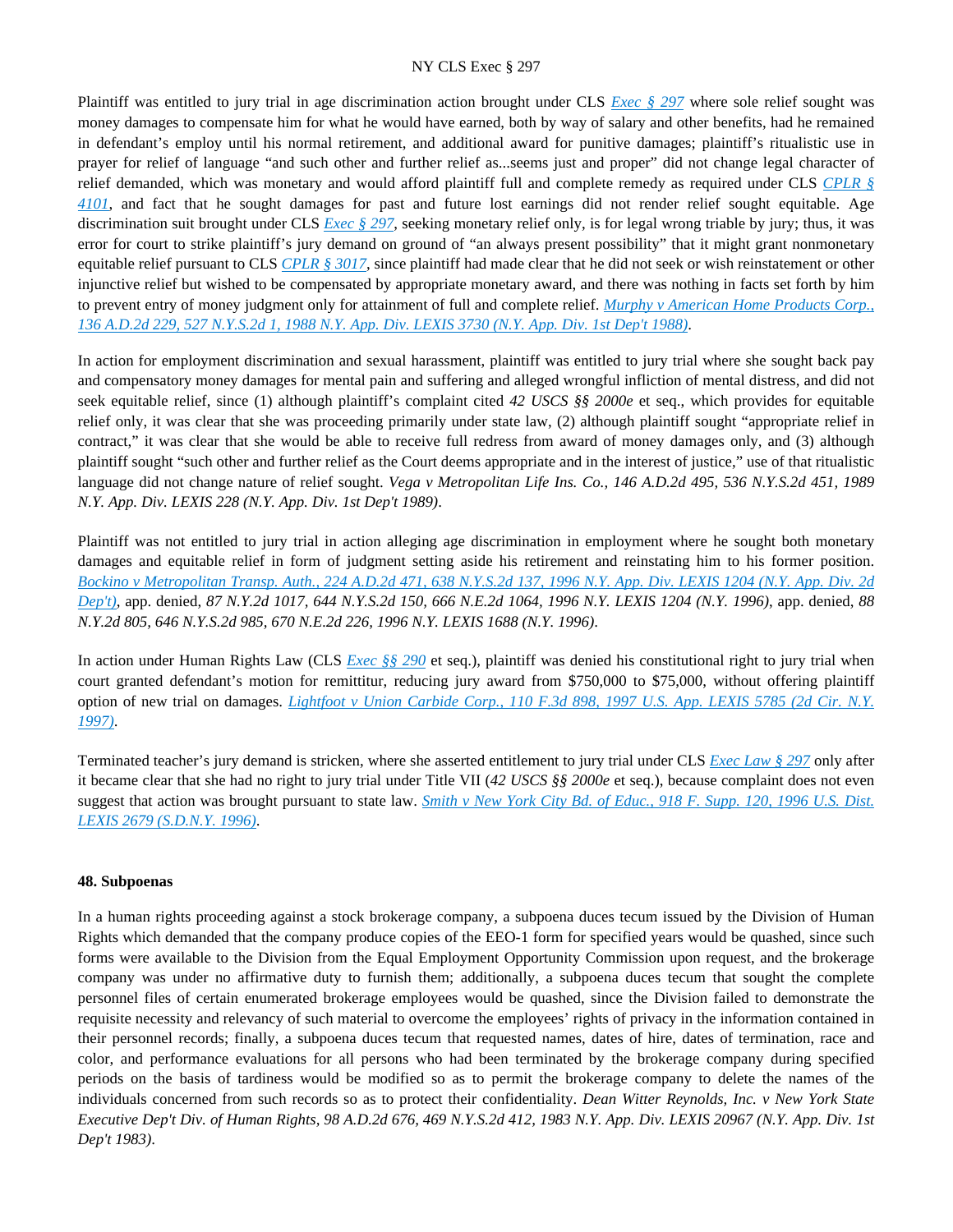Subpoena issued by complainant in proceeding before state division of human rights is nonjudicial subpoena under *[CPLR 2302](https://advance.lexis.com/api/document?collection=statutes-legislation&id=urn:contentItem:5CT3-08C1-6RDJ-84FY-00000-00&context=)* which may be enforced under *[CPLR 2308](https://advance.lexis.com/api/document?collection=statutes-legislation&id=urn:contentItem:5CT3-08C1-6RDJ-84G6-00000-00&context=)*; however, contempt punishment cannot be sought until compliance has been judicially ordered but not forthcoming. *Dias v Consolidated Edison Co., 116 A.D.2d 453, 496 N.Y.S.2d 686, 1986 N.Y. App. Div. LEXIS 51309 (N.Y. App. Div. 1st Dep't 1986)*.

#### **49. Summary Judgment**

Insurance company was properly granted summary judgment in discrimination action brought by insurance agent under CLS *[Exec § 296\(1\)\(a\)](https://advance.lexis.com/api/document?collection=statutes-legislation&id=urn:contentItem:8TP5-PCS2-8T6X-74HS-00000-00&context=)* where company's submissions showed that agent was responsible for financing her own operating expenses and support staff, she was paid by performance rather than salary, she did not have federal, state or local taxes withheld from her pay, she could sell competitors' products, and she had agreed by contract to operate as independent contractor; facts that agent was compelled to attend regular company meetings and was asked to draw up job description for her position were not inconsistent with her status as independent contractor. *[Scott v Massachusetts Mut. Life Ins. Co., 86 N.Y.2d 429, 633 N.Y.S.2d](https://advance.lexis.com/api/document?collection=cases&id=urn:contentItem:3S2R-62J0-003V-B3P4-00000-00&context=)  [754, 657 N.E.2d 769, 1995 N.Y. LEXIS 3548 \(N.Y. 1995\)](https://advance.lexis.com/api/document?collection=cases&id=urn:contentItem:3S2R-62J0-003V-B3P4-00000-00&context=)*.

Absence of evidence of formal boycott or blacklisting campaign will not be fatal to discrimination claim under CLS *[Exec §](https://advance.lexis.com/api/document?collection=statutes-legislation&id=urn:contentItem:8TP5-PCS2-8T6X-74HS-00000-00&context=)  [296\(13\)](https://advance.lexis.com/api/document?collection=statutes-legislation&id=urn:contentItem:8TP5-PCS2-8T6X-74HS-00000-00&context=)*; for example, evidence establishing that defendant engaged in pattern of conduct that commercially disadvantaged only members of protected class may be sufficient to defeat summary judgment. *[Scott v Massachusetts Mut. Life Ins. Co., 86 N.Y.2d](https://advance.lexis.com/api/document?collection=cases&id=urn:contentItem:3S2R-62J0-003V-B3P4-00000-00&context=)  [429, 633 N.Y.S.2d 754, 657 N.E.2d 769, 1995 N.Y. LEXIS 3548 \(N.Y. 1995\)](https://advance.lexis.com/api/document?collection=cases&id=urn:contentItem:3S2R-62J0-003V-B3P4-00000-00&context=)*.

Employer was entitled to summary judgment dismissing employee's action for age discrimination where employee admitted that his computer skills were not up to par, that he had been warned about this problem and took no action to become more proficient, and that he failed to complete inventory project by his self-imposed deadline; single good performance appraisal, more than year prior to his termination, was not sufficient to raise question of fact with regard to reason for termination. *[Brooks](https://advance.lexis.com/api/document?collection=cases&id=urn:contentItem:3S2R-7BY0-003V-B2FR-00000-00&context=)  [v Blue Cross, 195 A.D.2d 814, 600 N.Y.S.2d 346, 1993 N.Y. App. Div. LEXIS 7251 \(N.Y. App. Div. 3d Dep't 1993\)](https://advance.lexis.com/api/document?collection=cases&id=urn:contentItem:3S2R-7BY0-003V-B2FR-00000-00&context=)*.

Defendants were entitled to summary judgment in action allegedly racial discrimination and retaliation in violation of CLS *[Exec §§ 296](https://advance.lexis.com/api/document?collection=statutes-legislation&id=urn:contentItem:8TP5-PCS2-8T6X-74HS-00000-00&context=)* and *[297\(9\)](https://advance.lexis.com/api/document?collection=statutes-legislation&id=urn:contentItem:5H6N-1CT1-DXC8-036V-00000-00&context=)* where plaintiff put forth nothing to counter defendants' strong showing that actions complained of were taken as result of his hostile, aggressive confrontations with his co-workers and with employees of outside agencies, his large number of unauthorized absences, and his failure to complete assigned work on schedule; moreover, he failed to document single instance when he was treated differently from any other employee who was similarly situated. *[Hall v](https://advance.lexis.com/api/document?collection=cases&id=urn:contentItem:3S2R-6J10-003V-B3H4-00000-00&context=)  [Paladino, 210 A.D.2d 595, 619 N.Y.S.2d 402, 1994 N.Y. App. Div. LEXIS 12458 \(N.Y. App. Div. 3d Dep't 1994\)](https://advance.lexis.com/api/document?collection=cases&id=urn:contentItem:3S2R-6J10-003V-B3H4-00000-00&context=)*, app. dismissed, *85 N.Y.2d 923, 627 N.Y.S.2d 324, 650 N.E.2d 1326, 1995 N.Y. LEXIS 1367 (N.Y. 1995)*.

Employer was not entitled to summary judgment in action arising from termination of plaintiff's employment on basis of alleged reduction in work force where plaintiff was part of protected age group, and evidence indicated that plaintiff might have been qualified for other positions which were awarded to other younger employees. *[Landwehr v Grey Advertising, 211](https://advance.lexis.com/api/document?collection=cases&id=urn:contentItem:3S2R-6FT0-003V-B556-00000-00&context=)  [A.D.2d 583, 622 N.Y.S.2d 17, 1995 N.Y. App. Div. LEXIS 850 \(N.Y. App. Div. 1st Dep't 1995\)](https://advance.lexis.com/api/document?collection=cases&id=urn:contentItem:3S2R-6FT0-003V-B556-00000-00&context=)*.

Court should have granted employer's motion for summary judgment where employee failed to show that employer's justification for his discharge was pretextual, existence of fact issue that he satisfactorily performed his job during period in question, or that his involuntary retirement was for other, impermissible reasons than those attested to by his supervisors. *Burkland v IBM, 226 A.D.2d 316, 642 N.Y.S.2d 501, 1996 N.Y. App. Div. LEXIS 4631 (N.Y. App. Div. 1st Dep't 1996)*.

Employer was not entitled to summary judgment dismissing plaintiff's age discrimination claim where employer's favorable evaluations of plaintiff's job performance for over decade and up until time plaintiff turned 60 years old raised fact issues as to whether poor job performance was pretext for age discrimination. *Cella v Fordham Univ.*, 228 A.D.2d 300, 644 N.Y.S.2d 53, *1996 N.Y. App. Div. LEXIS 7146 (N.Y. App. Div. 1st Dep't 1996)*.

Defendants were entitled to summary judgment in action alleging numerous violations of CLS *[Exec § 296](https://advance.lexis.com/api/document?collection=statutes-legislation&id=urn:contentItem:8TP5-PCS2-8T6X-74HS-00000-00&context=)* predicated on hostile work environment created by plaintiff's co-workers, even though plaintiff, who was male, was subjected to tasteless, offensive, and insulting remarks, since there was nothing to indicate that alleged harassment was based on his gender. *[Yukoweic v IBM,](https://advance.lexis.com/api/document?collection=cases&id=urn:contentItem:3RGS-BGT0-003V-B0GT-00000-00&context=)*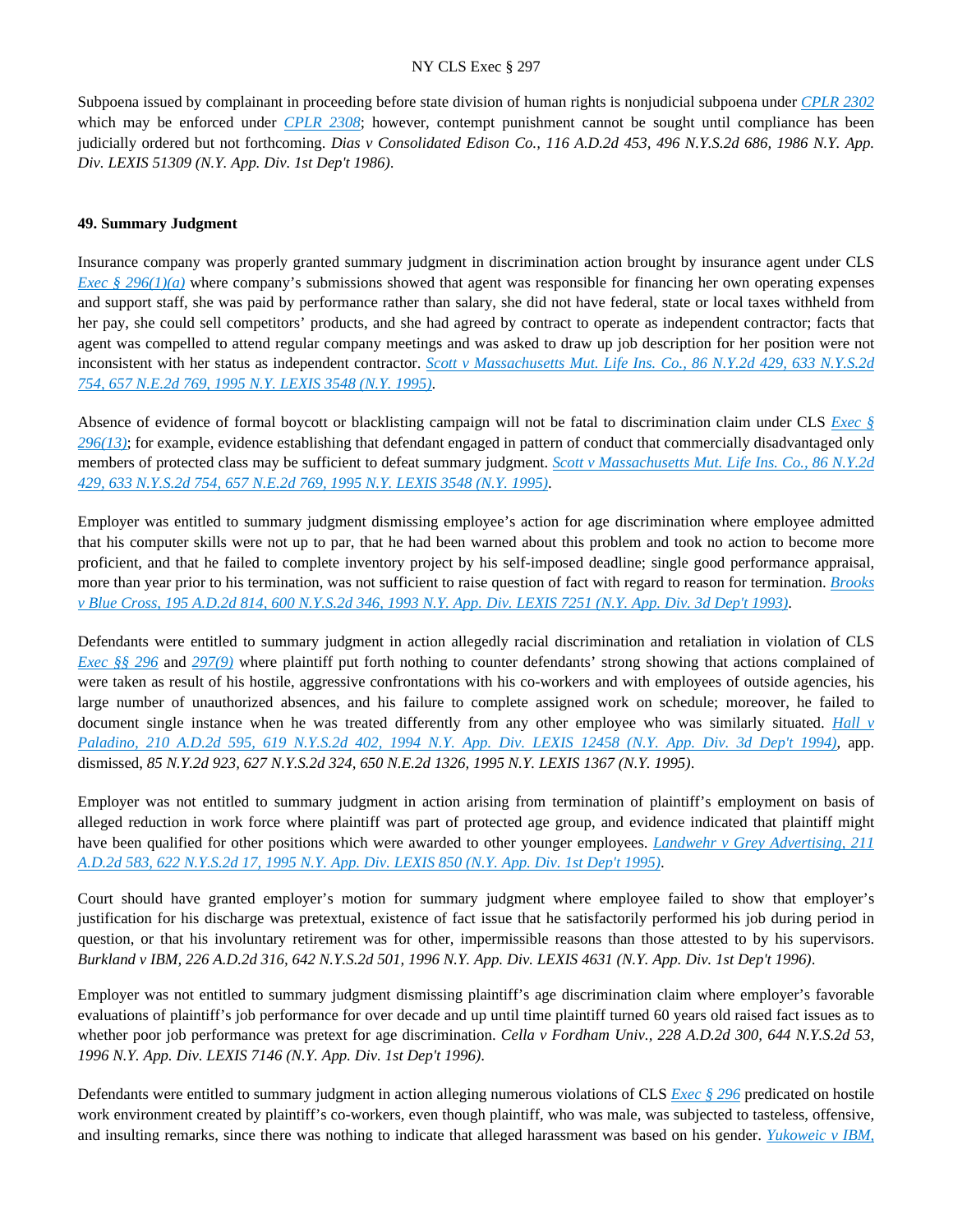*[228 A.D.2d 775, 643 N.Y.S.2d 747, 1996 N.Y. App. Div. LEXIS 6418 \(N.Y. App. Div. 3d Dep't\)](https://advance.lexis.com/api/document?collection=cases&id=urn:contentItem:3RGS-BGT0-003V-B0GT-00000-00&context=)*, app. denied, *88 N.Y.2d 816, 651 N.Y.S.2d 17, 673 N.E.2d 1244, 1996 N.Y. LEXIS 3317 (N.Y. 1996)*.

Court properly denied defendant' s summary judgment motion in action alleging disability discrimination since purportedly inconsistent position that plaintiff took before Social Security Administration in applying for disability benefits was not asserted against defendant and did not involve same standard as one at issue herein; moreover, plaintiff's appearance before Social Security Administration, which did not entail hearing, did not constitute type of prior legal proceeding that could form basis for application of judicial estoppel. *[Ferring v Merrill Lynch & Co., 244 A.D.2d 204, 664 N.Y.S.2d 279, 1997 N.Y. App.](https://advance.lexis.com/api/document?collection=cases&id=urn:contentItem:3RNF-BVD0-0039-44T9-00000-00&context=)  [Div. LEXIS 11386 \(N.Y. App. Div. 1st Dep't 1997\)](https://advance.lexis.com/api/document?collection=cases&id=urn:contentItem:3RNF-BVD0-0039-44T9-00000-00&context=)*.

Court should have granted defendant employer's summary judgment motion in action alleging sex discrimination where evaluations made of plaintiff's work by various partners of defendant over years of her employment provided ample support for decision to terminate her employment, and plaintiff relied primarily on mere unsupported hearsay statements contained in her own affidavit and deposition testimony, despite 6 years of discovery. *[Schwaller v Squire Sanders & Dempsey, 249 A.D.2d 195,](https://advance.lexis.com/api/document?collection=cases&id=urn:contentItem:3SJY-WBW0-0039-438T-00000-00&context=)  [671 N.Y.S.2d 759, 1998 N.Y. App. Div. LEXIS 4661 \(N.Y. App. Div. 1st Dep't 1998\)](https://advance.lexis.com/api/document?collection=cases&id=urn:contentItem:3SJY-WBW0-0039-438T-00000-00&context=)*.

Defendants were not entitled to summary judgment in employee's action for age discrimination where there were triable issues of fact as to whether employee was replaced by younger person and whether reason advanced by defendants was pretext. *Dolgon v Standard Motor Prods., Inc., 251 A.D.2d 281, 671 N.Y.S.2d 1023, 1998 N.Y. App. Div. LEXIS 6360 (N.Y. App. Div. 2d Dep't 1998)*.

Court erred in denying defendant's summary judgment motion in action under CLS *[Exec § 296](https://advance.lexis.com/api/document?collection=statutes-legislation&id=urn:contentItem:8TP5-PCS2-8T6X-74HS-00000-00&context=)* for unlawful termination of employment where there was no evidence that defendant's president knew of plaintiff's pregnancy before he terminated her employment, and it was undisputed that president was negotiating with third party to be plaintiff's replacement before he learned of her pregnancy. *[Smith v Paris Int'l Corp., 267 A.D.2d 223, 699 N.Y.S.2d 490, 1999 N.Y. App. Div. LEXIS 12616 \(N.Y.](https://advance.lexis.com/api/document?collection=cases&id=urn:contentItem:3Y2G-HH70-0039-4206-00000-00&context=)  [App. Div. 2d Dep't 1999\)](https://advance.lexis.com/api/document?collection=cases&id=urn:contentItem:3Y2G-HH70-0039-4206-00000-00&context=)*.

Defendants, plaintiffs' employer and owner, should have been granted summary judgment in action alleging national origin discrimination where there was no evidence that they encouraged, condoned, or approved of employee's allegedly discriminatory conduct. *[Escobar v Spartan Assemblies, Inc., 267 A.D.2d 272, 700 N.Y.S.2d 206, 1999 N.Y. App. Div. LEXIS](https://advance.lexis.com/api/document?collection=cases&id=urn:contentItem:3Y46-93J0-0039-43T7-00000-00&context=)  [12942 \(N.Y. App. Div. 2d Dep't 1999\)](https://advance.lexis.com/api/document?collection=cases&id=urn:contentItem:3Y46-93J0-0039-43T7-00000-00&context=)*.

Defendant was properly granted summary judgment in action alleging that plaintiff, licensed architect, was fired from her position as associate, after 14 years of increasingly responsible employment with defendant, because of her sex where plaintiff presented no evidence that she was replaced by male employee; further, defendant showed that plaintiff was discharged for poor work performance. *Kapila v Divney, 269 A.D.2d 127, 702 N.Y.S.2d 56, 2000 N.Y. App. Div. LEXIS 985 (N.Y. App. Div. 1st Dep't 2000)*.

Court improperly granted defendants' summary judgment motion on ground that award of Workers' Compensation benefits barred instant claim for sexual discrimination by plaintiff against her employers where workers' compensation award resulted solely from attempted videotaping of plaintiff by co-worker while she was in company locker room, and did not implicate alleged, intentional activities of company officer in subjecting her to hostile work environment by directing inappropriate sexual remarks and jokes toward her, and making demands on her for sexual relations in exchange for forgiving loan. *[Hanford](https://advance.lexis.com/api/document?collection=cases&id=urn:contentItem:438T-CP20-0039-451Y-00000-00&context=)  [v Plaza Packaging Corp., 284 A.D.2d 179, 727 N.Y.S.2d 407, 2001 N.Y. App. Div. LEXIS 6182 \(N.Y. App. Div. 1st Dep't 2001\)](https://advance.lexis.com/api/document?collection=cases&id=urn:contentItem:438T-CP20-0039-451Y-00000-00&context=)*, app. denied, *[2001 N.Y. App. Div. LEXIS 9220 \(N.Y. App. Div. 1st Dep't Sept. 25, 2001\)](https://advance.lexis.com/api/document?collection=cases&id=urn:contentItem:4448-5NB0-0039-4173-00000-00&context=)*.

Court properly dismissed plaintiff's action alleging hostile work environment where defendant's alleged misconduct consisted merely of occasional sarcastic remarks about plaintiff's weight and heightened awareness of plaintiff's medical condition. *[Novak v Royal Life Ins. Co. of N.Y., 284 A.D.2d 892, 726 N.Y.S.2d 784, 2001 N.Y. App. Div. LEXIS 6849 \(N.Y. App. Div. 3d](https://advance.lexis.com/api/document?collection=cases&id=urn:contentItem:43CV-02P0-0039-43HB-00000-00&context=)  [Dep't 2001\)](https://advance.lexis.com/api/document?collection=cases&id=urn:contentItem:43CV-02P0-0039-43HB-00000-00&context=)*.

Court properly denied defendants' summary judgment motion in action alleging disparate treatment as to terms and conditions of plaintiff's employment due to his disability where affidavit of plaintiff's treating endocrinologist raised fact issue on whether plaintiff's disability prevented him from being able to perform job duties as of time of his actual termination, despite clear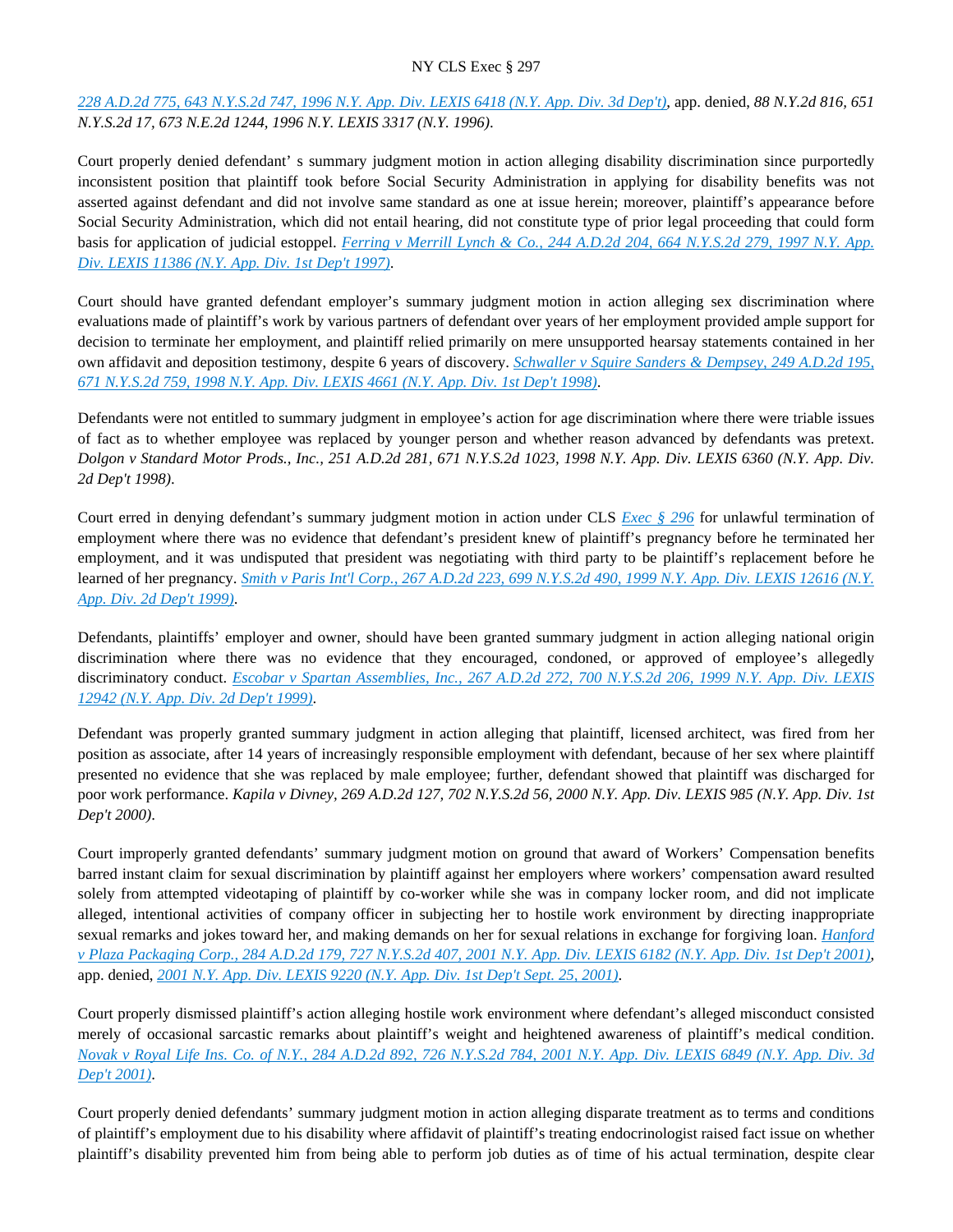conflict between opinion stated in present affidavit and that previously expressed by endocrinologist, where endocrinologist gave rational explanation for discrepancy. *[Novak v Royal Life Ins. Co. of N.Y., 284 A.D.2d 892, 726 N.Y.S.2d 784, 2001 N.Y.](https://advance.lexis.com/api/document?collection=cases&id=urn:contentItem:43CV-02P0-0039-43HB-00000-00&context=)  [App. Div. LEXIS 6849 \(N.Y. App. Div. 3d Dep't 2001\)](https://advance.lexis.com/api/document?collection=cases&id=urn:contentItem:43CV-02P0-0039-43HB-00000-00&context=)*.

Plaintiff's application for and acceptance of disability benefits was not fatal to his action alleging disparate treatment as to terms and conditions of his employment due to disability where employer, by purposefully relieving plaintiff of his duties and "plac(ing) him in a non-salary status unless he fulfill(ed) the requirements for short-term disability," effectively required plaintiff to file application for disability benefits. *[Novak v Royal Life Ins. Co. of N.Y., 284 A.D.2d 892, 726 N.Y.S.2d 784, 2001](https://advance.lexis.com/api/document?collection=cases&id=urn:contentItem:43CV-02P0-0039-43HB-00000-00&context=)  [N.Y. App. Div. LEXIS 6849 \(N.Y. App. Div. 3d Dep't 2001\)](https://advance.lexis.com/api/document?collection=cases&id=urn:contentItem:43CV-02P0-0039-43HB-00000-00&context=)*.

In action to impose individual liability against employer's manager (defendant) based on his actions in discriminating against plaintiff on basis of his illness, court improperly denied defendant's summary judgment motion since plaintiff's conclusory allegations that "everyone at (employer) knew, as I did, that (defendant) as head of our employer ... had the power to hire, fire, transfer and promote employees in (employer's) headquarters" was insufficient to raise fact issue as to whether defendant had any ownership in employer or any power to do more than carry out personnel decisions made by others. *[Novak v Royal Life Ins.](https://advance.lexis.com/api/document?collection=cases&id=urn:contentItem:43CV-02P0-0039-43HB-00000-00&context=)  [Co. of N.Y., 284 A.D.2d 892, 726 N.Y.S.2d 784, 2001 N.Y. App. Div. LEXIS 6849 \(N.Y. App. Div. 3d Dep't 2001\)](https://advance.lexis.com/api/document?collection=cases&id=urn:contentItem:43CV-02P0-0039-43HB-00000-00&context=)*.

Court should have granted employer's motion for summary judgment where employee failed to show that employer's justification for his discharge was pretextual, existence of fact issue that he satisfactorily performed his job during period in question, or that his involuntary retirement was for other, impermissible reasons than those attested to by his supervisors. Burkland 226 ad2d 316.

Defendants were not entitled to summary judgment in action for employment discrimination in violation of CLS *[Exec § 296](https://advance.lexis.com/api/document?collection=statutes-legislation&id=urn:contentItem:8TP5-PCS2-8T6X-74HS-00000-00&context=)* where (1) plaintiff was hired by defendants to reprise his role as voice of character in commercial, (2) after commercial was shown and defendants decided to make additional commercials with same character, defendant auditioned actors for commercial and did not even contact plaintiff, allegedly due to his age and handicap, (3) defendants claimed that their conduct was based on demands made by plaintiff in connection with first commercial, and (4) plaintiff contended that he conveyed information to defendants that he was willing to work pursuant to their conditions on future commercials; resolution of why defendants refused to hire plaintiff involved fact issues inappropriate for summary judgment. *[Maxwell v N.W. Ayer, Inc., 159](https://advance.lexis.com/api/document?collection=cases&id=urn:contentItem:3S2R-79J0-003V-B02F-00000-00&context=)  [Misc. 2d 454, 605 N.Y.S.2d 174, 1993 N.Y. Misc. LEXIS 470 \(N.Y. Sup. Ct. 1993\)](https://advance.lexis.com/api/document?collection=cases&id=urn:contentItem:3S2R-79J0-003V-B02F-00000-00&context=)*.

Defendants, plaintiff's immediate supervisor and employee in company's personnel department who allegedly became aware of sexual harassment and did nothing to remedy it, were entitled to summary judgment in sexual harassment action where plaintiff failed to raise fact issue under "economic reality" test as to whether either defendant should be considered "employer." *[Foley v](https://advance.lexis.com/api/document?collection=cases&id=urn:contentItem:3S2R-5NG0-003V-B4JK-00000-00&context=)  [Mobil Chem. Co., 170 Misc. 2d 1, 647 N.Y.S.2d 374, 1996 N.Y. Misc. LEXIS 302 \(N.Y. Sup. Ct. 1996\)](https://advance.lexis.com/api/document?collection=cases&id=urn:contentItem:3S2R-5NG0-003V-B4JK-00000-00&context=)*.

Defendant was not entitled summary judgment, even though it showed legitimate, nondiscriminatory reason for plaintiff's termination, reduction-in-force policy which caused plaintiff's termination in favor of 2 mail co-workers who had vocational training and could work in both electrical and mechanical departments, where plaintiff, who had been employed in electrical department, submitted affidavits by co-workers and supervisors that she could perform more sophisticated wiring tasks than men, and that there was policy of gender segregation. *[Hughes v Prim Hall Enters., 182 Misc. 2d 892, 701 N.Y.S.2d 839, 1999](https://advance.lexis.com/api/document?collection=cases&id=urn:contentItem:3Y87-RKN0-0039-42CR-00000-00&context=)  [N.Y. Misc. LEXIS 544 \(N.Y. Sup. Ct. 1999\)](https://advance.lexis.com/api/document?collection=cases&id=urn:contentItem:3Y87-RKN0-0039-42CR-00000-00&context=)*.

District Court properly granted defendant airline's summary judgment motion dismissing age discrimination action, even though plaintiff pilots demonstrated prima facie case, where there was no evidence to suggest that defendant's stated nondiscriminatory reasons for challenged employment actions were false. *[Abdu-Brisson v Delta Air Lines, Inc., 239 F.3d 456,](https://advance.lexis.com/api/document?collection=cases&id=urn:contentItem:42BS-Y2S0-0038-X2F0-00000-00&context=)  [2001 U.S. App. LEXIS 2041 \(2d Cir. N.Y.\)](https://advance.lexis.com/api/document?collection=cases&id=urn:contentItem:42BS-Y2S0-0038-X2F0-00000-00&context=)*, cert. denied, *534 U.S. 993, 122 S. Ct. 460, 151 L. Ed. 2d 378, 2001 U.S. LEXIS 9990 (U.S. 2001)*.

## **50. Damages, generally**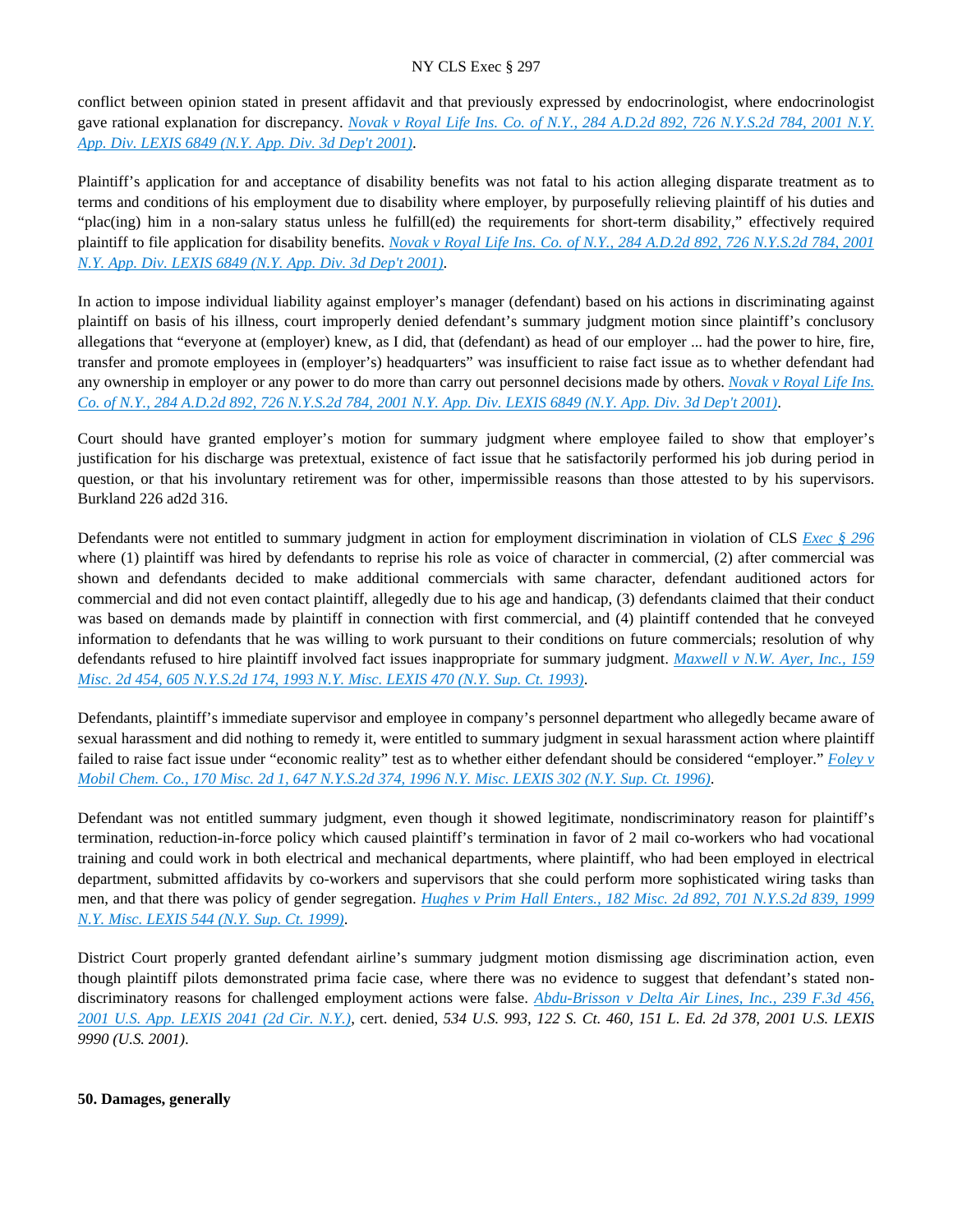Record of proceeding before State Human Rights Division on appeal and on review demonstrated that, had complainant accepted employment offered, her damages would have been minimal, if not eliminated. *[State Div. of Human Rights v Board of](https://advance.lexis.com/api/document?collection=cases&id=urn:contentItem:3RRS-DDP0-003C-F37B-00000-00&context=)  [Education, 59 A.D.2d 1048, 399 N.Y.S.2d 805, 1977 N.Y. App. Div. LEXIS 14335 \(N.Y. App. Div. 4th Dep't 1977\)](https://advance.lexis.com/api/document?collection=cases&id=urn:contentItem:3RRS-DDP0-003C-F37B-00000-00&context=)*.

In a proceeding alleging that the State Parks and Recreation Commission committed an unlawful discriminatory practice against complainant based upon religion in refusing to hire complainant, an award by the Commissioner of Human Rights granting damages representing earnings complainant lost when he was denied a noncompetitive summer position was properly made, since there was no reasonable probability that complainant would not have been certified for the position, in that the Civil Service Department did not suggest any grounds for disqualification and therefore, the award purportedly representing back pay less ordinary payroll deductions was legally an award for a violation of complainant's civil rights requiring no discount in the amount of lost wages to reflect the contingency of nonappointment. *[State Div. of Human Rights ex rel. Geraci v](https://advance.lexis.com/api/document?collection=cases&id=urn:contentItem:3S3K-27H0-003D-G41S-00000-00&context=)  [New York State Dep't of Correctional Services, 90 A.D.2d 51, 456 N.Y.S.2d 63, 1982 N.Y. App. Div. LEXIS 18809 \(N.Y. App.](https://advance.lexis.com/api/document?collection=cases&id=urn:contentItem:3S3K-27H0-003D-G41S-00000-00&context=)  [Div. 2d Dep't 1982\)](https://advance.lexis.com/api/document?collection=cases&id=urn:contentItem:3S3K-27H0-003D-G41S-00000-00&context=)*.

Petitioner was not entitled to money damages on showing that he was wrongfully denied admission, on basis of his sex, to promotional test for position of county correction officer II where (1) he had later received provisional appointment to that position, (2) his provisional status had been revoked, not because of discriminatory action in connection with prior examination, but due to his failure to rank high enough on new promotional list based on later examination, and (3) there was insufficient evidence that he suffered any mental anguish. *Crayton v County of Suffolk, 139 A.D.2d 577, 527 N.Y.S.2d 79, 1988 N.Y. App. Div. LEXIS 3907 (N.Y. App. Div. 2d Dep't 1988)*.

Damage award of \$7,080 for landlord's refusal to rent to complainant because of race and marital status was excessive and matter would be remanded for reassessment of award. *[Interboro Management Co. v State Div. of Human Rights, 139 A.D.2d](https://advance.lexis.com/api/document?collection=cases&id=urn:contentItem:3S3J-YYW0-003D-G4XR-00000-00&context=)  [697, 527 N.Y.S.2d 453, 1988 N.Y. App. Div. LEXIS 4415 \(N.Y. App. Div. 2d Dep't 1988\)](https://advance.lexis.com/api/document?collection=cases&id=urn:contentItem:3S3J-YYW0-003D-G4XR-00000-00&context=)*.

Court would direct on remittitur that State Division of Human Rights (SDHR) retain neutral hearing officer for purpose of reassessing damages where potential conflict of interest existed from complainant's status as employee of SDHR; matter should be referred to New York City Commission on Human Rights, which had concurrent jurisdiction, or outside hearing officer. *[Interboro Management Co. v State Div. of Human Rights, 139 A.D.2d 697, 527 N.Y.S.2d 453, 1988 N.Y. App. Div.](https://advance.lexis.com/api/document?collection=cases&id=urn:contentItem:3S3J-YYW0-003D-G4XR-00000-00&context=)  [LEXIS 4415 \(N.Y. App. Div. 2d Dep't 1988\)](https://advance.lexis.com/api/document?collection=cases&id=urn:contentItem:3S3J-YYW0-003D-G4XR-00000-00&context=)*.

Award of back pay in action against college for discrimination would be reduced to limit compensation to period of  $1 \frac{1}{2}$  years following unlawful termination since respondent testified that she expected to remain in job only as long as she was student and that she expected to be student for only additional 1 ½ years before obtaining college degree. *SUNY College of Environmental Science & Forestry v State Div. of Human Rights, 144 A.D.2d 962, 534 N.Y.S.2d 270, 1988 N.Y. App. Div. LEXIS 14449 (N.Y. App. Div. 4th Dep't 1988)*.

Division of Human Rights properly determined that complainant was entitled to award of back pay to be calculated at rate of assistant principal where substantial evidence supported finding that complainant would have received assistant principal's salary had he not been wrongfully removed from his position as interim acting assistant principal. *[New York City Bd. of](https://advance.lexis.com/api/document?collection=cases&id=urn:contentItem:3S2R-9WV0-003V-B2YX-00000-00&context=)  [Education v New York State Div. of Human Rights, 154 A.D.2d 679, 546 N.Y.S.2d 883, 1989 N.Y. App. Div. LEXIS 13781 \(N.Y.](https://advance.lexis.com/api/document?collection=cases&id=urn:contentItem:3S2R-9WV0-003V-B2YX-00000-00&context=)  [App. Div. 2d Dep't 1989\)](https://advance.lexis.com/api/document?collection=cases&id=urn:contentItem:3S2R-9WV0-003V-B2YX-00000-00&context=)*.

Although substantial evidence supported determination of Commissioner of Human Rights that complainant's employment was terminated solely due to her pregnancy, her backpay award should have been reduced to reflect fact that she obtained other employment. *[Empbanque Capital Corp. v White, 158 A.D.2d 686, 551 N.Y.S.2d 957, 1990 N.Y. App. Div. LEXIS 2356 \(N.Y.](https://advance.lexis.com/api/document?collection=cases&id=urn:contentItem:3S2R-9M00-003V-B4TB-00000-00&context=)  [App. Div. 2d Dep't 1990\)](https://advance.lexis.com/api/document?collection=cases&id=urn:contentItem:3S2R-9M00-003V-B4TB-00000-00&context=)*.

Because of strong state policy underlying broad hiring discretion vested in city and its appointing authorities under CLS *[Civ S §](https://advance.lexis.com/api/document?collection=statutes-legislation&id=urn:contentItem:5CT3-0D01-6RDJ-84GN-00000-00&context=)  [61](https://advance.lexis.com/api/document?collection=statutes-legislation&id=urn:contentItem:5CT3-0D01-6RDJ-84GN-00000-00&context=)*, plaintiff had merely "a hope of appointment" from having passed civil service examination, not legally protectable interest in appointment; thus, award of summary judgment in favor of plaintiff on her cause of action for unlawful disability discrimination against city did not entitle her to award of back pay or other retroactive benefits. *[Carro v City of New York, 214](https://advance.lexis.com/api/document?collection=cases&id=urn:contentItem:3S2R-6B30-003V-B4KD-00000-00&context=)  [A.D.2d 450, 625 N.Y.S.2d 516, 1995 N.Y. App. Div. LEXIS 4423 \(N.Y. App. Div. 1st Dep't 1995\)](https://advance.lexis.com/api/document?collection=cases&id=urn:contentItem:3S2R-6B30-003V-B4KD-00000-00&context=)*, reh'g denied, *[1995 N.Y. App.](https://advance.lexis.com/api/document?collection=cases&id=urn:contentItem:3S2R-6570-003V-B2S3-00000-00&context=)*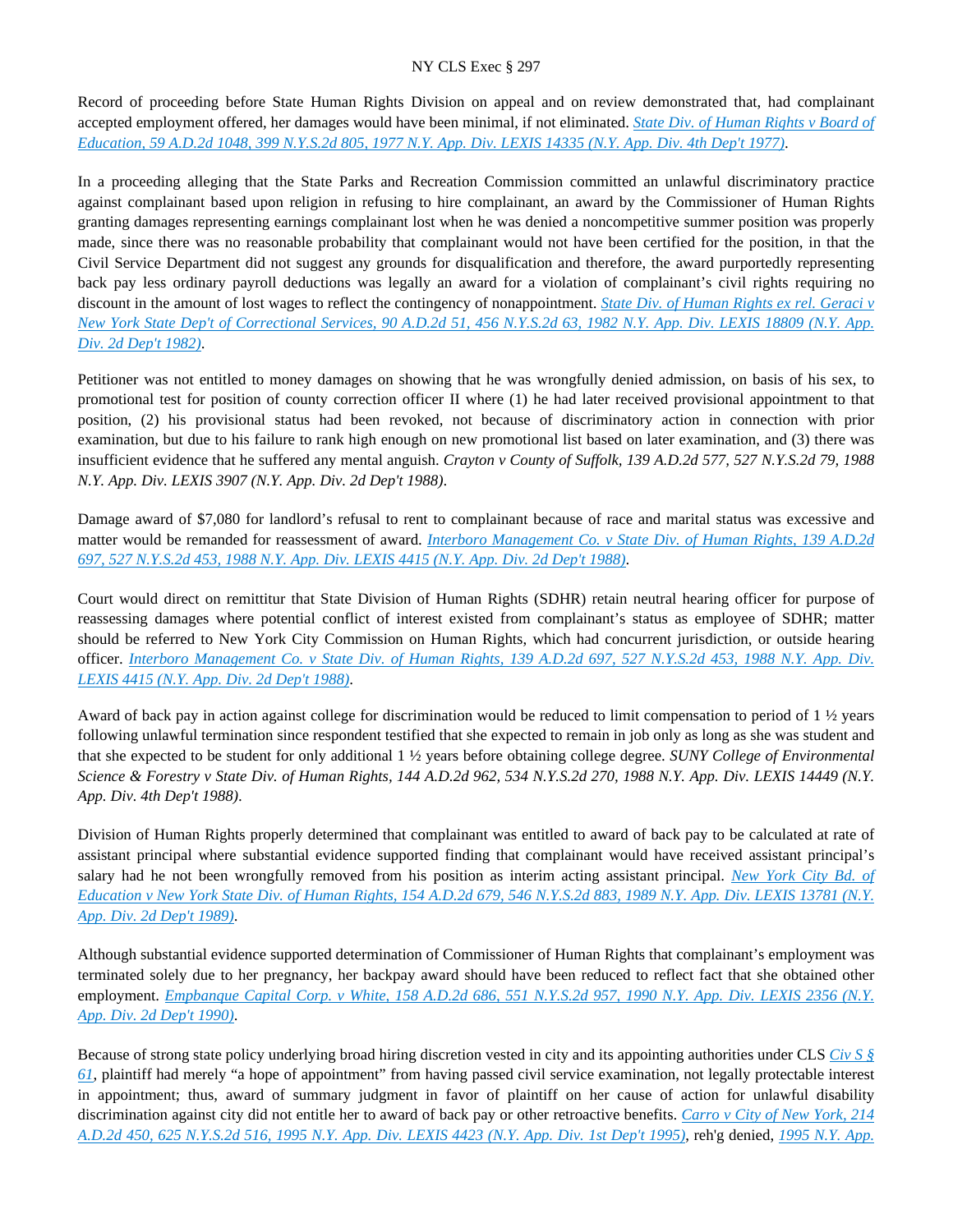*[Div. LEXIS 8602 \(N.Y. App. Div. 1st Dep't Aug. 3, 1995\)](https://advance.lexis.com/api/document?collection=cases&id=urn:contentItem:3S2R-6570-003V-B2S3-00000-00&context=)*, app. denied, *87 N.Y.2d 804, 639 N.Y.S.2d 782, 662 N.E.2d 1072, 1995 N.Y. LEXIS 5696 (N.Y. 1995)*.

Judicial Hearing Officer (JHO), in purporting to hold tenant liable to landlord for back rent, acted beyond his jurisdiction where court had consolidated landlord's summary holdover proceeding with tenant's discrimination action, deeming holdover proceeding to be counterclaim, and on landlord's default in failing to comply with discovery demands, court struck his answer, referring case to JHO for determination of tenant's damages. *[Likoua v Saudi, 231 A.D.2d 609, 647 N.Y.S.2d 540, 1996 N.Y.](https://advance.lexis.com/api/document?collection=cases&id=urn:contentItem:3S2R-5GV0-003V-B09B-00000-00&context=)  [App. Div. LEXIS 9469 \(N.Y. App. Div. 2d Dep't 1996\)](https://advance.lexis.com/api/document?collection=cases&id=urn:contentItem:3S2R-5GV0-003V-B09B-00000-00&context=)*.

Award of back pay should have been reduced by amount of unemployment insurance petitioner received during period covered by award. *[Allender v Mercado, 233 A.D.2d 153, 649 N.Y.S.2d 144, 1996 N.Y. App. Div. LEXIS 11498 \(N.Y. App. Div. 1st Dep't](https://advance.lexis.com/api/document?collection=cases&id=urn:contentItem:3RHB-6XB0-003V-B1K6-00000-00&context=)  [1996\)](https://advance.lexis.com/api/document?collection=cases&id=urn:contentItem:3RHB-6XB0-003V-B1K6-00000-00&context=)*, app. dismissed, app. denied, *89 N.Y.2d 1055, 659 N.Y.S.2d 846, 681 N.E.2d 1292, 1997 N.Y. LEXIS 765 (N.Y. 1997)*.

Because an employee was subjected to a hostile work environment, based on sex, that led to the employee's constructive discharge, pursuant to *[N.Y. Exec. Law §§ 296\(1\)](https://advance.lexis.com/api/document?collection=statutes-legislation&id=urn:contentItem:8TP5-PCS2-8T6X-74HS-00000-00&context=)*, *[297\(4\)\(c\)](https://advance.lexis.com/api/document?collection=statutes-legislation&id=urn:contentItem:5H6N-1CT1-DXC8-036V-00000-00&context=)*, the employer and its president were liable for the discriminatory conduct, and the employee was entitled to back pay, compensatory damages, and pre-determination interest. *[Matter of Eastport](https://advance.lexis.com/api/document?collection=cases&id=urn:contentItem:7Y1T-V2W0-YB0T-30C8-00000-00&context=)  [Assoc., Inc. v New York State Div. of Human Rights, 71 A.D.3d 890, 897 N.Y.S.2d 177, 2010 N.Y. App. Div. LEXIS 2066 \(N.Y.](https://advance.lexis.com/api/document?collection=cases&id=urn:contentItem:7Y1T-V2W0-YB0T-30C8-00000-00&context=)  [App. Div. 2d Dep't 2010\)](https://advance.lexis.com/api/document?collection=cases&id=urn:contentItem:7Y1T-V2W0-YB0T-30C8-00000-00&context=)*.

Award of damages for lost pay and reimbursement for counseling services in the amount of \$4,776, and compensatory damages for pain and suffering in the amount of \$10,000, in case of employment discrimination were proper; the award for compensatory damages was based on the employer's conduct that resulted in, among other things, suicidal thoughts and the employee's need to attend counseling for nine months at an out-of-pocket cost of \$200. In this regard, the award for emotional pain and suffering did not deviate markedly from comparable awards for similar injuries. *[Matter of Tosha Rests., LLC v New](https://advance.lexis.com/api/document?collection=cases&id=urn:contentItem:51NG-JG91-F04J-732C-00000-00&context=)  [York State Div. of Human Rights, 79 A.D.3d 1337, 911 N.Y.S.2d 734, 2010 N.Y. App. Div. LEXIS 9173 \(N.Y. App. Div. 3d Dep't](https://advance.lexis.com/api/document?collection=cases&id=urn:contentItem:51NG-JG91-F04J-732C-00000-00&context=)  [2010\)](https://advance.lexis.com/api/document?collection=cases&id=urn:contentItem:51NG-JG91-F04J-732C-00000-00&context=)*.

Award of \$200,000 to a student who had been subjected to racial discrimination at a school was supported by the evidence; however, although the student's mother was entitled to relief, a \$200,000 award to her was reduced to \$50,000. Injunctive relief ordered by the division was appropriate. *[Matter of Ithaca City School Dist. v New York State Div. of Human Rights, 87 A.D.3d](https://advance.lexis.com/api/document?collection=cases&id=urn:contentItem:536S-9CX1-F04J-74WH-00000-00&context=)  [268, 926 N.Y.S.2d 686, 2011 N.Y. App. Div. LEXIS 5474 \(N.Y. App. Div. 3d Dep't 2011\)](https://advance.lexis.com/api/document?collection=cases&id=urn:contentItem:536S-9CX1-F04J-74WH-00000-00&context=)*, rev'd, *[19 N.Y.3d 481, 950 N.Y.S.2d 67,](https://advance.lexis.com/api/document?collection=cases&id=urn:contentItem:55VY-V1P1-F04J-60P8-00000-00&context=)  [973 N.E.2d 162, 2012 N.Y. LEXIS 1353 \(N.Y. 2012\)](https://advance.lexis.com/api/document?collection=cases&id=urn:contentItem:55VY-V1P1-F04J-60P8-00000-00&context=)*.

Jury award of \$310,000 in back pay in case of age discrimination did not shock conscience, nor did it deviate substantially from what would be reasonable compensation, even though it was slightly higher than plaintiff's expert's calculation of \$266,106. Jury award of \$667,000 in future lost earnings ("front pay") in case of age discrimination was neither arbitrary, unreasonable nor speculative where it fell well within plaintiff's expert's projection of maximum \$915,105 based on average working life and rate of increase, and it averaged \$39,235 per year, which was less than plaintiff had made on average during previous 7 years. *[Tyler v Bethlehem Steel Corp., 958 F.2d 1176, 1992 U.S. App. LEXIS 4161 \(2d Cir. N.Y.\)](https://advance.lexis.com/api/document?collection=cases&id=urn:contentItem:3S4X-56M0-008H-V437-00000-00&context=)*, cert. denied, *506 U.S. 826, 113 S. Ct. 82, 121 L. Ed. 2d 46, 1992 U.S. LEXIS 5704 (U.S. 1992)*.

## **51. —Compensatory damages**

Evidence, in hearing before Commissioner of Human Rights on complaints charging private club with discrimination against blacks with regard to use of barroom during fashion show, warranted Commissioner's award of \$250 compensatory damages to each complainant because of club's commission of willful discriminatory acts. *[Batavia Lodge No. 196, etc. v New York State](https://advance.lexis.com/api/document?collection=cases&id=urn:contentItem:3RRS-VG20-003C-C0GD-00000-00&context=)  [Div. of Human Rights, 35 N.Y.2d 143, 359 N.Y.S.2d 25, 316 N.E.2d 318, 1974 N.Y. LEXIS 1377 \(N.Y. 1974\)](https://advance.lexis.com/api/document?collection=cases&id=urn:contentItem:3RRS-VG20-003C-C0GD-00000-00&context=)*.

Petitioner who was improperly disqualified from consideration for employment on basis of disability was entitled to compensatory damages awarded by State Division of Human Rights (SDHR) although court annulled portion of SDHR's determination which directed creation of special eligible list and retroactive seniority pursuant to CLS *[Soc Serv § 56\(3\)](https://advance.lexis.com/api/document?collection=statutes-legislation&id=urn:contentItem:5CT3-20S1-6RDJ-83XD-00000-00&context=)* on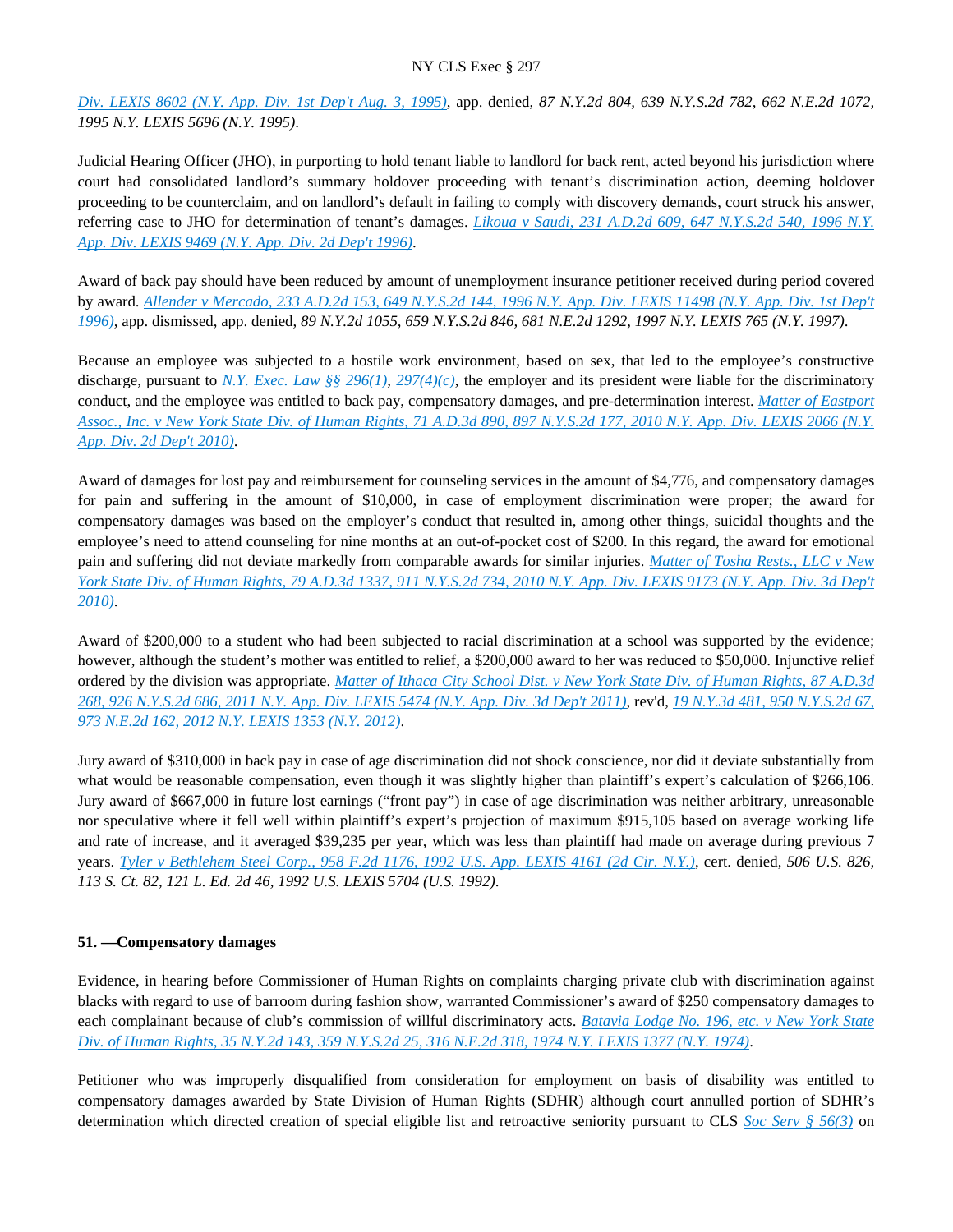ground that § 56(3) violated Merit and Fitness Clause (CLS *[NY Const Art V § 6\)](https://advance.lexis.com/api/document?collection=statutes-legislation&id=urn:contentItem:5CT2-JHJ1-DYB7-M50S-00000-00&context=)*. *[City of New York v New York State Div. of](https://advance.lexis.com/api/document?collection=cases&id=urn:contentItem:3XP0-5F50-0039-43W0-00000-00&context=)  [Human Rights, 93 N.Y.2d 768, 698 N.Y.S.2d 594, 720 N.E.2d 870, 1999 N.Y. LEXIS 3434 \(N.Y. 1999\)](https://advance.lexis.com/api/document?collection=cases&id=urn:contentItem:3XP0-5F50-0039-43W0-00000-00&context=)*.

*[Executive Law § 297](https://advance.lexis.com/api/document?collection=statutes-legislation&id=urn:contentItem:5H6N-1CT1-DXC8-036V-00000-00&context=)* gives individuals a choice. They can either elect to sue in court and recover in damages which they can establish, including mental anguish, or they can elect to seek administrative relief under the Human Rights Law. Whether they elect to seek this latter relief, complainants may obtain directives and orders which will benefit both themselves and others in their position but they limit their recovery for damages to actual out-of-pocket expenses. *[State Div. of Human Rights v Luppino,](https://advance.lexis.com/api/document?collection=cases&id=urn:contentItem:3RRS-YY10-003C-C44T-00000-00&context=)  [35 A.D.2d 107, 313 N.Y.S.2d 28, 1970 N.Y. App. Div. LEXIS 3948 \(N.Y. App. Div. 2d Dep't 1970\)](https://advance.lexis.com/api/document?collection=cases&id=urn:contentItem:3RRS-YY10-003C-C44T-00000-00&context=)*, aff'd, *[29 N.Y.2d 558, 324](https://advance.lexis.com/api/document?collection=cases&id=urn:contentItem:3RRS-VS50-003C-C35R-00000-00&context=)  [N.Y.S.2d 298, 272 N.E.2d 885, 1971 N.Y. LEXIS 1169 \(N.Y. 1971\)](https://advance.lexis.com/api/document?collection=cases&id=urn:contentItem:3RRS-VS50-003C-C35R-00000-00&context=)*.

The compensatory damages which may be awarded to a complainant in a proceeding under the Executive Law is limited to outof-pocket expenses and does not include damages for mental distress. *Ernsteins v State Div. of Human Rights, 35 A.D.2d 599, 313 N.Y.S.2d 856, 1970 N.Y. App. Div. LEXIS 3953 (N.Y. App. Div. 2d Dep't 1970)*, app. dismissed, *[28 N.Y.2d 802, 321](https://advance.lexis.com/api/document?collection=cases&id=urn:contentItem:3RRS-VT20-003C-C3GX-00000-00&context=)  [N.Y.S.2d 907, 270 N.E.2d 725, 1971 N.Y. LEXIS 1426 \(N.Y. 1971\)](https://advance.lexis.com/api/document?collection=cases&id=urn:contentItem:3RRS-VT20-003C-C3GX-00000-00&context=)*.

Although the State Human Rights Appeals Board did not abuse its discretion in finding that a construction company refused to build a house because of the customer's racial origins, the Board erred as to the measure of damages to be applied in determining compensation. *[Kaval Constr. Corp. v State Div. of Human Rights, 39 A.D.2d 347, 334 N.Y.S.2d 341, 1972 N.Y.](https://advance.lexis.com/api/document?collection=cases&id=urn:contentItem:3RRS-YHN0-003C-C32P-00000-00&context=)  [App. Div. LEXIS 4110 \(N.Y. App. Div. 2d Dep't\)](https://advance.lexis.com/api/document?collection=cases&id=urn:contentItem:3RRS-YHN0-003C-C32P-00000-00&context=)*, app. denied, *31 N.Y.2d 641, 1972 N.Y. LEXIS 1662 (N.Y. 1972)*.

Even though New York City Department of Personnel committed unlawful age discrimination in rejecting applicant for position of parking enforcement agent on grounds of her age, it could not be required to offer such applicant next available position of parking enforcement agent, since such requirement would deprive appointing authority of the power to select from among eligible persons; Department likewise could not be required to pay applicant compensatory damages for period from date she would have been appointed had she not been rejected to date when position was finally offered her. *[New York City](https://advance.lexis.com/api/document?collection=cases&id=urn:contentItem:3RRS-DRW0-003C-F1SR-00000-00&context=)  [Dep't of Personnel v New York State Div. of Human Rights, 56 A.D.2d 795, 392 N.Y.S.2d 641, 1977 N.Y. App. Div. LEXIS](https://advance.lexis.com/api/document?collection=cases&id=urn:contentItem:3RRS-DRW0-003C-F1SR-00000-00&context=)  [11090 \(N.Y. App. Div. 1st Dep't 1977\)](https://advance.lexis.com/api/document?collection=cases&id=urn:contentItem:3RRS-DRW0-003C-F1SR-00000-00&context=)*.

In a proceeding alleging unlawful discrimination against a state agency, an award of compensatory damages pursuant to *[Exec](https://advance.lexis.com/api/document?collection=statutes-legislation&id=urn:contentItem:5H6N-1CT1-DXC8-036V-00000-00&context=)  [Law § 297](https://advance.lexis.com/api/document?collection=statutes-legislation&id=urn:contentItem:5H6N-1CT1-DXC8-036V-00000-00&context=)* to the person aggrieved by the discriminatory practice properly included compensation for mental anguish and, furthermore, the award of interest on "back pay" awards to the aggrieved civil servant was also proper. *[State Div. of Human](https://advance.lexis.com/api/document?collection=cases&id=urn:contentItem:3S3K-27H0-003D-G41S-00000-00&context=)  [Rights ex rel. Geraci v New York State Dep't of Correctional Services, 90 A.D.2d 51, 456 N.Y.S.2d 63, 1982 N.Y. App. Div.](https://advance.lexis.com/api/document?collection=cases&id=urn:contentItem:3S3K-27H0-003D-G41S-00000-00&context=)  [LEXIS 18809 \(N.Y. App. Div. 2d Dep't 1982\)](https://advance.lexis.com/api/document?collection=cases&id=urn:contentItem:3S3K-27H0-003D-G41S-00000-00&context=)*.

In awarding back pay to 63-year-old employee who was wrongfully terminated due to his age, Division of Human Rights should have reduced award by unemployment insurance benefits and social security benefits received by employee. *Laverack & Haines, Inc. v New York State Div. of Human Rights, 217 A.D.2d 955, 629 N.Y.S.2d 595, 1995 N.Y. App. Div. LEXIS 8381 (N.Y. App. Div. 4th Dep't 1995)*, rev'd, *[88 N.Y.2d 734, 650 N.Y.S.2d 76, 673 N.E.2d 586, 1996 N.Y. LEXIS 3057 \(N.Y. 1996\)](https://advance.lexis.com/api/document?collection=cases&id=urn:contentItem:3RSP-TNK0-003V-B231-00000-00&context=)*.

Damages awarded for back pay based on racial discrimination were excessive to extent that order of Commissioner of State Division of Human Rights misstated date of complainant's termination as one year prior to correct date. *[American Int'l Group v](https://advance.lexis.com/api/document?collection=cases&id=urn:contentItem:3S2R-5WD0-003V-B31B-00000-00&context=)  [Rosa, 224 A.D.2d 179, 637 N.Y.S.2d 121, 1996 N.Y. App. Div. LEXIS 773 \(N.Y. App. Div. 1st Dep't\)](https://advance.lexis.com/api/document?collection=cases&id=urn:contentItem:3S2R-5WD0-003V-B31B-00000-00&context=)*, app. denied, *87 N.Y.2d 807, 641 N.Y.S.2d 829, 664 N.E.2d 895, 1996 N.Y. LEXIS 167 (N.Y. 1996)*.

It was proper to award \$5,000 damages each to complainant and to realtor who represented her, was also black, for petitioner's unlawful discriminatory practice of refusing to sell piece of real property to complainant because of her race. *[Feggoudakis v](https://advance.lexis.com/api/document?collection=cases&id=urn:contentItem:3S2K-JC10-003V-B3K7-00000-00&context=)  [New York State Div. of Human Rights, 230 A.D.2d 739, 646 N.Y.S.2d 175, 1996 N.Y. App. Div. LEXIS 8219 \(N.Y. App. Div. 2d](https://advance.lexis.com/api/document?collection=cases&id=urn:contentItem:3S2K-JC10-003V-B3K7-00000-00&context=)  [Dep't 1996\)](https://advance.lexis.com/api/document?collection=cases&id=urn:contentItem:3S2K-JC10-003V-B3K7-00000-00&context=)*.

Award of compensatory damages under CLS *[Exec § 297](https://advance.lexis.com/api/document?collection=statutes-legislation&id=urn:contentItem:5H6N-1CT1-DXC8-036V-00000-00&context=)* must be based on pecuniary loss and emotional injuries actually suffered as result of discrimination, and care must be taken to assure that award is not punitive. *[New York State Dep't of](https://advance.lexis.com/api/document?collection=cases&id=urn:contentItem:3S2R-5090-003V-B12C-00000-00&context=)  [Correctional Servs. v State Div. of Human Rights, 241 A.D.2d 811, 661 N.Y.S.2d 85, 1997 N.Y. App. Div. LEXIS 7816 \(N.Y.](https://advance.lexis.com/api/document?collection=cases&id=urn:contentItem:3S2R-5090-003V-B12C-00000-00&context=)  [App. Div. 3d Dep't 1997\)](https://advance.lexis.com/api/document?collection=cases&id=urn:contentItem:3S2R-5090-003V-B12C-00000-00&context=)*, app. denied, *92 N.Y.2d 807, 678 N.Y.S.2d 593, 700 N.E.2d 1229, 1998 N.Y. LEXIS 2800 (N.Y. 1998)*.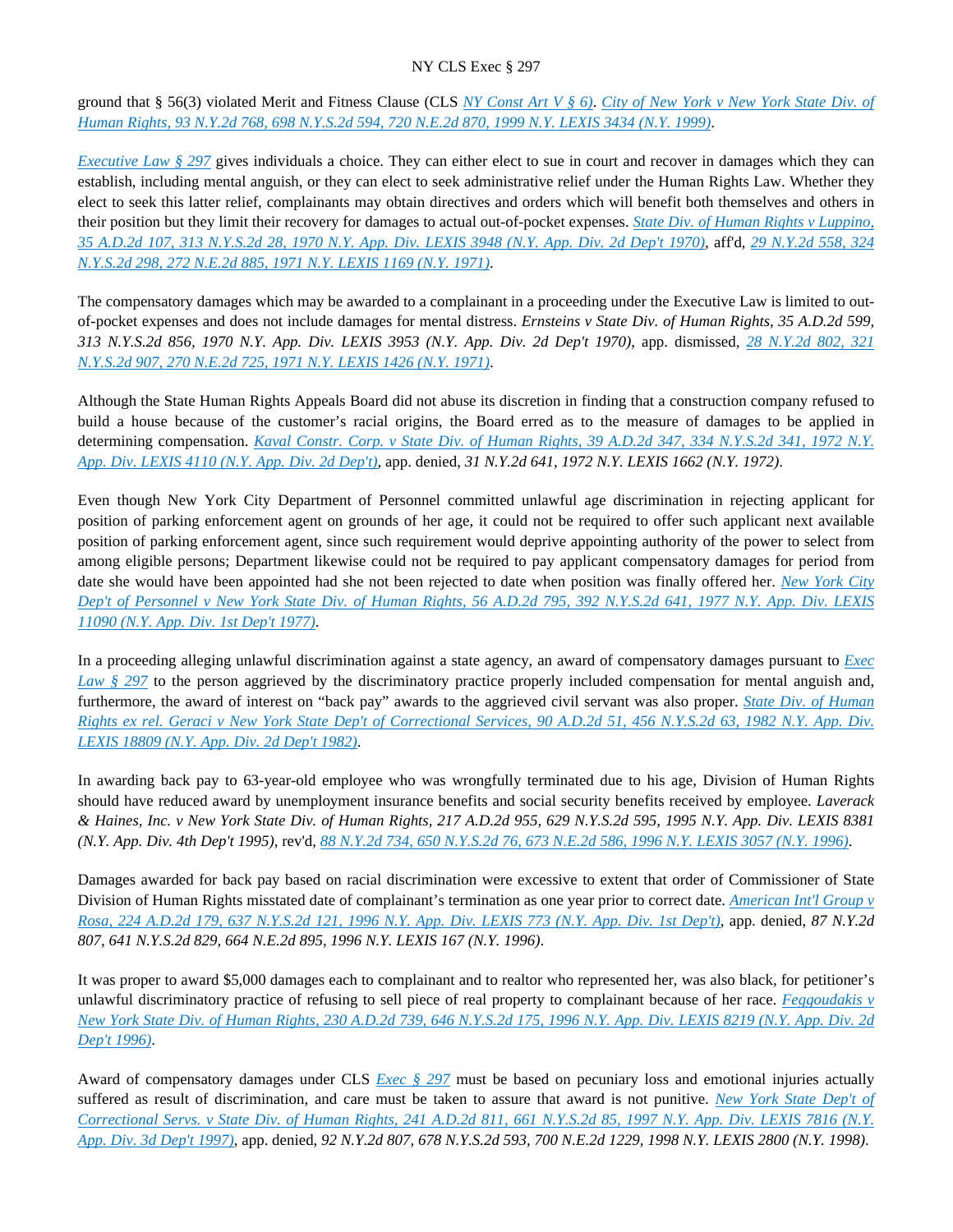Awards of compensatory damages for back pay, lost wages, lost tips and emotional distress were reasonably related to discriminatory conduct of restaurant in giving Asian waitresses preference over Caucasian waitresses with respect to hours and table assignments. *[Young Fu Hsu v New York State Div. of Human Rights, 241 A.D.2d 913, 661 N.Y.S.2d 400, 1997 N.Y. App.](https://advance.lexis.com/api/document?collection=cases&id=urn:contentItem:3S2R-5100-003V-B1MN-00000-00&context=)  [Div. LEXIS 7842 \(N.Y. App. Div. 4th Dep't 1997\)](https://advance.lexis.com/api/document?collection=cases&id=urn:contentItem:3S2R-5100-003V-B1MN-00000-00&context=)*.

While a former employee was entitled to compensatory damages under *[N.Y. Exec. Law § 297\(4\)](https://advance.lexis.com/api/document?collection=statutes-legislation&id=urn:contentItem:5H6N-1CT1-DXC8-036V-00000-00&context=)* as the victim of racial discrimination and a constructive discharge, the Commissioner of the State Division of Human Rights erred in adding a supervisor as a respondent after the statute of limitations in N.Y. *[C.P.L.R. 203\(b\)](https://advance.lexis.com/api/document?collection=statutes-legislation&id=urn:contentItem:8PYM-9V12-D6RV-H42W-00000-00&context=)* had run. *[Matter of New York State Div. of](https://advance.lexis.com/api/document?collection=cases&id=urn:contentItem:579R-7SK1-F04J-740F-00000-00&context=)  [Human Rights v A.R. Heflin Painting Contr., Inc., 101 A.D.3d 1442, 956 N.Y.S.2d 666, 2012 N.Y. App. Div. LEXIS 8774 \(N.Y.](https://advance.lexis.com/api/document?collection=cases&id=urn:contentItem:579R-7SK1-F04J-740F-00000-00&context=)  [App. Div. 3d Dep't 2012\)](https://advance.lexis.com/api/document?collection=cases&id=urn:contentItem:579R-7SK1-F04J-740F-00000-00&context=)*.

Where a complainant was subjected to a hostile work environment due to sexual harassment, the administrative law judge's award to her of damages for lost wages was reasonably related to the discriminatory conduct, and petitioners failed to meet their burden to prove that she did not exercise diligent efforts to mitigate her damages. *[Matter of Amg Managing Partners, LLC](https://advance.lexis.com/api/document?collection=cases&id=urn:contentItem:5N6T-RYS1-F04J-71FJ-00000-00&context=)  [v New York State Div. of Human Rights, 148 A.D.3d 1765, 51 N.Y.S.3d 764, 2017 N.Y. App. Div. LEXIS 2515 \(N.Y. App. Div.](https://advance.lexis.com/api/document?collection=cases&id=urn:contentItem:5N6T-RYS1-F04J-71FJ-00000-00&context=)  [4th Dep't 2017\)](https://advance.lexis.com/api/document?collection=cases&id=urn:contentItem:5N6T-RYS1-F04J-71FJ-00000-00&context=)*.

This section which provides that the Commission may, among other things, order the payment of compensatory damages to the person aggrieved by a discriminatory practice is itself discriminatory in awarding damages only to a complainant and not to a landlord, and such procedure invalidates the provision for damages. *[Weynberg v New York Com. on Human Rights, 56 Misc. 2d](https://advance.lexis.com/api/document?collection=cases&id=urn:contentItem:3RRS-BDX0-003C-D40F-00000-00&context=)  [1, 287 N.Y.S.2d 1002, 1968 N.Y. Misc. LEXIS 1720 \(N.Y. Sup. Ct. 1968\)](https://advance.lexis.com/api/document?collection=cases&id=urn:contentItem:3RRS-BDX0-003C-D40F-00000-00&context=)*.

In an action to punish a landlord for contempt of court for wilful failure to obey the provisions of a court order enforcing an order of the Civil Rights Commission, it was held that an intervenor was relegated to a plenary action pursuant to *[Executive](https://advance.lexis.com/api/document?collection=statutes-legislation&id=urn:contentItem:5H6N-1CT1-DXC8-036V-00000-00&context=)  [Law § 297\(9\)](https://advance.lexis.com/api/document?collection=statutes-legislation&id=urn:contentItem:5H6N-1CT1-DXC8-036V-00000-00&context=)* and that any award for compensatory or punitive damages would have to be made by the court having jurisdiction of that action. *[State Com. for Human Rights v Kennelly, 59 Misc. 2d 278, 299 N.Y.S.2d 342, 1969 N.Y. Misc. LEXIS 1651 \(N.Y.](https://advance.lexis.com/api/document?collection=cases&id=urn:contentItem:3RRS-B9D0-003C-D2PF-00000-00&context=)  [Sup. Ct. 1969\)](https://advance.lexis.com/api/document?collection=cases&id=urn:contentItem:3RRS-B9D0-003C-D2PF-00000-00&context=)*.

Actress would be awarded \$60,000 in compensatory damages where her employer utilized his employment relationship with her to coerce her into participating in sexual activity with his business associates to advance his own business interests, and compelled her to continue one such relationship, which he helped choreograph, for period of 18 months. *[Thoreson v Penthouse](https://advance.lexis.com/api/document?collection=cases&id=urn:contentItem:3S2R-9280-003V-B2S4-00000-00&context=)  [Int'l, 149 Misc. 2d 150, 563 N.Y.S.2d 968, 1990 N.Y. Misc. LEXIS 609 \(N.Y. Sup. Ct. 1990\)](https://advance.lexis.com/api/document?collection=cases&id=urn:contentItem:3S2R-9280-003V-B2S4-00000-00&context=)*, modified, *[179 A.D.2d 29, 583](https://advance.lexis.com/api/document?collection=cases&id=urn:contentItem:3S2R-81S0-003V-B4TV-00000-00&context=)  [N.Y.S.2d 213, 1992 N.Y. App. Div. LEXIS 5427 \(N.Y. App. Div. 1st Dep't 1992\)](https://advance.lexis.com/api/document?collection=cases&id=urn:contentItem:3S2R-81S0-003V-B4TV-00000-00&context=)*.

Although Article 78 proceeding cannot preclude later federal court § 1983 suit for damages, because, since damages are largely unavailable in Article 78 proceedings, court in initial action did not have power to award full measure of relief sought in second action, this rationale would not appear to apply in case where initial forum did have power to grant compensatory damages, such as New York State Division of Human Rights in hearing discrimination complaint. *[Kirkland v Peekskill, 651 F. Supp.](https://advance.lexis.com/api/document?collection=cases&id=urn:contentItem:3S4N-DSR0-003B-60PF-00000-00&context=)  [1225, 1987 U.S. Dist. LEXIS 227 \(S.D.N.Y.\)](https://advance.lexis.com/api/document?collection=cases&id=urn:contentItem:3S4N-DSR0-003B-60PF-00000-00&context=)*, aff'd, *[828 F.2d 104, 1987 U.S. App. LEXIS 12318 \(2d Cir. N.Y. 1987\)](https://advance.lexis.com/api/document?collection=cases&id=urn:contentItem:3S4X-7CT0-001B-K37V-00000-00&context=)*.

In action under Human Rights law, finding that stress arising from employer's age discrimination against employee aggravated or accelerated progression of employee's Parkinson's symptoms, was not clearly erroneous. *[Shea v Icelandair, 925 F. Supp.](https://advance.lexis.com/api/document?collection=cases&id=urn:contentItem:3S4N-MN60-006F-P2SK-00000-00&context=)  [1014, 1996 U.S. Dist. LEXIS 5530 \(S.D.N.Y. 1996\)](https://advance.lexis.com/api/document?collection=cases&id=urn:contentItem:3S4N-MN60-006F-P2SK-00000-00&context=)*.

In action under Human Rights law, record supported finding that stress arising from employer's age discrimination exacerbated employee's heart condition, where employee presented competent expert evidence of causal link between discrimination and onset of angina attacks. *[Shea v Icelandair, 925 F. Supp. 1014, 1996 U.S. Dist. LEXIS 5530 \(S.D.N.Y. 1996\)](https://advance.lexis.com/api/document?collection=cases&id=urn:contentItem:3S4N-MN60-006F-P2SK-00000-00&context=)*.

In action predicated on age discrimination in employment, jury's award of \$250,000 for pain and suffering would be reduced to \$175,000 where (1) record established that employee suffered physically due to aggravation of his Parkinson's disease and heart condition, but did not establish how rapidly his condition would have deteriorated absent employer's conduct, and (2) employee failed to seek psychiatric help for his emotional distress. *[Shea v Icelandair, 925 F. Supp. 1014, 1996 U.S. Dist.](https://advance.lexis.com/api/document?collection=cases&id=urn:contentItem:3S4N-MN60-006F-P2SK-00000-00&context=)  [LEXIS 5530 \(S.D.N.Y. 1996\)](https://advance.lexis.com/api/document?collection=cases&id=urn:contentItem:3S4N-MN60-006F-P2SK-00000-00&context=)*.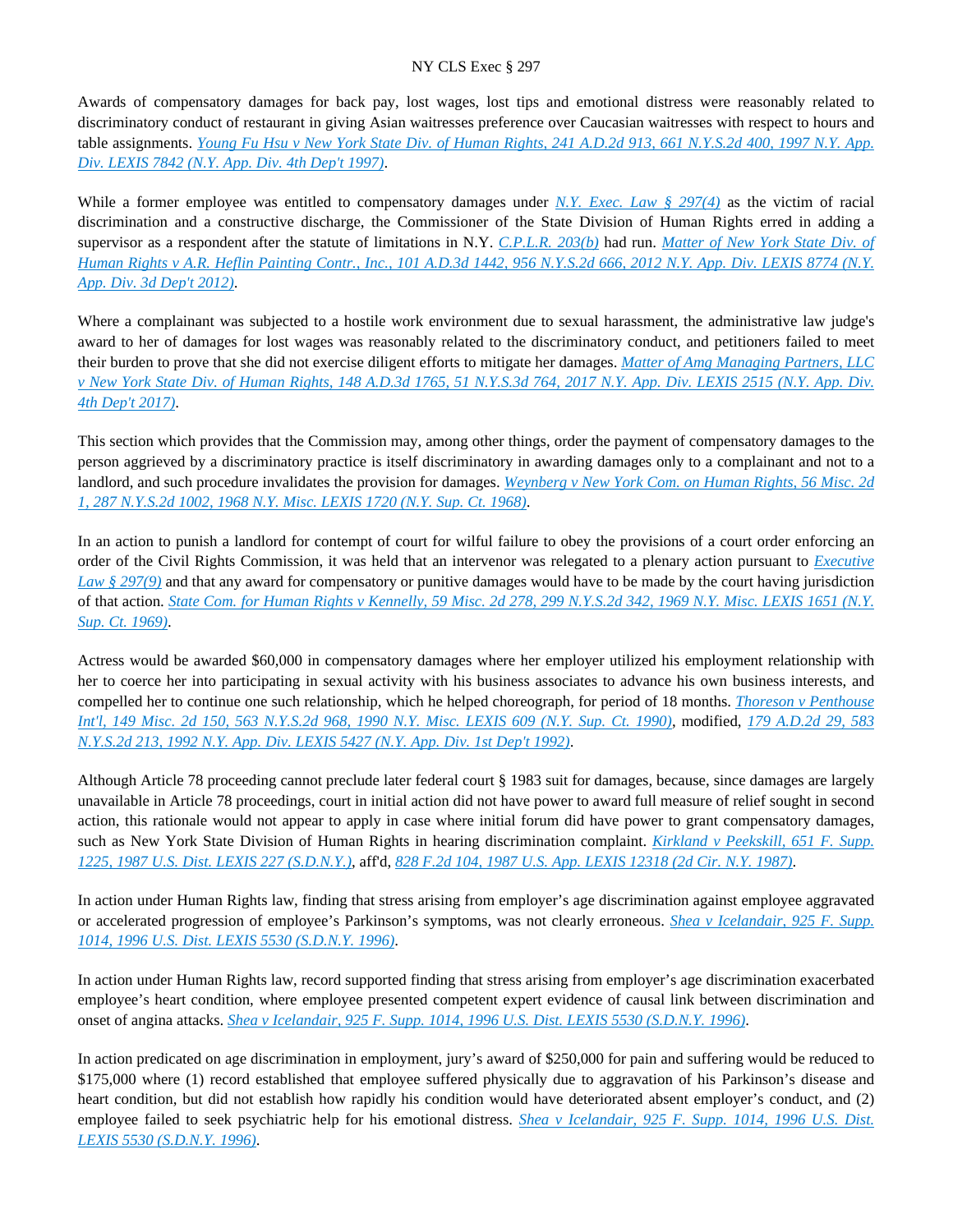\$200,000 compensatory damage award under Human Rights Law deviated materially from what would be reasonable compensation, and new trial would be held on issue of compensatory damages unless age discrimination plaintiff accepted remittitur of \$170,000, thereby reducing award to \$30,000, where there was no showing of duration or magnitude of plaintiff's emotional injuries, nor any evidence of medical or psychological treatment. *[Tanzini v Marine Midland Bank, N.A., 978 F.](https://advance.lexis.com/api/document?collection=cases&id=urn:contentItem:3RX3-4CV0-00B1-F1XG-00000-00&context=)  [Supp. 70, 1997 U.S. Dist. LEXIS 11793 \(N.D.N.Y. 1997\)](https://advance.lexis.com/api/document?collection=cases&id=urn:contentItem:3RX3-4CV0-00B1-F1XG-00000-00&context=)*.

## **52. — —Mental anguish**

The Commissioner of the State Human Rights Division reasonably concluded that an employer engaged in an unlawful discriminatory practice and compelled an employee to quit her job, where the evidence indicated that the employer had made blatantly obscene anti-Semitic remarks to her in the presence of other employees and had refused to apologize, notwithstanding the fact that the employer did not directly fire the employee and in fact had urged her to return to work. In exercising his broad powers to adopt measures reasonably deemed necessary to redress the injury to the employee, the commissioner properly directed that the employer apologize in writing, offer to reinstate the woman with back pay, together with \$500 in damages for the shock, humiliation and outrage she experienced. *[Imperial Diner, Inc. v State Human Rights Appeal Bd., 52 N.Y.2d 72, 436](https://advance.lexis.com/api/document?collection=cases&id=urn:contentItem:3RRS-9RK0-003C-F0SK-00000-00&context=)  [N.Y.S.2d 231, 417 N.E.2d 525, 1980 N.Y. LEXIS 2830 \(N.Y. 1980\)](https://advance.lexis.com/api/document?collection=cases&id=urn:contentItem:3RRS-9RK0-003C-F0SK-00000-00&context=)*.

*[Executive Law § 297](https://advance.lexis.com/api/document?collection=statutes-legislation&id=urn:contentItem:5H6N-1CT1-DXC8-036V-00000-00&context=)* gives individuals a choice. They can either elect to sue in court and recover in damages which they can establish, including mental anguish, or they can elect to seek administrative relief under the Human Rights Law. Whether they elect to seek this latter relief, complainants may obtain directives and orders which will benefit both themselves and others in their position but they limit their recovery for damages to actual out-of-pocket expenses. *[State Div. of Human Rights v Luppino,](https://advance.lexis.com/api/document?collection=cases&id=urn:contentItem:3RRS-YY10-003C-C44T-00000-00&context=)  [35 A.D.2d 107, 313 N.Y.S.2d 28, 1970 N.Y. App. Div. LEXIS 3948 \(N.Y. App. Div. 2d Dep't 1970\)](https://advance.lexis.com/api/document?collection=cases&id=urn:contentItem:3RRS-YY10-003C-C44T-00000-00&context=)*, aff'd, *[29 N.Y.2d 558, 324](https://advance.lexis.com/api/document?collection=cases&id=urn:contentItem:3RRS-VS50-003C-C35R-00000-00&context=)  [N.Y.S.2d 298, 272 N.E.2d 885, 1971 N.Y. LEXIS 1169 \(N.Y. 1971\)](https://advance.lexis.com/api/document?collection=cases&id=urn:contentItem:3RRS-VS50-003C-C35R-00000-00&context=)*.

The Commissioner of State Division of Human Rights has no power to award either attorney's fees to complainants or monetary damages for mental anguish or pain and suffering. *[State Div. of Human Rights v Luppino, 35 A.D.2d 107, 313](https://advance.lexis.com/api/document?collection=cases&id=urn:contentItem:3RRS-YY10-003C-C44T-00000-00&context=)  [N.Y.S.2d 28, 1970 N.Y. App. Div. LEXIS 3948 \(N.Y. App. Div. 2d Dep't 1970\)](https://advance.lexis.com/api/document?collection=cases&id=urn:contentItem:3RRS-YY10-003C-C44T-00000-00&context=)*, aff'd, *[29 N.Y.2d 558, 324 N.Y.S.2d 298, 272](https://advance.lexis.com/api/document?collection=cases&id=urn:contentItem:3RRS-VS50-003C-C35R-00000-00&context=)  [N.E.2d 885, 1971 N.Y. LEXIS 1169 \(N.Y. 1971\)](https://advance.lexis.com/api/document?collection=cases&id=urn:contentItem:3RRS-VS50-003C-C35R-00000-00&context=)*.

In a proceeding pursuant to *[Exec Law § 298](https://advance.lexis.com/api/document?collection=statutes-legislation&id=urn:contentItem:5CT3-0SG1-6RDJ-8489-00000-00&context=)* to review a determination that a prospective employee was refused consideration on the basis of his arrest record, the determination that awarded compensatory damages for mental anguish and humiliation was properly confirmed where the job in question was as a mechanic at a state correctional facility, and where the human rights commissioner's broad power to order affirmative action included the power to award such compensatory damages to the aggrieved employee. *[State, Dep't of Correctional Services v New York State Div. of Human Rights, 88 A.D.2d 1061, 452](https://advance.lexis.com/api/document?collection=cases&id=urn:contentItem:3S3K-29P0-003D-G0VF-00000-00&context=)  [N.Y.S.2d 746, 1982 N.Y. App. Div. LEXIS 17482 \(N.Y. App. Div. 3d Dep't 1982\)](https://advance.lexis.com/api/document?collection=cases&id=urn:contentItem:3S3K-29P0-003D-G0VF-00000-00&context=)*.

Compensatory damages are available under the Human Rights Law where a complainant has suffered mental anguish, humiliation, and emotional trauma as the direct result of a discriminatory act. *[Totem Taxi, Inc. v New York State Human Rights](https://advance.lexis.com/api/document?collection=cases&id=urn:contentItem:3S3K-1XC0-003D-G1D5-00000-00&context=)  [Appeal Bd., 98 A.D.2d 923, 471 N.Y.S.2d 358, 1983 N.Y. App. Div. LEXIS 21244 \(N.Y. App. Div. 3d Dep't 1983\)](https://advance.lexis.com/api/document?collection=cases&id=urn:contentItem:3S3K-1XC0-003D-G1D5-00000-00&context=)*, rev'd, *[65](https://advance.lexis.com/api/document?collection=cases&id=urn:contentItem:3S3J-Y830-003D-G0VW-00000-00&context=)  [N.Y.2d 300, 491 N.Y.S.2d 293, 480 N.E.2d 1075, 1985 N.Y. LEXIS 15079 \(N.Y. 1985\)](https://advance.lexis.com/api/document?collection=cases&id=urn:contentItem:3S3J-Y830-003D-G0VW-00000-00&context=)*.

The Commissioner of New York State Division of Human Rights did not err in not to awarding compensatory damages for emotional distress and humiliation, suffered by a woman when her supervisor told her to "stop acting like a bitch," where, although damage awards could be appropriate, the Commissioner had broad powers to adopt measures which he reasonably deemed necessary to redress the injury, and had ordered the Department of Social Services, petitioner's employer, to take affirmative action in advising its personnel about and implementing the State's policy of nondiscrimination due to sex, and where the Commissioner found that the sexually discriminatory utterance had been prompted by petitioner's refusal to comply with her superior's directive. *[Davey v Commissioner of New York State Dep't of Civil Service, 108 A.D.2d 1074, 485 N.Y.S.2d](https://advance.lexis.com/api/document?collection=cases&id=urn:contentItem:3S3K-1JJ0-003D-G3H2-00000-00&context=)  [641, 1985 N.Y. App. Div. LEXIS 43381 \(N.Y. App. Div. 3d Dep't 1985\)](https://advance.lexis.com/api/document?collection=cases&id=urn:contentItem:3S3K-1JJ0-003D-G3H2-00000-00&context=)*.

In Human Rights Law proceeding brought by white female deputy sheriff who alleged sex and race discrimination, award of \$30,000 compensatory damages for mental anguish was grossly excessive where deputy testified only that she was upset,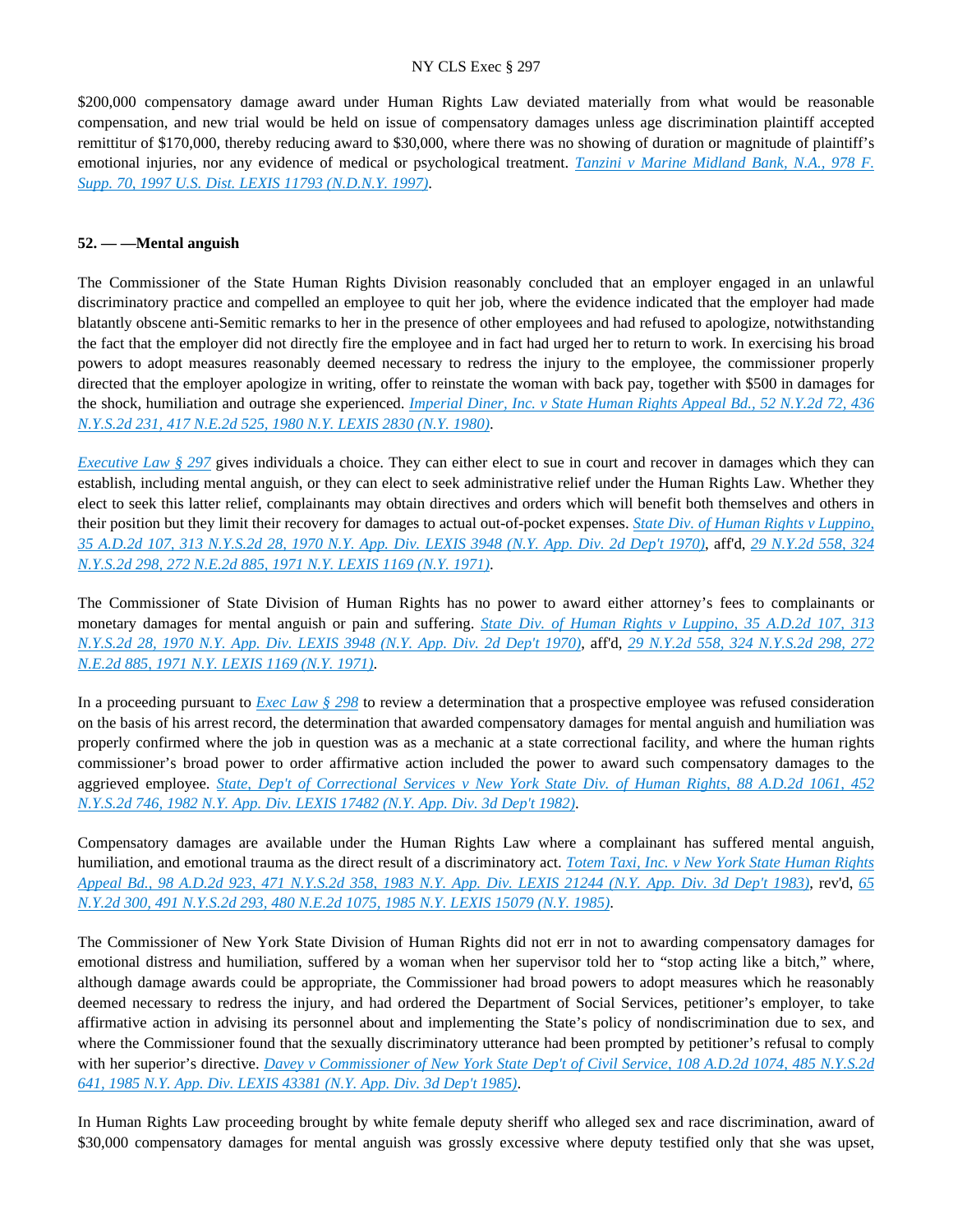depressed, felt demeaned and insecure, and continued to experience nightmares, and there was no indication of length of time these consequences were suffered, frequency of nightmares, or whether she sought medical or psychological attention or took any medication; thus, award of damages for mental anguish would be reduced to \$15,000. *[State Div. of Human Rights ex rel.](https://advance.lexis.com/api/document?collection=cases&id=urn:contentItem:3S3K-0JD0-003D-G04T-00000-00&context=)  [Cottongim v County of Onondaga Sheriff's Dep't, 127 A.D.2d 986, 513 N.Y.S.2d 68, 1987 N.Y. App. Div. LEXIS 43480 \(N.Y.](https://advance.lexis.com/api/document?collection=cases&id=urn:contentItem:3S3K-0JD0-003D-G04T-00000-00&context=)  [App. Div. 4th Dep't 1987\)](https://advance.lexis.com/api/document?collection=cases&id=urn:contentItem:3S3K-0JD0-003D-G04T-00000-00&context=)*, aff'd, *[71 N.Y.2d 623, 528 N.Y.S.2d 802, 524 N.E.2d 123, 1988 N.Y. LEXIS 603 \(N.Y. 1988\)](https://advance.lexis.com/api/document?collection=cases&id=urn:contentItem:3S3J-XM20-003D-G2YH-00000-00&context=)*.

College employee's testimony regarding persistent daily sexual harassment during her employment at college, and significant physical manifestations that resulted from her emotional distress, so affecting her that she was unable to attend college during following semester, was clearly sufficient to establish mental anguish and humiliation, but award of \$150,000 in compensatory damages for mental anguish was excessive and would be reduced to \$100,000. *SUNY College of Environmental Science & Forestry v State Div. of Human Rights, 144 A.D.2d 962, 534 N.Y.S.2d 270, 1988 N.Y. App. Div. LEXIS 14449 (N.Y. App. Div. 4th Dep't 1988)*.

Division of Human Rights properly ordered employer to reinstate employee who established "constant and blatant" racial discrimination against her and suffered mental anguish therefrom. *[Cosmos Forms, Ltd. v State Div. of Human Rights, 150](https://advance.lexis.com/api/document?collection=cases&id=urn:contentItem:3S2R-B7T0-003V-B011-00000-00&context=)  [A.D.2d 442, 541 N.Y.S.2d 50, 1989 N.Y. App. Div. LEXIS 6521 \(N.Y. App. Div. 2d Dep't 1989\)](https://advance.lexis.com/api/document?collection=cases&id=urn:contentItem:3S2R-B7T0-003V-B011-00000-00&context=)*.

Award of \$15,000 to dentist for mental anguish suffered when sublessor terminated dentist's sublease on ground that dentist treated persons who were ill with AIDS was grossly excessive, and would be reduced to \$5,000. *[Barton v New York City Com.](https://advance.lexis.com/api/document?collection=cases&id=urn:contentItem:3S2R-B5G0-003V-B2BG-00000-00&context=)  [on Human Rights, 151 A.D.2d 258, 542 N.Y.S.2d 176, 1989 N.Y. App. Div. LEXIS 7353 \(N.Y. App. Div. 1st Dep't 1989\)](https://advance.lexis.com/api/document?collection=cases&id=urn:contentItem:3S2R-B5G0-003V-B2BG-00000-00&context=)*.

Commissioner of Human Rights is authorized to include, as compensatory damages for violation of Human Rights Law, award for mental anguish and humiliation suffered by complainant, which may be established by testimony of claimant alone. *[Moore](https://advance.lexis.com/api/document?collection=cases&id=urn:contentItem:3S2R-9XG0-003V-B3NT-00000-00&context=)  [v State Div. of Human Rights, 154 A.D.2d 823, 546 N.Y.S.2d 487, 1989 N.Y. App. Div. LEXIS 12709 \(N.Y. App. Div. 3d Dep't](https://advance.lexis.com/api/document?collection=cases&id=urn:contentItem:3S2R-9XG0-003V-B3NT-00000-00&context=)  [1989\)](https://advance.lexis.com/api/document?collection=cases&id=urn:contentItem:3S2R-9XG0-003V-B3NT-00000-00&context=)*.

Court would annul award of \$10,000 for hurt, humiliation and mental anguish allegedly suffered when police department unlawfully discriminated against complainant by disqualifying him for position of police officer on basis of physical disability which did not prevent him from performing duties of that position in reasonable manner where, despite complainant's testimony that he was angry as result of his disqualification, there was no substantiation of his claim of hurt, humiliation and mental anguish, and especially since there was some basis for department's conclusion that complainant should be disqualified. *[New York v State Div. of Human Rights, 154 A.D.2d 56, 551 N.Y.S.2d 514, 1990 N.Y. App. Div. LEXIS 1888 \(N.Y. App. Div. 1st](https://advance.lexis.com/api/document?collection=cases&id=urn:contentItem:3S2R-9M60-003V-B50K-00000-00&context=)  [Dep't\)](https://advance.lexis.com/api/document?collection=cases&id=urn:contentItem:3S2R-9M60-003V-B50K-00000-00&context=)*, app. denied, *76 N.Y.2d 706, 560 N.Y.S.2d 988, 561 N.E.2d 888, 1990 N.Y. LEXIS 3001 (N.Y. 1990)*.

Employee who was denied promotion in retaliation for opposing discriminatory employer practices was properly awarded provisional appointment to desired position with back pay; however, award of \$10,000 for mental anguish was not authorized under CLS *[Exec § 297](https://advance.lexis.com/api/document?collection=statutes-legislation&id=urn:contentItem:5H6N-1CT1-DXC8-036V-00000-00&context=)* in absence of proof that employee suffered any ill effects from discrimination. *[New York State Office of](https://advance.lexis.com/api/document?collection=cases&id=urn:contentItem:3S2R-9090-003V-B06S-00000-00&context=)  [Mental Retardation & Developmental Disabilities v New York State Div. of Human Rights, 164 A.D.2d 208, 563 N.Y.S.2d 286,](https://advance.lexis.com/api/document?collection=cases&id=urn:contentItem:3S2R-9090-003V-B06S-00000-00&context=)  [1990 N.Y. App. Div. LEXIS 13984 \(N.Y. App. Div. 3d Dep't 1990\)](https://advance.lexis.com/api/document?collection=cases&id=urn:contentItem:3S2R-9090-003V-B06S-00000-00&context=)*.

In proceeding under Human Rights Law against nursing home that unlawfully discriminated against complainant by placing him in strict isolation because he tested HIV-seropositive, compensatory award of \$150,000 was excessive, even though complainant presented evidence that he was lonely, depressed, agitated and generally tearful as result of his isolation, which endured for 9 ½ months, where there was no evidence as to severity or consequences of his condition, or that he sought medical treatment for it; in light of similar cases, award should not exceed \$75,000. *[Marcus Garvey Nursing Home v New York State](https://advance.lexis.com/api/document?collection=cases&id=urn:contentItem:3S2R-6JS0-003V-B4MV-00000-00&context=)  [Div. of Human Rights, 209 A.D.2d 619, 619 N.Y.S.2d 106, 1994 N.Y. App. Div. LEXIS 11465 \(N.Y. App. Div. 2d Dep't 1994\)](https://advance.lexis.com/api/document?collection=cases&id=urn:contentItem:3S2R-6JS0-003V-B4MV-00000-00&context=)*.

Award of \$25,000 in compensatory damages for emotional distress and humiliation as result of unlawful racial discrimination was excessive where sole evidence of such damages was complainant's testimony that employer's unlawful conduct made him feel "victimized, ambushed and abandoned" and caused him to withdraw from relationships with his friends and family, that he was unable to pay court-ordered child support or to provide entertain-ment for his 3 children, and that he could not complete purchase of items he had ordered prior to his termination and forfeited \$1,000 deposit on automobile; appropriate award in such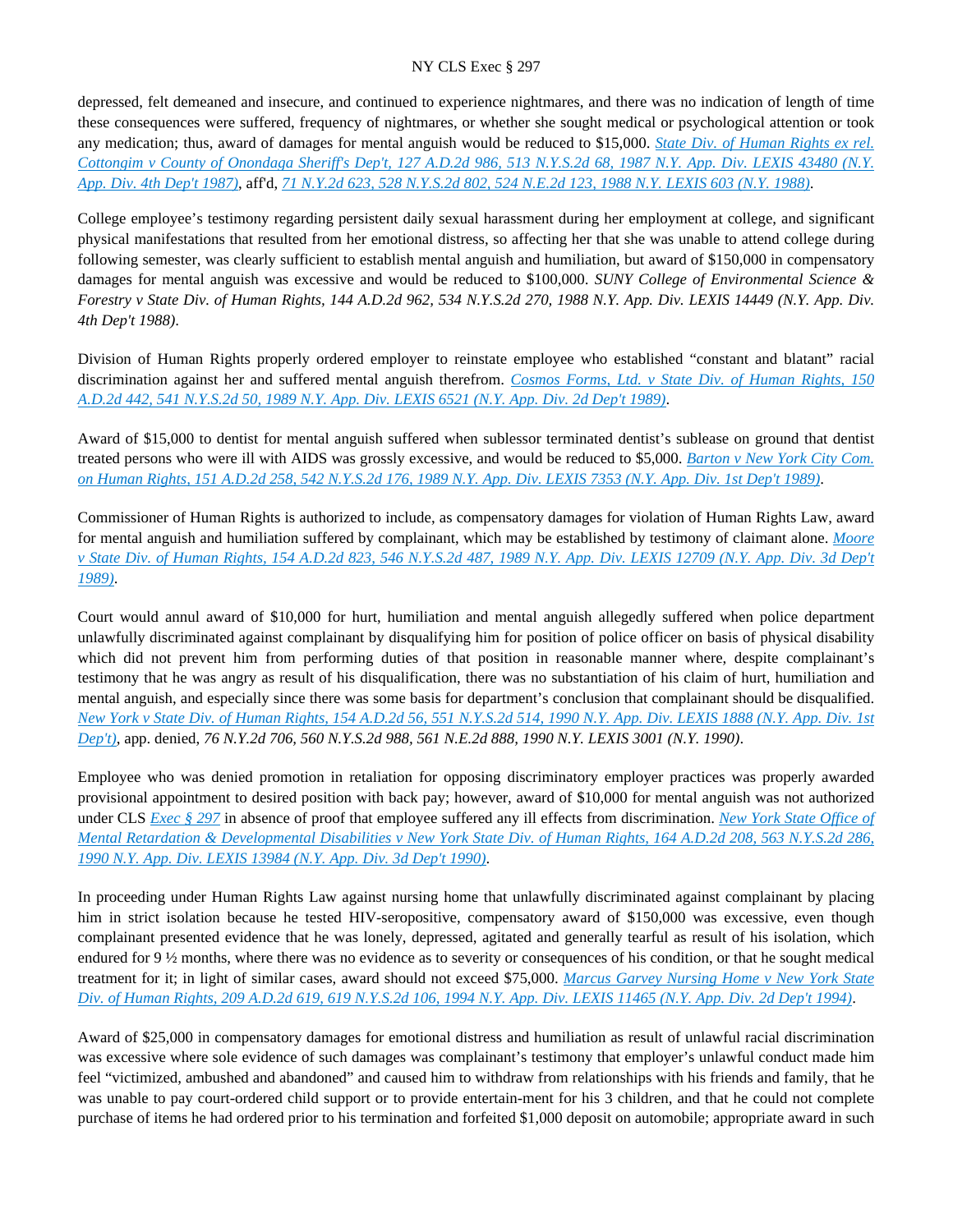case was \$15,000. *[New York State Dep't of Correctional Servs. v State Div. of Human Rights, 215 A.D.2d 908, 626 N.Y.S.2d](https://advance.lexis.com/api/document?collection=cases&id=urn:contentItem:3S2R-68R0-003V-B2G8-00000-00&context=)  [588, 1995 N.Y. App. Div. LEXIS 5326 \(N.Y. App. Div. 3d Dep't 1995\)](https://advance.lexis.com/api/document?collection=cases&id=urn:contentItem:3S2R-68R0-003V-B2G8-00000-00&context=)*.

In order to sustain award for mental anguish, there must be evidence that mental anguish was caused by discriminatory practice, and there must be some evidence of magnitude of injury. *Van Cleef Realty v New York State Div. of Human Rights, 216 A.D.2d 306, 627 N.Y.S.2d 744, 1995 N.Y. App. Div. LEXIS 5928 (N.Y. App. Div. 2d Dep't 1995)*.

Damage award of \$30,000 for mental anguish suffered by couple who experienced racial steering in rental of housing was excessive where couple was not subjected to prolonged discrimination, their contact with realtor was limited to one-time encounter, realtor's conduct did not affect their ability to find housing, they were not subjected to rude or egregious racial epithets, they adduced no evidence as to duration or magnitude of their mental anguish, and their testimony was limited to single assertion each of distress they felt; proper award would not exceed \$5,000. *Van Cleef Realty v New York State Div. of Human Rights, 216 A.D.2d 306, 627 N.Y.S.2d 744, 1995 N.Y. App. Div. LEXIS 5928 (N.Y. App. Div. 2d Dep't 1995)*.

Employee, who was wrongfully terminated due to his age, was entitled to award in amount of \$10,000 for mental anguish based on his testimony that he was "frightened to death" not to have job at age 63, and that he suffered loss of sleep and appetite. *Laverack & Haines, Inc. v New York State Div. of Human Rights, 217 A.D.2d 955, 629 N.Y.S.2d 595, 1995 N.Y. App. Div. LEXIS 8381 (N.Y. App. Div. 4th Dep't 1995)*, rev'd, *[88 N.Y.2d 734, 650 N.Y.S.2d 76, 673 N.E.2d 586, 1996 N.Y. LEXIS](https://advance.lexis.com/api/document?collection=cases&id=urn:contentItem:3RSP-TNK0-003V-B231-00000-00&context=)  [3057 \(N.Y. 1996\)](https://advance.lexis.com/api/document?collection=cases&id=urn:contentItem:3RSP-TNK0-003V-B231-00000-00&context=)*.

Award of \$25,000 to complainant who had been discriminated against on basis of her pregnancy was excessive where discriminatory conduct was limited to single encounter at which complainant's co-workers were not present, complainant was not subjected to rude or egregious treatment that might have aggravated her mental anguish, and complainant adduced no evidence of duration or magnitude of her mental anguish; matter would be remitted to Division of Human Rights for imposition of new award not to exceed \$5,000. *[A.S.A.P. Personnel Servs. v Rosa, 219 A.D.2d 648, 631 N.Y.S.2d 396, 1995 N.Y. App. Div.](https://advance.lexis.com/api/document?collection=cases&id=urn:contentItem:3S2R-6400-003V-B0NH-00000-00&context=)  [LEXIS 9285 \(N.Y. App. Div. 2d Dep't 1995\)](https://advance.lexis.com/api/document?collection=cases&id=urn:contentItem:3S2R-6400-003V-B0NH-00000-00&context=)*.

In order to sustain award of damages for mental anguish resulting from discrimination, there must be evidence that mental anguish was caused by discriminatory practice, and there must be some evidence of magnitude of injury. *[A.S.A.P. Personnel](https://advance.lexis.com/api/document?collection=cases&id=urn:contentItem:3S2R-6400-003V-B0NH-00000-00&context=)  [Servs. v Rosa, 219 A.D.2d 648, 631 N.Y.S.2d 396, 1995 N.Y. App. Div. LEXIS 9285 \(N.Y. App. Div. 2d Dep't 1995\)](https://advance.lexis.com/api/document?collection=cases&id=urn:contentItem:3S2R-6400-003V-B0NH-00000-00&context=)*.

Award of \$200,000 for mental anguish as result of sexual employment discrimination was excessive and should not have exceeded \$5,000 where complainant's discussion of her mental anguish was brief, and there was no evidence as to duration of her condition, its severity or consequences, or evidence of treatment. *Port Wash. Police Dist. v State Div. of Human Rights, 221 A.D.2d 639, 634 N.Y.S.2d 195, 1995 N.Y. App. Div. LEXIS 12381 (N.Y. App. Div. 2d Dep't 1995)*, app. denied, *88 N.Y.2d 807, 647 N.Y.S.2d 165, 670 N.E.2d 449, 1996 N.Y. LEXIS 1624 (N.Y. 1996)*.

Compensatory damages for mental anguish in amount of \$50,000 for loss of employment opportunity was excessive where respondent never sought medical treatment as result of petitioners' discriminating conduct in disqualifying him for position of firefighter on basis of physical disability; award of \$10,000 was appropriate under circumstances. *[City of Fulton v New York](https://advance.lexis.com/api/document?collection=cases&id=urn:contentItem:3S2R-6140-003V-B1PP-00000-00&context=)  [State Div. of Human Rights, 221 A.D.2d 971, 633 N.Y.S.2d 914, 1995 N.Y. App. Div. LEXIS 13462 \(N.Y. App. Div. 4th Dep't](https://advance.lexis.com/api/document?collection=cases&id=urn:contentItem:3S2R-6140-003V-B1PP-00000-00&context=)  [1995\)](https://advance.lexis.com/api/document?collection=cases&id=urn:contentItem:3S2R-6140-003V-B1PP-00000-00&context=)*.

Evidence supported awards of \$60,000 in compensatory damages to each of 3 complainants for mental anguish and humiliation arising from acts of sexual harassment committed by corporate employer's executive director, despite absence of psychiatric or other medical evidence, considering duration, severity, consequences and physical manifestations of mental anguish. *[Father](https://advance.lexis.com/api/document?collection=cases&id=urn:contentItem:3S2R-5RC0-003V-B21B-00000-00&context=)  [Belle Community Ctr. v New York State Div. of Human Rights, 221 A.D.2d 44, 642 N.Y.S.2d 739, 1996 N.Y. App. Div. LEXIS](https://advance.lexis.com/api/document?collection=cases&id=urn:contentItem:3S2R-5RC0-003V-B21B-00000-00&context=)  [5508 \(N.Y. App. Div. 4th Dep't\)](https://advance.lexis.com/api/document?collection=cases&id=urn:contentItem:3S2R-5RC0-003V-B21B-00000-00&context=)*, reh'g denied, *647 N.Y.S.2d 652, 1996 N.Y. App. Div. LEXIS 10989 (N.Y. App. Div. 4th Dep't 1996)*, app. denied, *89 N.Y.2d 809, 655 N.Y.S.2d 889, 678 N.E.2d 502, 1997 N.Y. LEXIS 214 (N.Y. 1997)*.

Damage award of \$50,000 for mental anguish arising from racial discrimination in employment was excessive and would be reduced to \$5,000. *[American Int'l Group v Rosa, 224 A.D.2d 179, 637 N.Y.S.2d 121, 1996 N.Y. App. Div. LEXIS 773 \(N.Y. App.](https://advance.lexis.com/api/document?collection=cases&id=urn:contentItem:3S2R-5WD0-003V-B31B-00000-00&context=)  [Div. 1st Dep't\)](https://advance.lexis.com/api/document?collection=cases&id=urn:contentItem:3S2R-5WD0-003V-B31B-00000-00&context=)*, app. denied, *87 N.Y.2d 807, 641 N.Y.S.2d 829, 664 N.E.2d 895, 1996 N.Y. LEXIS 167 (N.Y. 1996)*.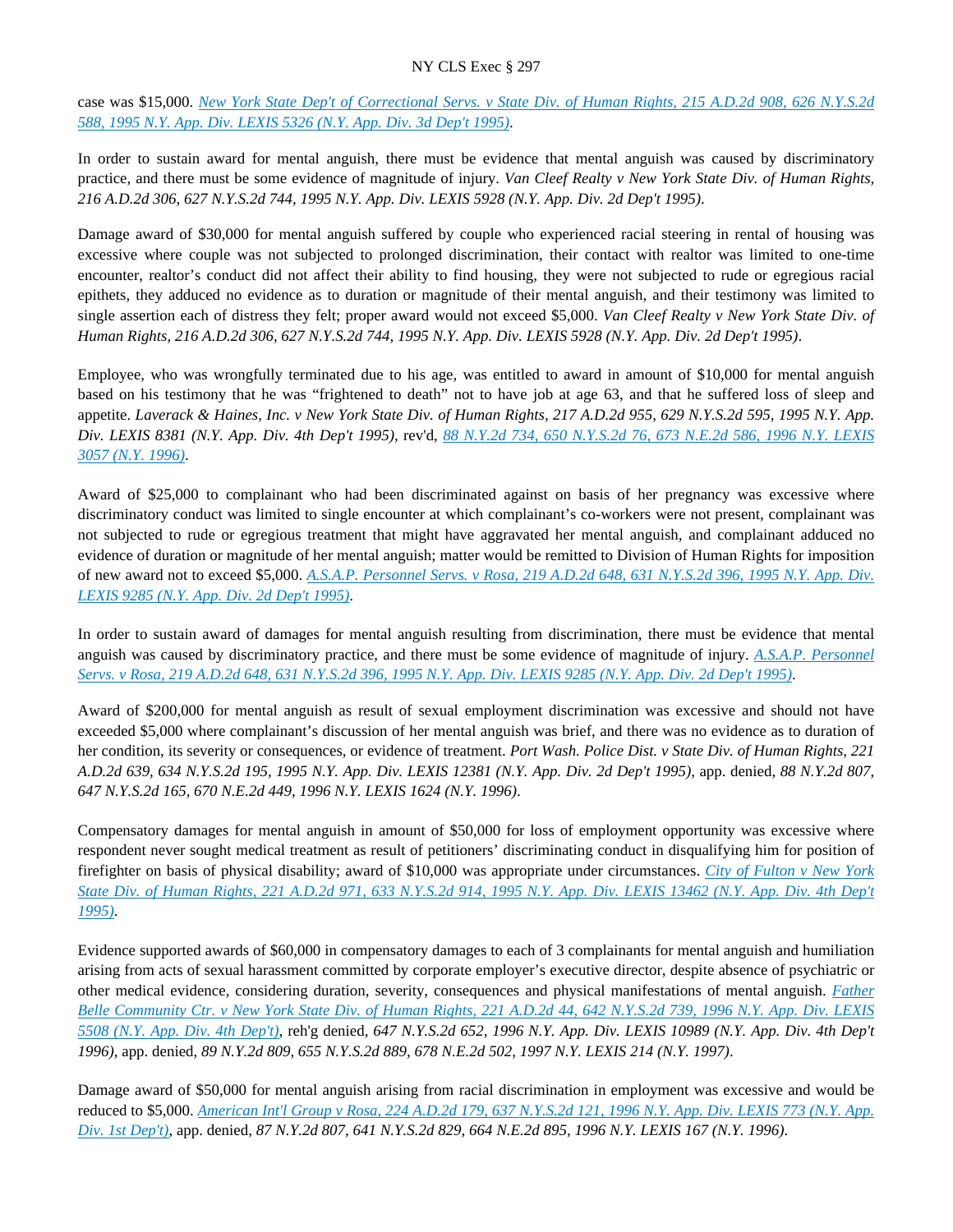Award of \$300,000 for mental anguish and compensatory damages was appropriate in light of petitioner's employees' constant, egregious, and blatant discriminatory conduct. *Tiffany & Co. v Smith, 224 A.D.2d 332, 638 N.Y.S.2d 454, 1996 N.Y. App. Div. LEXIS 1456 (N.Y. App. Div. 1st Dep't)*, app. denied, *88 N.Y.2d 806, 646 N.Y.S.2d 985, 670 N.E.2d 226, 1996 N.Y. LEXIS 1723 (N.Y. 1996)*.

Administrative Law Judge abused his discretion in refusing employer's request to have complainant examined by its psychiatrist where complainant had alleged serious psychiatric injuries as result of discrimination; any alleged difficulties complainant might experience with examination could be mitigated by imposition of reasonable conditions. *[Carrier Corp. v](https://advance.lexis.com/api/document?collection=cases&id=urn:contentItem:3S2R-5W70-003V-B2P9-00000-00&context=)  [New York State Div. of Human Rights, 224 A.D.2d 936, 637 N.Y.S.2d 877, 1996 N.Y. App. Div. LEXIS 1572 \(N.Y. App. Div. 4th](https://advance.lexis.com/api/document?collection=cases&id=urn:contentItem:3S2R-5W70-003V-B2P9-00000-00&context=)  [Dep't 1996\)](https://advance.lexis.com/api/document?collection=cases&id=urn:contentItem:3S2R-5W70-003V-B2P9-00000-00&context=)*.

It was not excessive to award \$10,000 as compensatory damages for mental anguish due to unlawful discriminatory practice of terminating complainant from employment because of her gender and gender-specific disability (pregnancy). *[Heidie Tuxedos &](https://advance.lexis.com/api/document?collection=cases&id=urn:contentItem:3S2R-5WB0-003V-B2VW-00000-00&context=)  [Formals v New York State Div. of Human Rights, 224 A.D.2d 1022, 638 N.Y.S.2d 376, 1996 N.Y. App. Div. LEXIS 1700 \(N.Y.](https://advance.lexis.com/api/document?collection=cases&id=urn:contentItem:3S2R-5WB0-003V-B2VW-00000-00&context=)  [App. Div. 4th Dep't 1996\)](https://advance.lexis.com/api/document?collection=cases&id=urn:contentItem:3S2R-5WB0-003V-B2VW-00000-00&context=)*.

Award of \$25,000 against Manhattan and Bronx Surface Transit Operating Authority, representing compensatory damages for mental anguish and humiliation for employment discrimination based on petitioner's disability, was excessive where employee testified that, as result of discriminatory acts, he felt "very upset" and "very angry," and he was reluctant to wear his hearing aids during other interviews; such testimony only supported award of up to \$7,500. *[Manhattan & Bronx Surface Transit](https://advance.lexis.com/api/document?collection=cases&id=urn:contentItem:3S2R-5V00-003V-B0SW-00000-00&context=)  [Operating Auth. v New York State Div. of Human Rights, 225 A.D.2d 553, 638 N.Y.S.2d 761, 1996 N.Y. App. Div. LEXIS 1938](https://advance.lexis.com/api/document?collection=cases&id=urn:contentItem:3S2R-5V00-003V-B0SW-00000-00&context=)  [\(N.Y. App. Div. 2d Dep't 1996\)](https://advance.lexis.com/api/document?collection=cases&id=urn:contentItem:3S2R-5V00-003V-B0SW-00000-00&context=)*.

African-American correctional officer established entitlement to award for mental anguish and humiliation for racial discrimination suffered at hands of his supervisor over 2-year period where supervisor had negative attitude toward minorities, he consistently exhibited such attitude to his subordinates in work place, he repeatedly verbally harassed and humiliated officer in front of other officers, civilian bus drivers and prisoners, he pressured him to violate regulations, and he ordered officer to sit with prisoners during transportation assignments for periods of 12 to 15 hours in defiance of regulations requiring officer rotation every 30 minutes; however, award of \$100,000 was excessive and would be reduced to \$35,000 given lack of proof of severity, consequences and duration of effects which supervisor's negative conduct had on officer. *[New York State Dep't of](https://advance.lexis.com/api/document?collection=cases&id=urn:contentItem:3S2R-5TS0-003V-B0F2-00000-00&context=)  [Correctional Servs. v New York State Div. of Human Rights, 225 A.D.2d 856, 638 N.Y.S.2d 827, 1996 N.Y. App. Div. LEXIS](https://advance.lexis.com/api/document?collection=cases&id=urn:contentItem:3S2R-5TS0-003V-B0F2-00000-00&context=)  [2063 \(N.Y. App. Div. 3d Dep't 1996\)](https://advance.lexis.com/api/document?collection=cases&id=urn:contentItem:3S2R-5TS0-003V-B0F2-00000-00&context=)*.

Award of \$150,000 for mental anguish and humiliation as result of unlawful age discrimination was excessive and would be reduced to \$100,000. *Boutique Indus. v New York State Div. of Human Rights, 228 A.D.2d 171, 643 N.Y.S.2d 986, 1996 N.Y. App. Div. LEXIS 6283 (N.Y. App. Div. 1st Dep't 1996)*.

Complainant's testimony as to her feelings of embarrassment, humiliation and inadequacy, together with her testimony as to adverse physical effects of weight loss and inability to find comparable employment for almost 2 years as result of hostile work environment and discriminatory discharge, supported claim for mental anguish. *Bronx County Medical Group, P.C. v Lassen, 233 A.D.2d 234, 650 N.Y.S.2d 113, 1996 N.Y. App. Div. LEXIS 11988 (N.Y. App. Div. 1st Dep't 1996)*, app. denied, *89 N.Y.2d 813, 658 N.Y.S.2d 243, 680 N.E.2d 617, 1997 N.Y. LEXIS 474 (N.Y. 1997)*.

Award of \$250,000 for mental anguish as result of hostile work environment and discriminatory discharge was excessive and would be reduced to \$25,000. *Bronx County Medical Group, P.C. v Lassen, 233 A.D.2d 234, 650 N.Y.S.2d 113, 1996 N.Y. App. Div. LEXIS 11988 (N.Y. App. Div. 1st Dep't 1996)*, app. denied, *89 N.Y.2d 813, 658 N.Y.S.2d 243, 680 N.E.2d 617, 1997 N.Y. LEXIS 474 (N.Y. 1997)*.

Award of \$75,000 would be reduced to \$15,000 in proceeding against Department of Correctional Services for unlawful discriminatory practice based on race where claimant's testimony did not detail much in way of severity, consequence or duration of his mental anguish, and he admitted that his anxiety and stress were intermittent only. *[New York State Dep't of](https://advance.lexis.com/api/document?collection=cases&id=urn:contentItem:3S2R-5090-003V-B12C-00000-00&context=)  [Correctional Servs. v State Div. of Human Rights, 241 A.D.2d 811, 661 N.Y.S.2d 85, 1997 N.Y. App. Div. LEXIS 7816 \(N.Y.](https://advance.lexis.com/api/document?collection=cases&id=urn:contentItem:3S2R-5090-003V-B12C-00000-00&context=)  [App. Div. 3d Dep't 1997\)](https://advance.lexis.com/api/document?collection=cases&id=urn:contentItem:3S2R-5090-003V-B12C-00000-00&context=)*, app. denied, *92 N.Y.2d 807, 678 N.Y.S.2d 593, 700 N.E.2d 1229, 1998 N.Y. LEXIS 2800 (N.Y. 1998)*.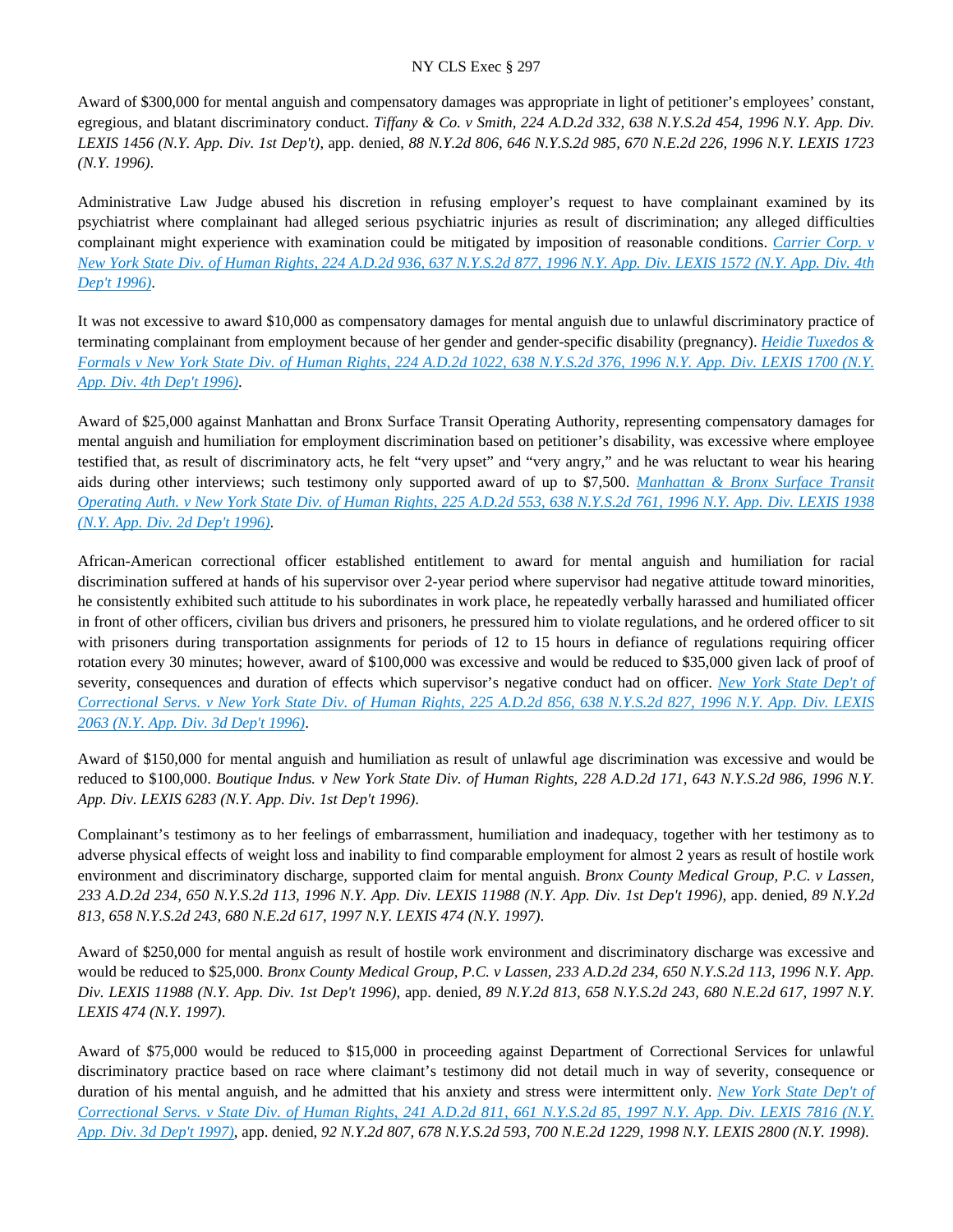In discrimination cases, awards for emotional distress are not dependent on psychiatric or other medical evidence. *[Young Fu](https://advance.lexis.com/api/document?collection=cases&id=urn:contentItem:3S2R-5100-003V-B1MN-00000-00&context=)  [Hsu v New York State Div. of Human Rights, 241 A.D.2d 913, 661 N.Y.S.2d 400, 1997 N.Y. App. Div. LEXIS 7842 \(N.Y. App.](https://advance.lexis.com/api/document?collection=cases&id=urn:contentItem:3S2R-5100-003V-B1MN-00000-00&context=)  [Div. 4th Dep't 1997\)](https://advance.lexis.com/api/document?collection=cases&id=urn:contentItem:3S2R-5100-003V-B1MN-00000-00&context=)*.

Award of \$20,000 for mental anguish was excessive where complainant testified that, as a result of petitioner's racially discriminatory conduct in handling her employment application, she "felt hurt" and was generally irritable, remained in bed, and suffered from headaches and stomach distress for which she took Tylenol and Alka Seltzer, she testified that her fear of rejection made her postpone job-seeking activities for 2 months, and she did not seek medical treatment; award of \$10,000 was appropriate. *Buffalo Ath. Club v New York State Div. of Human Rights, 249 A.D.2d 986, 672 N.Y.S.2d 210, 1998 N.Y. App. Div. LEXIS 5148 (N.Y. App. Div. 4th Dep't 1998)*.

\$20,000 in compensatory damages for mental anguish, awarded to respondent who was wrongfully disqualified from civil service eligibility list in violation of Human Rights Law, was unsupported by evidence and would be reduced to \$10,000 where respondent stated only that he was "hurt," "angry," and "emotional" at being denied employment he believed would offer job security for him and his family. *[City of New York v New York State Div. of Human Rights, 250 A.D.2d 273, 682 N.Y.S.2d 387,](https://advance.lexis.com/api/document?collection=cases&id=urn:contentItem:3VF9-HY70-0039-40K1-00000-00&context=)  [1998 N.Y. App. Div. LEXIS 13953 \(N.Y. App. Div. 1st Dep't 1998\)](https://advance.lexis.com/api/document?collection=cases&id=urn:contentItem:3VF9-HY70-0039-40K1-00000-00&context=)*, modified, *[93 N.Y.2d 768, 698 N.Y.S.2d 594, 720 N.E.2d](https://advance.lexis.com/api/document?collection=cases&id=urn:contentItem:3XP0-5F50-0039-43W0-00000-00&context=)  [870, 1999 N.Y. LEXIS 3434 \(N.Y. 1999\)](https://advance.lexis.com/api/document?collection=cases&id=urn:contentItem:3XP0-5F50-0039-43W0-00000-00&context=)*.

In action against Niagara Frontier Transportation Authority for unlawful racial discrimination in failing to hire complainant for 2 positions for which she applied, award of damages for mental anguish and humiliation would be vacated, and case would be remitted for recalculation of such damages, where she proved discrimination as to only one position, and record did not specify any relation between award and any particular position. *Niagara Frontier Transp. Auth. v New York State Div. of Human Rights, 275 A.D.2d 922, 713 N.Y.S.2d 631, 2000 N.Y. App. Div. LEXIS 9577 (N.Y. App. Div. 4th Dep't 2000)*.

In action against Niagara Frontier Transportation Authority for unlawful racial discrimination in failing to hire complainant for 2 positions for which she applied, case would be remitted for recalculation of back pay award where she proved discrimination as to only one position, and thus back pay had to calculated using date and salary for that position rather than other position. *Niagara Frontier Transp. Auth. v New York State Div. of Human Rights, 275 A.D.2d 922, 713 N.Y.S.2d 631, 2000 N.Y. App. Div. LEXIS 9577 (N.Y. App. Div. 4th Dep't 2000)*.

Claimant's testimony as to severity and duration of her mental anguish, even unsubstantiated by medical or other objective evidence, supported award of \$50,000 for emotional distress, where employer's acts of unlawful discrimination included sexual harassment by claimant's immediate supervisor over 4-month period, failure to act on her formal complaints to her superiors, including employer's equal opportunity office, and retaliation for such complaints by disciplining her twice and ultimately terminating her. *City of New York v N.Y. State Div. of Human Rights, 283 A.D.2d 215, 728 N.Y.S.2d 367, 2001 N.Y. App. Div. LEXIS 4809 (N.Y. App. Div. 1st Dep't 2001)*.

Sexual harassment damage award of \$50,000 for mental anguish and humiliation was excessive where there was no proof of severity and consequences of complainant's condition; thus, award of \$20,000 was appropriate. *[State v N.Y. State Div. of](https://advance.lexis.com/api/document?collection=cases&id=urn:contentItem:43D0-3NY0-0039-43W8-00000-00&context=)  [Human Rights, 284 A.D.2d 882, 727 N.Y.S.2d 499, 2001 N.Y. App. Div. LEXIS 6888 \(N.Y. App. Div. 3d Dep't 2001\)](https://advance.lexis.com/api/document?collection=cases&id=urn:contentItem:43D0-3NY0-0039-43W8-00000-00&context=)*.

Award of \$15,000 for mental anguish and humiliation for employment discrimination was excessive because the employee sought no medical treatment and her testimony in support of that award was sparse; an award of \$5,000 was the maximum award supported by the evidence. *[Matter of Rite Aid of N.Y., Inc. v New York State Div. of Human Rights, 60 A.D.3d 1428, 875](https://advance.lexis.com/api/document?collection=cases&id=urn:contentItem:4VWX-CC30-TXFV-T2F7-00000-00&context=)  [N.Y.S.2d 708, 2009 N.Y. App. Div. LEXIS 2020 \(N.Y. App. Div. 4th Dep't\)](https://advance.lexis.com/api/document?collection=cases&id=urn:contentItem:4VWX-CC30-TXFV-T2F7-00000-00&context=)*, app. denied, *13 N.Y.3d 702, 886 N.Y.S.2d 94, 914 N.E.2d 1012, 2009 N.Y. LEXIS 3443 (N.Y. 2009)*.

There was no basis upon which to disturb the compensatory damages award the State Division of Human Rights assessed because a couple was discriminated against based on their sexual orientation, and the record reflected the hurt, humiliation and mental anguish that they suffered as a result of farm owners' conduct; the awards were well in accord with those sustained in similar cases. *[Matter of Gifford v Mccarthy, 137 A.D.3d 30, 23 N.Y.S.3d 422, 2016 N.Y. App. Div. LEXIS 238 \(N.Y. App. Div.](https://advance.lexis.com/api/document?collection=cases&id=urn:contentItem:5HVJ-4741-F04J-71XX-00000-00&context=)  [3d Dep't 2016\)](https://advance.lexis.com/api/document?collection=cases&id=urn:contentItem:5HVJ-4741-F04J-71XX-00000-00&context=)*.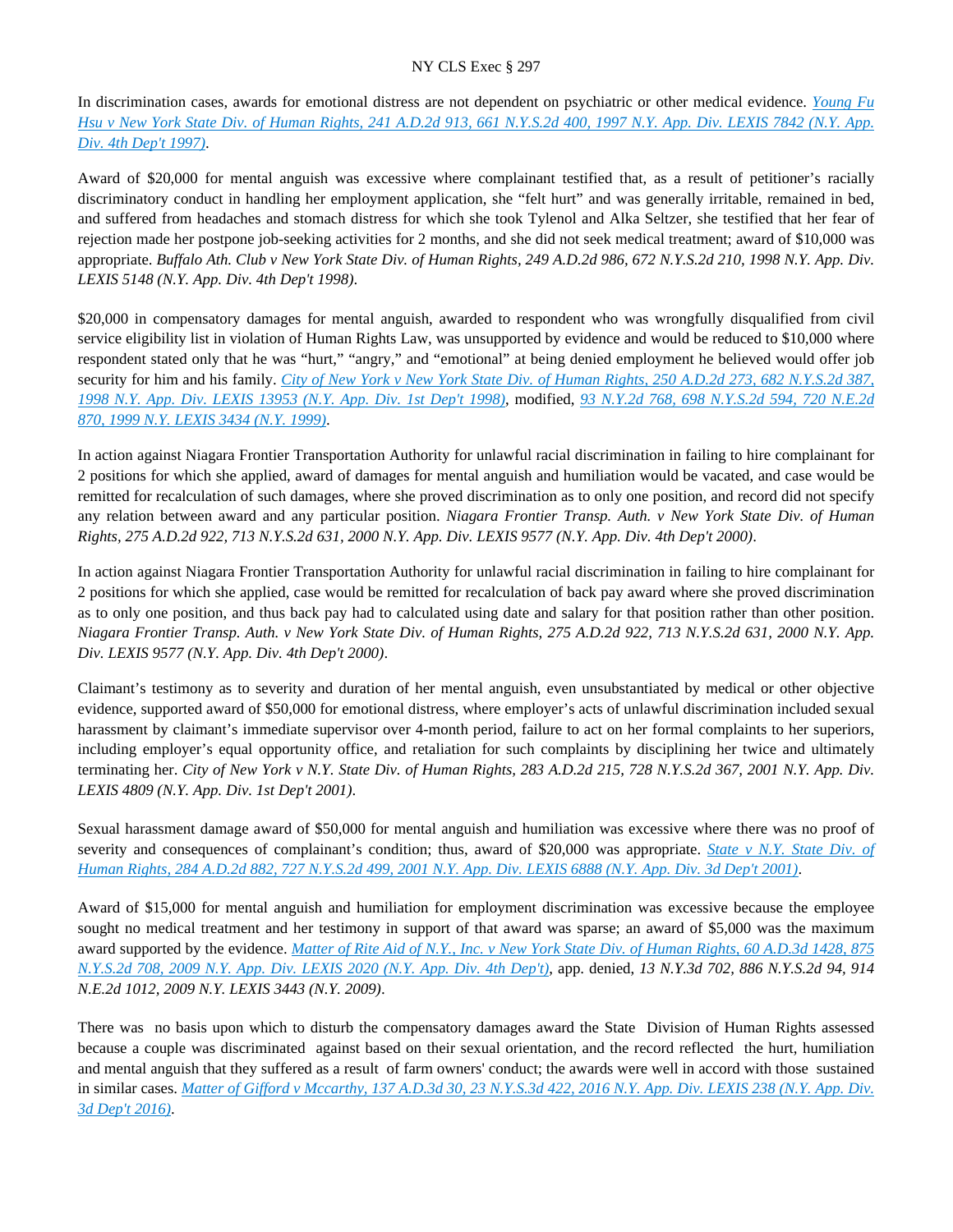Where a complainant was subjected to a hostile work environment due to sexual harassment, although the administrative law judge's award to her of damages for mental anguish and humiliation was reasonably related to the wrongdoing, the amount of the award was inappropriate when compared to other awards for similar injuries; accordingly, the court reduced the award from \$ 65,000 to \$ 25,000. *[Matter of Amg Managing Partners, LLC v New York State Div. of Human Rights, 148 A.D.3d 1765, 51](https://advance.lexis.com/api/document?collection=cases&id=urn:contentItem:5N6T-RYS1-F04J-71FJ-00000-00&context=)  [N.Y.S.3d 764, 2017 N.Y. App. Div. LEXIS 2515 \(N.Y. App. Div. 4th Dep't 2017\)](https://advance.lexis.com/api/document?collection=cases&id=urn:contentItem:5N6T-RYS1-F04J-71FJ-00000-00&context=)*.

Jury award of \$18,000 for emotional distress suffered by worker who was fired due to his age was extremely modest, and thus was neither conscience-shocking nor substantially deviant from reasonable compensation, where worker testified that losing his job was "like a divorce, your wife died or state of shock." *[Tyler v Bethlehem Steel Corp., 958 F.2d 1176, 1992 U.S. App. LEXIS](https://advance.lexis.com/api/document?collection=cases&id=urn:contentItem:3S4X-56M0-008H-V437-00000-00&context=)  [4161 \(2d Cir. N.Y.\)](https://advance.lexis.com/api/document?collection=cases&id=urn:contentItem:3S4X-56M0-008H-V437-00000-00&context=)*, cert. denied, *506 U.S. 826, 113 S. Ct. 82, 121 L. Ed. 2d 46, 1992 U.S. LEXIS 5704 (U.S. 1992)*.

In action by employee who was discharged in retaliation for his complaints of race discrimination, award of \$219,428 in compensatory damages for pain, suffering and humiliation was excessive where sole evidence as to magnitude and duration of employee's emotional injury or mental distress was his own testimony that he felt "humiliated," "angry," "shocked," "like dirt," and "terrible" during certain incidents at work, that he stayed home sick from work for several days and saw doctor once due to ailments related to nervous tension, and that he was "devastated" when he was discharged; new trial would be ordered unless employee agreed to reduced award of \$20,000. *[McIntosh v Irving Trust Co., 887 F. Supp. 662, 1995 U.S. Dist. LEXIS](https://advance.lexis.com/api/document?collection=cases&id=urn:contentItem:3S4N-KBH0-001T-5055-00000-00&context=)  [7700 \(S.D.N.Y. 1995\)](https://advance.lexis.com/api/document?collection=cases&id=urn:contentItem:3S4N-KBH0-001T-5055-00000-00&context=)*.

Terminated advertising salesman's claim for emotional distress in ad damnum clause of complaint is not time-barred, where he is not making separate claim for intentional infliction of emotional distress, because salesman, asserting age discrimination, is making proper and timely request for emotional distress damages as aspect of request for compensatory damages authorized under *[Exec § 297](https://advance.lexis.com/api/document?collection=statutes-legislation&id=urn:contentItem:5H6N-1CT1-DXC8-036V-00000-00&context=)*. *[Gagliardi v Universal Outdoor Holdings, Inc., 137 F. Supp. 2d 374, 2001 U.S. Dist. LEXIS 3936 \(S.D.N.Y.](https://advance.lexis.com/api/document?collection=cases&id=urn:contentItem:42S2-P070-0038-Y2TP-00000-00&context=)  [2001\)](https://advance.lexis.com/api/document?collection=cases&id=urn:contentItem:42S2-P070-0038-Y2TP-00000-00&context=)*.

It was appropriate to award complainant \$500 for mental anguish she suffered as a result of unlawful discriminatory demotion based on national origin. 2000 Order Comm HR No. 9D-E-O-89-136156E.

## **53. — —Loss of consortium**

In action for discriminatory termination of employment, damages for loss of consortium were not recoverable since alleged wrongful conduct preceded marriage of employee, notwithstanding fact that actual effective date of discharge was subsequent to marriage, since underlying allegations were based in part on notification of discharge one day before wedding. *[Mehtani v](https://advance.lexis.com/api/document?collection=cases&id=urn:contentItem:3S2R-BFT0-003V-B1J6-00000-00&context=)  [New York Life Ins. Co., 145 A.D.2d 90, 537 N.Y.S.2d 800, 1989 N.Y. App. Div. LEXIS 1552 \(N.Y. App. Div. 1st Dep't\)](https://advance.lexis.com/api/document?collection=cases&id=urn:contentItem:3S2R-BFT0-003V-B1J6-00000-00&context=)*, app. denied, app. dismissed, *74 N.Y.2d 835, 546 N.Y.S.2d 341, 545 N.E.2d 631, 1989 N.Y. LEXIS 2897 (N.Y. 1989)*, app. denied, *85 N.Y.2d 806, 627 N.Y.S.2d 323, 650 N.E.2d 1325, 1995 N.Y. LEXIS 1227 (N.Y. 1995)*.

## **54. —Punitive damages**

Person aggrieved by discriminatory practice in violation of Human Rights Law may not recover punitive damages in court action brought under CLS *[Exec § 297\(9\)](https://advance.lexis.com/api/document?collection=statutes-legislation&id=urn:contentItem:5H6N-1CT1-DXC8-036V-00000-00&context=)* since such relief is expressly excluded in proceeding before Division of Human Rights and, should such damages be permitted, aggrieved person would be encouraged to avoid administrative channel before division and bring their complaints in court proceedings. *[Thoreson v Penthouse Int'l, 80 N.Y.2d 490, 591 N.Y.S.2d 978, 606 N.E.2d](https://advance.lexis.com/api/document?collection=cases&id=urn:contentItem:3S2R-7P30-003V-B09P-00000-00&context=)  [1369, 1992 N.Y. LEXIS 4231 \(N.Y. 1992\)](https://advance.lexis.com/api/document?collection=cases&id=urn:contentItem:3S2R-7P30-003V-B09P-00000-00&context=)*.

Where sole evidence of mental anguish was complainant's own testimony that she was "[e]motionally and physically screwed up", award of \$35,000 for mental anguish is grossly excessive and new award should not exceed \$5,000–award of back pay from complainant's discharge in February 1985 until her reinstatement by petitioner constitutes punitive assessment against petitioner rather than compensation; complainant obtained new employment at same pay in July 1985; Division of Human Rights may not award what would amount to punitive damages solely on finding that unlawful discrimination occurred; award of back pay must be reduced to cover only period that complainant was out of work as result of her unlawful discharge;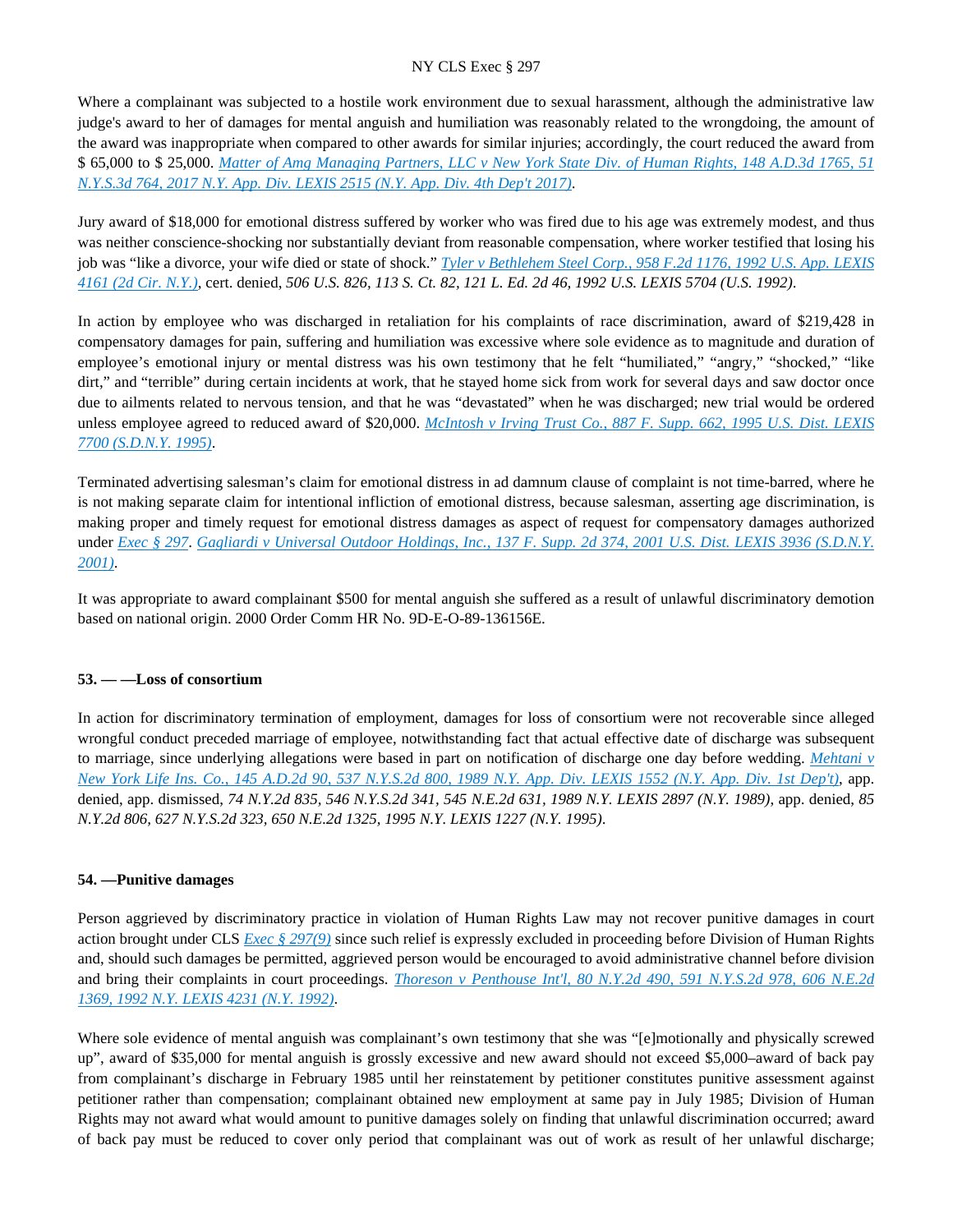however, Division did not abuse its discretion in ordering petitioner to reinstate complainant–three-year period between filing of complaint and issuance of Division's determination did not operate to divest Division of jurisdiction; absent showing of substantial prejudice, time limitations enunciated in *[Executive Law § 297](https://advance.lexis.com/api/document?collection=statutes-legislation&id=urn:contentItem:5H6N-1CT1-DXC8-036V-00000-00&context=)* are directory and not mandatory. *[Cosmos Forms, Ltd.](https://advance.lexis.com/api/document?collection=cases&id=urn:contentItem:3S2R-B7T0-003V-B011-00000-00&context=)  [v State Div. of Human Rights, 150 A.D.2d 442, 541 N.Y.S.2d 50, 1989 N.Y. App. Div. LEXIS 6521 \(N.Y. App. Div. 2d Dep't](https://advance.lexis.com/api/document?collection=cases&id=urn:contentItem:3S2R-B7T0-003V-B011-00000-00&context=)  [1989\)](https://advance.lexis.com/api/document?collection=cases&id=urn:contentItem:3S2R-B7T0-003V-B011-00000-00&context=)*.

It was proper to award \$2,500 in punitive damages each to complainant and to realtor who represented her, who was also black, for petitioner's unlawful discriminatory practice of refusing to sell piece of real property to complainant because of her race; however, it was error to make same award to second black realtor where her testimony showed only that she was complainant's realtor's employer, and that he recounted to her his dealings with petitioner. *[Feggoudakis v New York State Div. of Human](https://advance.lexis.com/api/document?collection=cases&id=urn:contentItem:3S2K-JC10-003V-B3K7-00000-00&context=)  [Rights, 230 A.D.2d 739, 646 N.Y.S.2d 175, 1996 N.Y. App. Div. LEXIS 8219 \(N.Y. App. Div. 2d Dep't 1996\)](https://advance.lexis.com/api/document?collection=cases&id=urn:contentItem:3S2K-JC10-003V-B3K7-00000-00&context=)*.

Retroactive application of 1991 amendment to CLS *[Exec § 297\(4\)\(c\)\(iv\)](https://advance.lexis.com/api/document?collection=statutes-legislation&id=urn:contentItem:5H6N-1CT1-DXC8-036V-00000-00&context=)* was appropriate with respect to punitive damages awarded in case filed in January 1991, although amendment was enacted in July 1991 and declared to be effective "immediately," since remedial statutes constitute exception to general rule against retroactive application. *New York State Div. of Human Rights v Gruzdaitis, 265 A.D.2d 904, 696 N.Y.S.2d 330, 1999 N.Y. App. Div. LEXIS 10026 (N.Y. App. Div. 4th Dep't 1999)*.

While the cooperative owners failed to state claims for breach of a tenant corporation's fiduciary duties or against its directors individually, they stated causes of action for housing discrimination under *[N.Y. Exec. Law § 296\(5\)\(a\)\(2\)](https://advance.lexis.com/api/document?collection=statutes-legislation&id=urn:contentItem:8TP5-PCS2-8T6X-74HS-00000-00&context=)* and *[42](https://advance.lexis.com/api/document?collection=statutes-legislation&id=urn:contentItem:5CT3-0SF1-6RDJ-853J-00000-00&context=)* U.S.C.S. § 3601 et seq., and for punitive damages, which were limited to \$10,000 by *[N.Y. Exec. Law § 297\(4\)\(c\)\(iv\)](https://advance.lexis.com/api/document?collection=statutes-legislation&id=urn:contentItem:5H6N-1CT1-DXC8-036V-00000-00&context=)*, (9). *[Stalker v Stewart](https://advance.lexis.com/api/document?collection=cases&id=urn:contentItem:557G-JM01-F04J-72WF-00000-00&context=)  [Tenants Corp., 93 A.D.3d 550, 940 N.Y.S.2d 600, 2012 N.Y. App. Div. LEXIS 2110 \(N.Y. App. Div. 1st Dep't 2012\)](https://advance.lexis.com/api/document?collection=cases&id=urn:contentItem:557G-JM01-F04J-72WF-00000-00&context=)*.

This section which provides that the Commission may, among other things, order the payment of compensatory damages to the person aggrieved by a discriminatory practice is itself discriminatory in awarding damages only to a complainant and not to a landlord, and such procedure invalidates the provision for damages. *[Weynberg v New York Com. on Human Rights, 56 Misc. 2d](https://advance.lexis.com/api/document?collection=cases&id=urn:contentItem:3RRS-BDX0-003C-D40F-00000-00&context=)  [1, 287 N.Y.S.2d 1002, 1968 N.Y. Misc. LEXIS 1720 \(N.Y. Sup. Ct. 1968\)](https://advance.lexis.com/api/document?collection=cases&id=urn:contentItem:3RRS-BDX0-003C-D40F-00000-00&context=)*.

Punitive damages, although not available in proceedings brought before the Human Rights Commission for a violation of the Human Rights Law, are available under appropriate circumstances to litigants who opt for a judicial forum rather than an administrative one since the Human Rights Law, by providing that "[a]ny person claiming to be aggrieved by an unlawful discriminatory practice shall have a cause of action in any court of appropriate jurisdiction for damages and such other remedies as may be appropriate" (*[Executive Law § 297 \[9\]](https://advance.lexis.com/api/document?collection=statutes-legislation&id=urn:contentItem:5H6N-1CT1-DXC8-036V-00000-00&context=)*), does not limit "damages" to compensatory "damages" only. In addition, although punitive damages may not be alleged as a separate cause of action, plaintiffs, two physicians who were denied the opportunity to purchase a cooperative apartment allegedly because defendant sponsor refused to take the necessary steps to facilitate the changeover of the apartment from a residence to a medical office when it learned that plaintiffs would be treating patients with Acquired Immune Deficiency Syndrome, sufficiently alleged punitive damages for defendant's alleged willful and malicious conduct in violation of the Human Rights Law. *[Seitzman v Hudson River Assoc., 143 Misc. 2d 1068, 542](https://advance.lexis.com/api/document?collection=cases&id=urn:contentItem:3S2R-B8N0-003V-B0X9-00000-00&context=)  [N.Y.S.2d 104, 1989 N.Y. Misc. LEXIS 323 \(N.Y. Sup. Ct. 1989\)](https://advance.lexis.com/api/document?collection=cases&id=urn:contentItem:3S2R-B8N0-003V-B0X9-00000-00&context=)*.

Punitive damages are not recoverable for violation of Human Rights Law since law was designed to provide private right of action, legislature failed in attempt to pass legislation which would explicitly provide for such damages, and such damages are not available under equivalent federal statutes. *[Tyler v Bethlehem Steel Corp., 958 F.2d 1176, 1992 U.S. App. LEXIS 4161 \(2d](https://advance.lexis.com/api/document?collection=cases&id=urn:contentItem:3S4X-56M0-008H-V437-00000-00&context=)  [Cir. N.Y.\)](https://advance.lexis.com/api/document?collection=cases&id=urn:contentItem:3S4X-56M0-008H-V437-00000-00&context=)*, cert. denied, *506 U.S. 826, 113 S. Ct. 82, 121 L. Ed. 2d 46, 1992 U.S. LEXIS 5704 (U.S. 1992)*.

Action for employment discrimination in violation of Human Rights Law, except for claim for punitive damages, survives employee's death. *[Estwick v U.S.Air Shuttle, 950 F. Supp. 493, 1996 U.S. Dist. LEXIS 20104 \(E.D.N.Y. 1996\)](https://advance.lexis.com/api/document?collection=cases&id=urn:contentItem:3S4N-6R50-006F-P2PH-00000-00&context=)*.

Under *[Exec § 297](https://advance.lexis.com/api/document?collection=statutes-legislation&id=urn:contentItem:5H6N-1CT1-DXC8-036V-00000-00&context=)*, punitive damages are not recoverable against municipality for human rights violations. *[Dean v Westchester](https://advance.lexis.com/api/document?collection=cases&id=urn:contentItem:41R2-H8Y0-0038-Y37K-00000-00&context=)  [County DA's Office, 119 F. Supp. 2d 424, 2000 U.S. Dist. LEXIS 16746 \(S.D.N.Y. 2000\)](https://advance.lexis.com/api/document?collection=cases&id=urn:contentItem:41R2-H8Y0-0038-Y37K-00000-00&context=)*.

Where a jury found that an employer discriminated and retaliated against an employee on the basis of gender in violation of Title VII of the Civil Rights Act of 1964 (Title VII), *42 U.S.C.S. § 2000e*, the New York State Human Rights Law, *[N.Y. Exec.](https://advance.lexis.com/api/document?collection=statutes-legislation&id=urn:contentItem:8TP5-PCS2-8T6X-74HS-00000-00&context=)*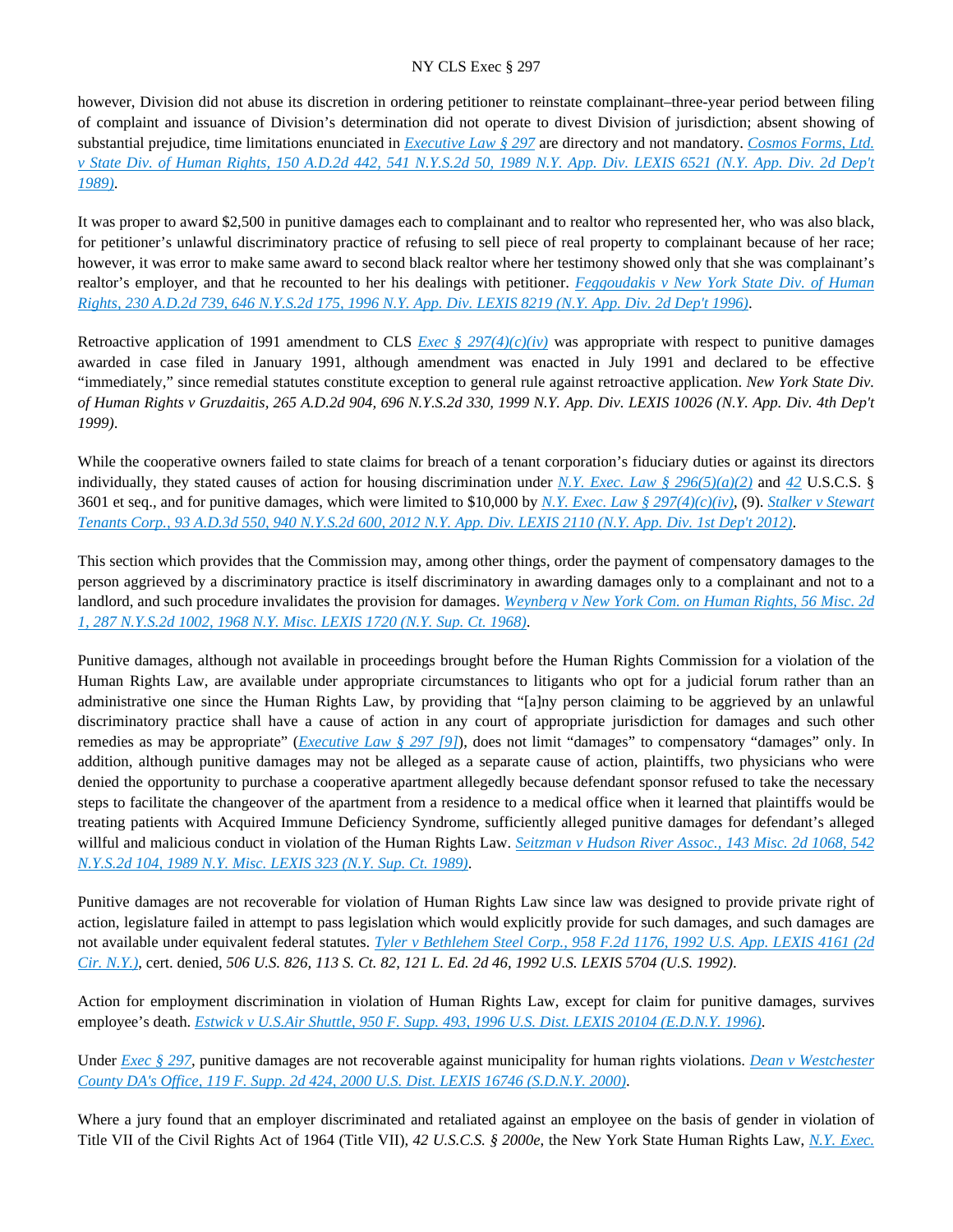*[Law §§ 296](https://advance.lexis.com/api/document?collection=statutes-legislation&id=urn:contentItem:8TP5-PCS2-8T6X-74HS-00000-00&context=)*-*[301](https://advance.lexis.com/api/document?collection=statutes-legislation&id=urn:contentItem:5CT3-0SG1-6RDJ-848F-00000-00&context=)*, and *[New York City, N.Y., Admin. Code §§ 8-107](https://advance.lexis.com/api/document?collection=statutes-legislation&id=urn:contentItem:5VXB-F9N1-F17G-F0PX-00000-00&context=)*-8-131, a comparison of the punitive damage awards in comparable cases indicated that reducing the jury's \$2,500,000 punitive damages award to \$600,000 was appropriate because (1) *[42 U.S.C.S. § 1981a\(b\)\(3\)\(d\)](https://advance.lexis.com/api/document?collection=statutes-legislation&id=urn:contentItem:4YF7-GNM1-NRF4-40HS-00000-00&context=)* limited the maximum damages award in a Title VII case to \$300,000, (2) *[N.Y. Exec. Law §](https://advance.lexis.com/api/document?collection=statutes-legislation&id=urn:contentItem:5H6N-1CT1-DXC8-036V-00000-00&context=)  [297\(9\)](https://advance.lexis.com/api/document?collection=statutes-legislation&id=urn:contentItem:5H6N-1CT1-DXC8-036V-00000-00&context=)* prohibited the imposition of punitive damages in an employment discrimination case, (3) punitive damages under *[New](https://advance.lexis.com/api/document?collection=statutes-legislation&id=urn:contentItem:5VXB-F9N1-F17G-F0SB-00000-00&context=)  [York City, N.Y., Admin. Code § 8-502\(a\)](https://advance.lexis.com/api/document?collection=statutes-legislation&id=urn:contentItem:5VXB-F9N1-F17G-F0SB-00000-00&context=)* had a remedial purpose, and (4) the employee was awarded approximately \$1.5 million in compensatory damages. *[Zakre v Norddeutsche Landesbank Girozentrale, 541 F. Supp. 2d 555, 2008 U.S. Dist.](https://advance.lexis.com/api/document?collection=cases&id=urn:contentItem:4RTD-1VV0-TXFR-J1RB-00000-00&context=)  [LEXIS 9460 \(S.D.N.Y. 2008\)](https://advance.lexis.com/api/document?collection=cases&id=urn:contentItem:4RTD-1VV0-TXFR-J1RB-00000-00&context=)*, aff'd, *[344 Fed. Appx. 628, 2009 U.S. App. LEXIS 12188 \(2d Cir. N.Y. 2009\)](https://advance.lexis.com/api/document?collection=cases&id=urn:contentItem:4WGF-3KY0-TXFX-41X2-00000-00&context=)*.

## **55. —Post-judgment interest**

Complainant, who was awarded payment of back pay by Commissioner of Human Rights after finding that complainant had been discriminated against because of his race, was entitled to 6% interest on such award after payroll deductions from date of Commissioner's order rather than date compensation accrued where State Division of Human Rights, and not employer, was responsible for four-year delay from date compensation accrued. *[State Div. of Human Rights ex rel. Falleder v Massive](https://advance.lexis.com/api/document?collection=cases&id=urn:contentItem:3RRS-G170-003C-F3XS-00000-00&context=)  [Economic Neighborhood Development, Inc., 47 A.D.2d 187, 366 N.Y.S.2d 23, 1975 N.Y. App. Div. LEXIS 9136 \(N.Y. App. Div.](https://advance.lexis.com/api/document?collection=cases&id=urn:contentItem:3RRS-G170-003C-F3XS-00000-00&context=)  [1st Dep't 1975\)](https://advance.lexis.com/api/document?collection=cases&id=urn:contentItem:3RRS-G170-003C-F3XS-00000-00&context=)*.

So that petitioner not be rewarded for its deliberate default by retaining use of ultimate damage award from date of order by State Division of Human Rights (SDHR) rendered on petitioner's default until SDHR issued new order after hearing on damages, final damage award would bear interest from date of SDHR's original order entered on default. *[Interboro](https://advance.lexis.com/api/document?collection=cases&id=urn:contentItem:3S3J-YYW0-003D-G4XR-00000-00&context=)  [Management Co. v State Div. of Human Rights, 139 A.D.2d 697, 527 N.Y.S.2d 453, 1988 N.Y. App. Div. LEXIS 4415 \(N.Y. App.](https://advance.lexis.com/api/document?collection=cases&id=urn:contentItem:3S3J-YYW0-003D-G4XR-00000-00&context=)  [Div. 2d Dep't 1988\)](https://advance.lexis.com/api/document?collection=cases&id=urn:contentItem:3S3J-YYW0-003D-G4XR-00000-00&context=)*.

Commissioner erred in requiring an employer to pay predetermination interest in employment discrimination claim relating to that portion of the "unreasonable delay" in determining the complaint that was attributable solely to the New York State Division of Human Rights. *[Matter of Rite Aid of N.Y., Inc. v New York State Div. of Human Rights, 60 A.D.3d 1428, 875](https://advance.lexis.com/api/document?collection=cases&id=urn:contentItem:4VWX-CC30-TXFV-T2F7-00000-00&context=)  [N.Y.S.2d 708, 2009 N.Y. App. Div. LEXIS 2020 \(N.Y. App. Div. 4th Dep't\)](https://advance.lexis.com/api/document?collection=cases&id=urn:contentItem:4VWX-CC30-TXFV-T2F7-00000-00&context=)*, app. denied, *13 N.Y.3d 702, 886 N.Y.S.2d 94, 914 N.E.2d 1012, 2009 N.Y. LEXIS 3443 (N.Y. 2009)*.

# **Notes to Unpublished Decisions**

**I.Remedies**

**1.Election of remedies**

**2.—Election between administrative and judicial remedies**

**II.Other Procedural Matters**

**3.Summary Judgment**

# **I. Remedies**

# **1. Election of remedies**

## **2. —Election between administrative and judicial remedies**

*Unpublished decision:* District court properly dismissed an employee's discrimination claims where he previously filed a complaint with the New York City Commission on Human Rights asserting identical claims, the Commission had dismissed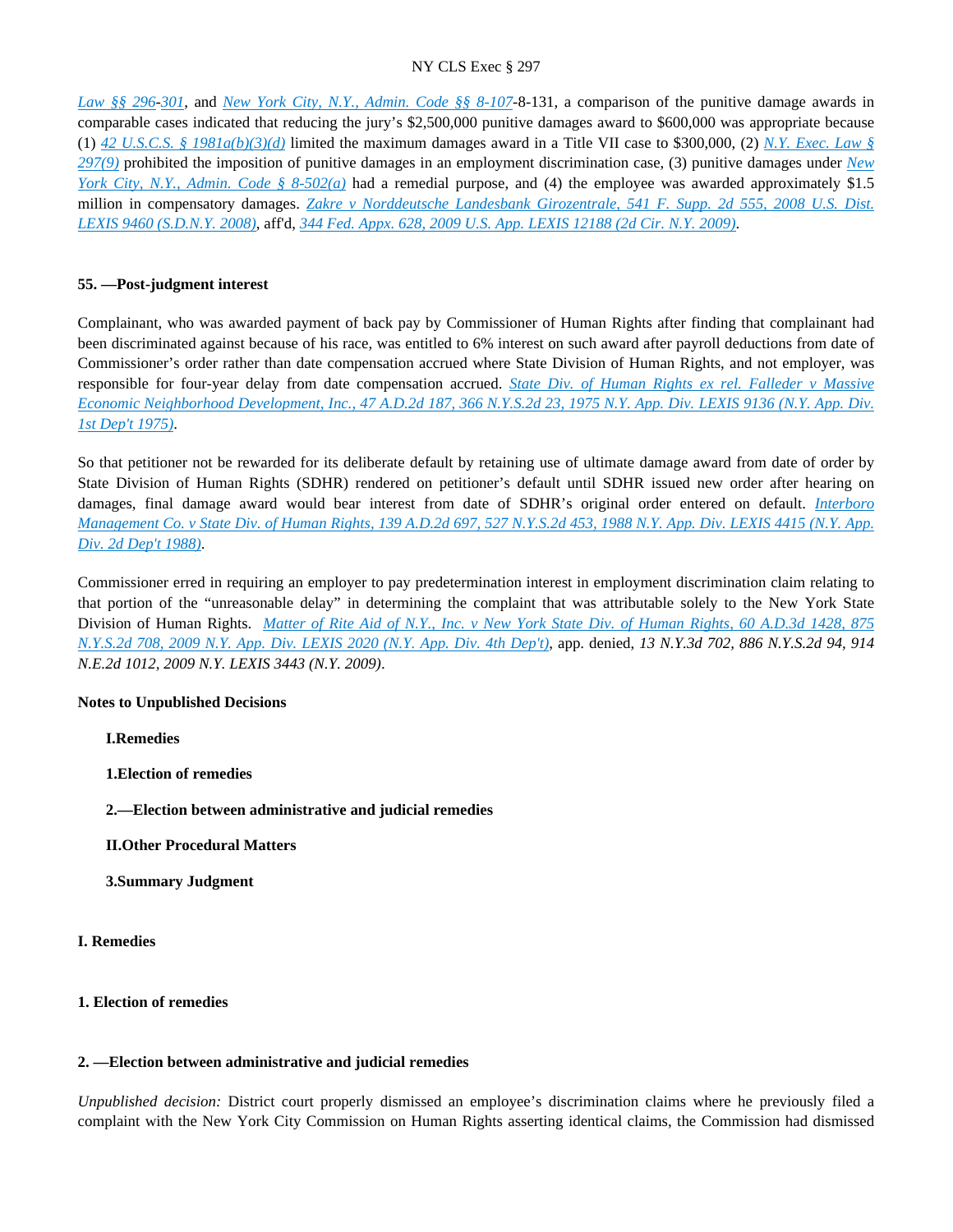the claims for lack of probable cause, and thus the claims were precluded by the election of remedies doctrine. *[DuBois v Macy's](https://advance.lexis.com/api/document?collection=cases&id=urn:contentItem:59H3-XD61-F04K-J0D7-00000-00&context=)  [Retail Holdings, Inc., 533 Fed. Appx. 40, 2013 U.S. App. LEXIS 20301 \(2d Cir. N.Y. 2013\)](https://advance.lexis.com/api/document?collection=cases&id=urn:contentItem:59H3-XD61-F04K-J0D7-00000-00&context=)*.

*Unpublished decision:* Bus driver's discrimination claim was properly dismissed because driver had already pursued that claim with New York State Division of Human Rights, which dismissed claim for lack of probable cause. *[Carris v First Student, Inc.,](https://advance.lexis.com/api/document?collection=cases&id=urn:contentItem:5N1W-JK91-F04K-J018-00000-00&context=)  [682 Fed. Appx. 30, 2017 U.S. App. LEXIS 4056 \(2d Cir. N.Y. 2017\)](https://advance.lexis.com/api/document?collection=cases&id=urn:contentItem:5N1W-JK91-F04K-J018-00000-00&context=)*.

# **II. Other Procedural Matters**

## **3. Summary Judgment**

*Unpublished decision:* Terminated employee's race discrimination and retaliation claims failed because the employee did not show a genuine dispute of fact regarding alleged discrimination in the employer's overtime distribution since the differences in overtime hours were minimal and were easily explained by the higher rate at which African-American employees declined overtime opportunities, and the employee did not present sufficient evidence to create a genuine dispute of fact regarding whether the employee's purportedly "similarly situated" comparators were, in fact, similarly situated. *[Finn v N.Y. State Office](https://advance.lexis.com/api/document?collection=cases&id=urn:contentItem:577J-SN51-F04K-J2HG-00000-00&context=)  [of Mental Health-Rockland Psychiatric Ctr., 489 Fed. Appx. 513, 2012 U.S. App. LEXIS 25168 \(2d Cir. N.Y. 2012\)](https://advance.lexis.com/api/document?collection=cases&id=urn:contentItem:577J-SN51-F04K-J2HG-00000-00&context=)*.

# **Opinion Notes**

## **Agency Opinions**

**I. Generally**

# **1. In general**

The Arab Boycott Law applies to banking transactions. *[1976 N.Y. Op. Att'y Gen. No. 69, 1976 N.Y. AG LEXIS 37](https://advance.lexis.com/api/document?collection=administrative-materials&id=urn:contentItem:4HXB-2S30-003Y-Y11G-00000-00&context=)*.

## **2. Preemption of local laws by state laws**

Legislation prohibiting discrimination in housing practices has not been pre-empted by the State. Local laws may be enacted provided they do not make illegal that which the State allows. The validity of the local laws is not affected by the fact that greater penalties are thereby imposed. 1968 NY Ops Atty Gen Aug 1.

Local legislation prohibiting discrimination in housing, employment and places of public accommodation on the basis of sexual preference has not been pre-empted by the State. 1978 NY Ops Atty Gen March 6 (Informal).

## **3. "Employer"**

The State is an employer subject to the Human Rights Law. The Commissioner of Human Rights may award compensatory damages in cases of discrimination by the State as employer. A person awarded damages does not have to sue in the Court of Claims in order to enforce the award. 1980 NY Ops Atty Gen Feb 28 (formal).

## **II. Review and Enforcement**

## **4. Validity of administrative orders**

## **5. —Orders re licenses**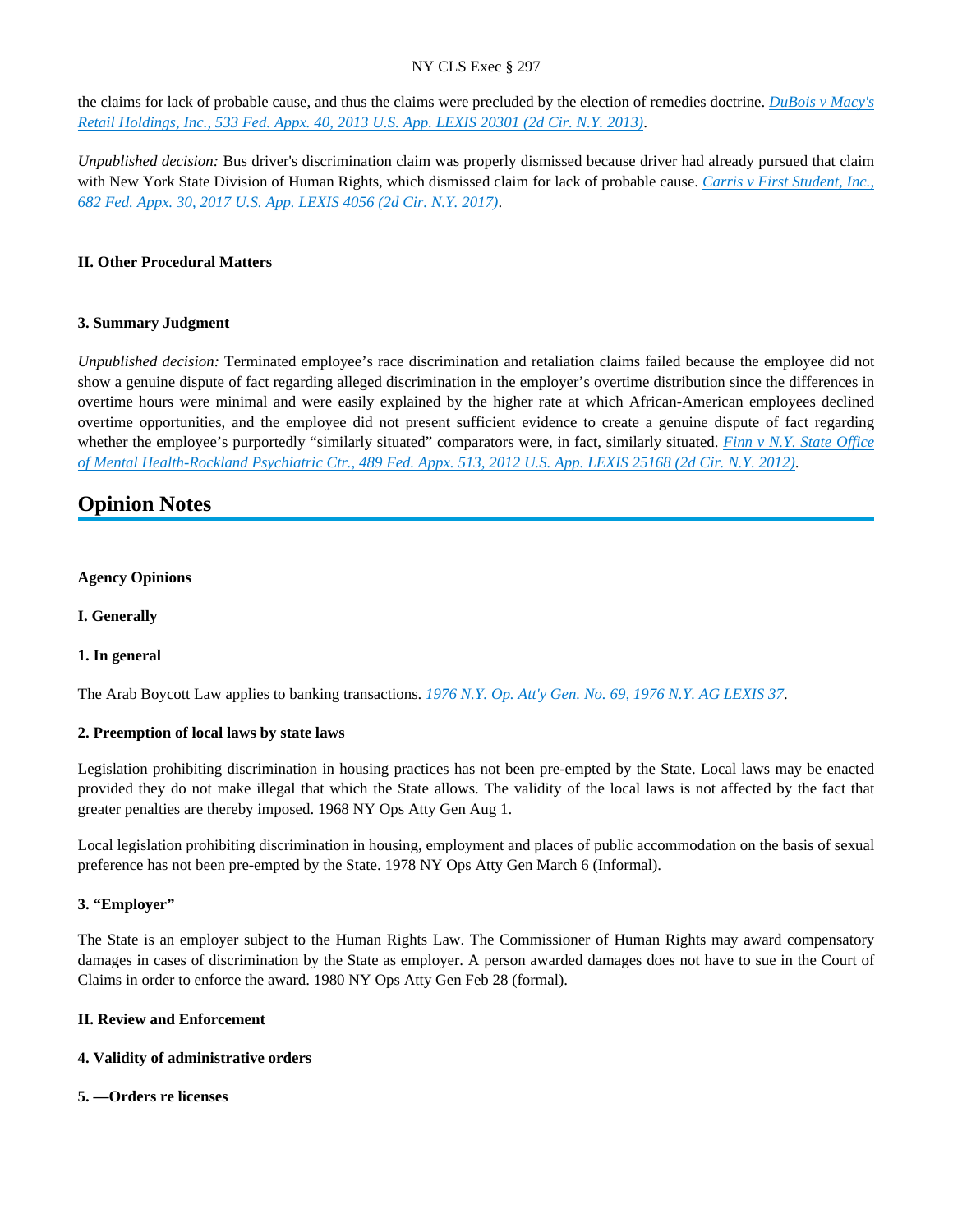State Liquor Authority may not ask applicants for a license whether or not they have ever been arrested but may ask only about pending arrests or arrests which have not been followed by a termination in favor of the applicant. *[1977 N.Y. Op. Att'y Gen. No.](https://advance.lexis.com/api/document?collection=administrative-materials&id=urn:contentItem:3SGR-J6N0-003Y-Y0W5-00000-00&context=)  [26, 1977 N.Y. AG LEXIS 117](https://advance.lexis.com/api/document?collection=administrative-materials&id=urn:contentItem:3SGR-J6N0-003Y-Y0W5-00000-00&context=)*.

The Board of Commissioners of Pilots may decline to renew the license of a Long Island Sound-Block Island Sound pilot, who had not reached his sixtieth birthday on January 1, 1972, solely on the ground that he has now reached the age of sixty-five. *[1980 N.Y. Op. Att'y Gen. No. 55, 1980 N.Y. AG LEXIS 53](https://advance.lexis.com/api/document?collection=administrative-materials&id=urn:contentItem:3SGR-J670-003Y-Y03X-00000-00&context=)*.

# **Research References & Practice Aids**

#### **Cross References:**

This section referred to in §§ 296, 296-a, 298, 298-a.

Form of complaint in action for racial discrimination in publicly assisted housing, see CLS Civ R § 18-c.

Undertaking by the state, municipal corporation or public officer, CLS *[CPLR 2512](https://advance.lexis.com/api/document?collection=statutes-legislation&id=urn:contentItem:5CT3-08C1-6RDJ-84GV-00000-00&context=)*.

#### **Codes, Rules and Regulations:**

 Rules of Practice, Division of Human Rights. *[9 NYCRR §§ 465.1](https://advance.lexis.com/api/document?collection=administrative-codes&id=urn:contentItem:5VXH-YX20-00XK-W10N-00000-00&context=)*–465.20 (CLS Exec Appx, Human R Rules §§ 465.1– 465.20).

 General Regulations, Division of Human Rights. *[9 NYCRR §§ 466.1](https://advance.lexis.com/api/document?collection=administrative-codes&id=urn:contentItem:5VXH-YX20-00XK-W11G-00000-00&context=)*–466.10 (CLS Exec Appx, Human R Rules §§ 466.1– 466.10).

Public access to records. *[9 NYCRR § 466.7](https://advance.lexis.com/api/document?collection=administrative-codes&id=urn:contentItem:5VXH-YX20-00XK-W11P-00000-00&context=)*.

Election of arbitration. 9 NYCRR §§ 467.1 et seq.

#### **Jurisprudences:**

1 NY Jur 2d Actions § 18.

18 NY Jur 2d Civil Rights § 42.

 18A NY Jur 2d Civil Rights §§ 140, 142–144, 147–149, 156, 158, 161–163, 165–170, 172–174, 176–179, 181, 182, 184–187, 189, 192–197, 203, 204, 214, 216.

67A NY Jur 2d Injunctions §§ 53, 57.

84 NY Jur 2d Pleading § 111.

7 Medina's Bostwick Practice Manual (Matthew Bender), Forms HR 101 et seq. (actions and proceedings relating to the Human Rights Law).

15 Am Jur 2d, Civil Rights § 261.

5A Am Jur Pl & Pr Forms, Civil Rights, Forms 1, 21–52, 71–117, 141, 152.

2 Am Jur Proof of Facts 2d 187, Racial Discrimination in Employment (In general; Use of Statistics).

2 Am Jur Proof of Facts 2d 237, Racial Discrimination in Employment—Testing and Educational Requirements.

3 Am Jur Proof of Facts 2d 221, Racial Discrimination in Employment–Recruiting and Hiring.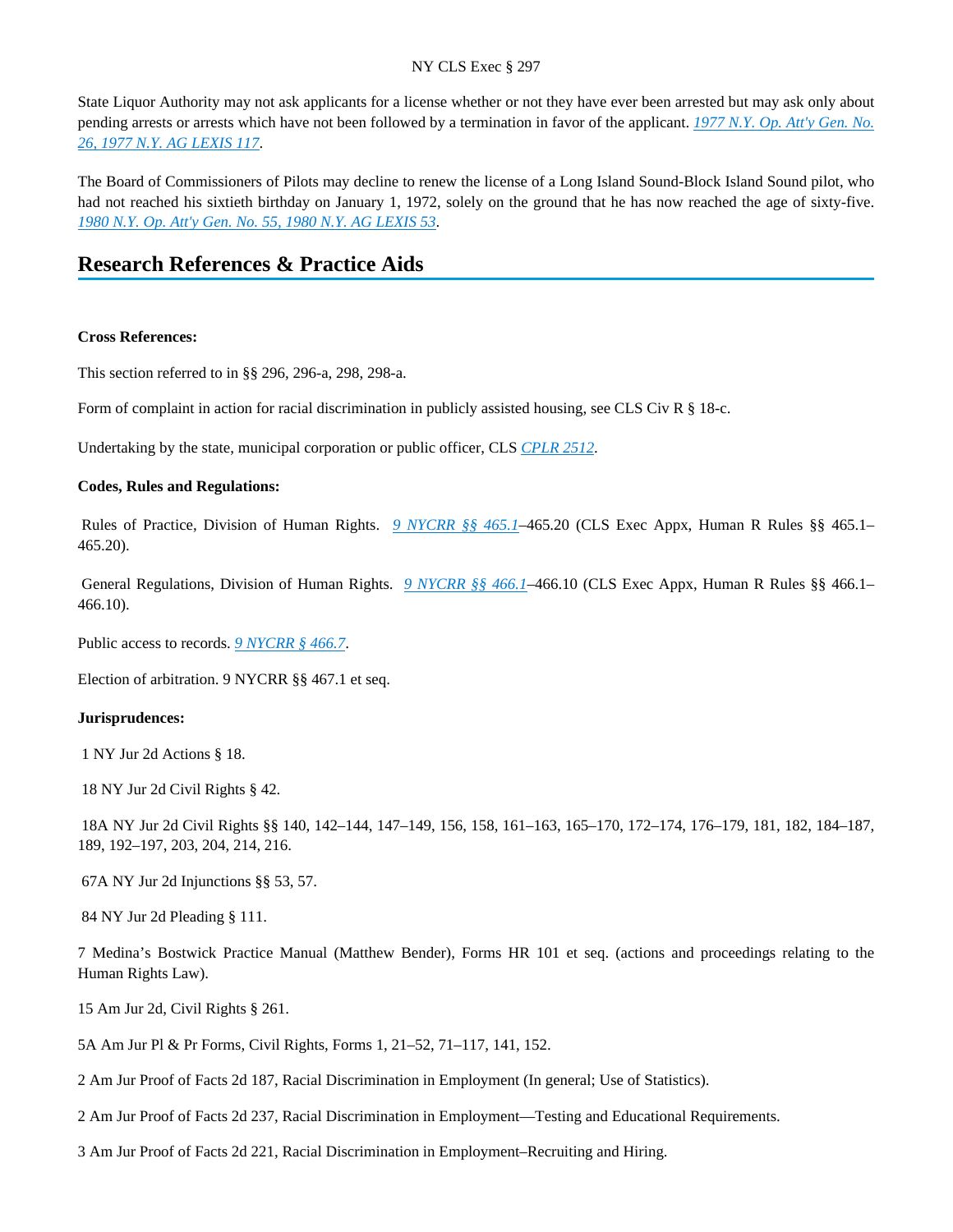22 Am Jur Proof of Facts 650, Dismissal of Teachers for Cause.

21 Am Jur Trials 1, Employment Discrimination Action Under Federal Civil Rights Acts.

28 Am Jur Trials 1, Housing Discrimination Litigation.

#### **Law Reviews:**

Preclusive effect of state judgments on subsequent 1983 actions. 78 Colum. L. Rev. 610.

Hermann, Financing public interest litigation in state court: a proposal for legislative action. 63 Cornell L. Rev. 173.

Res judicata held inapplicable to section 1983 action where issues of procedural due process were not raised in prior state litigation. 43 Fordham L. Rev. 459.

Waiver of sovereign immunity by a state does not give a federal cause of action for damages under sections 1983 and 1988 of the civil rights act. 2 Fordham Urb. L.J. 109.

 Benetar, One man-one veto. (practice at Joint Task Force on Practices and Procedures of N.Y. State Division of Human Rights). 53 NYSB J 497.

#### **Annotations:**

Right to assistance by counsel in administrative proceedings. 33 ALR3d 229.

Hearsay evidence in proceedings before state administrative agencies. 36 ALR3d 12.

Validity, construction, and application of statutes making public proceedings open to the public. 38 ALR3d 1070.

Recovery of damages for emotional distress resulting from racial, ethnic, or religious abuse or discrimination. 40 ALR3d 1290.

Recovery of damages for emotional distress resulting from discrimination because of sex or marital status. 61 ALR3d 944.

Recovery of damages as remedy for wrongful discrimination under state or local civil rights provisions. 85 ALR3d 351.

Requiring apology as"affirmative action"or other form of redress under state civil rights act. 85 ALR3d 402.

Sufficiency of state remedy under *42 USCS § 2000e-5(c)* to require 60-day deferral by Equal Employment Opportunity Commission to allow state time to act. 45 ALR Fed 347.

Disclosure of information by Equal Employment Opportunity Commission or other agency as affected by *[42 USCS § 2000e-](https://advance.lexis.com/api/document?collection=statutes-legislation&id=urn:contentItem:4YF7-GSK1-NRF4-442M-00000-00&context=)[8\(e\)](https://advance.lexis.com/api/document?collection=statutes-legislation&id=urn:contentItem:4YF7-GSK1-NRF4-442M-00000-00&context=)*, making it unlawful for officer or employee of Commission to make public information obtained by Commission prior to institution of proceeding involving such information. 47 ALR Fed 471.

Time limitations of § 706 of Civil Rights Act of 1964, as amended (*42 USCS § 2000e-5(f)(1)*) for bringing civil action by person aggrieved as subject to tolling because of equitable considerations. 54 ALR Fed 335.

When will Federal Government employee be excused from 30-day limitation period, established by Equal Employment Opportunity Commission regulation (29 CFR  $\S$  1613.214(a)(1)(i)), for bringing matters relating to employment discrimination to attention of Equal Employment Opportunity Counselor. 57 ALR Fed 116.

Effect on employment discrimination action of failure of Equal Employment Opportunity Commission to timely serve defendant with notice of charges as required by § 706(b) and (e) of Civil Rights Act of 1964 (*42 USCS § 2000e-5(b)* and (e)). 57 ALR Fed 565.

What constitutes impairment of proposed intervenor's interest to support intervention as matter of right under *[Rule 24\(a\)\(2\) of](https://advance.lexis.com/api/document?collection=statutes-legislation&id=urn:contentItem:5GYC-2101-FG36-137X-00000-00&context=)  [Federal Rules of Civil Procedure](https://advance.lexis.com/api/document?collection=statutes-legislation&id=urn:contentItem:5GYC-2101-FG36-137X-00000-00&context=)* in employment discrimination actions. 74 ALR Fed 895.